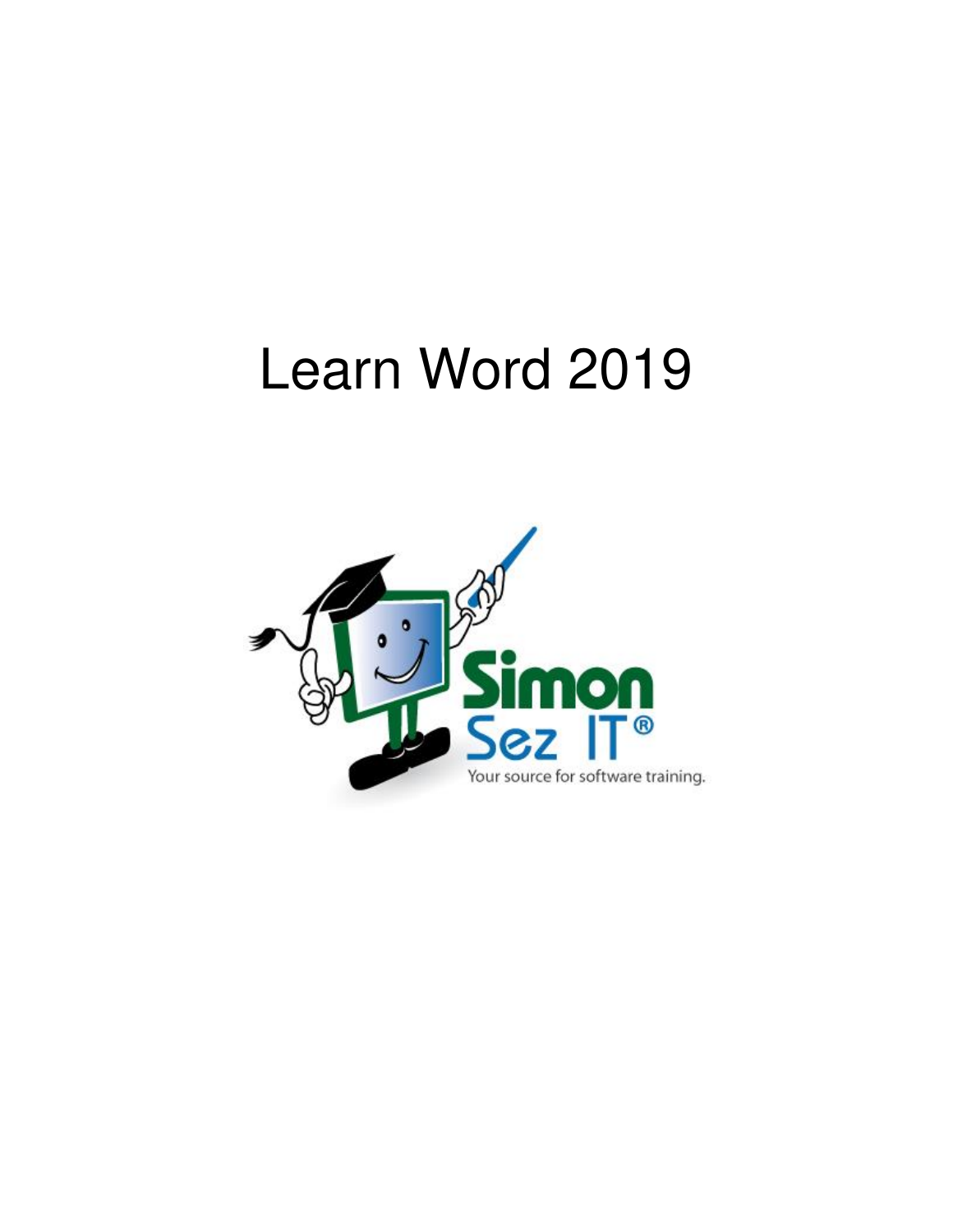## **Table of Contents**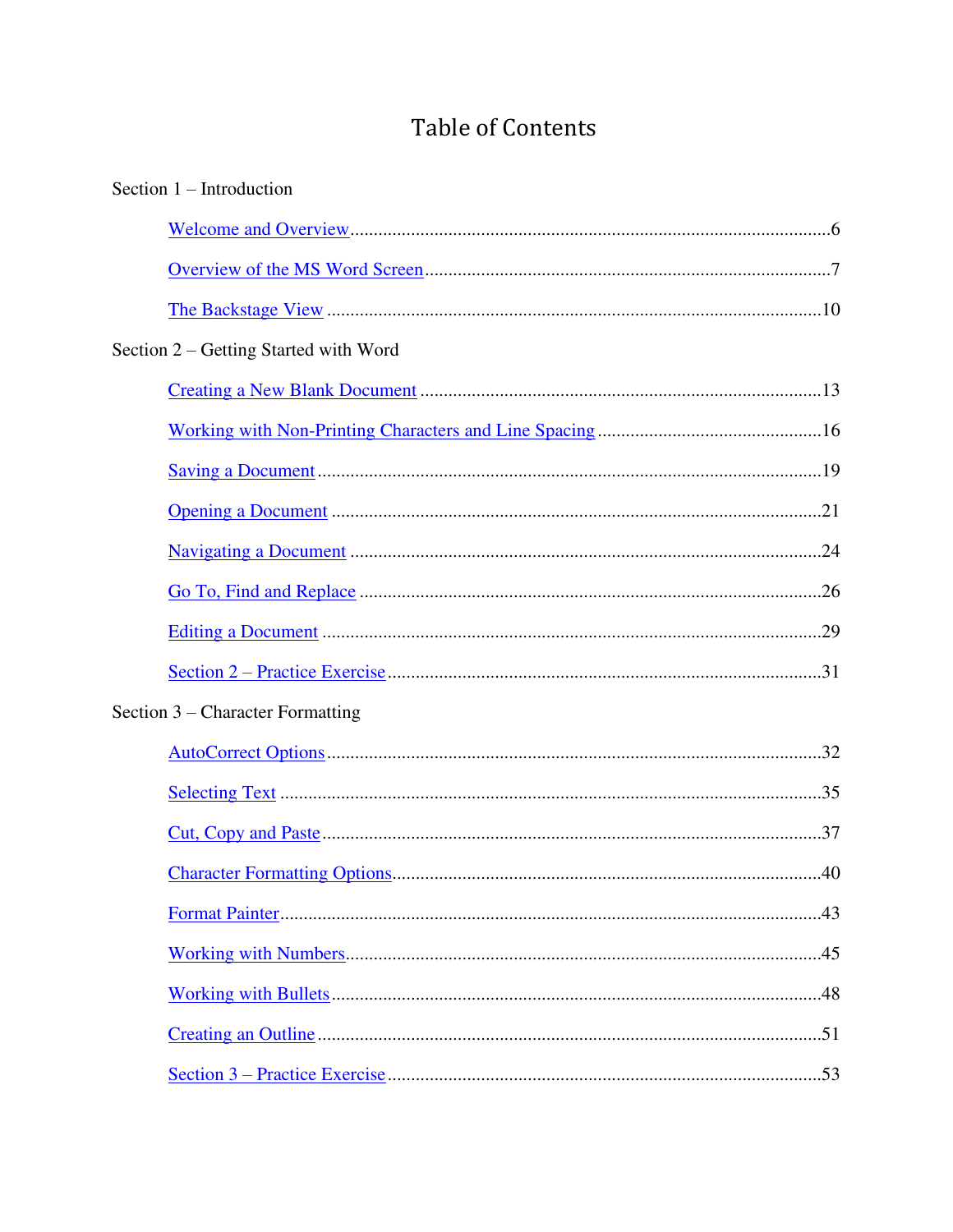| Section 4 – Paragraph Formatting |  |
|----------------------------------|--|
|                                  |  |
|                                  |  |
|                                  |  |
|                                  |  |
|                                  |  |
| Section 5 – Managing Lists       |  |
|                                  |  |
| Section $6$ – Tables             |  |
|                                  |  |
|                                  |  |
|                                  |  |
|                                  |  |
|                                  |  |
|                                  |  |
|                                  |  |
|                                  |  |
|                                  |  |
|                                  |  |
|                                  |  |
| Section $7 -$ Styles             |  |
|                                  |  |
|                                  |  |
|                                  |  |
|                                  |  |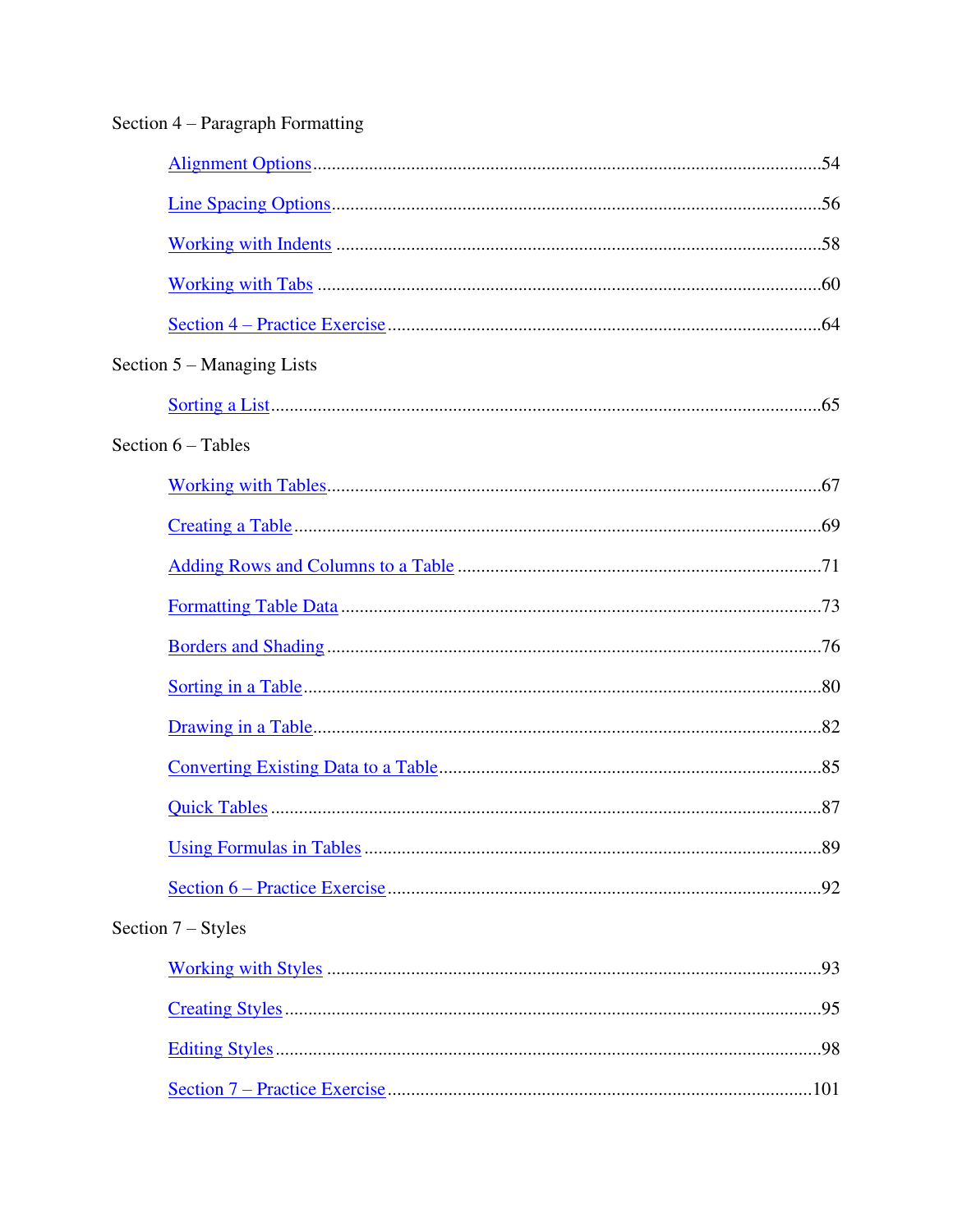| Section 8 – Controlling Page Appearance |
|-----------------------------------------|
|                                         |
|                                         |
|                                         |
|                                         |
| Section $9 -$ Sectioning                |
|                                         |
|                                         |
|                                         |
|                                         |
| Section $10 -$ Graphics                 |
|                                         |
|                                         |
|                                         |
|                                         |
|                                         |
|                                         |
|                                         |
| Section 11 – Envelopes and Labels       |
|                                         |
|                                         |
| Section 12 – Mail Merges                |
|                                         |
|                                         |
|                                         |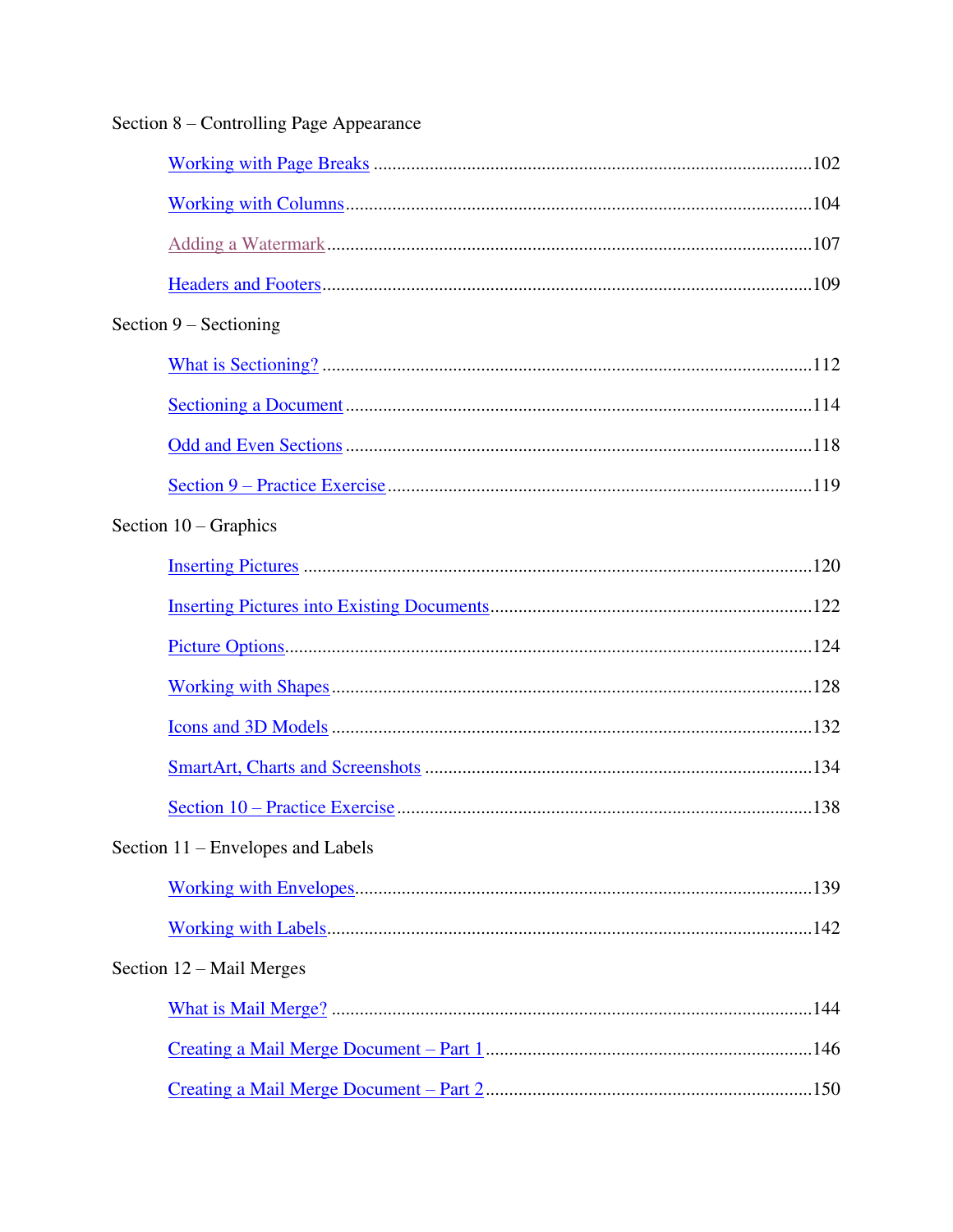| Section 13 – Page Setup Options             |  |
|---------------------------------------------|--|
|                                             |  |
|                                             |  |
|                                             |  |
| Section 14 – Indexing and Table of Contents |  |
|                                             |  |
|                                             |  |
|                                             |  |
| Section 15 – Reviewing and Printing         |  |
|                                             |  |
|                                             |  |
|                                             |  |
|                                             |  |
|                                             |  |
| Section 16 – Other Word Options             |  |
|                                             |  |
|                                             |  |
|                                             |  |
| Section $17 - W$ rap Up                     |  |
|                                             |  |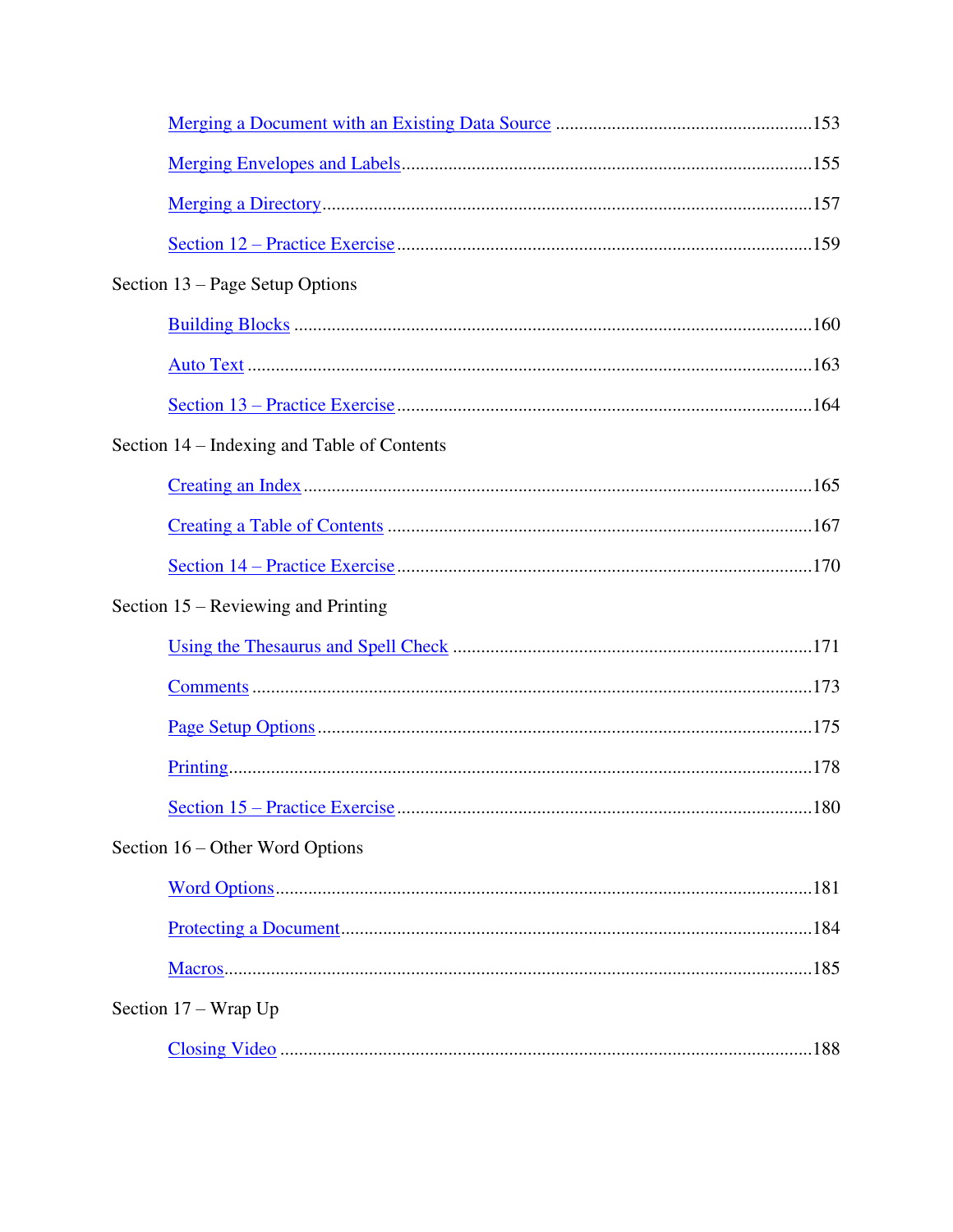## **Section 1 – Introduction**

#### <span id="page-5-0"></span>**Video: Welcome and Overview**

**Deb:** Hi there and welcome to Microsoft Word 2019. My name is Deb and I'm going to help walk you through these series of videos as you go through this online course. But first I want to very quickly introduce myself and also tell you what to expect in this course.

So my background is that I've been a Microsoft IT trainer for just over eleven years now and I've worked in the wider IT industry for over 23 years. I'm also a TAP certified trainer and a Microsoft Office specialist. And I just love teaching people just like you how to improve their skills across all of the Microsoft applications. And I really think you're going to like this new version.

Before we get going I just want to set some expectations about what you can hope to achieve or expect in this course.

We're going to start at the very beginning. I'm not going to assume that you know anything. So if you have a little bit of experience with Word then this course is going to be just perfect for you. But also if you're somebody who maybe utilizes Word every day at work but you're selftaught and have never attended any official training then you're probably going to pick up a lot from this course as well with regards to little efficiency tips, keyboard shortcuts, just those little things that can make your life so much easier.

We're going to go through all of the basics. So we're going to create documents, save them, do all different kinds of edits to our documents. We're going to add different graphical elements into our documents. So charts, SmartArt, pictures. And some new things to 2019 like icons and 3D models. We're going to see how we can work with templates, paragraphs, tables, styles, all of those kinds of things too numerous to mention at this moment in time. So we have so much to cover.

So what I want you to do is grab a pen and paper or a laptop, sit back and walk through these videos with me.

There is a practice exercise at the end of every section and you'll see there is a quick Q&A to make sure that you're okay with the key concepts as we go through.

And the cool thing about learning Word is that when you move on to some of the other Microsoft applications, maybe PowerPoint or Excel, so many of the utilities cross over so you'll already have a really good foundation for learning those applications as well.

So that's it. I can't wait to walk through this course with you. So please join me in the first module. I'll see you over there.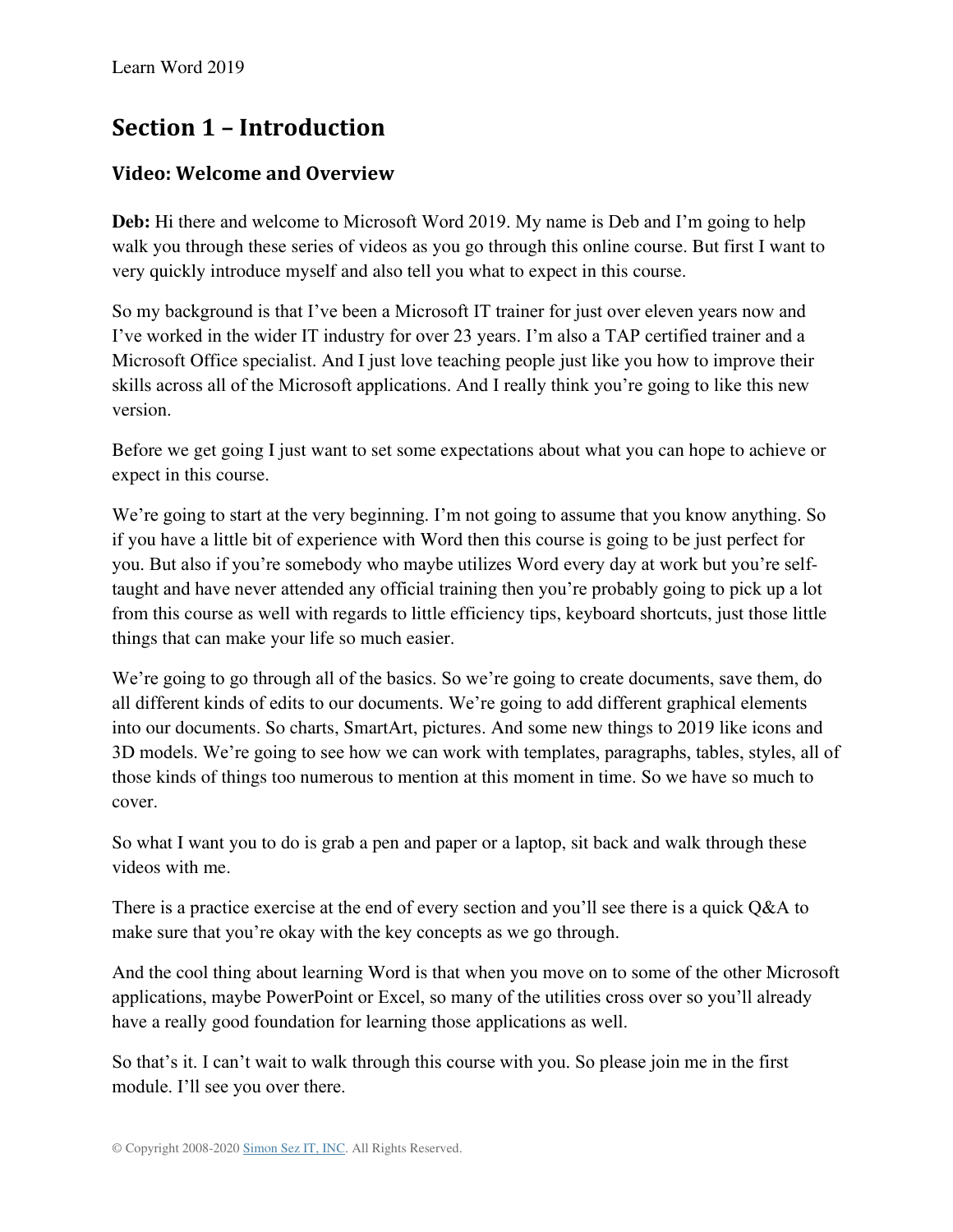#### <span id="page-6-0"></span>**Video: Overview of the MS Word Screen**

Deb: Hi everyone and welcome back to our course on Word 2019. In this module we're going to start out by taking a look at the Microsoft screen. So really just getting an overview of everything that we're looking at on the screen so you can start to identify some of the options that you have and also understand some of the terminology that we're going to use throughout this course.

So what we're looking at here first of all is a blank document. Now the first thing I want you to notice is if you cast your eyes up to the top of the screen we have what we call the Title bar. So currently my title bar says Document1 and it says dash Word. So it's identifying the application that I'm currently in and it's also showing me that I haven't yet named my document. So you'll find that when you create a new blank document the default name will be Document1, Document2, Document3, and so on. So just be aware of that because you will see this change when we get around to saving this document a little bit later on.

Directly underneath that we have some tabs and this is what I mean by tabs. You currently can see Home and Insert and then we have Draw, Design, Layout, References, Mailings, Review, View, Developer, and Help. Now what you see on your screen might differ very slightly to what I have. It really depends which one of these tabs you have turned on. But in general you will see running across the top these tabs. And what these tabs contain are what we call Ribbons. And those Ribbons house all of the commands that you need.

So you can see, for example, I'm currently clicked on the Home tab which is showing me the Home Ribbon, which is all of these commands running across the top here. And in general these commands are organized onto their corresponding Ribbon. So in general what you'll find on the Home Ribbon are the commands that you use most often. So things like formatting commands, Cut, Copy, Paste, lots of things to do with finding and replacing words in your document, paragraph options, all of that kind of stuff.

I'm not going to go through all of the Ribbons but just know that they are organized logically with their corresponding commands.

Directly underneath the Ribbons we have what we call the Quick Access Toolbar, which you can currently see I have a few different commands on my Quick Access Toolbar. If I hover over the first one you can see I have the Save command. I then have the Undo, the Redo. I also have Spellcheck, I have a New Blank Document, I have a Macro that I've set up, and I also have an Insert Address. Now I've customized these very slightly and you can customize this Quick Access Toolbar.

Now the whole point of it is to give you quick access to the commands that you use most often. So that will vary greatly from person to person, depending on what you do in your daily work. So these are some of the ones that I use more often but as I said you can customize them. If you click the dropdown on the end you'll see you have lots of different options that you can add to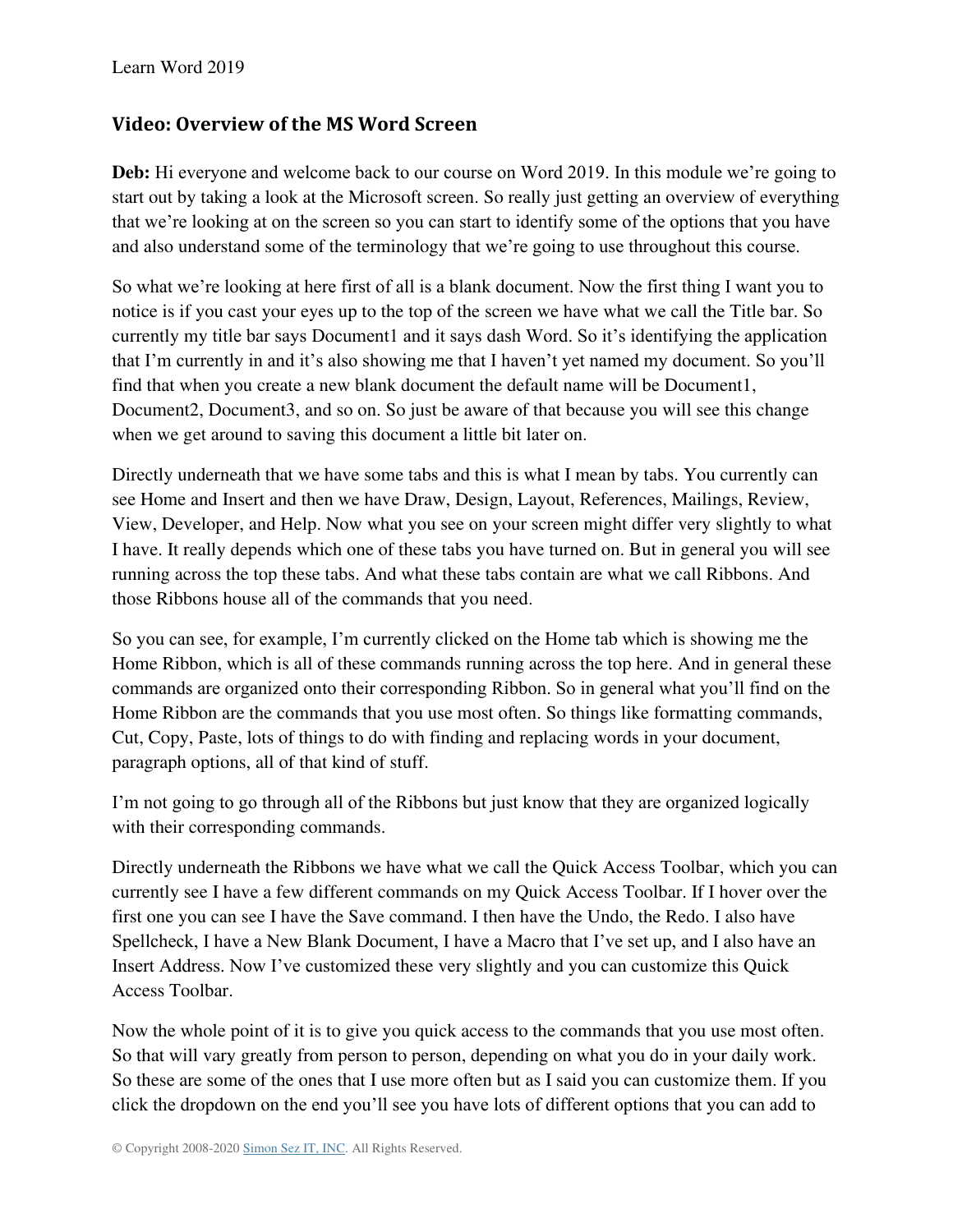that Quick Access Toolbar. The ones that are currently ticked are already on the toolbar and I could choose to add any of these ones listed here if I wanted to. Alternatively if I wanted a completely different command which isn't listed here I could go to More Commands and select something to add to that Quick Access Toolbar from there. And again, we'll cover that in more detail a little bit later on. But just be aware that that is a completely customizable toolbar just to help you access the commands you use most often quickly.

Now another thing I should point out before we move on fully in relation to these Ribbons, again I'm clicked on the Home Ribbon. You'll see that the commands are organized into groups. So we have here Clipboard, Font, Paragraph, and Styles. And at the bottom of each of those groups you'll see that there's a little downward arrow. And if you click that what you'll find is more advanced options or more options related to that group. So again just be aware that you're not limited to the commands that you can see within the group. If it has a dropdown arrow, if you jump into there you'll more than likely find some more advanced commands in there as well.

Moving to the top of our document you'll see that we have a ruler running across the top and we also have a ruler running down side. And on this top ruler you might be able to see these little sort of triangles and this little block at the bottom. And you'll see as I hover over it says Left Indent, Hanging Indent and also First Line Indent. So we're going to get into this a bit later on but this helps you align your text in your document. You can move the indents in and out. So just be aware of the ruler and the Indent functionality on there.

Moving down to the bottom of the screen we have the Status bar. And on the left hand side of the Status bar this gives us some general information about our documents. So you can see that I'm in section one and I'm on page one of one. I currently have zero words in my document and it's also telling me that my language is set to English United States. And obviously these are going to change as I start to add things into my document.

And then all the way over on the righthand side this is where we'll find our Views. And this is just a quick way of switching between views. And these buttons relate to how you're currently looking at your document. So you can see the first one there is Read Mode, and if I switch over to it it gives me a different way of looking at my document. Now it gets rid of basically everything on the screen and just leaves my document. Now I don't have anything in my document at the moment which is why it's showing as nothing, but that's quite a nice way of switching to something. It just gives you a little bit more real estate on the page so you can see more clearly exactly what you're looking at. So it's great if you're trying to read through a document.

The next view we have is Print Layout View. Now that's the view that you'll be in by default and in general that's the view that you'll be in when you're working in your documents.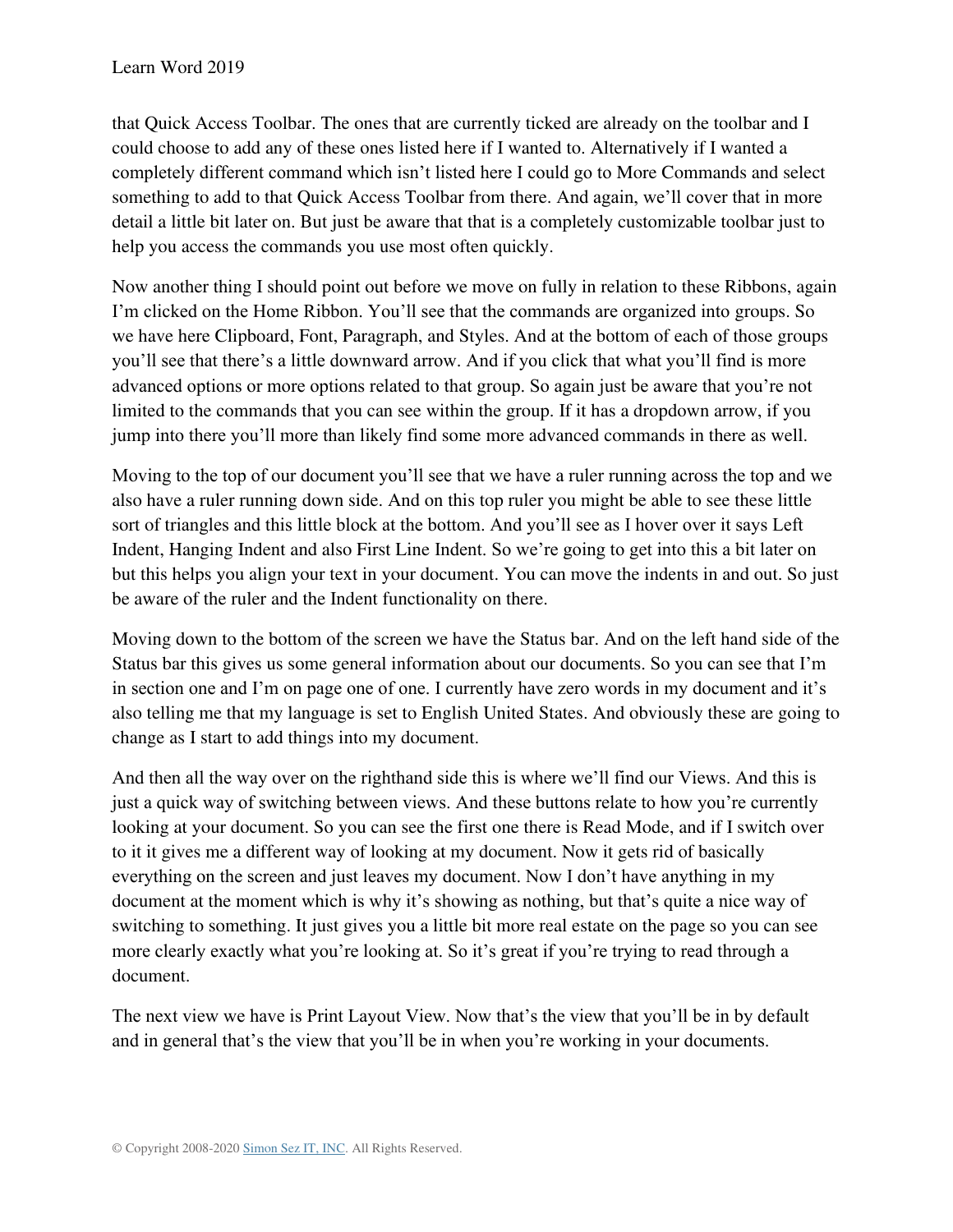And the next one along is the Web Layout View. So again if you're preparing something which is going to go on the web, so maybe you want to include things like HTML code, you would go into this Web Layout View and compose your document that way.

I'm going to switch back to Print Layout View and the final thing we have down here is a Zoom slider. So again I can just drag this up and down if I want to zoom in or zoom out of that document. It's also worth noting that these commands down here, so the Views and the Zoom can also be accessed from the View Ribbon at the top here. So you can see the first group that we have of views and we have a couple more views on there as well. And we also have some Zoom options as well.

And then really the final thing to point out on this screen is the scrollbar at the side. So I can scroll up and down and obviously if I have more pages it will allow me to scroll through all of my pages.

So that's basically a very quick overview of what you're currently looking at in this Word screen. So hopefully that's kind of got you a little bit more used to the terminology I'm going to be using throughout this course and it's made you a little bit more familiar. It's a great base for us to jump off into our next module. And that's going to be looking at the Backstage View. So please join me for that.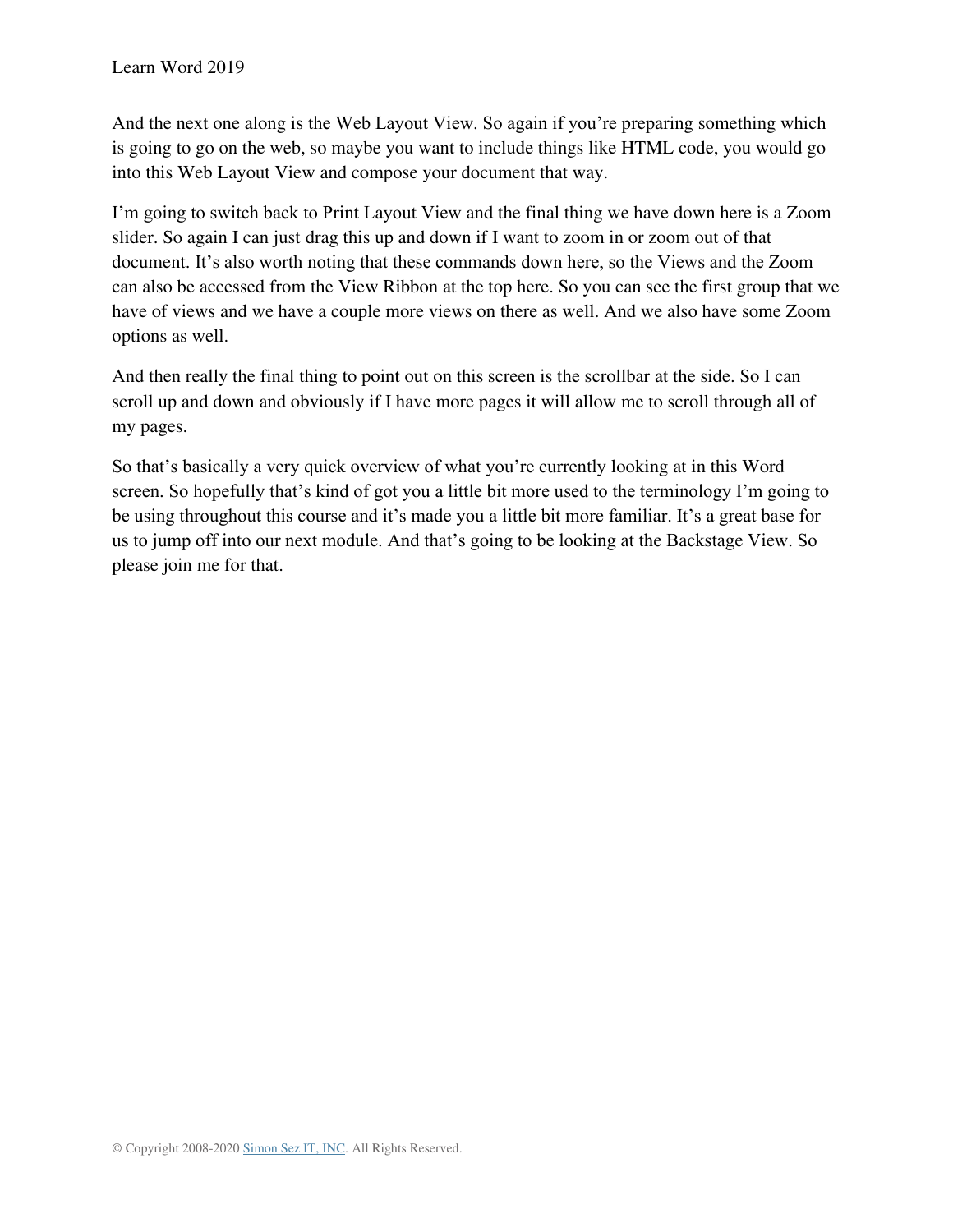#### <span id="page-9-0"></span>**Video: The Backstage View**

**Deb:** Hi again everyone and welcome back to our course on Word 2019. In this module we're going to start to explore the backstage area or the Backstage View as you might hear it referred to. Now it's worth noting that the Backstage View is common to all Microsoft Office products. So if you're working in PowerPoint or Excel or even something like Outlook then you will find that there is a Backstage View.

Now you might be wondering where it is? How do I access it? Well very simply it's just this File tab at the top here. So let's click on File and what you'll find in here and the reason why it's called the Backstage View is this is where you'll find all of those kind of add mini tasks related to your document.

So if we start with this menu running down the left hand side you can see it's divided into a couple of sections. In this top section we have three icons. So we have Home and if I was to click that it's going to take me to the Home screen, which we'll get to a little bit later on. I then have New and this is where I would go if I wanted to create a new document, either a new blank document or one that's maybe based on an inbuilt template. I have Open, which is where I would go if I wanted to open a new file or something that I had saved off somewhere. I then have Info. Now this is where I will find all of the information related to the document that I currently have open. Now we haven't saved this document. It doesn't contain any text at the moment so there's not a great deal of information to show you about this document in here. If you look on the righthand side this is where you'll find all the properties and you'll see that these will change once we start doing some of those things. So you can see here currently it tells me the document isn't saved yet, it tells me I have one page and there are zero words, how long I've been in that file, so 19 minutes, and I could go through and do things like add a title and tags which will all help with searching and things like that. So just be aware that if you're looking for information about the file that you're currently working on this is worth jumping into and taking a look.

Now if we move back to the righthand side we have some other things in here which we could use in our document.

So the first one here is Protect Document and really you would come in here to control what types of changes other people can make to this document. So for example, if you're sharing this document with other people, so maybe you've sent it to a client or a work colleague or someone else in your team, then you can have some control over what they can do with that file. So you can apply some editing restrictions if you want to. And that is where you'll find all of those kinds of options. And again this is something we will explore a little bit later on, but just be aware that it's there.

We then have an Inspect Document or a Check for Issues button I should say. And what this allows you to do is once you've completed your document and it's finished you can inspect your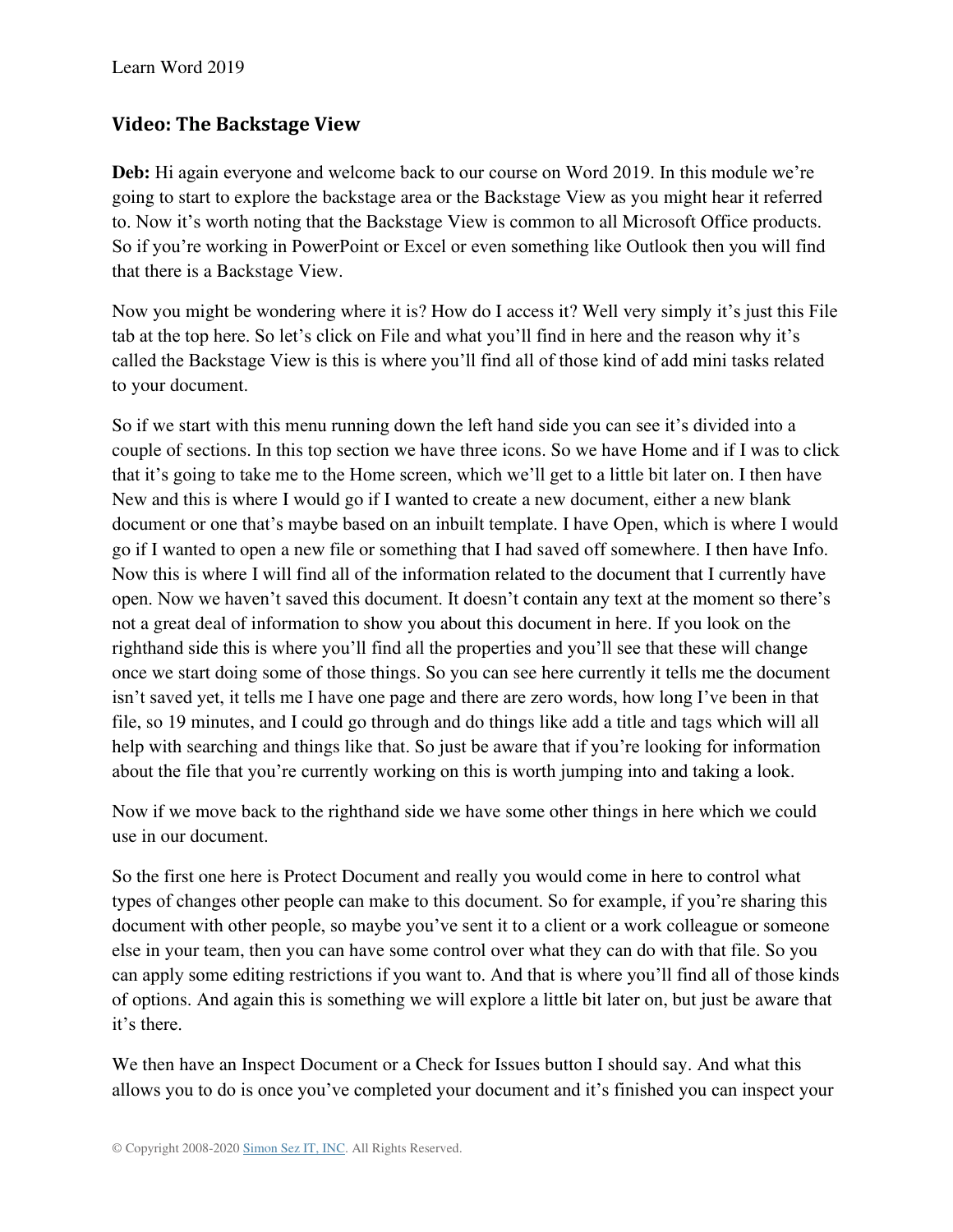document or run a little check on your document to make sure that it has something, so to make sure that it's accessible by others and also to make sure that there's no incompatibility issues. And what I mean by that is that we're using Word 2019 but you need to be aware that maybe somebody that you're sharing this document with has an older version of Word. So it's worth pointing out or it's worth highlighting in your document or finding out in your document which elements they won't be able to view because there's some functionality that you'll find in 2019 which isn't available in older versions. So say for example there was a new font in 2019 and you used that font in your document and then you'd sent it to someone who doesn't have that version of Word they might not be able to see that font that you've chosen. And that's the same with some other things as well. So it's always worth checking if your document is compatible and making necessary changes before you send it out. So all of those kinds of things you can find under that Inspect Document button.

You also have a Manage Document area. So this is where you can go back and recover unsaved versions of your document. And I think we've all probably done that from time to time. We've started typing away, we've forgotten to save and then maybe we've closed it down and we think, "Oh my God I've lost everything." Well one of the good things about Word 2019 is that it does constantly save your document. So you can go in here and if you do have previous versions available it will show under this Manage Document and you can click to restore it. So it's a little bit of a lifesaver. So remember where that button is in there as well.

Underneath that we then have Save and then Save As. Now these two do work slightly differently. What you'll see is with Save you have to have your document saved first before you can just utilize Save. So if I was to click Save now it's going to ask me where I want to save or it's going to jump me to the Save As area because I haven't saved my document yet. Now if I had saved my document and I just wanted to save some changes that I'd made I could just click the Save button and it would look like nothing has happened but it does actually save to the file name. So that's the difference between the two. This one is just for a save on a document that you've already saved as a name and this is where you would go if you wanted to select a folder and save your document for the first time.

We then have a History area. Now it's currently grayed out for me because I haven't done any work on this document, but again this is where you'll be able to find previous versions of your document.

I then have Print, which is pretty much what it says on the tin. If I created a lovely looking document and I want to print that out I can come in here, I can select my printer and I have all my various printing options in here.

I have a Share button. So this will allow me to share my document. And again there are a few different ways that I could do that. I could choose to email it, I could save it to the Cloud and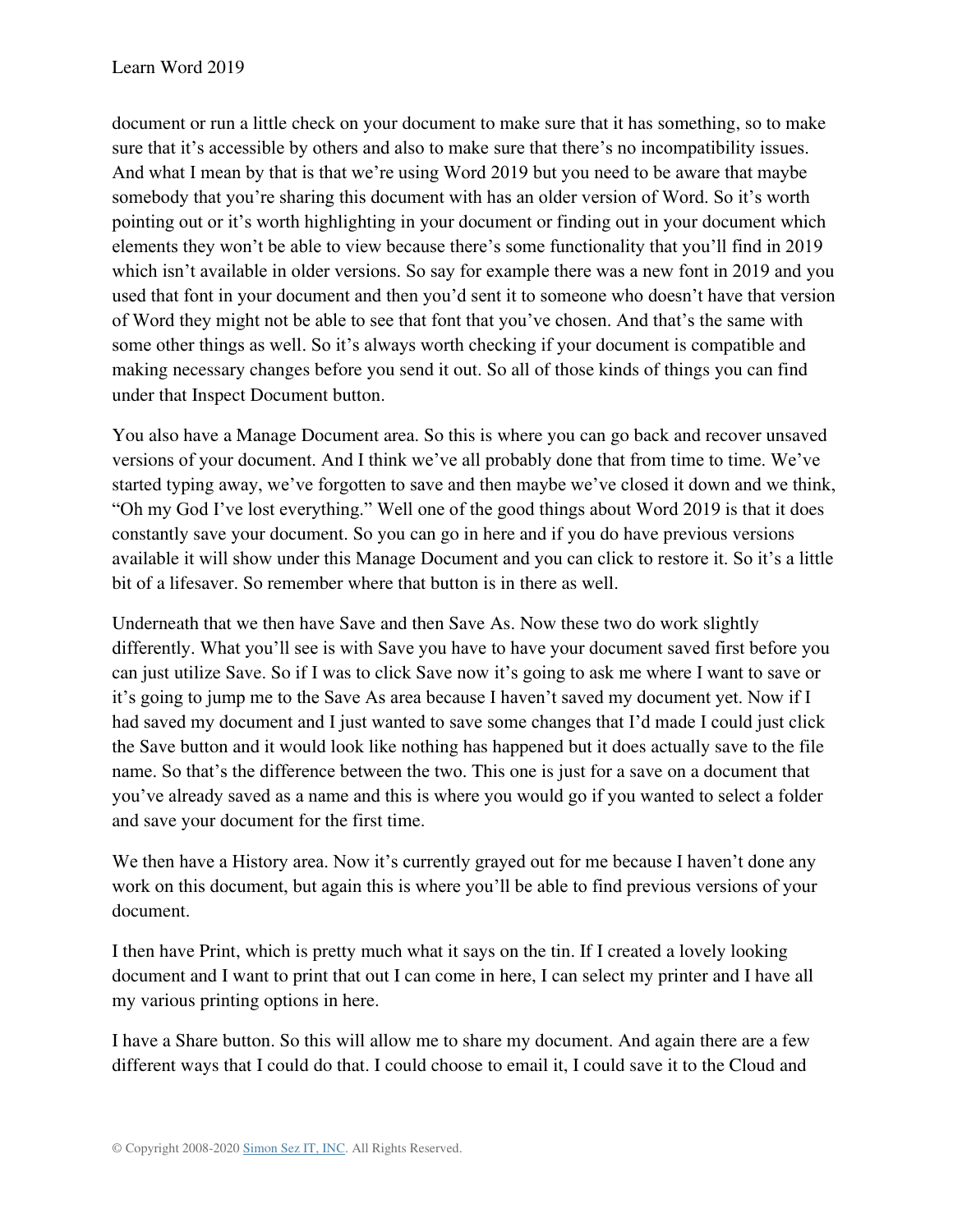send a link to people, I could present it online, or I could even post it to a blog. So lots of options in there when it comes to sharing.

We then have Export. So I come here mainly if I want to create a PDF file. So if you've never used a PDF before it's really a version of your document which is very hard to edit. So if you want to protect your document or you don't want people to be able to easily go in and edit your document it's always worth saving the document or creating a PDF of your document before you send it. Now that isn't a hard and fast rule. There's lots of pieces of software these days which will allow people to edit PDFs but in general to add that extra layer of security creating a PDF is a good option. So that is where you would come to do that.

And then finally we have a Close button at the bottom, which I won't click because it will close down my file, but again that's pretty much what it says on the tin. If you want to close your document click on Close.

Then at the bottom we have our third and final section. We have Account which just gives me some details about my account information. So you can see some information about me and you can also see the version of Office that I'm using, in this case 2019.

I have a Feedback button. So if I want to be helpful and send some useful feedback to Microsoft I could do that if I wanted to.

And then finally we have the Options area and this is an area we're going to cover in great detail later on, but this is where you'll find all of those little options, things you can set as default and little changes you can make to how Word works in general for you and is specific to you. So this way you can really customize how your version of Word works. And there are so many options in here. As I said, we will get around to exploring these in more detail a bit later on.

I'm going to Cancel out of there and just jump back into the file area.

The final thing you will see is this back arrow at the top here. And you can probably guess what this does. If I click on this arrow it just takes me back to the document I was in.

So that's a very brief run through some of the stuff that you'll find in that backstage area, everything that's lurking behind that File tab. And hopefully again it's expanded your knowledge of some of the terminology that we're going to use throughout this course.

So now we've wrapped our heads around that we're going to move on to creating a new blank document, which is very exciting. So join me in the next section for that.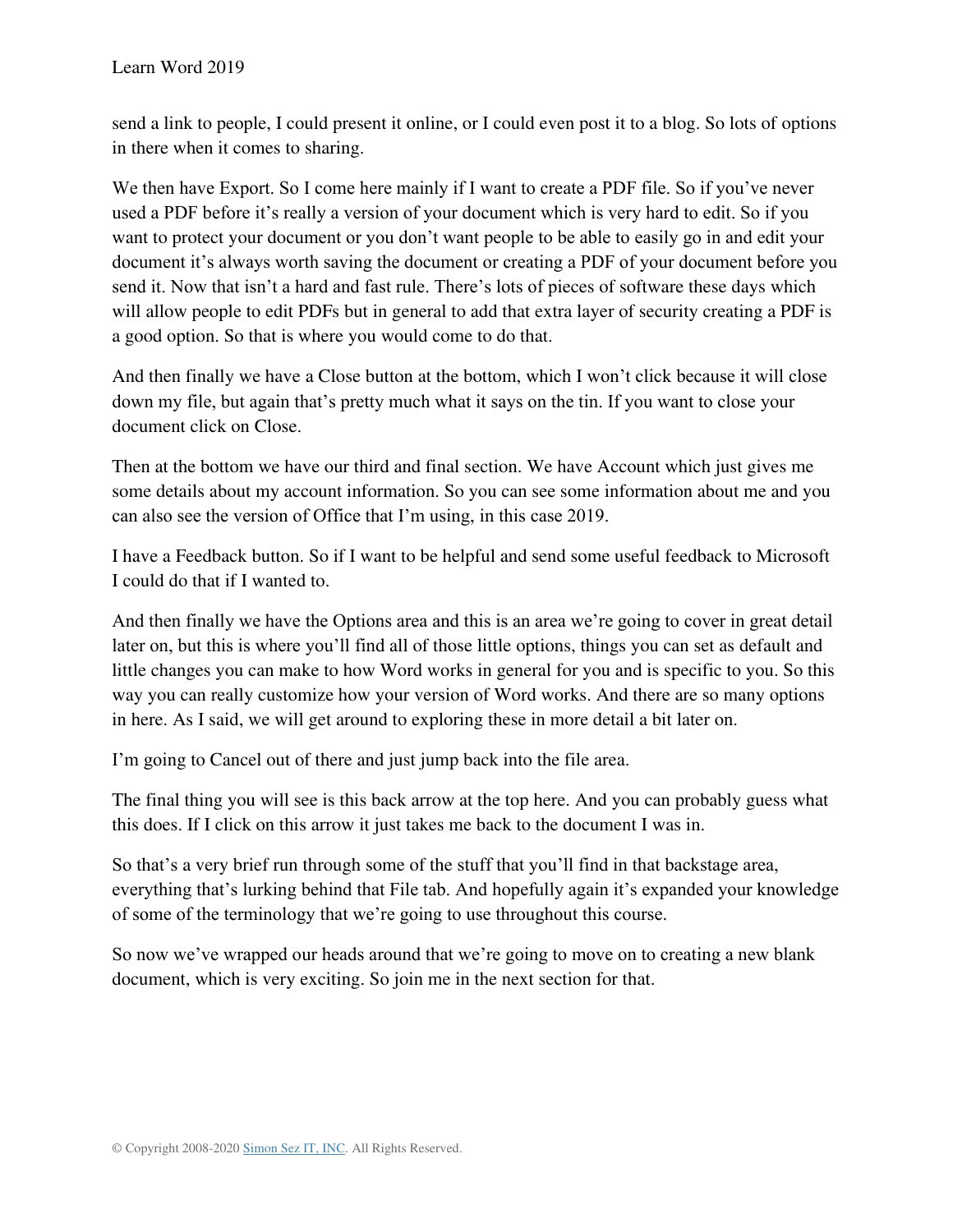## **Section 2 – Getting Started with Word**

#### <span id="page-12-0"></span>**Video: Creating a New Blank Document**

**Deb:** Hello again and welcome back to our course on Word 2019. In this module we're going to start to explore how you can create your first blank document.

Now when you first open up Word 2019 as I've done here you'll be presented with this Home screen and what you'll see in the main body of the screen is a list of recent documents. So these are recent documents that I've been working on and they're all listed under here. So I can just double click on any of these and it will open that particular document. So it's a really good way of just being able to quickly open things that you've been working on recently.

So that's just a little bit of information for you on how to access recent documents. But what we want to concentrate on in this module is how to create a blank document. Now if you cast your eyes to just above that Recent list you'll see the first thing that we have there is in fact a blank document.

So it's fairly straightforward. You can probably guess what you have to do here. Just simply click on Blank Document to create a new one. But before we get on to doing that I just want to show you some other options that you have in this area when it comes to creating new documents.

Now if you don't want a blank document you might decide to create a new document based on a specific template. And Word has a number of different templates that you can utilize in order to do that.

Now if you've never used a template before and you're not really sure what they are it's just really a good starting point. So for example, if you know that you need to create a resume or maybe some meeting notes you can search for a specific template related to a resume or meeting notes and it'll already have a lot of the information or the layout that you want for that particular document.

So I have a few up here. You can see we have Blue-gray Resume, Welcome to Word, Single Space, so on and so forth. And I also have a More Templates link, which I'm going to click on and now I can go through and I can really get a good look at some of the templates that are available for me to use. And there is a whole host of them in here and they definitely are worth checking out if you've never been into this section before.

Now if you are looking for something very specific you can search for it up here. So again if we use the example of Resume I can just type it in, click on the magnifying glass, it will search the templates and it'll pull back a list of all of those resume templates. And if I find one that I like I can just click on it and then I can start working on it. So very, very simple.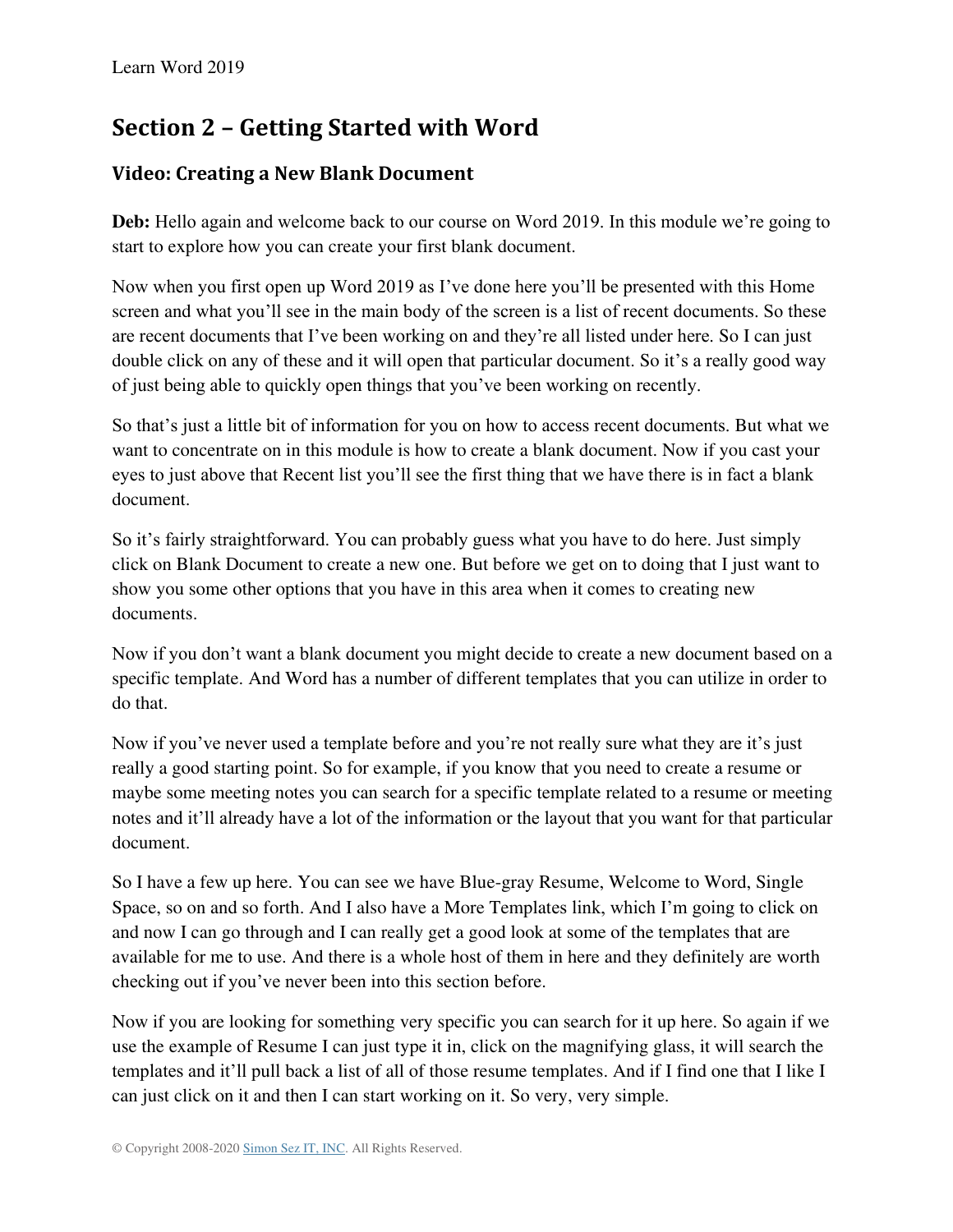Now I don't want to use a template at this stage. We are going to get into that a bit later on. I just want to create a new blank document. So very simple.

Now what I'm going to do from here is I'm going to click on this little arrow. So the one that says All I'm going to click it so we go back and I'm going to select Blank Document.

So now we've created a blank document and you can see in the title bar it just says Document1 because we haven't saved it yet.

Now there's a few things I just want to highlight to you with regards to typing in your first document. You'll see I have the cursor flashing and you can see it doesn't flash right at the edge of the page on the left hand side. There is a little bit of a margin left in there, about an inch or so and you can see that that's where when I start to typing that's where all my text is going to start coming out.

So I'm just going to type a very basic line first of all. So let's say, "This is my first document." Now if I was to carry on typing when I get to the end of a row I don't need to hit the Enter key in order to go on to the next line. It will just automatically wrap as I start typing. So you can just continue typing your text and it will wrap itself around. So don't feel the need to hit Enter at the end of a line.

If however you do want to force a line break, so if I was here and I wanted to do something on a different line I could hit the Enter key and that will take me down to the next line and I can carry on typing again, like so.

One other thing to notice is that if you're at the start of a line and you start to type a sentence and you don't capitalize the first letter Word will automatically capitalize it for you. So if I just start to type in the same thing as above. So let's say, "This is how" do you see there it capitalized it for me without me needing to go back. That's due to Word's AutoCorrect feature. It recognizes certain things and it will change it for you, making your life a lot easier. We are going to explore a lot of the AutoCorrect options in the following modules.

Now some other things for you to be aware of. Let me just go in and I'm just going to delete out that text that I've just written. I'm going to go into the line above and I'm actually going to spell the word Breaks wrong. So I'm going to add an E in there and click away. Now what you'll see is I get that red squiggly underline. And that tells me that I have a spelling error in that word. So what I can then do is hover over the word and if I right click my mouse it's going to give me a whole host of options. And more often than not the word that you're looking for is normally in this list. If it isn't then you will have to go in and just make the change manually but I can see here that mine is. It's the top one so I can just select it and make that change.

Now also I'm going to jump back into the sentence and I'm going to add a comma and a spacespace. And I'm going to click at the end. And you can see now that Word's also picked up that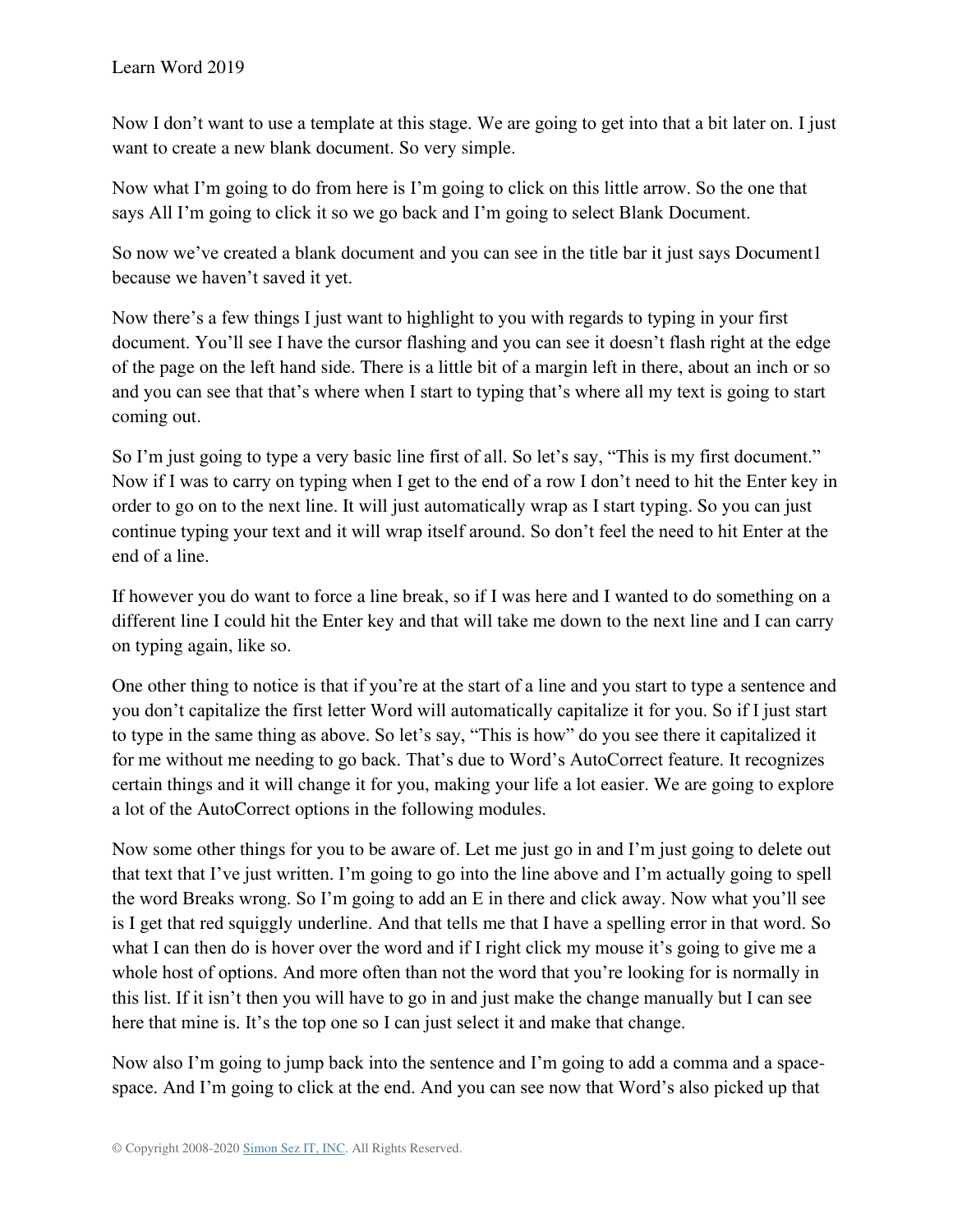there's something wrong there. There's a grammatical error and this kind of error is very common, particularly when you're typing quite fast you might accidentally put a comma in, hit the Spacebar twice, but I can see now with that double underline if I right click it's telling me how I should fix that. So it's saying how a comma would be better there.

Now when it comes to spelling words wrong, I'm just going to put that spelling error back in there again and if you right click you can choose to add the word to a dictionary as well. So there will be some instances where you'll type a word, maybe it's the name of someone or a name of a place, sometimes Word doesn't recognize things like that and it will tell you that it's spelt wrong when actually it isn't. It's just not recognized by Word. So if you do have that you can select Add to Dictionary and it will then add that word into the Word dictionary so that the next time you type it it doesn't register as any kind of spelling error. So just be aware of that as well. And all of these options are available in that right click menu.

Now just a couple of other things I want to highlight before we move on to the next module. If I wanted to do another blank document I would just go up to File, I would go to New and I would select Blank Document. And what you'll notice now if you look up in the Title bar is that it now says Document2. So it hasn't closed down my original document. It's just underneath the one that I'm currently working on.

Now if I do want to switch between the two or in this case switch back to the first document there are a couple of ways that I can do that. I can either hover my mouse down in the Status Bar at the bottom over my Word icon. So I have my Word icon pinned to my toolbar there. And it will allow me to see both of my documents and I can then choose which one I want to move to. So I could switch back to Document1.

I could also go up to my View Ribbon and I could say Switch Windows and it will list there all of your open documents. So again I could choose to switch back to Document2. So really nice and easy to be able to switch between any or all of the documents that you have open.

And of course if you want to close your document then you can do that very easily as well. Now I will warn you if you look right up in the top righthand corner you have this big cross icon where it says Close. And that will close all of Word. So just be aware of that. I tend to like to just go to File and down to Close if I'm just looking to close one file.

So hopefully that sort of explains how to create a new document and how to first start typing and some of the little things that you might see as you start typing into your first document.

We're going to move on now to the next module where we're going to be talking about working with non-printing characters and line spacing so please join me for that.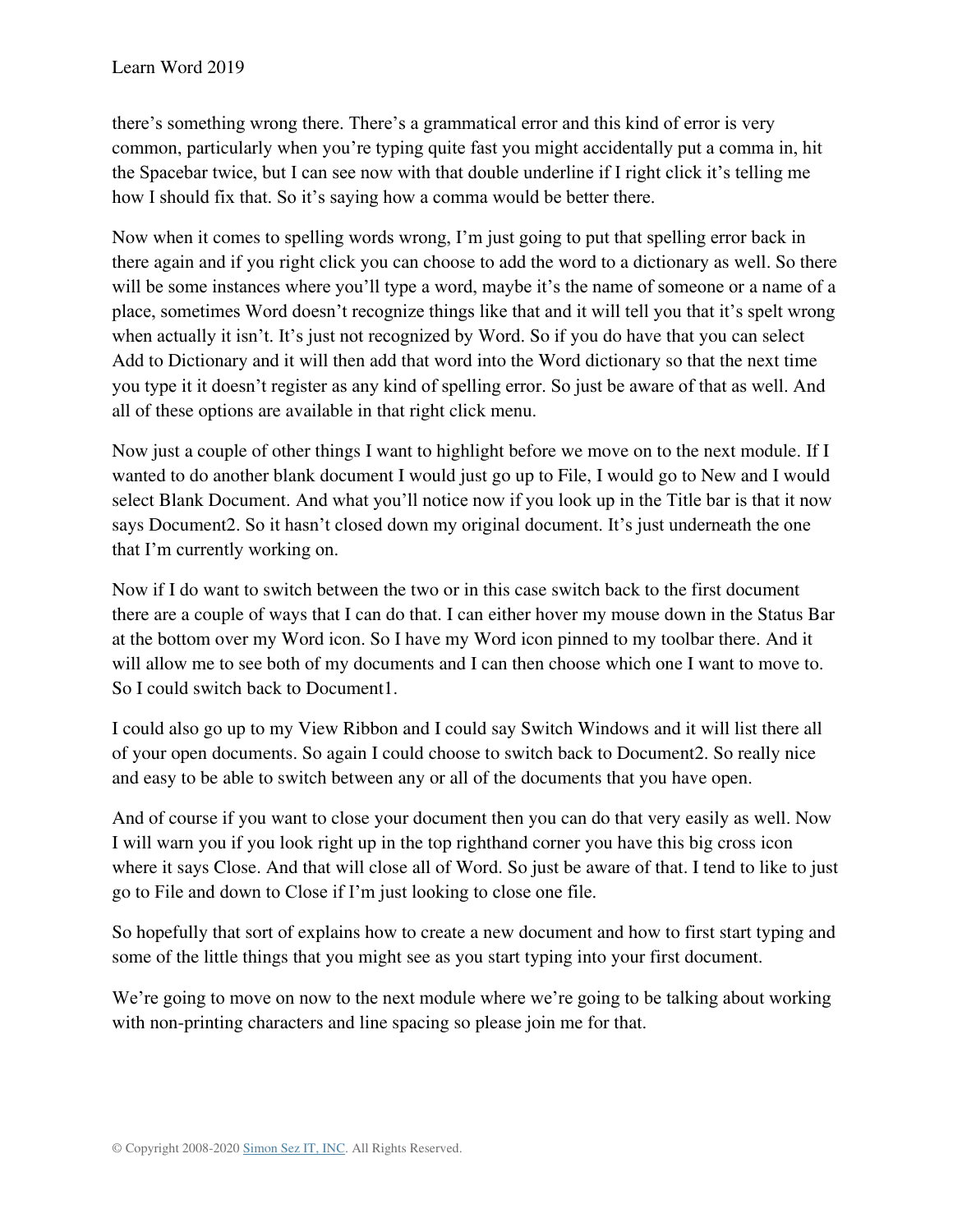#### <span id="page-15-0"></span>**Video: Working with Non-Printing Characters and Line Spacing**

**Deb:** Hello again and welcome back to our course on Word 2019. In this module we're going to start to discuss how you can work with non-printing characters and line spacing. And what we mean by that is that there are certain characters, so for example things like space, Enter, tab that you can't see. And what I'm going to show you in this module is how you can make those visible so that you can work with your document a little bit better. I'm also going to be taking a look at line spacing as well and how you can adjust line spacing when you're typing in your document.

So the first thing I'm going to do here is we have a blank document in front of us and I'm going to set this up as a very basic letter. So I'm going to start by typing in a date.

So I'm just going to start by creating a basic letter. And the first thing I want to type on the top of this letter is the date. So I'm going to type in a date. So let's say July and as I start to type you can see it's picked up July 25, 2019. So if that is the date that I want then I can just hit the Enter key and it will insert that date automatically for me. So that's a great time saving tip there.

So now I'm going to want to address this letter to someone so I'm going to press my Enter key which will take me down a line and I'm going to type in To and I'm going to put in a colon and then I'm going to press the Tab key on my keyboard which will give me a little bit of space in there. And what Tab does exactly is that it stops at the half inch mark on the ruler. So you could press Tab numerous times and it would move across half an inch across the page each time you press it.

And the good thing about using Tabs as opposed to putting in lots of space to get your cursor where you need it is that it ensures that everything will be lined up. So you'll see if I go underneath and I start to type something if I press the Tab key it's going to jump me across directly underneath where the tab was in the above line. So it just makes it a lot easier to line up things rather than pressing that Spacebar over and over again to move your text along.

So I'm going to say, "To: Adam". I'm going to press my Enter key and I'm going to type the word From. I'm going to put in a colon and I'm going to press my Tab key again and you see what I mean? It's directly lined up underneath where I have Adam. So I'm just going to type in my name underneath there. So just remember that you have those tabs when you're working in a document as well and I'm going to show you a little bit later how you can adjust those and how you can set up your own custom tabs as well so that things line up wherever you want them to line up on the page.

Now I'm going to press Enter a couple more times and I'm going to start my document. And we're going to say, "Call Mr. Jones to check your order. The item you want is out of stock and will not be available to order until next week." Now a couple of things to note there. You'll see that as we got to the end of the sentence it just wrapped around. I didn't have to hit my Enter key or didn't need to put a line break in there just to get that to wrap around on to the next line,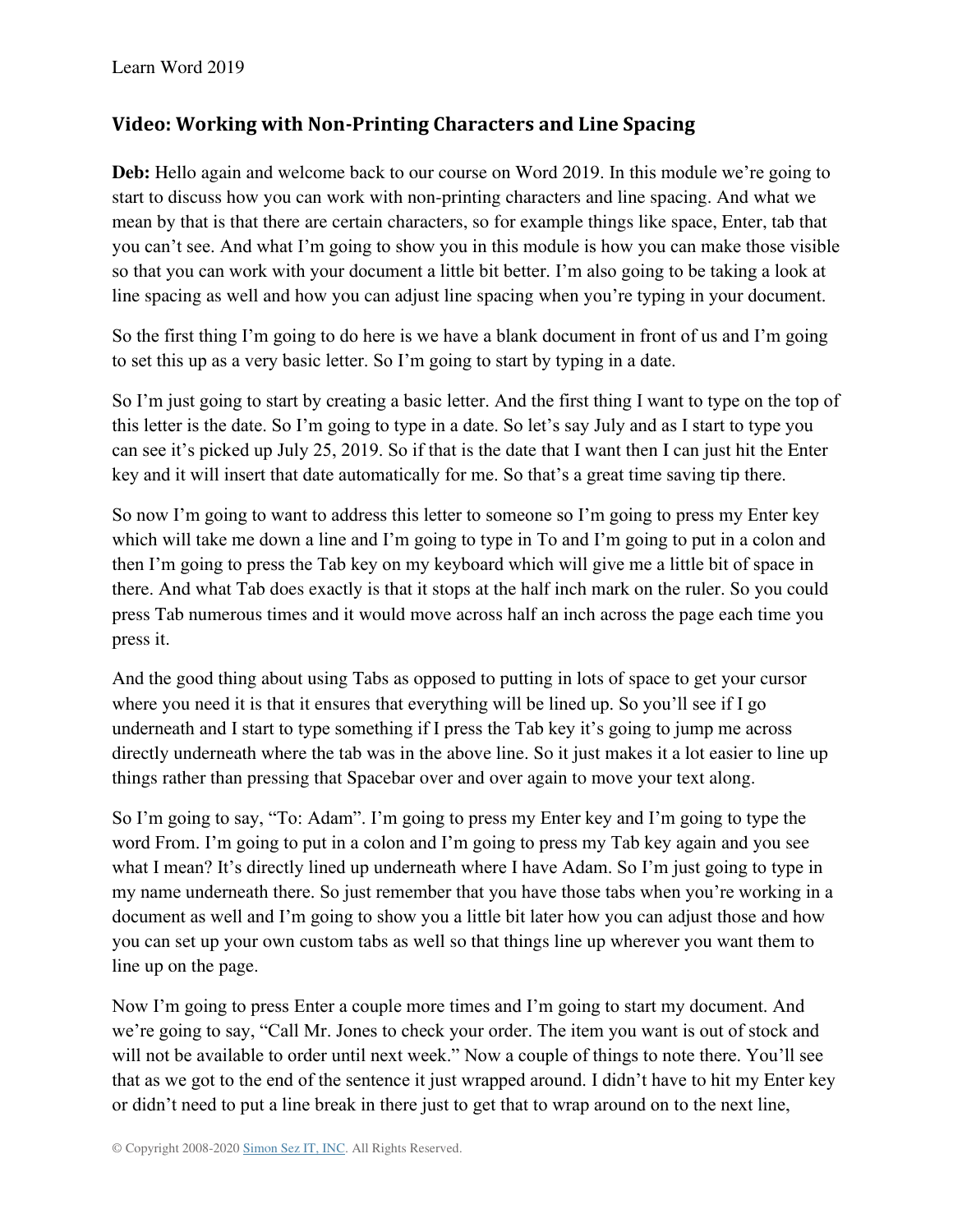which is perfect. And you'll also note that we have a little squiggly line under where it says Mr. So if I right click and look at my options I can see there the top one is probably what I want so Mr-dot Jones.

So I'm going to add a little bit more text in here. "If you have any more questions please call me." And I'm going to go down a couple more lines just by hitting my Enter key and then I'm going to put "Regards" and then my name.

So we've created a very basic letter just there and we've utilized some tabs, we've got some spaces in there, we have some Enters or some carriage returns as we used to call them in the old days. But we can't see any of those. Now you might think to yourself, "Well I don't actually really need to see the tabs, the spaces, but sometimes it is actually very useful and I'll give you a couple of examples why in a moment. But there is something that you can turn on in Word which will show you all of those non-printing characters and it's called the Show/Hide button and you'll find it here on the Home Ribbon. In the Paragraph group you have this little thing which looks like a paragraph marker and when you hover over it says Show/Hide and the dialog box says, "Show paragraph marks and other hidden formatting symbols." So if I turn that on and now look at the document. You can see what we have. So everywhere that there is an Enter you can see the little paragraph mark, you can see the little arrows which indicate that Tab as well. So this is useful in situations like, for example, have you ever had it where you've printed a document and you get a blank sheet of paper at the end of your printing and you can't work out why because you don't have anything on that piece of paper? If you turn on your paragraph marks what you'll normally find is that you have a row or maybe a few of them paragraph markers or extra Enter keys on the next page, which is why that page is printing. So all you need to do is go in and delete out those additional lines. So without turning on that Show/Hide you wouldn't be able to see those and you wouldn't know that was what was causing that blank page to print out. So sometimes it is very useful to be able to see these non-printing characters.

So I'm going to turn that off for now just by clicking on the same icon again and we're going to look at line spacing this time.

Now what you'll notice with Word is that when you press the Enter key, so say for example like did between To and From get quite a big space in between there. So that doesn't look like single line spacing. That's actually double line spacing by default. So what I want to do is I want to tidy this up a little bit. So I'm going to select all of my document or all of the text in my document and there is a quick way of doing that and that is the shortcut key Control-A and you'll see as I do that it highlights everything.

What I'm then going to do is I'm jump up to my Home Ribbon in the Paragraph group and this little dropdown here is for Line and Paragraph Spacing. And I can go through and as I hover over you'll see I get more or less space in between my lines in my document. So it's really up to you which one you want to select. Now because I selected my whole document it's adjusting the line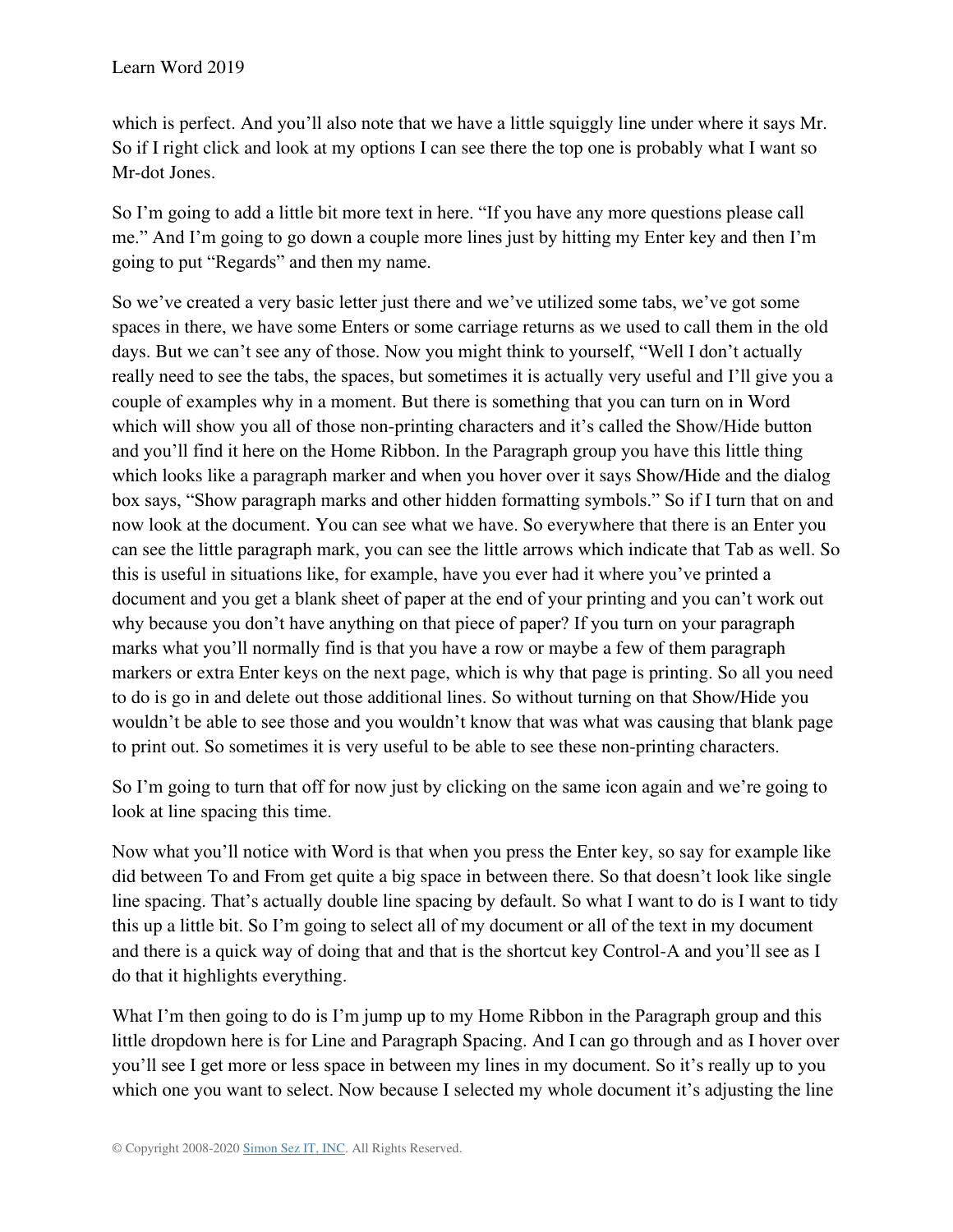spacing according to the line spacing that was already there. So say for example I only wanted to adjust the line spacing in this To/From area. I could just highlight that bit there, I could go up and then I could make it smaller, I can make it bigger, or I can go into Line Spacing Options and I can really go to town with how much spacing before and after that I want. So if I don't like this spacing between I can see here in the spacing area it's actually because of this 8 point spacing after. So I could take that down to zero, click OK and I now have no space in between. Okay? So definitely worth having a play around with some of those line spacing options.

You do also have a couple at the bottom here. So Add space before paragraph or Add space after paragraph. So again it depends exactly what you want to do. But everything is very customizable in this area.

So we've seen how we can turn off and on those paragraph markers so that we can show or hide those non-printing characters and we've seen how we can adjust line spacing. What I want to talk to you next is saving. So that's in the next section. I will see you then.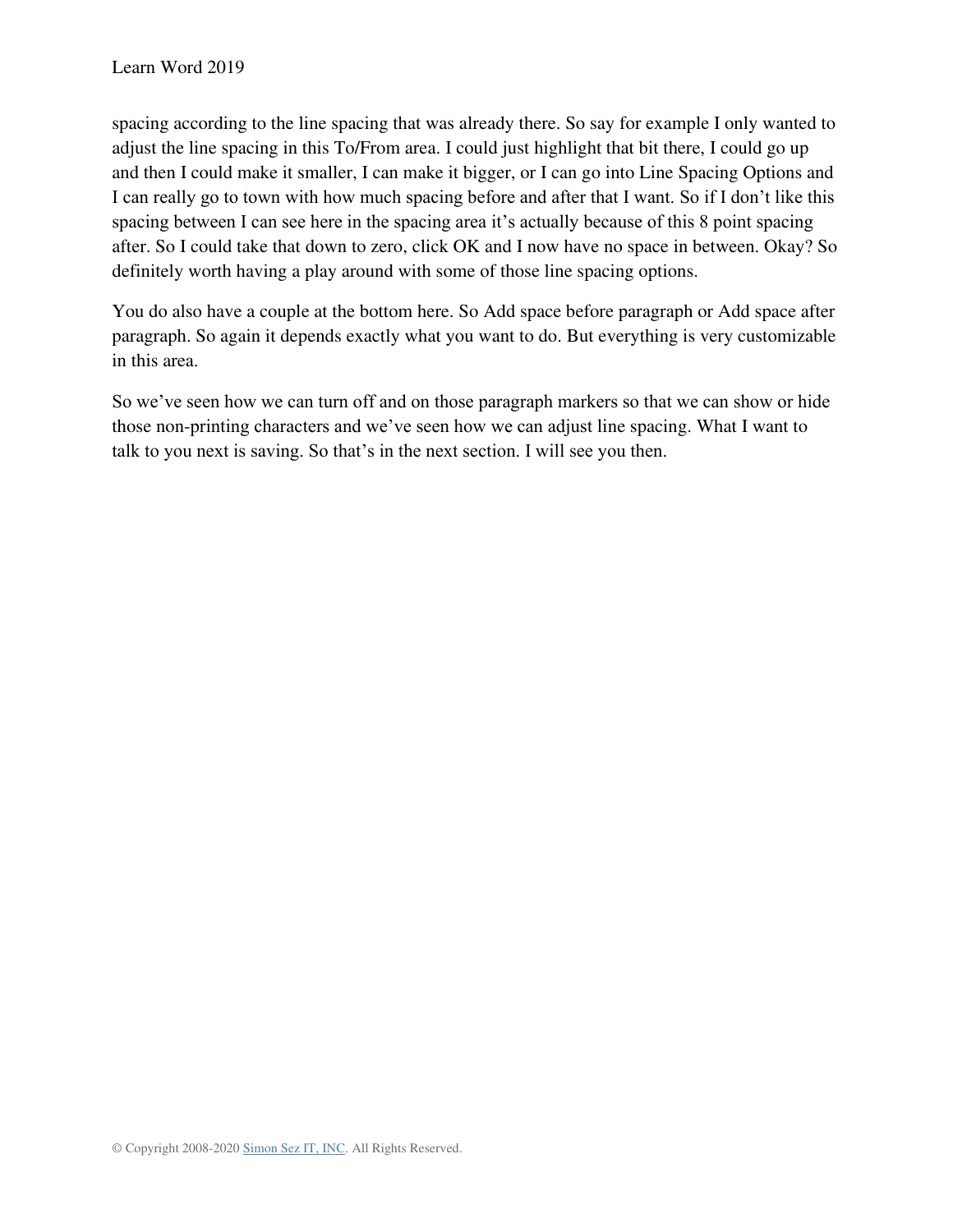#### <span id="page-18-0"></span>**Video: Saving a Document**

**Deb:** Hello again and welcome back to our course on Word 2019. In this module we're going to talk about saving a document.

Now this is the document that we created a few moments ago and if you look at this document it's quite difficult to tell on first look if it's been saved or not, but there are a couple of clues and the biggest clue I guess would be if you look up into that Title bar at the top of the document it just says Document1 at the moment. Now because it doesn't have name it means that I haven't saved this document. Remember Document1, 2, 3 is the default name you get when you create a new blank document. So that's how I know that this document isn't saved. So the first thing I want to do is to save this document to a location of my choice.

Now as always in Microsoft there are a few different ways that you can save a document. So I could go across to my Quick Access Toolbar and you'll see the first icon there is the Save icon. Now again normally if I had already saved this document and I've then made some changes I could just click Save and nothing would happen. It would just save my changes to the file name. But because I haven't saved this document yet if I click on Save it's going to jump me to that Save As area.

Let me just go back for one moment. So that's the first way you could do it. You could click on the icon if you have it on your Quick Access Toolbar. The second way of doing it, which essentially is going to take me to the same place we were just in. It's just a slightly longer way, is to go into that backstage area. So I could go to File and down to Save As.

Now this Save As screen might look a little bit unusual if you're not used to it. Again this is similar in all of the Microsoft applications. What you have on the left hand side is you have a list of Recent folders. So again it's going to show me all of the folders that I've recently saved into.

Or alternatively I have different locations where I could choose to save this document. So I could choose to save it to OneDrive, which is Cloud storage. So that would be a great option if I wanted to collaborate on this document. So specifically if I wanted to share it with other people and also if I wanted to make sure that I could access this document from wherever I am I would save it into OneDrive, into the Cloud.

Alternatively I could choose to save it to any other location. So I could choose to save it to my local drives on my PC. And I could choose to Browse to a specific location as well. So I'm going to click on Browse and I can now choose a location from my local folder. So I'm going to scroll up and I actually am going to save it into my OneDrive. So I'm going to go to my OneDrive, I'm going to click on Documents, and I'm going to select a folder. And I'm going to put it in this one here, Word Documents. And I can then give my file a name. So you can see here in the File Name area it's picked up the first line of that document and that's what you'll see as the default file name. It will always put in the first line of your document, which most of the time isn't what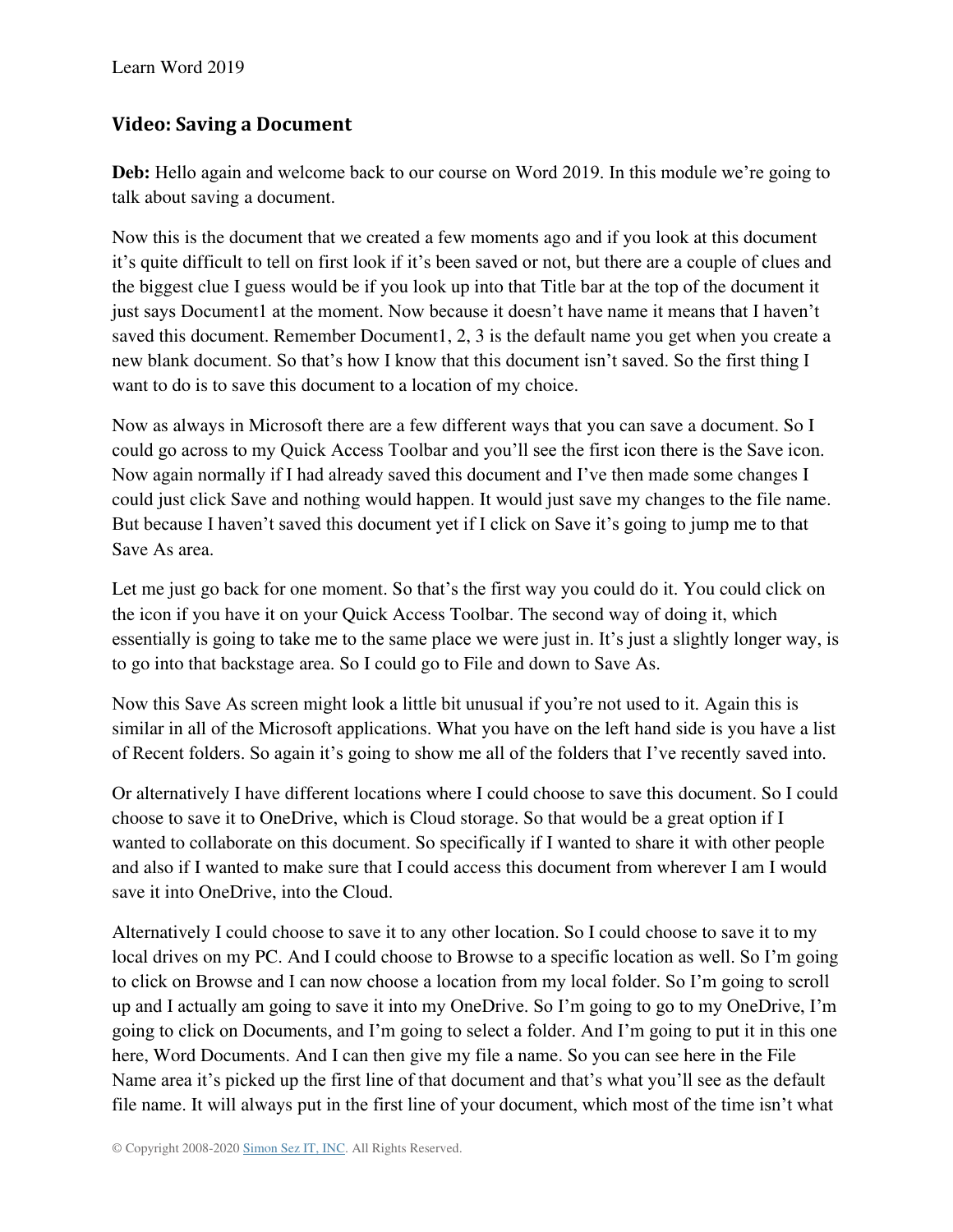you want to call your file. So we're going to jump into here and we're going to change that. So I'm going to say My First Letter. And underneath you can it says Save As Type. So I've selected .docx, which is the 2019 file extension.

Just as a point of note. If you click the dropdown here you do have other file types that you can save your document as. So some of these you might want to use. For example this one here, Word 97-2003. So that will save it in the .doc format which is the old format for Word documents. So if you're using an older version of Word that's in general what you would have saved your document as.

Now why might you want to save your 2019 document as an older version? Well as I mentioned briefly in one of the earlier modules if you plan to send this to somebody who you know doesn't have 2019, maybe they have a much older version, then you can help them out a little bit by saving your document as a .doc file and it will ensure that you can when they open it, it will open in Compatibility Mode and they can read it. So just be mindful of who you're sending it to.

You could also come in here and save it as a template if you wanted to reuse it. You could save it as a PDF and we will be going through some of these options as we go through the course. But for now I'm happy to keep it as a .docx file extension and I'm going to click Save.

And it's as simple as that. So now if you glance up to the top of your letter you should now see that it's been given a name. So My First Letter. So what that means with regards to saving is if I now make a change to this, so if I put in my full name. So now if I want to save this I can go to my Quick Access Toolbar and I can just click on Save. I don't need to go back into Save As. And can you see now my Save button has those little arrows over the top? That's because I've saved it into a cloud location. So essentially what it's doing when you save is it's doing a refresh with the cloud version. So if I click Save it just saves those changes to that particular file name.

Another thing I could do would be Control-S on my keyboard. That is the shortcut for Save as well. Now I would recommend when you are working in a document if you have saved it and you have your file name as you're going through just do Control-S every now and again to make sure that those changes are being saved.

Now if I was to make one more change, so I'm just going to put my name on the next line by pressing Enter, now maybe I don't save but I just go to close my file by clicking on the cross at the top, you can see it's asking me, "Do you want to save your changes to My First Letter?" So Word will recognize any unsaved changes as you go to close and it will prompt you to save those. So you can then click Save or Don't Save. Now I actually don't want to close this down so I'm just going to close out of there.

So that's pretty much it on saving. Fairly straight forward. We are going to close this document in a moment and I'm going to show you how to open it in the next module. So I will see you over there.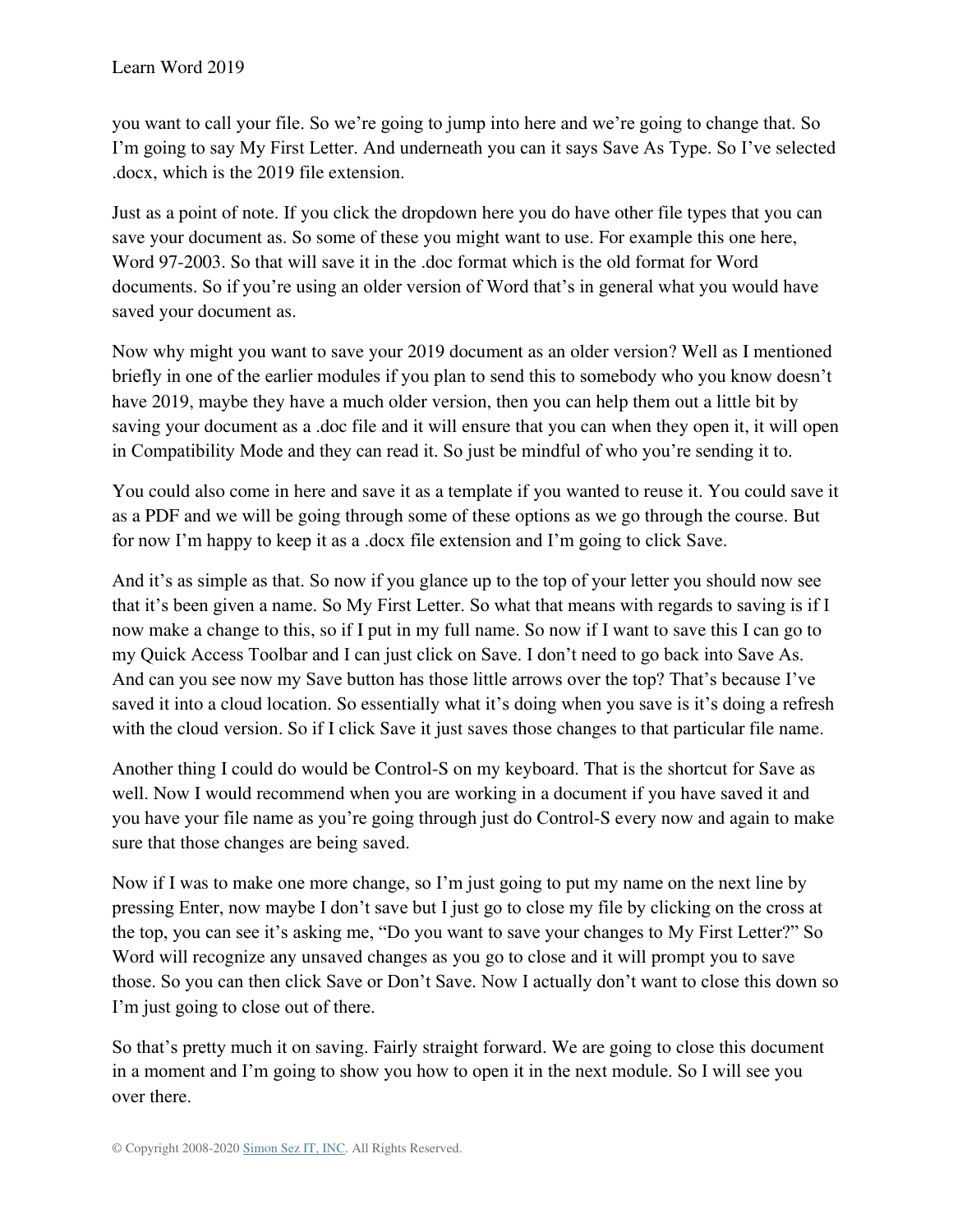#### <span id="page-20-0"></span>**Video: Opening a Document**

**Deb:** Hello again and welcome back to our course on Word 2019. We're now down to the opening a document module and really opening a document is just the opposite of saving. So it's very straightforward.

What we have on the screen here is just a blank Word application. So I closed down the previous document and now I want to reopen it. So I'm going to go up to the File tab. So remember this takes us into that backstage area. And it's jumped me automatically to the Open section. Because I have nothing open Word assuming that I'm going to want to open a file. Now that may be the case or it might not. It might be you want to create a new one from scratch. But in this case it's got it pretty much right. I do want to open a document.

So again this looks kind of similar to the Save As screen that we were in previously. You'll see that Recent is highlighted and I also have documents underlined. So it's showing me underneath all of my recent documents and you should be able to see there right at the top we have My First Letter at the top there. So if I wanted to open it I can very simply just click it from this list and it will open.

Now I'm not going to do that at the moment because I want to show you something slightly different. I'm going to browse to a location and I'm just going to go up to a location where I have a number of different Word files. So let's go to Documents and I'm going to go into this folder here because I wanted to show you something quite important with regards to this Explorer window that we're currently looking at.

So there's different ways that you can view files before you open them. So a lot of the time you might know what you're looking for. Sometimes you won't. Sometimes you might need to see a little bit more detail about a file. So there are lots of different ways that you can view this file list.

And you can do that by clicking on this little option just here. And it gives you a number of different ways that you can view the file list in the Explorer window. So currently I have Detail selected but if I go to Extra Large Icons it's going to show me them like that. And if I go to Large Icons they're a bit smaller. We also have Medium Icons. I'm sure you can imagine what those look like. And then Small Icons, then we have List. List is quite a popular one. I personally prefer to choose the Details option because not only does it give you the list but it also gives you a little bit more information about each particular file. So I can see here in the Status column I can see that those are all saved into the cloud and that they're all synchronized up. I can also see the date that these files were modified and I can also see the type. So whether they're a Word document, PDF, Excel file, and also the size. Now the size can be critical sometimes, particularly when you're dealing with very large files. It's good to be able to see the file size. So I like the Details option but it is up to you.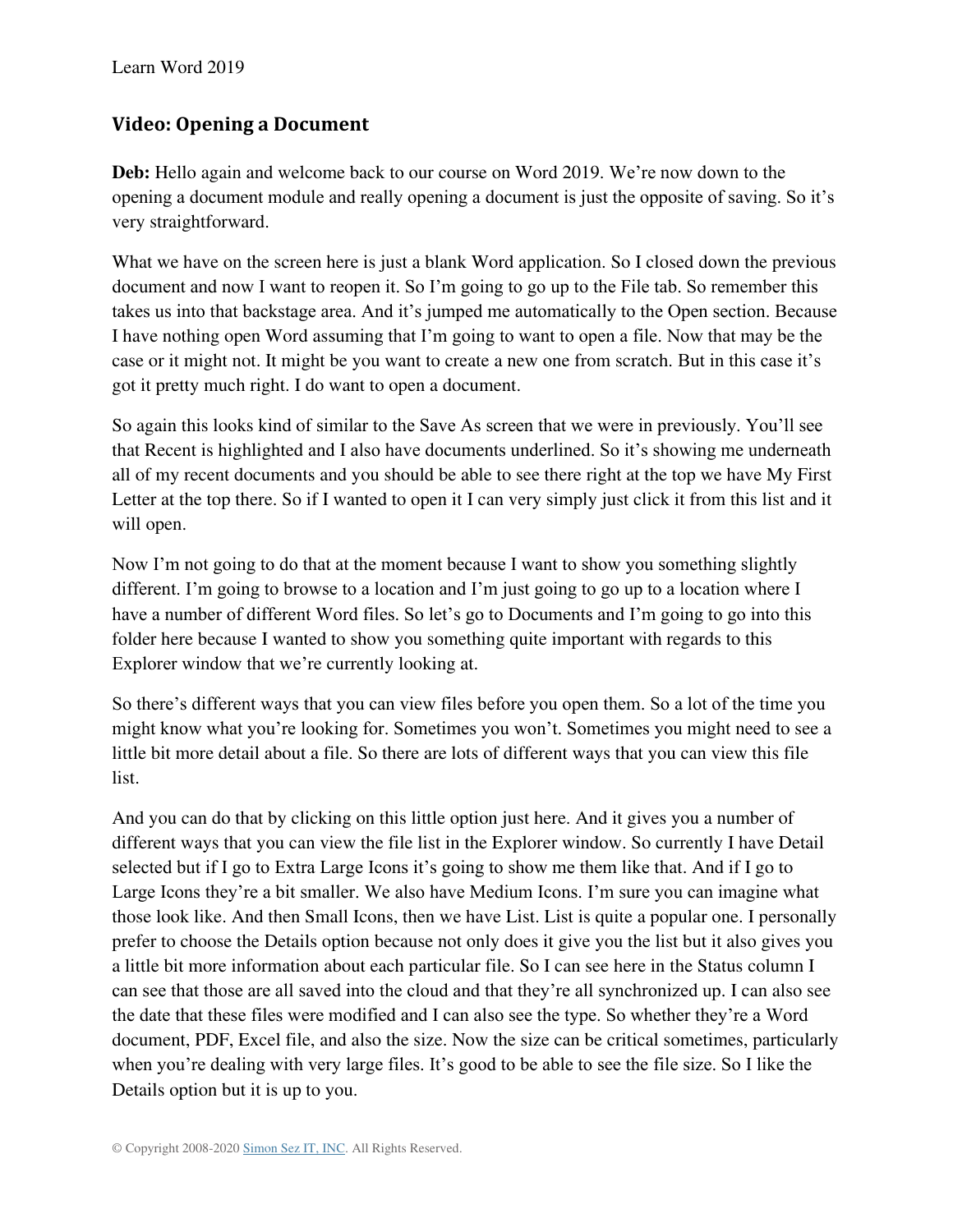There are a couple of others in here. So we have Tiles. Again, just a different way. And then finally we have Contents. That gives you again a little bit more information, like the author, date modified, things like that. For me that's slightly too much. As I said, I prefer the Details option, but just be aware that you have different ways that you can view your file so you can see a little bit more information so you know which one you want to open.

Now in this case I'm going to open a file called Navigate. So let's select it and click Open. And I'm also going to open another file. I'm going to reopen that letter file that we just saved. So back to File, I'm going to jump down to Open and this time I'm going to pick it up from my Recent list. So I'm just going to click and again it's going to open that document over the top of the other one. And remember we can switch between the two by going up to View, going to Switch Windows and we can switch between the two of them. Alternatively we can hover our mouse over our Word icon at the bottom and then navigate between the two of them as well. So that's a nice way of having multiple files open and being able to switch between them.

Now another thing that's quite nice sometimes is to be able to view two documents side by side. This is particularly good if you're comparing two documents or maybe you are cutting something from one and pasting into another. You don't want to have to keep switching between the documents. What you can do is you can display them side by side. And again it's quite useful. We're on the correct Ribbon. On the View Ribbon you'll see that you have a View Side by Side option. So let's click it and there we go. I now have both of my documents taking up exactly half of the screen. So as I said, really good if you need to Copy and Paste or see two things at the same time.

Of course if you want to just get one of the documents back to its full size, if you just click on the Maximize in the corner and it'll bring that document to the front in its full size.

Now another thing you can do on that View Ribbon is you can use the Split option. So let's see what that does. Let's click on Split. Now this is quite interesting. What it will do is it will split the same document. So I have the same document in both halves of the screen. You can see exactly the same. But it means I can scroll each document independently. So again this is good if I'm trying to do some comparisons or some cutting and pasting, lots of different things you can do with that Split option, if you want to see two different areas of the same document at the same time. And of course if I want to get back to it being just one document I have the Remove Split option. And there we go.

And there's just one final option I want to point out in here which you might want to use and that's the Arrange All button. So let's click it and it kind of tiles them over each other. And I don't particularly like this view too much. I never really use it but again if you've got quite a few documents open, maybe more than two, it can be quite useful to be able to see them all kind of arranged next to each other. And again to get out of this just click the Maximize on one of the documents.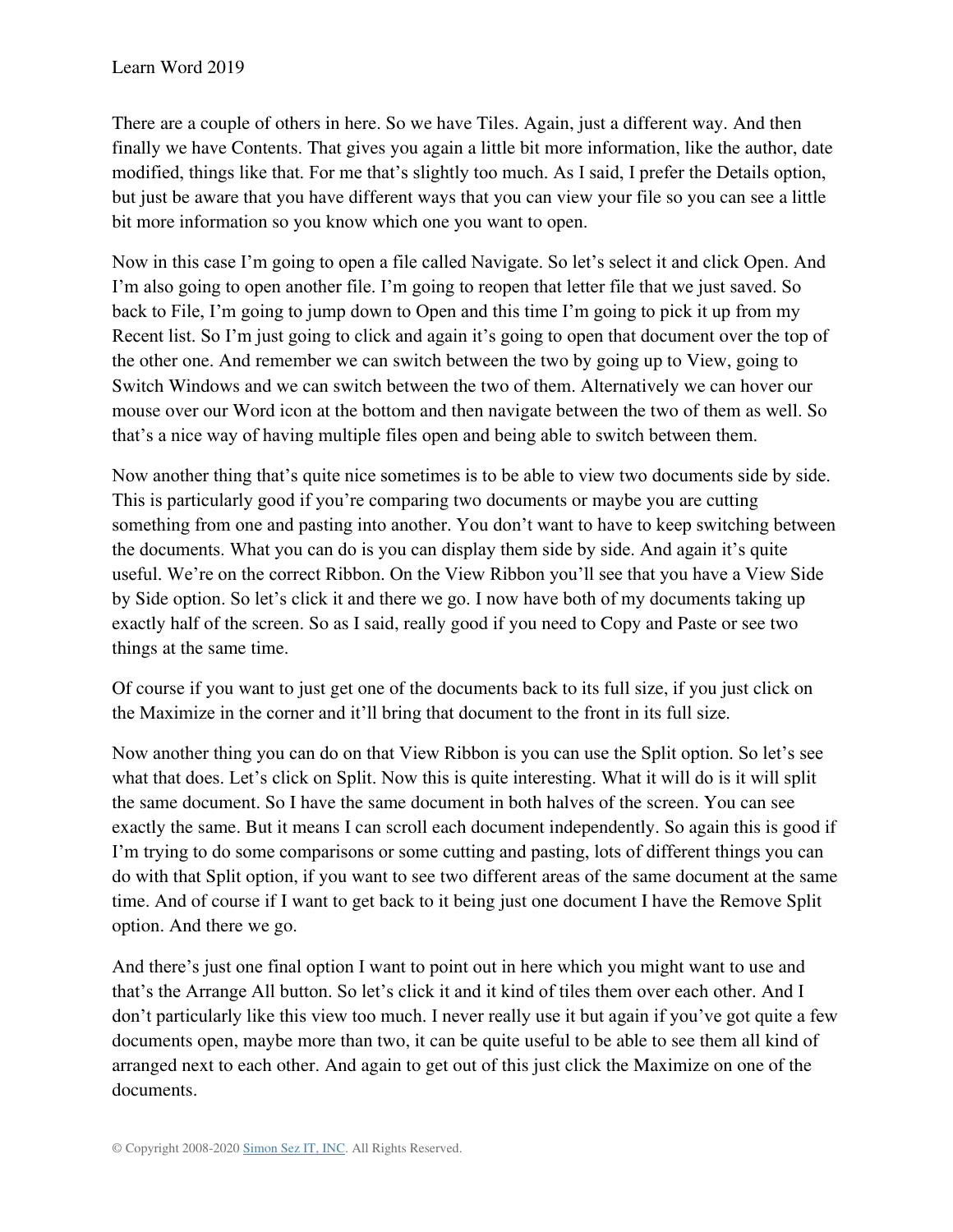So a few different ways that you can view your document once you've opened it.

So hopefully that's given you some insight on how you can open one or more files and the different ways that you can view them when you're working on your documents. In the next module we're going to talk about navigating in documents so please join me for that.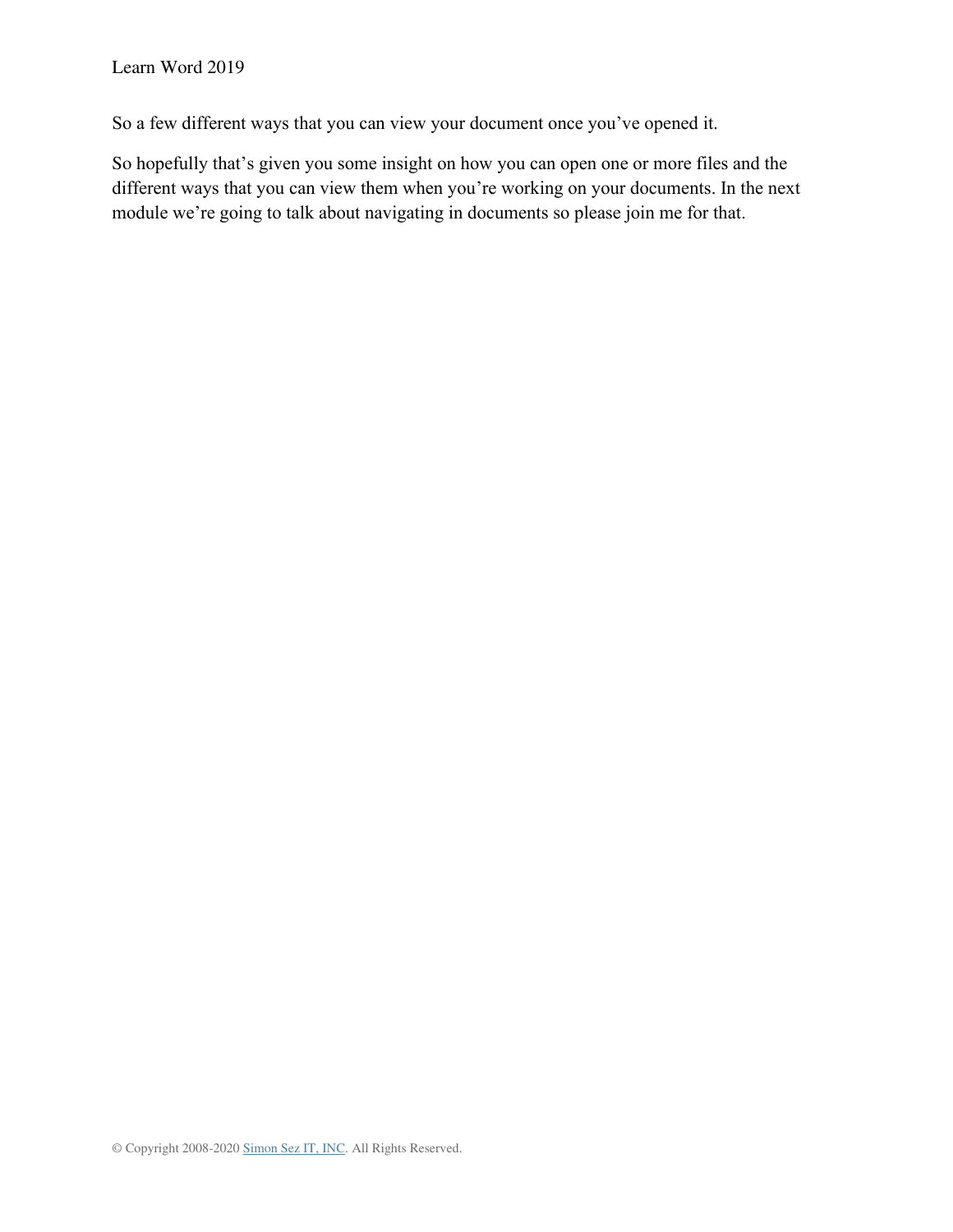#### <span id="page-23-0"></span>**Video: Navigating a Document**

**Deb:** Hello again. This is Deb and welcome back to Word 2019. In this module we're going to take a look at how you can navigate around your document.

Now I have open on the screen the Navigate.docx document and this is just a document that's been created about Smith Properties.

Now the first thing I want you to do is I want you to cast your eyes down to the bottom left hand of the screen where you can see here it has Section 1, Page 1 of 3, 845 words. So we're getting a little bit of information about this document from our Status bar. I can see it has three pages and I can see the number of words and I can see that currently I'm clicked in section one. Now we're going to talk about how you section up documents a little bit later on so don't worry about that too much at the moment. What I want to focus on is how you can quickly navigate using some of the tools in Word to jump around your document, which is particularly useful if you have a very long document.

This document here only has three pages but a lot of the documents you create could be hundreds of pages long. So being able to quickly jump around, find what you need is extremely important and will add to your efficiency.

Now obviously I'm going to start with the most obvious thing, a quick way of moving through your document is to use your scrollbar on the righthand side. So I can use that just to scroll up and down. And again if you've only got a few pages in your document that might be absolutely fine and that might work for you. So you do have your scrollbar, but let's talk about using some utilities for a document that's a little bit longer.

So first of all I'm going to click my mouse at the top of the document here just in front of where it says, Smith Properties. Now if I had a document that was thousands of pages long and I wanted to jump right down to the bottom of it it's going to take me quite a while to use the scrollbar and scroll down. I'd probably end up with a little bit of a wrist ache by the time I finished. So a quick way of doing it is to use your keyboard in order to jump you straight down to the bottom. And in Word what you need to do is press Control and End and that will jump you all the way down to the bottom. And you can confirm that by looking down in the left hand side in your Status bar. It says that we're now on page three of three so I know that I'm on the last line on the last page of that document.

If I want to jump all the way back up to the top, if I do Control and Home that's going to do the reverse.

A couple of other shortcuts. If you hold down Control and press your arrow key, so you can see here I'm pressing the right arrow key, it jumps me per word. So you can see it's jumping around that document just per word. So another quick way and I could go the other way by using the left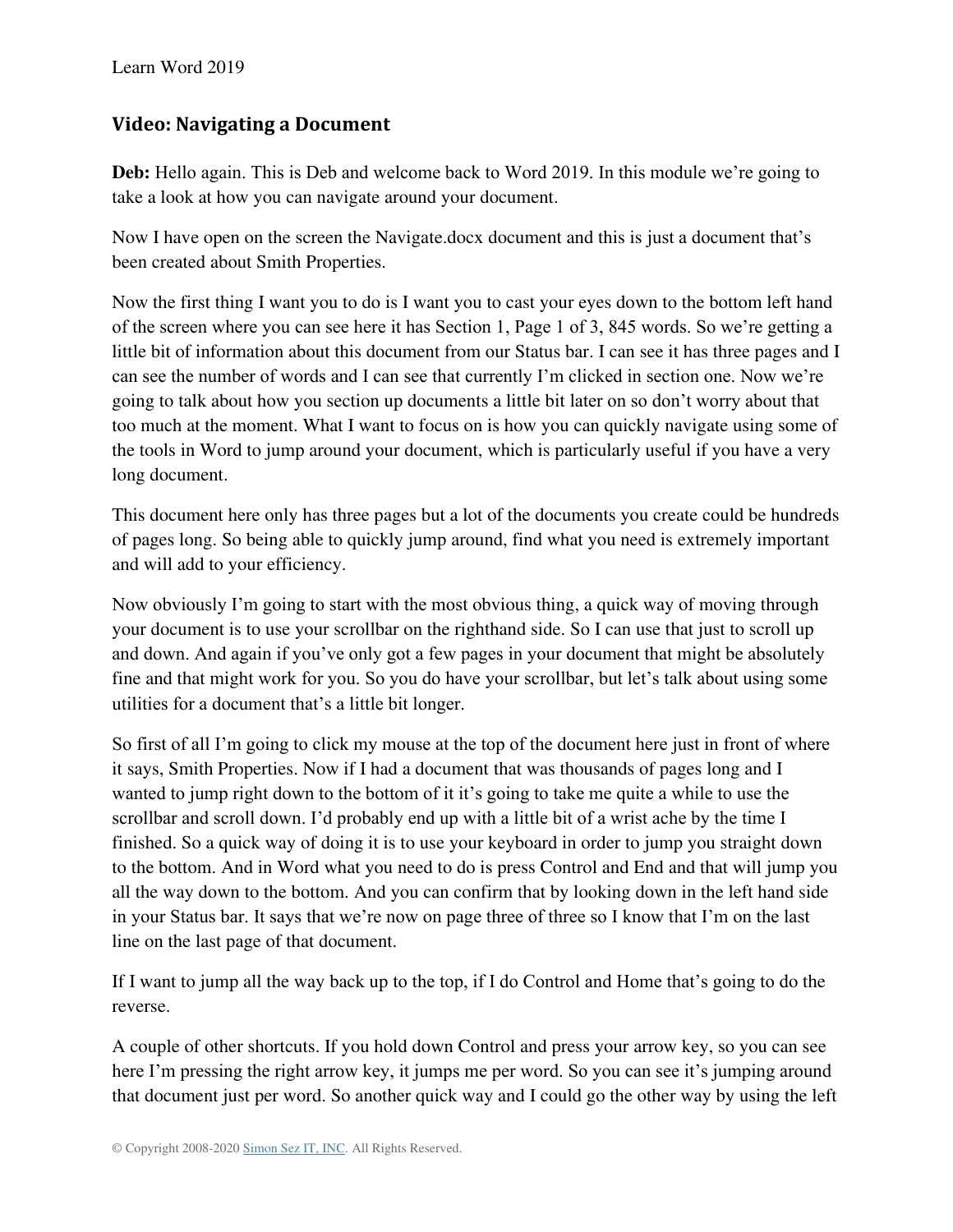arrow key. Control up and down will jump me up one paragraph at a time, as you can see as I do that. And the same if I do Control-up arrow. And if I wanted to select everything in my document a quick way of doing that would be to do Control-A, which will allow me select all of the text in my document. And we're going to be utilizing Control-A as we go through this course quite a lot because it is a really useful feature when you want to make mass changes to text.

So that's a few quick ways of navigating around your document using your keyboard. What I want to talk to you about in the next section is using things like Go To, Find and Replace. Again to navigate around your document using page numbers, using headings, using specific words, so on and so forth. So please join me in the next module for that.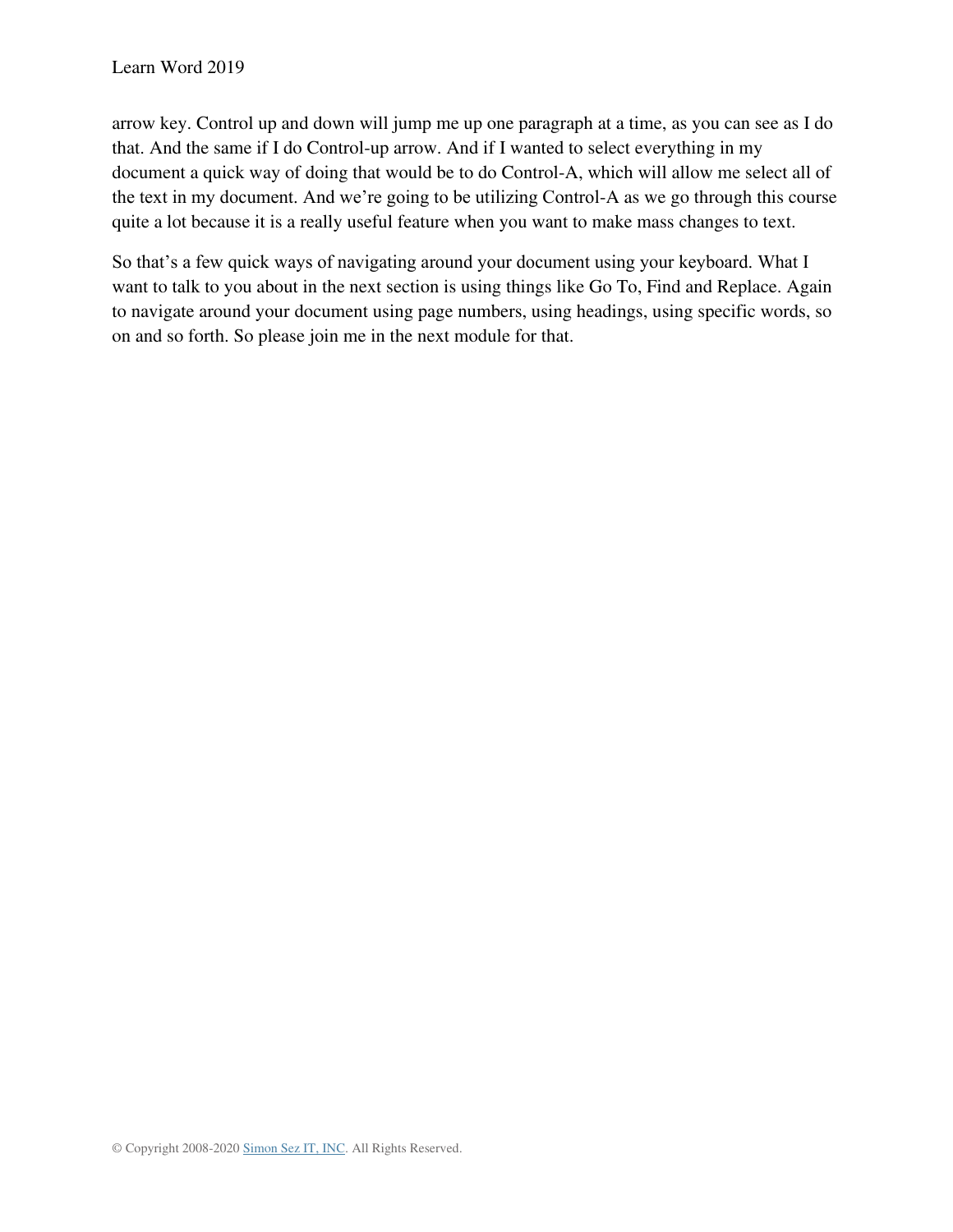#### <span id="page-25-0"></span>**Video: Go To, Find and Replace**

**Deb:** Hi everyone. This is Deb and welcome back to Word 2019. In the previous module we started to take a look at some of the basic ways that you can use your keyboard to navigate around your document and I'd just like to further that idea and introduce a few more utilities that you can use in Word in order to navigate around your document and really increase your efficiency when you're working with your documents. And what I want to focus on in this module is the Go To, Find and Replace options. So when you're working with larger files especially you might need a quick way to jump to a page or maybe to replace a word in documents. So let's start by replacing a specific word in our document.

I'm going to click at the top of my document, so just before where it says Smith Properties. I'm going to go to the Home Ribbon and all the way across on the righthand side we have an Editing group which is where you'll find your Find and Replace. And you can see that Find has a little dropdown arrow next to it. So I have Find, Advanced Find, and I also have Go To in there as well.

Now in this case I'm going to start out by using Find. So let's click Find and you can see it opens up on the left hand side, this little navigation area where I can type in exactly what it is that I want to find.

So let's say that I'm looking for the word Firm and you can see it's brought up four results and I can see those listed underneath in that Results area and I can also see them highlighted in my document. So it's very easy for me to find those. So that's one way that you can find a specific word in your document.

Let's look at another way. I'm going to close down this navigation panel just by clicking on the cross. I'm going to go back to Find and this time we're going to go into Advanced Find.

And this takes me to this little dialog box and it's asking me Find What and it's got in there Firm, which is the last thing that I searched for. So if I wanted to skip through these one by one I could say Find Next and it's highlighted in the document the first time it finds the word Firm. I can do Find Next again. So I can step through one at a time in my document. And when I get to the end it's going to tell me it's finished searching so I click on OK.

Now another thing you need to be aware of in this Find and Replace box is this More option so let's click it. And you can see I have a whole host of options that I can use. So for example, I might want it to match the case, which means that it will find the word Firm if it matches this case. So if Firm is in the document with an uppercase F it's not going to find it because I've told it to match the case. I could select to find Whole Words only. So if Firm was part of another word, so maybe you had something like Infirmary it wouldn't find that. I could also say Use Wild Cards. So with this I could put a wild card in front of somewhere in between or at the end of the word. So for example, if I remove the word Firm and I type in A\* it's going to find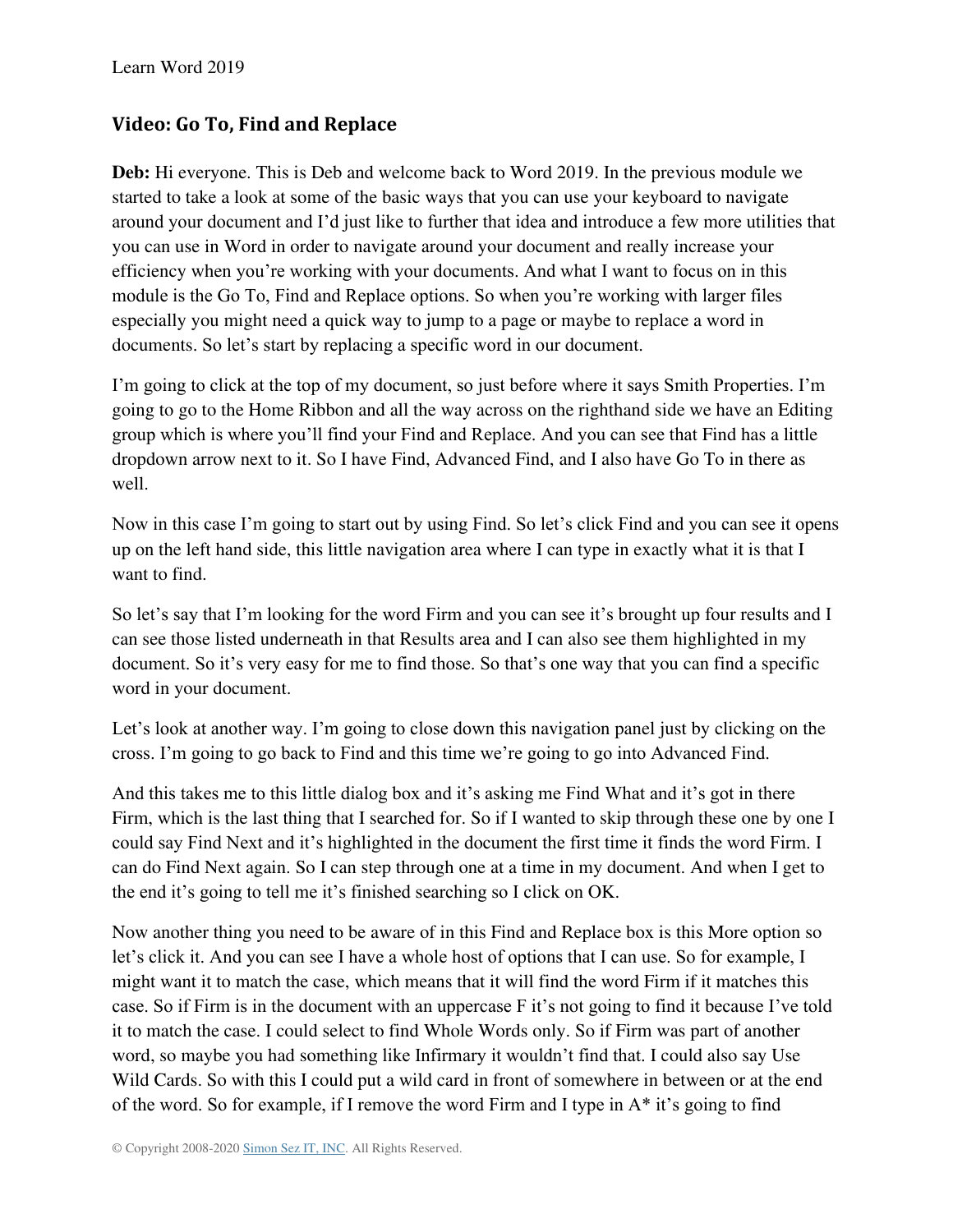everything in that document which starts with an A no matter what comes after it. I could also put the wildcard at the beginning and maybe have something like that (\*S) which means it will find anything that ends in S. It doesn't matter what comes before it. So wild cards are really useful for searching for specific things.

Another thing you can do up here is if I was to type in A and then put in two question marks (A??) that means that the word has to start with an A and it can only have three characters in total. Now it doesn't matter what those three characters are but it must be three characters. So again you get in very granular here. I'm just going to remove that and just type Firm back in again.

You do also have a Sounds Like option. So what this would pick up is any word that sounds like Firm. So it might pick up Turn, Burn, Learn, anything along those lines.

Find all word forms will find any form of that particular word. And then I have some other options like Match Prefix, Match Suffix, Ignore punctuation, and Ignore White Space Characters. So just be aware that underneath that More dropdown you do have lots of other ways you can really customize what it is that you're looking for in your document. And you can get very, very granular.

So let's just close that down for a moment. I'm going to make sure that I'm clicked at the top of my document and this time I want to look at the Replace option.

So again in the Editing group underneath Find we have Replace. And what this will allow you to do is to replace one word with another. So for example this is called Smith Properties. Maybe I want to change the name. So I might say Find Smith and replace it with, let's replace it with my name, Ashby. And again I have all of these options if I want to select them.

Now I'm happy just to do a straight replace here so I'm going to select Replace All. And you can see it says All done. We've made 10 replacements. And if you look at my document behind, that first line, Smith has now been replaced with Ashby. So a very quick way of replacing multiple words in a document. And let's close down that window.

The final thing I want to speak to you about in this module is the Go To option. And Go To is going to allow you to do different things in your document. So again let's go to Find and we're going to say Go To. So what this will allow you to is navigate around your document. So I can navigate by page number. And you can see here if I enter Page 2 for example and say Go To it's going to jump me down to page two. I can navigate by section. Now we only have one section at the moment. I haven't split my document up. In later modules I'm going to show you how to divide up into sections and then you can navigate to whichever section you wanted to.

I can navigate by line. So I could go to a specific line number. I can navigate by bookmark. Now again bookmarks are something we're going to cover later. They're a way of you kind of putting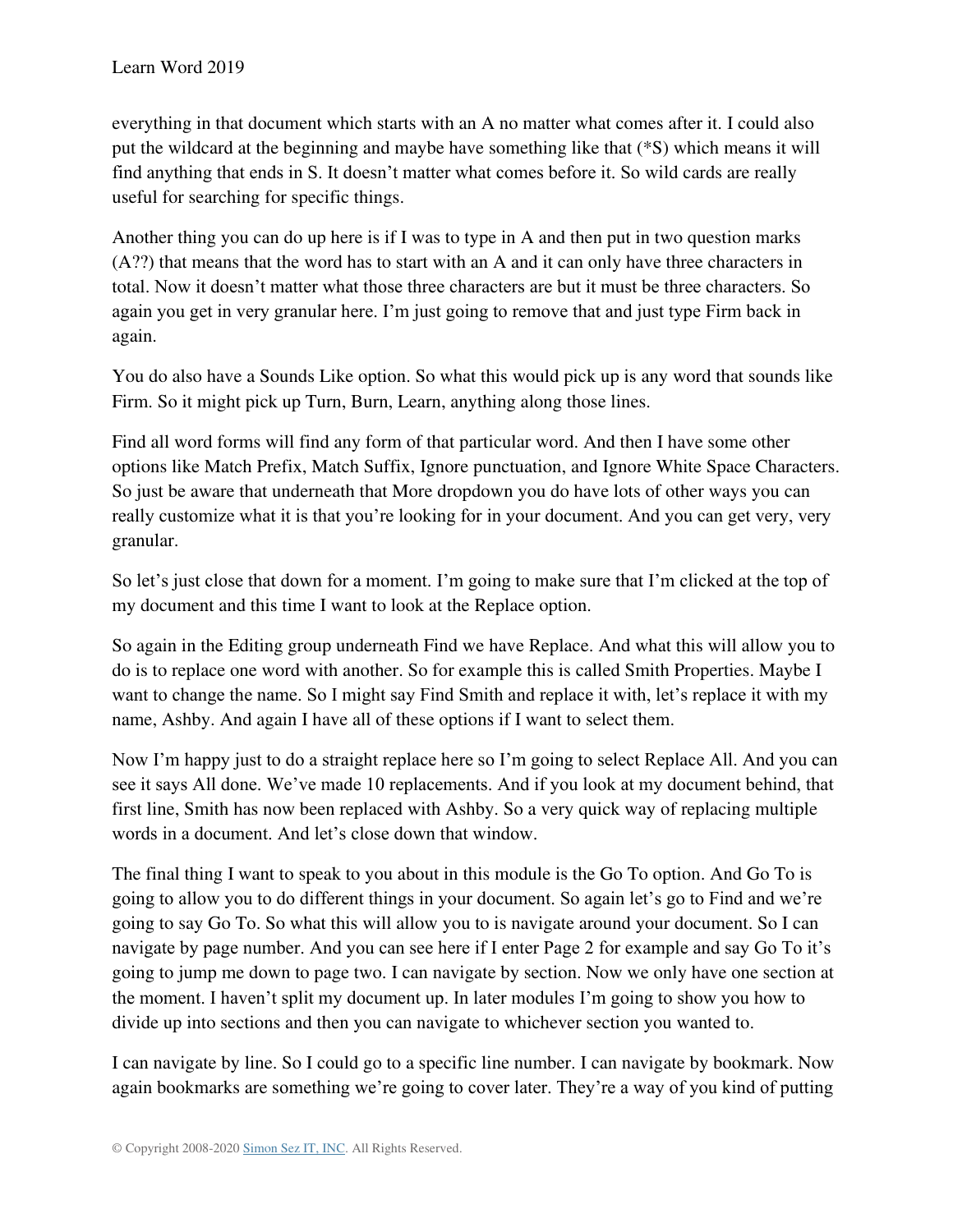a little bookmark in a specific location on a page so I can jump very quickly to the bookmark. I can navigate by any comments that I have in the document, footnotes. We also have endnotes in there, fields, tables. So lots of different things and it really will depend on what you have in your document at the time as to which one of these you want to use. But just be aware that you do have those Go To options in there as well.

Now I'm just going to click on Close and I'm going to jump back up to the top of my document using my shortcut key Control-Home, which we learnt in the previous module.

So now we've taken a look at some basics of Find and Replace and Go To let's move on to talking about how you can edit a document in the next module. So I will see you over there.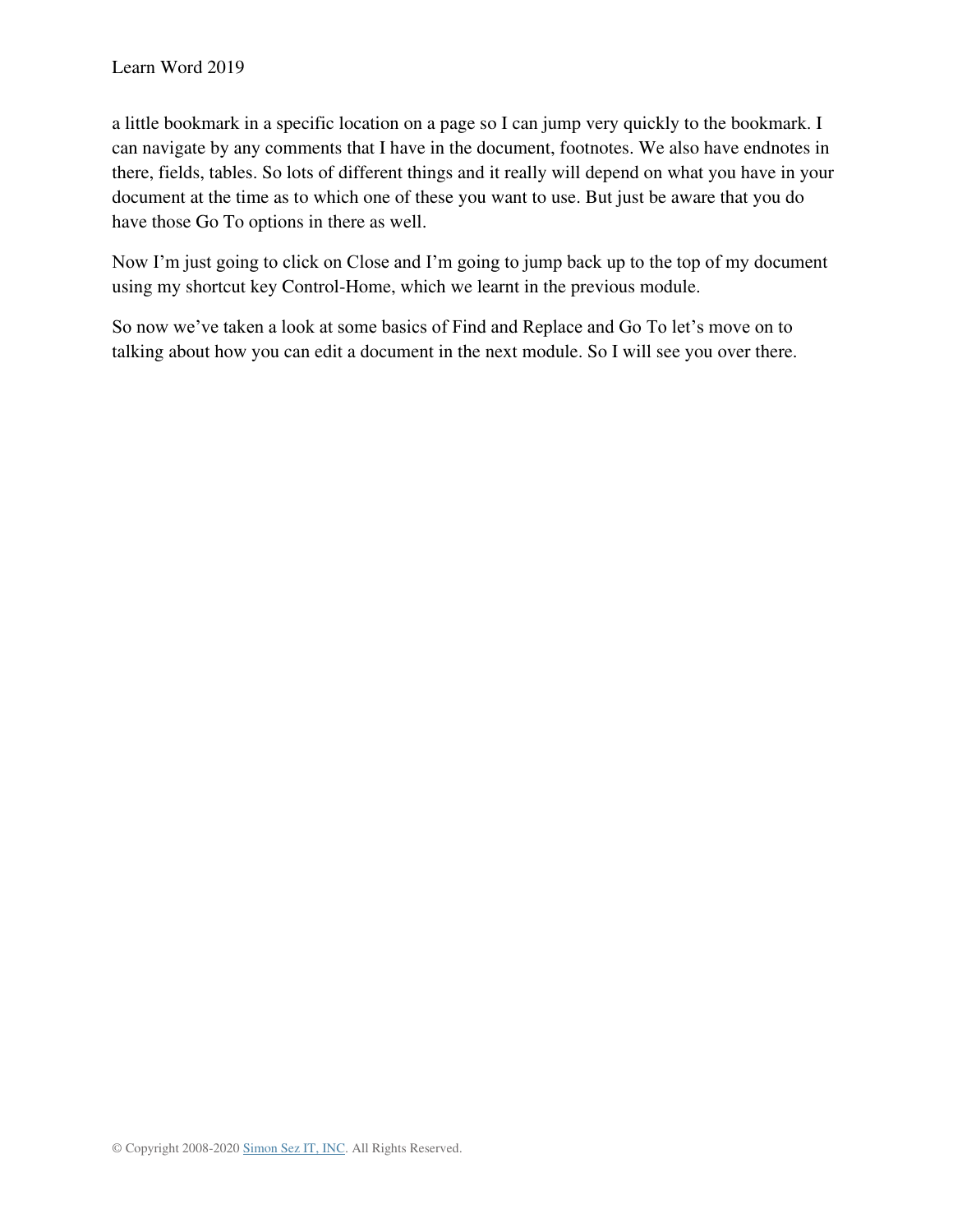#### <span id="page-28-0"></span>**Video: Editing a Document**

**Deb:** Hello again and welcome back to Word 2019. This is Deb and I'm going to take you through how you can do some basic edits in a document. And these are just really some basic editing functions, which it's useful for you to know before we move on to the next section.

So we've already edited this document in a couple of ways. We've done some finding and some replacing and now I just want to show you a couple of things when it comes to deleting, backspacing and also undoing and redoing things in your document.

So sometimes we might want to type some text in the middle of other text. So for example it's got "Ashby Properties was founded as a new company." So I might want to add in here "As a new property company".

Now when it comes to deleting the Delete key on your keyboard will always delete everything to the right of it. So if I start to press my Delete key you can see that it's going to delete out the word Company.

Now Backspace on the other hand will delete everything to the left of it. So if I start to do Backspace you can see it's going to delete out that word Property. So just remember that they work slightly differently.

Another thing I want to show to you is the very important Undo and Redo button. I know so many people who can't live without their Undo button.

Now these two buttons will always be available by default on the Quick Access Toolbar to make them super easy for you to access. So if you look up here you can see we have the Undo button. And what this will allow you to do is to essentially undo what you've just done. So for example, I've just backspaced that word Property. So if I start clicking Undo it's going to give me the P back, the R, the O, so on and so forth. So I can carry on undoing to reverse my last action.

The same thing with Redo. If I then decide actually I don't want that word there I could redo and it'll go back and redo that deletion.

Well it's also worth noting is that underneath or next to your Undo icon you have a little dropdown. And this will allow you to go back and basically select how far back you want to undo to. So it'll allow you to do multiple undo's all in one go. So just be aware that that's there as well.

Now there is a shortcut key for these also. So Undo, the shortcut key is Control-Z. So if you do something then quickly think, "Oops. I want to backtrack out of that" a quick Control-Z is your best friend. And Redo, Control-Y. So it's good to get those in your brain and make those part of your shortcut repertoire.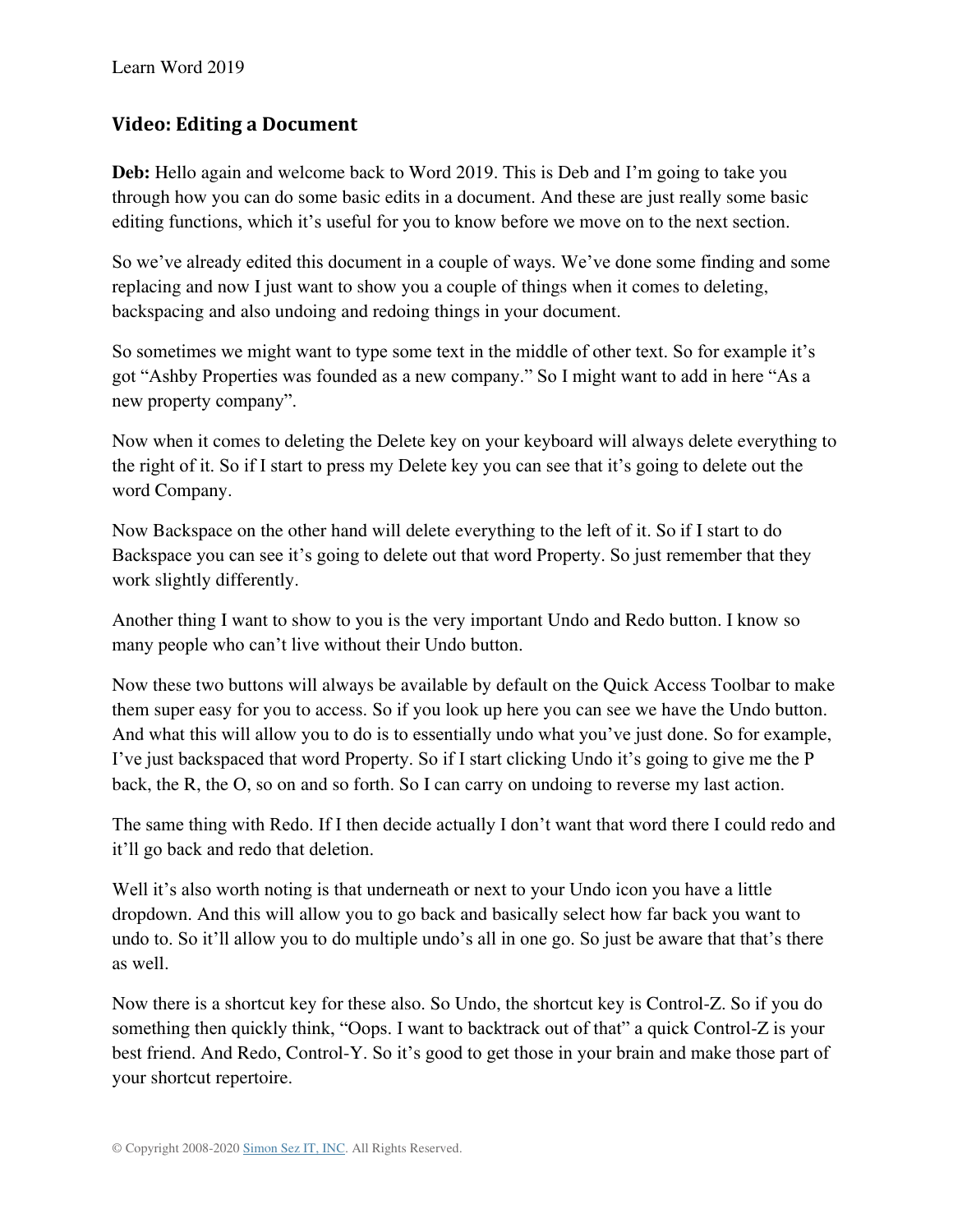Now I'm going to add my word back in. I'm just going to say Company and I'm pretty happy with how this looks so I'm going to do a save by clicking the Save button on the Quick Access Toolbar and there we go. So now I think you have a good knowledge on how to get started with Word. We've gone through all of those basics that will provide you with a great springboard, a really good foundation for moving into some of the more intermediate options, which we're going to start to cover in the next section.

But first I have a practice exercise for you to do so I will see you over there.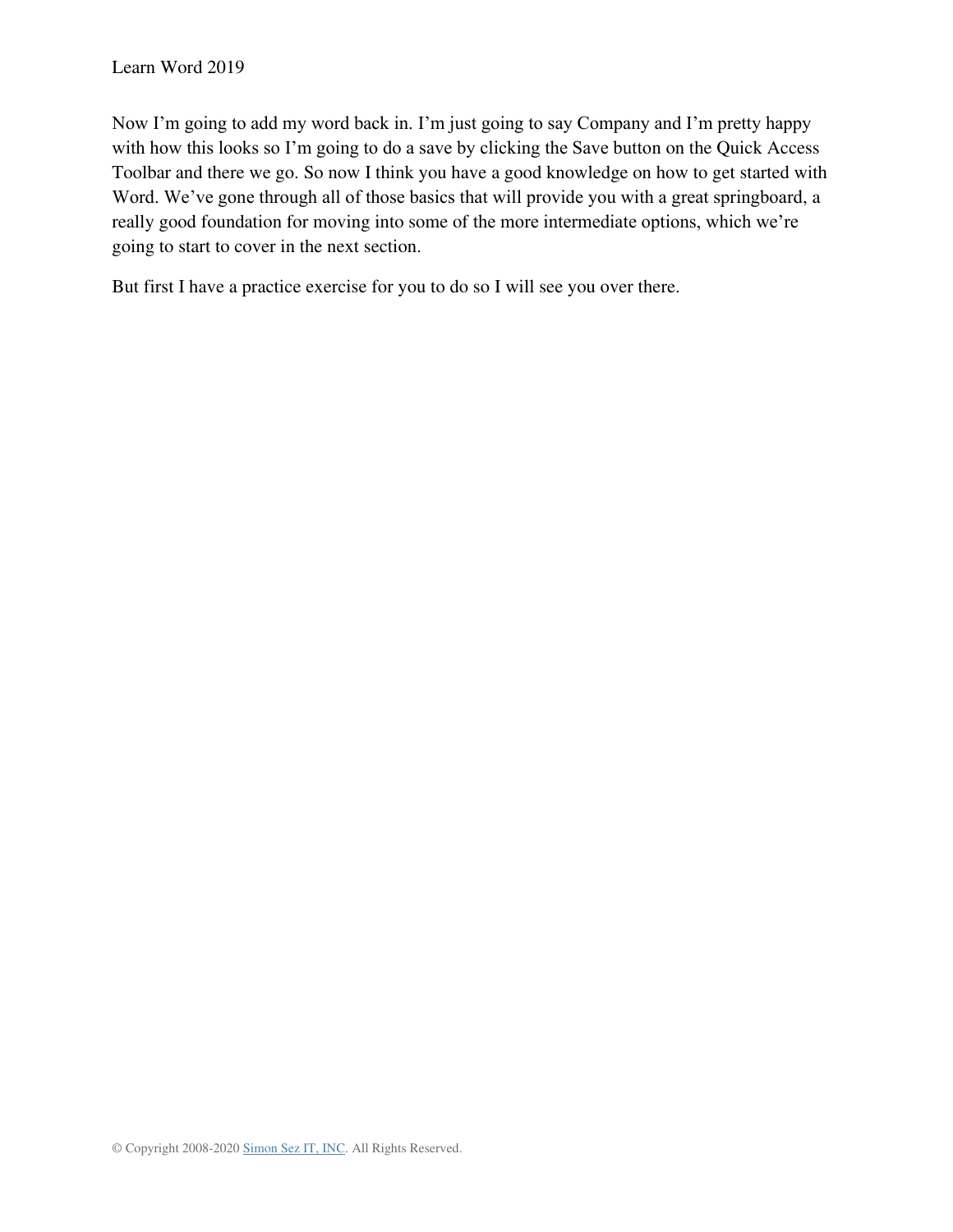#### <span id="page-30-0"></span>**Video: Section 2 – Practice Exercise**

**Deb:** Hello everyone and welcome back to our course on Word 2019.

We're now on to the section two practice exercise and what I'd like you to do for me in this exercise is open the file called Practice Module 2 and then I'd like you to change the address block to your own name and address.

In the salutation line I want you to replace Name with your first name. And then I'd like you to go through the document and change all instances of Burke to Holden Properties.

I'd then like you to change the name Heather LaPierre at the bottom to your name.

And finally I'd like you to save the file as My Practice Module 2. You can then close the file.

And that is it. Once you've done that you're ready to move on to the next section. So I'll see you over there.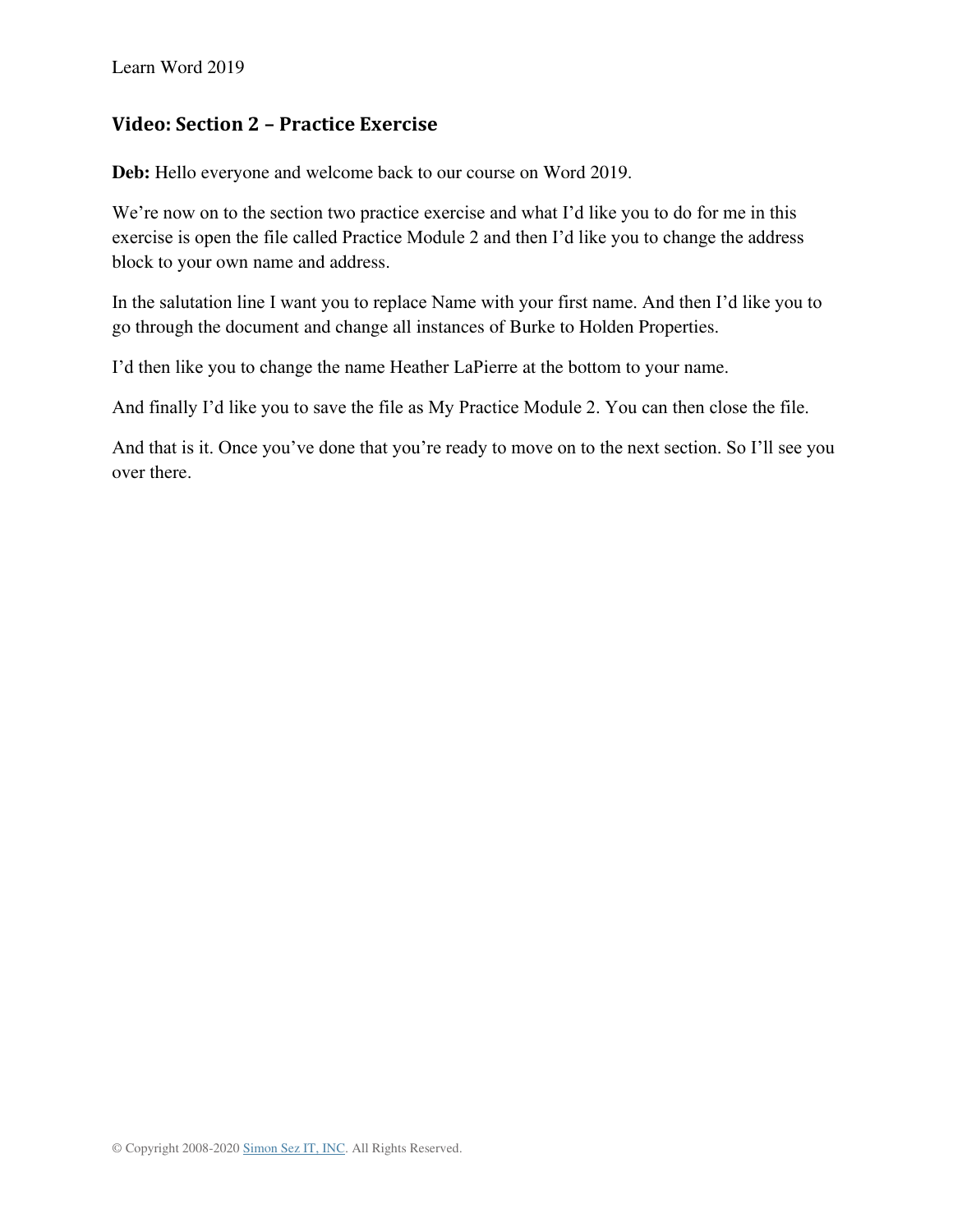## **Section 3 – Character Formatting**

#### <span id="page-31-0"></span>**Video: AutoCorrect Options**

**Deb:** Hello again. This is Deb and welcome back to our Word 2019 course. We're all the way down to the module that relates to the AutoCorrect options. And AutoCorrect is a feature again that you'll find across all of the Microsoft applications that allows you to change the way words are spelt or the way words are displayed in your document. And there are already a number of AutoCorrect options set for you. So let me show you what I mean by that.

So on the screen I have a blank document. Again it's just called Document1 because I haven't saved it. Now I'm going to zoom in very slightly using my Zoom control so you can see this a bit better.

Now for example, if I wanted to spell out the word The or The but I spelt it slightly wrong, so if I type in H-T-E when I press the Spacebar you'll see that it automatically corrects to the word The. The same if I was to type in the word Can incorrectly. So if I type in A-C-N and press space Word recognizes that I'm probably trying to spell the word Can, I've just spelt it wrong, and it automatically changes it for me. That is an AutoCorrect feature. So it will notice or recognize commonly used words that have been misspelt and correct them for you, which is an extremely useful feature.

It will also help with other things. So for example, things like fractions. So if I was typing half, so if I type 1 and I use the slash and then 2, as soon as I press the Spacebar it converts it to that fraction  $(\frac{1}{2})$ . And the same if I was typing a quarter, hit Spacebar and there I get my fraction  $(\frac{1}{4})$ . So again those are using the AutoCorrect feature in Word.

Another example would be ordinal. So you might come across ordinals in things like dates. So if I was saying the 1st of August, for example. If I type in 1-S-T and hit the Spacebar it makes that S-T superscript. So it puts it into the correct format for a particular date. The same with  $2<sup>nd</sup>$  and I could carry on going through those ordinals.

Another example would be something like hyperlinks. So if I was to type in a website address. So let's just say [www.microsoft.com](http://www.microsoft.com/) and hit Enter it's going to pick up that website and it's going to underline it. So this is now a hyperlink. And as I hover it you can see that if I hold down my Control key and click my mouse it's going to take me to that website. So again that's utilizing the AutoCorrect options.

Now I'm going to delete everything that I've put in here so I'm going to use Control-A to select all. We used that in an earlier module. And I'm going to hit my Delete key just to take me back to a blank document.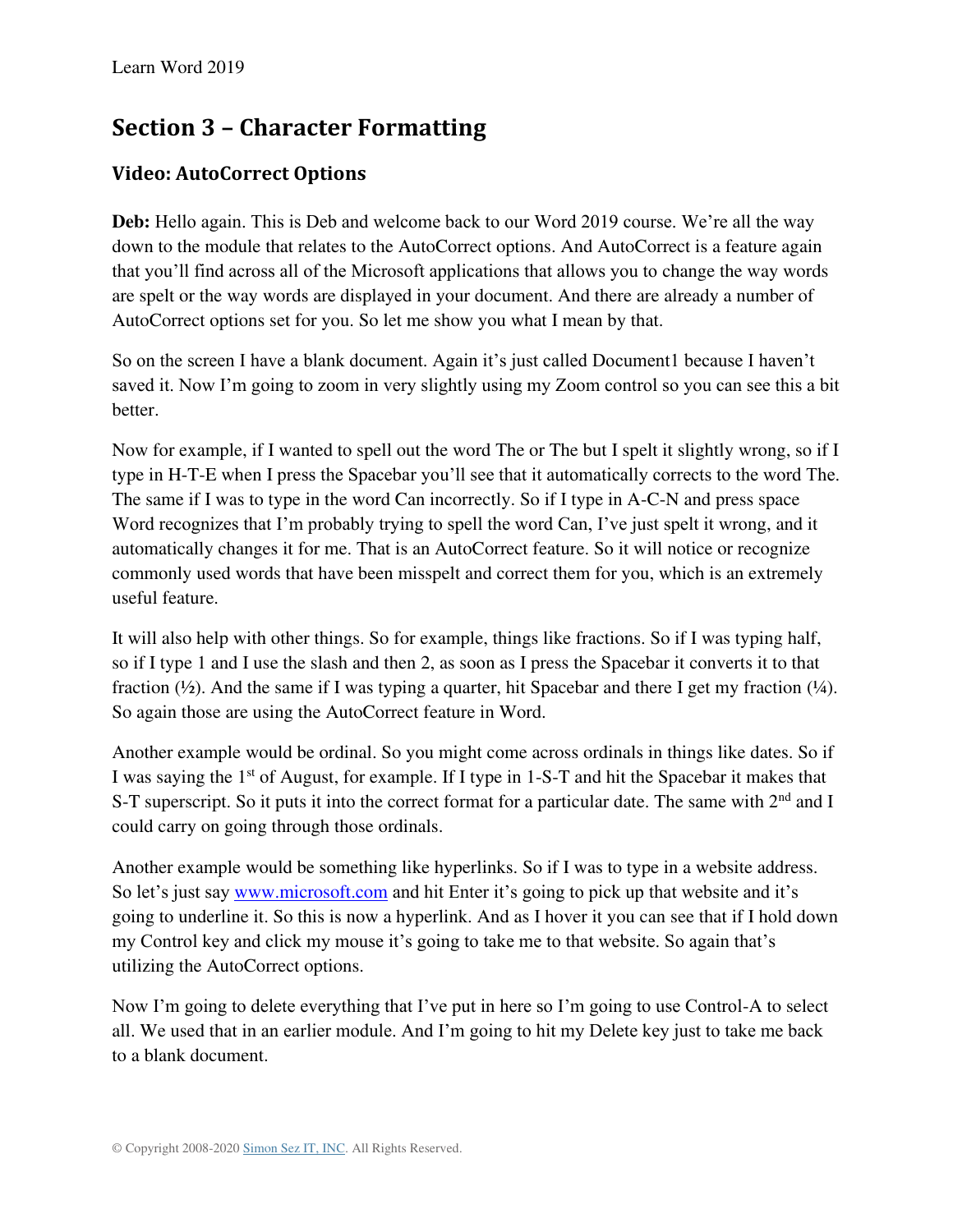I want to show you a couple of other features of AutoCorrect as well. And this is quite a cute little one if you've never come across this before. If I type in three dashes. So if I say, dash-dashdash and hit the Enter key it gives me a continuous solid line. And what's cool about this is that I can go up and I can type on the line if I want to. So it's a bit like being back at school, having those ruled lines running across your page. So that's quite nice as well. So remember three dashes and Enter and you'll get yourself a solid line. I'm going to do Control-A again to select all and delete.

Now if I do that again but this time when I'm doing my dashes hold down my Shift key, so I'm going to do three dashes and hit Enter, I get a solid bold line. So I just incorporated the Shift in order to get that.

Again there's a few of these. If I do Shift and asterisks and press Enter I get a dotted line. And if I do Shift and three pound symbols and press Enter I get a different style line again. So there's lots of those lurking around in AutoCorrect and you may not be aware of them. I wasn't for a very long time. And sometimes they can be quite useful if you're looking to do something really quickly. And they are really good examples of how that AutoCorrect is built into Word and how it works.

Now again I'm going to select all, Control-A, and I'm going to hit my Delete key just to get rid of everything.

Now if you want to go in and take a look at how AutoCorrect is set up and you can see what AutoCorrect options you have set you can find those underneath the File tab, so in the backstage area. And if you jump all the way down to Options at the bottom and go into the Proofing section you'll see at the top here you have AutoCorrect options. So it says Change how Word corrects and formats text as you type. So I'm going to select AutoCorrect options and this is where we have all of those AutoCorrect options stored.

And there are some different choices that we can make at the top. By default they're all selected. So I am currently showing AutoCorrect options button. I can correct two initial capitals, I can capitalize the first letter of sentences, first letter of table cells, the names of the day, so on and so forth. So these are all set, which means that yes I want Word to do that. So if I'm typing the word Monday I want it to correct. If I haven't typed a capital I want it to correct it to a capital. So these are some of the basic options and I like to have all of those set.

You can also see in the table below some other AutoCorrect options that you have. So for example, if you want the copyright symbol in your document, it's the top one here, if you type parenthesis-C-parenthesis (©) it will AutoCorrect it to the copyright symbol. The same thing for the Euro sign. You can see that you just need to type in an E in parenthesis  $(\epsilon)$  and it will give you a Euro. Trademark, that's always a good one. So again if you put TM in brackets (™) it will give you that trademark symbol or it will AutoCorrect to the trademark symbol. And there are so many of these in here that you can use. So you can really go to town.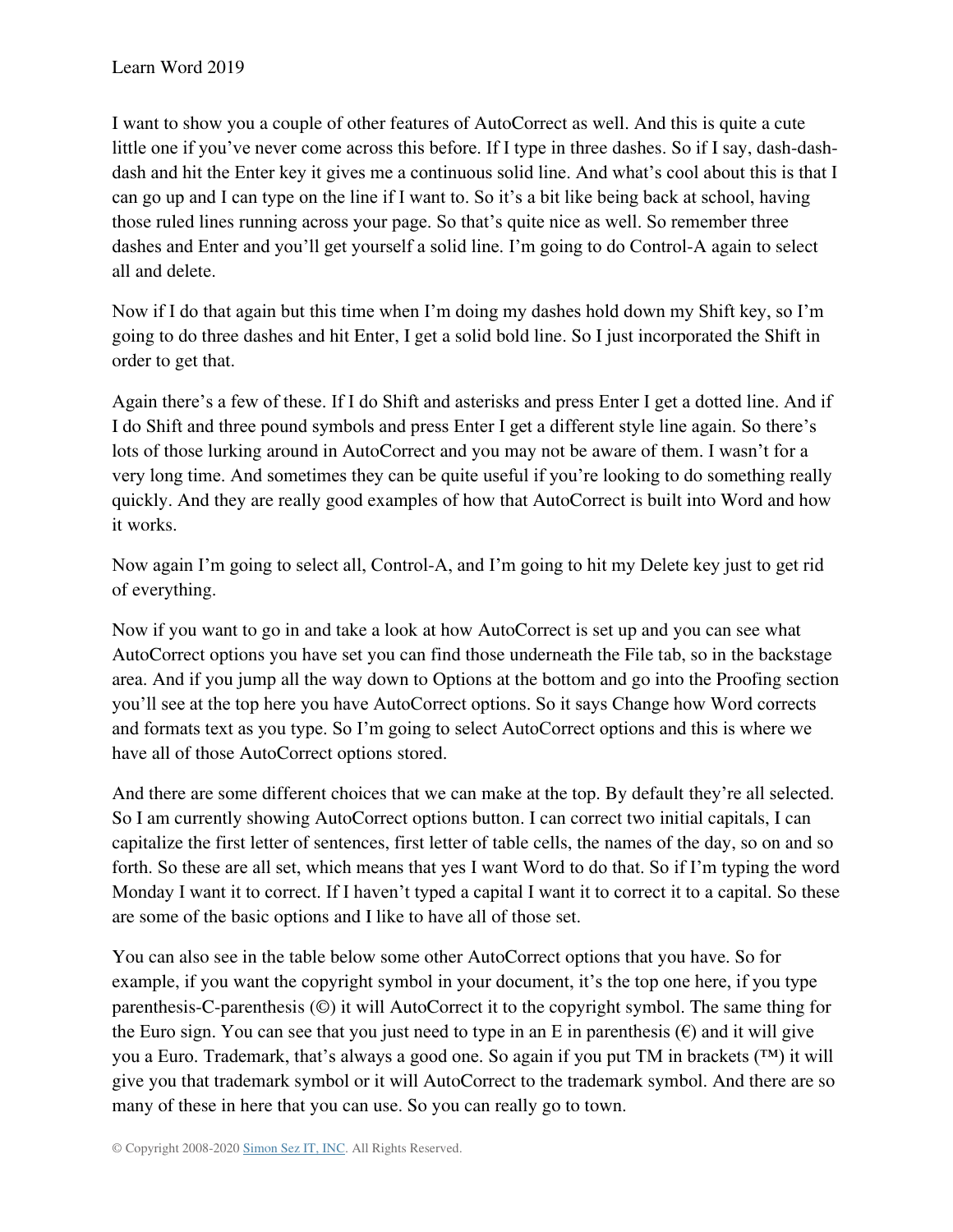And as you would expect you can add your own here. So if you have something that you want to add you can just type in how you want to type it and then what it's supposed to look like in here. So for example I might want to say when I type DA I want it to be replaced with my full name. And I'm going to add that into my AutoCorrect options like so. And there it is at the bottom of the table.

So let's see that in action. I'm going to click on OK and OK again and now if I type my initial DA and press the Spacebar it replaces it will my full name. So again taking the time to add in words or phrases that you use often into AutoCorrect can really help improve your efficiency.

One final thing I want to highlight in there, let's jump back in. So let's go to File, Options and down to Proofing and jump back into AutoCorrect there is an AutoFormat as you type. So again this is what controls how your text is replaced as you type it. So for example here it says Replace as you type, straight quotes with smart quotes. So this is a very slight difference between those two but if I type in just a pair of quotes then it's going to change those to smart quotes.

You can see I have things in here which we saw earlier. So ordinals, first with superscript. We tried that one earlier. Hyphens with a dash, fractions, so on and so forth. So you really can go in and customize how you want your AutoCorrect to be set up. And I would suggest you do that because it does save you a lot of time when you're working in your Word documents.

I'm going to click OK and come out here and that is pretty much it for this module. In the next section we're going to talk about selecting text in more detail. So please join me for that.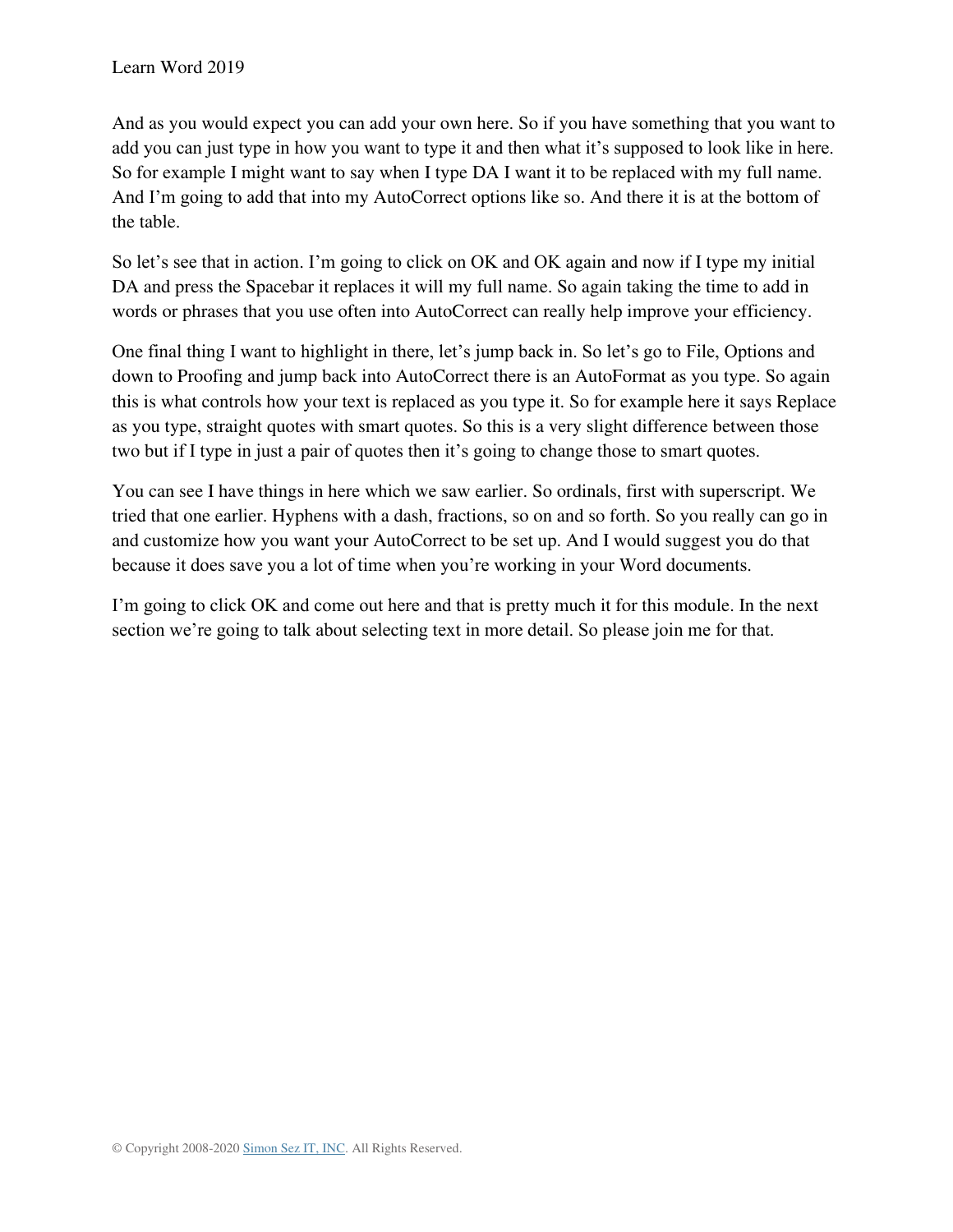#### <span id="page-34-0"></span>**Video: Selecting Text**

**Deb:** Hello again and welcome back to our course on Word 2019. In this module we're going to talk a little bit more about selecting text, which might sound like something fairly basic but it's so important that we understand that different ways that we can select text. Again, it will help us our efficiency if we've got those basics down first.

Now as a general rule text that is highlighted, and when I say highlighted I mean if you drag your mouse across it, that means that it's selected. And essentially if you want to affect it you've got to select it. So if I wanted to change the color or the size or the font or basically anything related to this text I need to make sure that I've got it selected before I do it or Word isn't going to know which text to apply the changes to.

So in this module really what I want to do is just to address the most common ways of selecting text and making different selections in your document. So as I said, the most common way is click and drag. So I'm going to click and drag across and what you'll see when you click and drag, let me just do that again because I clicked off, is when you click and drag you will get this mini toolbar popup and you can see it there just off to the righthand side. And this is just a quick sort of toolbar that pops up with some formatting options on it. So you've got your bold, your italics, your font color, font size, so on and so forth. And it's really just a quick way. Word's kind of assumed that you're probably going to want to do something related to the formatting of this text so instead of having to move all the way up to the Ribbon in order to do that it's just popped up this little mini toolbar so you don't have to go too far in order to make your text bold or italic or whatever you want to do with it. So just be aware that that is going to pop up. If you find that a little bit annoying then you can turn that off in the backstage area, which I will show you how to do later.

Now to deselect text all we need to do is to click away. So click anywhere else on the screen and that text is now no longer selected.

If you want to select one word, so if I wanted to select the word Properties I can double click on that word and it will select just that word. And if I wanted to select the entire sentence, if I hold down my Control key and click anywhere in that sentence it's going to select the text or highlight just that sentence, so up until that first full stop. If I want to select the entire line regardless if it's a sentence or not, if I hover my mouse over in this white space here and click it's going to select that whole line. And obviously if I stay clicked in the margins with that arrow and drag down I can select all of the sentences or all of the lines I should say.

Another way of selecting is if you wanted to select from one point to another, for example if I click my mouse just before where it says "Thank you", hold down my Shift key and click after the word One and it will just select that section. And if I want to add to this section, so maybe I think to myself I want to include something else, if I hold down my Shift key again and use my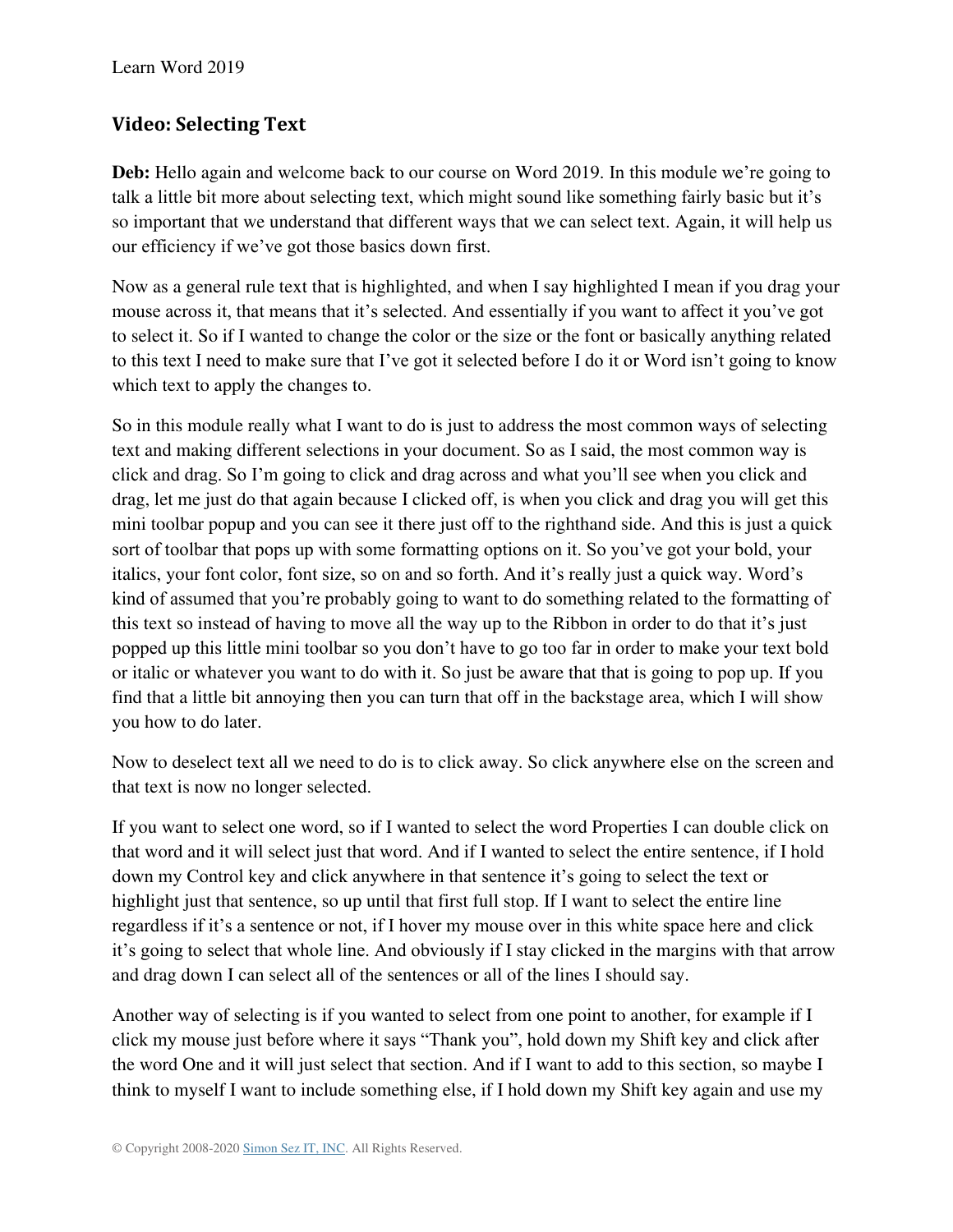arrow keys I can make some additions to that selection just by working with my arrow key with the Shift held down.

If I want to select multiple areas which aren't next to each other, so I've got this first sentence selected, what if I wanted to also select the first sentence of the second paragraph. Well if I hold down my Control key I can then drag and also select that sentence. And I could carry on doing that if I wanted to, like so. So just remember to hold down the Control to make multiple selections. Now I'm going to click away to deselect.

The final one as we've mentioned a couple of times before is to select everything in your document, Control-A. That will select everything and you can make whatever changes you need from your formatting options on the toolbar.

Another thing that you also have is let's not leave out the Ribbons here. We've worked mainly with the keyboard and mouse but if we go up to the Home Ribbon, again all the way over on the righthand side we do have a Select option. So again this will allow me to Select All. So that's similar to doing Control-A. Or I also have in here a Select Objects option. Now this is useful if you have things like shapes on your screen and you want to select all of them. It will allow you to draw kind of like a marquee around them and it will select all of those objects. And we will utilize that a little bit later on in this course.

So don't forget that you do have those options up there on the Home Ribbon as well.

So that pretty much wraps it up for different ways that you can select text in your document. In the next section we're going to move on to taking a look at the good old Copy and Paste so please join me for that.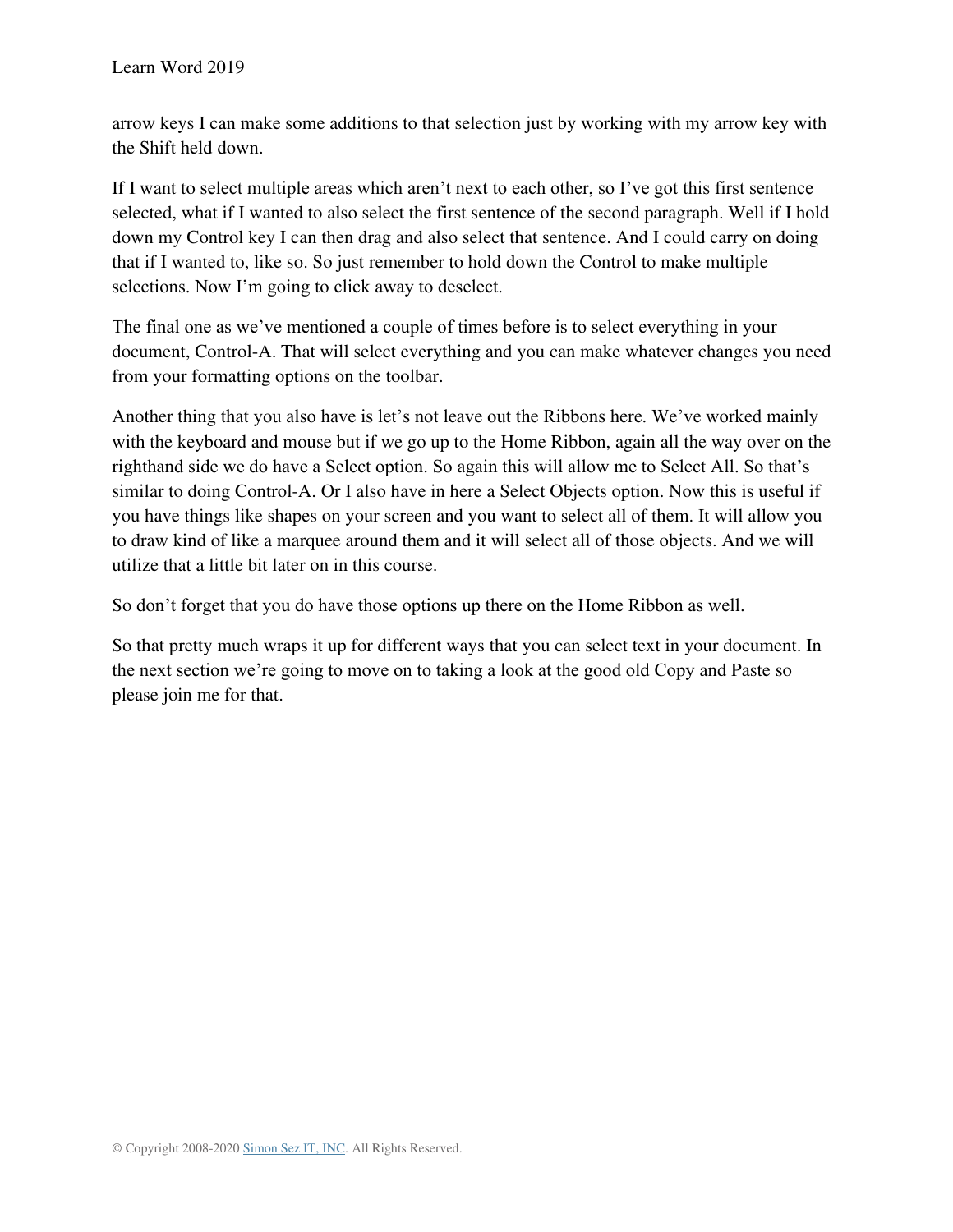### **Video: Cut, Copy and Paste**

**Deb:** Hello again and welcome back to our course on Word 2019. In this module we're going to start to explore Cut, Copy and Paste, the backbone of the Microsoft applications.

Now these are probably commands that you've used many times before, as I said they are the same across all of the Microsoft applications. So whether you're working in Word or Excel or PowerPoint you'll find that the functionality for all three of these is exactly the same, including the keyboard shortcuts.

So what I want to do in this module is really just to make sure that you have a good understanding of what Cut, Copy and Paste can do. And if you are familiar with them you might pick up a couple of other little tips about alternative ways that you can use them.

So let's start with discussing Cut. Now the first thing you need to do, there are really four steps to each of these and the first step is making a selection. So for example, I might want to select this first sentence just here and I might choose to cut it. Now it's important to know what the difference is between Cut and Copy. When you cut something in your document you're essentially deleting it or removing it and then pasting it elsewhere. So it's kind of like doing a move in many ways. So if I was to cut this sentence and then paste it elsewhere it's going to move it. Whereas with Copy I would highlight the same sentence but if I was to choose Copy and then paste it elsewhere in the document it's going to make an exact copy. So it won't move it. It will copy it essentially. So that's the difference between Cut and Copy.

So let's start by cutting this line of text out. Now as with always in Microsoft there are a few different methods that you can use. You could right click on your selection and you will see from the right click menu you have a Cut option. Alternatively you could go up to the Home Ribbon and in that first group, the Clipboard group you have a Cut option in there. Or a third way that you could do it would be to use the keyboard shortcut. And the keyboard shortcut for Cut is Control-X. And you can see that as I hover my mouse over the Cut icon on the Home Ribbon.

So I'm going to click Cut. I'm going to scroll down and I'm just going to put a couple of returns in at the bottom and I'm now going to paste that sentence that I've cut. So again I could do it a few ways. I could right click my mouse and choose one of these Paste options. Alternatively I could jump up to the Home Ribbon and I could click on the Paste button up here, or I could use the keyboard shortcut Control-V. Now I'm somebody who likes to use keyboard shortcuts a lot but those are a little bit difficult for you guys to see on the screen so in this instance I'm going to use the Paste button.

Now what you'll see with this Paste button is it is divided into two sections. We have the top half which is currently highlighted in gray and then if I was to click the lower half it gives me a few different ways that I could paste that sentence. So I could choose to paste and keep the source formatting. So what that's going to do is wherever I've cut it from it's going to bring that same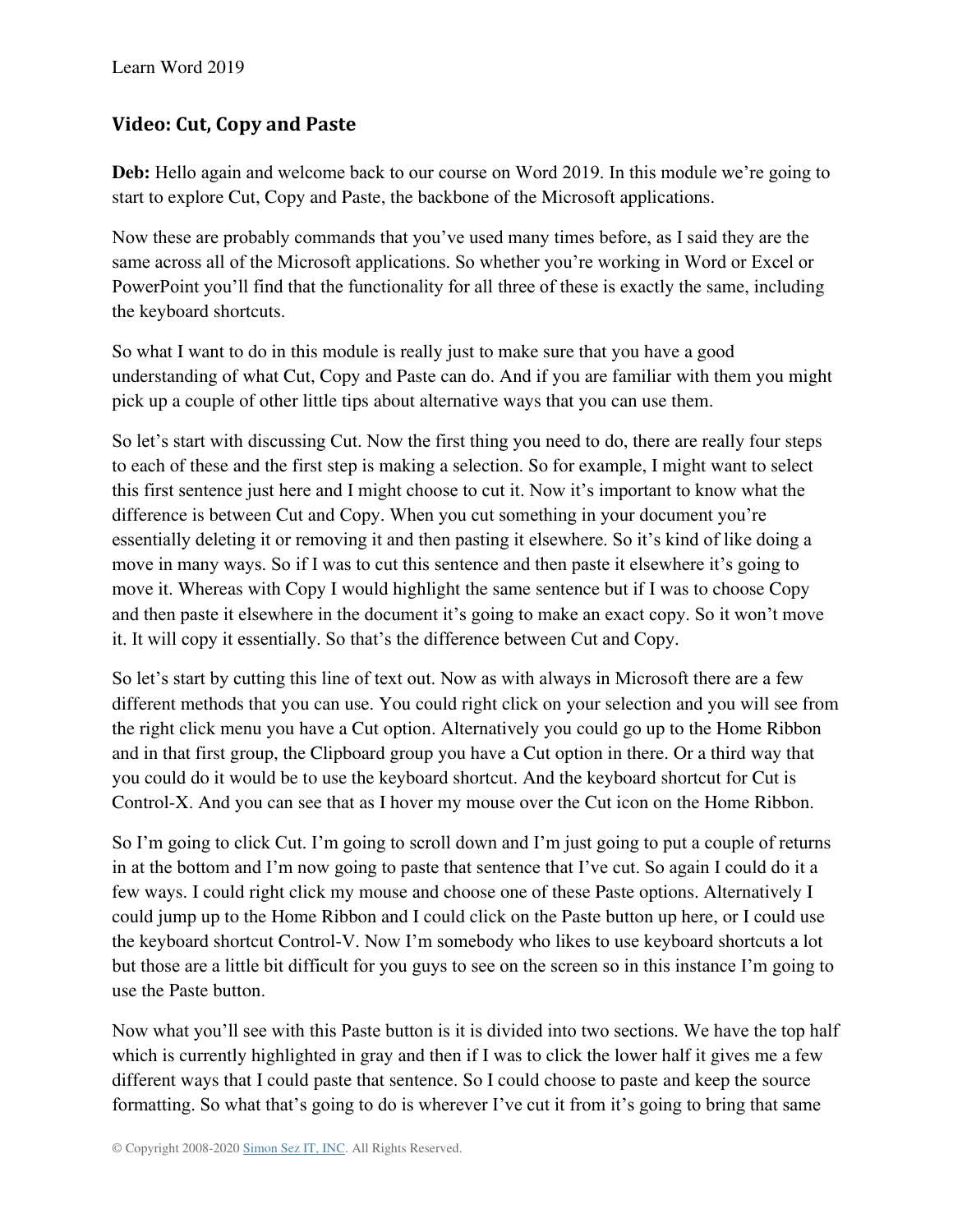formatting across. I could choose to merge the formatting as I paste. So if I was pasting this sentence into another document which had completely different fonts in it then I could choose to take on the font style or color of the document I'm pasting into by merging the formatting. I could choose to paste it as a picture, which means it will no longer be text. It will be a picture object. Or I could choose to keep text only. So that's really if you want to just keep it just as plain text without any formatting. So you do have a few different options there.

There are even more options underneath Paste Special, but again we'll explore those in a little bit more detail later on.

So I just want to do a straight paste so I'm going to click the top half of this Paste button and that will paste my cut out sentence. And you can see that it's now missing from there.

Now I'm just going to undo a couple of times and put that sentence back. So I'm just going to click my Undo button on the Quick Access Toolbar and there we go. I'm going to leave it highlighted but this time I'm going to do a copy. So remember the keyboard shortcut is Control-C. I'm going to use my button on the Home Ribbon and I'm going to click it. I'm going to click in the same place again, so right at the bottom, and I'm going to paste again by clicking my Paste button. Now this time you'll see it's done a copy as opposed a move.

And again what you'll find when you do paste something, you will get this little popup appear. And if you click it it just gives you those Paste options that we looked at previously in a little quick dropdown menu in case you want to utilize them.

Now something else I want you to be aware of is the Clipboard. Now it's not particularly obvious how you bring up the Clipboard but if you go up to the Home Ribbon in this first group where we have Clipboard written at the bottom, if you click on the little dropdown arrow you'll see that you get this little pane open up at the side that says Clipboard. And you can see there it's got on there the last item that I copied, so this "Thank you for your inquiry" piece of text just here. And what happens is every time you cut something or every time you copy something it actually kind of temporarily saves it to this clipboard. So let me copy a few other things. Let's copy another sentence. And this time I'm going to do the keyboard shortcut Control-C to copy it and you'll see now that's been stored on the clipboard. I'm going to do another one and Control-C to copy and I'm just building up a list of all of these on my clipboard.

Now you might think, "Why is that useful?" Well it's useful if you want to go through, do lots of cutting and lots of copying and then paste them in different order. So I might go through and think, Yep, I want to copy all of those and then I might want to paste them in the bottom of this document but not necessarily in the order that I copied them. So I can now go back to my clipboard and I can say okay I want to paste this piece of text. So I'm going to click the dropdown and select Paste and it pastes that into the document.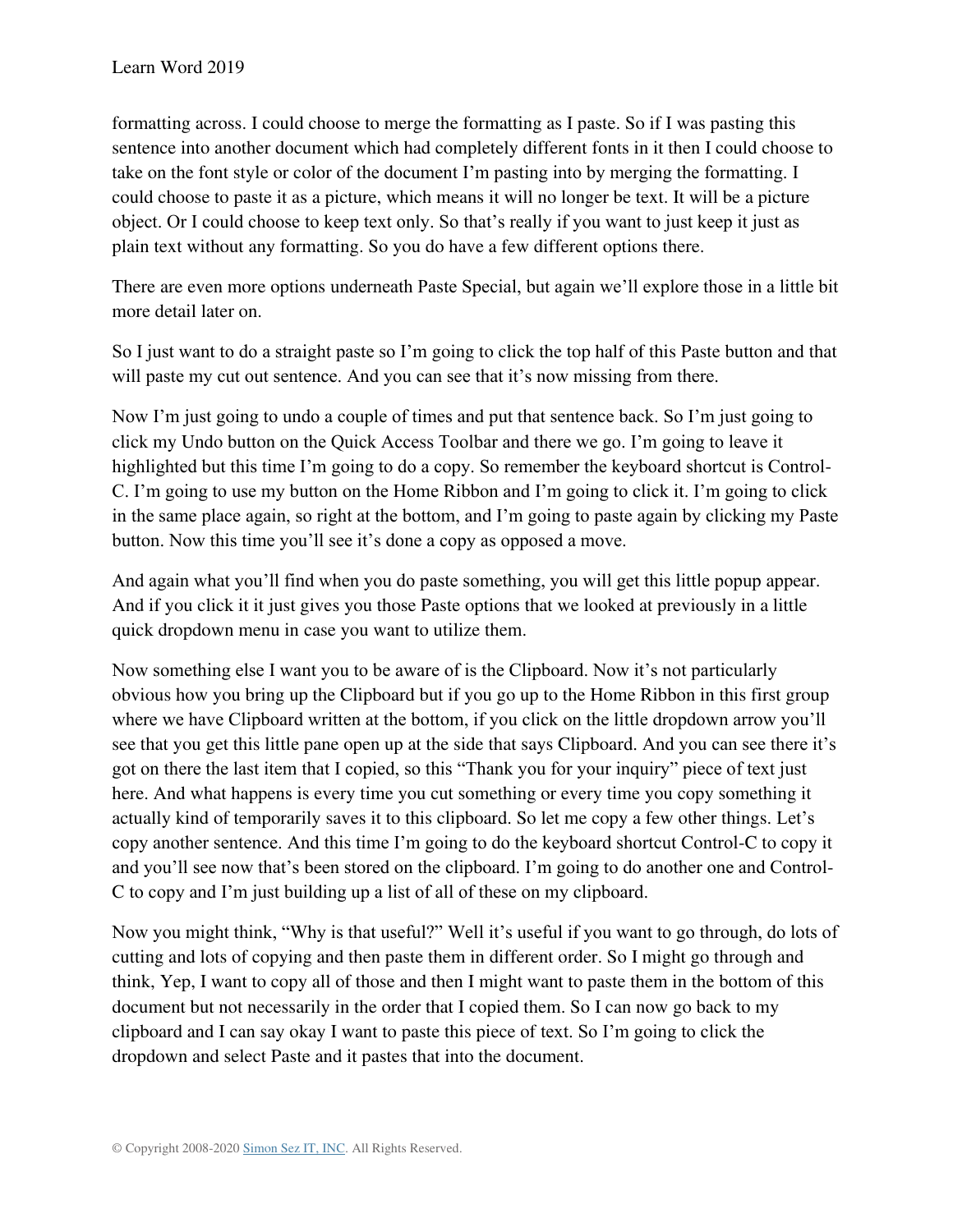Now this clipboard will hold up to 24 items. So you really can copy quite a few things and then paste them into the document however you would like.

If you want to clear your clipboard just click on Clear All and that will get rid everything on that clipboard. And of course click the cross to close your clipboard down. So just be aware that that is lurking in the background if you want to utilize it.

Just a couple of other ways that you can move things around in your document. If I highlight this whole first paragraph I could utilize my keyboard and mouse in order to do a cut essentially or a move. If I hold down my Control key and then click my mouse and drag I can drop it wherever I like and you can see I can move it in that way.

So hopefully that gives you a little bit of a better understanding of the Cut, Copy and Paste commands and also how you can move things around using your mouse and keyboard and also how you can store things on the clipboard and paste them wherever you like into your document.

In the next section we're going to be building on that and we're going to start to get into character formatting options, so please join me for that.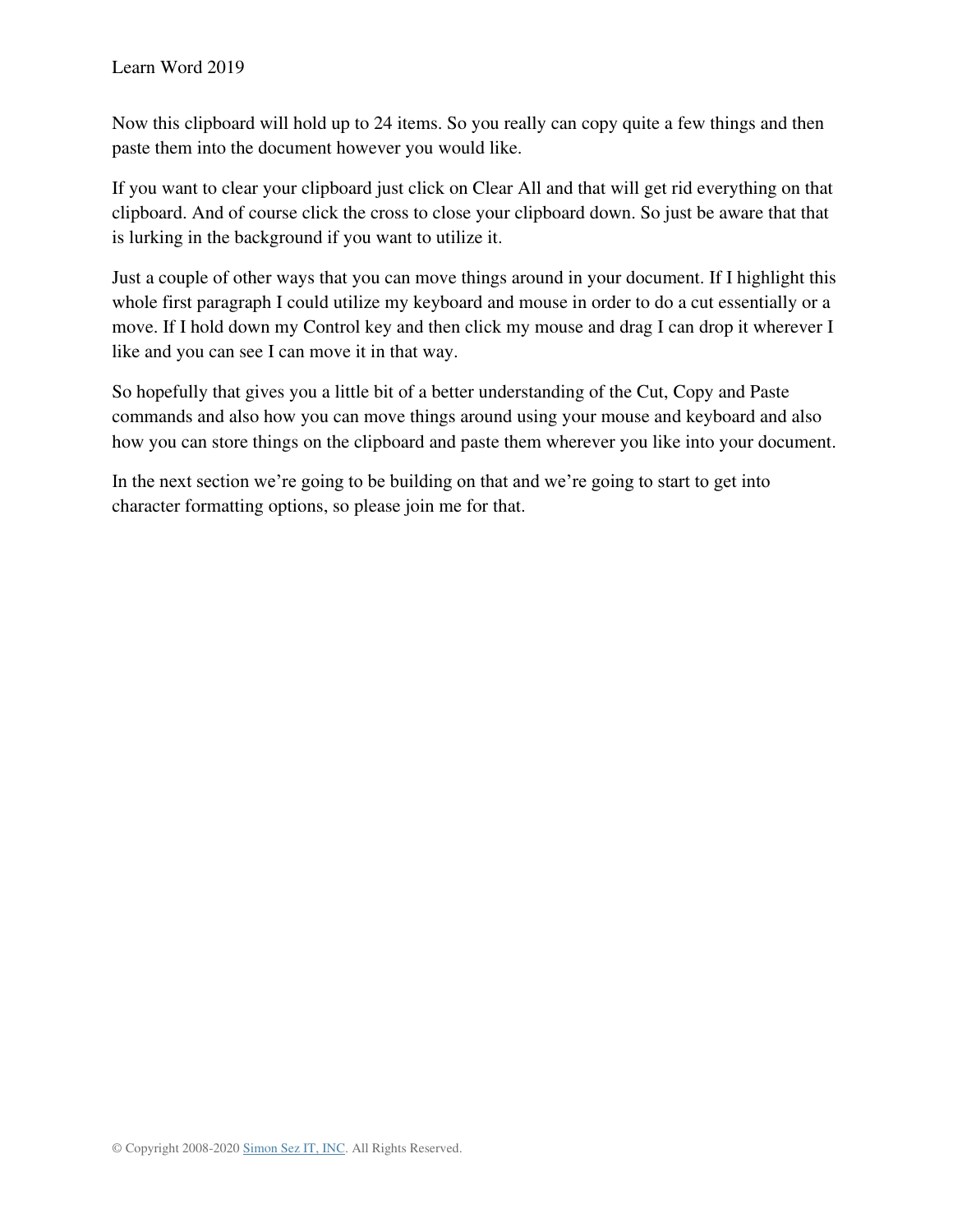#### **Video: Character Formatting Options**

**Deb:** Hello again and welcome back to our course on Word 2019. In this module we're moving on to take a deeper look at character formatting options.

So what I have open on the screen here is a flyer and at the moment looking at this flyer nothing really stands out. All the text is fairly consistent. It's all the same size, it's all the same font, there's no real headings in there. Nothing stands out so we want to apply some formatting to this just to really make certain things emphasized and to make it a little bit more interesting and easier to read. And you'll find that when you do create a new document in Word when you start typing everything is going to be the same. So whichever font you've selected, whichever font size you selected until you change that it's going to look exactly the same and it's always going to be in black, again, unless you go in and change that font color.

And whenever you do start changing the characteristics of text it's called formatting. So let's start to apply some formatting to this document to make it a little bit more interesting than it currently is.

Now the most obvious thing to start with would be the title up here. So where it says Make Smith Properties Your Realtor I'm going to highlight my title. And the first thing I'm going to do here is I'm going to change the font to make it different from the rest of the document.

So up on the Home Ribbon in the Font group I have my current font set to Times New Roman. If I click that dropdown I have a whole host of fonts that I can choose to apply to my selected text. Now it's worth noting that in the later versions of Word the default font is Calibri, which is this one just here. And that is a really nice font to use but in this case I want to make it really stand out and different from the rest. So I'm going to choose something else. So let's choose, let's go down. I'm going to choose that one there Britannic Bold and there we go.

I'm also then going to make this title a little bit bigger than the rest of the text. So again moving up to that same font group you'll next to the font style we have the font size. And as I hover over each of these you can see in live preview what that's going to look like. So I want to make mine quite dramatic so I'm going to pick 36.

And it's also worth noting, if you look at these font sizes they do go up in increments. So if I wanted say font size 15 I don't have it in that list but I could just go into this box up here and just manually type it in to get that font size. So don't feel like you can't modify it in that little box. Now I want mine a little bit bigger. I'm going to set it to 36.

Next to my font size I then have two buttons. One is increase font size and the other is decrease font size. And these are actually quite useful if you want to just kind of change the size of your font in increments without having to go into this dropdown. So I could if I wanted to increase the font size by one each time, I could go in and do that, or I could choose to decrease it back down.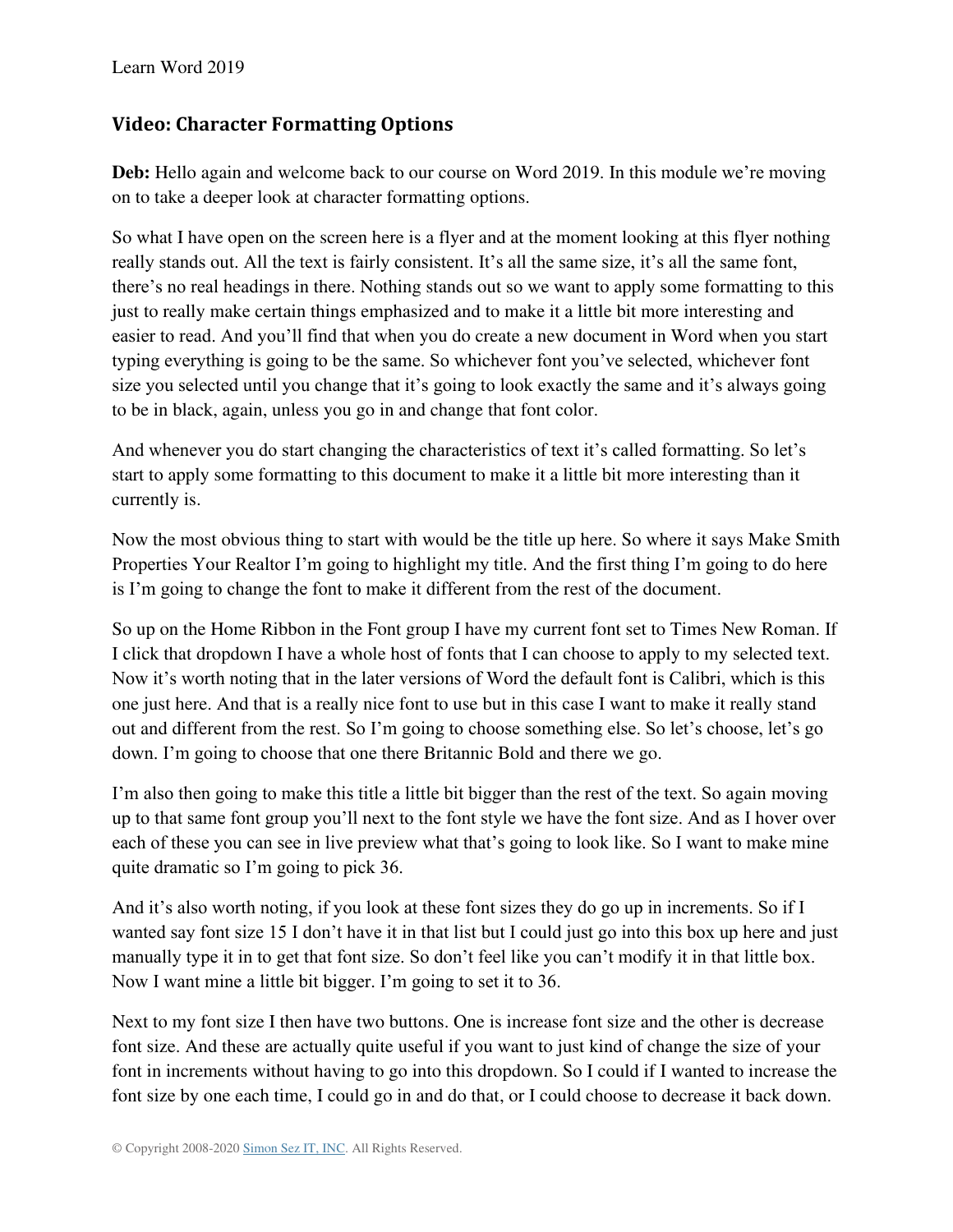The button we have next to that is to change the case. So again if I wanted to put my title all into uppercase I could select that and there we go. Or I have sentence case, lowercase, I can capitalize each word, or I can toggle the case as well. Now I want this as capitalize each word.

And then next in this little group we have a Clear All Formatting. So if you decide that you no longer want to have all of the formatting that you've applied you can just very quickly clear all of it by clicking on that Clear All Formatting button.

The bottom row in this little group we have Bold, which will make your text bold. We have Italics which again will make your text italic if you prefer. And we also have an Underline option as well. Now you'll notice that Underline has a little dropdown and it allows you to choose the underline style. So we have things in there like solid line, double line, dashed line, so on and so forth. So you do have some additional options underneath there. Now I don't want Underline turned on. I'm just going to turn that back off.

You also have a strikethrough option. So if you're someone who maybe deals with a lot of contracts then you might find this option very useful. It will just allow you to put a strikethrough through the piece of selected text.

And then you have options for subscript and superscript as well. So for words like  $H_20$ , things like that you could think about using these.

Next to that we then have some text effects. So this is really sort of changing the color and the look and feel of the piece of selected text. And there's quite a few options that you have in here. Some of them a lot nicer than others but some of these can actually look really effective, depending on the type of document that you have.

I will say when it comes to applying effects and colors and things like that to your documents always bear in mind who your audience is. You don't want to make something too jokey looking or too comical or too unprofessional if it's for work purposes. So just bear that in mind. Obviously if you're doing something like a flyer or a newsletter or something like that then that will be totally fine, but just bear in mind who your audience is going to be.

So I could if I wanted to select this fill just here. And I have more options in there for adjusting things like the outline color, I can apply shadow if I want to, reflection, or a glow. So some options for you to play around with in there.

The next button along is a highlight color. So this is probably better further down in this document if I wanted to go through and maybe highlight something I could highlight a piece of text and I could choose to highlight it like so. So this is very similar to having a highlighter pen and just kind of striking through on a piece of paper.

And then finally we have the Font Color option. So if I wanted to change the color of the font just select it and then you can select from the color palette.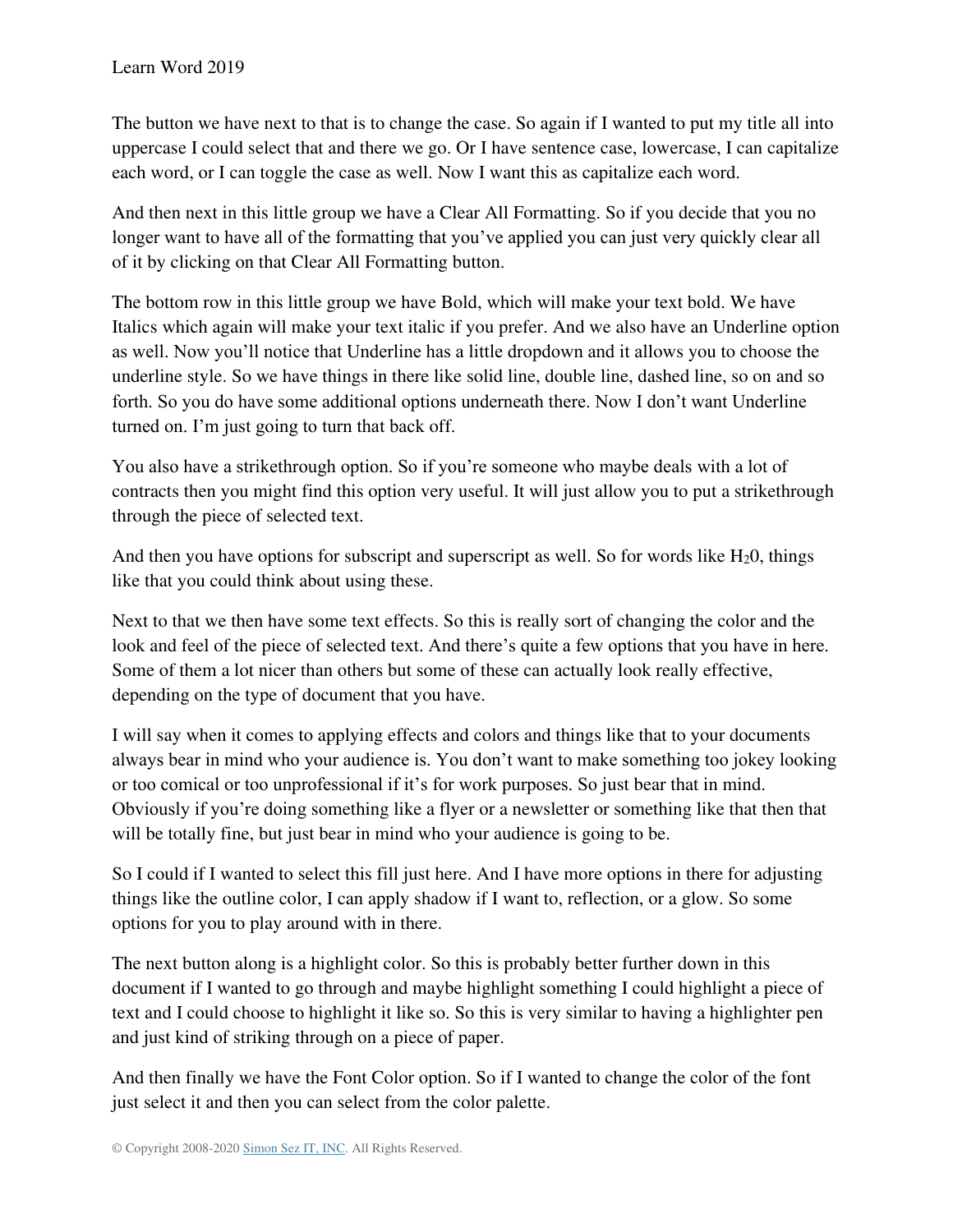So lots of different options in that Font group. And don't forget, if you click that little dropdown you'll find that you have a few more options underneath here as well. So a lot of these are repeated. So you've got things like Font, Font Style Size, Font Color, Underline Style, we've got all of those on the Ribbon. We don't have Underline Color on the Ribbon. So if you do select an underline style you can from here select a color from the color palette for that underline. You have strikethrough, double strikethrough, superscript, subscript, small caps, all caps, so a few different things in there which you don't have on the Ribbon.

You then have an Advanced tab as well. So this will allow you to adjust things like the character spacing. So with that we're talking about the amount of space you have between each letter. So if you want to kind of widen it out then you can definitely do that. So lots of different options here also under this Advanced area.

So that's the basics of applying character formatting to selected text. In the next module we're going to utilize the Format Painter which is a really efficient way of taking formatting from one piece of text and pasting it across onto something else. So please join me for that.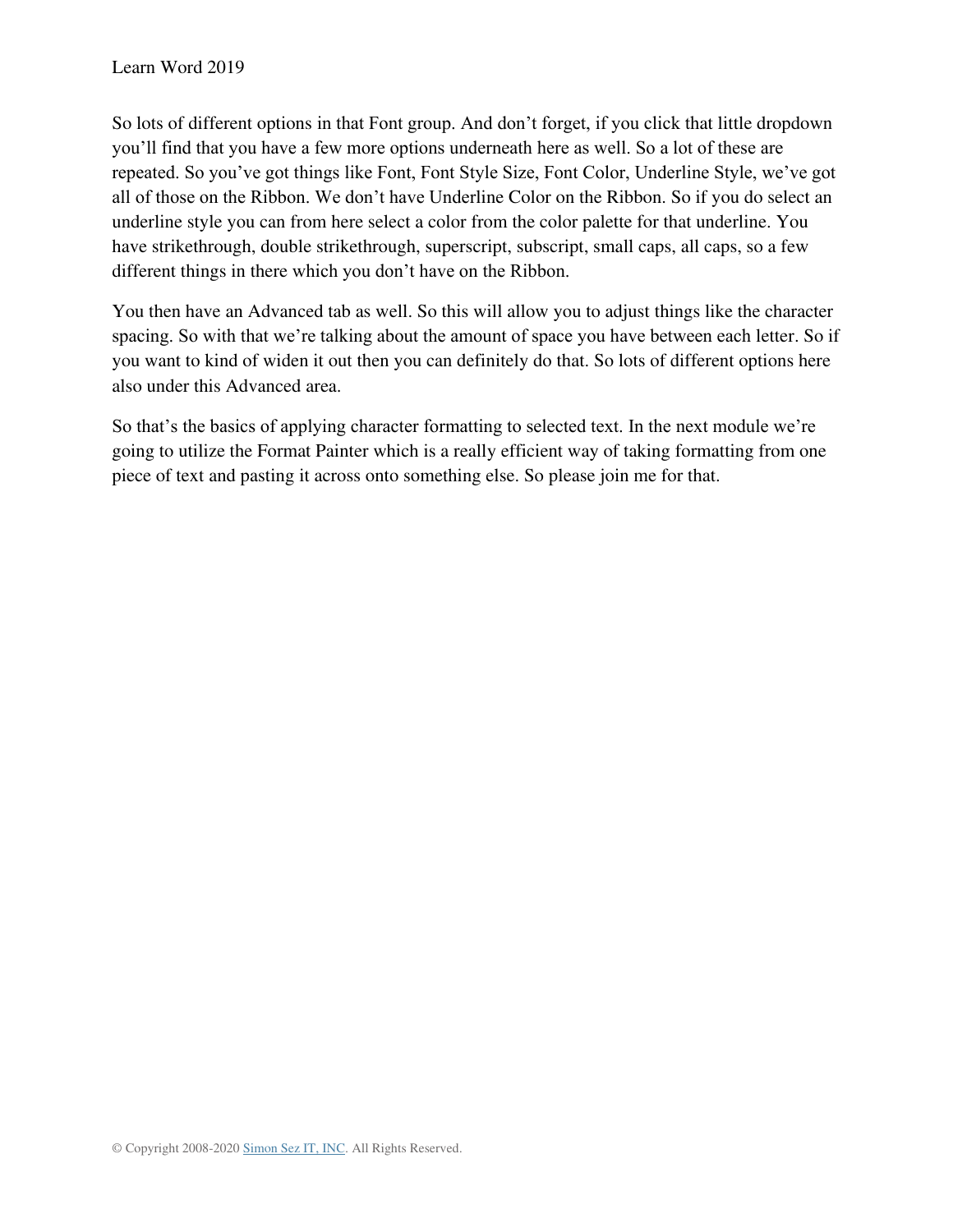#### **Video: Format Painter**

**Deb:** Hello again. This is Deb and welcome back to our course on Word 2019. In this module we're going to take a look at utilizing the Format Painter tool in order to copy formatting from one piece of text to another.

So in the previous module we were looking at this flyer here, so Smith Flyer, and we've been through and we'd looked at some of the formatting options that you can apply to the text in your document. Now you can see very obviously the title here has some formatting applied to it. And what I want to do is I want to take this formatting and I want to apply it to this Who We Are heading, which is further down in the document.

Now obviously I could do that by utilizing the same methods I did in the previous module. So I could highlight where it says Who We Are, I could go into my Font group and I could apply those different attributes. So I could select the text effects, I could change the font size, font color, so on and so forth. But that's not a particularly efficient way of doing things. A much better way of doing it is to essentially copy the formatting from the title and paste it over the top of the subtitle and we do that using the Format Painter. So let's take a look at how we would do that.

The first thing you need to do is to make your selection. So we want to select the piece of text which has the formatting that we want to copy. I'm then going to go up to the Home Ribbon and in this first group, the Clipboard group, we have an option for Format Painter. I'm going to click it once and as I hover my mouse back over my text you can see that my cursor has changed to a small little paintbrush. So that tells me that my Format Painter is now activated. All I need to do now is essentially wipe it over the text where I want to paste that formatting. So I'm just going to click and drag over and there we go. It's applied that exact same formatting.

Now what about if I wanted to do that for the next heading down, so the one that says Buying a Home? You can see that once I've copied it once the Format Painter gets deactivated. So my cursor is back to just a regular looking cursor. If I want to do lots of format painting in a document the secret here is to double click on the Format Painter. So I'm going to select my text and this time I'm going to double click on Format Painter. I'm going to swipe it over Buying a Home and if you look now you can see the Format Painter is still activated because we double clicked and I can carry on swiping throughout my document. So let's just do these final ones and there we go.

And then to come out of Format Painter you can either press the Escape key on your keyboard or just click on Format Painter again to take you back to a regular cursor. So that's a much more efficient way of copying formatting across as opposed to manually applying those individual font attributes.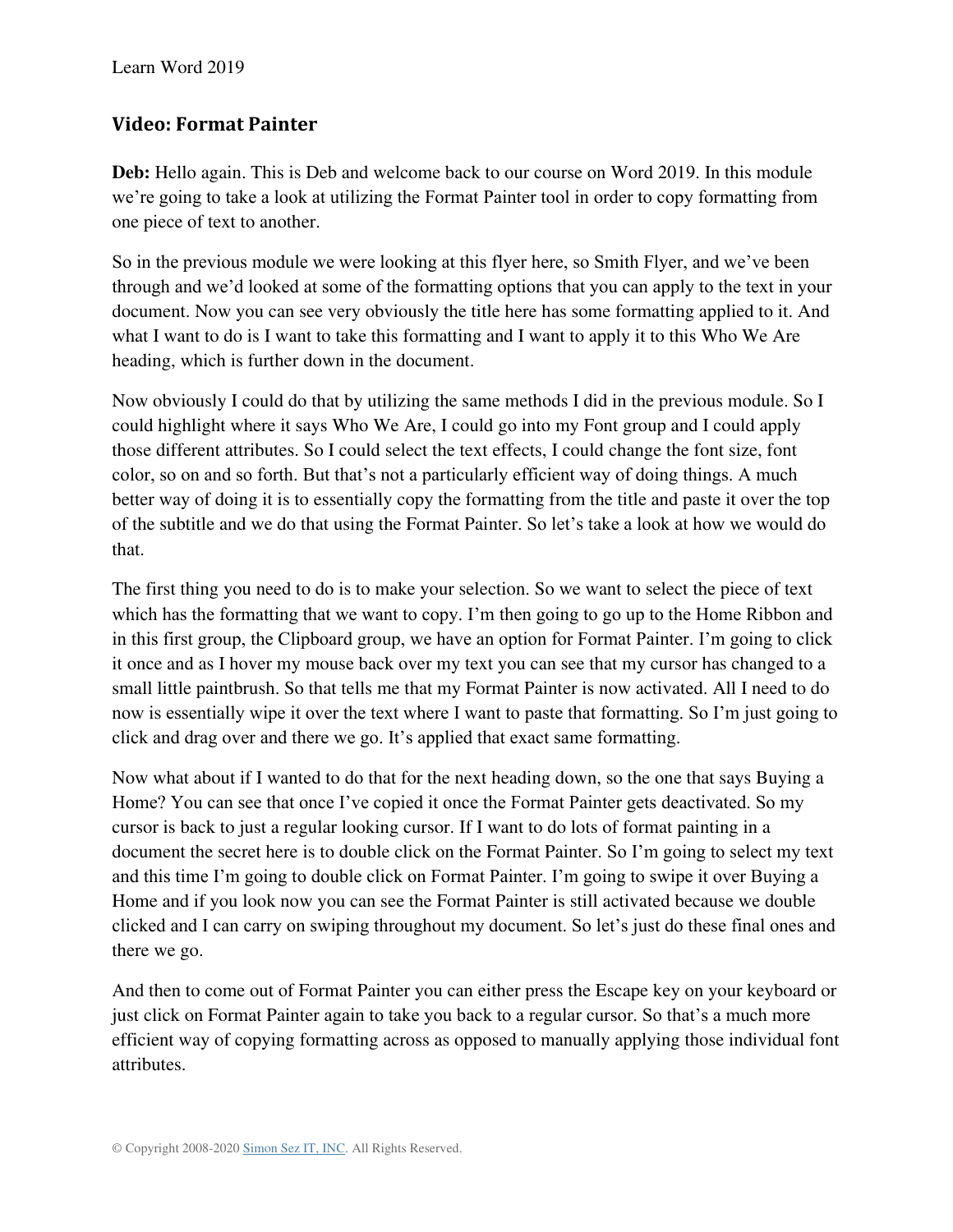So now we have a better understanding of how to apply character formatting we can move on to the next section which is Working with Numbers. So please join me for that.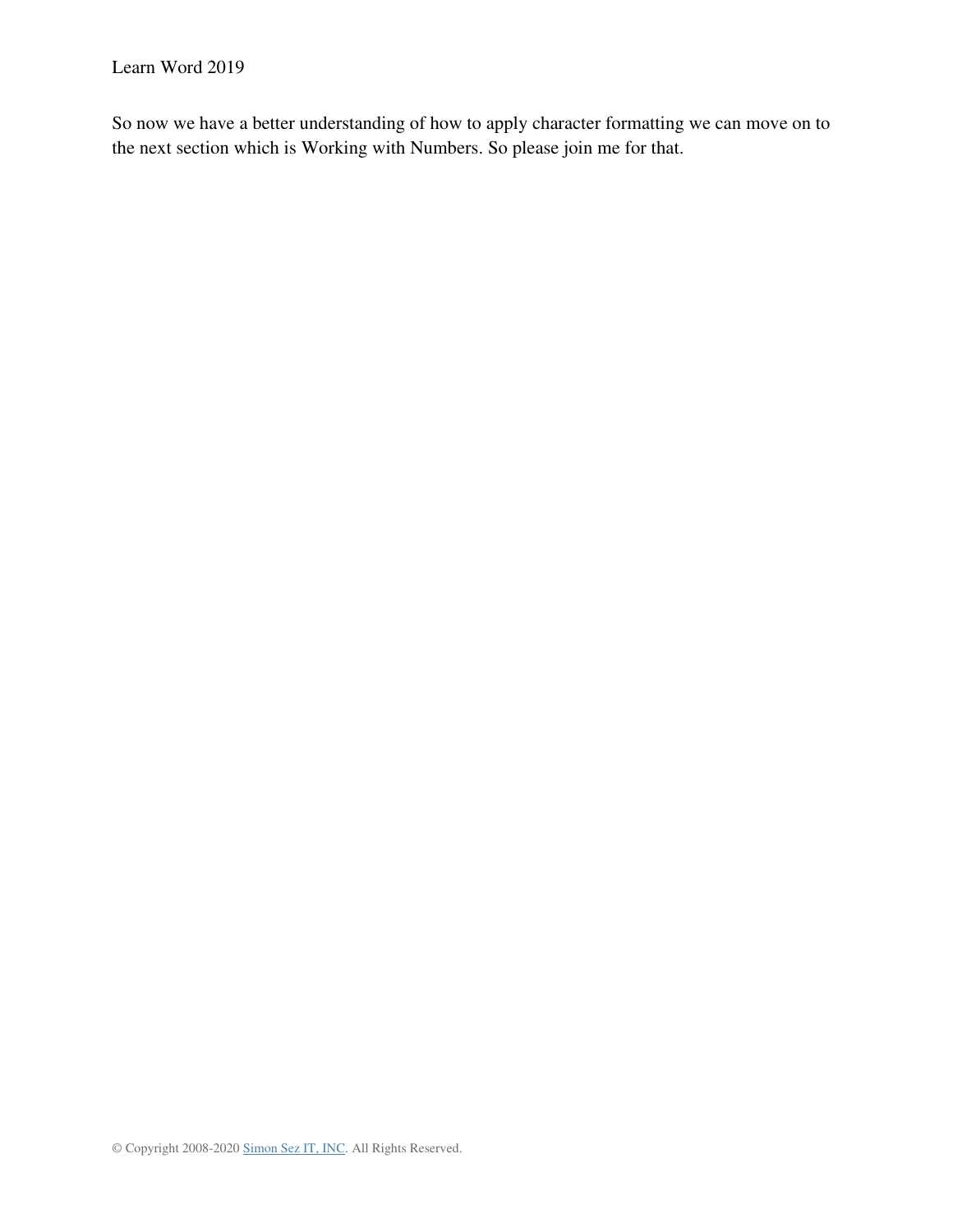#### **Video: Working with Numbers**

**Deb:** Hello again and welcome back to our course on Word 2019. This is Deb and we're about to jump into our next module which is Working with Numbers.

Now occasionally in a Word document you might have some kind of list that you want to apply numbering to. And when I say numbering that might be 1, 2, 3 or it might A, B, C or maybe roman numerals or something along those lines. You can also number paragraphs as well. So this is what we're going to explore in this module.

So the first thing we're going to do is we're going to create a list. So I just have a new blank document open on the screen and I'm going to create a very basic list of four names. So I'm going to start with my name, we're then going to have Adam, we're going to have Jenny, and we're going to have Chris. And I want to number each of these names.

Now as with most things in Word the first step is to select what we want to number. So I'm going to use my mouse and I'm just going to highlight all of those names. I'm then going to jump up to that Home Ribbon and in this Paragraph group this is where you'll find your numbering dropdown. And as I hover over you can see the tool tip there says Create a numbered list and then click the arrow for more numbering formats.

So if I click the arrow you can see currently we have None selected because it has the gray box around the outside and it gives me a number of choices that I can select for my list. So it really depends if you want it numbered 1, 2, 3 or maybe roman numerals, if you want A, B, C, and you can see we have uppercase and lowercase and various different variants on those.

Now I'm going to start out just with a very basic list. So I just want this one here, the 1, 2, 3 and there we can see we have our list numbered.

Now the good thing about using numbering in this way is that if you add a name to the bottom of the list, so if I hit Enter, it automatically puts in the next number. So I might want to add in another name. If I hit Enter again, if I decide at this point that I don't want that number there I can just hit my Backspace key. Alternatively, let me just undo that step, I could just choose to turn off numbering. So click that Numbering button again and it will take me back to the margin and I can carry on typing paragraph or whatever it is that I want to type into this document.

If I decided that I wanted to change the way this was numbered, so maybe I wanted it to say A, B, C instead again it's a simple case of highlighting, going back up to your numbering options and selecting the option that you want like so.

So I'm going to select my list once more, I'm going to go back up to that Numbering dropdown and you can see that the formats that I've recently used will be listed at the top. So that makes it a lot easier for me access.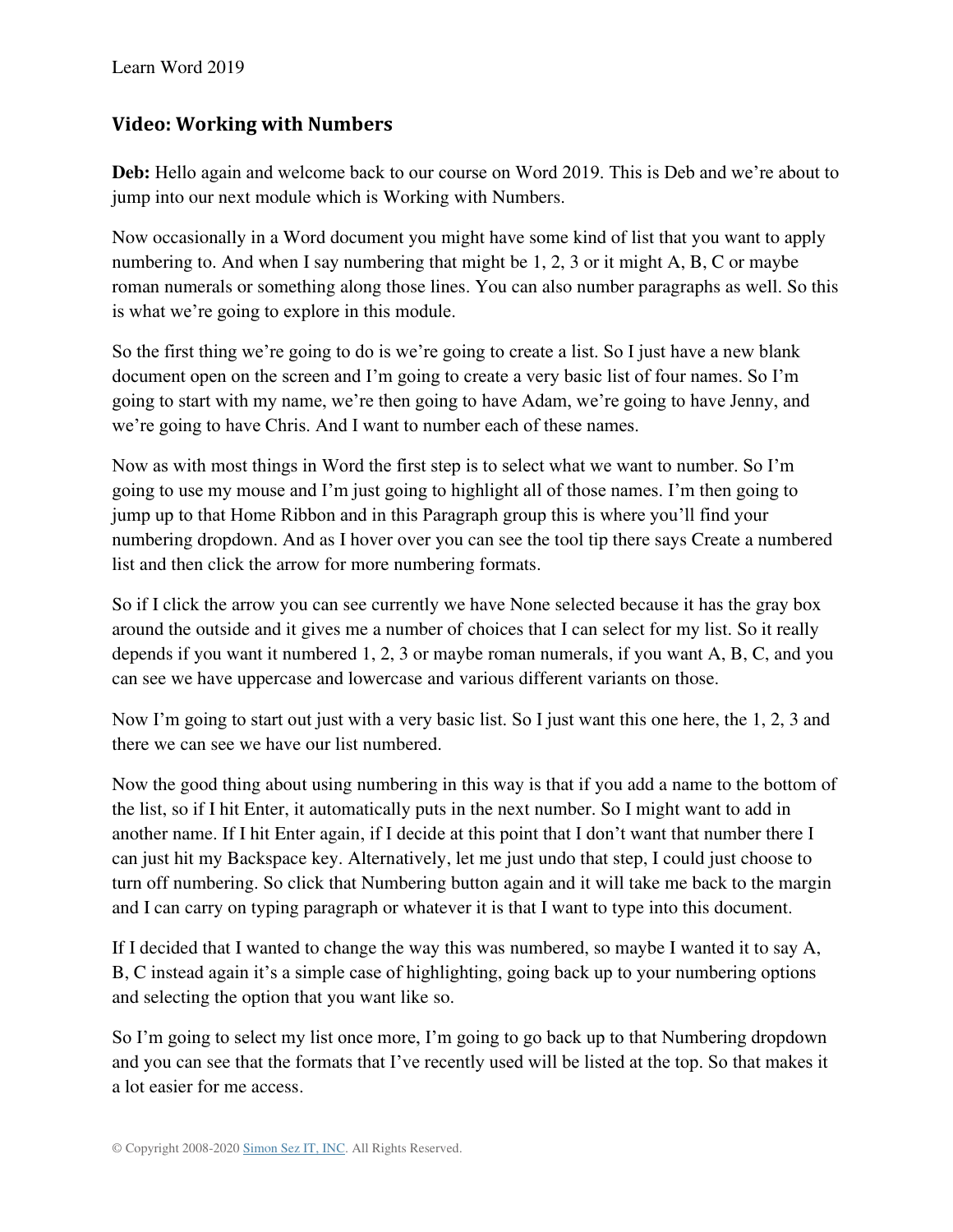If we move down to some of these options that we have at the bottom, this Change List Level, we're actually going to look at that when we look at Outline Numbering.

I just want to draw your attention to this here, Define New Number Format. So this allows you to go in and really customize how your numbering looks. So currently I have my number style set to A, B, C but I could go in and change that to something else if I wanted to. And I can also change the font of my numbering. So again if I wanted it to look slightly different, so maybe Arial, I'm going to say Bold and let's do 12 and I'm going to say I want my numbers to be red. And you can see in the preview at the bottom what that's going to look like. So it's now in Arial font, it's bold, it's slightly bigger, and it's also red. And click on OK and OK again. And there we go.

Let's jump back into there, so Define New Number Format, and you can also choose your alignment. So currently I have mine set to left alignment but I could choose to center it or put it over on the right. So that makes minor adjustments as to the placement of that numbering as well.

Now I'm going to say OK just here. I'm going to jump back up and this time we're going to look at this Set Numbering Value.

Now this is useful if you want to create another list underneath. So if I was to start another list, so if I just press Enter, I'm just going to Backspace that out, and let's do some more names. I'm going to say Rob, James, Brook. I'm going to highlight them and I'm going to apply some numbering. You can see the numbering carries on from the numbering above. So it's gone straight down to F, G and H. Now it might be that because this is a separate list that that I actually want to restart this back at A and that is where I would define that new number. So I'm going to go back up into Numbering, I'm going to go to Set Numbering Value, and I'm going to say Set Value and then we're going to go to A, click on OK. And there we go. I now have my separate list. So if you don't define that then it's going to continue on from the list before. So just be aware of that when you're working with your numbering.

Now I just quickly want to switch across to the Smith Flyer that we were working on earlier. So I'm going to go up to View, I'm going to go to Switch Windows and I'm going to go back to my Smith Flyer document. And in here I have some paragraphs and what I want to do is I want to show you how numbering works when it comes to paragraphs. So I'm going to click at the start of the first paragraph and I'm just going to click on the Numbering button. And you can see there it's numbered the entire paragraph. Let's do it for the second one and you can see it continues through. Click at the front of the third one.

Now when I click at the front of the third one and apply the numbering you'll see something different happens. Just the first line is numbered. Let's do it for the others. Now the reason why that's happening is because these three have a line break in there. So we've hit Enter and we've gone on to the second line. So as far as Word is concerned those are completely new paragraphs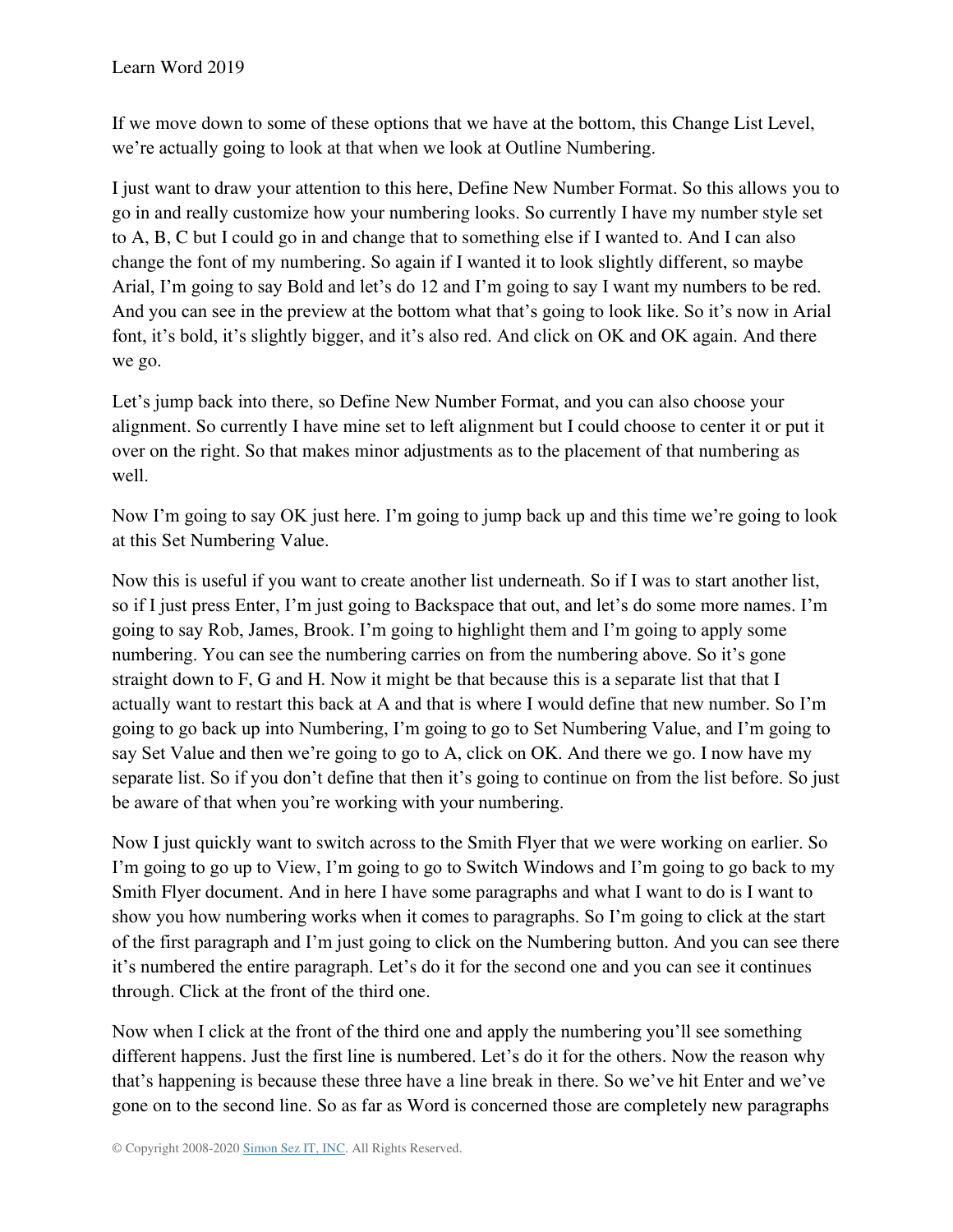essentially. Whereas the first two here are kind of continuous sentences that just run on. So these are considered to be paragraphs. So just be aware of that. I just really wanted to show you that numbering doesn't just apply to lists that you create but you can also apply it to paragraphs.

I'm going to jump very briefly back to our other document. So let's go to Switch Windows and back to our Document1. It is worth noting that you don't have to have a list already created in order to apply numbering. So let me jump back to the Home Ribbon and just remove the numbering and hit Enter. Now if I wanted to before I even started to create my list I could turn on my numbering just by clicking on the Numbering button. And remember it's always going to continue on from the previous list unless you tell it to restart. So I'm going to click my dropdown and you can see there I have a useful Restart Numbering button. And I can then go and create my next list. So I might say Matt, Heather, Claire. Okay? So that is how you work with basic numbering in a document, and that's with regards to lists and also with regards to numbering paragraphs.

In the next module we're going to move on to taking a look at an alternative way of making lists stand out and that is by using bullets. So please join me for that.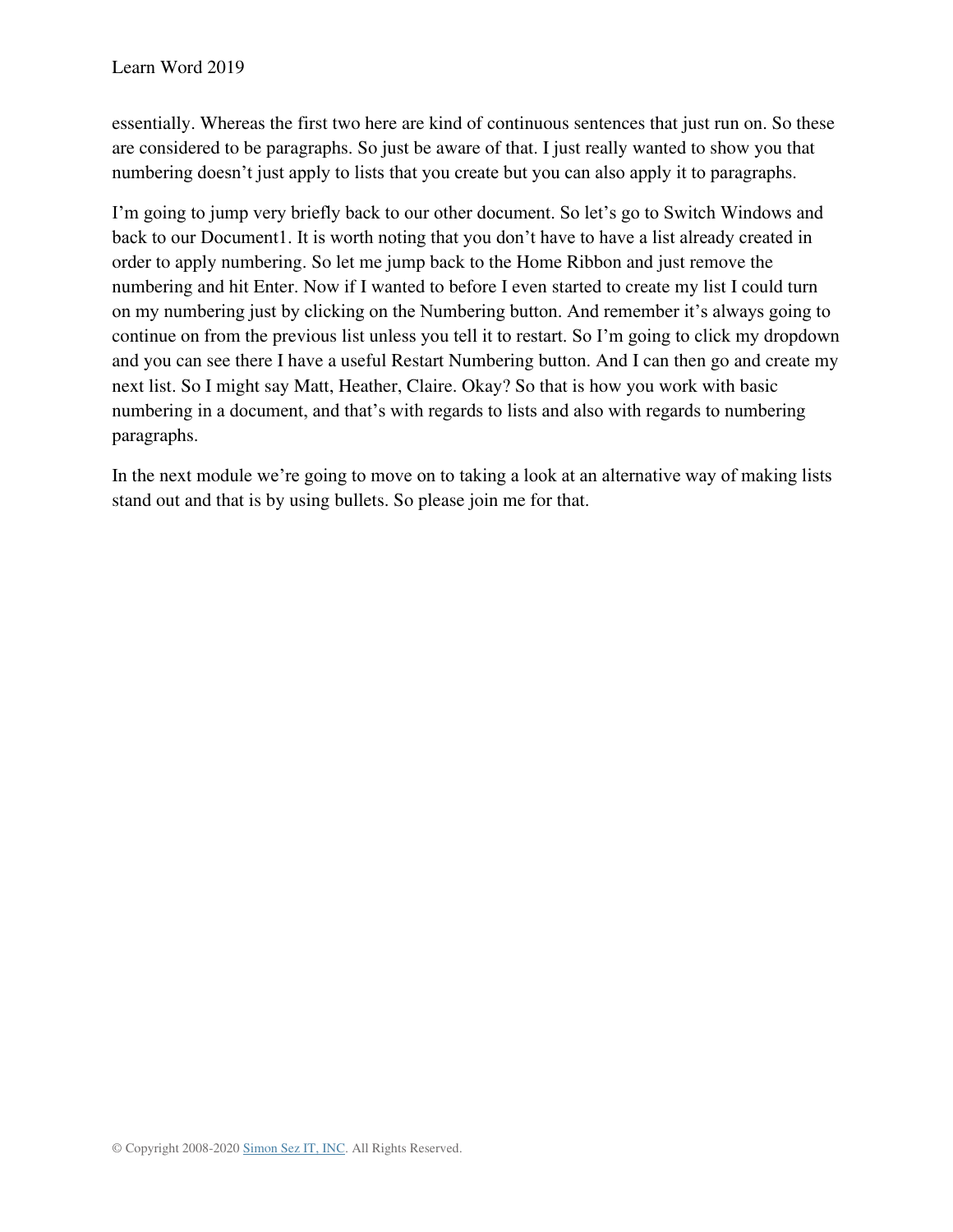#### **Video: Working with Bullets**

**Deb:** Hello again and welcome back to our course on Word 2019. We've just got through working with numbered lists in a document and now I want to talk to you a little bit about working with bullets, which is slightly different to numbering but along the same lines.

So what we're looking at here is our document and I just have a basic list. Again just those names that we were looking at previously and they're numbered one to seven currently. And I want to change these. Instead of numbers I want to have bullets. And if you're not sure what a bullet is it's just really like a symbol and there's various different symbols that you can use as your bullets. Most of the time in documents probably what you'll see is just the round solid black bullet but you can utilize lots and lots of different things as your bullets, as you'll see as we go through this module.

So the first thing I'm going to do is make my selection. So I'm going to highlight my list of names. I'm going to jump up to the Paragraph group again and next to Numbering we have a little button that says Bullets. And you can see there the tool tip says Create a bulleted list. Click the arrow to change the look of the bullet. So let's click the arrow and see what we have in there.

Now you're presented with a bullet library and it's given you sort of some of the most common bullets that people might use and also a couple of ones that I've used in the past as well. And I will say probably the one that I use most of the time is this first one here, just that round black bullet, but I could select any of these. As I hover over them you can see what those look like. The tick is quite good for things like To Do lists, so son and so forth. So you can really kind of choose what kind of bullet will suite the document that you're creating. So I could select any one of these.

Alternatively what I could do is go down to the Define New Bullet option. And this is where you can really go to town and really choose a symbol that's going to suite your document. You can see here we have Bullet Character and we have a choice of Symbol, Picture or Font. So let's look at Symbol first of all.

So this will open up your Symbol dialog box. And symbols essentially are just fonts and they're divided down into fonts. So there's lots and lots of different symbols in here. I will say because there are so many it would take you a long time to go through them all looking for something appropriate but a lot of the time some of the best ones that you will use or some of the most popular you'll find under Webdings. So we have lots of interesting things which we could add into our document.

So you can see at the bottom here I have symbols that I've recently used. So we have a plane and we have some other little symbols. Now I'm actually going to use one of these. I'm going to use this star just here. Alternatively I could scroll through all of this list of symbols looking for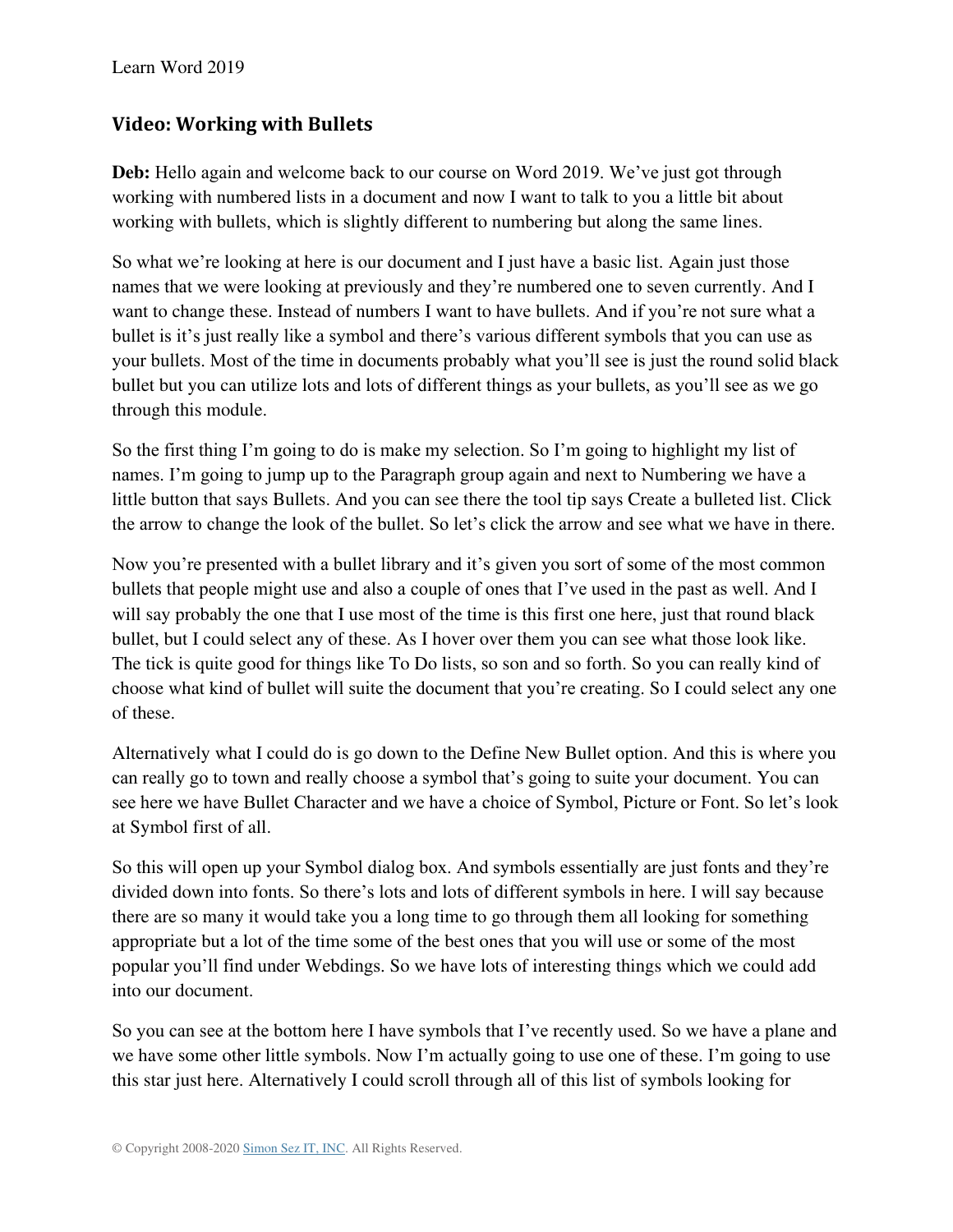something that I quite like, but for ease of use I'm going to select the star and I'm going to click on OK.

And you can see there I get a little preview of what that's going to look like in my document. And click on OK again and my numbering has now been changed to that particular symbol.

Now if I want to get a little bit more complex I could choose a picture, either one that I have stored off or one that I can find on the web. So let's change these bullets from symbols into a picture. I'm going to keep my list highlighted. I'm going to jump back up to that Bullets dropdown and back down into Define New Bullet. And you can probably guess where I'm about to head. We are now jumping to this Picture option in the middle.

And you can see here I get a few different options. I can choose a picture from a file. So that would be if you have one saved off to your desktop or My Documents or a local drive you could pick it up from there. I can choose to search the internet for an image or I can choose one that I have saved into OneDrive cloud storage.

Now in this case I'm going to search for a Bing image. So I'm going to say let's just keep this simple. I'm going to say Dog. And there you can see it's gone away, it's done a search for the word Dog on Bing and it's presented me with a number of images. And again remember always to check the copyright on images. if you're just downloading something off the internet you want to make sure that it has a creative commons license in order for you to be able to use it in your document. So I'm currently filtering for images which only have a creative commons license. So I know that any of these are good to use. So I can go through and I'm going to choose this one just here and I'm going to select Insert and click on OK. And there we go. We have a cute little image of a dog, which adds a little bit more interest into your document.

Now another way that you might want to use bullets or images or symbols even is if I was to type underneath here My telephone number is and then I'm just going to put in like that. What I could do is I could add to the telephone symbol into my sentence. So maybe I want to put it in here in between telephone and number. I can insert my cursor where I want it to go. I can go to the Insert Ribbon and I'm going to go all the way across to the last group on the righthand side where it says Symbols and I'm going to click on Symbol.

Anda again it's going to give me a list of all of the ones that I've used recently, but I'm going to go to More Symbols and I'm going to select the telephone icon just here or the telephone symbol which is under the Wingdings font and click on Insert and close. And you can see that I've now utilized those symbols not only in my bullets but also just within a line of text. So that's something else cool that you can do with symbols in your documents.

And it's worth remembering that with these symbols they are treated as fonts. So you can do things such as change the color of them just by highlighting and utilizing your font option. So I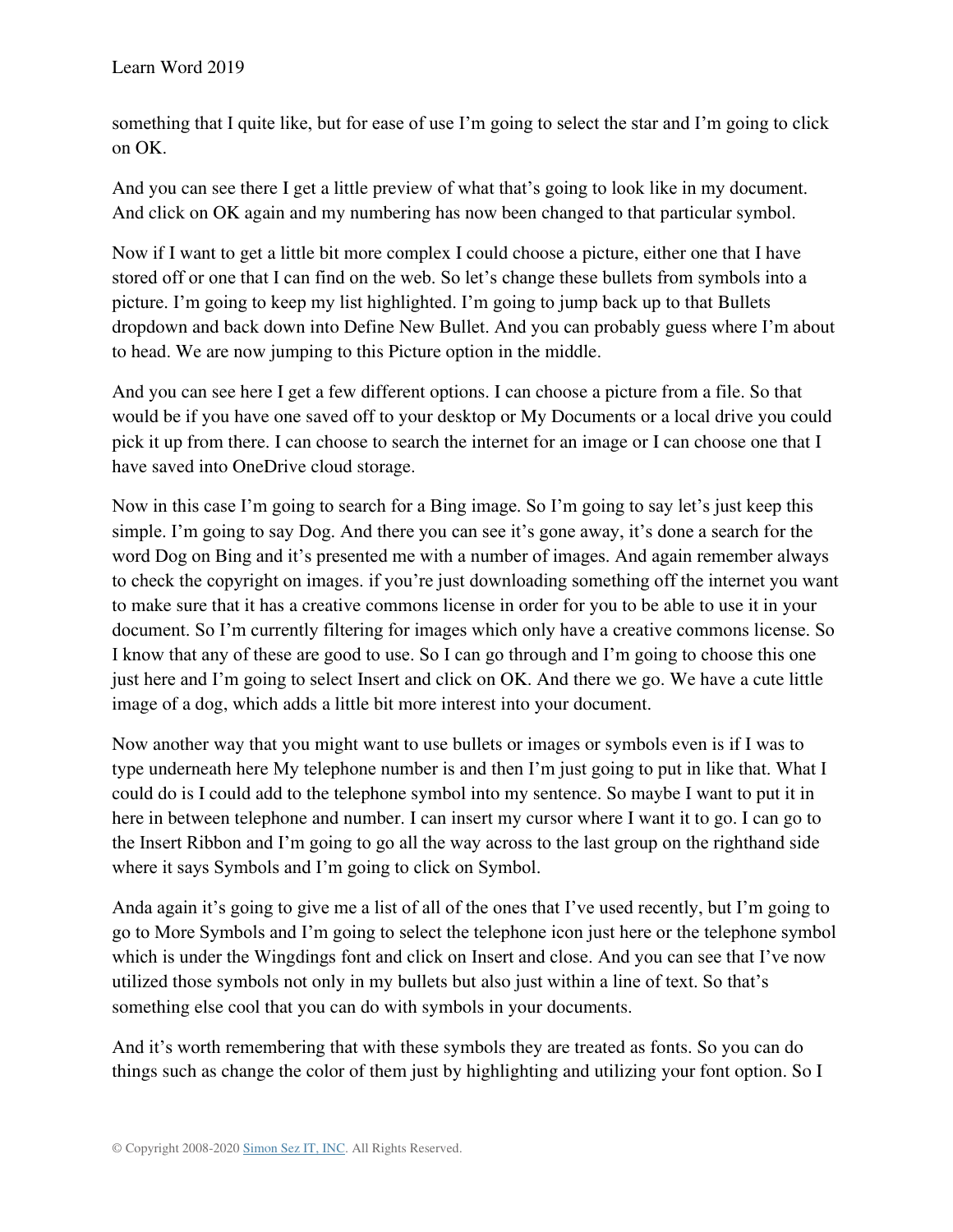can change it to red just by changing the font color because they are essentially fonts, not pictures. They're symbols.

So hopefully that gives you an idea of how you can apply basic bullets and also some more advanced bullets using symbols and pictures that you have saved off into your documents.

In the next module we're going to take a look at how you can create an outline from scratch so please join me for that.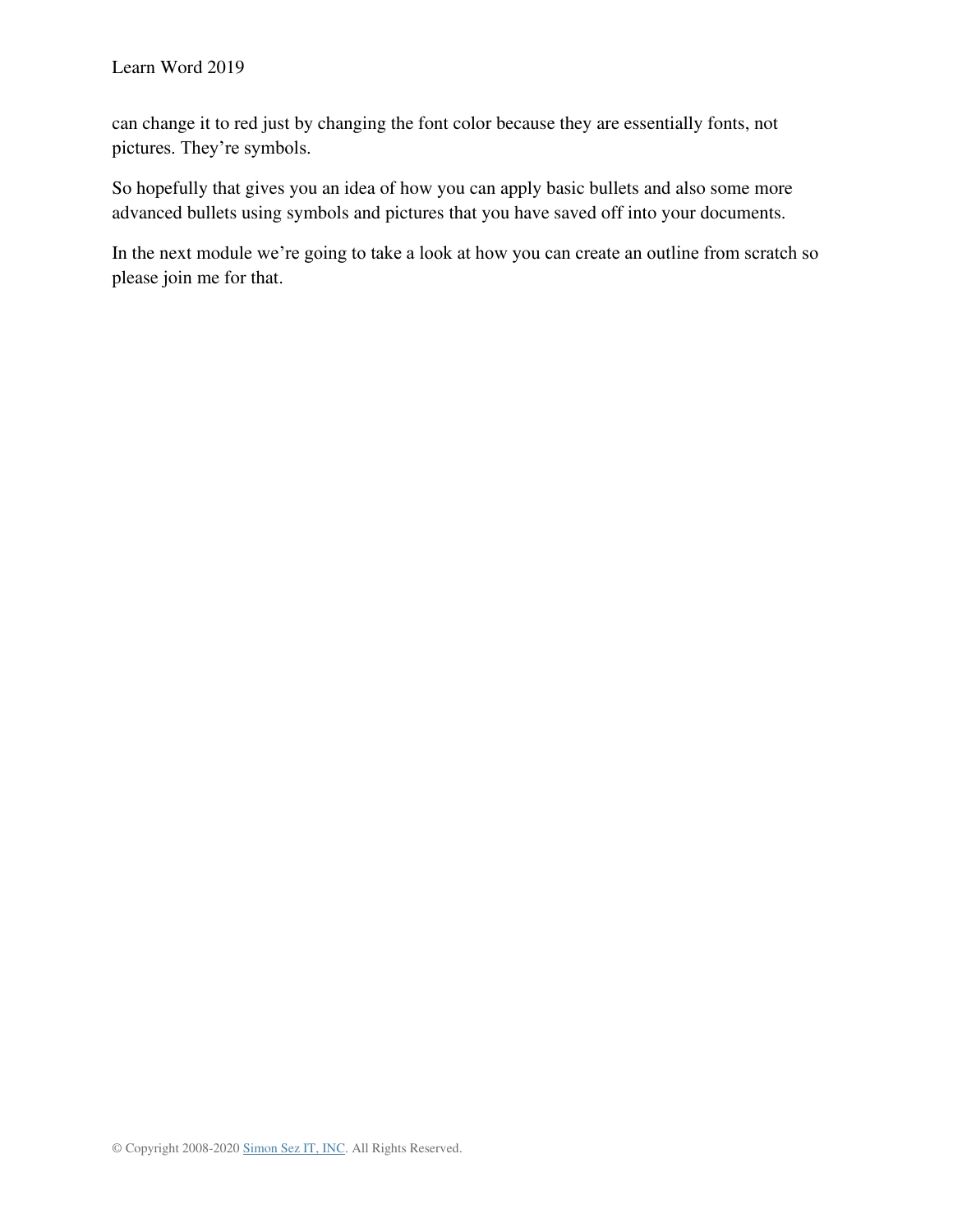### **Video: Creating an Outline**

Deb: Hello again. This is Deb and welcome back to our course on Word 2019. In the previous module we were taking a look at bulleted lists and also numbered lists as well. And I'd like to finish up this section by just talking a little bit about creating an outline.

Now I'm starting with my numbered list again and I'm going to click my mouse after the first name and hit the Enter key. Now as we've seen before when we do that it will just continue the numbering on. But what about if I want to make this a second level number? Well very simply I can press the Tab key on my keyboard and that will give me a second level of numbering. So it's very important for you to know these terms. So using your Tab key will demote a level and using Shift-Tab will promote. Okay? So as I've done Shift-Tab it's taken it back to that first level numbering. Tab will put it down to second level numbering.

So I'm now going to type something about Deborah. I'm going to say she was Voted the top employee in 2017. And when I hit Enter you'll see that it continues on with that level of numbering. So I could then type in Voted the top employee in 2018 and hit Enter.

Now if I wanted to come out of there again I could just do Shift-Tab and that will take me back to there. Alternatively I could Backspace if I wanted to remove it altogether.

So now I'm going to jump back across to our Smith Flyer and we can take a look at how we can apply outline level numbering to paragraphs. So from the View tab I'm going to click on Switch Windows and go back to my Smith Flyer and I'm going to highlight all the way down from Who We Are to We're Growing. So let's make that selection and this time what I'm going to do is I'm going to go to my Home Ribbon and I'm going to go to this button just here, the Multilevel List. So let's click the dropdown and see what we have in there.

I have a few different choices that I could make. So again it really depends on how you want your outline level numbering to look. Now I want mine to look like this. So I want my first level to have a number one, my second level a small A, my third level roman numerals, so on and so forth. So let's select that one.

So let's take a look at what it's done here. So you can see it's got number one at the top here, then two, number three, and it follows through. But what it hasn't done is recognize that this should be on the second level. So all I need to do is click in front of where it says the Brokers and Associates and hit the Tab key to demote that to the second level. And you can then see everything then follows through. And I can do the same for these ones down here. So hit Tab, Tab, Tab and I could carry on going through to get that looking exactly how I want. So quite simple to create an outline.

And if I wanted to I could create a third level as well. So if you go down here to Buying a Home and click in front of Visit Open Houses, if I press my Tab key again that's going to make that a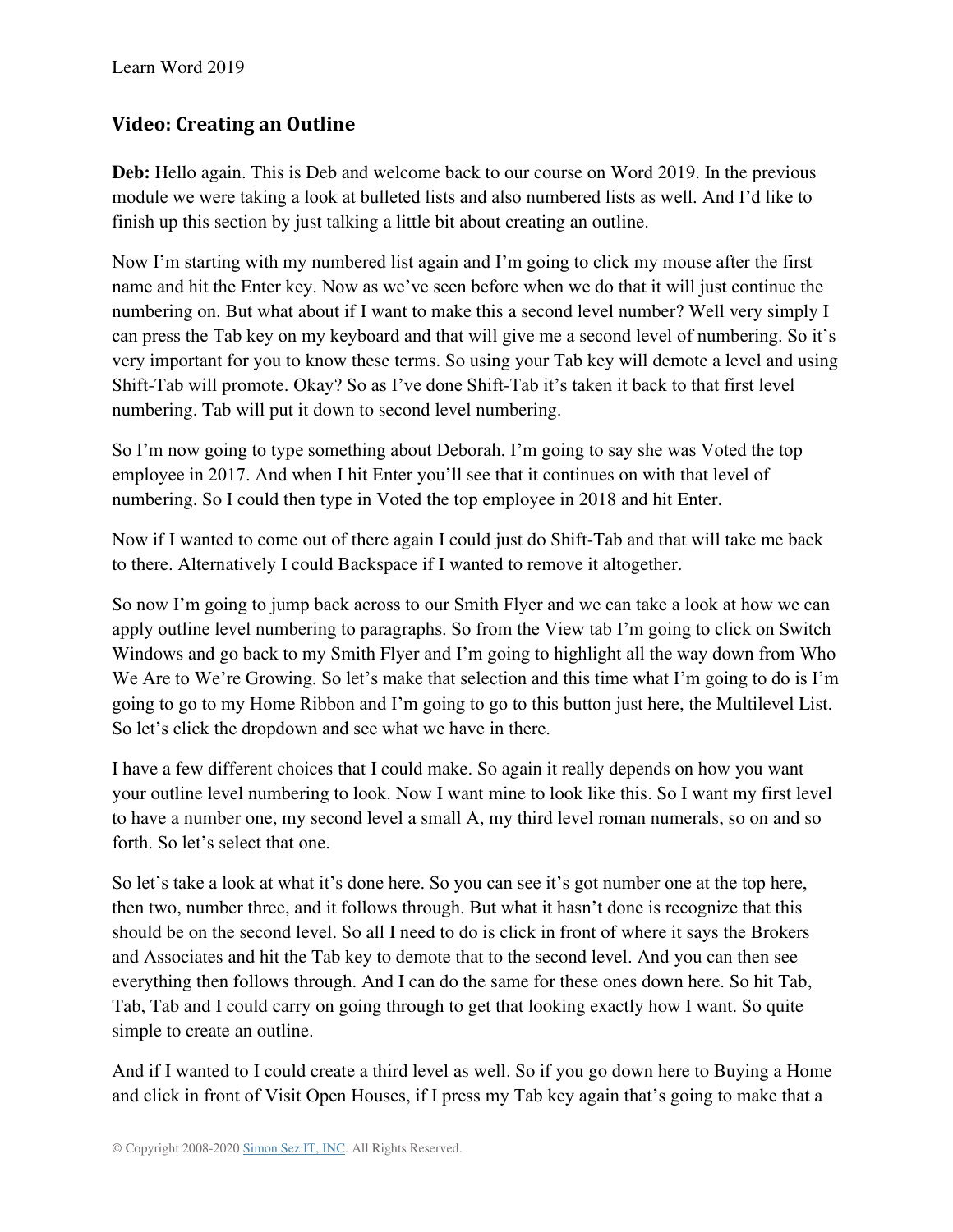third level like so. Okay? So you can go through and you can make those little minor adjustments as well.

Now what if I wanted to change the whole of the outline again? Well let's make our selection once more. Go up to our Outline Level Numbering and I could go to Define New Multilevel List. And what this will allow me to do is really get granular and really customize how my multilevel list looks. So you can see here I have nine levels and you can see those listed out there. So the first level is going to be a number one, we then have A, I, and then so on and so forth. And I can go in and I can select a level and I can make some really granular changes to the formatting. So if I wanted to for my level one's I could change the font by going into here, making it something completely different. By making my selections I could even change the color if I wanted to. And that's how it will look. I could go to level two and I could change the number style for this level if I wanted to and change it to roman numerals instead. I could change the number alignment, the text indent, loads of different ways that I can format how my multilevel list looks. So it's definitely worth going in there and really customizing so you can just very quickly apply your newly customized multilevel numbering to your document. So just know that you can go into here and define that new multilevel list.

I'm going to click Cancel because I'm fairly happy with how mine looks.

So that's a way you can define your outline numbering for an entire document. So if you already have a document sort of laid out you can go in there, highlight it all, select your Multilevel List, and then promote, demote as necessary or even get a bit granular and change each level of your list.

That pretty much finishes up this section. In the next module we're going to do a practice exercise. So I will see you over there.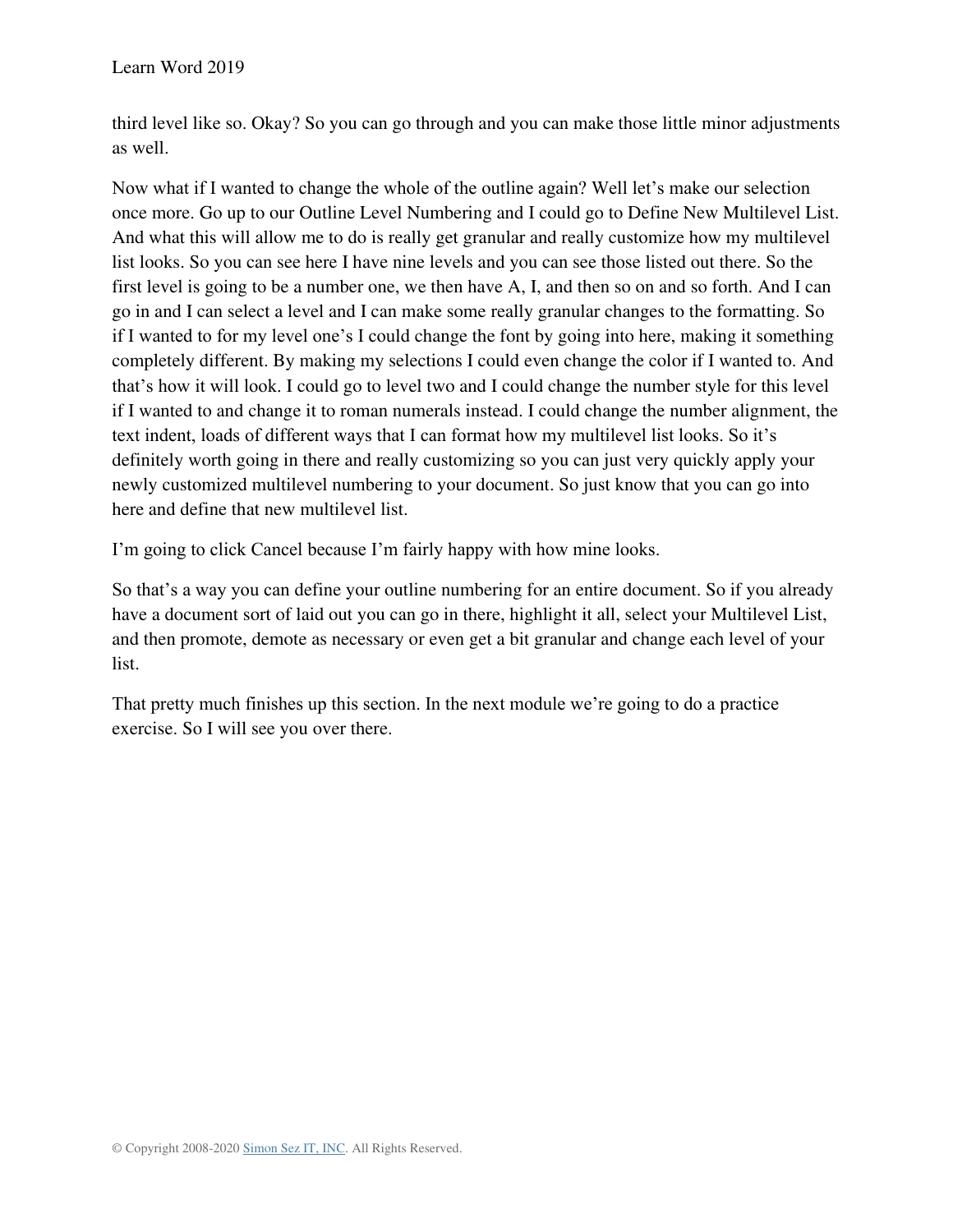#### **Video: Section 3 – Practice Exercise**

**Deb:** Hello everyone and welcome back again to our course on Word 2019. We're now down at the section three practice exercise where we're going to practice the skills we've learnt in relation to character formatting in Word.

So the first thing I'd like you to do for me is to create a new blank document. I'd then like you to just make a list of ten things that you want to accomplish this week and I want you to number the list.

Then under each level one item I'd like you to add a second level item which talks a little bit about the first level.

Then in the AutoCorrect options I want you to add an entry to the list so that you can type your initials into any document and it will produce your name.

I'd then like you to close the file and you don't need to save.

What I would then like you to do is to open the file called Practice Presentation 3. I'd like you to have a little bit of a practice just selecting text and you can refer to the attached document, Selection Techniques, if you need a refresher.

And then using Cut and Paste switch this text in the first paragraph, and you can see the text listed below. And I'd like you to switch that text in the dark blue box with the text in the last paragraph.

I'd then like you to replace Heather LaPierre at the bottom of the document with your name. And I want you to use your initials that you set up in the AutoCorrect options.

Finally I'd like you to Save and close this file and name the file My Practice Presentation 3.

Wow. Quite a lot to get to in that practice exercise. I hope you survived. You're doing a great job. I will see you in the next section.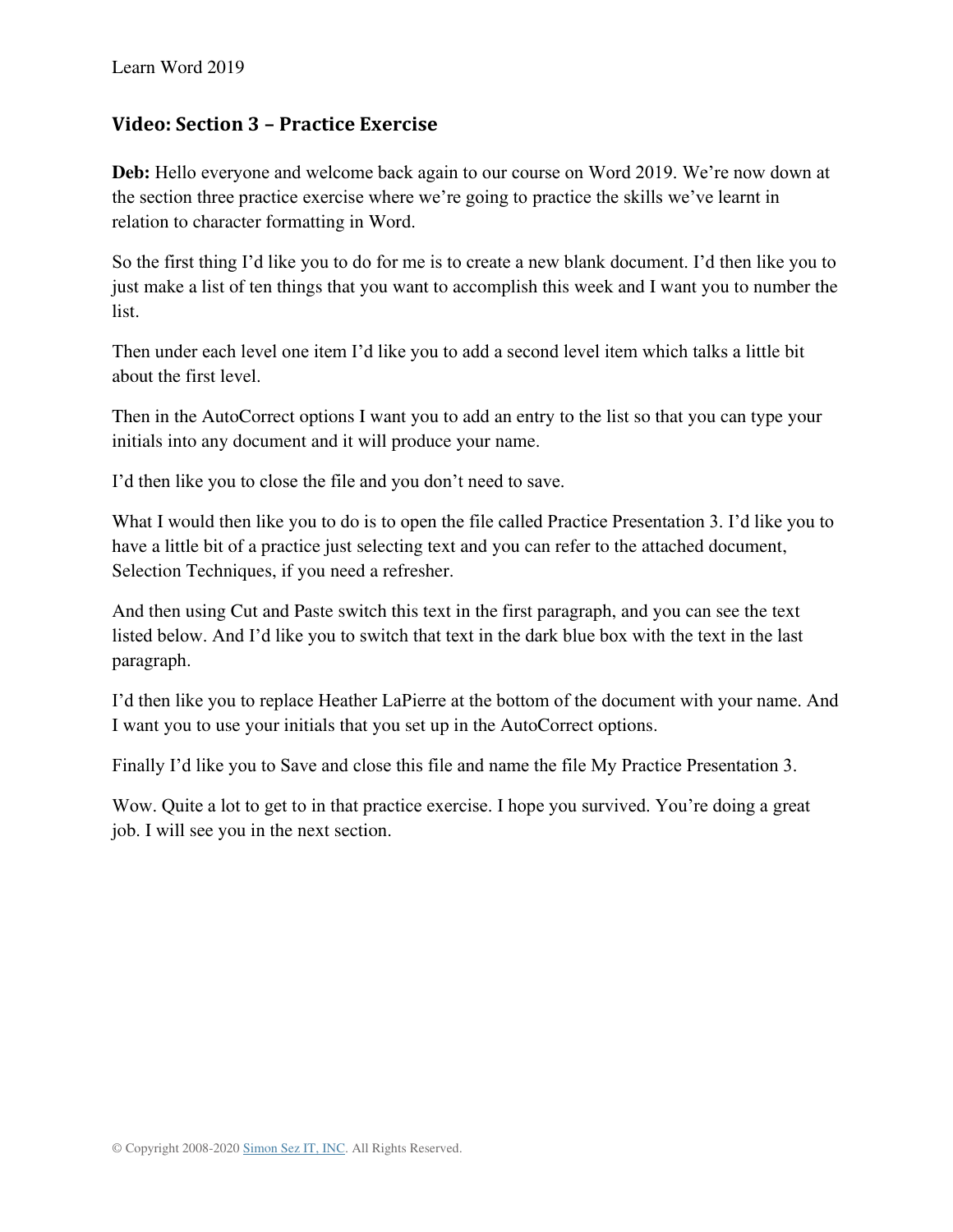# **Section 4 – Paragraph Formatting**

## **Video: Alignment Options**

**Deb:** Hello again and welcome back to our course on Word 2019. We're all the way down to Alignment Options. Now in the previous module we were looking at character options, so how you can change the formatting of certain characters and now we're going to move on to taking a look at formatting entire paragraphs.

So the first thing that you will notice is that we're back in our flyer here, our Smith Flyer. And you'll also notice that there's currently no formatting applied to this document. So everything is left aligned.

Now one thing you will notice with left aligned documents or the text within left aligned documents is that the text will actually wrap around, so you'll never get a broken word at the end of the line. It will just put it straight down onto the next line. You also won't see anything like hyphenations in there as well. So just be aware of that.

Now the most obvious piece of formatting that we might want to do here would be to take this title and center it on the page. So I'm going to select my title by hovering my mouse over in that margin and just clicking once and then I'm going to jump up to my Paragraph group on the Home Ribbon. And you'll see that you have your Alignment options just here. So currently we have left align applied. We also have center and right align.

There's also another one here called Justify. Now what that will do is it will center everything evenly on the page. So it will make sure that the margins on the left and the margins on the right, the text goes up to the end of each of them. So you kind of see this is newspaper print as well. So if that means that Word has to space out a word a little bit more then it will do that in order to make your text aligned on both edges. So that's what Justify is. So just be aware of that.

So I'm going to actually center this title. So I'm going to click on the Center Align button and you can see there there's also a keyboard shortcut of Control-E. And there we go, centered in the middle of the page. And of course if I wanted to just realign that back to the left I can choose the Left Align button. I'm actually just going to pop that back in the center.

So let's have a look at what happens if we right align. So for this I'm going to select all of the text in the document. So I'm going to do the Control-A shortcut to select everything and then we're going to click Right Align. And you can now see that everything is lined up on the righthand side but not on the left.

Let's select all of our text again, so Control-A, and let's take a look at that Justify that I was just talking about earlier. So if I click Justify you can see now if you look at these sentences, particularly these first two paragraphs where the text wraps around, they're aligned both on the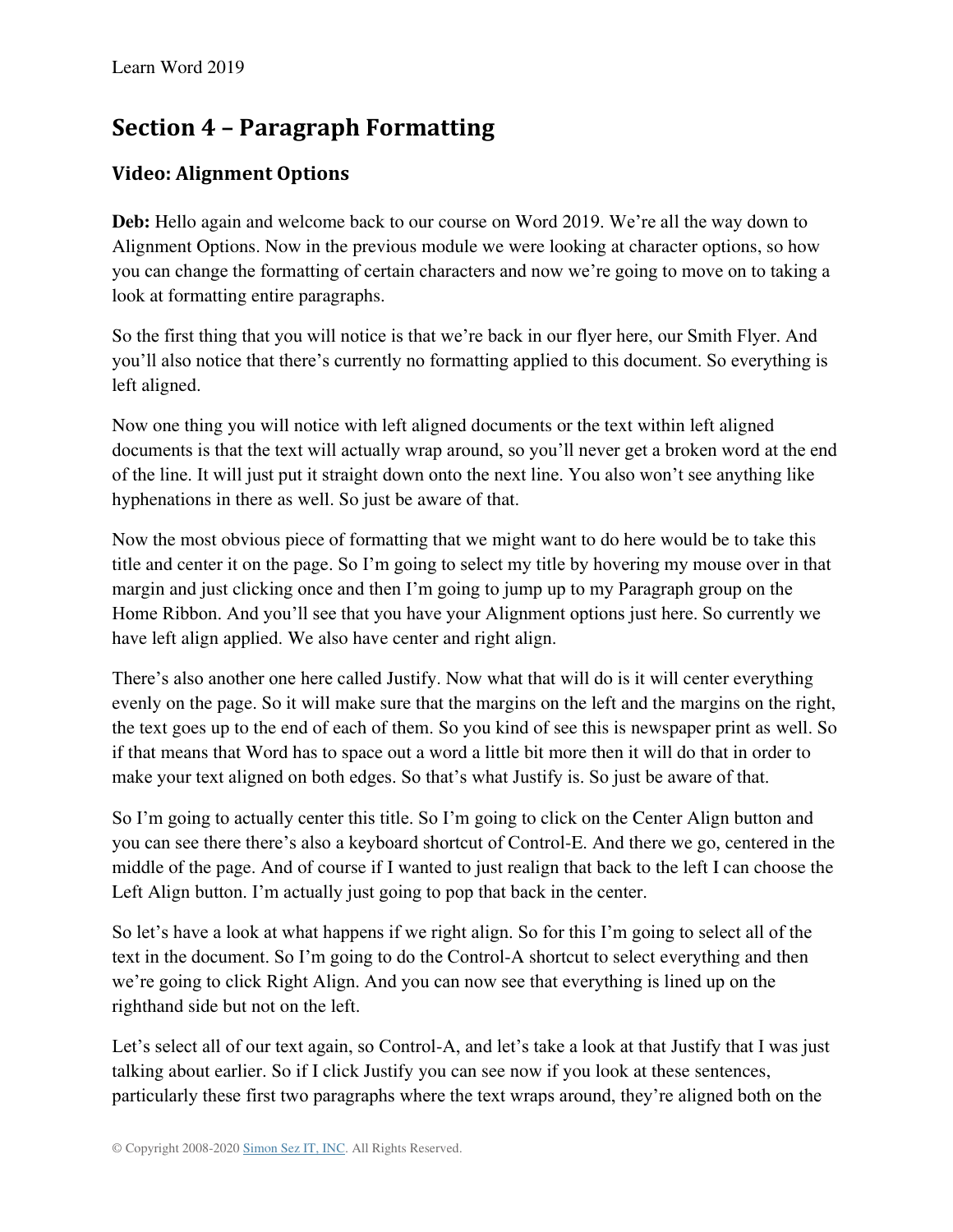righthand side and also on the left hand side. So Word's gone and put in some extra spacing just to get that to work out correctly. So that's what Justify does.

So with regards to aligning paragraphs that's really all you need to know. There's just those four buttons in that Paragraph group on the Home Ribbon.

Let's now move on to taking a look at how line spacing works. So I will see you in the next module.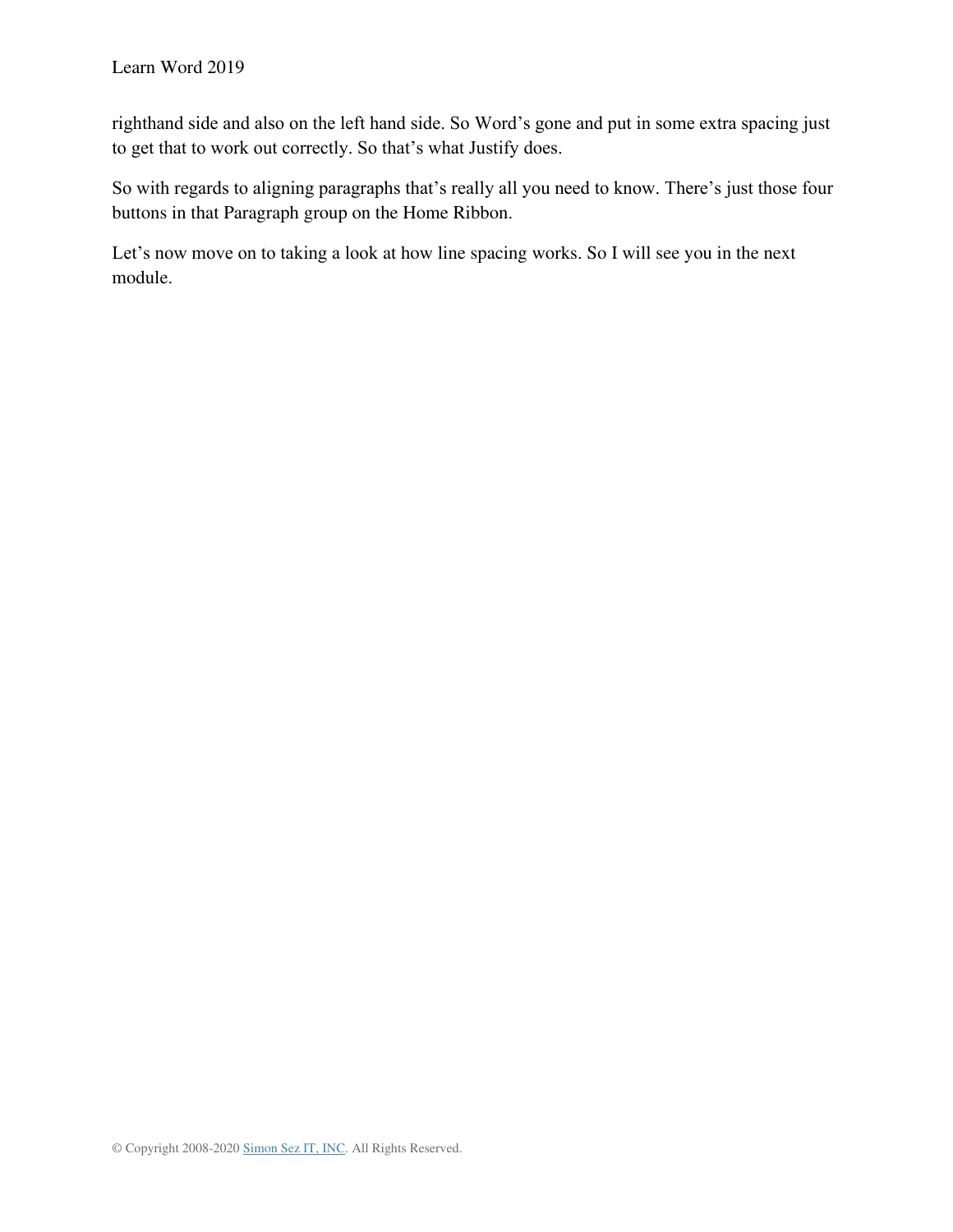## **Video: Line Spacing Options**

Deb: Hello again and welcome back to our course on Word 2019. We're now down to module 4.2 on Line Spacing.

Now when we talk about line spacing it's fairly obvious we mean the amount of space that we have between each line of text. And if I give you a quick example here, so I just have a blank document. I'm just going to type in the word Draft and hit Enter. Now you'll see that when I hit Enter the cursor doesn't appear directly under the word Draft. It appears a little way down. So there is a small gap in there. And that was developed mainly because a lot of the time people didn't want to type directly under the text above. If you imagine a title, you normally want a little bit of space in there. So what you'll find, the default in Word nowadays is to have a little bit of a gap in there. And of course you can adjust it, which is what we're going to look at in this module.

Now how can you tell what line spacing you currently have applied? Well if you jump up to that Paragraph group again you'll see that there is a button right in the middle there called Line and Paragraph Spacing. And there's a dropdown arrow so let's click it and see what we have in there. And you can see here currently it's not showing me any line spacing. Now if I click Next to Draft where we have that and go back to the same button, click the dropdown and you can see that I have my line spacing here set to 1.15 and I can tell that because it's got the tick next to it. So I could change it to whatever I wanted to if I wasn't particularly happy with that amount of line spacing.

You can also see at the bottom because we have this option here, Remove space after paragraph, that's also another indicator that there is some line spacing in there.

Now let me illustrate this a little bit better by using our Smith Flyer document. So I'm going to jump back to it using Switch Windows and what I'm going to do is I'm just going to start by highlighting the entire document, so Control-A again. I'm going to go up to my Paragraphs and I can choose any of these. And as I hover over them you'll see how that line spacing changes. So it gets wider as we go down.

Now in general 1.15 is a little bit easier for people to read than something like 1, which is a bit too close together. So if this is quite a long document and people are going to be reading it then 1.15 is actually a really nice line spacing, but you could increase that if you wanted to. It's entirely up to you.

Now I had my whole document selected there, which is why everything is changing, but if I was just interested in changing the line spacing on a specific paragraph again just make the correct selection before you go in and change that line spacing.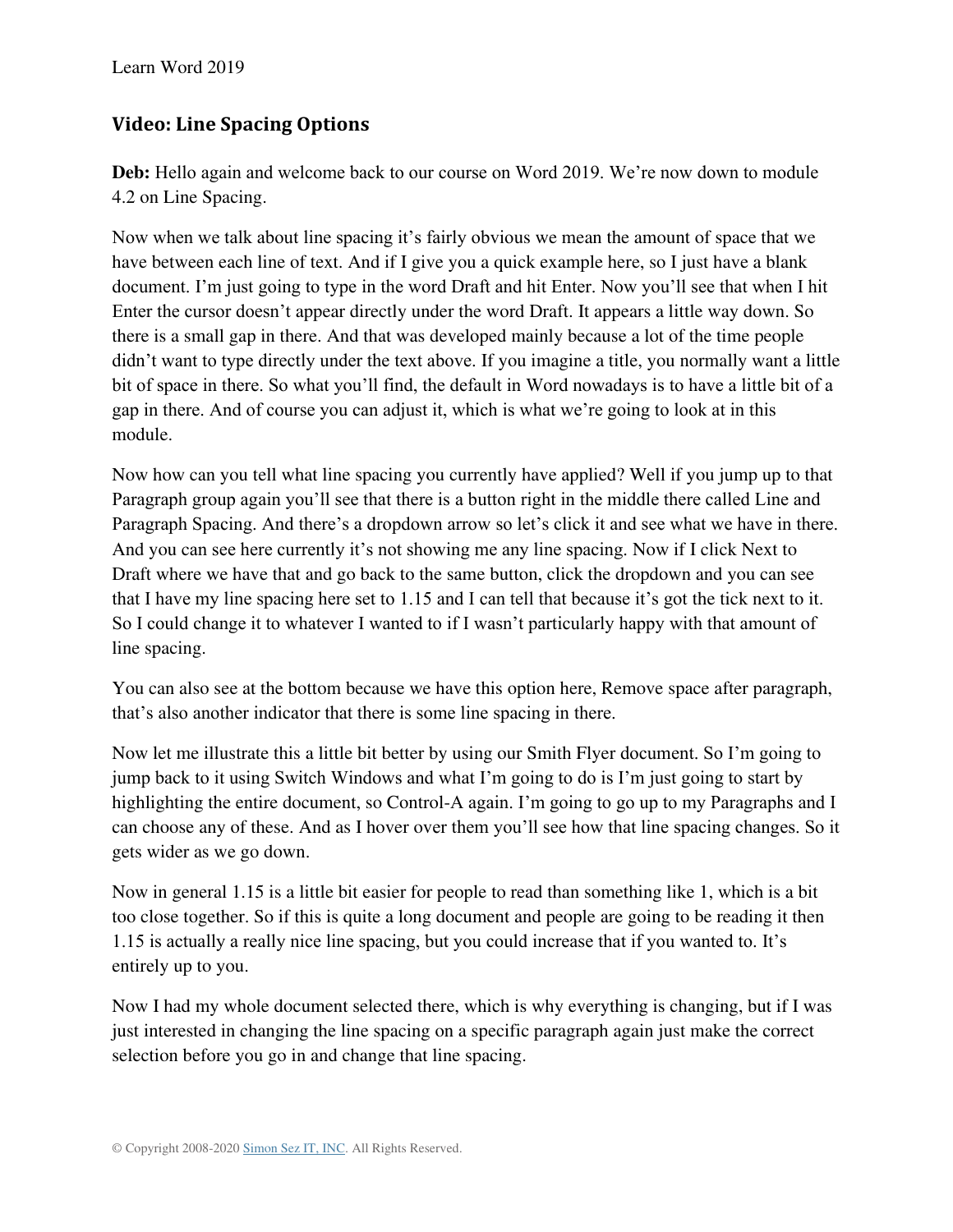Now one more thing I want to show you in here and I'm just going to click my mouse at the end of the title. I'm going to go back up into that Line Spacing dropdown and this time I'm going to go to Line Spacing Options. And you'll see I get this little dialog box pop up and the third little group here is the Spacing group and this is where can really get quite granular as to how much space you actually want before or after the text. So currently mine's set to zero. My line spacing is set to Multiple and you can there is that 1.15 that I set it to. But I could go in and change it to Single line spacing, I could change it to 1.5 lines, and you can see in the preview at the bottom what that's going to look like. So double line spacing is a bit wider. I could say At Least and then I can adjust how much space I want in there. So you really can set this to however you want it to look.

Now one handy little button in here, if you come into here and you've set up where your settings, set your spacing how you want it to be for all of your documents you can choose to set it as a default. And it will then ask you if you just want to set it as the default spacing for this document only or all documents based on the normal .dotm template. So that's entirely up to you. I'm just going to Cancel out of there. So just remember that if you do set it for all documents every time you create a new document you'll get whatever line spacing you've set in this area below.

So that's really all there is to line spacing. So it's definitely worth having a little play around with. And as I said, again, if you want to use the same line spacing in every single document come into here, set it, and then set it as default.

In the next module we're going to talk a little bit about working with indents, so I'll see you over there.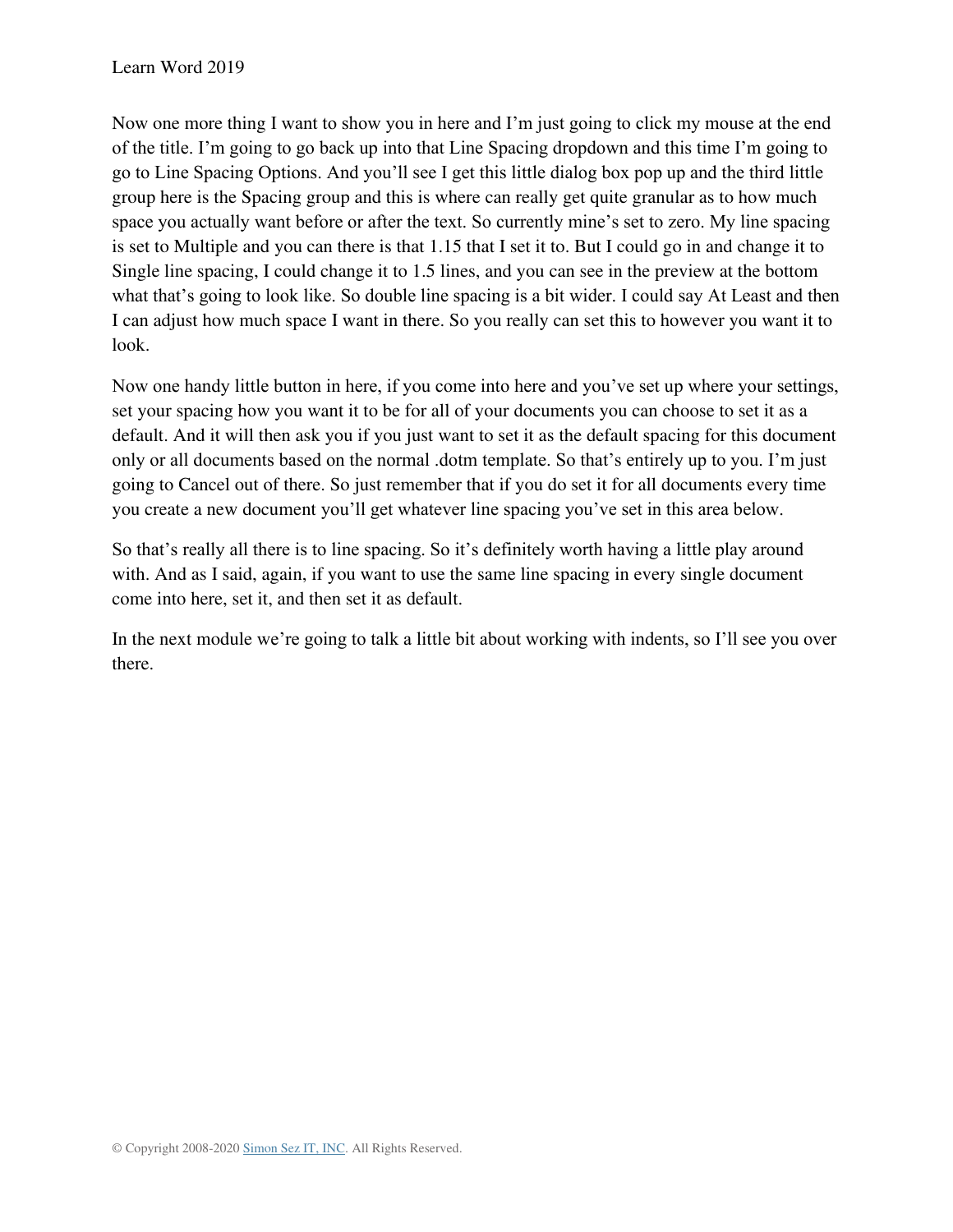#### **Video: Working with Indents**

**Deb:** Hi everyone and welcome back to Word 2019. This is Deb and I am back with you to talk about working with indents in your document.

Now in the previous modules we've been talking a lot about options for formatting paragraphs and it might be that when you have a document such as this one that you might want to indent the left side of a paragraph. Now you could use the Tab key for things like this but it will only indent the first line. What I'm talking about is indenting the entire paragraph. And for that we can use these little indent markers that we have up here on the ruler.

So now that I've tabbed that first line if you look at this little indent marker just here you can see it's moved it along half an inch. Now maybe I don't want it to be half an inch or maybe I want to indent the whole paragraph. How might I do that, because I can't use the Tab key to do that? Well I can utilize these little buttons or icons, whatever you want to call them, on the ruler at the top here and work with those to set my paragraphs or my indent spacing just as I want it to be set. Let me just Backspace out of there.

So let's take a look at what these little buttons do. Now if you hover over them, and I'm going to hover over this top one here, the downward facing triangle, you'll see that it says First line indent. And what that means is that this little button controls just the first line of your paragraph. Now in fact a step I've just forgotten to do is I'm going to highlight the paragraphs that I want this to affect first of all.

So what I'm going to do is I'm going to highlight this first paragraph just here. I'm going to go up to my ruler, I'm going to grab my first line indent and I'm going to click and I'm going to drag it. I'm going to drag it to three-quarters of an inch and let go. And you cans see because it's the first line indent it's only moved that first line.

So it works similar to the Tab that we did before but this time I'm able to define how large that indent is. Remember Tab will automatically only allow you to tab half an inch.

So I'm just going to undo that by clicking my Undo button and let's now look at the one below that on the ruler. So we've looked at the First line indent. The one below, the little upwards pointing triangle is a hanging indent. So let's drag that across and see what that does. As you can see it moves basically everything except that first line. So it's almost like a reverse of the First line indent.

Now can you think of any examples of a hanging indent? How about numbers? We looked at numbers in a previous module and let me just show you what I mean by that. I'm just going to switch to a blank document. If you remember in one of the previous modules we had a list of four or so names. So let me just type those in again. So there was Adam, there was Deborah,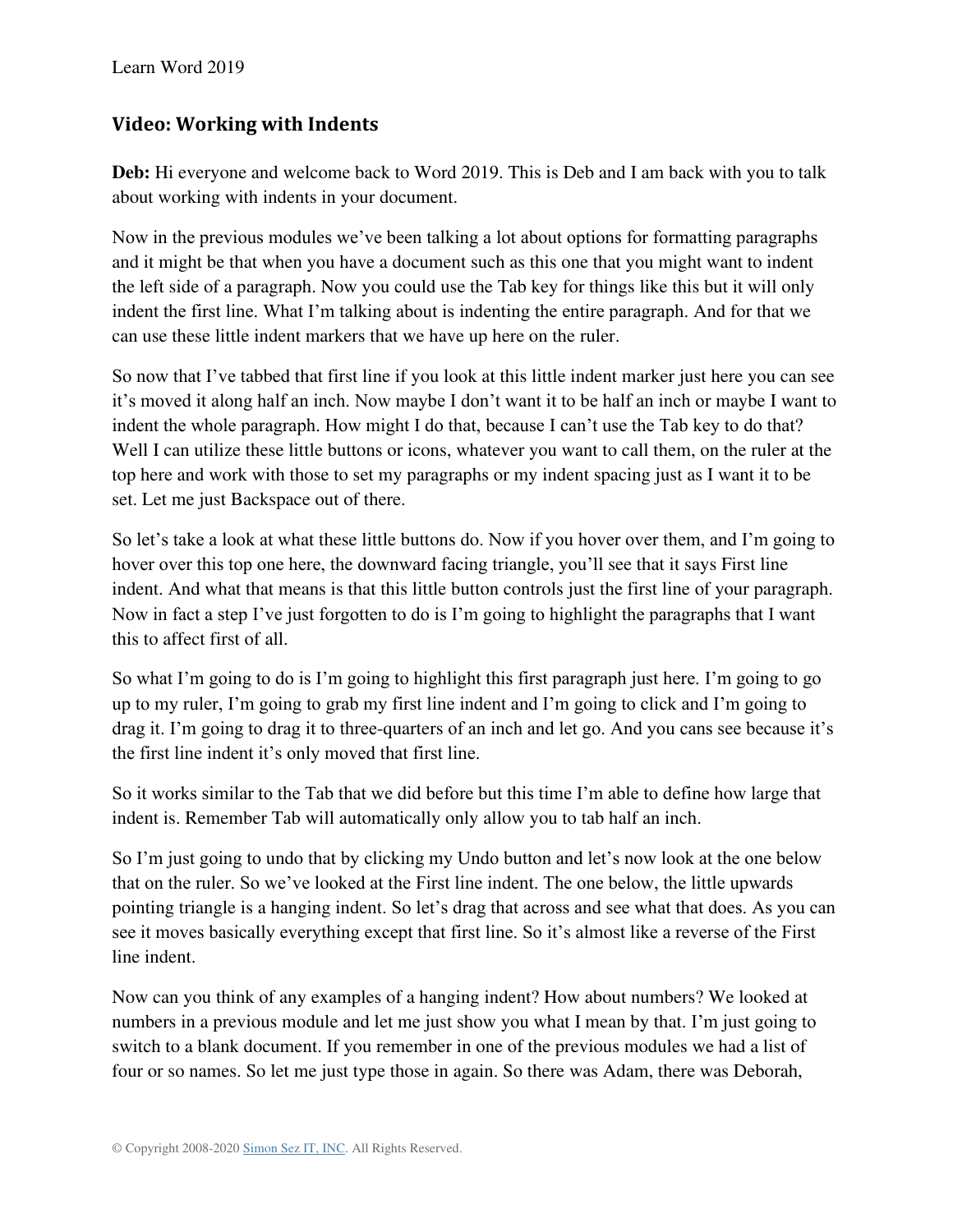there was Meesh, and we'll say Rob. And I'm going to apply some numbering to these names. So I'm going to go to my Home Ribbon and I'm going to select just the basic numbering.

Now look at my ruler. You can see what it's done here. The First line indent has moved out and so has the Hanging indent as well. So again I could use these to adjust the way my numbered list is displayed. So maybe I've decided that these four names are a bit too close to the numbers. I could grab the hanging indent and I could drag it out and move those further away.

The same thing for the numbers. There is a set to the First line indent. I could drag that and I could drag them in or out to adjust those. Okay? So that's an example of indents in use in your document. And Word does that automatically when you apply numbering. Let's switch back to our flyer that we're working on.

Now the other thing that we have here is this little box on the bottom. So where we have that upward pointing triangle or the hanging indent underneath there's something called a Left indent and it's the little square or rectangle, whatever that is, and if I drag that it's going to drag the whole lot. So if I just undo a couple of times so you can see this a little bit better and just grab the Left indent it moves the entire paragraph across. Okay? Now you also have a corresponding one of those on the righthand side of the document as well. So I have a Right indent. So again I can grab it and I can drag in. And remember these changes are only affecting the paragraph that you have selected. So if you wanted to do it for the entire document you'd just press Control-A and then drag your indents in and out.

So that's a very quick overview of how to use those indents on your ruler. The next thing I want to talk to you about is working with tabs. So I will see you in the next module.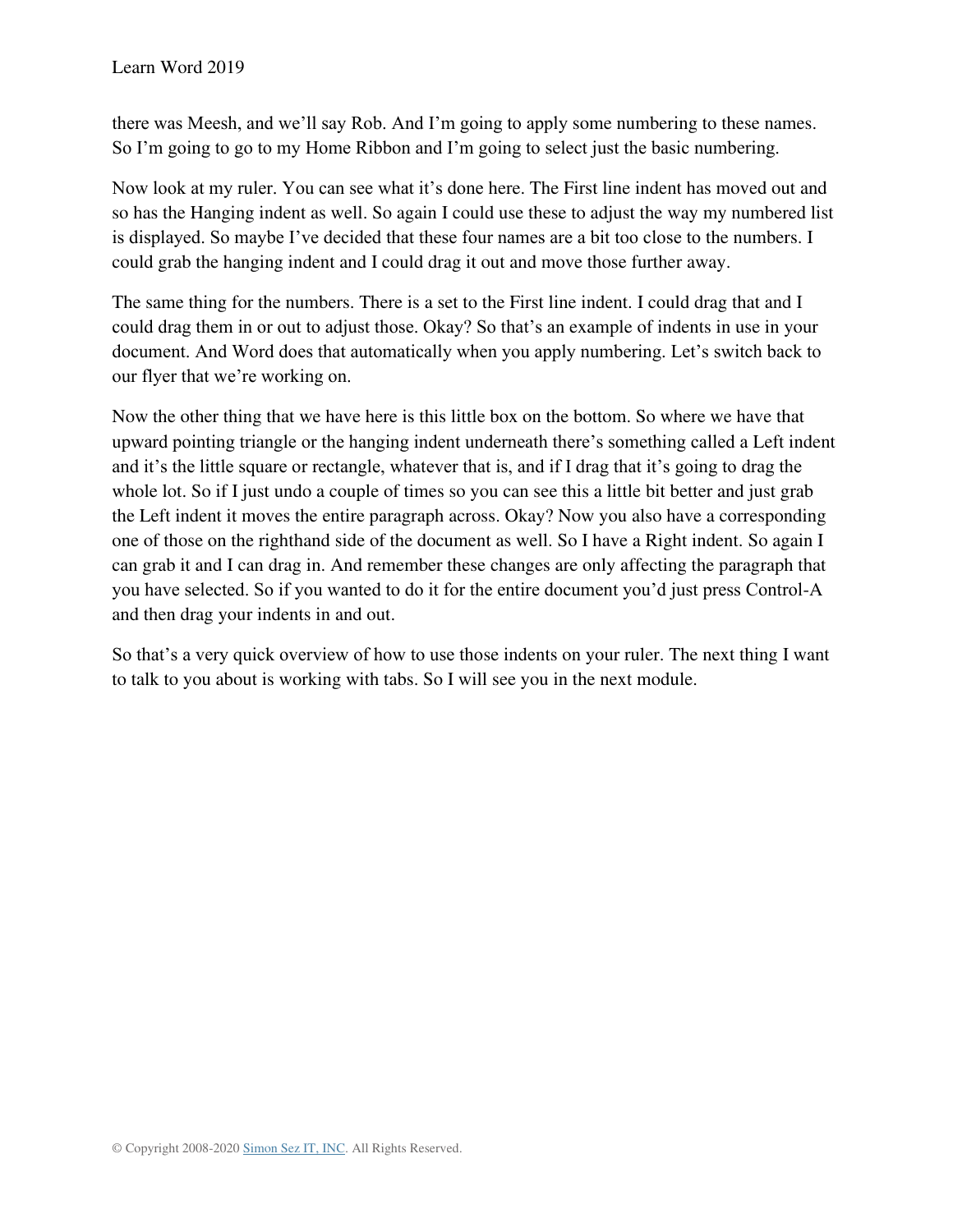#### **Video: Working with Tabs**

**Deb:** Hi everyone and welcome back to our course on Word 2019. We're now down in section four and we're going to start talking a little bit more about the use of tabs in your documents.

And this is a really good feature in Microsoft Word and what a tab actually is, it means that when you hit the Tab key it will essentially allow you to override the default tab spacing of half an inch. As we've seen previously if I just click my mouse in the top of this document, if I press my Tab key it's going to tab me across half an inch each time. So with tabs you can set them to whatever distance you want. And you can also change the kind of tab that you're using in your document as well.

So if you just look at this example that I have here, I just have a blank document open and I have a little what looks like a table. All of my information is nicely in columns and everything looks nice and lined up. Now you might think that this is in fact a table. It's actually not. I created this purely using tabs. And if you turned on your Show/Hide Paragraph Markers which we looked at in a previous module you can see all of the tabs in there. So wherever we have a little arrow that's where we have tabs. Now I'm going to turn that back off and let's start looking at how you can set tabs in a document.

Now you might be wondering where are my tabs? Well they're actually quite hard to see if you don't know where they are. If you look up at the ruler and cast your eyes off to the left hand side you'll see this very small little sort of back to front L just here. It's just below the Quick Access Toolbar. And if you hover your mouse over you'll see it says Right Tab. If I click on it it moves to the next tab, which is a decimal tab. So let me explain what these are.

The first two are left and right tabs, so they will allow you to align your text to the left or to the right. The decimal tab allows you to line up via the decimal point. So if you have numbers in a document you can set that tab so that all of those decimal points are in line. You then have a bar tab which you will sometimes see used in CVs or resumes. So if you've ever seen a resume that has kind of a line running down the middle and there's information on both sides that's normally created using a bar tab. And we then have indents again. So our first line indent. That's exactly the same as the one which we were looking at on the ruler. And if I click once more we have our hanging indent as well. And then if I click again we're back to left tab. So they essentially cycle round. So you can just click on them to move through and then pick the tab that you want to use in your document. So let me just show you very briefly how these work.

So with my left tab selected I'm going to go over to the ruler and I'm just going to click where I want to drop that tab. So let's say I want to drop it at one-and-a-half inches. I'm going to click and there you can see that little L. So now when I press my Tab key it's going to jump me straight across directly underneath where I've set that tab and I can then type my text. Same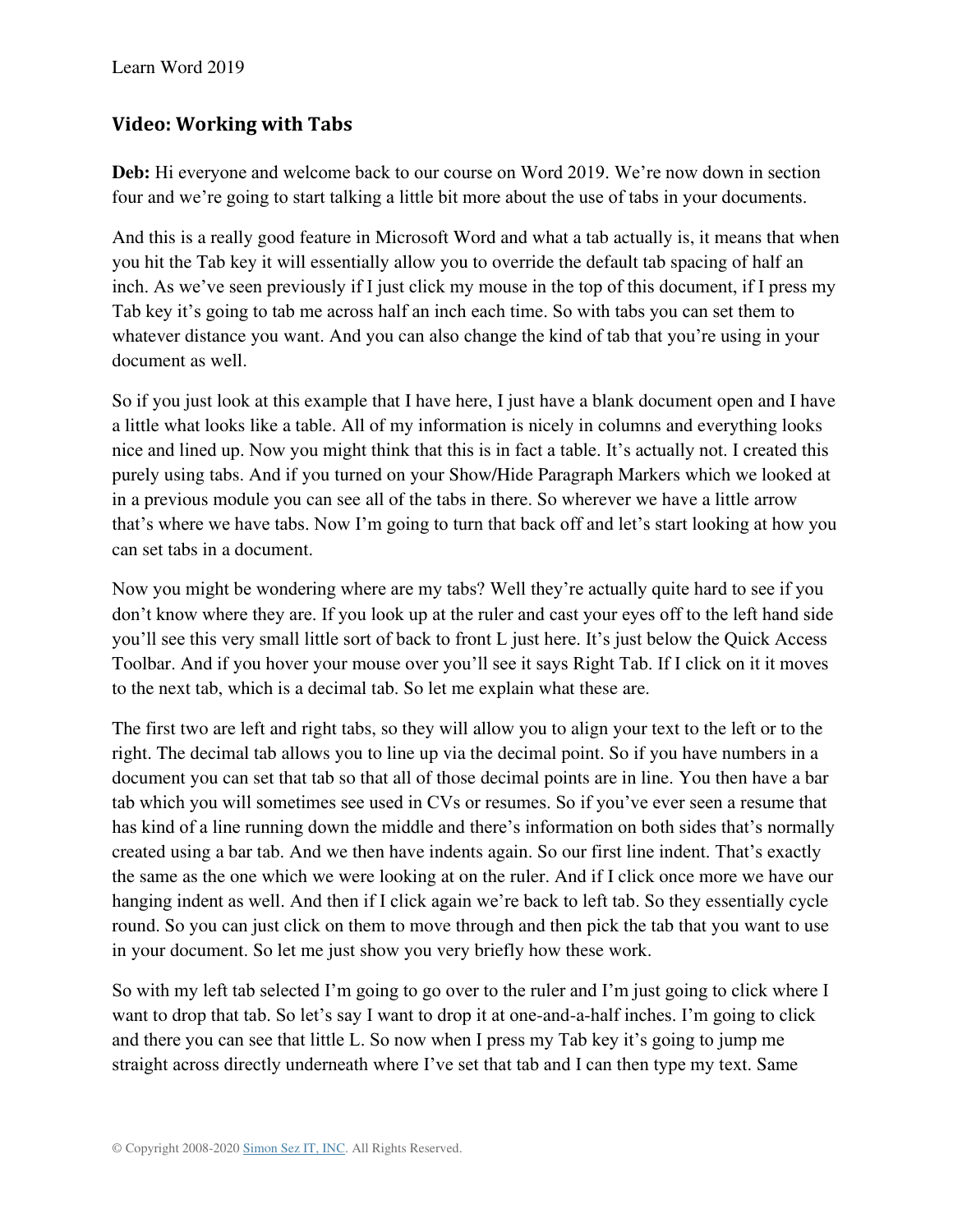thing if I go to the next line by hitting Enter, press Tab and I'll be directly underneath the line above. So nice and simple.

Now if you want to remove a tab it's a simple case of just dragging it off the ruler. So I'm going to click and I'm just going to drag it off the ruler. I'm going to delete out this text that I've already put in here.

So let's now cycle through some of the other tabs and explore what they do. So I'm going to go back to my little tab indicator, I'm going to click once, and I've now changed it to a decimal tab. So now I have that selected I'm going to go on to my ruler and I'm just going to drop this at oneand-a-half inches as well by clicking on the ruler. I'm going to tab across and I'm going to type a number this time that has a decimal point. And you'll see that the decimal point is directly underneath where we have that decimal tab. So everything is going to line up if it's got a decimal point in it. So if I was to do 65.978 you can see whilst these numbers aren't in line those decimal points are. Let's delete that and get rid of our tab by dragging it off the ruler. Let's go back and cycle to the next one which is the bar tab.

Now I'm going to come in here and I'm going to put that bar tab and two-and-a-half inches like so. And you can see it gives me a little line in there. So I can type some text, I can press tab and I can go the other side. As I said, you might see this in things like resumes where you have your personal details on one side and then maybe your education, previous employment on the other. So a bar tab is useful for that kind of thing. Let's delete out and cycle to our next tab.

Now these two we've already looked at these. These are the indents and we looked at those in the previous module so I'm going to skip over those indents for the time being and this time we're going to cycle to the center tab. So again let's just put this at 2.5, click on the ruler, I'm going to type my name again and you can see that it's perfectly centered underneath that tab. Let's drag that tab off and delete.

And the final one that we're going to look at is the right align tab. Now with this one what I'm going to do is I'm going to put this all the way at the end of the ruler. So sort of by where we've got number six on the ruler and click. And now when I press Tab you'll see my cursor jumps all the way over to that righthand side. And as I start typing my characters print to the left so that everything is lined up nicely on the righthand side.

So those are the different tabs that you can use in your document and which ones you use really depend on what you're trying to line up. Now again let me just delete that out and just drag that tab off the ruler.

So in this table that I already have created if I click within it you can see the tabs that I have set up for these columns down here. So if you look at the ruler you can see that I have a left tab set up there and all of the addresses are aligned to the left. For the Amount column I have a decimal tab set up. So everything is line with the decimal points. And then finally in the last column here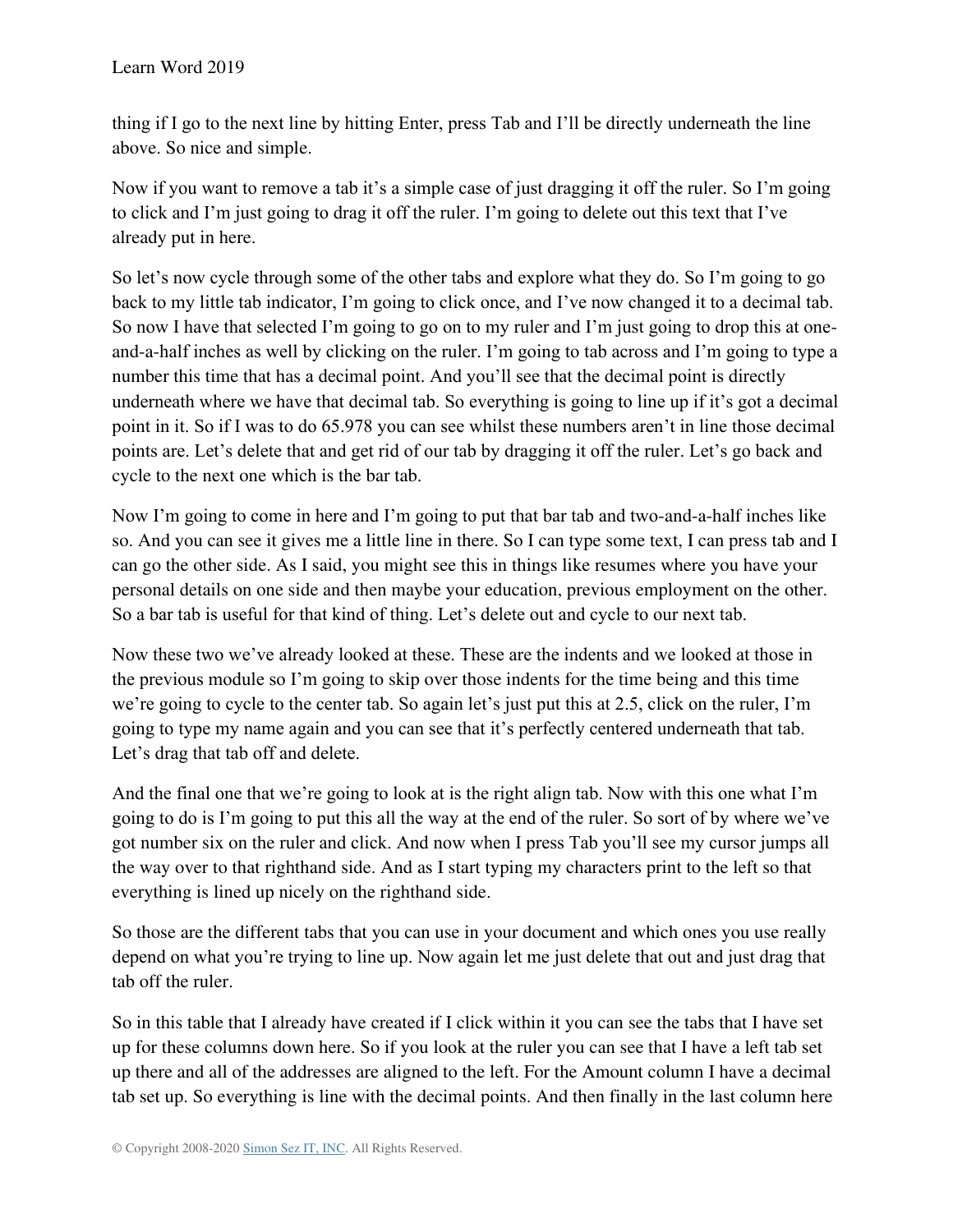I have a right tab set up so everything is in line on the righthand side. So that's how I've constructed this little table down here or this columns of information.

So now what I'm going to do is I'm basically going to recreate this little table that we have below in the top half of this document. So I'm going to set up my tabs first of all.

So the first thing I'm going to do is I'm going to grab the left tab. So I'm going to cycle through and I'm going to drop that tab roughly there. And then I'm going to pick up my decimal tab and I'm going to drop that just about there. And then finally I'm going to pick up my right tab and I'm going to drop that right at the end of the document. So I have my tabs set up on my ruler. Now I'm just going to recreate the information that we have below so I'm going to type in Name, I'm going to press my Tab key and it moves across to that first tab. Press my Tab key again, I'm going to hit Enter and then I'm going to type in Adam Lacey, 123 Elm Street, and we're going to say \$25.00 and telephone 555-8967 and hit Enter. And I'm just going to do a few of these. So we've got 456 Oak Lane, we have \$14.50, Tab, and then the phone number 645- 9867. Let's just do two. So hopefully you can see form that how I created that table below. And of course if you're not happy where the tabs currently are or the way the document is looking you can just drag and drop these tabs to move them either left or right.

Now the final thing I want to discuss here is something called Tab Leaders and that may not be a term that you've ever heard of before but if you think of it in this way, if you've ever looked at a table of contents in a book or in a document or a manual quite often you'll have the page number and then you'll have dot-dot-dot-dot-dot and then maybe the title of the chapter or the title of the topic or something like that. And that's basically what a Tab Leader is, those dots. I'm going to show you how you can add those on when you set up your tabs.

So the first thing I'm going to do is I'm going to highlight all of the text where I want Tab Leaders. So I'm going to leave out the column headings. And there area couple of different ways you can get to Tabs. You can either double click on any tab stop that you have on the ruler, so I could double click here and it would take me into my Tab box or if I just click Cancel there in the Paragraph group if you click this little dropdown arrow you have a Tabs button at the bottom of this box and that will take you to exactly the same place.

Now what you'll see in here are all the tabs that you currently have set up for the selected area. So you can see here I have tabs at 2 inches, 4.25 and 6.13. And currently I don't have any leaders set. So you can see at the bottom we have Leader and currently it's set to None. So I'm going to set a leader. Now what you need to do is you need to select your first tab stop. So mine is the one at two inches. And I can choose a style of leader. So I can have dots, I can have dashes, or I can have a solid horizontal line. Now I'm going to use dots so I'm going to click on number two. And you have to click on Set, very important and very easy to forget. Let's click on Set and you have to do the same thing for each of the tabs that you have. So I'm going to go to 4.25, I'm going to select the dots and click Set, and then finally 6.13 and Set. And click on OK. And there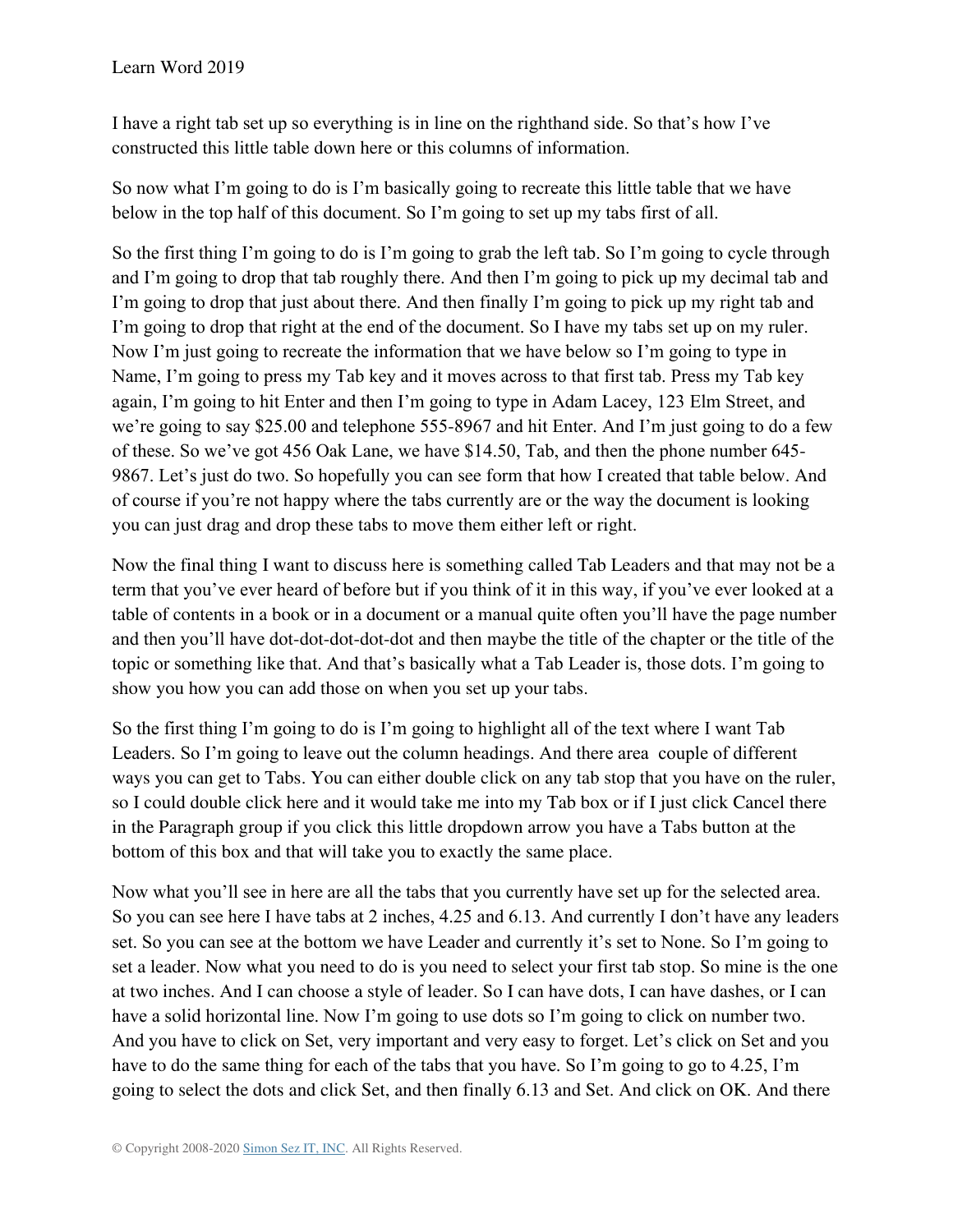you go. You'll see I get my leaders in between my columns. So that's lovely if you're doing something like a table of contents. It just adds a really professional edge.

So hopefully that's given you more of an idea as to how you can set up different types of tab stops on your ruler and also how you can add those leaders in there as well.

We've made it all the way to the end of section four now so all that's left for you to do is a quick practice exercise before we move on to managing and sorting lists in section five. So I will see you over there.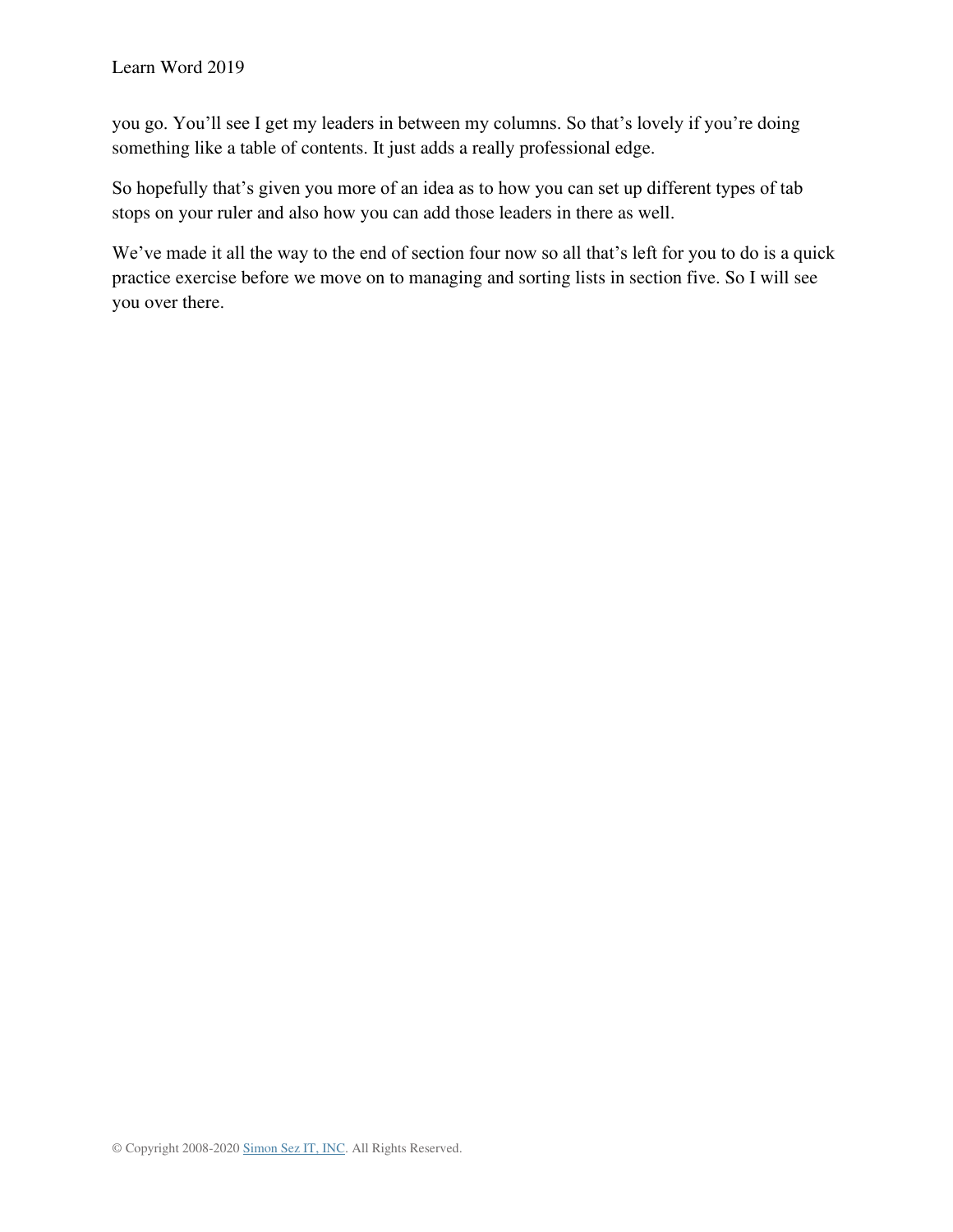#### **Video: Section 4 – Practice Exercise**

**Deb:** Hello everyone and welcome back to our course on Word 2019. We're now down to section four practice exercise and this is where I want you to practice some of the skills that we've learnt in relation to paragraph formatting.

So the first thing I'd like you to do for me is to open the file called Module Practice 4. I'd then like you to go in and change the line spacing for the entire document to 1.0 and no space after the Enter key.

I'd then like you to center the title on the page and then indent the first paragraph at 0.75 inches on the left and 5.25 inches on the right.

I'd then like you to place a right align tab at 6 inches and move the date over to that date. Once you've done all that you can save and close the file.

Great job everyone. It looks like you're ready for the next section so I will see you over there.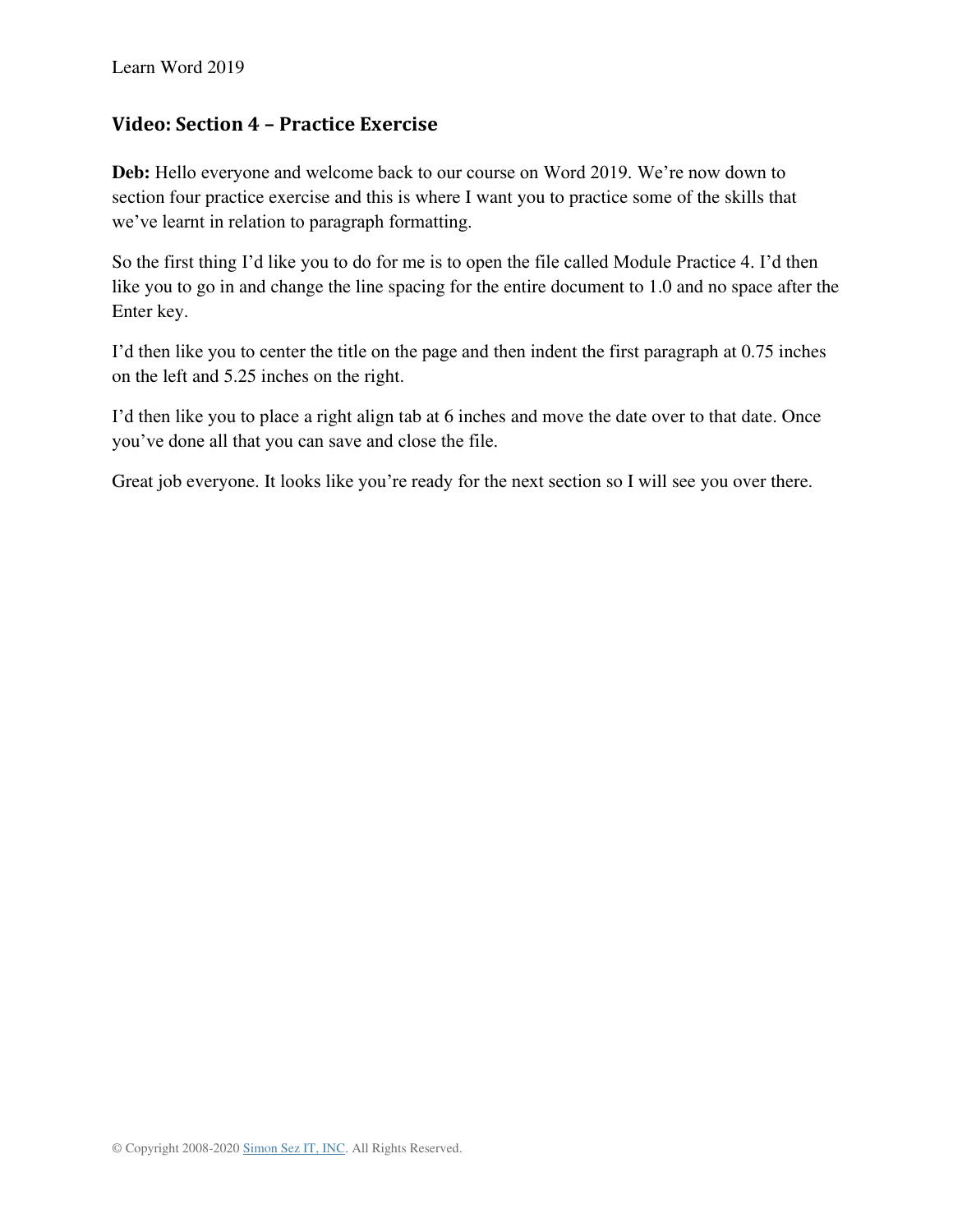# **Section 5 – Managing Lists**

## **Video: Sorting a List**

**Deb:** Hello everyone and welcome back to our course on Word 2019. We're now down into section five where we're going to start talking about how you can sort lists in Word.

And the functionality here is very similar to Excel if you've used the sorting options in Excel previously. And what I mean by that is that you have the ability to take a list and sort it and format it in the way that you like.

So what I've done first is I've created a new blank document and I've just typed in a list of names and these names are in particular order. But what if I want to take my list of names and I want to sort them by last name? Well the first thing you need to do here is you need to make sure it's properly set up and formatted before you do your sort. And what I mean by that is that you need to tell Word how these names are separated. So if I turn on my Show/Hide Markers you can see here that I have a dot in between each which means that I have space in there. So essentially my words are separated by a space. So I need to tell Word that it's looking for a space character.

It might be in some scenarios that you have a tab in there or maybe something else and that's perfectly fine. You'll see when we go into the options you do get a choice of how your words are separated. But for me it's going to be a space character. So let me just turn off those non-printing characters. And it's also worth noting that this list could be a bulleted list as well or it could be a numbers list. You can still sort it even if you have bullets or numbering applied.

Now the first step here is we need to select our list. So I'm just going to drag my mouse to highlight and then we're going to go up to the Home Ribbon and look in that Paragraph group again and you'll see here we have a Sort button. It's that little A to Z with the downward facing arrow. And I'm going to click it and this takes me to my Sort Text options. And you'll see that I have three things that can sort by. So it really depends what you're doing with your sort.

Now the first thing I need to do as I said before is I need to tell Word that my names, the first name and last name are separated by a space character. So I'm going to jump straight into this Options button at the bottom. And you can see here it says Separate fields at and then Tabs is always highlighted by default. If you don't have tabs, which I don't, you can select Other and just remove whatever is in that box by pressing the Delete key and replace it with whatever is separating your fields or your names. So in my case it's a space so I'm just going to do a space like so. And click on OK.

I can then perform my sort. So up in this first box here it says Sort By. Currently it says Paragraphs. We've got headings as well but then I have Word 1 or Word 2. Now in this case I want to sort by the last name, which is going to be Word 2. I then get to stipulate the type of text. So I could have text or it might be a number that I'm sorting or maybe even a date, but I'm going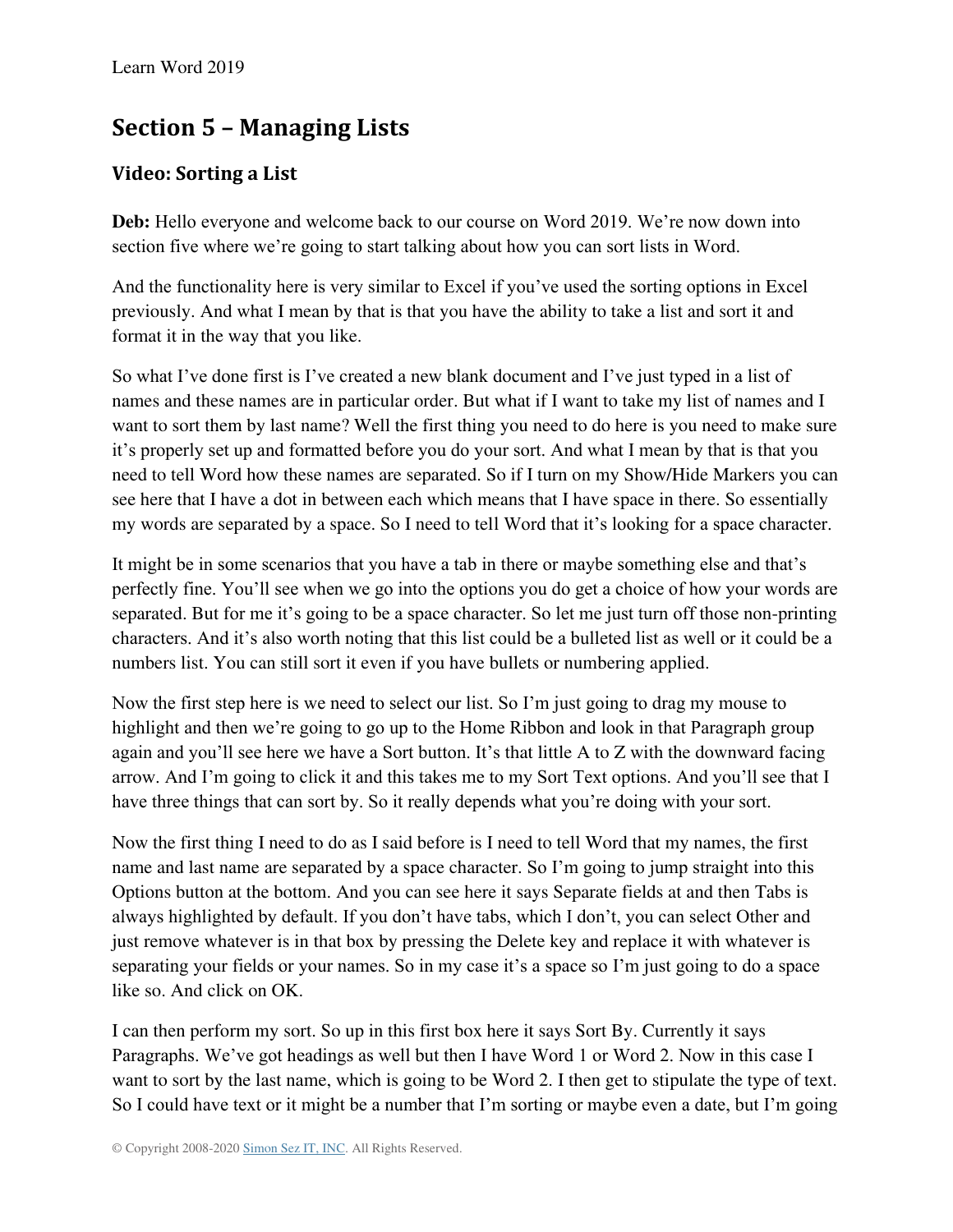to keep this on text and I can choose how I want to sort, either ascending or descending order and I'm going to say ascending.

Now you might be wondering why we have two more boxes down here. This would be if you then wanted to do another sort after the first sort has been performed. So imagine in this example I don't have it, but if I did have maybe two people with the same last name I might want to say okay once you've sorted by last name I then want you to sort by first name so that I get that in the true order. Now in this case I don't have any duplicate names so I'm just happy to keep it as is and I'm going to click on OK. And there we go. It's sorted my list into alphabetical order ascending. So quite nice and easy. Just remember to tell Word how your names are separated before you do the sort.

Let me just show you another quick example of this. I'm just going to jump across to another document that I have open, which is Smith Flyer Edit. Now at the bottom of this document what I've done is I've just grabbed all of the headings and I've just put them in a list here and maybe I want to sort these headings. So again I'm going to highlight them, I'm going to go up to my Sort button and again straightaway I'm going to tell Word how my words are separated. And again they're separated by a space. So I'm going to go in here and I'm going to do space, click on OK, and this time when I click the dropdown I can sort by Word 1, Word 2 or Word 3. So I'm going to sort by Word 1. It's text so that's fine and I want to do it in ascending order and I'm going to select OK. And there you go. It's reordered my list for me. So quite simple to perform a sort on lists of names or lists of headings or anything along those lines.

So there we go. Fairly straightforward to perform a sort in a list.

So that's it on sorting. Not quite as many options in Word as there are in something in like Excel but you do still have that basic functionality there. Next we're going to move on to section six where we're going to be talking all about tables, which is very exciting, so I will see you over there.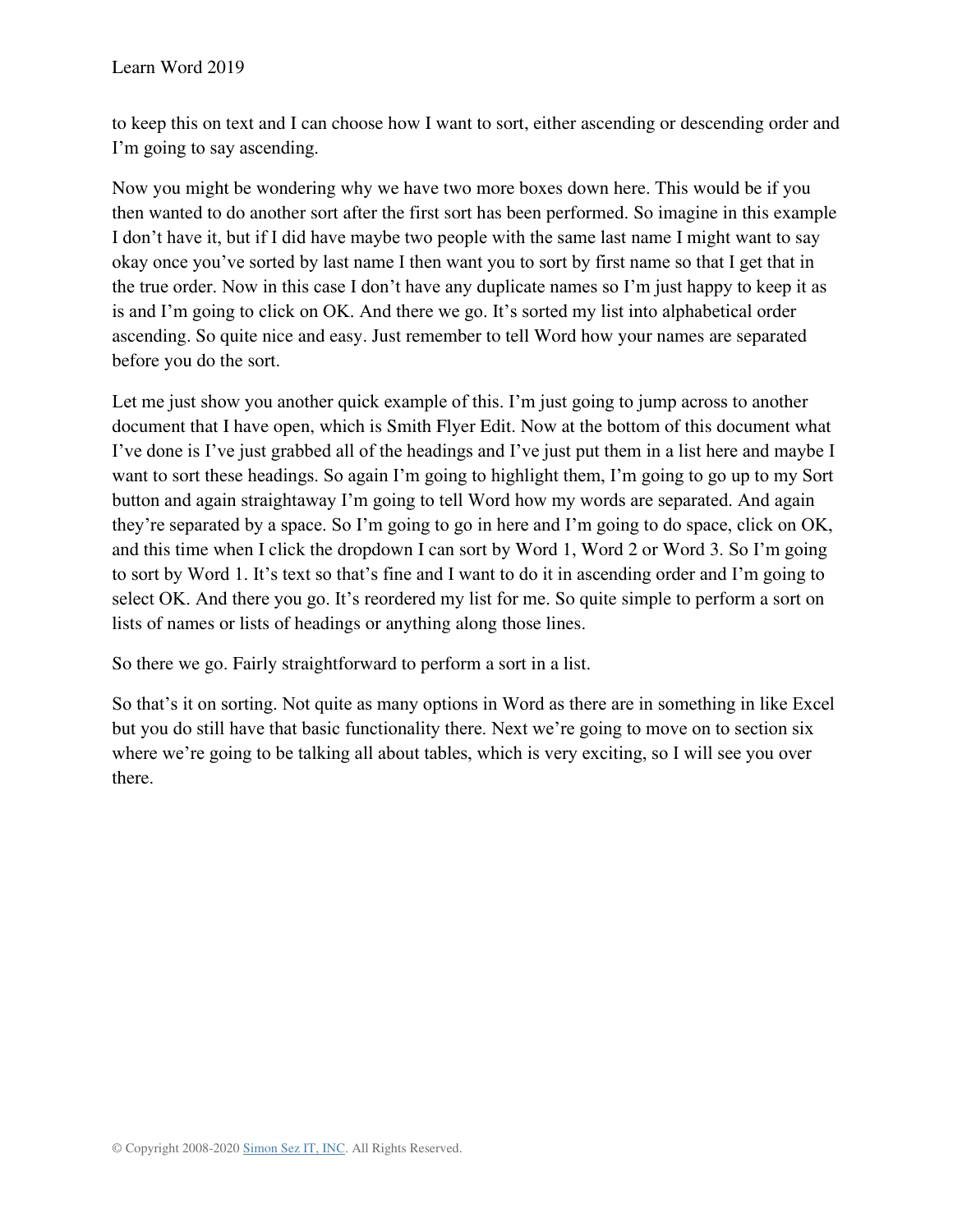# **Section 6 – Tables**

## **Video: Working with Tables**

**Deb:** Hi everyone. This is Deb and welcome back to our course on Word 2019. We're now down to section six where we're going to be talking a lot about tables and how you can use them in your documents.

So really all I want to do in this opening module is to introduce you to a table and show you how you can work with a table and some of its functionality.

So you can see I have a document open here. It's called Tables.docx. And I have a very simple table in here. And tables are made up of columns and of rows. So you can see here I have one, two, three, four, five, six columns and one, two, three, four rows running across. And what you also have on a lot of tables is the table header row and you can see that I have one here and that just contains the label so you know what's in the rows beneath or the columns beneath. So I just want to show you a couple of little tricks with a table.

Now when I'm clicked inside a table you'll notice a couple of things. As soon as I click inside I get this additional ribbon at the top here which says Table Tools. Now this is what we call a Contextual Ribbon, which means that it only appears when it's needed. So when I'm clicked inside my table Word thinks, "Okay she's working in a table. I'm going to give her all of the tools that she needs in order to work with that table." And you can see here if I click on the Design tab under Table Tools I have lots and lots of different things I can do to my table. This is related to the formatting of the table or the look and feel. And I also have a Layout tab which allows me to do things like delete the table, insert rows and columns in the table, so on and so forth. So just be aware of that.

You'll notice if I click my mouse outside the table again those ribbons disappear. So I no longer have access to Table Tools because I don't need it. I'm not currently clicked within the table.

Now another thing you'll notice when I click in the table is you'll see I get this little crosshair icon in the top left hand corner. And this kind of serves a couple of purposes. If I click on it it's going to highlight my whole table, which can be very useful. And it's also what I can use if I want to move the table. So if I want to move the table to a different location in my document I can just click and drag on the crosshair and move it up and down. And I could if I had text in this document I could position it so that the text flows around the outside of the table. So that's sort of a quick way of being able to move your table around your page.

Another thing that's useful to know when you're working in tables, if I just click in this first cell just here and use my Tab key that will move me across to the next column and I can carry on doing Tab just to move across, which is really handy if you're doing some editing.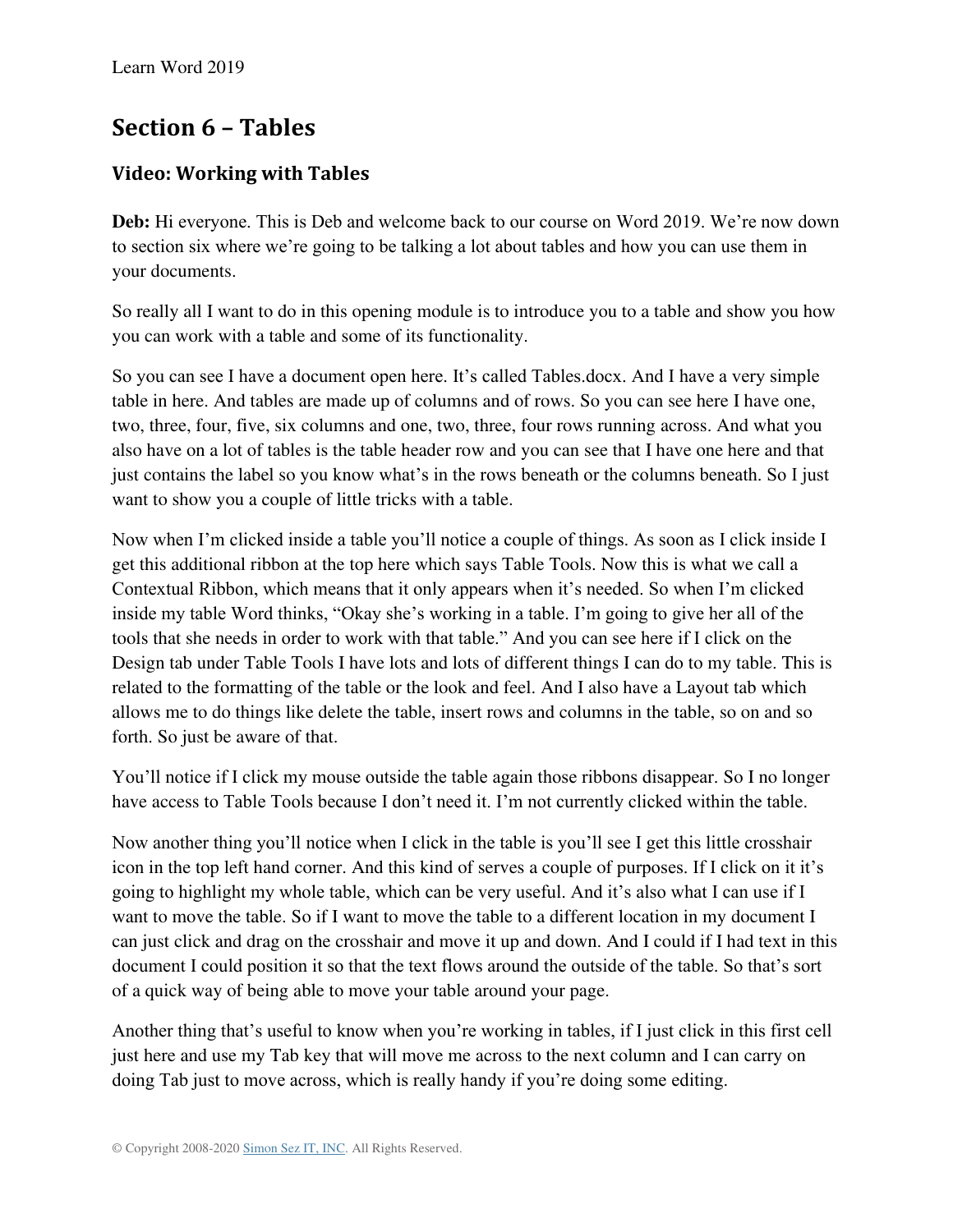Now it's worth pointing out when you get to the last cell of the last row if you press your Tab key it's going to give you an additional row. Now that's great if you do want an additional row, and a lot of time that's a really useful feature, but if you don't just bear in mind not to press Tab otherwise it is going to give you another row. Now I'm just going to Undo because I don't need that row at the moment.

And of course as you can imagine I can go into here and I can make any edits that I want to make. So maybe I just want this to say Sticky Note instead of Sticky Notes.

Another thing you can do in tables is essentially add formulas. So again you might be used to working with formulas in Excel but not so much in Word. And we actually do have a formula in this table and that's a formula that's working out the total. So this is doing the order quantity multiplied by how much each order is. So in this case 15 multiplied by 152 and that gives me my total. And I'm going to go through with you in later modules how you can work in formulas and add them into your table cells.

So that's it. That's just a very quick overview of some of the functionality of a table. Now we're going to move into creating our own tables from scratch. So please join me in the next module for that.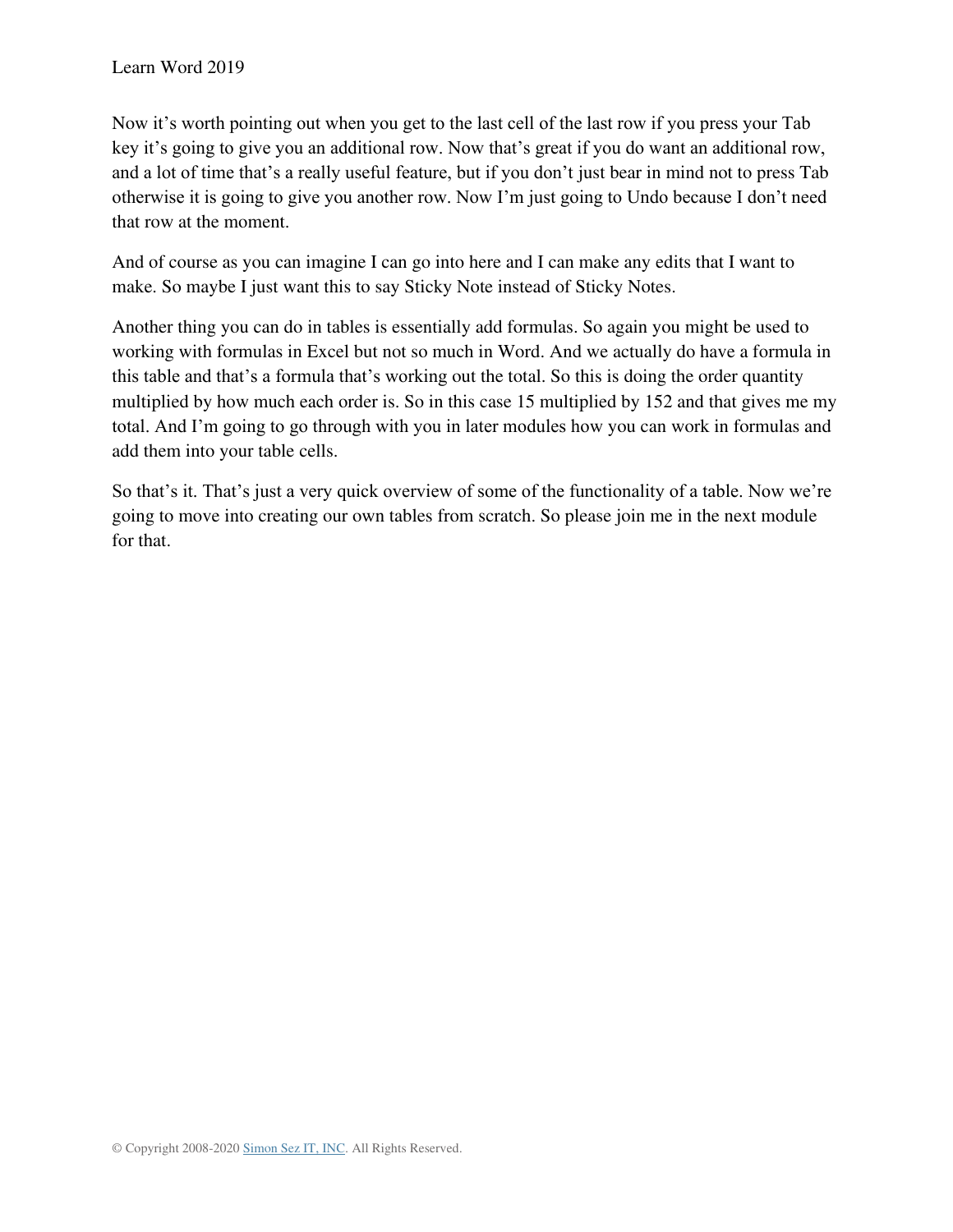### **Video: Creating a Table**

**Deb:** Hello again and welcome back to our course on Word 2019. We're down in section six and we're taking a look at the wonderous world of tables. And we've just seen a brief overview of some of the functionality but now what we're going to do is we're going to create a table from scratch. And there are a couple of different ways that you can do this so I'm going to show you one of the ways now and also show you a little bit more functionality with regards to tables.

So I have a blank document here and I am just clicking my mouse at the top of that document and I'm going to go straight up to the Insert Ribbon. And remember everything is kind of categorized onto these ribbons. So anything that you're inserting into your document you're normally going to find on that Insert Ribbon. And you'll see in the second group we have the Tables dropdown.

Now this will present us with a grid-like structure and all you need to do is if you just hold your mouse, you don't even need to click, if you just hover your mouse over you can select from the grid how many rows and how many columns you want in your table. And you can see as I do that I'm getting a live preview in my document.

So what I'm going to do here is I'm going to do five by three. And once you're happy with it just click your mouse once and it will insert that table in. So really nice and easy.

Now again as we looked at in the previous module because I have actually in my table, so my cursor is flashing in that first cell I now have my Table Tools Ribbon, that contextual ribbon that's only visible when you need it. And it's currently showing me the Design tab and we're going to really get into these tabs as we go through this section.

Now one thing you might notice is that when you do insert a table in this way there's no blank space above the table. So if I wanted to put like a title for my table I don't have anywhere where I can click because the table is in the way. Now this used to be a very perplexing problem for me. I used to kind of drag the table around and it was all a bit fiddly. But now I've discovered a little trick on how you can actually add an additional row or an additional space above your table so that you have room for a title.

Now you need to make sure that you're clicked in the first cell before where the first character would be typed. So for me that's just there. And then just hit the Enter key on your keyboard and magically we get a little bit of blank space at the top. So I now have room to type in a title. So that's just a little quick tip for you there.

Now when it comes to inputting data into your table, I'm just going to click in that first cell and normally you will have the first row as what we call a header row. So this is really where you type the labels so that everybody knows the kind of information that you have in the rows below.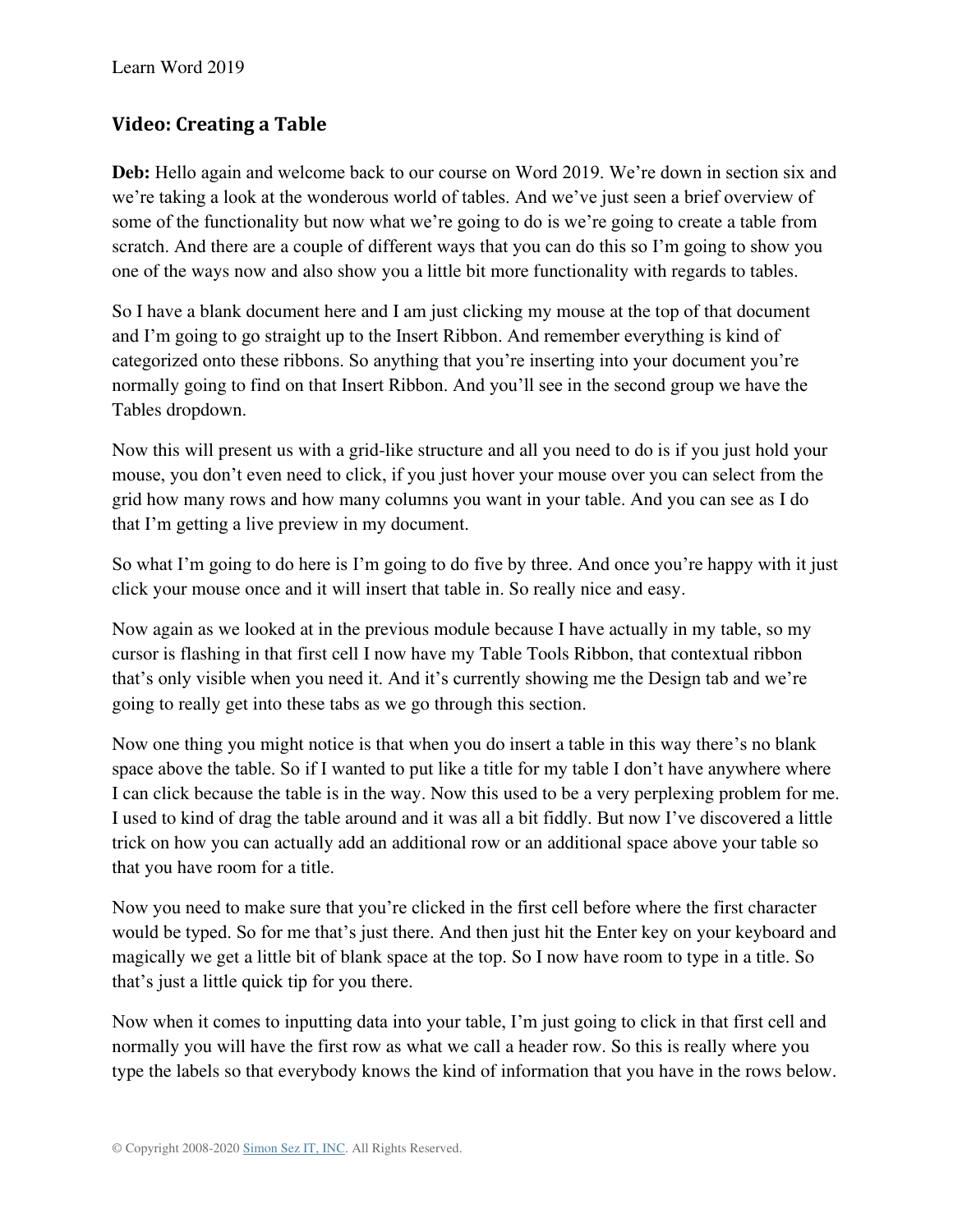So I'm going to add some information in here. We're going to have Date Ordered and I'm going to press my Tab key to move across to the next cell. I'm going to have Item Name, tab again. I'm going to have Stock Number, Tab. We'll say Quantity Ordered and finally Amount Each.

And it's worth noting as I've tabbed to move across you can also do the reverse by doing Shift-Tab and that will move you back. So Tab and Shift-Tab will allow you to move through there.

I'm going to press Tab again to move on to the next line and let's just input in some data into here. So I'm going to say 01-12-2018, Tab, and our item is Sticky Notes. I'm going to say our Stock Number is 2152, Quantity Ordered is 15, and the Amount Each is \$1.52, I'm going to press the Tab key, and we're going to do 05-01-2019, and we're going to say that this is a Leather Bound Yearly Planner. Now notice what's happened there. Because the text that we've put into the cell is too wide really for the width of that column it's wrapped the text around. I'm going to show you how you can deal with that in a moment. But let's just fill in the rest of the information. This stock number is going to be 8328, quantity ordered is two and the amount each is going to be \$17.98.

So let's just go back to this one here where it says Leather Bound Yearly Planner. Maybe I want that all on one line. So it's worth noting that you can adjust any of the widths of your columns just by hovering your mouse over the column divider and you'll see as I do that I get that double headed arrow and I can just drag that column out like so. And I can then drag the rest of them to give the ones that need more room a little bit more space and get that all on one line. So just be aware that you can do that. You can adjust the widths of your columns. So there we have the start of a really nice looking table.

What I want to talk to you about in the next module is how we can add rows and columns to an existing table that we already have. So please join me for that.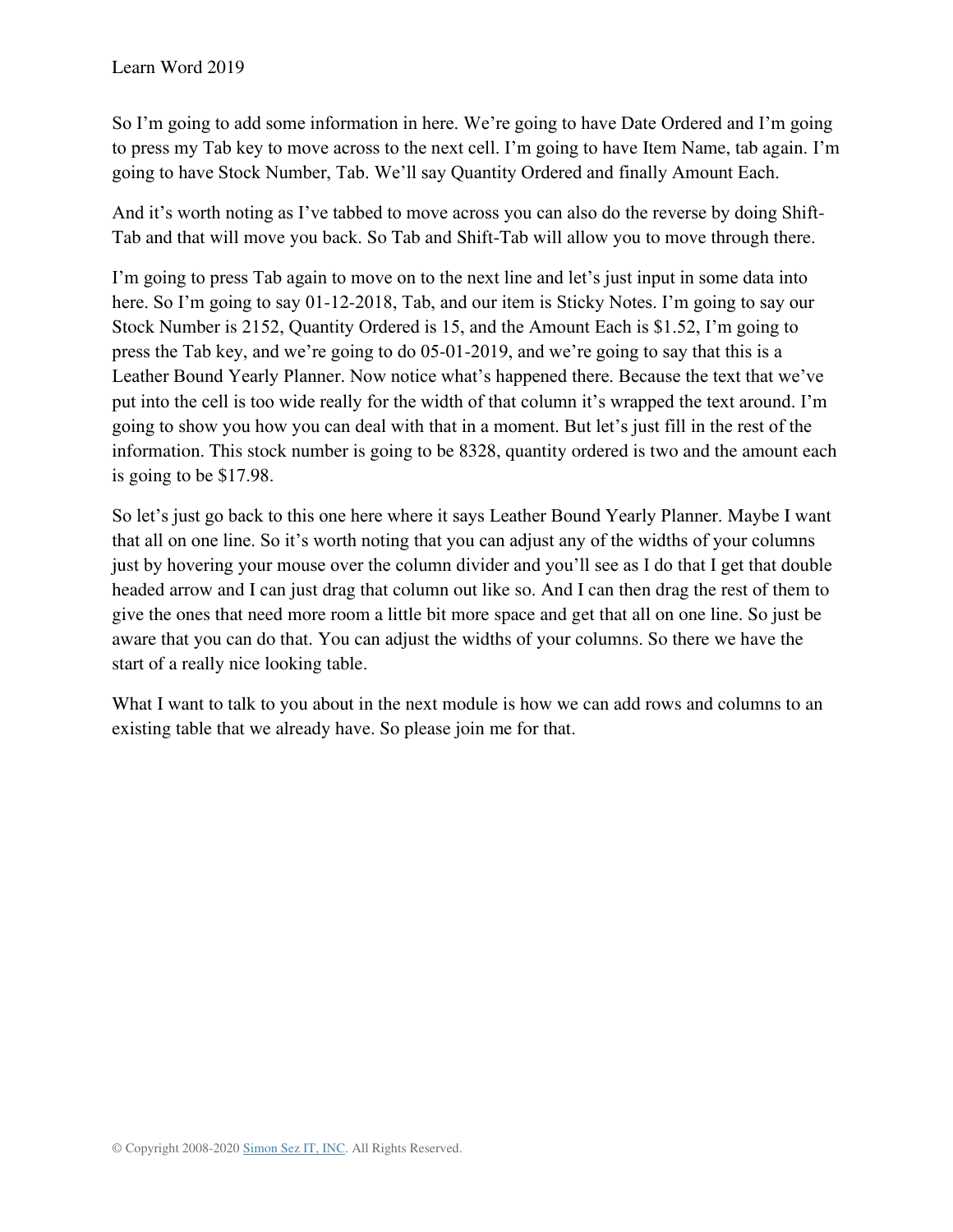#### **Video: Adding Rows and Columns to a Table**

**Deb:** Hello again and welcome back to our course on Word 2019. We're still down in section six looking at tables and in the previous module we saw how to insert a basic table and add some text into that table. What I want to focus on in this module is just how you can add rows and columns to your existing table.

Now one thing that's really important you understand before you start to do this is how to make different selections within your table. So for example, if I want to select an entire column I need to hover my mouse over my column until I get that little black downward arrow that you can see here just above where it says Date Ordered. Now when I click my mouse it's going to highlight that entire column. If I want to highlight more than one column I still need to make sure that I have that black down facing arrow but this time I just click and I drag across to highlight multiple columns.

And to select a row it's slightly different. If you just hover your mouse over in the left hand margin until you get your arrow and click and it's going to highlight that entire row. And again if I want to highlight more than one row I can just drag down like so.

What's also worth pointing out here is if you turn on Show/Hide, so show those non-printing characters, you'll be able to see these little markers at the end. Now when we're in a cell these little markers represent what we call a cell marker. Whereas the ones you see outside of the table at the end, those are row markers. So they're actually really important because sometimes if you were just highlighting cells like this and not including that row marker you don't actually have the row selected. You just have essentially five cells within the table, which is why it's important to make a row selection which includes that end of row marker. I'm going to turn those off for now but I thought that was an important point worth mentioning.

So what we want to do here is I want to add a new column on to the end of this table. So next to where it says Amount Each. So how are we going to do that? There's currently not really any space. Well again the first thing we need to start with is the selection. And I need to select the last column. So I'm going to hover over until I get that black downward arrow and I'm going to click and then I have multiple different options for inserting a new column. The first way is I could use the mini toolbar that you can see pop up in front of us there. You can see that we have a little Insert dropdown and I could choose to insert a column to the right. Another way that I could do it would be to right click my mouse and you'll see that I have an insert option there and one of the options I have is Insert columns to the right. So that would work also. And then the third way I have of doing it is to go up to my Table Tools Ribbon and this Layout sub-ribbon and in the Rows and Columns group I have an option here to Insert columns to the right. So as we're here I'm going to use this one and there we go. I now have a new blank column. And you can see that it's had to shuffle a few things along to make room for it. So a couple of other things have now been wrapped around onto the next line, but I'm not going to worry too much about that at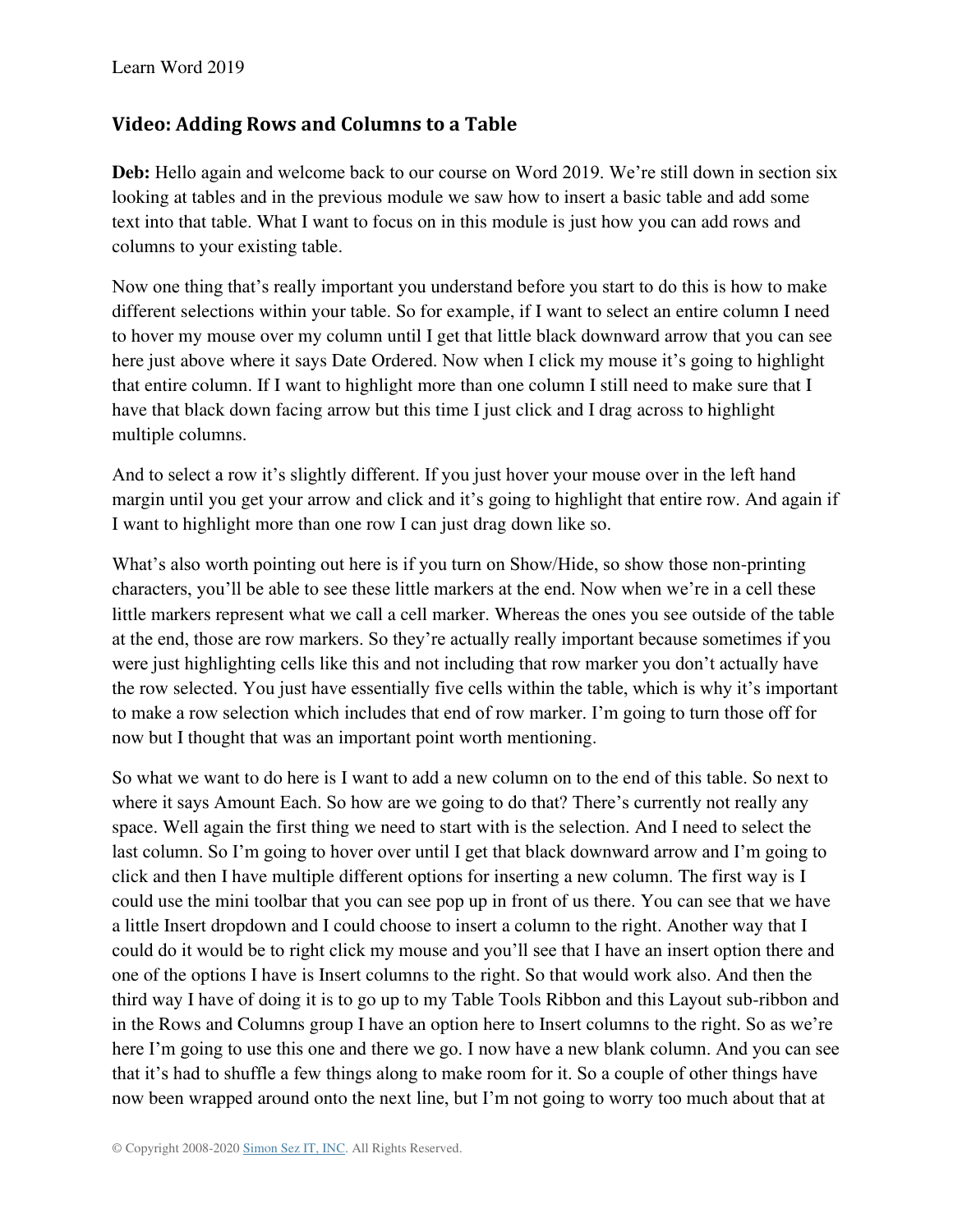the moment. I'm just going to add a heading for my new column, a heading to Total. And obviously we're going to calculate the totals in here using a formula in a later module.

So now let's add in a row. And this time I'm not going to add one on to the bottom. I want to add one in between my two items here, so in between Sticky Notes and in between Leather Bound Yearly Planner.

Now I could do this a couple of ways. I could either choose to highlight the Sticky Notes row or I could choose to highlight the Leather Bound Yearly Planner row. So let's stick with this one and again let's use the Ribbon this time. I'm going to go up to the Layout Ribbon and you can see here I have a choice of inserting a row below or above, which is why I could have chosen either of these because I have the above and below options. Now because I have this row highlighted I'm going to want to insert my blank row above. So I'm going to click Insert above to get my new blank row.

And as with the columns I could have done that numerous different ways. I could have right clicked my mouse and gone to Insert and done Insert rows above or I could have used my mini toolbar and used the Insert above option just here as well. So as always with Microsoft there's always three or four different ways of doing exactly the same thing.

So let's put in some information. I'm going to say 03-21-2019. Our item is going to be Blue Pens. Our Stock Number is going to be 1586, Quantity is 56 and the Amount Each is going to be \$2.98. And there we go. So that's how you can insert rows and columns into an existing table.

Next I want to talk to you a little bit about how to format your table, make it look really nice, make it looking engaging, and also how you can make parts of your table stand out, such as like the header row. So please join me in the next module for that.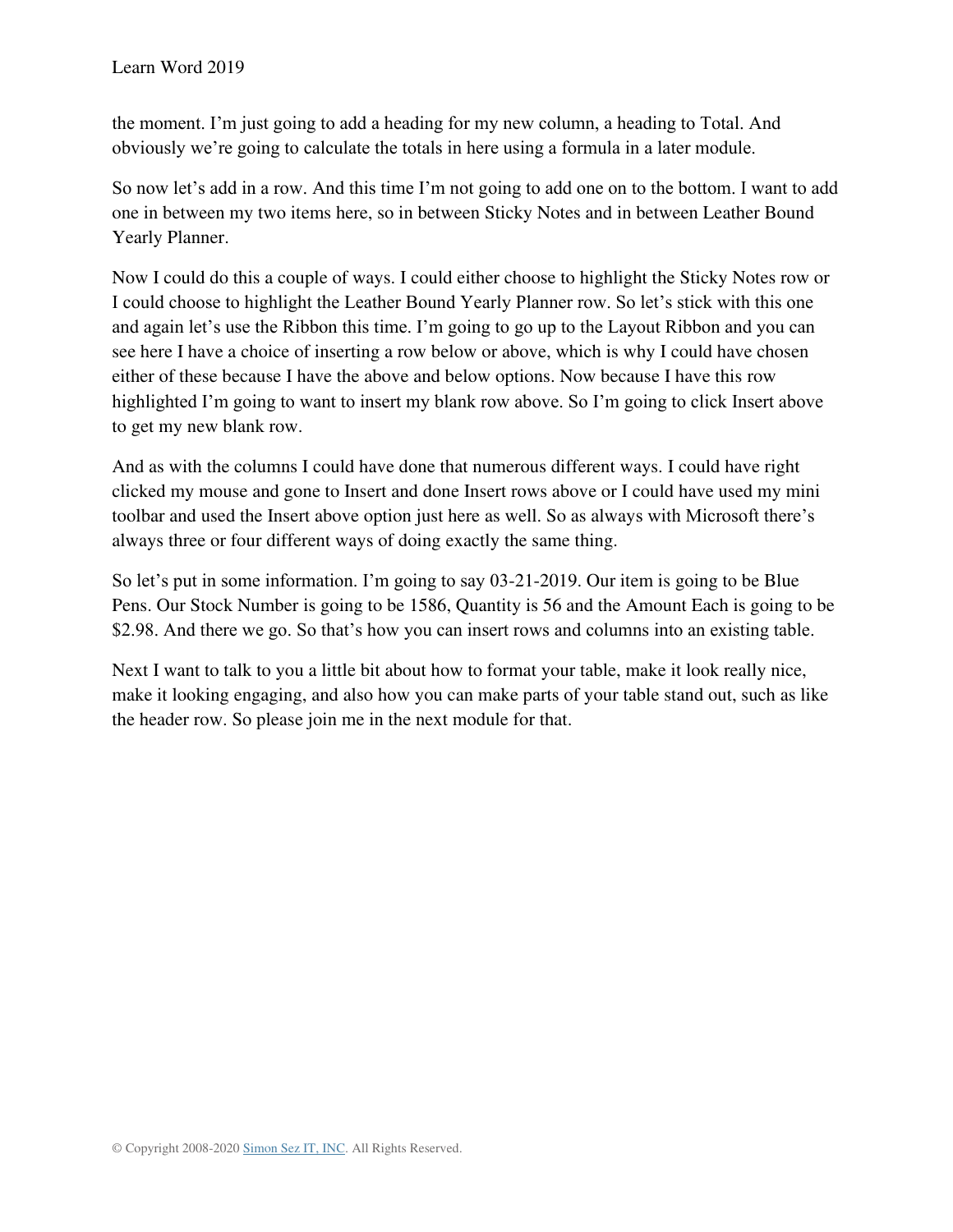## **Video: Formatting Table Data**

**Deb:** Hi again. This is Deb and welcome back to our course on Word 2019. We are working our way through module six and we are now down to section four. And what I want to look at in this module is how to format your data in a table.

So looking at this table that we've been working on in the previous modules let's change a few things to make this look a little bit more engaging and a little bit nicer to look at.

And looking at this currently I can see a few things that I might want to change. So the first thing is in this header row I can see that I have some text that's been wrapped around, so Stock Number and Quantity Ordered. So what I could do is I could adjust these columns so that these are on the same line like so. And again these can sometimes take a little bit of fiddling around with. And I don't think I need quite as much room for Item Name. So there we go. So they're now all on one line. That looks a little bit neater to me.

So still focusing on that header row I want to make it stand out a little bit and I can do that by just adding some formatting to the text in the header row. So once again I'm going to select my row and I'm going to make some changes. So the first thing I'm going to do here is I'm going to center all of my headings. So I'm just going to go up to the Paragraph group and click on the Center Align button. And I'm going to make these headings bold and I'm also going to change the font to something else. So let's see. What shall we use? Well I'm going to choose Cambria. Now you will notice that with certain fonts, some fonts are a little bit bigger than other fonts. So again you may have to do a little bit of resizing of the columns, but I think in this case I'm actually going to make the font a little bit smaller, just take that down to let's say 10 and I'm just going to make a minor adjustment just here. Now did you see what happened there? Look as I click and drag. It's just dragged that cell border out. Now that was because I only had one cell highlighted when I started resizing that column. So let me just Undo and I want to just drag the whole column like so. There we go. I think that looks a little bit nicer.

Now a couple of other things I'm going to do here is I want to center align these stock numbers. So again I'm just going to highlight the cells that I want to center. So I'm just going to highlight those three. I'm going to use my Center Align again to get those into the middle. And I'm going to do exactly the same for Quantity Ordered. So select those cells and just align to the middle.

Now with these amounts I'm going to do something a little bit different because you can see I've got these three amounts in here but the decimal points are not lined up. Now we spoke about this a little bit before when we were looking at tabs. So what I'm going to do is I'm going to add a decimal tab, which means that these will all be lined up wherever the decimal point is. So I'm going to go up to my tabs in the top left hand corner and I'm looking for the decimal tab. So I'm going to cycle through just by clicking and there we go. There is my decimal tab. And I'm going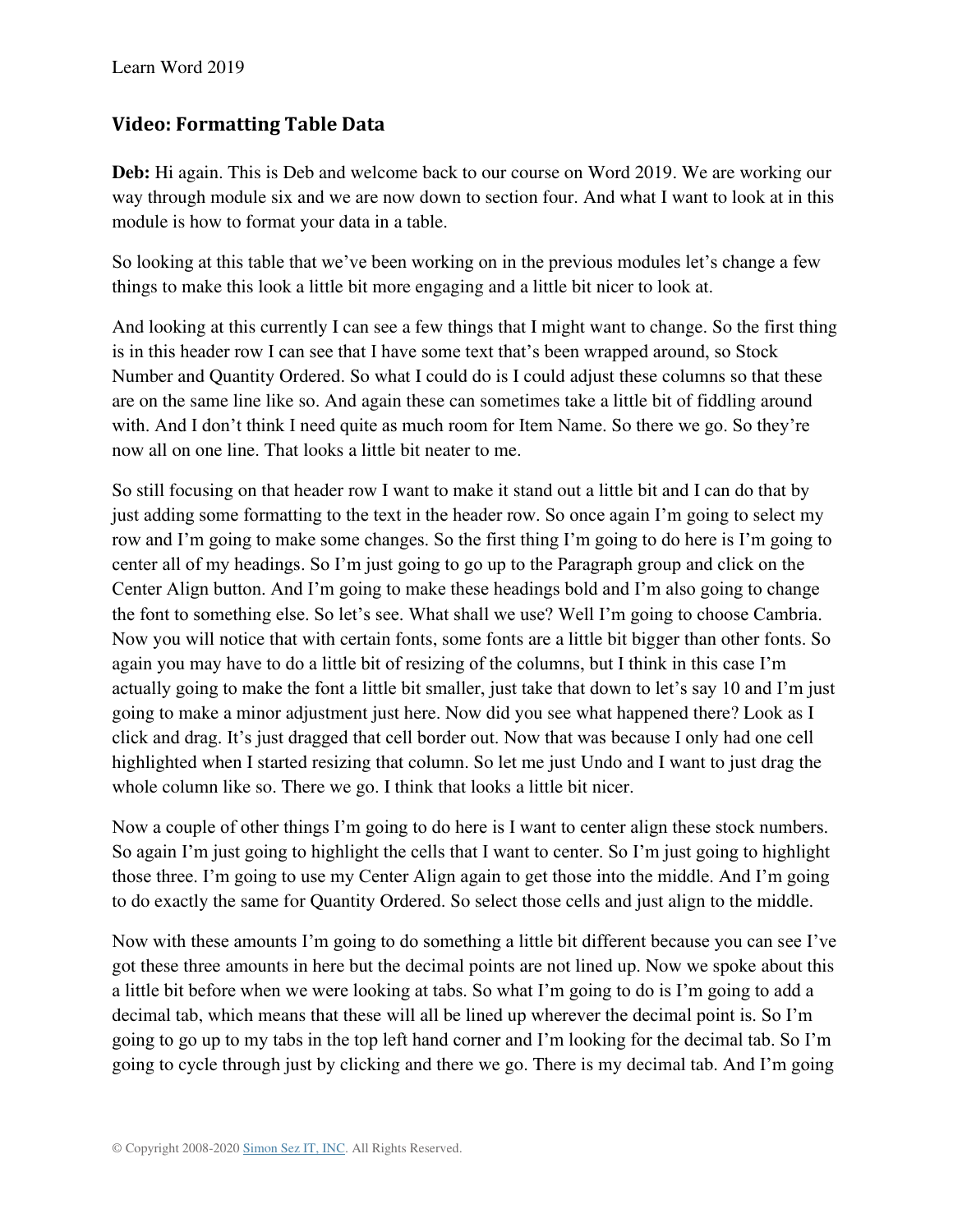to just place it just there, like so. And you can see now that those figures are lined up with the decimal point. So that looks a little bit nicer.

Now let's go up to the Design Ribbon on our Table Tools contextual ribbon.

Now a couple of things I want to highlight to you in here. The first one is this big group in the middle, this Table Styles. If you click the dropdown there you have various different formatting that you can apply to your table. And as I hover over you get a live preview. And you can see that the majority of these contain what we call Banded Rows. So that means that you have a white row in between a colored row. And you can change that if you want to. I'm just going to select this table style just here to add a little bit of color into my table. And you can see what's also apart of that table style is that it make everything in the first column bold as well. And again if I didn't like that I could just go in and I could make a modification just by turning Bold off like so.

Now as I was saying, you have banded rows in here and if I wanted to change that I could go back to my Table Tools Design Ribbon and in this first group we have some table style options and you can see whichever you have ticked is what you currently have active in your table. So I can see that I have a header row, which is correct, I have banded rows turned on, which is correct, and if you remember my first column when we added the table was in bold but I manually changed that. So if I don't want banded rows I can just untick and it gets rid of those banded rows. And I can tick to add back in. I could also do banded columns if I wanted to and turn off banded rows to get a different look and feel. In this particular table though I actually quite like just the banded rows.

To the other side of this Table Styles group we have options for controlling the shading. And we have our color palette in here and we also have a wider color palette underneath More Colors. So if you wanted to make some minor adjustments to the colors that you have on this table you can do that from here. You can just highlight your row or your column and make the color change. So you're not stuck with just the table style that you've selected. You can go in and modify that if you want to.

And we're going to look at shading and also border styles a little bit more in the next module. Now let's jump across to the Layout Ribbon and see what we have in there.

Now I'm going to select my entire table just by clicking on the crosshair and what we've got in here are there are some things that we've already looked at. So this Row and Columns group, that's if you want to add rows or columns into your table. And you also have delete options in here as well. So if you want to delete individual cells or you want to delete columns or even the entire table if you want to you can do that from here.

You can also do things like split cells or even split the table. Now let me show you what I mean by split table. I'm going to highlight this second row in here. Now this isn't going to make too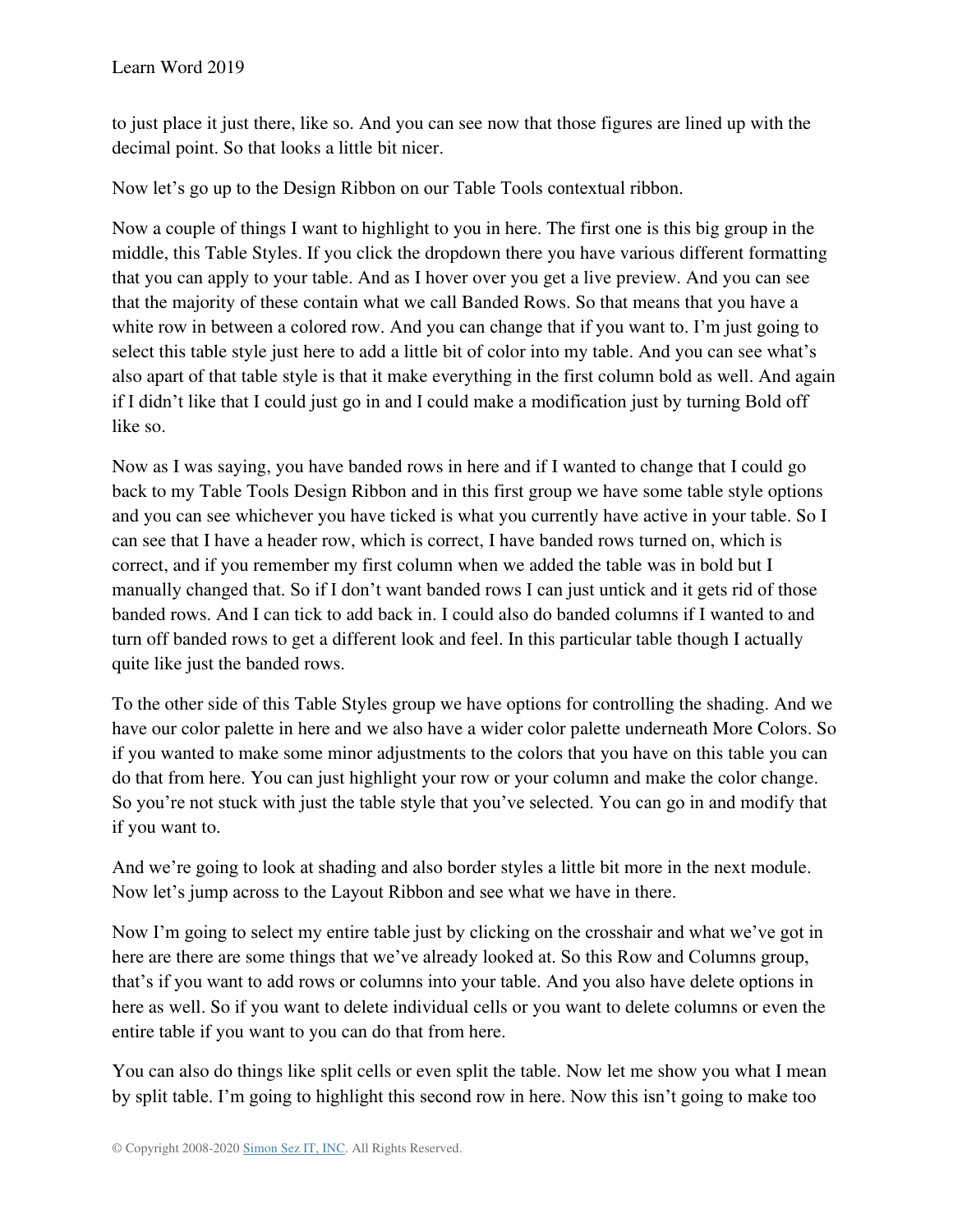much sense but if I click on Split Table it essentially will split it wherever I've highlighted and you're effectively then have two different tables. Now I'm going to undo that because I don't want that to happen. And you could also if you wanted to split cells. So if I had one cell here where I've got Blue Pens and I wanted to make that two cells I could say Split Cells, I say I want to split the cell into two columns and keep it as one row and click on OK and I now get two columns within my row. And of course you have the opposite of that. If I highlight both of them I have a Merge Cells to put that back as it was. So a few useful options just there.

Now AutoFit just next to it, this is if you want to AutoFit the contents of your table. So you can either AutoFit it to the window or you can AutoFit it to the fixed column width. And you can also make really granular adjustments to the height and width. So you can set the row height just here and you can set the column width just here. So you can really kind of customize that as to exactly how you want it to be.

Now these two options here where we have Distribute Rows and Distribute Columns you can select a column or the whole table or just a row and this will just allow you to make everything even.

And then moving across to the next group we have some vertical alignment tools. So this is quite nice. If I wanted to vertically align everything in my table, so again I could select my table and I have a few different options here and I'm going to say I want to align them center left. So when I click this you can see now that they've been aligned within their cell. So these ones don't have any room to go up and down but this one down here is now showing in the center of that cell. So that can be quite a nice option if you've got quite wide rows you can make sure that they're, the text is exactly in the center of that particular cell.

And you also have text direction at the top here. So let me just show you how that works. I'm going to highlight my header row, I'm going to say Text Direction and there we go. I have it displayed in a slightly different way. It looks a bit strange on this table but there might be some instances where you actually find that useful, particularly if you've got a lot of items in your table. I'm going to undo that.

You can also change the cell margins. So if you want to have a little bit more space around each cell, so space between the edge of the cell and the text within it then you can define your cell margins in here. Now I'm not going to do that but just be aware that that option is there available to you.

So those are a few of the options that you have with regards to the design and also the layout. Hopefully that makes you a little bit more familiar. We are going to dive into some of these in a little bit more detail over the preceding modules.

So next let's do that. Let's jump in to how you can add borders and shading in your tables. So I'll see you in the next module.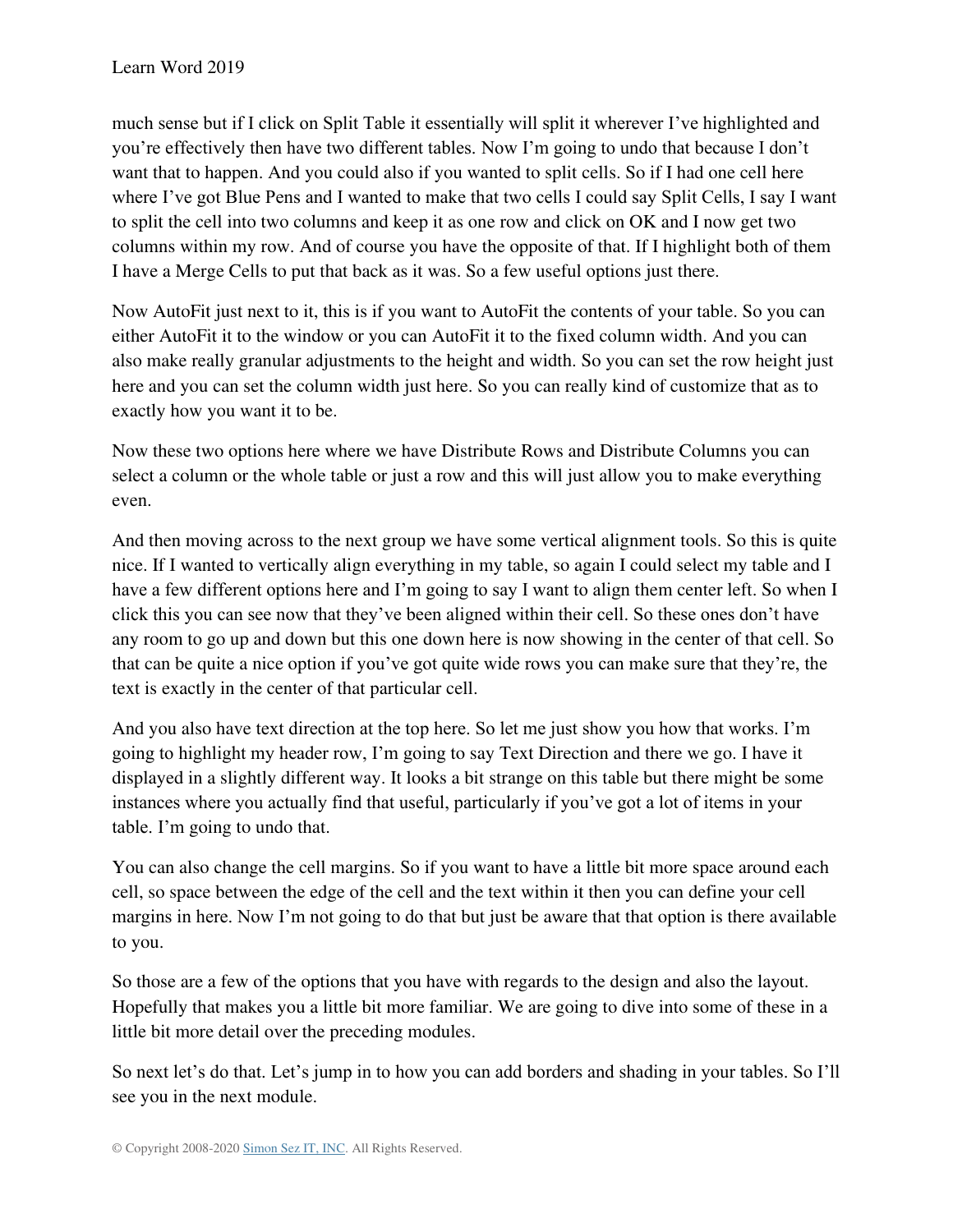## **Video: Borders and Shading**

Deb: Hello everyone and welcome back to our course on Word 2019. We're down in module six in section six now and we're going to be talking about borders and shading. Now we spoke about this briefly in the previous module when we were looking at creating tables. And if you remember what we noticed when we inserted or created a new table in our document is that Word gives the table borders automatically. So let's just remind ourselves of that.

I'm going to go up to the Insert Ribbon, I'm going to go down to Table and I'm going to insert just a three row table, and I'm going to click. And you can see automatically we have these black borders around the outside of this table. And what you have in Word is that you do have the option to take those borders off completely or add different kinds of borders. It's also worth remembering that currently in the state that we have this table these borders will print, but you can also turn them off if you don't want them to print them at all. So let's take a look at some of these border options.

I'm going to highlight my entire table just by clicking on the crosshair and I'm going to go up to my Table Tools contextual ribbon onto the Design subtab and you'll see that the last group here is the Borders group. And we have a little dropdown here called Borders. And you can see that some of these are already activated. So where we have the green highlight around the outside that means that it's activate on the current table. So you can see here I have bottom borders turned on, top border, left, right, so on and so forth. And if you want to turn these off you can just click on them to deactivate them. So if I click on Bottom Border you will see now that that bottom border disappears. Now I actually don't want to do that so I'm going to turn my bottom border back on.

Let's go back up into that dropdown and what you'll see is an option here for No Border. So I'm just going to switch to that. Now even though we've selected No Border you can still quite a faint dashed line. Now that's really just a guideline so that you can still type, you can still see the outline of the table but this won't print. So if I was to print this document the text is just going to look like it's in columns. You're not going to actually see those borders at all.

Now if you don't want these gridlines showing at all you can also turn those off. So let's select our table again, go back to our Borders dropdown and you'll see at the bottom we have a View Gridlines option. So I currently have mine turned on. So if I was to click it it's going to look like there's nothing on the page. The table is still in fact there and I can still type. It just makes it a little bit more difficult if you can't really see where those columns and rows are. So what I generally do is I'll turn on gridlines, I'll create my table, and then if I don't want anything to print, any of the outlines, I'll just go in and take those gridlines off.

Now I'm going to turn those gridlines back on so that I can see them. And I'm going to go back up to Borders and what I'm going to do is I'm going to select this option here, the Outside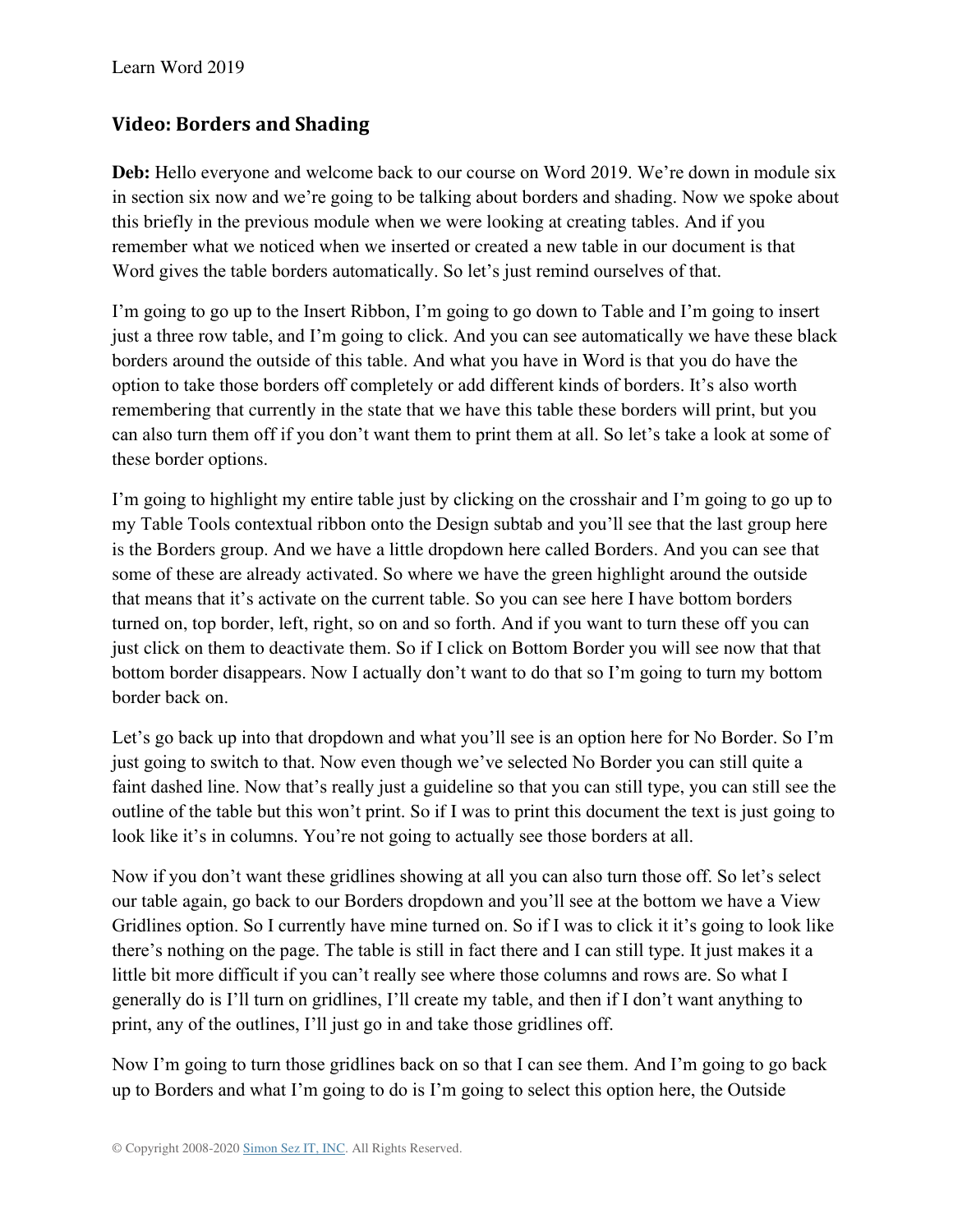Borders option. And what you can see there is that I now have a border just around the outside of my table. So again these gridlines in the middle aren't going to print. So all you'll see is a black border around the outside and the information in columns and rows.

Now what about if I wanted to apply a border around the heading row only? Well it's just about where you make your selection. So I'm going to select my heading row, I'm going to go back up to Borders and I'm going to say Outside Borders. So now I have an outside border around my heading row and also around the outside of the table, but I won't see any column dividers or row dividers in the bottom two rows because those are currently still just gridlines.

Now there's lots of different options under this Borders dropdown. So you've got things like Inside Borders, Inside Horizontal Bar, Diagonal Down Border. So you can really have a little play around with those. You may find some of those are useful to you in your daily work. I'm fairly happy with how mine looks but what I want to do now is to start adjusting the colors.

Now in the dropdown that we currently have you can see that we don't have any options for setting the color, setting the style or setting the width of those borders. So we're going to jump into something else to do all of those things. And to do that I'm going to go all the way down to Borders and Shading at the bottom and it takes me into this dialog box and what you'll see here is we have three different tabs. We have Borders, we have Page Border and we have Shading. And we're going to explore all three.

So I'm going to click on Borders first of all and you can see here we have different options that we can select. So Box Border, All, Grid, so on and so forth. And we can also select a style for our border. So it might be that I want a double line border and this is where we can change the color. So I'm going to change this to a dark blue and I'm going to make the width a little bit thicker. So I'm going to make it to 1.5 points.

So now that I've set these options if you look in the Preview it's showing me what it's going to look like if I click OK. So around the outside I'm going to get that blue double line border. If I didn't like that, so maybe I just wanted to apply it to the top and the bottom I can click on the two side ones in this preview area to remove those borders. And when I click on OK you'll see that's what I get. So you really can customize it from within there.

It might be that I want a completely different style for the left and right borders. So let's jump into there again. I'm going to highlight my table, I'm going to go to Borders and down to Borders and Shading. And this time I'm going to have, let's have a triple border. I'm going to say I want this in purple and I'm going to make it a little bit wider. And then I'm going to go to my preview and I'm going to specify that I want this border on either side. So I'm just going to click and click again, click OK, and there we go. So quite easy to customize. And there's so many different combinations of options that you can use for your border. So it's definitely worth having a little play around with those.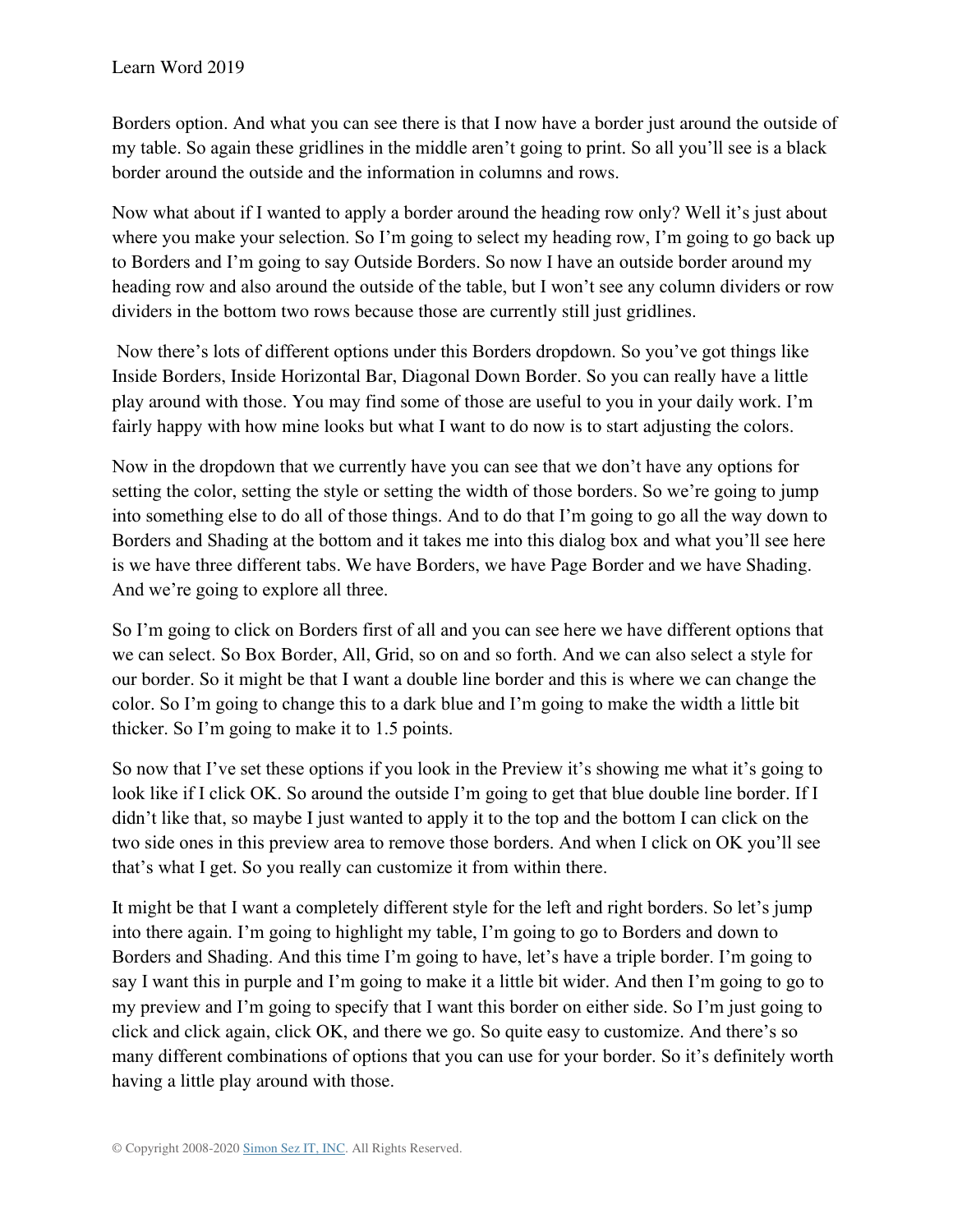So next let's talk about a little bit about shading or the fill color. Now when we say Shading what we mean is the color that's going to appear in the background of the cells. So again let's go into our Borders and Shading and you can see here the third tab is the Shading tab. So currently I have no color selected. Now I can go in here and choose a Fill Color from the color palette and that currently will apply to my entire table. Now I actually don't want to do that. I want to have a different color shading in the header row to the other two rows. So I'm quickly going to cancel and just modify my selection.

So I'm going to select the top row or the header row first of all, back into Borders and Shading, I'm going to go to Shading, and I'm going to choose a light blue color. Now underneath there I have a couple of little dropdowns for patterns. So if you don't want a solid background fill you can go in here and you can change the gradient or the transparency, either lighter or darker, but if you scroll down you also have different patterns that you can use for your background fill. Now in general I don't tend to use these because I find that if I'm typing text over the top of a pattern it makes that text really hard to read. So it might be good in some situations but if you're putting text in there I would sort of stay away from really adding patterns into your background fills.

Now I'm just going to keep mine on clear, which you can see in the preview is just going to be that true blue color that I've selected. I'm going to say Apply to Cell, so that's going to be all the cells that I have highlighted and I'm going to click on OK. And there we go. I have my background fill.

Let's do the final two rows. So I'm going to click to highlight them and you probably get this by now. Back up to Borders and down to Borders and Shading, I'm going to jump across to Shading and I'm just going to choose a light, actually let's do, no that's fine actually, let's do a light green color and click on OK. And there we go.

Now I'm sure when you're doing this you can make it look a lot nicer than the example that I have here but hopefully that's inspired you a little bit to have a play around this shadings, those border outlines.

One last thing I want to show you before we finish up this module is the third tab in that group that we've been looking at and that is Page Border. So let's jump back to our Design Ribbon, go to Borders and down to Borders and Shading and we're going to select the middle tab this time, Page Border. Now this is if you want a border around the outside of the entire page. And again you have lots of different styles in here that you can choose from. You can set the color, you can set the width. So if you just want a dotted border or a dashed border or something like that, double lines, then you can do that. Set the color and width. But you also have an Art dropdown at the bottom and this is where you've got some kind of cool stuff in here. And again you have to bear in mind the kind of document that you're doing. If it's for a business presentation or something quite corporate then I wouldn't necessarily recommend putting this little jokey page borders in. But if you're doing something fun like a newsletter then these can look quite nice.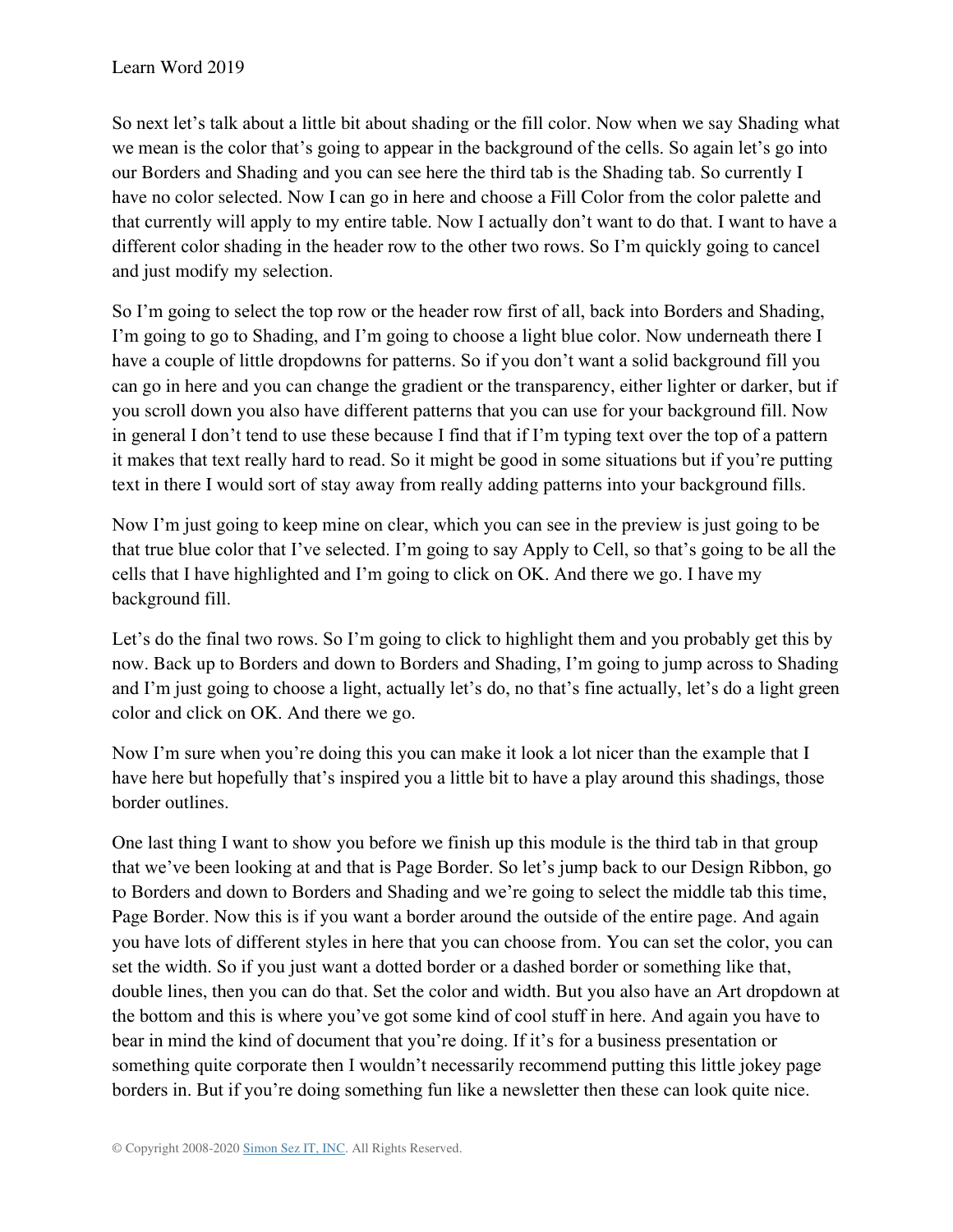And again there's a whole host of them. The more professional looking ones tend to be towards the bottom. So again it really does depend on what it is that you're trying to do.

Now just for this demonstration I'm going to select just something that's reasonably fun. Let's do these palm trees. And I'm going to click on OK and there we go. You can see I now have my palm tree page border.

So we've looked at borders around a table, we've looked at shading, and we've also looked at page borders. The final thing I want to show you is how you put borders and shading around text. So not in a table, just regular text.

I'm going to switch back to another document that I have open, which is Smith Flyer Edit. And what I want to do here is I want to put this title, I want to put a border around it and I also want to put some shading in there as well.

So as with everything we start with making our selection. And up on the Home tab in the Paragraph group we have Borders and Shading options here as well. So I'm going to click the Border dropdown, I'm going to jump into Borders and Shading, and I can choose any of these. So let's do a 3D box and I'm going to change the color. So let's make that, let's do red, and I'm going to make it a little bit wider and I'm going to click on OK. And I could if I wanted to also put some shading in the background there. So I'm going to go to More Colors because I don't like any of those. They don't really work with my red. And I'm going to pick quite a dark color in here and click on OK. And there we go.

Now did you see what happened there? Because I put a dark color in as the fill Word has automatically made my text white so it stands out on the background, which is very, very helpful.

The final step here is I want to put it in the middle. So I'm just going to choose the Center Align button and I'm also going to make my text a little bit bigger, like so.

So just be aware that not only can you utilize the Borders and Shading options for tables, you can also put them on any piece of text, which is a really good tip to know when you're designing your documents.

So that about wraps it up for Borders and Shading. Let's continue with section six and talk about sorting the information that you have in your table. So I will see you in the next module for that.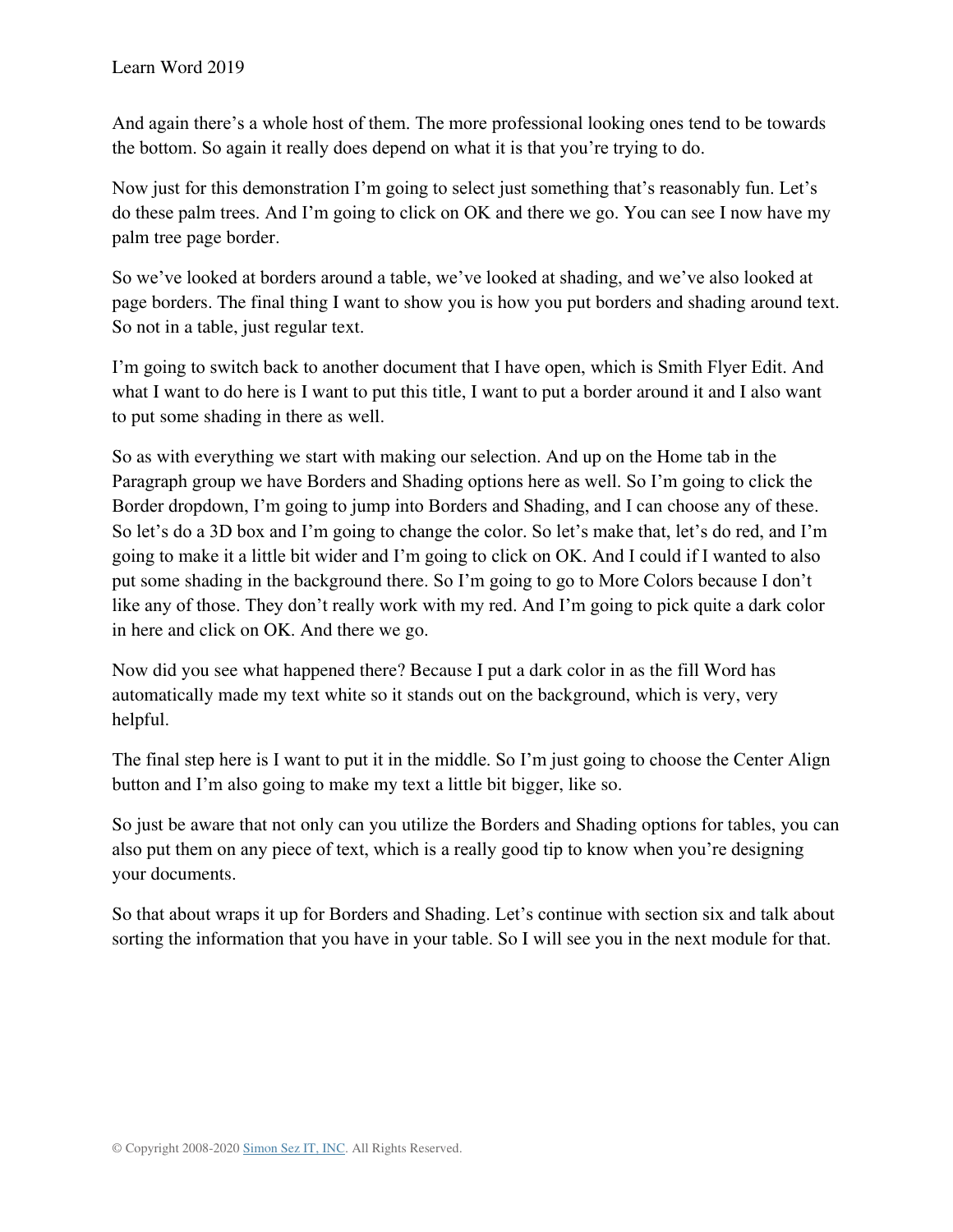# **Video: Sorting in a Table**

**Deb:** Hello everyone and welcome back to our course on Word 2019. We're all the way down in module six of section six now and this is where we're going to start talking a little bit about sorting your data in a table.

And there are a few different ways that you sort information in a table. You can sort alphabetically or numerically. So let's take a look at how we can do that.

Now this table that I have here is in the document Sorting Data in a Table and what I'm basically tracking in this table is first name, last name, company, address 1, city, state, and zip code. And I want to run a sort on this table.

Now when we say Sort alphabetically you can either sort ascending or descending, so A to Z or Z to A. You can sort numerically, so 1 to 10 or 10 to 1. And you can also sort by date if you have that information in your table, which I currently don't.

Now before you start to perform your sort there are some guidelines that are really important that you're aware of. You need to make sure your table is set up correctly before you perform your sort. And you must have a header row on the top of your table. So you can see here I do. It's in a slightly different color to the rest of the table. And in order for Word to recognize that you do have a header row on your table then your header row has to be different to the information that's below it. So you can see here my header row is in bold and it has a blue background, but the data underneath the table, in the main body of the table, isn't in bold and doesn't have a background. So I would suggest making this header row slightly different to the information below. You could even go as far as to change the font if you wanted to. So let's change that to Calibri to make it completely different.

So that's the first step. Make sure that your header row has differences from the rest of the information.

The next thing you need to do is you want to make sure that your mouse is clicked in the column that you want to sort by. So in this example I want to sort this list by last name. So I'm going to make sure that I'm clicked somewhere in the last name column and I can then perform my sort.

So I'm going to go up to my Table Tools contextual ribbon, I'm going to go to the Layout tab, and in the Data group on the end you'll see we have a Sort button. So I'm going to click on Sort and I have a few options. And we're going to be exploring or using all of these but first of all I'm just going to do a simple sort.

Now when I click the dropdown you'll see why it's important to have Word pick up that header row, because what it's done is it's put all of those column headings into this dropdown list so I can choose which one I want to sort by. Now I want to sort by last name and it's text and I want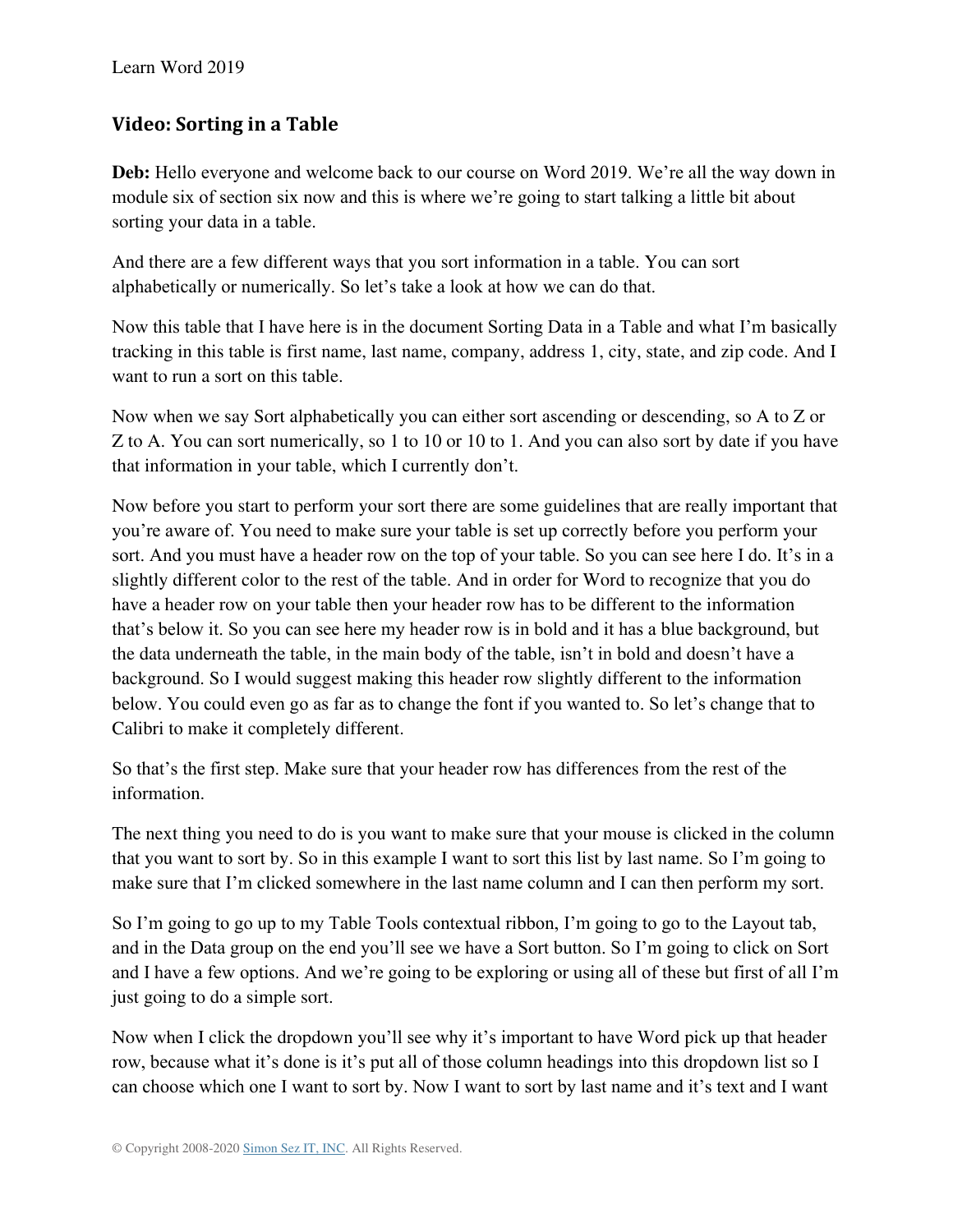to sort it in ascending order, and I'm going to click on OK. And you can see now that my table has been sorted into alphabetical order by last name.

Now let's do this a slightly different way. I want to sort by last name and then first name. so I'm going to go back up to Sort, I'm going to sort by last name in ascending order, and then I'm going to sort by first name in ascending order. And I'm going to click on OK. Now there wasn't too much of a change there, if any at all, and that's because I don't have any duplicate names in here. So once it's sorted by last name we're then saying sort by first name. Now if I had two Arken's or two Ferguson's what it would do is it would sort by the last name first and then it would look at the first name column and sort those into alphabetical order. But because I don't have any duplicate names in this data you're not going to see any change. So just be aware of that.

So with that in mind let's sort by a column that does have duplicates. So we're going to take a look at this State column. And you can see in here I have a few options which are the same. So I have two Connecticut's in there, I have a few New York's, so we do have some duplicate values. So I'm going to use this column to sort by first of all.

So I'm going to click in that column, I'm going to go to Sort, and this time I'm going to sort by state in ascending order, then I'm going to sort by last name in ascending order, and then by first name, and click on OK. And now if you look at the state column we have all of the AR states at the top. So we've got Arkansas, we've got Arizona, and each of these have then been sorted by last name. So if we look at these top two just here for Arkansas we can see then that last name has been sorted into alphabetical order, but because there's no duplicates here the first name isn't in any particular order. This is also highlighted if we go down to New York where we have three names in here, I'm sorry four names. So we've sorted it by the state, we've then sorted it by the last name. So these are going in alphabetical order, but because there were no duplicates here then these names are not in any particular order. Okay? So just be aware of that.

So that's pretty much how you can sort in a table. So a couple of really important points there to remember, the main one being make sure you have your table set up correctly and that header row is different from the data beneath it so that Word knows that you want to use those headers as your sort fields essentially.

Hopefully that gives you a little bit more of an idea as to how you can sort data in a table. We're going to proceed with section six now and we're going to talk about drawing our own tables in the next module, so I will see you then.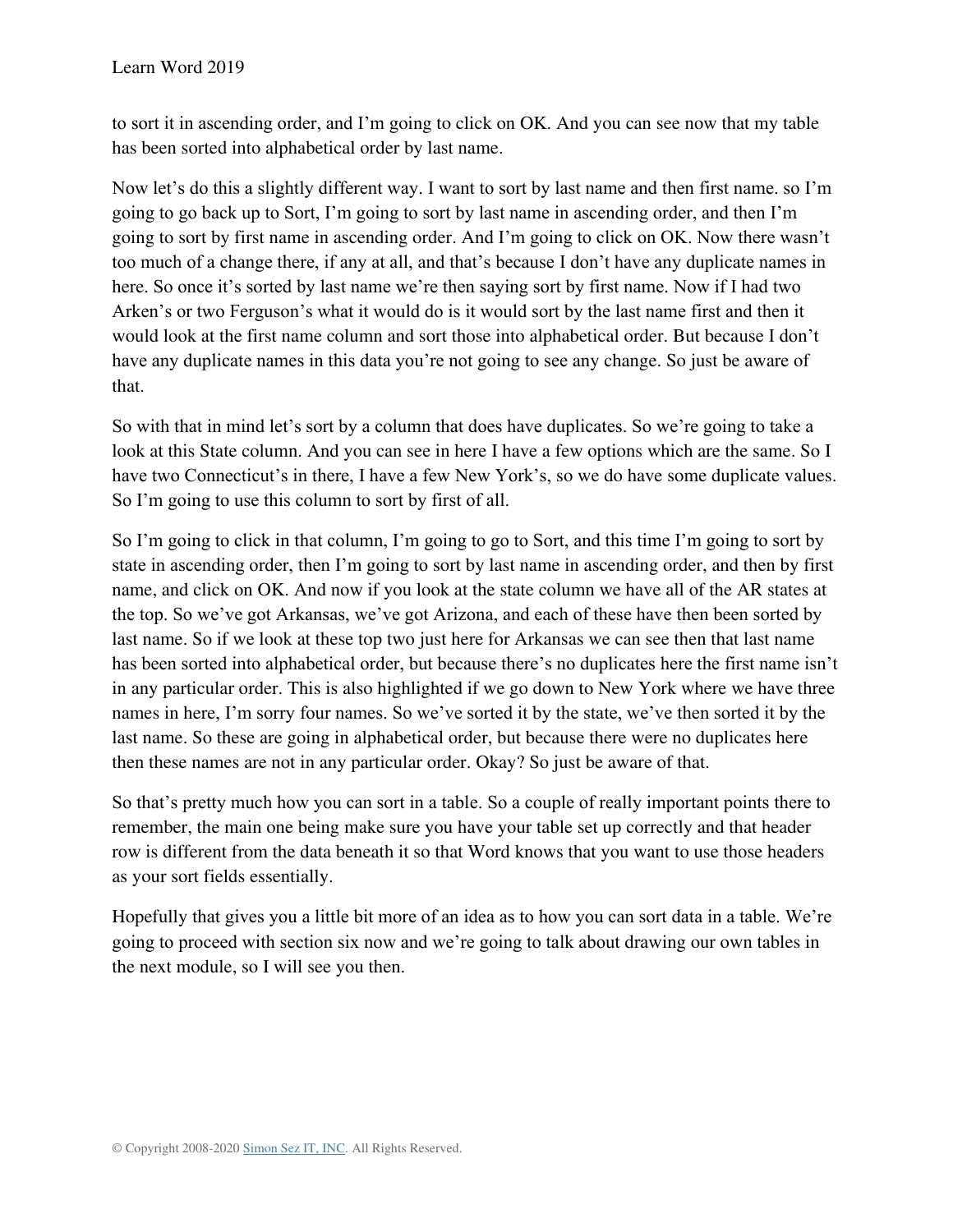# **Video: Drawing in a Table**

**Deb:** Hello again. This is Deb and welcome back to our course on Word 2019. We've made it all the way down to module seven of section six and in this section we've been looking at tables. Now what we're going to do in this module is I'm going to show you how you can draw a table. And you might be thinking to yourself, "Well why on earth would I want to draw my own table when we have lots of other utilities for inserting tables?" Well, sometimes you might like to create a table that doesn't necessarily fit the traditional rows and columns design, that traditional grid structure.

So I have an example just here of a table which is outside of the norm and what we're going to do is we're just going to look at what we have in this table, then we're going to recreate this table and I can show you how you can draw it, insert the picture and get it looking exactly as we have here in this example.

So what we have here is basically an outside border and then on the righthand side we have a picture of a tiny home that I've just inserted and on the left hand side this column has essentially been divided up. So we have a row at the top here where it says Tiny House For Sale, we then have another row that's actually been divided into two columns for the address and the price, and then we have a final row that contains a little bit of information about the tiny home. And whilst you could achieve this by just inserting a regular table and splitting columns and things like that it is a lot easier just to draw the table instead, which is what we're going to do in this example.

So the first thing I'm going to do is I'm going to create a new blank document. So I'm going to go to File, I'm going to go to New, and I'm going to select Blank Document. So let's just jump back to our tiny home first of all. So the first thing I want to do is I always like to start by drawing the outside border. I find it easier to do that and then you can go in and divide up the different columns. So let's draw our outside border first of all.

So I'm going to go to the Insert Ribbon, I'm going to go to the Tables dropdown and this time I'm going to select the Draw Table option. And the first thing you'll notice when you select this is that your cursor will change to a small pencil, which basically means that you're in Draw mode. I can then just click and drag to draw my outside border like so. So very simple.

The next step I want to do is I want to divide this into two columns because I want my picture on the righthand side and my information on the left. So if I look at my ruler I can see that three is roughly halfway. So I'm going to just draw a line straight down the center.

What I then want to do is I want to section off this first column. So I want to have my title at the top. So I'm just going to draw a line running across. I then I want an area where I can put in the location and pricing information and then I have my space at the bottom for the rest of the information related to the tiny home.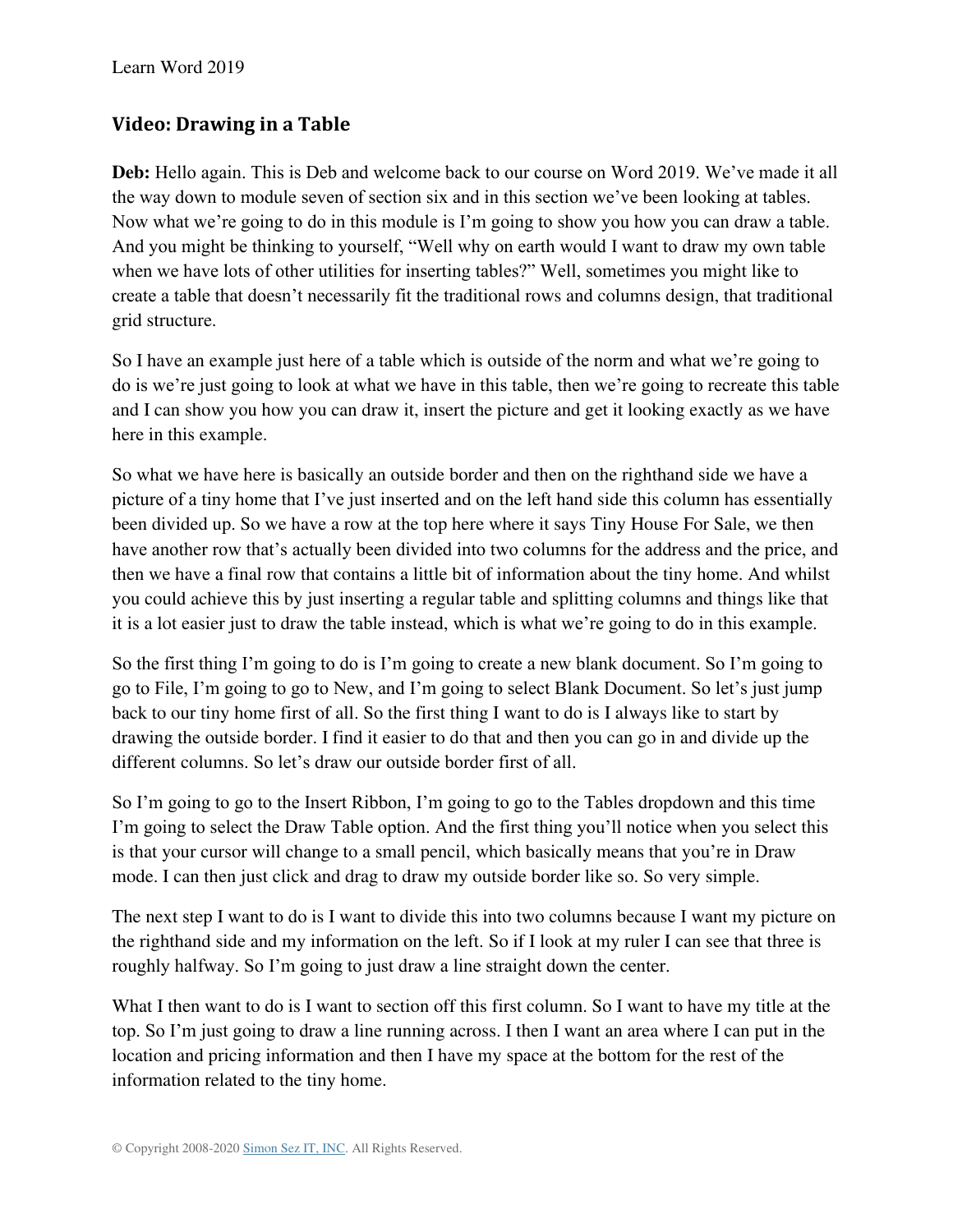Now one more thing I want to do here is in this second row that I've got I have the location and the pricing information in two separate columns essentially. So I'm going to divide up this one just here by drawing another line down the middle. So I basically have my structure for which I can now put my information in.

So I'm going to start by typing in the title into this first row at the top here on the left hand side. Now I can't do that while I'm in Draw mode. So whilst my icon is still a pencil I can't actually type anything. Now there are two ways that you can deactivate Draw mode and that is to go up to the Layout Ribbon and just click on the Draw Table icon and that will deactivate it. Or alternatively and probably something that's a little bit quicker and easier just press the Escape key on your keyboard and it will take you back to Typing mode.

So I'm going to type in Tiny Home For Sale and of course you can apply some formatting to this if you want to. So I might just want to align that across. I also might want to apply some basic formatting. So I might want to say have the title in bold and maybe make that a little bit larger.

In the next box down I'm going to say Address and that is 1 Forest Road and we're going to say Price is \$223,000 and again I might want to take these and align them in their cells. So I'm going to highlight the cells, I'm going to go to Layout and I'm just going to put those in the middle like so. And again if you want to you could format these. So I'm going to apply some bold formatting to the address and also to that price there just to make them stand out a little bit.

Now in this final cell just here I actually have the information copied to my clipboard so I'm just going to do a Control-V to paste that in, and again you can fiddle around with this if you want to, add some extra space in, if you don't like the bullets you can take those off as well. So you can do whatever you want with the information in there.

The final thing I need to do is just to add my picture into the righthand side. So I'm going to click in the column, I'm going to go up to the Insert Ribbon and this time I'm going to insert a picture. Now I have this picture saved off to my local drive so I just need to browse to it to insert it into my document. So I'm going to click on Pictures and there it is, tinyhouse.jpg and I'm going to select Insert. Now this picture is a little bit big so I'm going to grab these resize handles in the corner and just drag it in a little bit. This can sometimes be a little bit fiddly. And we're going to take a look at inserting pictures in later modules, so if you're not sure what I'm doing here don't worry about that too much. We are going to go through it.

And there we go. Now I'm not quite happy with where that picture is placed so with the picture highlighted again I'm going to go to my Table Tools Layout Ribbon, I'm going to go to my Alignment group and I'm going to save vertically align in the center like so. And there we go. Very quickly we've been able to draw our table and add in information and also add in a picture. And this in general is a little bit quicker than if you were to put in a traditional table and start having to split and merge cells and things like that.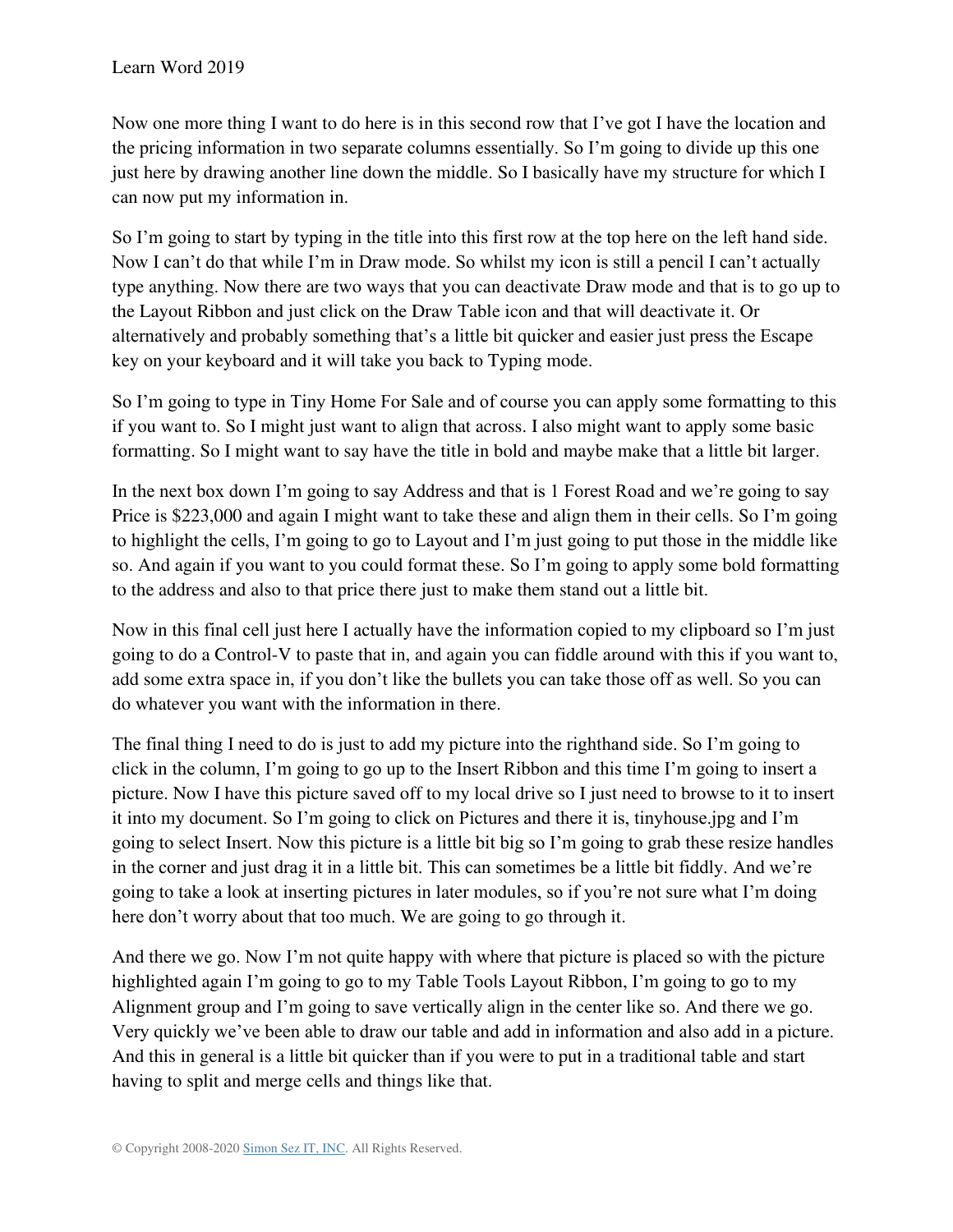Remember you also have the options for turning off borders, as we saw in a previous module. So if you don't want these borders to print out then you can turn those off or you could format these borders and make it look a little bit different. So you can customize to your heart's content.

So that's it. Let's go ahead and wrap up this module. Next we're going to talk about converting existing data to a table, so I will see you then.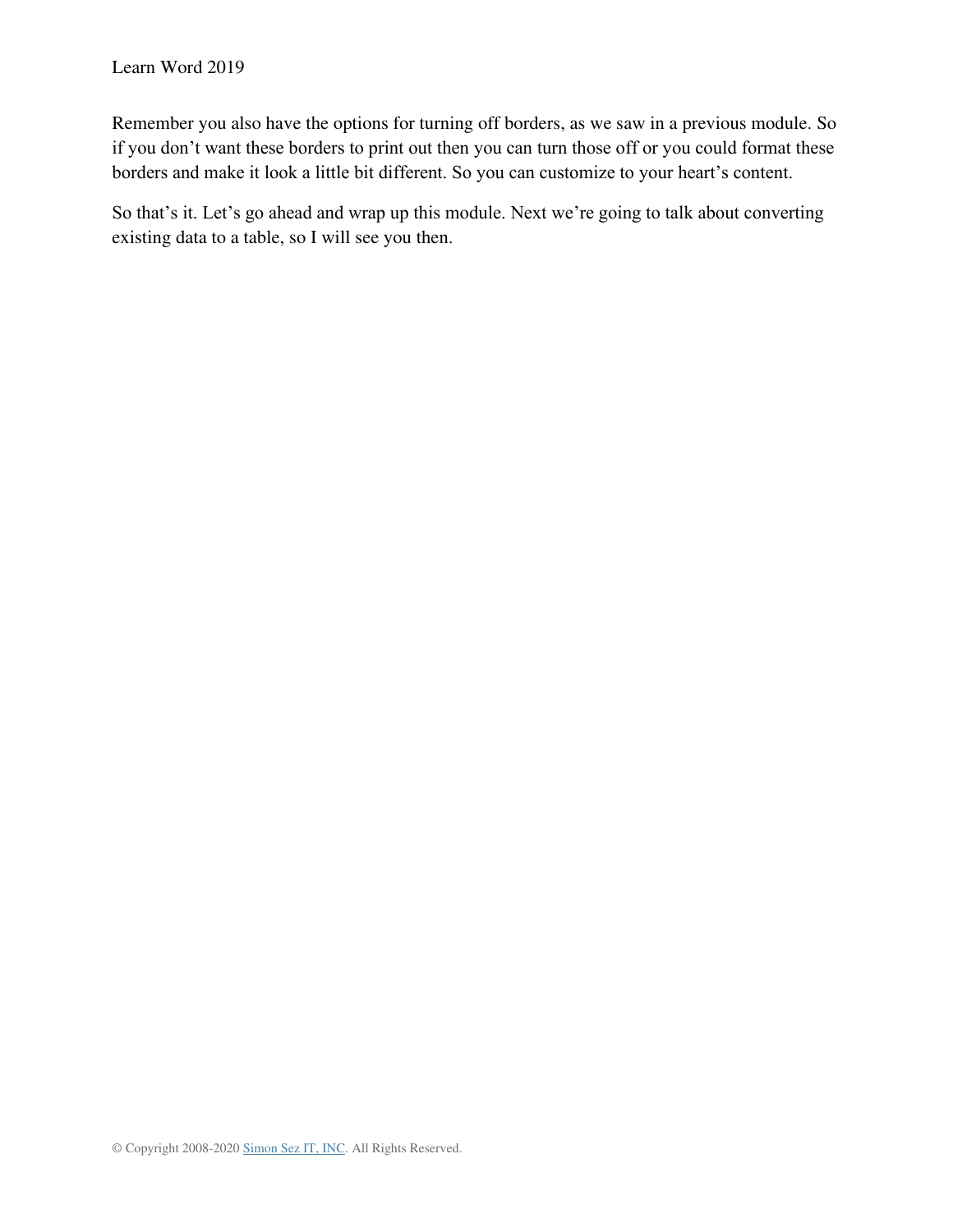## **Video: Converting Existing Data to a Table**

**Deb:** Hello again everyone. This is Deb and welcome back to our course on Word 2019. We're now down to module eight in section six, which is where we're going to be looking at how you can convert existing data to a table and make it a little bit easier to read.

So what I have on the screen here is a document called Driving Directions and if we take a look at this data we can see it looks a little bit messy. It's quite hard to pick out the information that we need. So you can see here it says "Coming from the" and then we have from Portland and then we have down here from the south, from the east and from the west, but it's all a little bit jumbled and not organized particularly logically. And what we want to do is we want to convert this into a nice, neat table, just going to make it easier for everybody to read.

Now when you're going about this the first thing you need to do or the first thing you need to tell Word is how you want it to split up the columns. So I'm quickly going to turn on my Show/Hide markers or my non-printing characters I should say and I'm going to take a look at how my fields are separated. So if I look at this one here, North Portland, you can see that little arrow that we have and we have a little arrow at the end of each of these, that is actually representing a tab key. So I can see here that my fields are separated with a tab. Now that's very important information because what Word will do is it will take the input that you specify, so in this case a tab, and that's where it will break the column or that's where it will give you a column. So just keep that in your back of your mind. We're going to be using a tab key to separate up this data.

I'm going to turn off my non-printing characters and I'm just going to highlight all of my text by doing Control-A. I'm going to go to my Insert Ribbon and back to my Tables dropdown and you can see we have an option in there for Convert Text to Table. And when you click that you'll get this little popup box and we have various different things in here. So Table size, AutoFit behavior. You can basically ignore these top two sections. We want to jump straight down to where it says Separate text at and then we have a few different options. Now as I said, our text is separated by tabs so I'm going to say Tabs and I'm going to click on OK and would you look at that. Word has separated this into nice columns. So wherever there was that tab character it's put in a column break. So this looks a lot nicer and makes it a lot easier to read.

Now I haven't quite finished here. There are some couple of other adjustments that I want to make. So I might want to drag these columns or resize these columns just to make it look a little bit nicer like so. I could then go in and I could make some adjustments to my header row if I wanted to. So I might want to apply some nice shading in the background. I might want to make my headings bold, so on and so forth. So you can format that exactly how you would like.

One other thing is if I scroll down to the bottom, if you look in this last row I have this information here which is kind of all bundled up in that first column and I don't really want it to be there. I kind of want this to be running across the bottom of my table because it's just for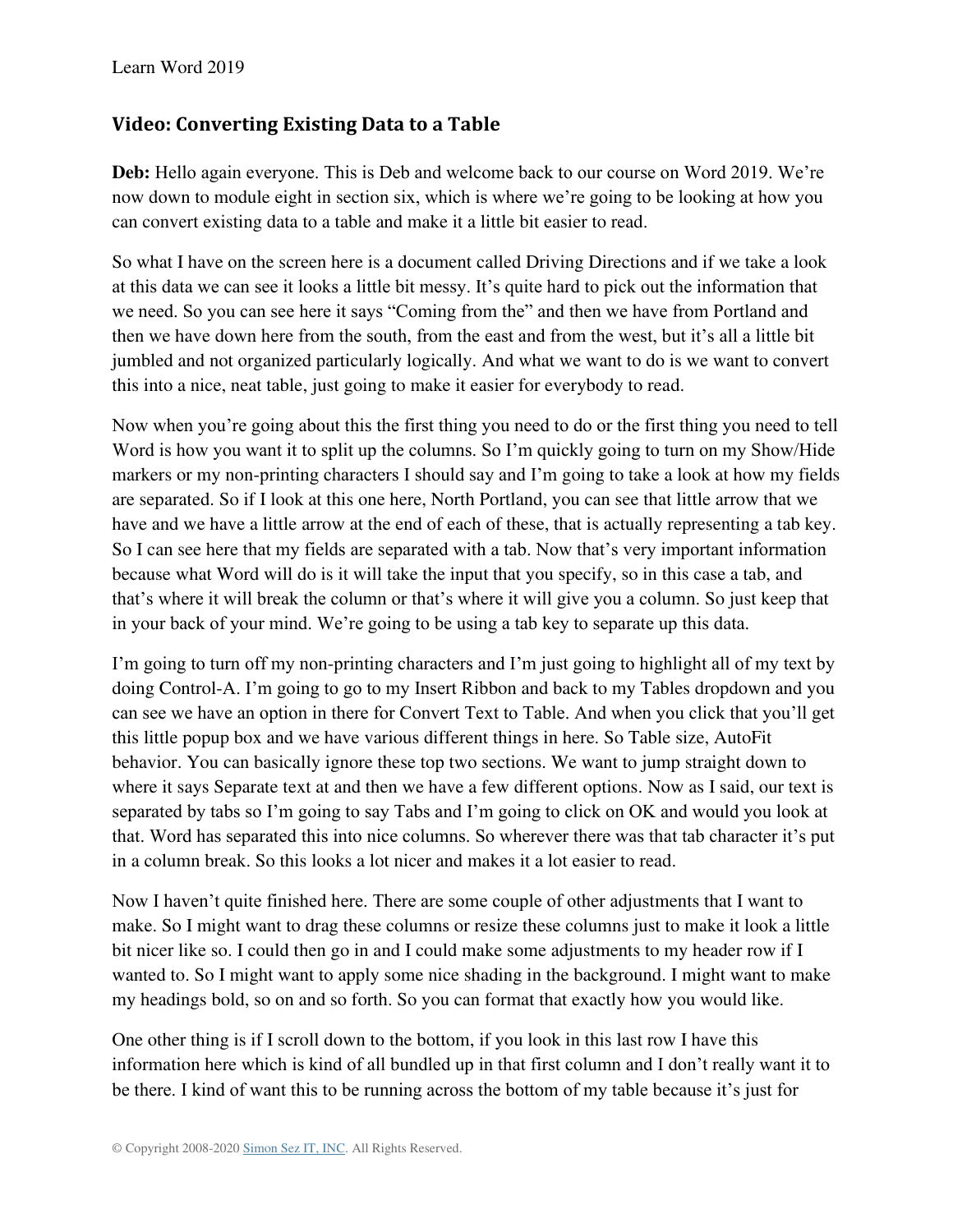informational purposes. So what I can do is I can select my row like so and if I right click my mouse I have an option in here called Merge Cells. So when we click it it's going to basically remove those column dividers and merge those cells into one cell. And you can see now that that looks a lot nicer. And you might want to go in and put in a little bit of space on the end and at the beginning. You might also want to do something like center this text like so.

So very quickly we've managed to take some data that was kind of messy, we've split it up, and we've put it into a table and we've applied some basic formatting to make it a lot easier for everyone who's looking at this document to read. And I think that looks really nice considering what we started with.

So that's it. It is as simple as that to convert text to a table.

Next I'm going to talk to you how to work with Quick Tables so please join me in the next module for that.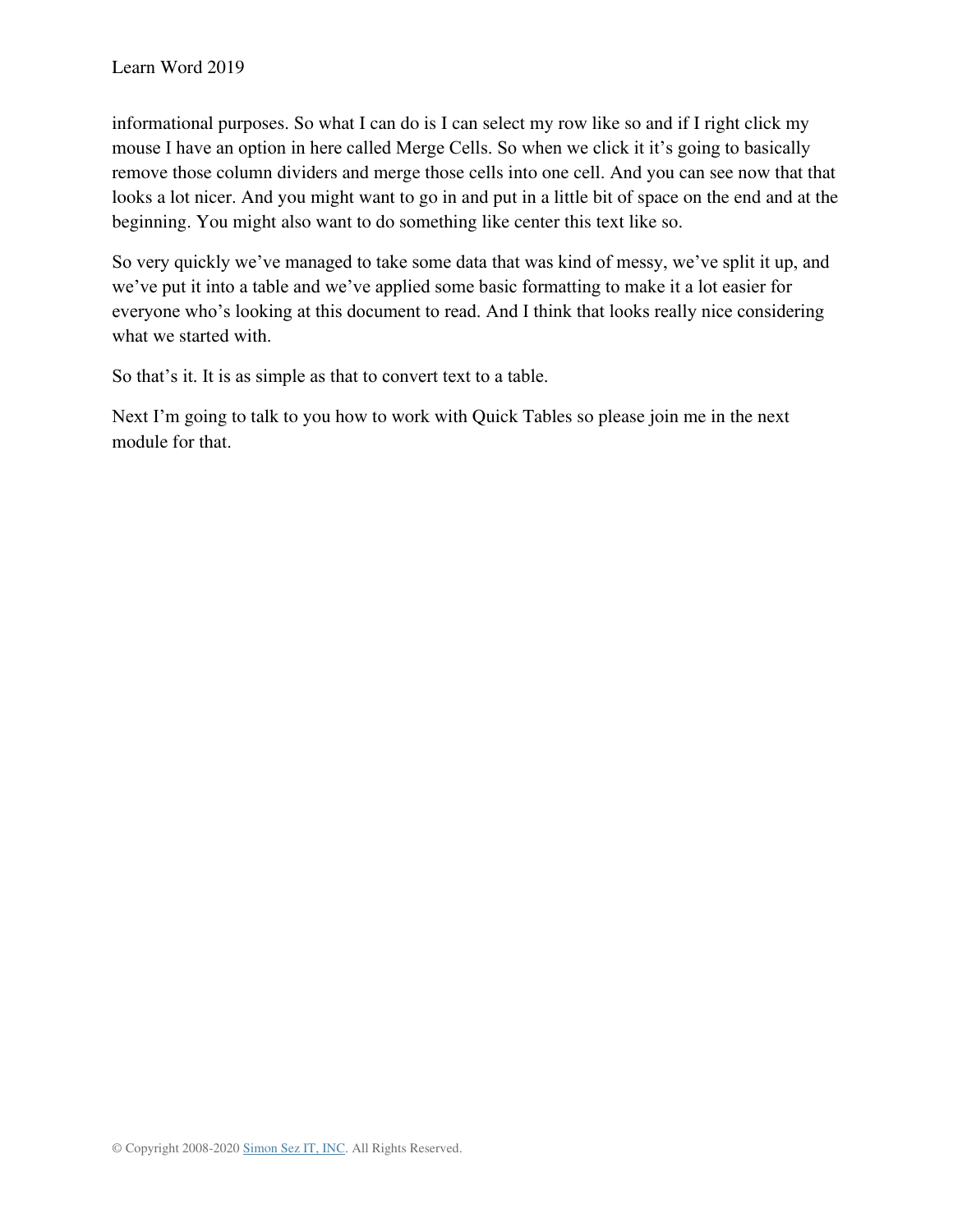# **Video: Quick Tables**

**Deb:** Hello again and welcome back to our course on Word 2019. We've made it all the way down to module nine of section six where we're going to be talking about Quick Tables. Now you may or may not have heard of Quick Tables but they are a really good way of making your life a little bit more efficient when you're working with tables in Word. So if you can imagine if there is a table that you use on a regular basis you can insert it as a Quick Table and just edit the information. So essentially you don't have to recreate the table from scratch every single time. And you can probably think of instances where you've maybe wanted to use the structure or some of the formatting of the table and just modify the information slightly. And that is where Quick Tables are going to be your best friend. So let's first look at where we can find our Quick Tables and some of the inbuilt templates that we have access to.

So I'm going to jump up to the Insert Ribbon, I'm going to go back down to Table and you can see the last option here is Quick Tables. Now when I hover my mouse over you can see that we have some inbuilt Quick Tables that we could use. So we have some for calendar, if we scroll down we have a double table, we have a matrix, we have a tabular list, and we have some tables with subheadings. So you can use any of these. And if I just show you very quickly what they look like, I'm going to select this Calendar 2. So that will insert a little calendar. And then of course you can go in and you can make your modifications to this if you want to. So I can go in and I can change the month so on and so forth. And all of your table utilities are still available to you. You have your Table Tools Ribbon at the top and you have your Design and Layout options as well.

So you could choose one of those inbuilt templates if you wanted to. Now I'm just going to delete this out. So I'm going to highlight it, right click and select Delete Table. I'm going to go back to my Quick Tables and I just want to show you this tabular list. So again if I just click the tabular list and I might want to make some minor modifications to this. So instead of Item I might want it to say Product and instead of Needed I might want to say Stock. And I could then go in and if I wanted to maybe change the fill color in the background here I could do that. I could select my whole table and I could apply some borders to that if I wanted to as well. So as we did before I might want to add a border around the outside. So what I'm trying to get across to you here is that all of the table utilities are still available to you in Quick Tables. You can modify this to your heart's content.

Now that's all well and good and I'm just going to delete out this table, but what if you have a table that you've already created that you want to reuse over and over again? What you can actually do is that you can save your table to Quick Tables so that it appears in that list, which makes it really efficient to reuse it. So it's kind of like utilizing a table template in a way.

Now in the previous module we created our table for our tiny home. And I've actually copied that to the clipboard already just by doing a Control-C so I'm just going to paste it into this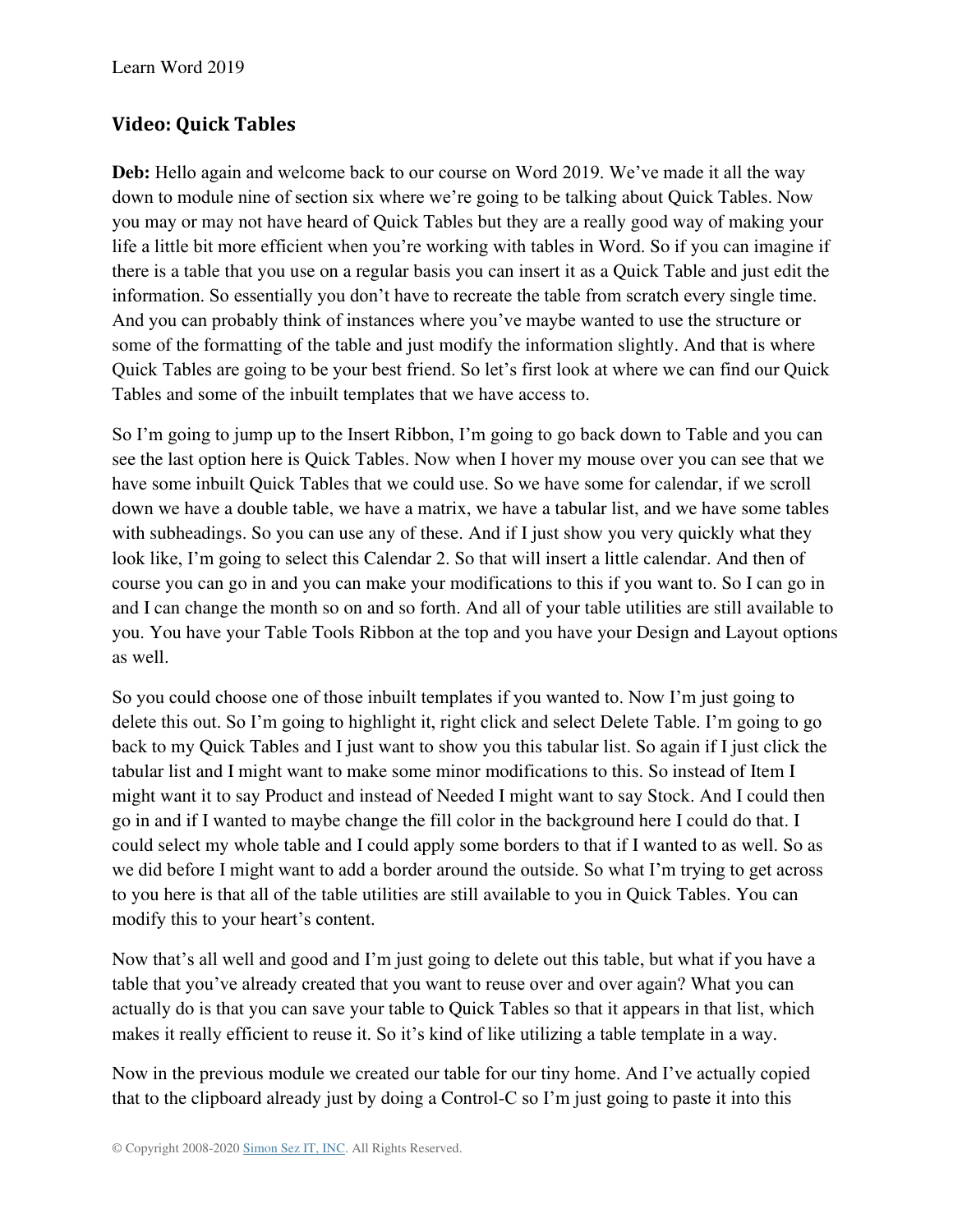document by doing Control-V. So there is the table that we created in the previous module. And this might be a table that I want to reuse over and over again but I don't want to recreate it from scratch every single time. So what I'm going to do is I'm going to save this as a Quick Table. I'm going to highlight my table by clicking on the crosshair, I'm going to go to the Insert Ribbon, down to Table, and down to Quick Tables again. And if you look right at the bottom we have an option that says Save Selection to Quick Tables Gallery. So let's select that and what we're essentially doing here is creating what Word calls a Building Block, which is something that you can reuse over and over again.

Now I can choose to give my table a name. So it says Tiny Home For Sale so I'm just going to delete out that last word so it just says Tiny Home. It's going to save into a gallery called Tables. I could assign it to a category if I wanted to. I'm happy to keep it on General. And I might want to give it a description. So I might want to say Info, actually I might want to say Tiny Home Info. It's going to save it as a building block and I'm just going to click on OK.

All right. Let's now delete out our table and let's see if we can insert that from our Quick Tables list. So back up to Table, down to Quick Tables, and if I scroll through the list there it is at the bottom. And you'll find that most of the time the tables that you create if you've saved them under the General category they will appear at the bottom. So I can click on it and it will insert my table. And what I could do is I could go in, I could maybe change this picture if I wanted to, change the address, change the pricing information, but I have that basic template there that I can reuse over and over again. So that is a great efficiency tip when it comes to reusing tables that you use frequently.

So that is how you can utilize Quick Tables. We have one more module in this section which is Working with Formulas in your Table so let's flip over to that and I will see you shortly.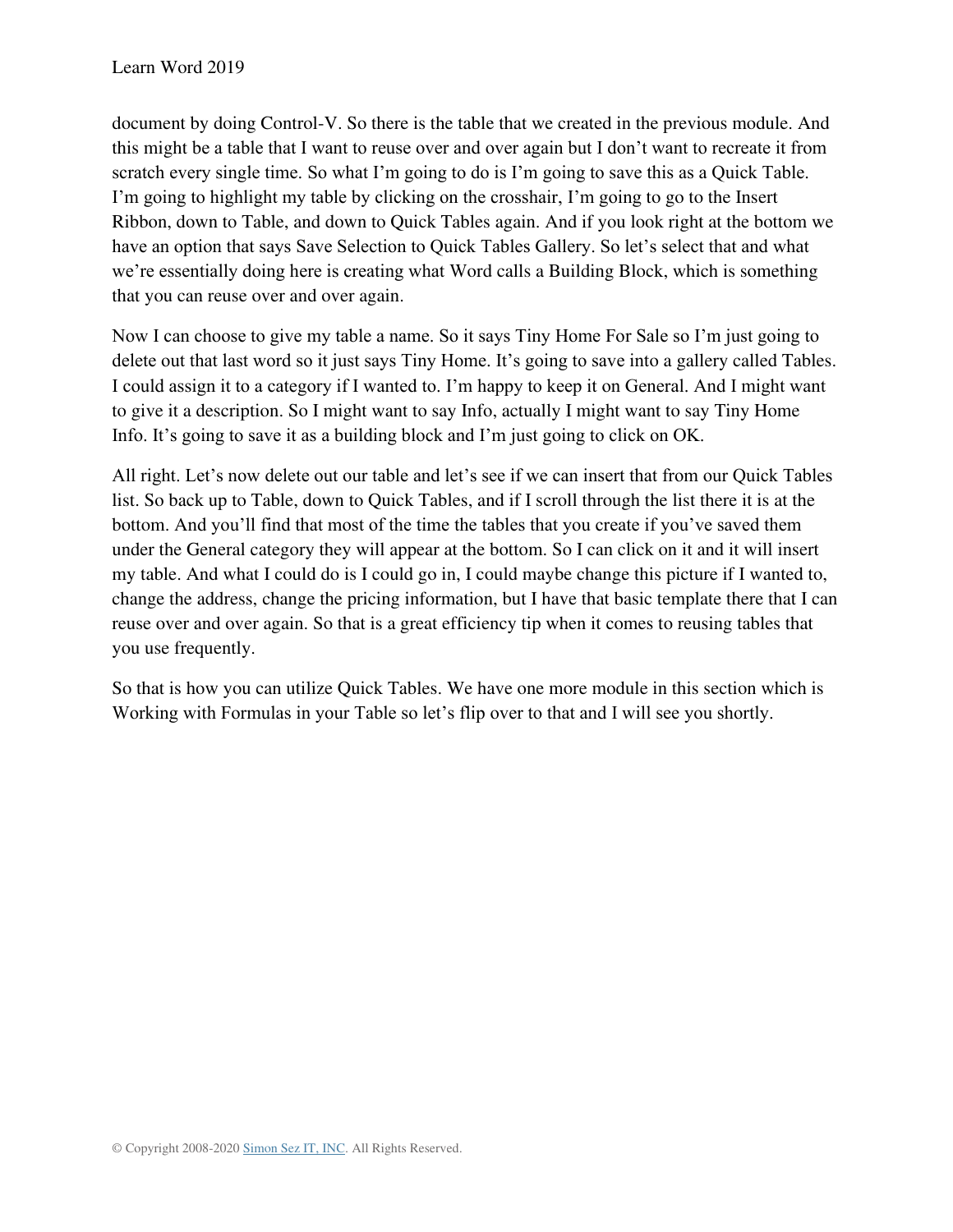#### **Video: Using Formulas in Tables**

**Deb:** Hello again and welcome back to our course on Word 2019. We've made it all the way down to module ten in section six, so we're almost done with our tables section. And the final thing I want to go through with you in this section is how you can utilize formulas in your tables.

Now if you've ever used Excel you're probably familiar with that terminology, but if you're not what we mean by formula is a mathematical calculation which can maybe add up some numbers or maybe find out the average or subtract or multiply. You can do all of those things in Word.

There is a major difference with Word though to Excel, which I'll show you as we go through. And there's some really important points to highlight as well.

So let's start out with this example that we have on the screen. So I have a Word document here and you can see that I have a table for Top Music Categories and we have our categories listed out. So Pop Rock, Country, Soul R&B, and Classical. We have our in store sales, our online sales and currently we have our total sales column and our total sales row blank. So what I basically want to do is I want to add a formula into this total sales which is going to add together the in store sales and the online sales to give me my total sales. So how do we do that?

Well let's jump up to our Table Tools contextual ribbon, let's go to our Layout tab, and in the Data group on the end you'll see you have a button that says Formula. And if I hover over you can see the screen tip. It says Add a formula to a cell to perform a simple calculation, such as average, sum or count. Now again if you haven't used Excel those terms may not be familiar to you but they're pretty simple once you get into it.

So let's click on Formula and we get this little Formula box here. In this first field up here we have Formula and Word has put in a formula for us. So it's kind of looked at the data in the table and predicted what formula we might want to use. And in this case it's actually correct. Now again if you're not used to using Excel this might look like a completely different language to you, so let's just break this down so you understand what we're looking at.

So first we have the equals sign and this is something you need to put in whether you're in Excel or Word, and all it does is it tells the application that you're writing a formula as opposed to just some regular text. So equals will always come first. We then have Sum. And Sum is a function and that basically tells the application what it is that you want to do. And in this case Sum means add together or add up. And there are over 200 inbuilt functions that you can use to do all kinds of different things, but for us the Sum function is the one that we want to use.

And then in parenthesis we have the word Left. Now if you are an Excel user this is where it differs from Excel. If you're used to using Excel normally what you have in the parenthesis are the cell references that you're trying to add up. Whereas here it just says add up whatever is to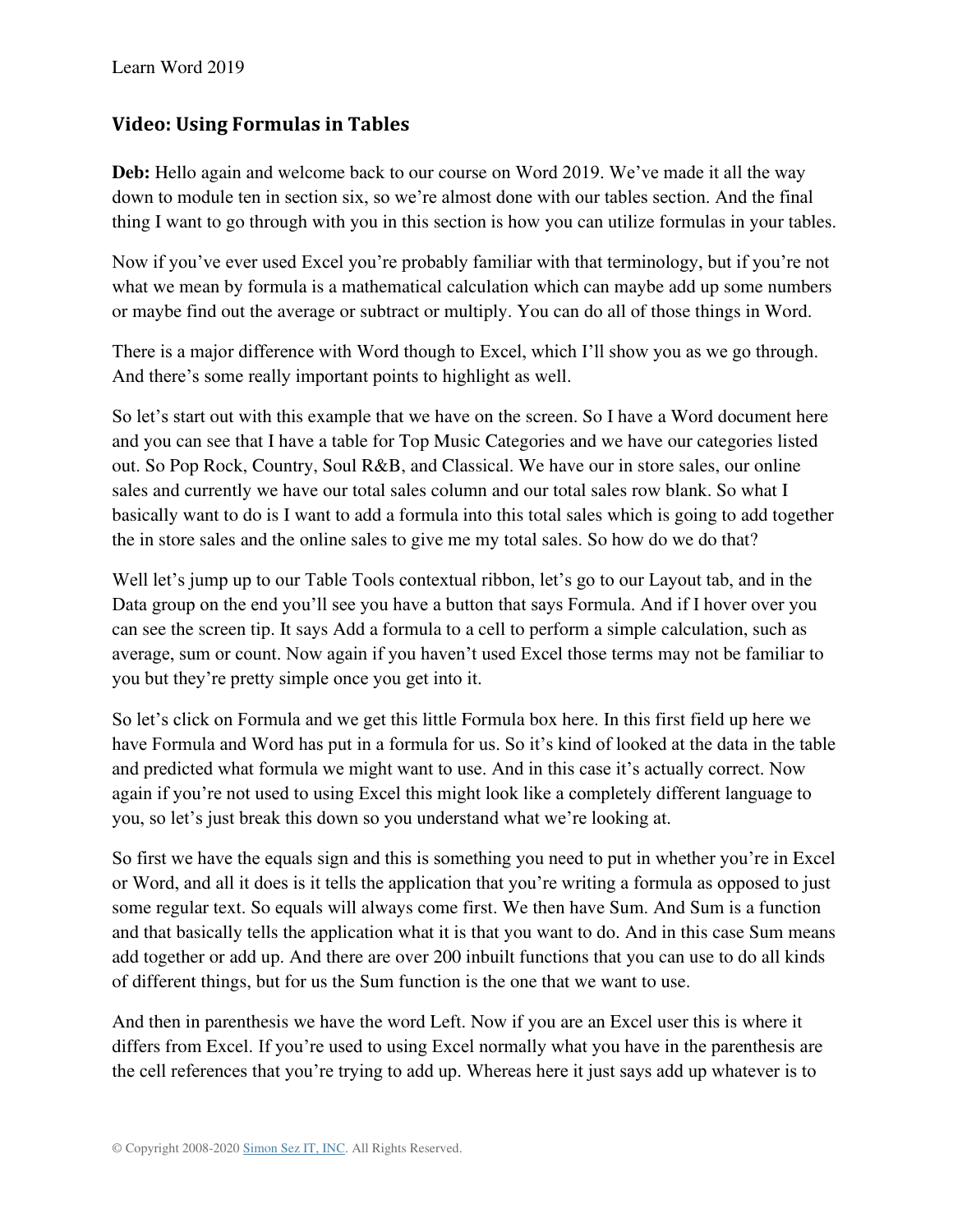the left if it's a number, essentially. And that works okay for me because I do want to add up any numbers that I have to the left of where I'm clicked. So I'm fine to keep that as it is.

I can then choose my number format. So how do I want it to be displayed? Now I want my total sales to kind of match the format of my in store sales and online sales, which is this one just here. So I can see that it's going to be a number with a comma and then the rest of my number, which is basically what I have down here. So I'm going to select that as my number format and I'm going to click on OK.

And there we go. It's added together my in store sales and my online sales.

So this is where we have another difference with Excel. If you're working in Excel and you put a formula into a cell you can drag the formula down and it will paste that formula downwards, which is a really great efficiency tip. Unfortunately in Word we don't have that functionality so we have to go in and we have to apply that same formula everywhere we want to add it basically.

So I'm going to go back up to Formula. Now look at what it's done here. It now says Formula, equals Sum, which is correct, but instead of having Left it's got Above in there. So Word has recognized that there is now a number above where I'm clicked and it's saying, "Okay do you want to add that up?" And again this is incorrect in this case so I want to double click and I'm just going to replace it with Left because I'm still adding the numbers to the left of where I'm clicked. I'm going to select my number format and I'm going to click OK. So let's do that for the remaining two. So back up to Formula, again I want to change this to Left, select my number format, and OK. And the final one, up to Formula, switch above fore Left, select our number format, and OK. So there we go. It's a little bit more time intensive than if you were working in Excel but the result is exactly what we want.

Now I want to do something similar for the totals at the bottom. So in this total here I want to add together all of the in store sales and then I want to add up all of the online sales. So I'm going to do it in the same way. I'm going to click on my Formula button and you can see here now that it's correct because I want to add up all of the numbers above where I'm currently clicked so I can keep that as it is. I'm going to select my number format and click on OK. And there we go. Let's just do the same for online sales. So I'm going to click Formula, I'm happy to keep it with Above, I'm going to select my number format and click on OK and there we go. So for the final one here I'm going to do the same thing. So it could be total sales above or total sales to the left. It's going to be the same number. So let's go to Formula, I'm going to keep it with Above, I'm going to select my number format and do OK.

Now it's also worth noting that when you do put a formula into a cell, as I said, you do have lots of different functions that you can use. So we've used Sum because we're adding up but in this paste function there are lots of other different functions that you could use. So you could do an average of some numbers if you wanted to, you could do a count which will count how many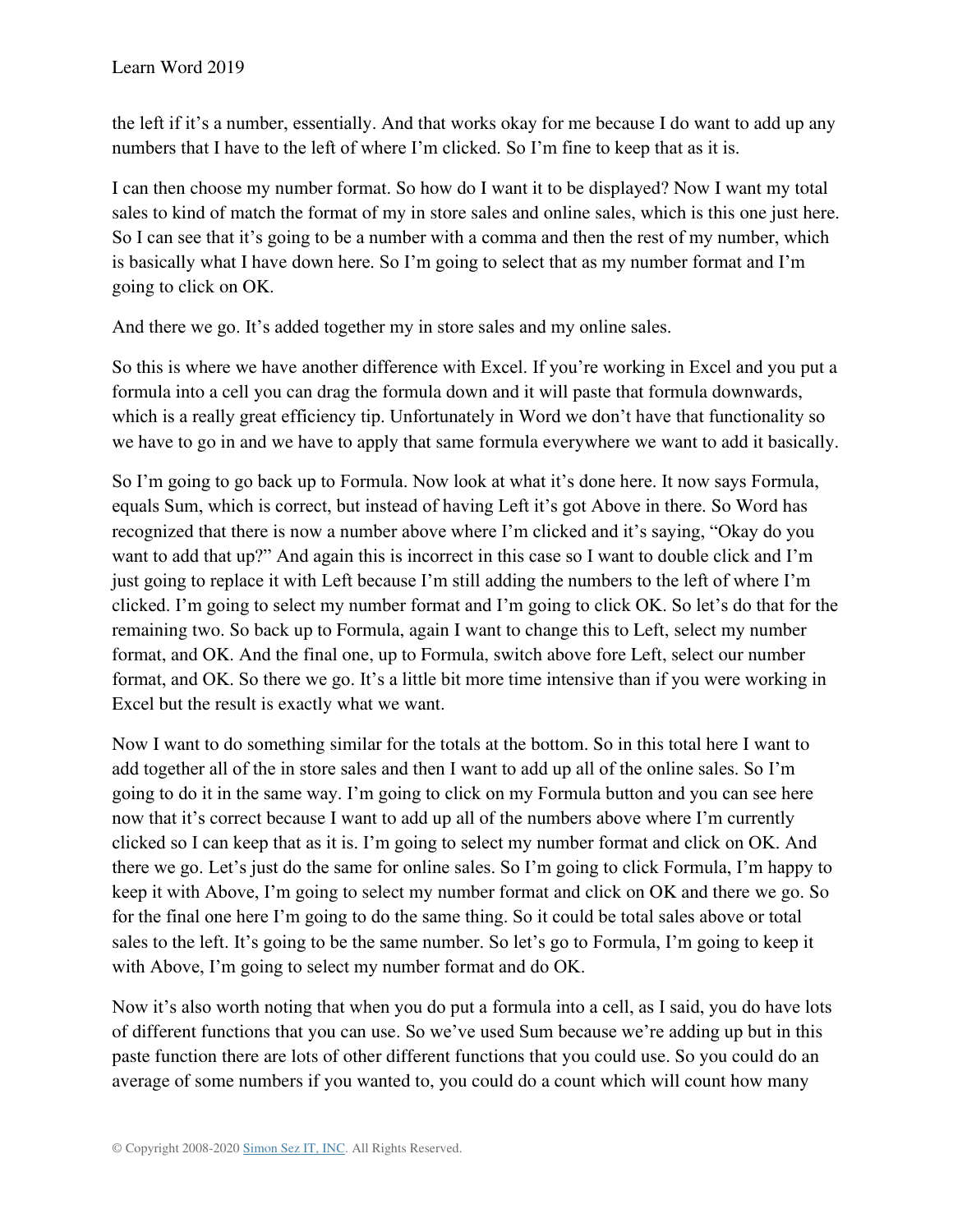numbers you have. So there's lots of different functions that you can use. So just be aware of that.

Now the final thing I want to point out, and again this is very different to how Excel works, let's say I go into my Pop Rock category and I need to change this in store sales amount to let's say \$4,000. Now look at the total at the bottom here when I tab out of this cell. It doesn't change. So this is a big difference between Word and Excel. In Excel this number would update automatically to reflect the change that we've made, but it doesn't do that in Word. What you have to do is go back in and recalculate that formula. So I'm going to click on my total, go to Formula, make sure it says Above still, click on OK, and then it will update.

Now because I've changed this number I also have to update this number just here because it utilizes this number. So I'm going to have to go back to Formula and click on OK, and then I have to change this total amount as well. So back to Formula and click on OK. So I've had to change it in three different places. And if you've got quite a large table that can get quite confusing. So just be aware that it's not exactly the same as Excel. You do have to make those manual changes if you make any edits to your numbers.

So that's it on working with formulas in your Excel table. We're almost finished with section six. The only thing we have left to do now is a practice exercise. So I will see you then.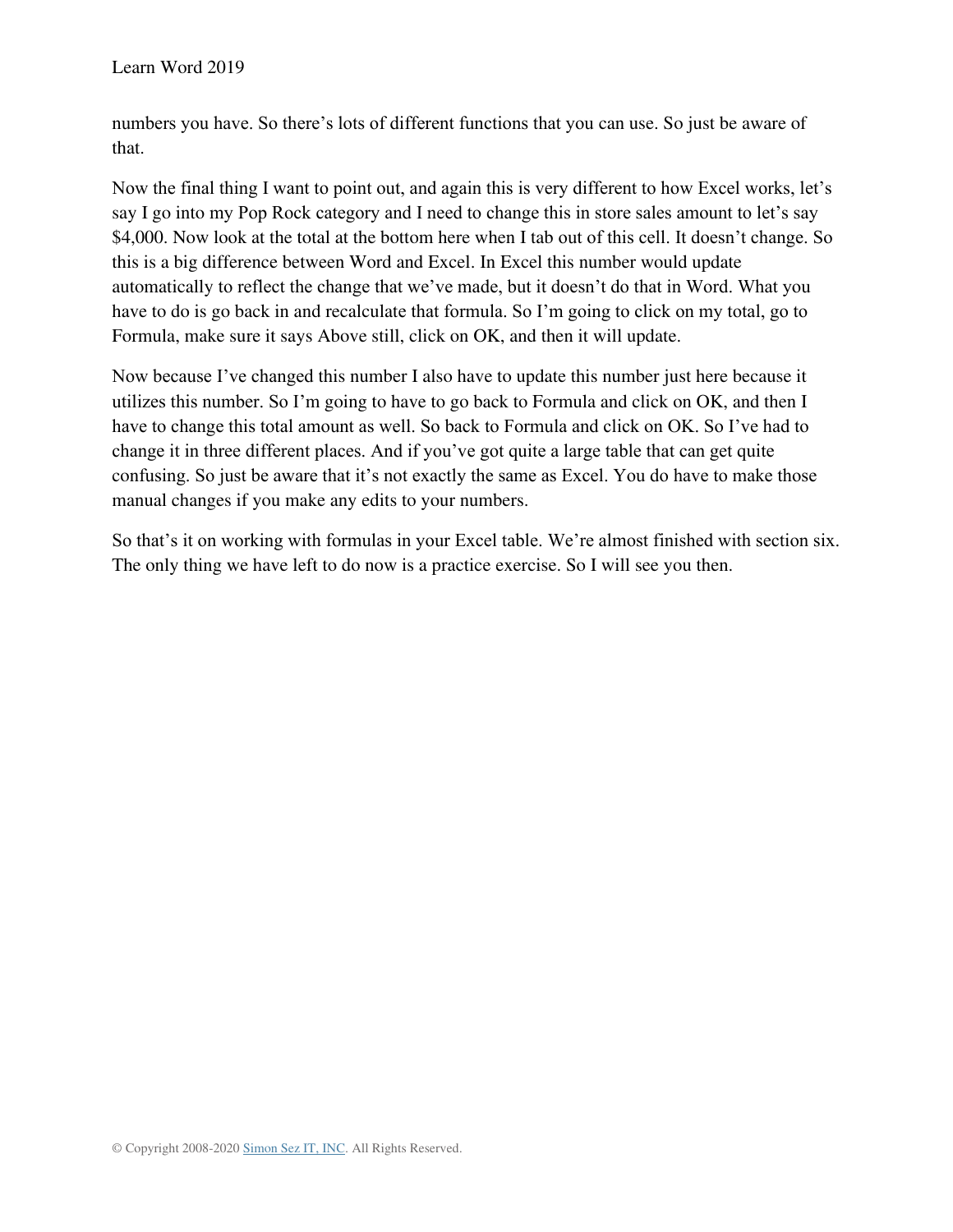### **Video: Section 6 – Practice Exercise**

**Deb:** Hello everyone and welcome back to our course on Word 2019.

We're down to the section six practice exercise where I'm just going to get you to have a little practice with regards to the skills that we've learnt in this section in relation to tables.

So the first thing I'd like you to do is to open the file called Module Practice 6 and you can use this as your example to work from. And then on a blank document I'd like you to insert a table that has five columns and four rows. I'd like you to type the data into the table as you see it in the practice file. And then I'd like you to insert a row above the row dated the 05/10/2016. I'd then like you to add the data 6/12/2016, Majestic Sky, number 5151, 6, and \$11.25. I then want you to format the table using any one of the table styles.

You can also go in and format any of the data in the table as you see fit and finally save and close the file.

Awesome guys. You are looking good. I will see you in the next section.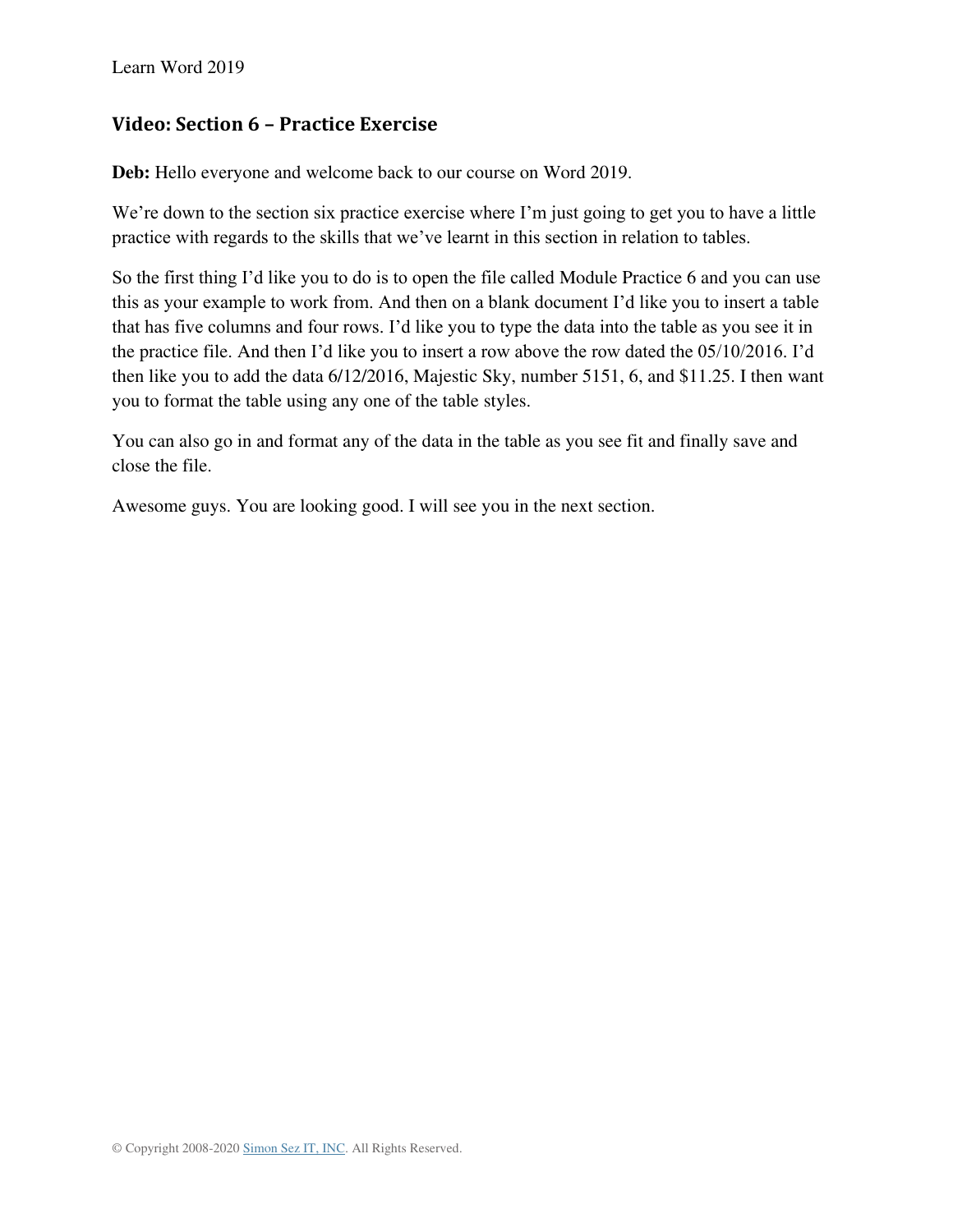# **Section 7 – Styles**

# **Video: Working with Styles**

**Deb:** Hi everyone and welcome back to our course on Word 2019. We're now working in section seven and this is module one where we're going to talk about working with styles. So really in this module all I want to show you is a very quick overview as to how you can work with styles.

Now if you're not sure what I mean by a style, a style is basically a group of formats that have been put together and given a name so you don't have to pick those formats individually. So what I mean by that is if for example we have this title just here and maybe I want to make that stand out from the document so I might go through and apply lots of individual pieces of formatting manually. So I might decide I want to make bold, I might want to change the font style, I might want to make it bigger or change the color of the font. So by doing that I've got sort of five or six clicks there to really get my piece of text looking how I want it to look. Now the beauty with styles is that you can set up a style and you can save it and reuse it over and over again. So a style is basically a whole bunch of different formats wrapped up into one useful named style which you can then quickly apply. So let's get ourselves a bit more familiar with styles and how you might want to use them in your document.

So I have this document open just here. It's called Styles.docx and I currently have my title highlighted. Now currently this title doesn't really stand out from the rest of the document and I also have in here some subtitles as well. So for example, Coming from the north, Coming from the south, Coming from the east, so on and so forth. And I really want to make all of these stand out a little bit from the regular text.

Now just a word of note. The default style when you're working in a document is what we call Normal Style. And you can see in this document on the Home Ribbon in this Styles group, which is this large group just here, I have a gray box around where it says Normal, which shows me that I have normal style applied to this document currently. And I can see that for this document that means Times New Roman font, size 12. And there are probably lots of other attributes as well. Maybe left alignment. And I will show you how you can look at exactly what properties each style contains a little bit later on.

Now if we click this dropdown in this large Styles group you can see we have lots of different styles in here. Now let me just highlight that title once more and click the dropdown. And as I hover over you can see that the live preview will change that style. So I can see what each of these are going to look like if I were to apply them.

And another thing to note is that styles also help you give some structure to your document. So they allow you to create levels of importance. So for example, I could have this title here as a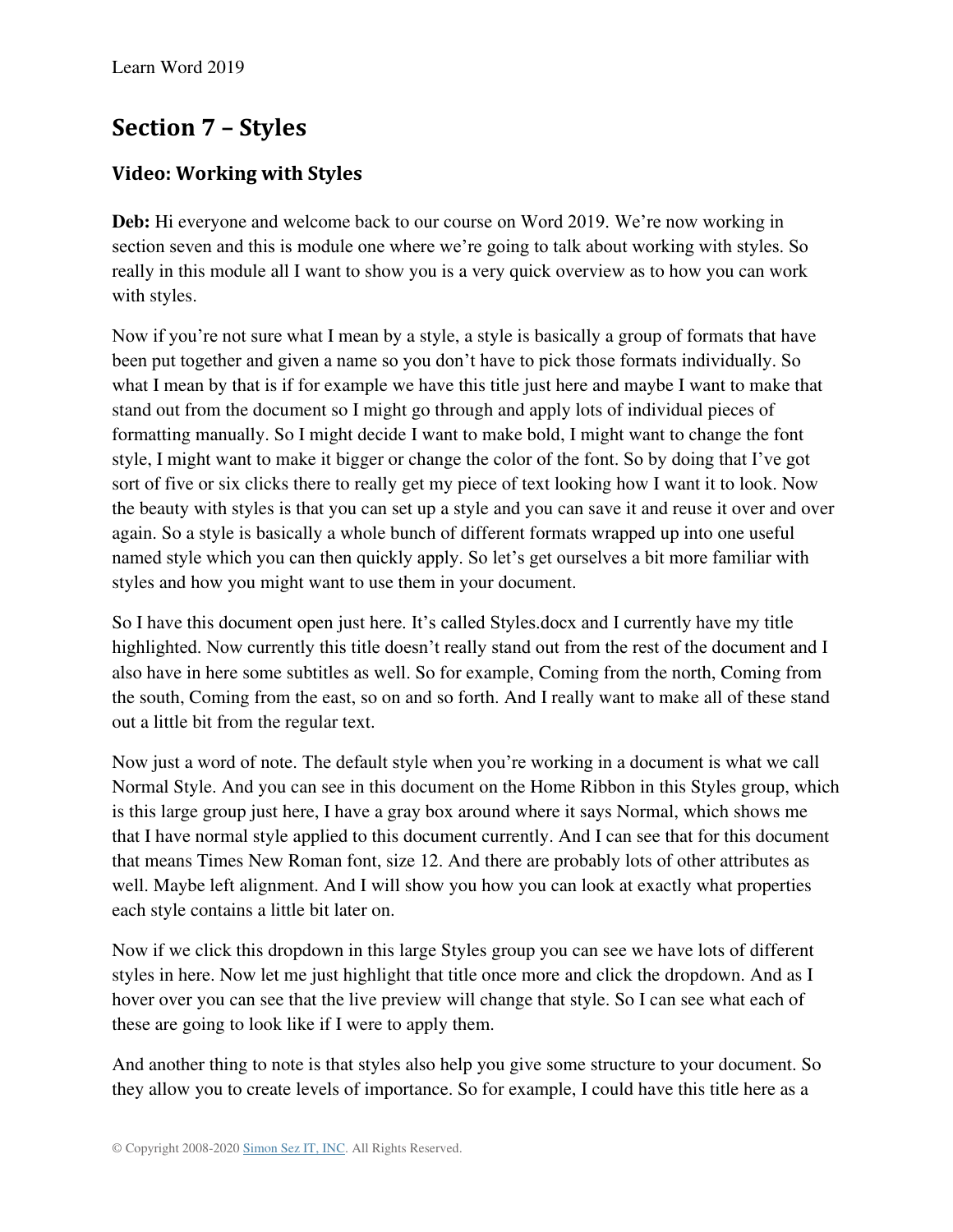Heading 1 and then I might want to have these subheadings as Heading 2. So I'm just going to go through and I'm going to apply these Heading 2 styles. So let's just go through and quickly apply those like so. So immediately I can see that those headings now stand out from the document and I have two different levels of headings. I have my Heading 1 just here and I can see in the Styles group I have the gray box around Heading 1. And if I look in my Font group I can see that this style is Cambria, Heading 1 and the size is 16, and I can see it's also left aligned. If we click in Heading 2 again I can see that highlighted in the Styles group and I can see that it's still Cambria font but the font size is slightly smaller at 13 and we're still left aligned. So those are the properties of these individual styles.

Now another thing you can do from this dropdown if we click the dropdown you have a Clear Formatting option. Now if you were to click that you would maybe highlight your entire document and clear the formatting. That will remove any of the styles that you've applied to your document and any manual formatting as well. So it will essentially take it back to your normal style. And you also have options in here for creating a style, you can delete styles, do all different kinds of things. And that's what we're going to explore as we move through this section.

So with that in mind let's go on to module two and start talking about how you can create your own styles. So I'll see you over there.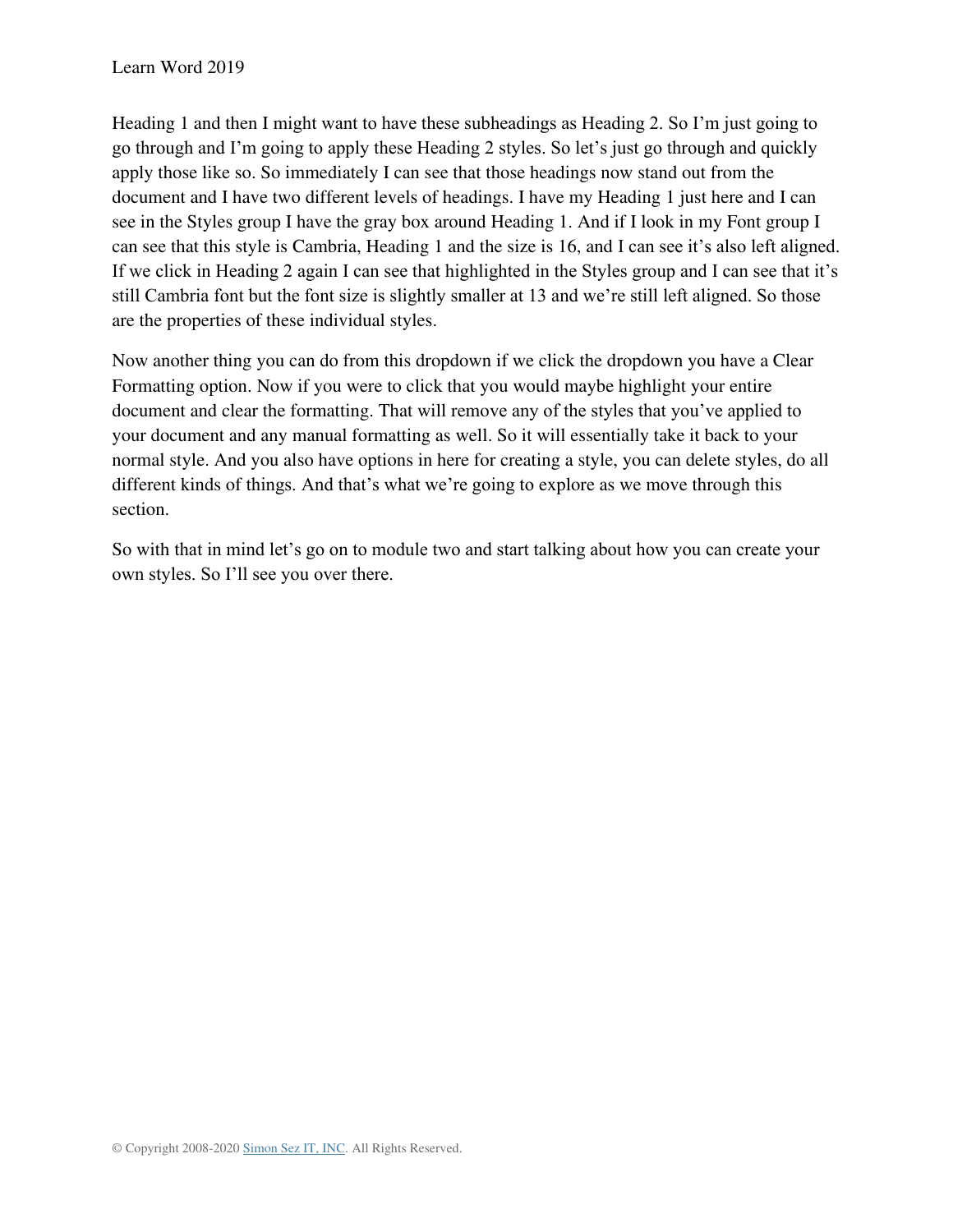# **Video: Creating Styles**

**Deb:** Hello again and welcome back to our course on Word 2019. We're now down in section seven, module two. And in the previous module we just introduced the concept of working with styles in your Word documents.

So now we're going to take that up again and I'm going to show you how you can create styles in your document. And there are a couple of different ways to create a new style. And the first way is by example. So what that means is we're going to some text that's already in the document and we're going to create a style based off of that text.

So what I'm going to do is I'm going to take this title, so I'm going to just select that title and we already applied a style to this title and you can see there in the Styles group it's showing Heading 1 so it currently has some attributes already applied to it. Now that's okay. We can go further and customize those attributes.

So I'm going to make this stand out a little bit more. I'm going to make it bold. I'm going to let's center it. I'm going to make it a little bit bigger, so let's pump that up to 20. I'm going to change the color of the font. So let's make that a dark purple color. And let's go the whole hog. Let's put in a border as well. So I'm going to go to Borders and Shading and I'm going to say I want a box around the outside and I'm also going to make that purple and we're going to make it a little bit thicker, so three points like so. And let's also, let's do a fill color as well. So back into Borders and Shading and all of this we looked at in one of the previous modules. And I'm going to do a light purple color for my shading. So there we go. So I've added some attributes to my style.

So now what I want to do is I want to create this as a brand new style. So I'm going to highlight it, I'm going to go up to my Styles group and I'm just going to click that Styles dropdown. And you can see there I have an option for Create a New Style, so let's click that.

Okay so now we get this Create New Style from Formatting dialog box pop up. So really all Word is asking me is to give this style a name. Every style must have a name and you can see those names in the Styles group. So Heading 1, Heading 2, Title, so on and so forth. So I'm going to call this Style DA Heading. And I can see a preview of my style and I'm going to say OK. And now if we look up in our Styles gallery and click the dropdown you can see that my style is showing in this gallery, which means that I can go through my document and every time I want to apply this exact same formatting I can just select my style from the dropdown, which is a lot more efficient than highlighting and having to change those attributes manually each time you want this particular formatting.

Now it's also worth noting that when you do create a style it's only available in the document you're currently working on unless you tell it otherwise. And I'm going to show you the little option which will allow you to reuse it in other documents in a moment.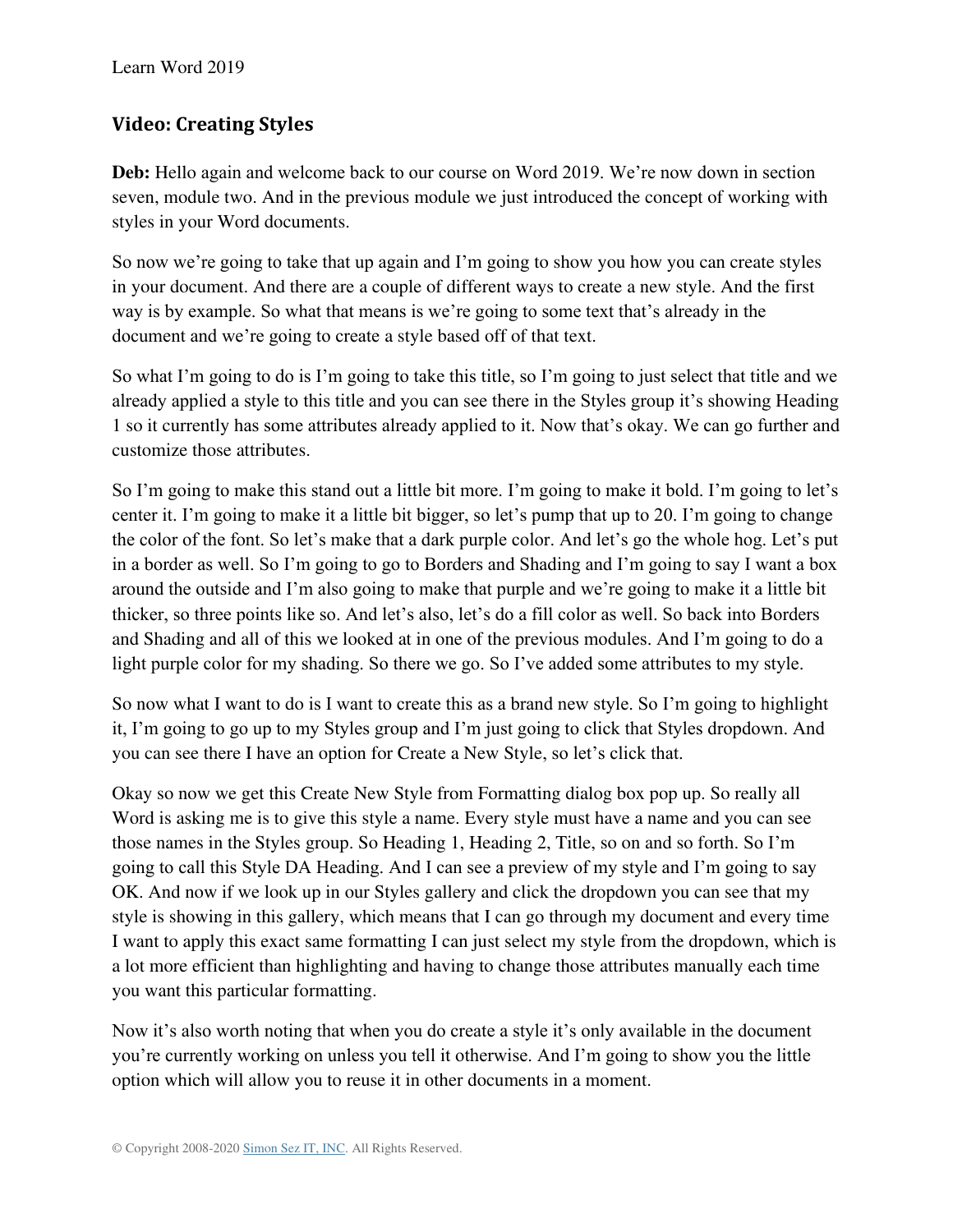So that's the first way of creating a style. Now the second way to create a style is to go in and give it a name and then manually pick the options that you want.

So what I'm going to do is I'm going to click this little arrow in the corner of the Styles group to open up my Styles pane and what you'll see in here are all of the styles that are in use in the current document. So you can see there right at the top I have my DA Heading. And at the bottom we have a couple of little links. Now I'm going to turn on Show Preview, so that will show me what my styles actually look like in this Style Pane, which makes it a lot easier if you're trying to apply them you can see what they look like down here.

And what I also have at the bottom is a button that will allow me to create a new style, so let's click on that. And here we go. So now I can go in and I can create my style from scratch. So I'm going to give my style a name. This is going to be called DA Subheading. I need to select my style type. And there are different kinds of style types that you can have but for me this is just a paragraph one. I'm just going to apply it to text so we're going to keep it in paragraph. And in this Style based on you can base a style on a style that's already in existence. So I could say base this style on DA Heading, which will give this style the same attributes as DA Heading. I don't want to do that in this case so I'm going to say No Style. And then it says Style for the following paragraph. So once I have applied this style and I hit my return key and start to type text what style do I want applied to those paragraphs? Now again I'm not really too concerned about that so I'm just going to say I want Normal style applied to any text I type underneath my headings. And then underneath that I can really get very granular as to how I want my style to look. So I currently have my font set to Cambria. I'm going to maybe make this a little bit smaller because it's a subheading so I'm going to say 16. And I might want to change the color. Let's do a dark red instead. And I think I'm good with that at the moment.

Underneath this preview window you can see all of the attributes that you have applied in this style. And if you click the Format button at the bottom you can continue specifying attributes for your style. So in this window we're basically just dealing with the font. So we can make it bold, we can change the color, but if you wanted to include in your style maybe things to do with alignment, so maybe you wanted the heading in the middle, you could definitely do that through paragraph. You could set up tabs, you can set up borders, language, frame, numbering, anything you want. So lots and lots of attributes that you can customize for your style.

Now I'm pretty happy with how this looks. It's just a very basic subheading. And at the bottom here I've got the option Add to Styles gallery ticked which means that when I click on OK it's going to add it up to this Styles gallery in my document to make it really easy for me to apply.

I have an automatically update button here. So if I make any changes do I want it to automatically update in my document? So if I make a change to the style do I want it to automatically update? So that's a personal preference thing. If you want to do that you can.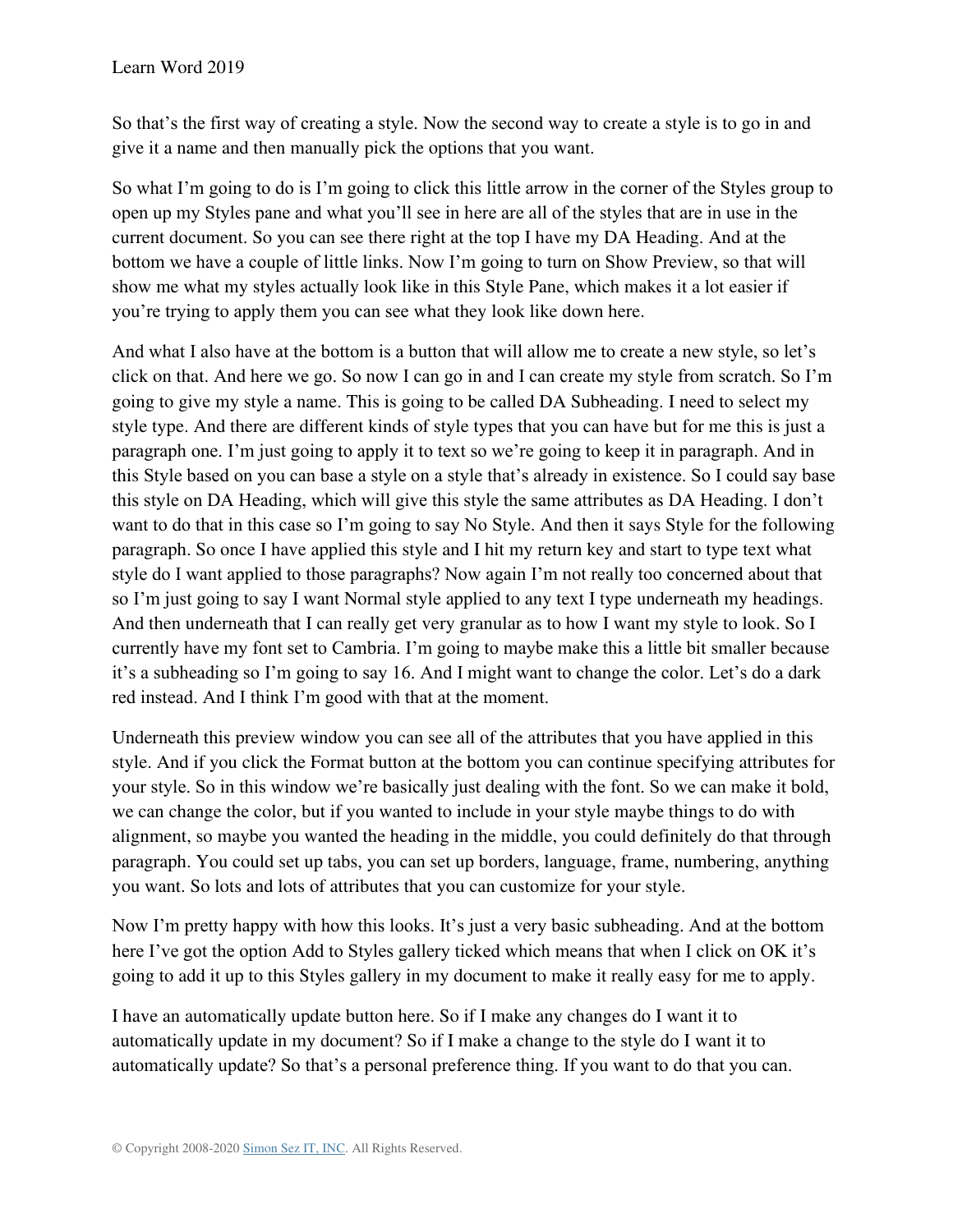And at the bottom here this is where I can specify where this style is available. So currently my new style that I'm creating is only going to be available in this particular document. Now if I want this new style available in all of my documents I would select this option here, New Documents based on this template. And the template I have applied is just the regular default word Template of normal.docx. So I'm just going to keep it on only in this document for the time being and I'm going to click on OK and I'm going to close down this Styles pane and now you can see I have my subheading in the top here.

So let's just apply these two new headings. I'm going to highlight the title again, I'm going to apply my first heading. I'm going to highlight my second level headings and I'm going to show you a quick trick. If you want to highlight multiple and apply the style all in one go just hold down your Control key and click next one, click the next one, click the next one. And now I can select my subheading and there we go. You see how much quicker that is. If I had to do all of that manually for each of those headings that would have taken me a lot longer. So styles are a really good way of increasing your efficiency when you're working in Word.

So those are the two different ways to create a style. Next we're going to talk more about styles and in particular how to go in and edit some existing styles that you already have. So please join me in the next module for that.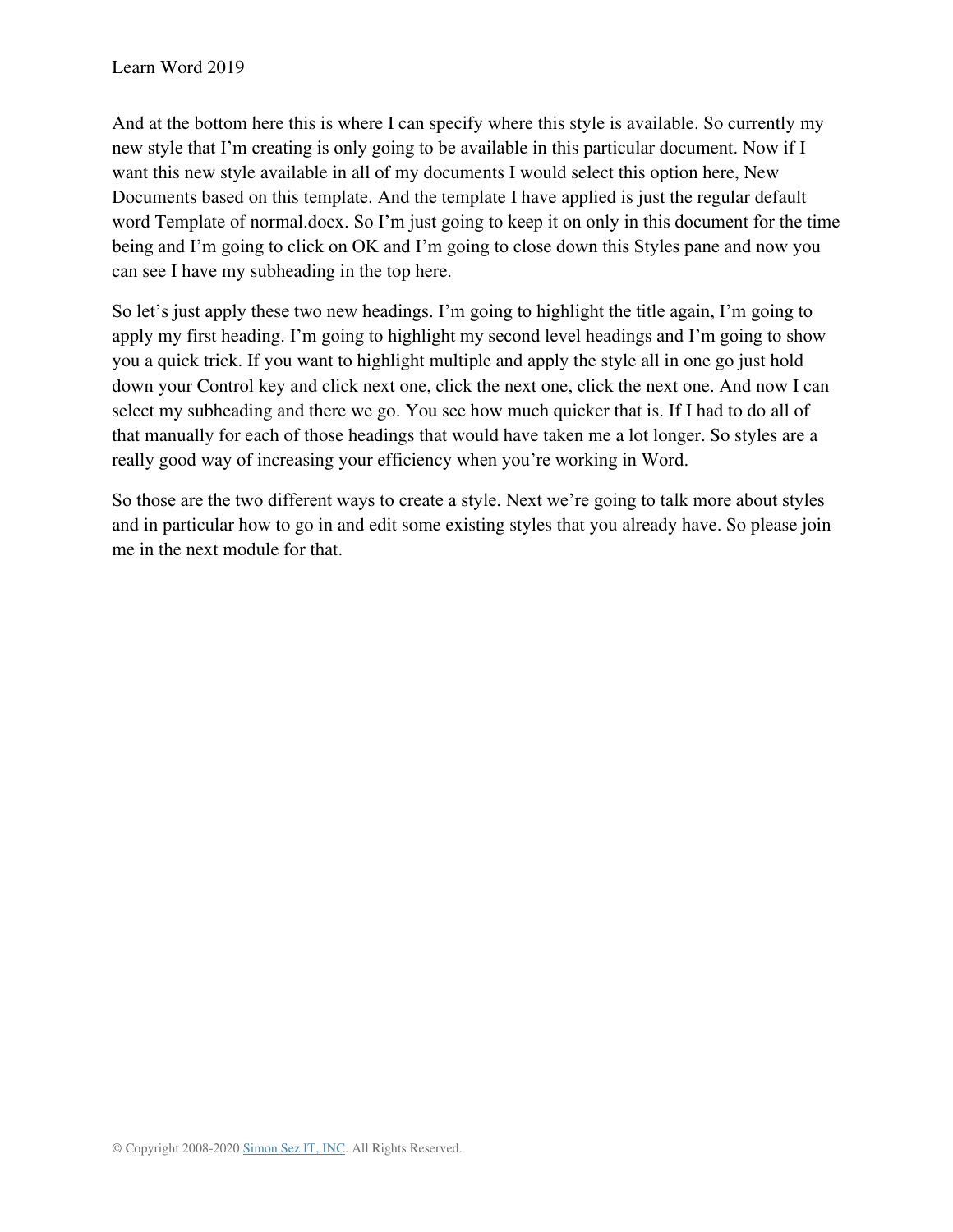# **Video: Editing Styles**

**Deb:** Hello again. This is Deb and welcome back to our course on Word 2019. We're now down to module three in section seven where we're going to be continuing on working with styles and in particular in this module we're going to look at how you can edit existing styles.

So we're actually going to edit the styles that we created in the previous module and we're going to start by bringing up that Styles pane. Now if you remember in this Styles group if you click the little arrow in the corner that will bring up the Styles pane. And I can see there at the top I have my heading style that we created and also the subheading style as well.

Now when you point to any of these in the Styles pane you can see you get a little box popup which basically tells you all of the attributes that make up that style. So I can see that the font is this particular style is 20 points, it's bold, font color, Accent 4, and I can see information about the paragraph and the style as well. But let's click the arrow just to the righthand side of the style because this is where we would come if we wanted to make any modifications to a particular style.

Now this first one here it says Update DA Heading to match selection. So what we mean by that is if I have some text in this document selected, so let me just select something down here, so I will select that paragraph, if I was to then click the dropdown and say Update to match selection it's basically going to change all of the attributes of DA Heading to the same attributes as the text I have highlighted. So there's actually no formatting applied to that particular text so it would take it back to the normal style. But you can do that if you want to.

Now the thing I really want to talk to you about in here is how you can modify an existing style. So that's the next option down the list so let's jump into there. And again if I wanted to come into here and maybe I wanted to change some of the attributes, so maybe I wanted to change the name or what the style is based on or even make any changes to the formatting that I have applied I can do that. So maybe I want to jump in here and change the color of the font to black, something like that. And if I click on OK that's now updated that in the style. Let's do the same thing for our subheading. So I'm going to make sure I'm clicked on my subheading. I'm going to go to Subheading in the Styles pane and I'm going to go to Modify and let's say I want to change the color of this font to a purple font so it matches, actually let's do it to more of a teal color, like so. And click on OK. Now what you might notice is that it's changed it for all of them because we've changed it at the Style level. So essentially wherever we have that style applied it's going to update.

Let's click our dropdown arrow again for our Subheadings and you can see here we have an option to select all four instances. So it's basically saying I want to select everything that has the DA Subheading applied in this document. And I could then go in and make a mass change to these particular pieces of text. So again that's a really good efficiency tip.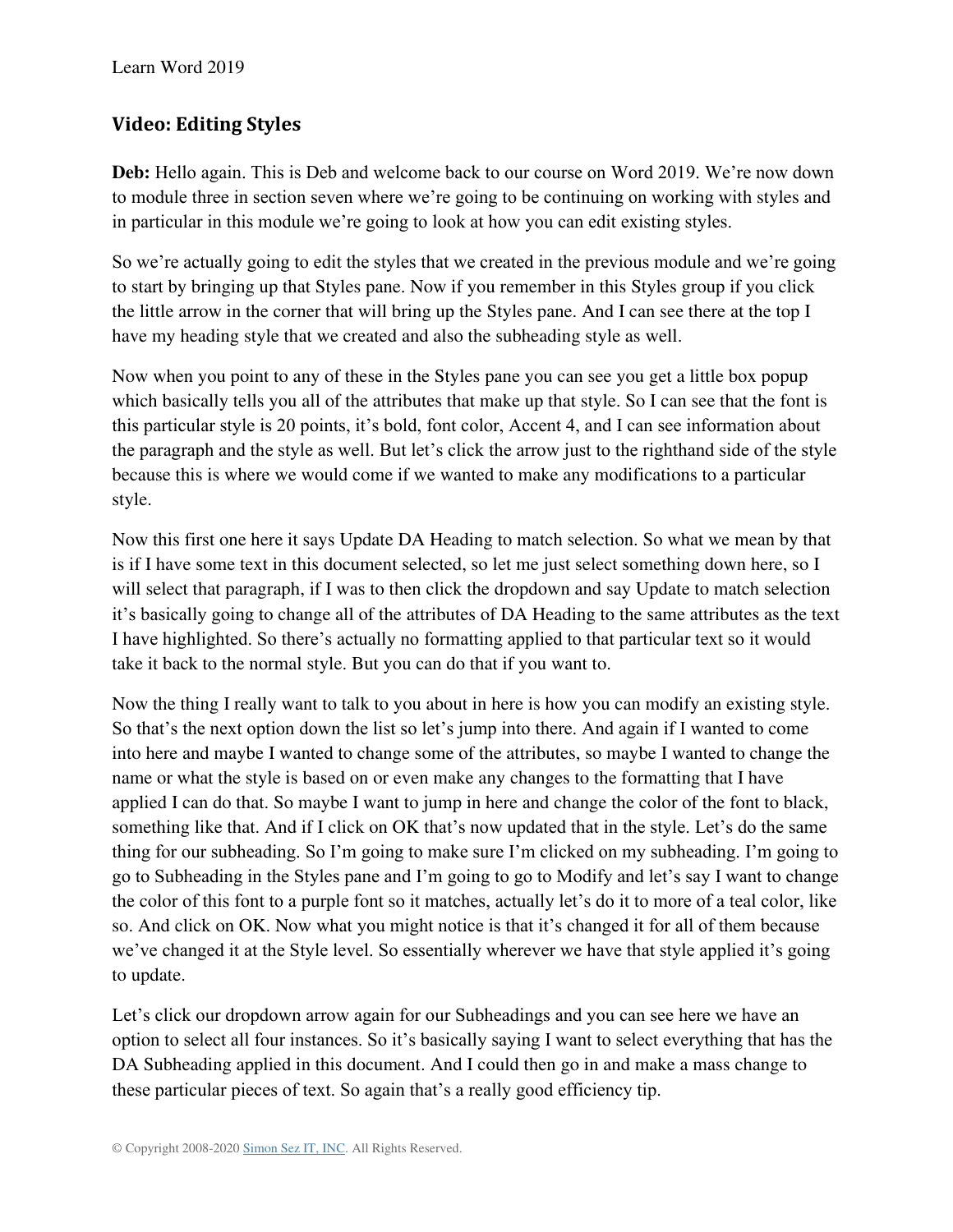Let's click the dropdown. I could clear formatting for all four instances. So again I could just remove that formatting and I could also delete DA Subheading. Now that will delete the subheading. The one below, Remove from Styles gallery, that won't actually delete the heading. It will just remove it from this pane on the side, but the heading will essentially still be there or the style will still be there I should say.

Now let's look at some of these options we have at the bottom of this pane. So we've got Show preview turned on so we can see what our style is going to look like in the pane. We also have an option for Disable link styles. Now what we mean by that is if we go into our Subheading again and go to Modify this relates to this here, Style for the following paragraph. So if I was to select a particular style of the paragraph that follows on from my subheading that would essentially be linked to my DA Subheading style. So what this option really does is just to disable any linked styles in your document.

We've got then some buttons at the bottom. New Style we've already utilized. The next one across is the Style Inspector, and what this will do is it will take a quick look at the styles that you have in the document and let you know if there any areas in particular where there were any of those styles.

So the next button down here is Manage Styles. And if we jump across to the Recommend tab this is really where you can specify which styles follow on from other styles and you can really kind of move them up and down using these buttons. So you can see here currently for DA Subheading the style that follows is Normal, which is what I set when I created the style. So you can go in there and you can tailor that to however you wish it to look.

So the Restrict tab is related to document protection. So if you have a document that's protected you can set this up so that certain styles are available to be edited and formatted despite the fact that the document is protected. So you can go in and make any changes to that there using the Permit or Restrict buttons down here. So just be aware that that is in there.

And then finally you can also set default options for various different styles as well.

And then finally at the bottom we have an Options button and this really lets you customize your Styles pane which you have open at the side. So I can select which styles I want to show in this pane. So I'm currently showing all the recommended styles but I could choose to show just the ones that are in use this document or I could show all styles, lots of different things in there. Now again I'm just quite happy with recommended. And you can also select how the list is sorted. So it is worth having a look through these options and really customizing that Styles pane so it works best for you.

So just to recap in this section we've learnt what a style is, we've seen how we can apply the inbuilt styles to text, and we've seen how we can create and modify our own styles.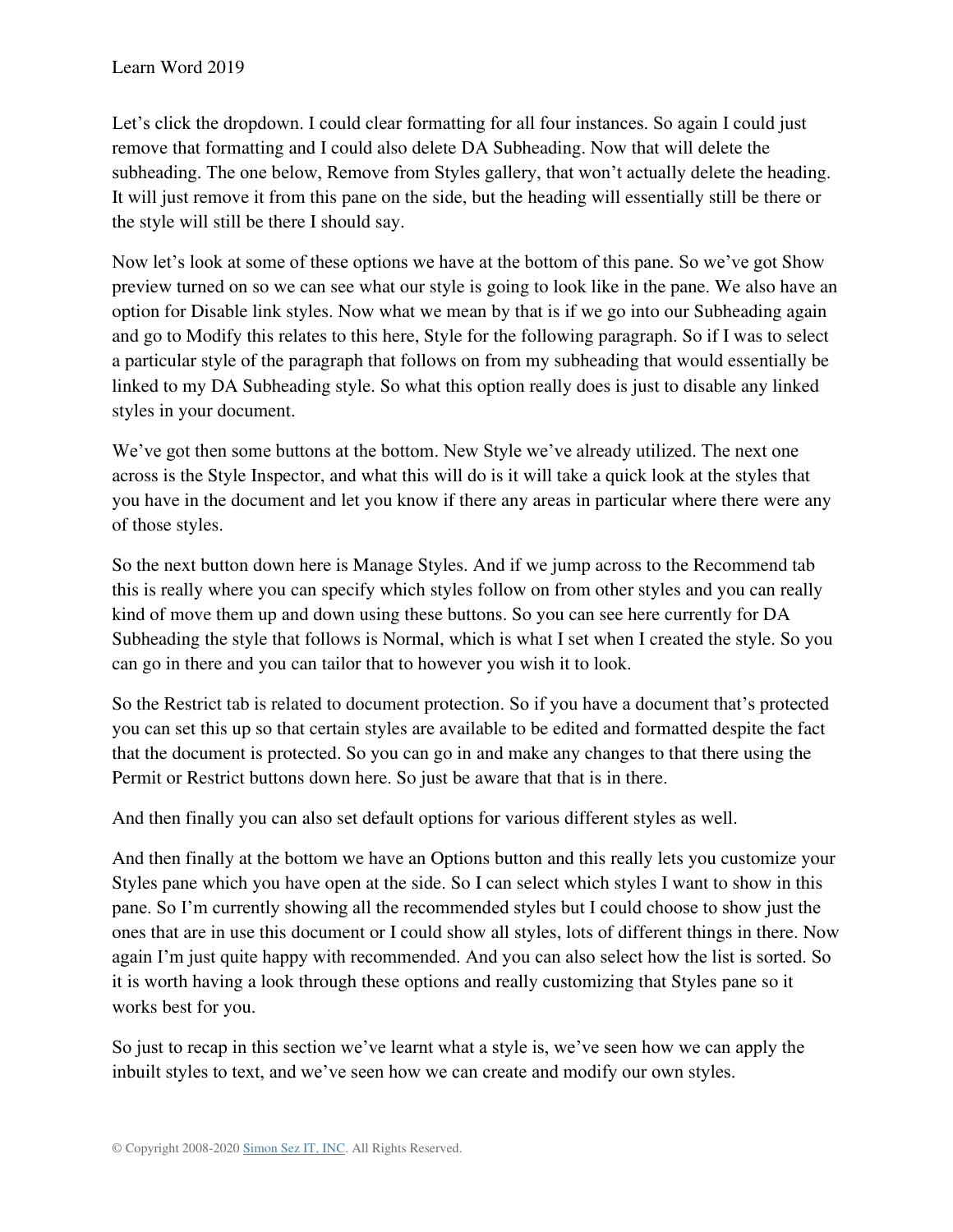That just about wraps up this section. So now what we're going to do is we're going to jump across to a practice exercise just to really finish off section seven with a bang. So please join me for that.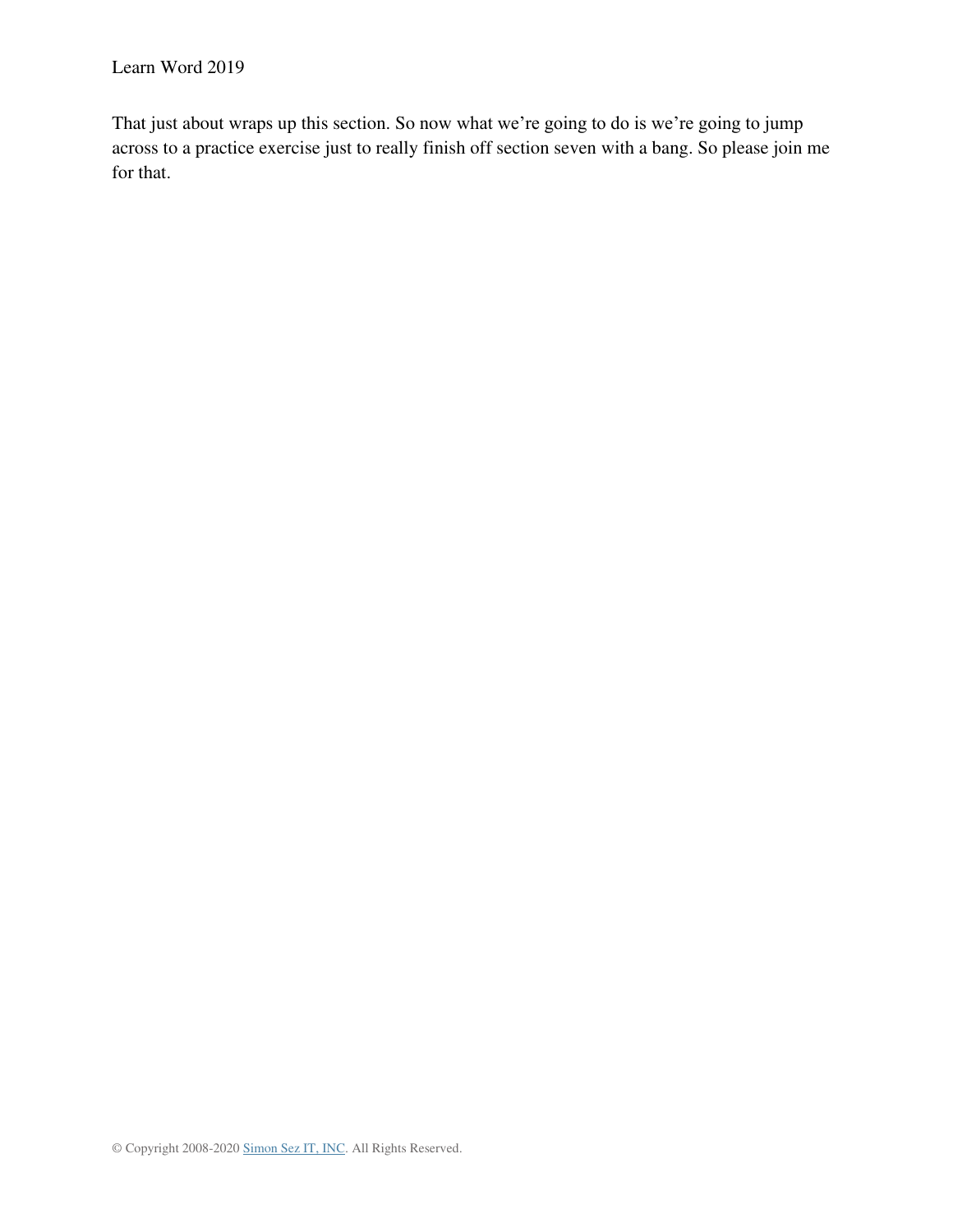## **Video: Section 7 – Practice Exercise**

**Deb:** Hello everyone and welcome back to our course on Word 2019. We're now down in the section seven practice exercise where we're going to be practicing all of the skills that we've learnt in section seven relating to styles.

So the firs thing I'd like you to do for me is to open the file called Practice Styles. I then want you to go into that document, select the title, and format it in any way that you like.

I'd then like you to create a style by example based on your title and name the style My Title Style.

Next, I'd like you to create a new style from the Style gallery and name the style My Subheading Style. And make sure that the style is available for all new documents you create.

I'd like you apply the new style to each subheading in the document. And once you've done all that you can save and close the file.

Amazing everyone. You're doing so well. I will see you in the next section.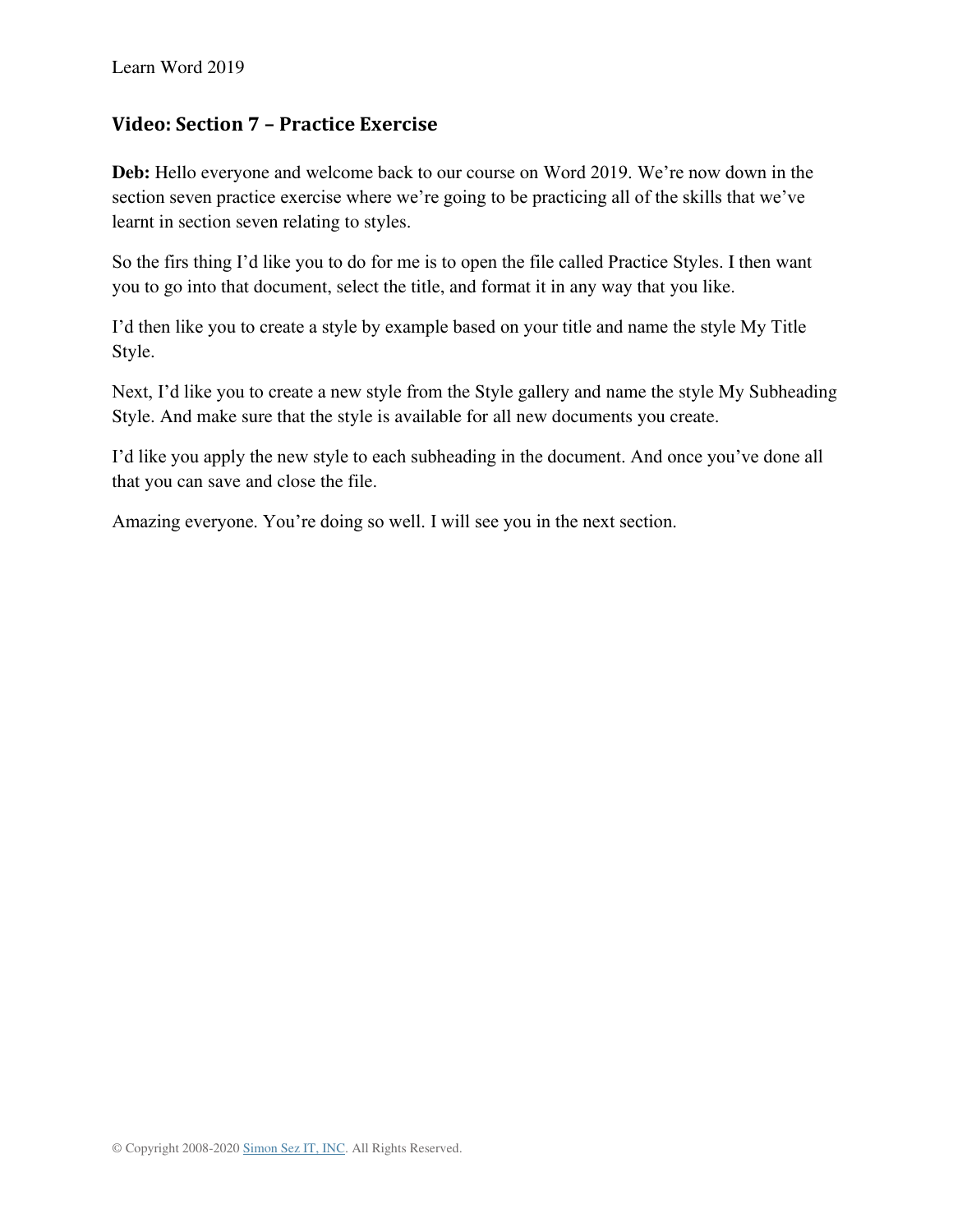# **Section 8 – Controlling Page Appearance**

# **Video: Working with Page Breaks**

**Deb:** Hello again and welcome back to our course on Word 2019. We're now in section eight and we're starting out with module one where we're going to start talking about options for controlling the appearance of your page. And in particular in this module we're going to take a look at page breaks.

Now there are two types of page breaks. The first one is what we call a soft or an automatic page break. And these are the ones that the computer automatically inserts. So for example if I scroll down to the bottom of this first page you can see that once you finish typing at the bottom the computer will automatically put you on to the next page. So this is what we call an automatic page break. It's not one that you've added. It's the one that automatically happens when you get to the end of a page. And you can see here page breaks can happen in the middle of a paragraph, as they have done here.

The second type of page break is what we refer to as a hard or a manual page break. And I'm going to show you an example of that.

So I'm going to click my mouse just before where it says Sales Associates and I'm going to insert a manual page break. So I'm going to go up to the Insert Ribbon and in this first group, the Pages group, I have an option for Page Break. So I'm going to click it and you can see that it's broken that page where my cursor was positioned and it's pushed down the sales associates paragraph on to the next page.

Now you might be wondering how you can see where in a document you've placed your manual page breaks. Well all you need to do is go back to the Home Ribbon and turn on those nonprinting characters again using your Show/Hide command. And if I click that you can see there we have a manual page break. If I decide for whatever reason I no longer want that manual page break all I need to do is click on it to highlight it and press my Delete key and you'll see that Sales Associates gets pulled back up again.

Now it might be that when you put a page break in, and I'm just going to click in front of Corporate Division, and another page break in, it might be that sometimes if you put one in that you end up with just one little piece of text on one page. So just be aware of that. Wherever you're clicked it's just going to push everything down on to that next page.

Now I don't want that one there so I'm going to delete it out again.

It's also worth noting that you can only delete manually inserted page breaks. So you can't delete any that have been automatically applied by the application.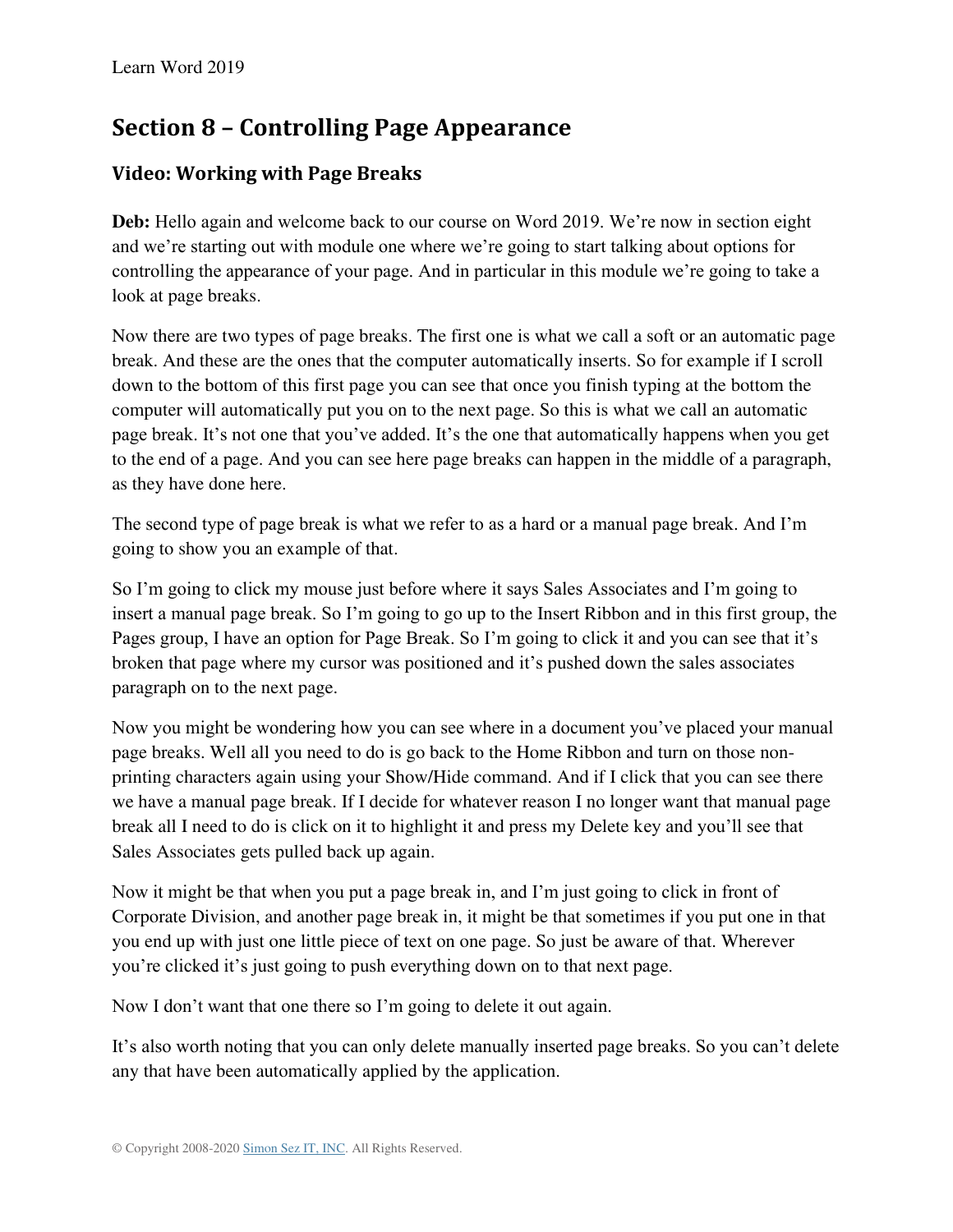Another trick to make your life even quicker and easier is I'm going to show you the shortcut key you can use to insert a manual page break. So again just to keep things consistent let's click in front of Sales Associates and the keyboard shortcut is Control-Enter. And you can see there we have the page break in there.

Now one thing you should also be aware of is when you are putting page breaks throughout your document you must be aware that it can affect things further down. So it will push things down on to other pages. So if you have things like tables of content set up you must make sure that you go in and update your table of contents because you might find that some of your content is now on a different page if you've added in lots of page breaks. So just one thing to be aware of and we will be talking about tables of contents later on in the course.

So that's how page breaks work. You can see they're pretty easy. In module two we're going to talk about another kind of break you can have in your document and that's called a Column break. So please join me in the next module for that.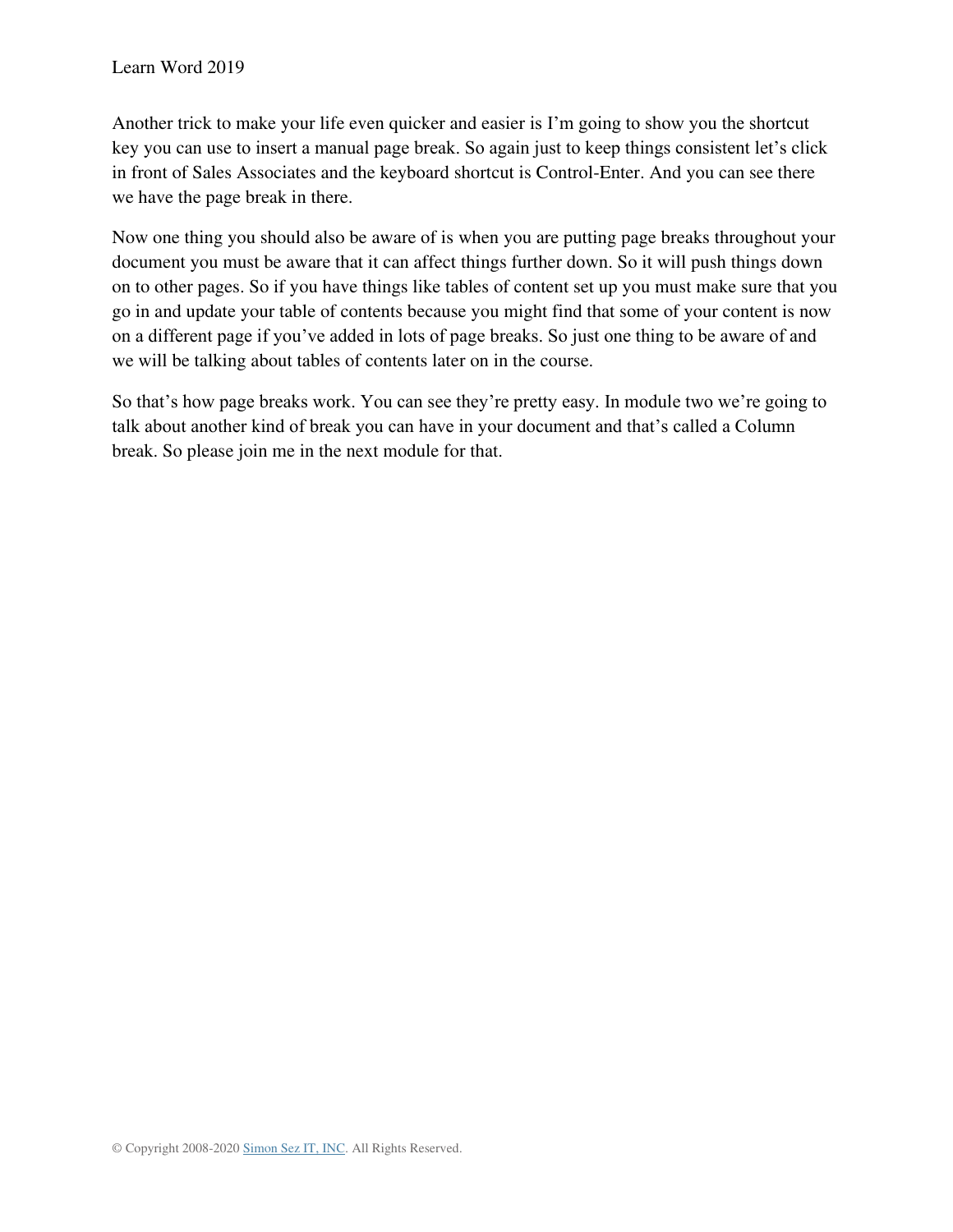#### **Video: Working with Columns**

**Deb:** Hello again and welcome back to our course on Word 2019. We're now down in section eight, module two where we're going to start to look at working with columns.

Now you may have some experience with documents that are in columns. If you think of something like a newspaper you'll often find that the text in a newspaper is arranged into columns. And you can pretty much do exactly the same in your Word documents.

So I have a blank document here and let's say that we want to divide this into two columns. I'm going to go up to the Layout Ribbon and in this first group, the Page Setup group, we have an option for columns. And this is where you can define how many columns you want in your document. So currently I only have one column essentially and I want to divide this into two columns.

So how can I tell if this page has been divided into two columns? Well if you look at the ruler you can see we have a gray area in the middle. So when I start typing my text is going to basically go along up to that gray area, then it's going to wrap around and go on to the next line. So effectively giving me two columns of text. So if I just type in some junk text you'll see it starts to wrap around. So we get that kind of newspaper style look and feel.

Now if I was to continue going all the way down to the bottom of the page as soon as I hit the bottom of the page it's going to jump up to that next column and continue down.

Now one thing you might find quite interesting is that if, for example, say I now want to type in this second column. If I try and click my mouse anywhere in this column I can't actually click there. The only way I can get to that second column currently is if I carry on typing all the way down until it wraps around into that next column. So if you find yourself in this scenario where you actually want to jump across into the second column you're going to need to add a column break.

So again we can stay on the Layout tab for this and you can see we have a little break section just here. And you'll find all different kinds of document breaks in here. So we have our Page Break which we looked at in the previous module, and the second one down is a column break. So I'm just going to click there. And can you see what happens there? My cursor has now jumped to that second column and I can now type in there.

Remember, if you want to see any of the breaks in your page you need to turn on those Show/Hide markers and there we can see I have my column break in there.

Of course if I want to delete that column break I'd do it in exactly the same way as I did for deleting the page break. I just click on it and hit the Delete key.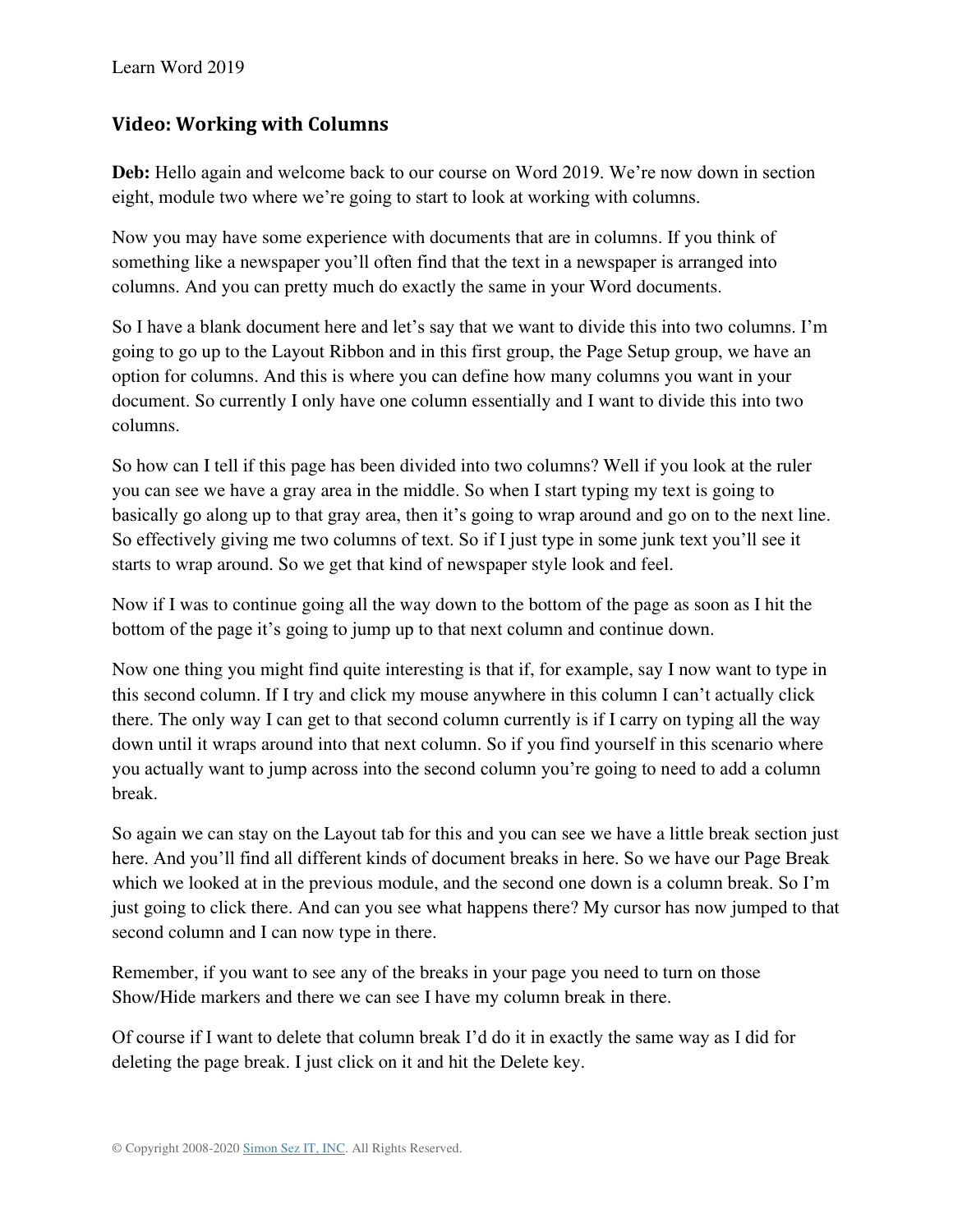So now we've seen how we can add columns into a document. Let's look at an existing document and see how we can turn that into columns.

So I'm going to go back to our document that we were looking at previously, our Page Appearance.doc. I'm just going to click in front of About Us. I'm going to go to the Layout Ribbon, I'm going to go to Columns, and I'm going to say two columns again. Now this looks a little bit strange because my title is also in the column. I might want to have my title still at the top and then just have the rest of the text in two columns. So I'm going to Undo and this time what I'm going to do is I'm just going to highlight all of my text apart from that title. So I'm going to go all the way down to the bottom and then I'm going to apply my columns again. So I'm going to go back to Columns and select two and now it hasn't affected my title. So that looks slightly better.

But it really is very simple just to apply columns to an existing document.

Now one more thing I want to show you in here, if we go back into that Columns dropdown obviously you can select three columns, left column, right column, I want to jump you down into this section that says More Columns.

Now again in here we have our presets. So you can select 1, 2, 3, so on and so forth, or you can manually choose your number of columns. So if you want more than three columns you can choose that from here.

You also have the ability to define the width of each column as well. So if I had two columns, if I just select two columns there you can see I can go in and I can set the exact width and the exact spacing between those columns manually. And as I change this you'll see in the preview on the righthand side that preview just changes so I can see what that's going to look like.

Now here I also have this equal column width checkbox checked. If I uncheck that that's going to allow me to adjust them so that they're not always even. So that might be useful to you in some scenarios as well.

And I can also say if I want to apply my new column settings to this section or from this point going forward or to the whole document. So you can specify where you want to apply these column settings as well.

Another thing that's quite nice to do is to check this Line Between checkbox, ergo a line running down the middle of my page. So that can look quite nice, particularly if you're doing something maybe like a resume or a magazine article or something like that. So you have a few different options underneath More Columns.

So that's pretty much all there is to inserting columns into existing documents and also setting up blank documents in columns.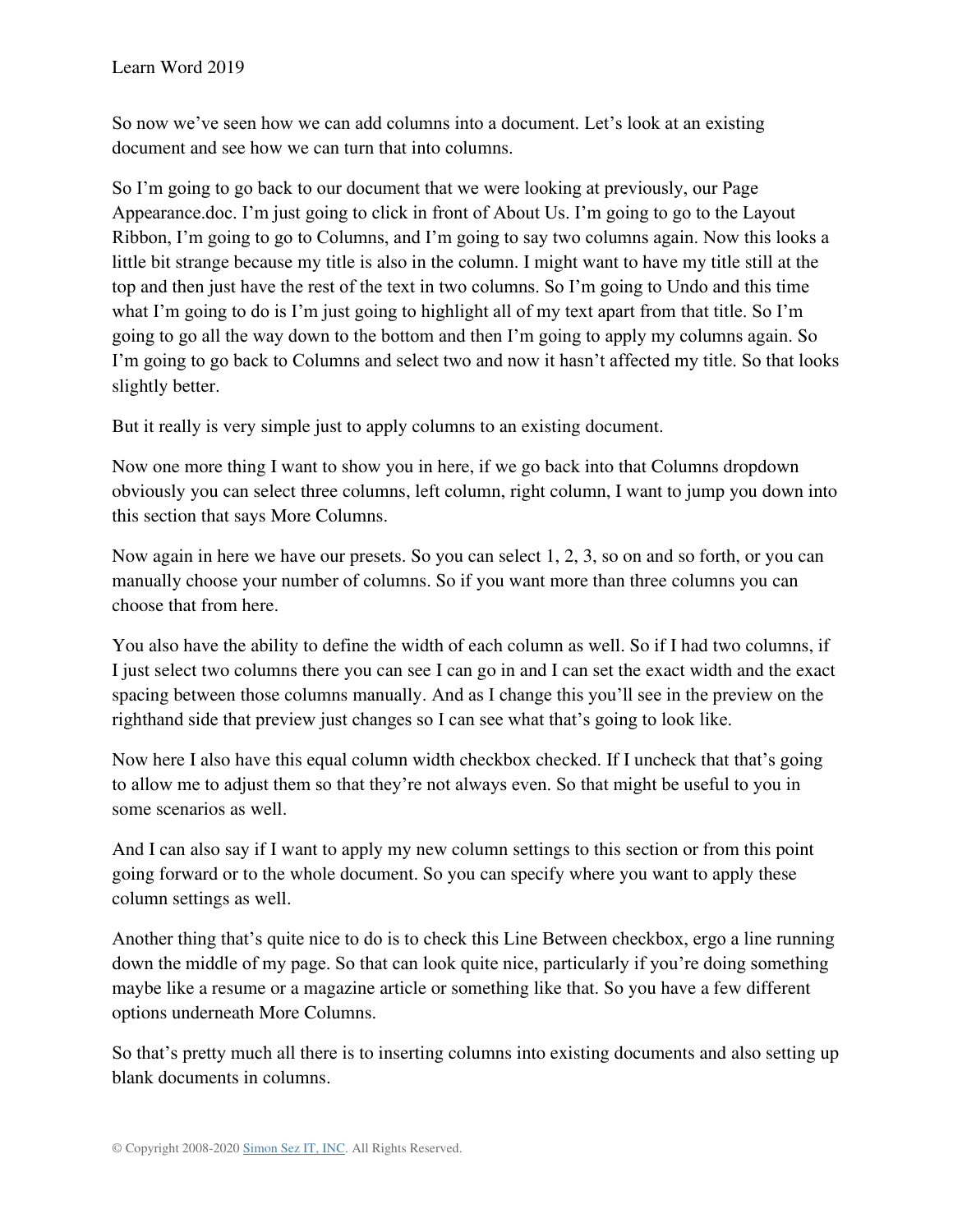In the next module, in module three, we're going to talk about adding a watermark to our document, so I will see you over there.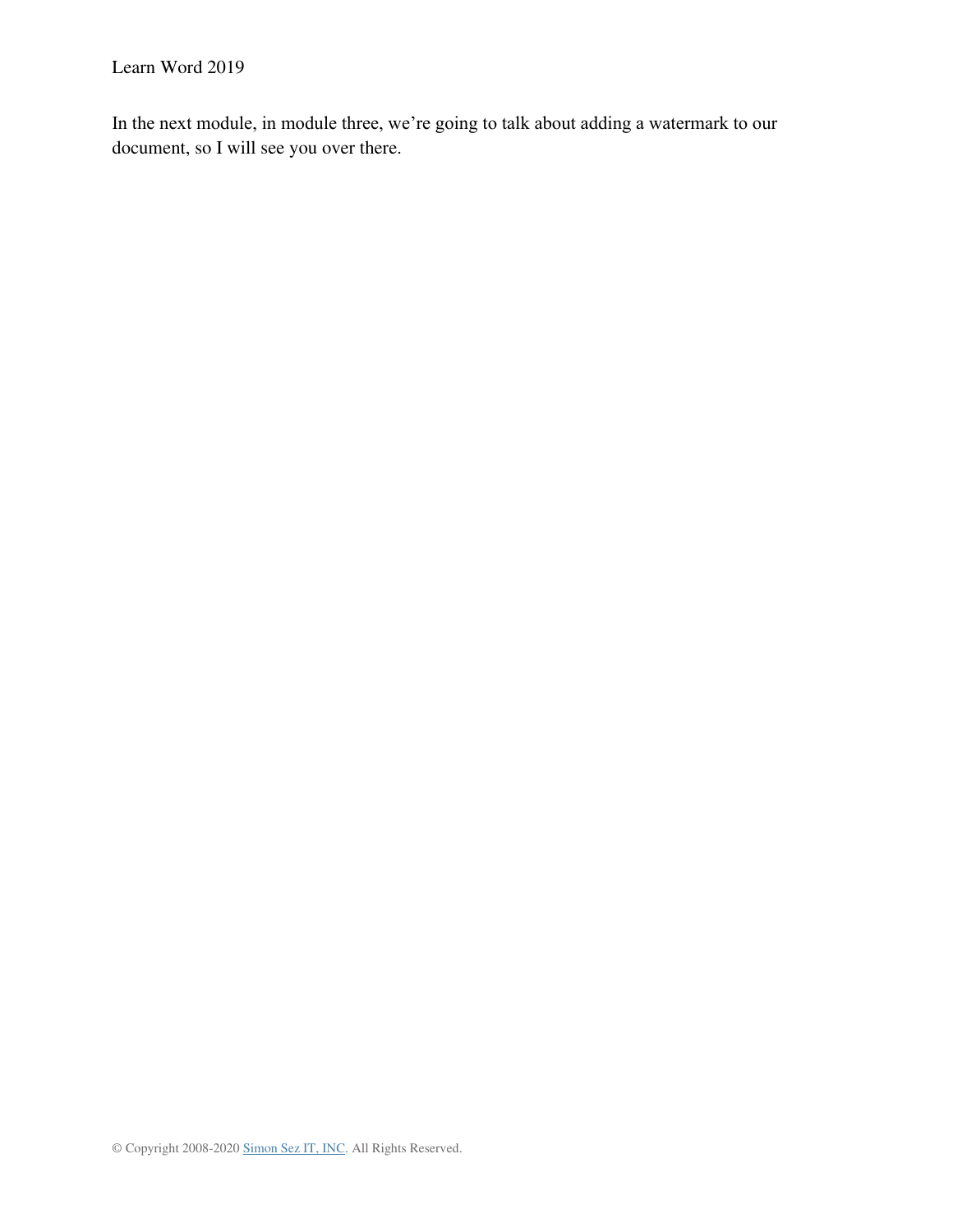## **Video: Adding a Watermark**

**Deb:** Hi everyone. This is Deb and welcome back to our course on Word 2019.

We're down in section eight, looking at different ways that we can control our page appearance and in module three we're going to take a look at how you can add a watermark into your document.

Now you may have seen watermarks on various documents previously. So you might see them on legal documents or property documents and it's that kind of grayed out text that's in the background. It might say something like Confidential or Top Secret or something along those lines.

Now in Word you can add in some predefined watermarks that are already in the application or you can set a picture or customize your own text. And that's what I'm going to talk you through in this module.

So I'm working in our Page Appearance document for Smith Properties and I'm going to go to the Design Ribbon. And in the last group, the Page Background group, you'll see we have an option for watermark. So let's click that dropdown and see what we have in there.

So the first thing you'll see are a number of predesigned ones. So ones that say Confidential and Do Not Copy. So let me just apply this first one so you can see what it looks like. And there you go. You can see it's very faint. It's not supposed to be too in your face. You're supposed to still be able to read the text over the top, but you can definitely see that it's there in the background.

If you go back to Watermark. If you want to browse some more sort of template watermarks you could go on to the Office.com website where they have a lot more of them. And you can also create your own custom watermark, which is what we're going to do in a moment.

But first things first, I want to remove the watermark that I've just applied so I'm going to click on this Remove Watermark option. And we're going to go back in and we're going to set our own custom watermark.

Now currently when I come into this dialog box I have no watermark selected. Now if I had a picture which I had saved off to my hard drive and I wanted to use that in the background I could choose Picture Watermark and then browse to the location of that picture. Now I'm not going to do that. I'm going to use my own text watermark, which to be fair is the most common watermark you're likely to see.

I can set my language. So I have mine set to English United States and this is taken from whatever language you have set in Word, which again we'll look at this later. And then I can choose the text that I want. So again there's a few in this dropdown which you can choose from or alternatively you can just overtype what's in this box with whatever you want it to say. So I'm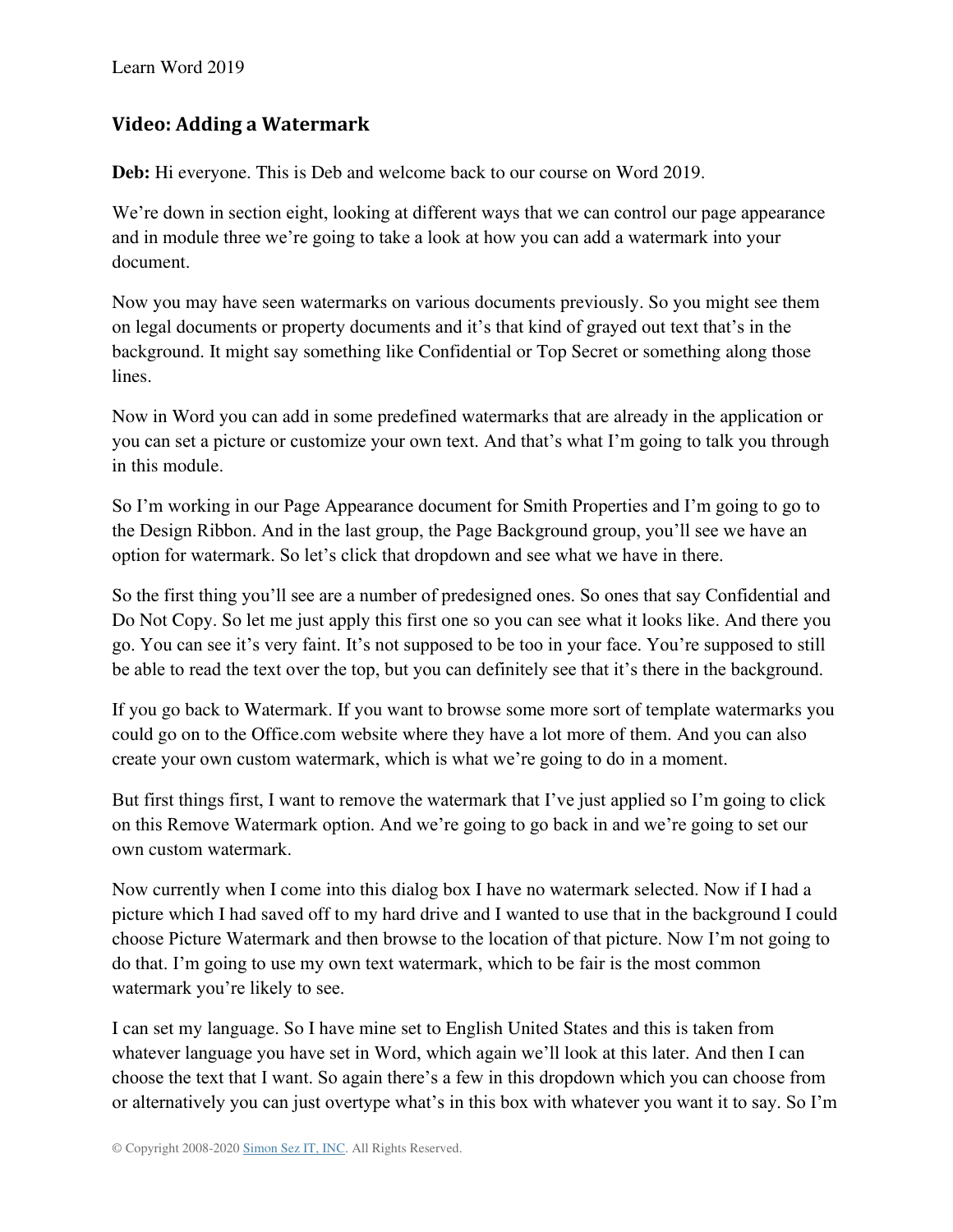going to put in here the name of the property company, so Smith Properties. You can also set what font you're using for your watermark. So mine's set to Times New Roman. I might want to take it to something like Arial. I can set the size. I'm just going to leave that on Auto. And I can also choose the color. So if I wanted to stand out maybe a little bit more, maybe I can choose a different color, and I can choose whether I want it to display horizontally across the page or diagonally.

And once I'm happy with my settings if I just click Apply and Close you can see there is the watermark. So very, very simple just to set that watermark.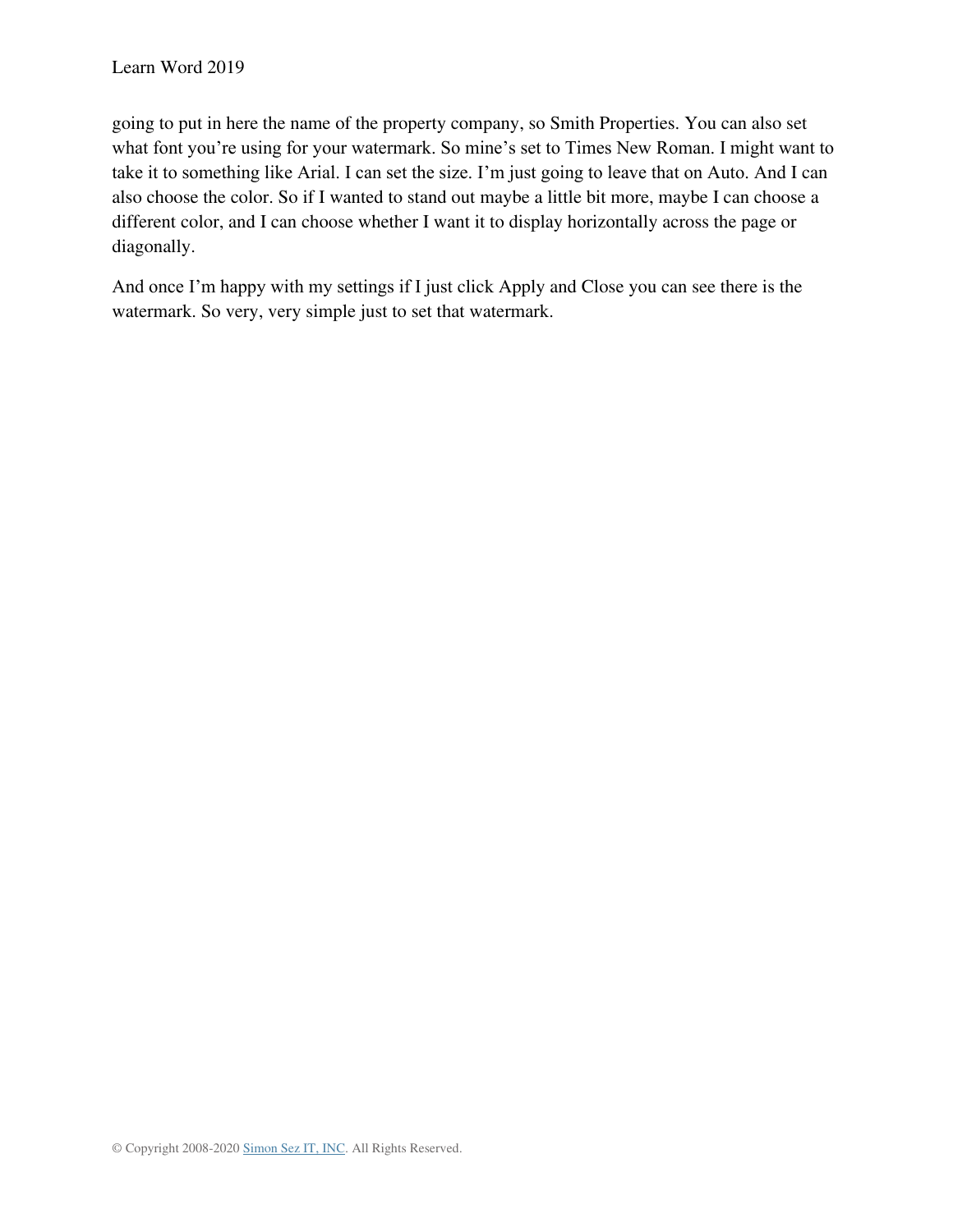## **Video: Headers and Footers**

**Deb:** Hello everyone. This is Deb and welcome back to our course on Word 2019. We've been looking at page appearance throughout this section and now in module four we're going to take a look at how you can change the appearance of your page by adding headers and footers.

Now if you've never come across headers and footers before all they are, are a way of adding some useful information into the top and bottom margins of your document.

So for example, in this document here some information I might like to have in the top margin might be the company name or maybe a company logo. I might also want to have the date. And maybe in the footer of the document I might want to have a page number and maybe the file name or the location of the file or something along those lines. So you can set up your headers and footers and apply them to your entire document in various different ways. So let's see how we would do that.

We're going to start with the header and to get into your headers and footers if you just hover your mouse over the white space in this top margin and double click that will let you into that top margin area and you can see we have a little tab there that says Header and if I scroll down to the bottom we can get into our footer as well.

Now the first thing I want to highlight here is the fact that we now have an additional contextual ribbon, Header and Footer Tools and that has its own Design sub-ribbon. And on this ribbon it contains everything we're going to need to work effectively with our headers and footers.

Now I'm going to be adding text into my headers and footers but just be aware that if you do have something like a logo that you want to have, if you've got that saved off to your PC you can insert that by using this Pictures button. Alternatively you can go to online pictures and insert something from online as well. So be aware that you can insert pictures, but we're going to do text for the time being.

So the first thing I want in my header is I want to add in the company name, so we're going to say Smith Properties. Now one thing that's worth highlighting as well is if you look at the ruler just above the header Word has already added in for us a Center tab and also a Right Align tab over on the righthand side. So that means if I press my Tab key it's going to jump me across to the center, which is really useful. I haven't had to go in and set my own tabs.

Now I'm going to press Tab again to move all the way across to the right and what I'm going to do in here is I'm going to put in todays' date. Now I could just manually type the date in but there is a problem with that. If I was to come back into this document tomorrow if I've manually typed in the date the dates going to stay the same. So it's always going to say the date, yesterday. In general what I want this to be able to do is that each time I open this document I want the date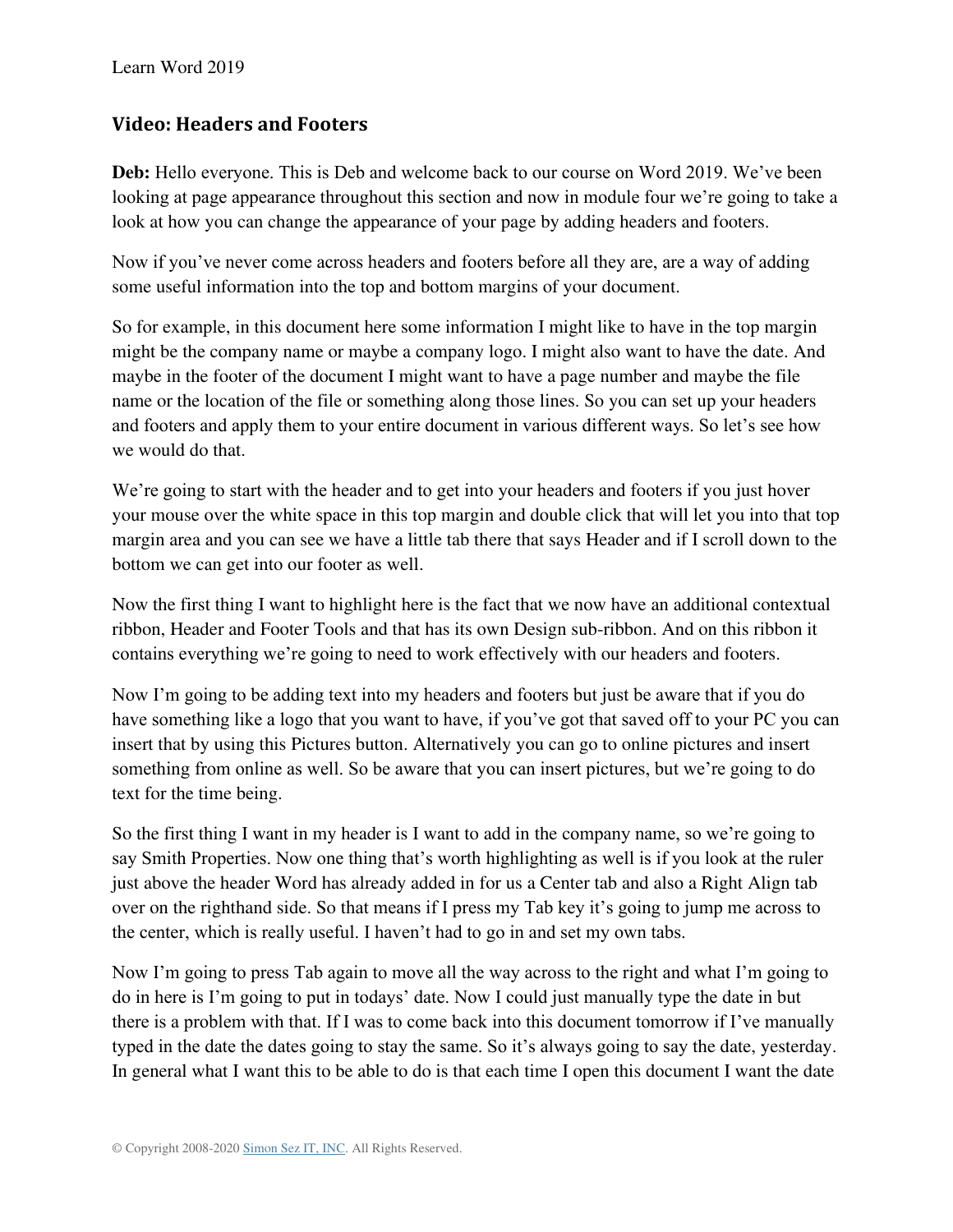to update with the current date. So how do I do that? Well let's go to our Design Ribbon and in this Insert group we have an option for Date and Time.

So I can choose a number of different formats for my date. So I'm going to say this one here, August the 4<sup>th</sup> 2019 and I'm going to make sure that I've got this checkbox selected, Update Automatically. That's the little checkbox which controls how this updates. So when I come into this document tomorrow it's going to say August the  $5<sup>th</sup>$  2019, the next day August the  $6<sup>th</sup>$  2019, so on and so forth. So let's click on OK. Wonderful. So my header is looking pretty good. I now want to jump down to my footer and add some information in there as well.

Now I could just scroll down to my footer or alternatively I could use this Go To Footer button in my Navigation group. So if I click Go To Footer it's going to jump me down.

So now in my footer I'm going to add a couple of pieces of information. The first thing I want to add is a page number. So again very similar to the date. I could manually type in Page 1 of 1 but that means that it's always going to say Page 1 of 1 on every single page. And what I really want it to do is say Page 1 of 1 and then I want it to say Page 2, Page 3, Page 4, so on and so forth. So again to do that I'm going to utilize one of the buttons on the Design Ribbon. In the first group we have the Header and Footer group and we have a Page Number option. And I want my page number at the bottom of the page and I have a number of inbuilt styles that I can utilize. So I'm going to scroll down and I think I'm going to choose this one here, Accent Bar 3. And there we go. It's put in Page 1. And if I scroll to my second page you'll be able to see that I have my header nicely on there. If I go to the bottom this one says Page 2, this one says Page 3, so on and so forth. So it really just makes your life a lot easier.

Now again I'm going to jump right across to the righthand side by using my Tab key and there's lots of other things that I could add into here. And I'm going to add a little bit of document information. So again if we go up to the Insert section we have a Document Info button. So this will allow you to add additional information into your footer. So you might want to add who the author is, you might want to add the file name or the file path or even the document title. So I'm actually going to add in the file name, which is Page Appearance.docx. So that's all the information that I want to add into my headers and footers so I'm going to click on the Close Header and Footer button on the Design Ribbon.

And you can see once you close out it means that you can't actually click in here to edit them and they will show in a light gray color. If you want to go back in and make changes you'll need to double click in your header to get back in there.

Now before we finish up this module I just want to show you a few other options that you have with regards to headers and footers so I'm going to double click to go back in and get back my Design Ribbon. Now I want to show you some of these options that you have just here.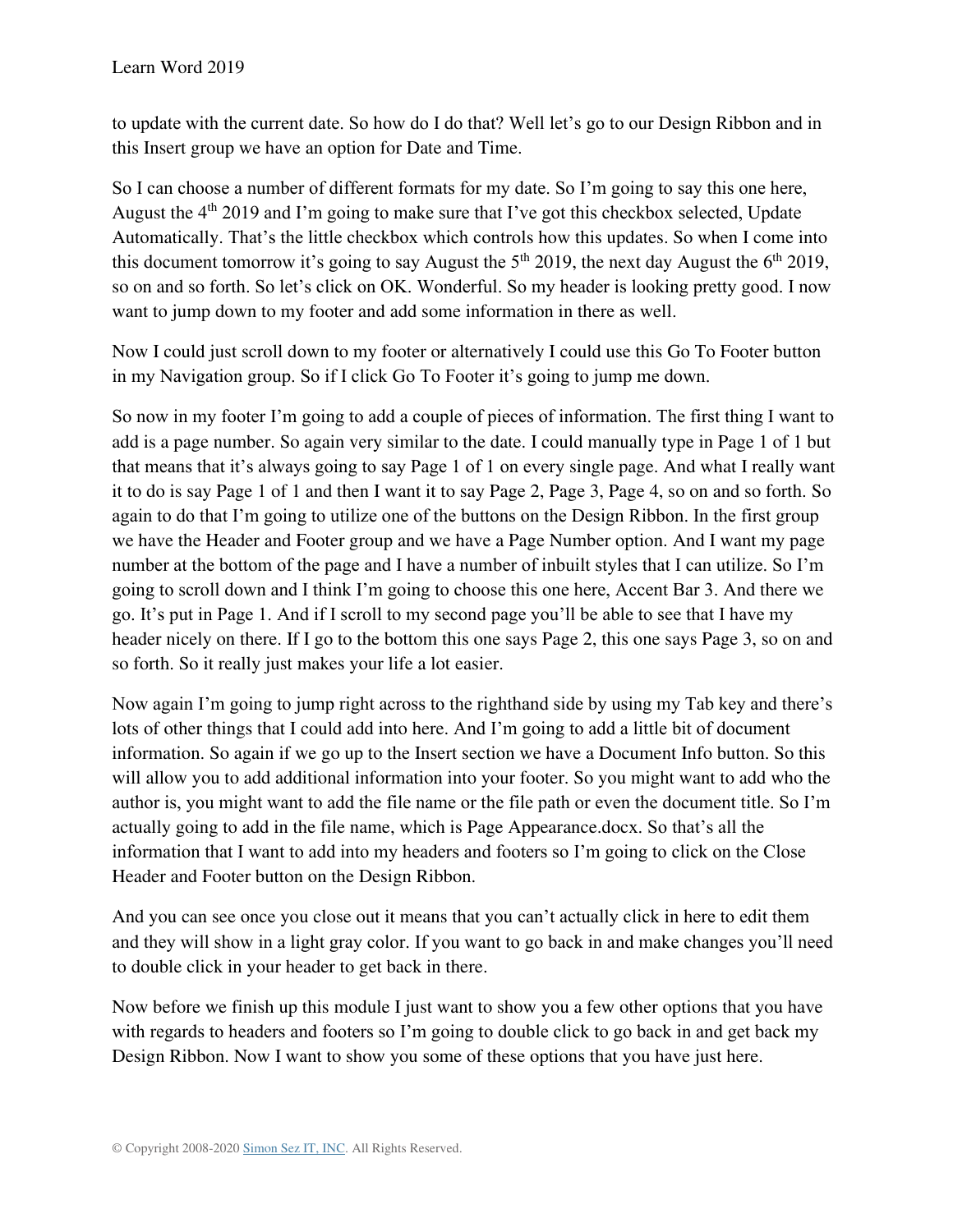So the first one here, Different First Page. And if we hover over it says it gives the first page a different header and footer from the rest of your document. So you might think, "Well why would I want to do that?" Well a lot of the time you might not want to have your header and footer information on the first page of your document. It might be a title page or something like that. It doesn't look particularly professional if you have headers and footers on that front page.

So if I select Different First Page you can see it now changes to first page header and I might decide that I want to delete out the information on the first page and then when I close my header and footer I don't have anything on this first page but my information is still showing on the preceding or the following pages.

Let's double click to jump back in to that header again and the next option down is Different Odd and Even Pages. So this allows you to specify the odd numbered pages should have a different header and footer from even numbered pages. So let's select that option. Now I don't want anything on my first page. I'm going to go to my second page, so this is an even page header. So I can come in here and I can set my settings and anything I put in here is going to appear on the even pages only. So I might want to say something like Presented by Deborah and I want that to appear only on the even pages. So it should be on page two and you can see it's not on page three because that's an odd page header and it's there on page four. So that's a nice way of putting different headers for your odd pages and different headers for your even pages. And I'm going to close my header and footer.

So there are lots of options within headers and footers for you to play around with and explore. And it really is worth having an experiment with them. They are quite fun once you get into them and you can really make your document look really nice.

So that's the quick overview of headers and footers and that just about wraps up section eight on page appearance.

And then we're going to dive straight into section nine. So, I will see you over there.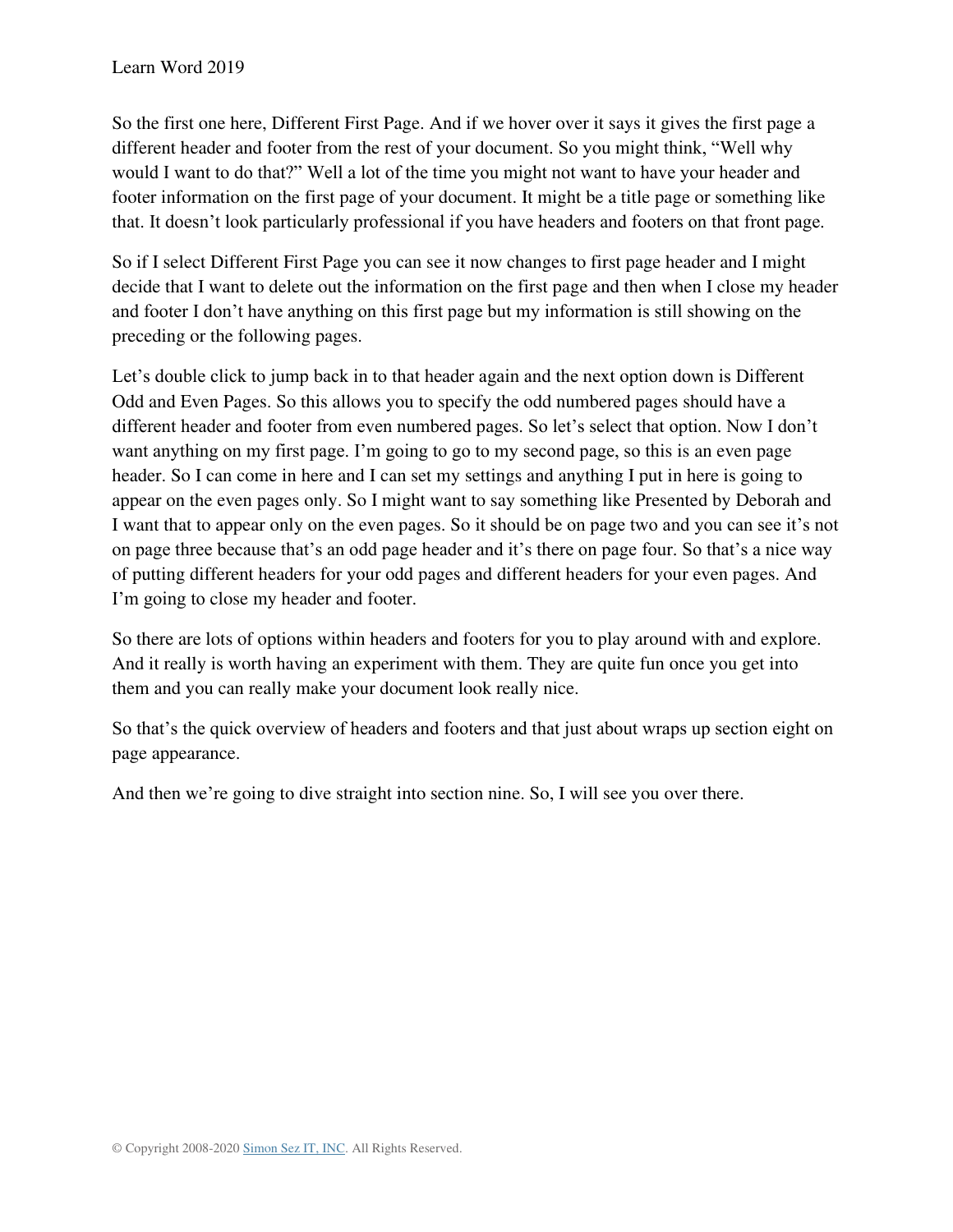# **Section 9 - Sectioning**

# **Video: What is Sectioning?**

**Deb:** Hello again and welcome back to our course on Word 2019. We're now down to section nine and module one. And what I really want to do in this first module is really just explain what sectioning is and I want you to think about it in this way. If you think about a document that has multiple pages and you maybe want to have different margins in different parts of the document than in others. You can only achieve that if you create sections. Another example might be if you have a document in front of you that's in portrait, which is the default, and then maybe you want a specific page to be landscape only. Again you would achieve that by putting in section breaks. And we're going to do some of these examples in the following modules. But first of all to really illustrate what I'm talking about when it comes to sections I have this little example on the screen here.

So if you can imagine, we have three pages of a document. So the first one here which has Title in the middle, then we have our second page just here and then finally our third page. Now on this first page I might just want to have a title. So maybe it's some kind of cover page where I just have a title in there. And what I might want to do is put in a Next Page section break and there are a number of different kinds of section break, as you'll see.

So this first one Next Page section break will allow me to just put a title on the page and then instead of pressing the Enter key to get to the bottom of the page and jump to the next one I can just put in a quick section break or a Next Page section break and it will give me a new page. And essentially this will become section one of my document.

On to the second page, this is a slightly different scenario. So on the second page what I want to have is the title running across the top which is essentially in one column because the title is centered, and then I want to have two columns of text below. Now if I didn't a section break underneath the title when I started typing my text it's just going to be still in one column. If I decided to change the entire page to two columns my title is going to move across and be shoved into this first column. So to achieve the effect I want I've put in what we call Continuous section break, which means it's going to stay on the same page, unlike the first section break we did which jumps us to the next page, and then I can put my columns in, in the new section. And you can see here this means that this page is divided up into section two at the top and then section three after we've put in our section break.

And then finally our third page has a different orientation. So you can see here the first two pages are in portrait mode and the third page is in landscape. So maybe I want to put in a large picture or maybe some kind of diagram and it's going to work better if that page is in landscape.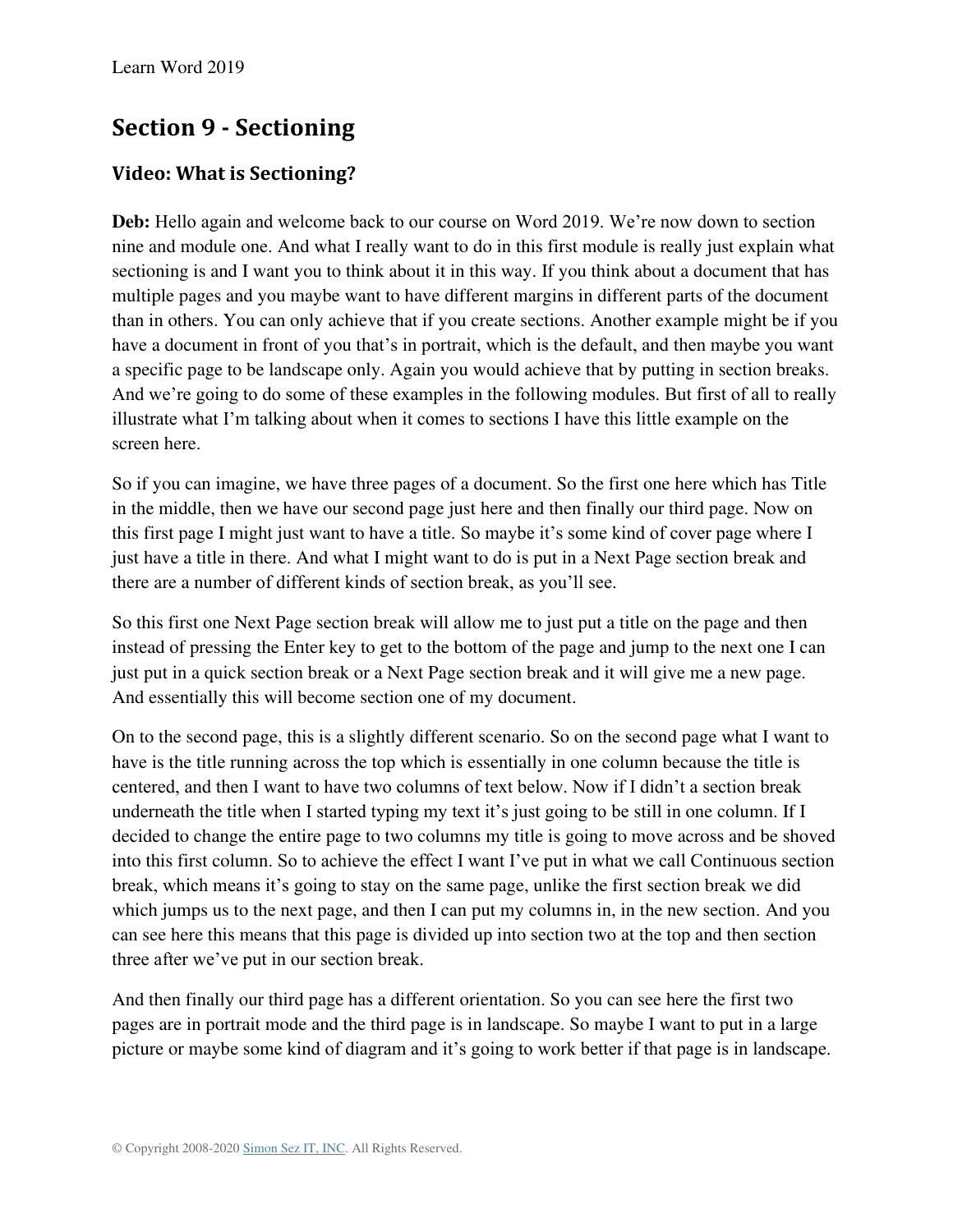Again if I didn't have any section breaks in this document and I switched this page to landscape it means the whole document would turn to landscape and I don't want that. I just want the third page as landscape.

So I've put in here at the bottom of the second page a Next Page section break. And I can then switch the third page to landscape and it won't affect the other two. And this then essentially becomes section four.

So hopefully that gives you an overview of how you can utilize section breaks in a document and why they're really, really useful when it comes to your layout.

Obviously we're going to go into this in a little bit more and in the next module we're going to actually do this. We're going to do a practice exercise. So please now join me for that.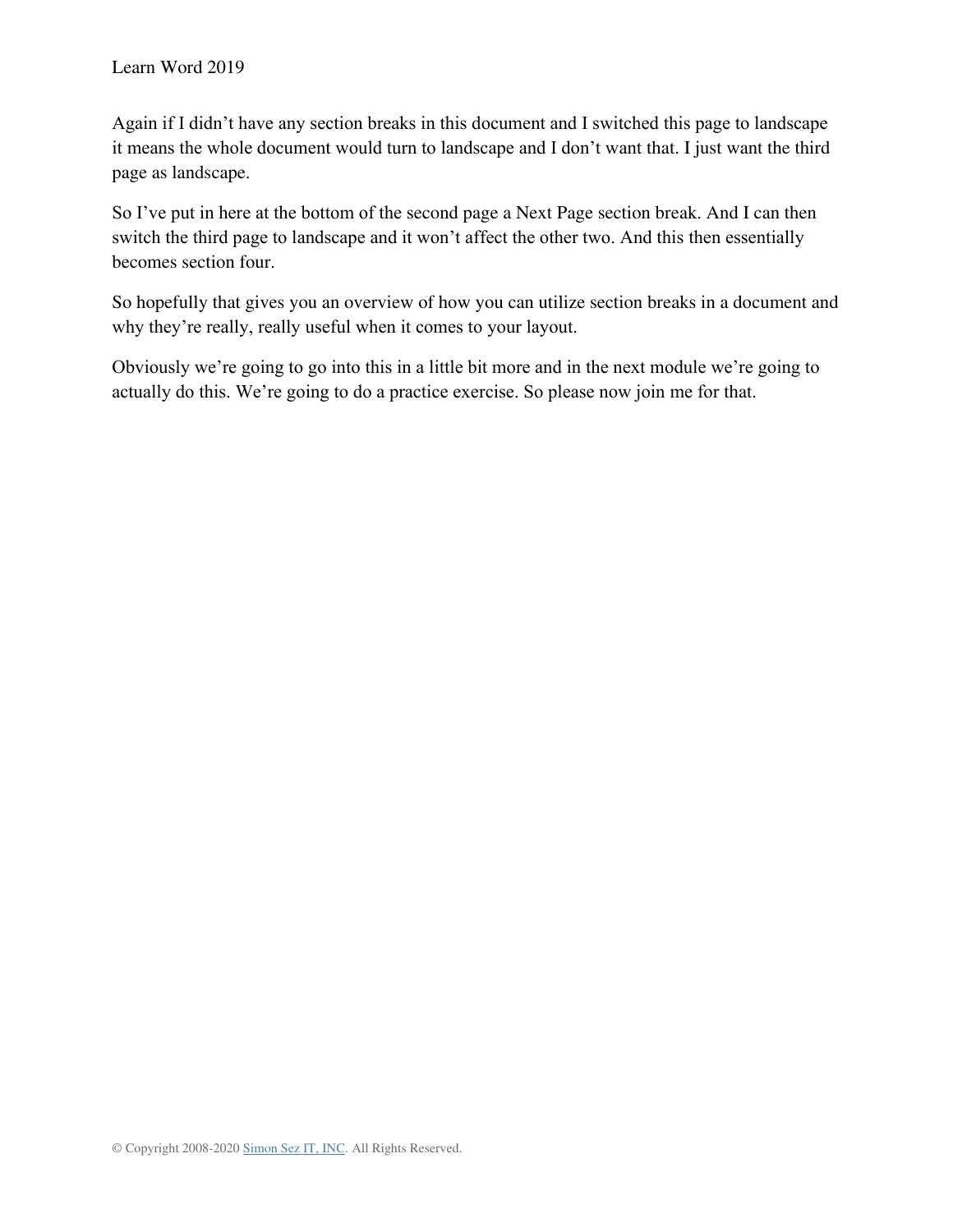## **Video: Sectioning a Document**

**Deb:** Hello again. This is Deb and welcome back to our course on Word 2019. We're down to module two of section nine and in the previous module we took a look at exactly what sectioning is and why it's useful to you when you're working on your documents. Now in this module I want to put that into practice so you really get a good idea of how you can utilize sections to section up your document and have different things going on in different parts of your document.

So let's just take a look at this document that we have on the screen. So I have a title, Smith Properties, Inc. and then I have a subtitle and then I have some paragraphs of text underneath. You'll also note that I have a footer and also a header on this document as well. We'll scroll down to the second page where I just have some more paragraphs of text and on the third and final page I have a picture which as you can see at the moment isn't fitting too well on the page, but obviously we're going to deal with that as we go through this module.

So let's scroll all the way back up the first page and I'm just going to click anywhere on this first page and I just want to draw your attention down to the bottom left hand corner where you can see it says we have Page 1 of 3 and we're in Section 1. Now if for some reason you can't see this section information if you just right click your mouse on the Status Bar you'll be able to turn that off and on just bey selecting this Section button just here. You'll see if I click it again my section information disappears from the bottom left hand corner. Click it again and it turns it on. So just make sure that you have that turned on because that's going to be really useful as we work through this module.

So now we're going to section up this document and what I'm trying to achieve with this first page is I don't want to have a header and footer on the first page but I do just want to have that title and the subtitle and I want the rest of this text to begin on page two. So we're going to achieve that by using sections.

Now you might be thinking I could just click after where we have "We'll find the right property for you" and put in a page break which will essentially push all of the rest of this information on to the next page but that's not going to create sections. So I want to use a section break just here. So I'm going to jump up to the Layout Ribbon and I'm going to go this Breaks dropdown and you'll see the bottom half of this dropdown it says Section Breaks and there are a number of different section breaks that we can utilize. So for this one I actually do want to push all of that text down on to the next page. So I'm going to use the Next Page section break and you can see there it says Insert section break and start the new section on the next page.

Now remember when you click on this it's going to insert the break wherever your cursor currently is in your document. So really important to make sure that you're clicked in the right spot.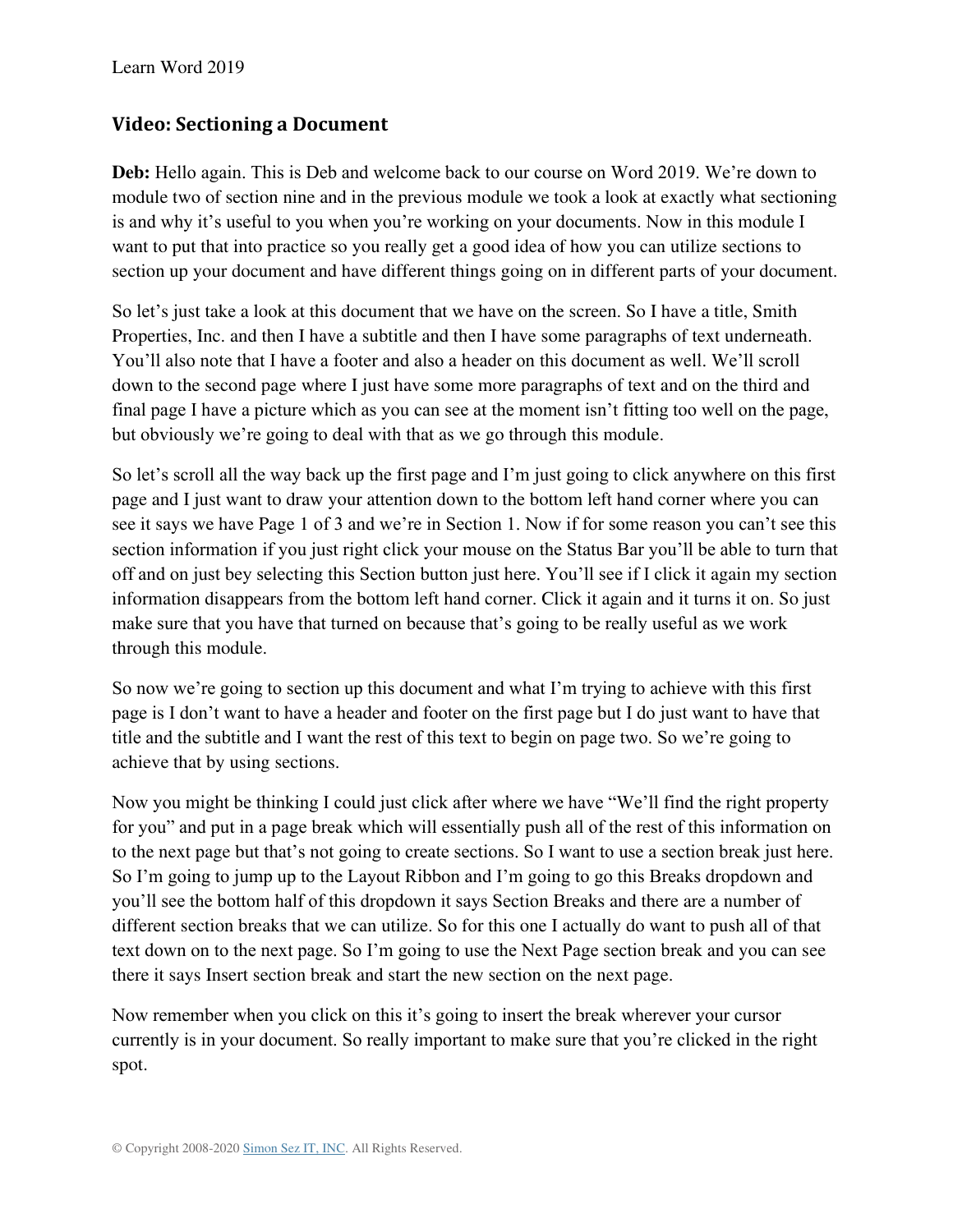So I'm going to click it and there we go. So if I scroll back up you'll see now that I just have my title and my subtitle on that first page and the rest of the information has been pushed down to page two.

So let me just click my mouse on the first page again and just note in the bottom left hand corner it says Section 1. Now if I scroll down to page two and click anywhere in the text you'll see it says Section 2. So that's how I know that I now have two sections in my document.

Again if you want to see where those breaks actually are remember just to turn on your nonprinting characters by using that Show/Hide command. So you can see there section break next page. So I'm just going to turn off again because I don't need it right now.

Now one other thing I want to do here is I want to make sure that this subheading doesn't wrap around. So I essentially want it all on one line. Now there are a couple of ways I could do that. I mean I could change the font size, which would probably achieve the desired effect but what I'm going to do here is I'm going to actually change the width of the margin. So I'm going to make the margin slightly narrower, which will give this subheading a little bit more room to breathe.

Now remember we can do this and not affect the rest of the document because we're working in section one. So it's only going to affect section one as long as we have that option specified. So let me show you what I mean.

We're going to go up to the Layout Ribbon, I'm going to go to the Margins dropdown and I'm going to say Custom Margins. And you can see I have three tabs here and this allows me to modify the space I have on the top, the left, the bottom, and the right. So I want to modify the left and right margin so I'm going to change these to 0.25 and the same here 0.25. Now once you've changed those, this is a really important point to note, if you glance down at the bottom where it says Apply To it's defaulted to this section because Word recognizes that I now have sections in my document. So I could choose from this point forward our whole document to change the margins on everything but I actually only want to change the margins on section one. So I'm going to click on OK. And there we go. I now have all of that subheading on one line.

Now one final thing I want to do here is I want to go back into that Page Setup box so I'm going to click the little dropdown here as that's the quickest way to get to it, and I want to go to the Layout tab. And what I want to actually achieve is I want to center this title and subtitle vertically on this page. And you'll see there under the Page Section we have a Vertical Alignment option which is currently set to Top. So I'm just going to change that to Center and click on OK. And there we go. I now have my title page perfectly aligned.

Now the final thing I want to do to tidy up this section is I want to remove the header and footer. Because this is just a front page cover page it doesn't necessarily look as professional with the header and footer in there. I don't however want to remove them off of any of the other pages. So I'm going to double click in my header and footer and if you remember from before we have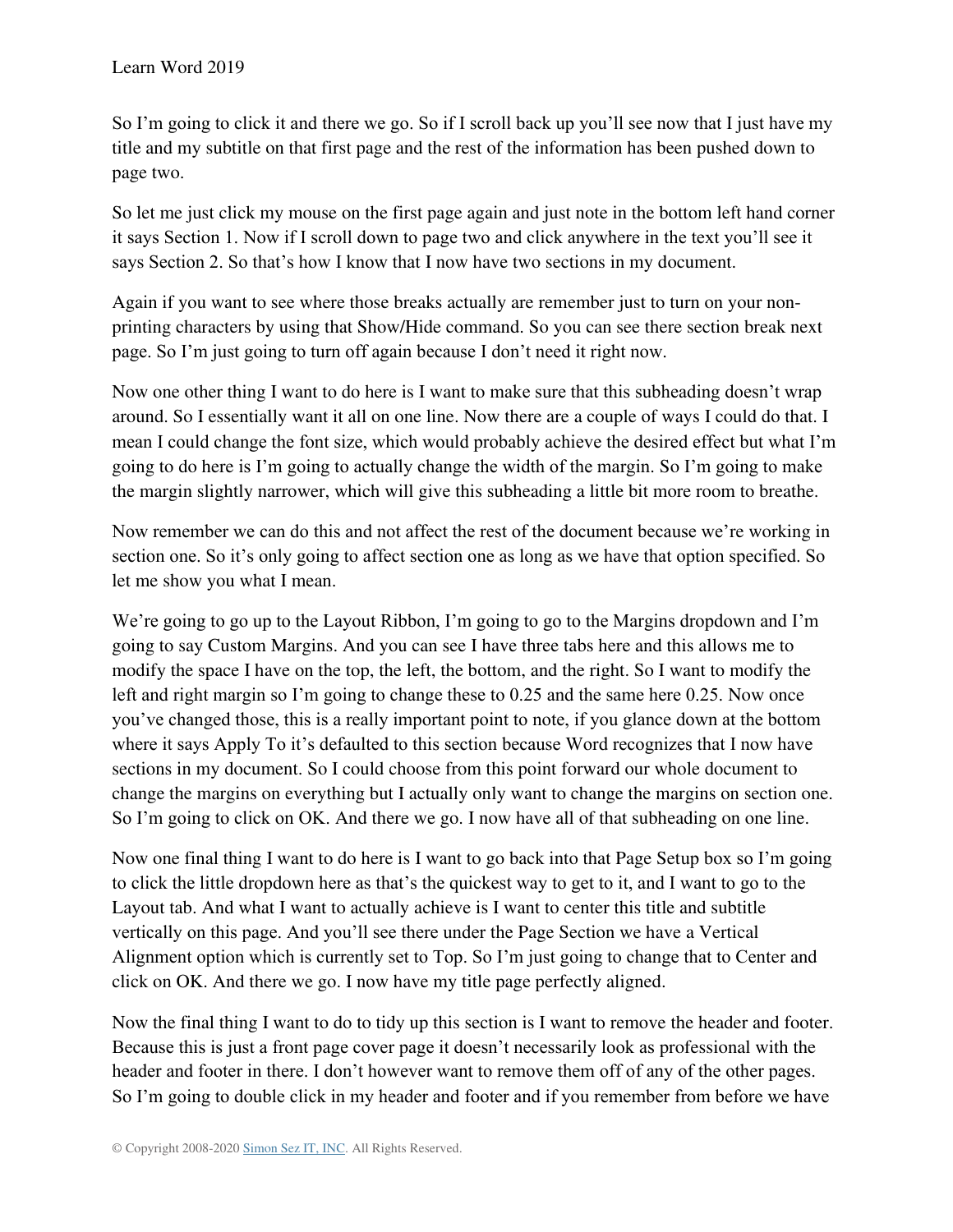this option here Different First Page. So I'm going to select it and I'm going to remove my header and I'm going to click Close Header and Footer. So now I no longer have my header or my footer on the first page but they're still there on that second page. And also note that the margins on the second page or in the second section I should say are as they were at the beginning, whereas on the first page we have much narrower margins.

So you can see that very simply that we've been able to make changes just to a specific part of the document, just to that first section without affecting anything else. Now let's move on and deal with section two.

So I'm going to scroll down. Now what I'm going to do on this second page is the first thing I'm going to do is I'm just going to add a quick title in here. So I'm going to say Smith Properties, Inc. Now what I'm trying to achieve on this page is I want the majority of this text to look like a newsletter. So I want to put it into columns. However, I don't want the Smith Properties, Inc. title to be in a column. So how can I achiever that? Well I can add in another section to section off this bottom part from About Us downwards.

So I'm going to click my mouse in front of the A. Remember again it's very important where you're clicked. I'm going to go back to Layout, I'm going to go to Breaks. Now this time I'm not going to use the Next Page break because I don't want to actually push this text on to the next page. I want it to stay on the same page but just add a section break in there. And to do that if you want to keep it on the same page we're going to put in a section break Continuous. And now with my cursor still clicked where it is I'm going to go to Columns and I'm going to say Two Columns. And as you can see there it's now put in my text in a two column layout for that particular section.

Now I'm clicked in section three. You can see that from the bottom left hand corner. If I click on Smith Properties you'll see that it changes to section two. So I have two different sections going on in here. So what that means is basically I can take my title and I can apply some formatting to it. So I'm going to move it into the center, I'm going to make it a bit bigger, and again let's do something like put a border around it. So I'm going to go for a 3D box border, I'm going to make it a darker blue and we're going to change the width to something a little bit thicker and click on OK. And let's also do a fill as well. Why not while we're here? So let's do a light blue fill and click on OK. So essentially that title is still in one column, then we've got our next section where we have the rest of the document in two columns. That's another way that you can utilize section breaks.

So now let's scroll down to page three. And again you can see here we still have our columns going on, which is absolutely fine. However this bit here looks a little bit lost, where it says Home Office. Now this piece of text is actually kind of related to this picture. So I really want to have this piece of text on the same page as this picture. So again this is where I can utilize my section breaks.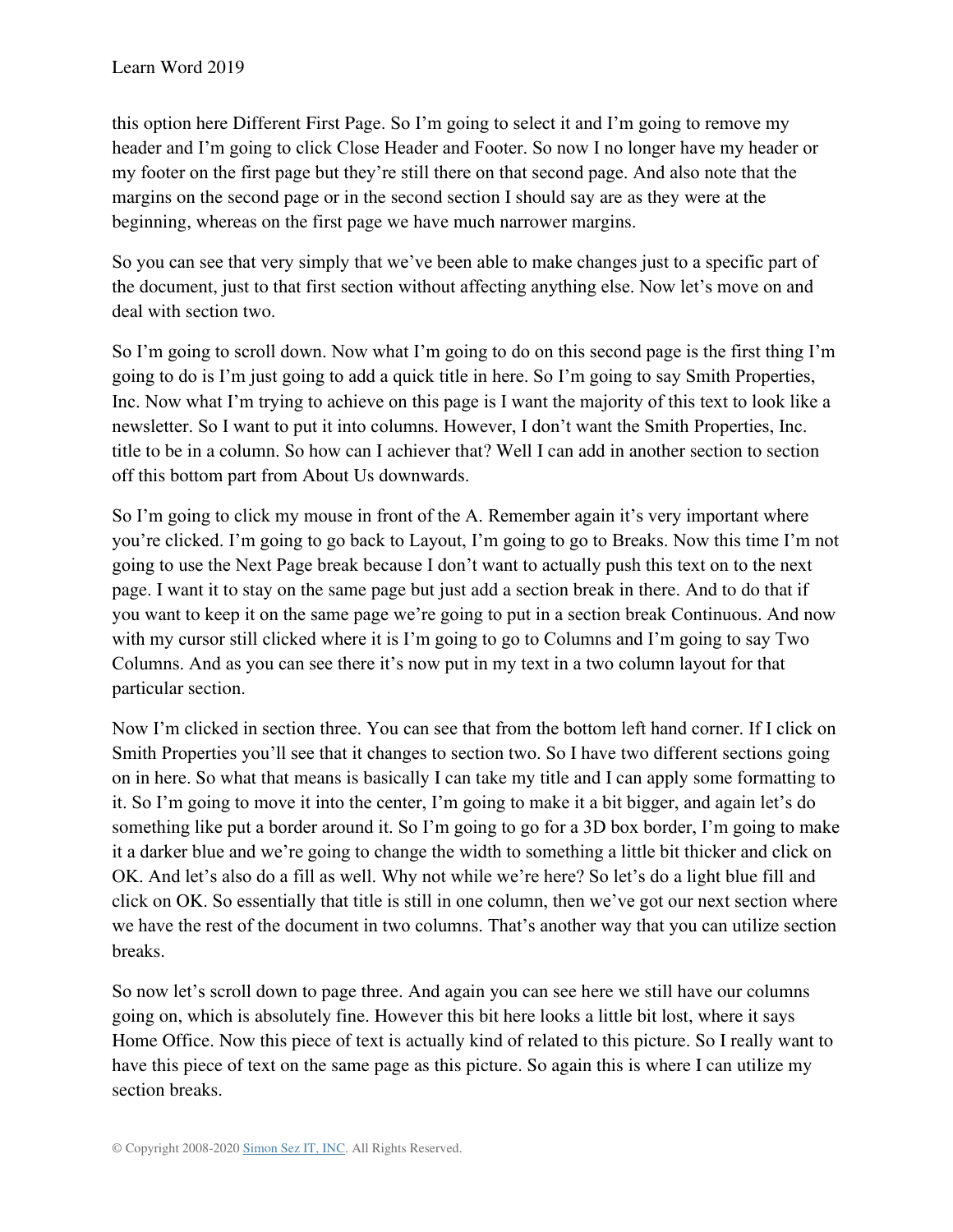So I'm going to click in front of Home Office, I'm going to go to Layout, I'm going to go to Breaks. Now this time I do want to push it down on to the next page so I'm going to say Next Page Section Break and there we go. So now I'm in section four but you can see that I still have my columns applied here. So now I'm in a different section I can just switch this back to one column and you'll see that it doesn't affect anything above because we're working in a completely different section. Again if I click above you can see section three. If I click here you can see section four.

The final thing I want to deal with here is this picture. Now this picture is clearly a little bit too big for this page. So what I might want to do is change the orientation of page four from portrait, which it's currently in, to landscape. Now obviously when I switch this to landscape I don't want the rest of my document to switch to landscape but because I have that section break in there, and if I just turn on Show/Hide markers again, I've got my section break. Anything I do in this section isn't going to affect the previous sections.

So I'm going to go to Layout, I'm going to go to Orientation, and I'm going to select Landscape. And you can see it's flipped that page around but the rest of the document is still in portrait mode, which is perfect.

Now one thing you will notice is that it's pushed that image down on to the next page. And the image does still look a little bit large, although it does have a little bit more room so I'm just going to pull this image in very slightly, like so, and you can see there we go. It's jumped up. So you might have to do some fiddling around but it certainly looks a lot better than if I was trying to squeeze that image onto a portrait page.

So there we go. We've managed to take our document, we've sectioned it up into four independent sections and we've applied changes to each section which don't affect the rest of the document.

So that's a very quick overview of how sections work. Next I want to talk to you about working with odd and even sections so please join me for that.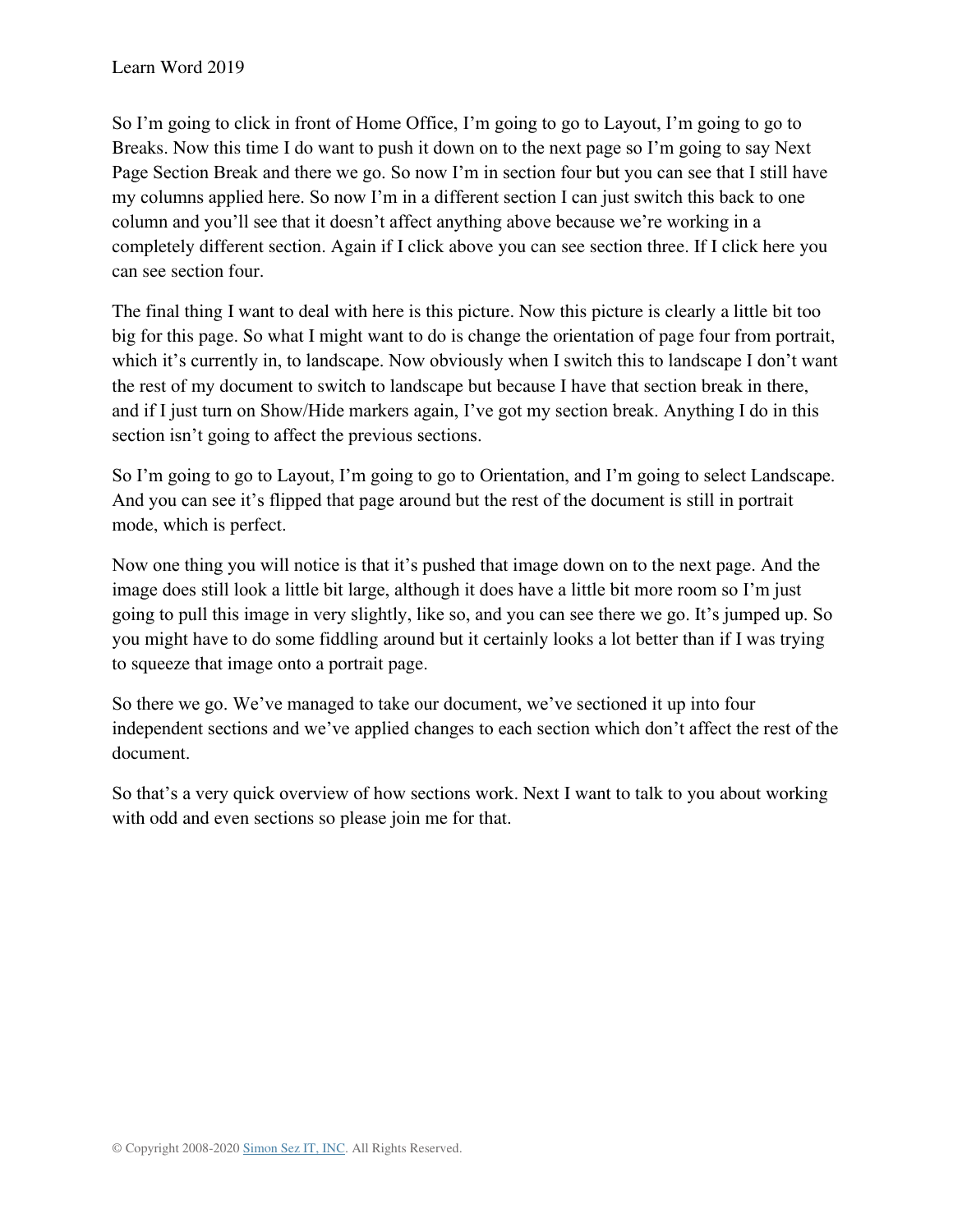## **Video: Odd and Even Sections**

**Deb:** Hello again. This is Deb and welcome back to our course on Word 2019. We're down in section nine, in module three where we're going to talk about working with odd and even section breaks.

Now we've already talked about the importance of creating sections in a document to have something different happening in one part of a document to another and we've gone through some examples of that. So we've split a document up into sections and we've made different changes, such as decreasing the margins in one section, changing the amount of columns in another, and also changing the orientation of a page in a different section. Now let's take this further and talk about when you're looking at your section breaks you can actually put in different even and odd page section breaks.

So what I'm going to do here is I'm going to insert a section break and start the section on the next even page number or the next odd page number, whichever one you want to choose. Now this little scenario where you might find this would be in books, so chapters for example. So you've probably seen it in a book where the left page might be blank and the right page is the beginning of a new chapter. So that kind of utilizes this odd and even section break functionality.

So what Word will essentially do is if the section break falls on an odd page it will leave the intervening even page numbered page blank. So let me show you what I mean by that.

Now I'm down on page two in section three and I'm just going to click my mouse in front of where it says Smith Properties Inc. in the title. I'm going to go up to my Layout Ribbon and down to Breaks and I'm going to select Odd Page and you can see there it says Insert a section break and start the new section on the next odd numbered page. So I'm going to click and you can see that it's pushed all of that down on to page three, which is an odd numbered page. And what it's essentially done is it's left the preceding even number page blank. Now obviously something has been left at the top there which I can just go in and delete out but hopefully you can see how that works. And as I said, it's the kind of thing that you'll see for chapters in books.

So it really is just as simple as that.

Now we've come to the end of this section. Hopefully all of that's given you a little bit more of an idea as to how to section up your documents. What I want you to do next is to flip over to the practice exercise and then we'll move on to section ten. So I will see you over there.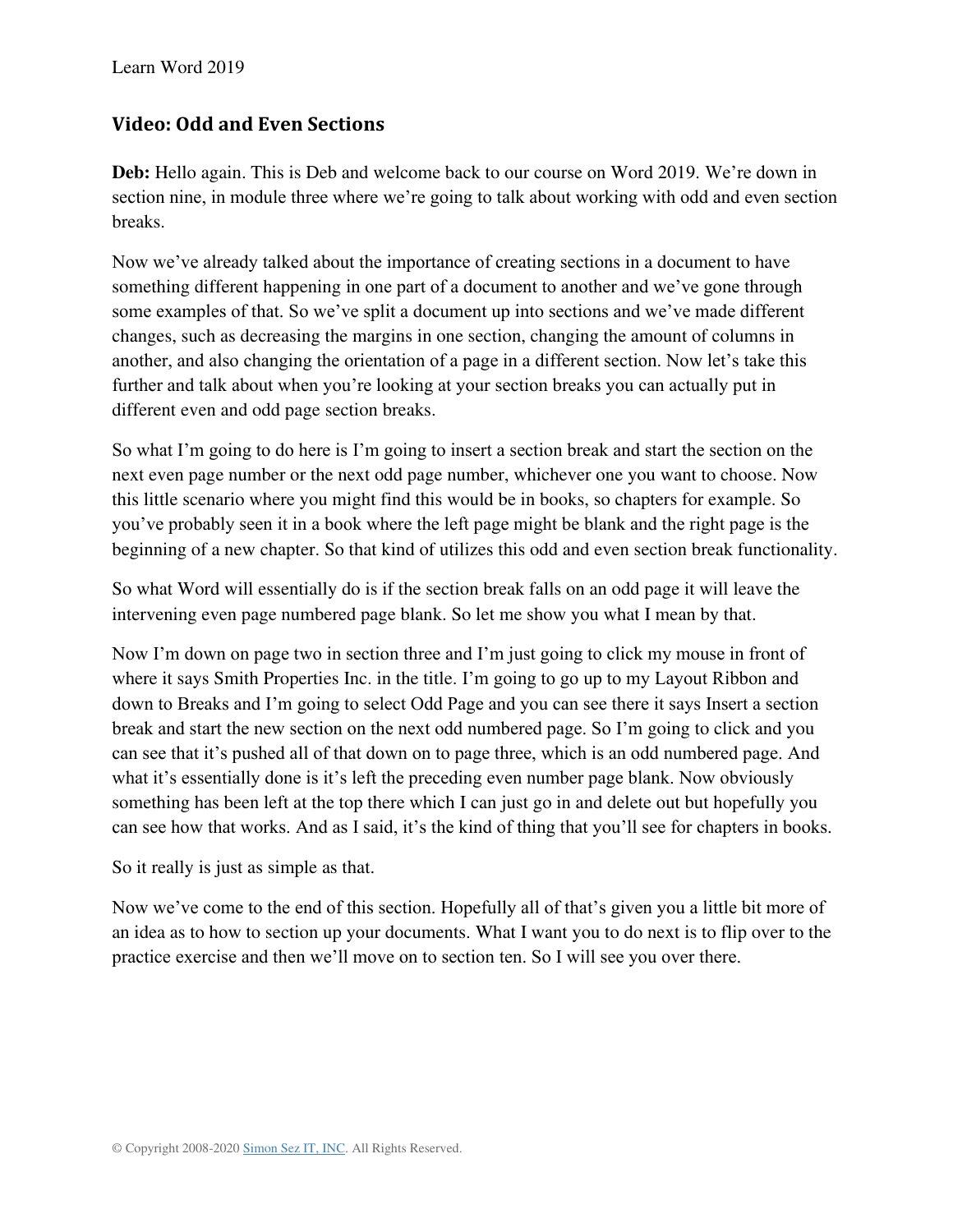## **Video: Section 9 – Practice Exercise**

**Deb:** Hello again and welcome back to our course on Word 2019. We're now down to the section nine practice exercise where I'm going to get you to use all of the skills that you've learnt on sectioning.

So the first thing I'd like you to do is to open the file called Sections Practice. I'd like you to create a Next Page section break after the subtitle so that the title and subtitle are on page one and in section one. I'd like you to center the title and subtitle vertically on page one and I want you to create two columns down in section two.

I'd then like you to create a Next Page section break before the heading Premium Listings. And then I'd like you to make section three landscape. You can then save and close the file.

And that is it for this practice exercise. Hopefully not too painful. I will see you in the next section.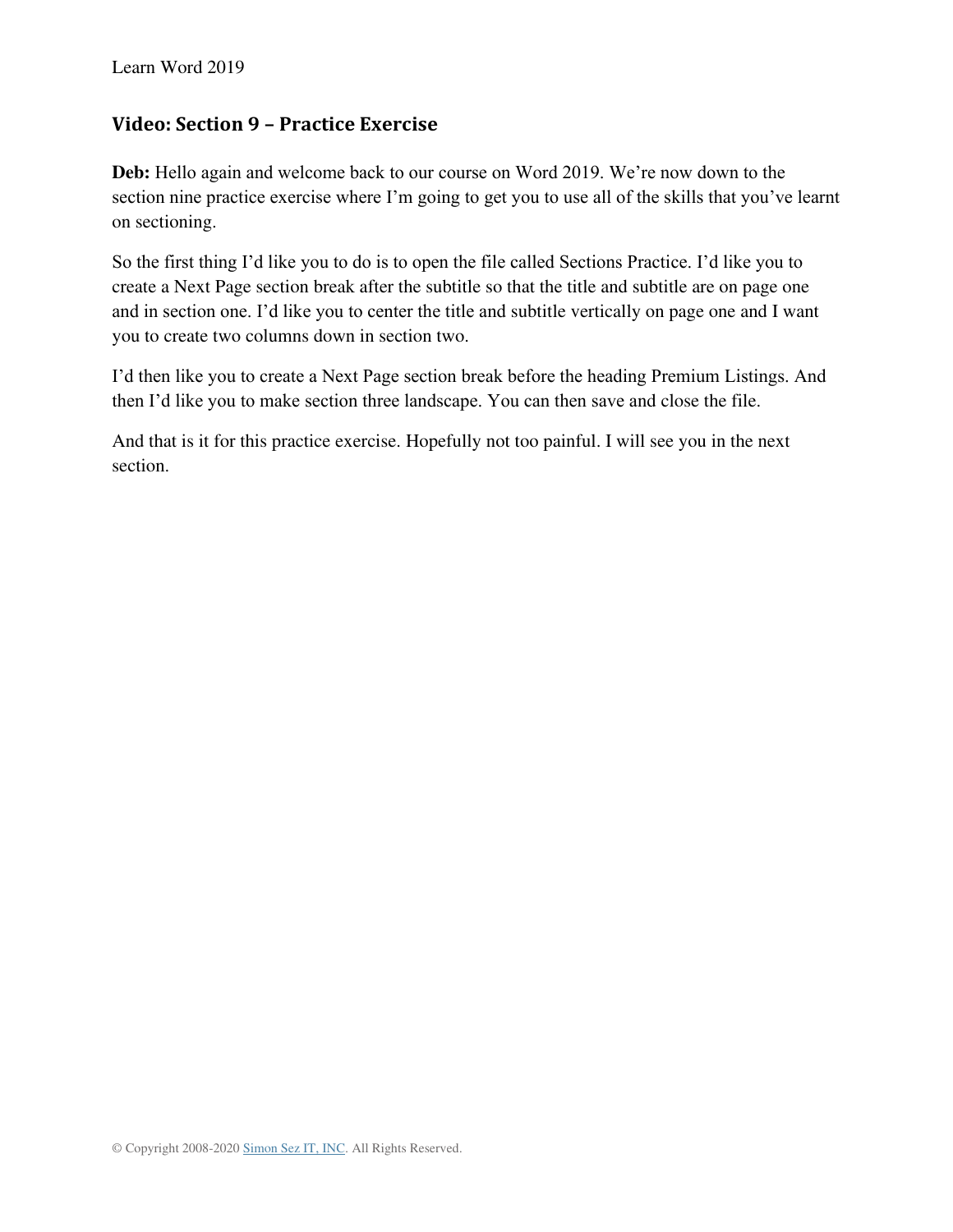# **Section 10 – Graphics**

# **Video: Inserting Pictures**

**Deb:** Hi everyone. This is Deb and welcome back to our course on Word 2019. We've made it all the way down to section ten and in this section we're going to be talking about graphics, inserting graphical images into our documents to make them more engaging and interesting. Now in this first module we're going to concentrate on how you can insert pictures into your document.

So I just have a blank document open here and there are actually a couple of ways that you can insert pictures into a document. The first way is if you have a picture saved off to your hard drive, so your local drives essentially. Maybe you've saved it to your desktop or into the My Pictures folder. You can insert that into a document. And the second way I'm going to show you is if you want to search for a picture that's available online and insert it directly into your Word document. So let's talk about that first option, inserting a picture that we have saved off locally.

Now it's worth noting that where you're currently clicked in your document is where that picture will insert. So just be aware of that. So I'm clicked at the top of my page. I'm going to go to the Insert Ribbon and you'll see in this Illustrations group we have an option for pictures and online pictures, and these are the two things we're going to talk about in this module.

So the first one here, Pictures, is if you have a picture saved off locally or saved off to a file. So let's click on Pictures. And there we go. It's going to open up your local drives and you can just browse through and go to the location where you have your picture saved off. So I have mine saved into my Images folder and I'm going to use this picture here, Italy.jpg. So I'm going to select it and then click on Insert. And there we go. There's my picture, a picture of beautiful Italy, which is making me very jealous that I'm at home at the moment. And this picture isn't a bad size but if I wanted to resize this picture if you look around the outside in the corners and also in the middle you have these round circles, which we call Resize Controls or Resize Handles. So if you want to resize the picture the easiest way of doing that is just to grab any of these controls and drag your picture in. Now if I hover over this one in the top righthand corner you can see that I get a little diagonal double headed arrow, which means that when I drag in it's going to drag it in diagonally. I could also use the ones on the side here. So if I drag that in it's actually going to distort my picture very slightly so I'm going to use my diagonal ones just to drag that picture in and make it a little bit smaller.

If I wanted to center this picture on the page I can just jump up to my Home Ribbon and I can use my Alignment tools in the Paragraph group. So I'm just going to select Center to put that picture into the middle of the page. So very simple just to pick up a picture that you have saved off to your local drives.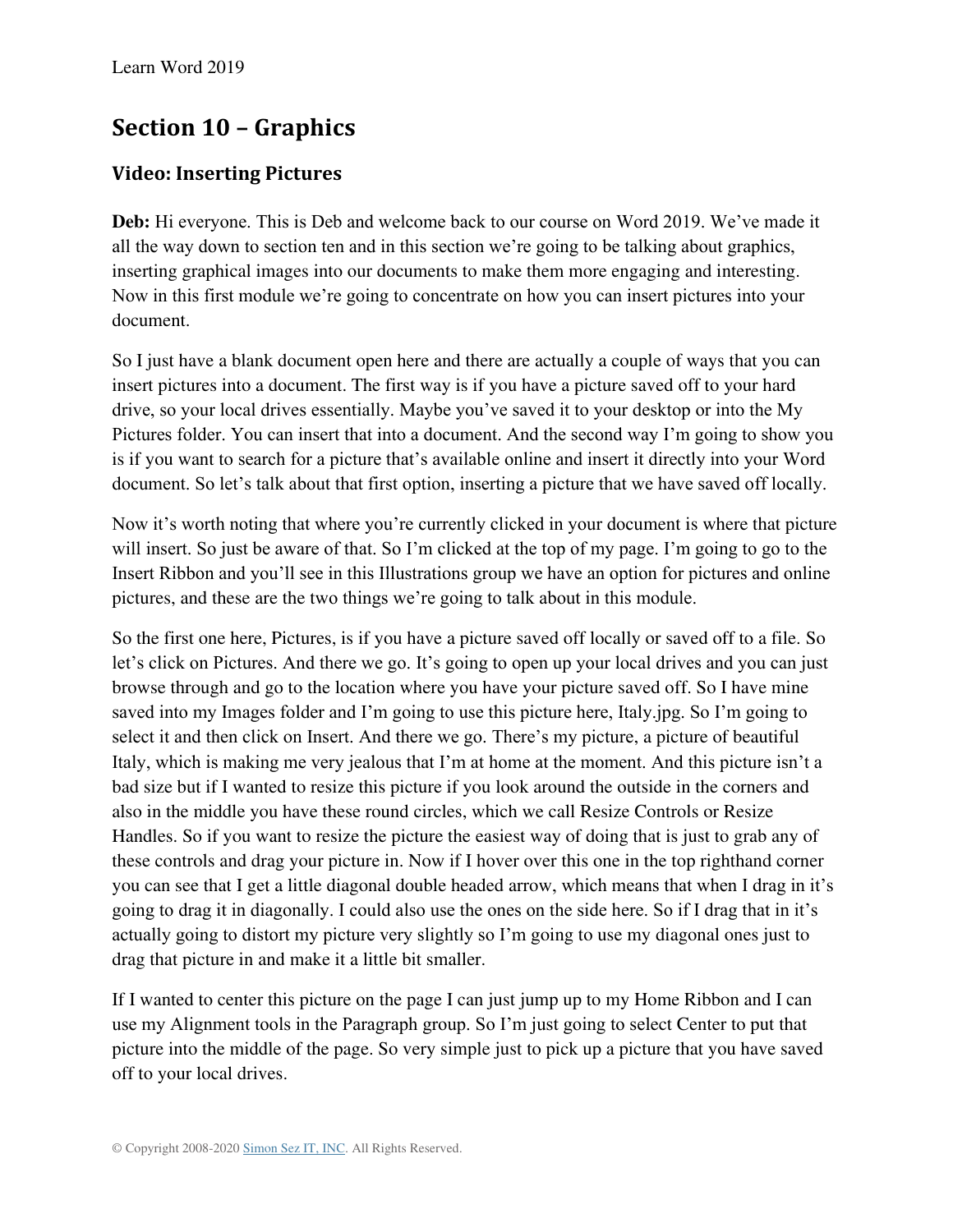Let's now look at the second option which is inserting a picture which is online. So we're going to go back to our Insert Ribbon and this second option here, Online Pictures.

So this will allow you to do an image search on Bing based on the keyword that you type into this field at the top. So if I was looking for a picture of Italy I can type in Italy and I can hit my Enter key and it will go away and it will search for pictures of Italy. Now one thing to note here is this Creative Commons Only, which has got a little tick in the checkbox. With images you have to be careful sometimes with regards to copyright. So you can't just jump onto Google and search for an image and then use it in your document or presentation or whatever you want to us it for. You have to make sure you have permission to use that picture. So what I'm filtering for here in my pictures are for pictures which only have a Creative Commons license. And that means that I can use it with no copyright issues.

So I can go in and I can select a picture. So I quite like this first one. I'm going to tick it and click Insert. And there we go. I have my picture. So again I can just drag those handles in if I want to and you'll see with these pictures from online you get a photo credit underneath. So this one is actually Author Unknown, but it has a license so we're good to use it.

So those are the two ways that you can insert pictures. There is a lot more that we can do with these pictures, which we're going to explore in later modules.

In the next module we're going to talk about how to insert pictures into an existing document that has text, so please join me for that.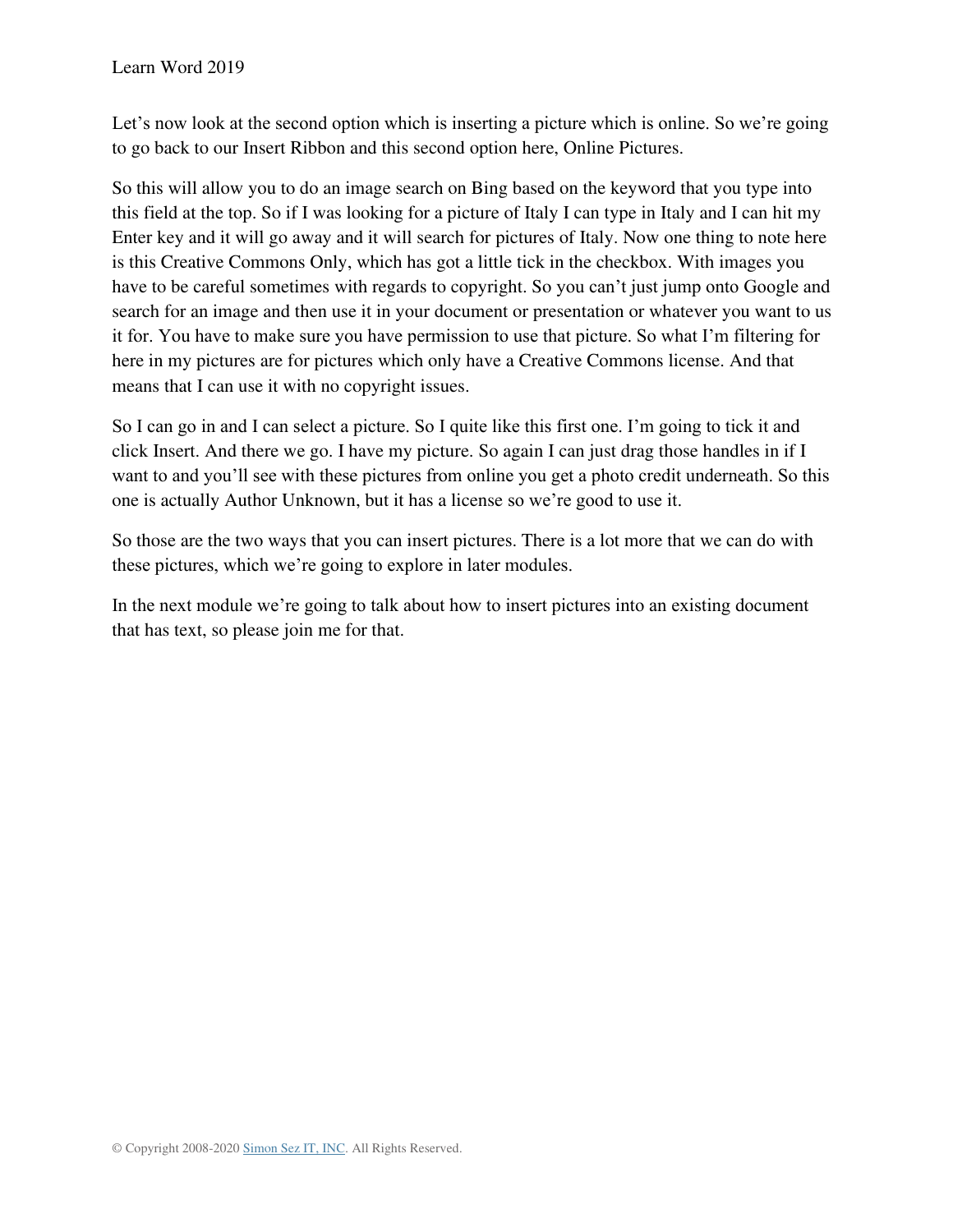## **Video: Inserting Pictures into Existing Documents**

**Deb:** Hello again and welcome back to our course on Word 2019. We're in section ten where we're talking about inserting graphics into our documents and we're down into module two now where we're going to start talking about how you can insert pictures into an existing document that contains text. So in the previous module we inserted a couple of pictures but that was just into a blank document. So what's the difference if we already have text in the document? Well, let's find out.

So I have my document here and if I scroll down you can see that the last section is called Buying a Home and what I want to do is I want to put an image underneath here. So the first thing to remember is always make sure that your cursor is where you want to insert that image and I'm going to go and grab a picture that I've got saved off to my local drives. So I'm going to go to the Insert tab, I'm going to click on Pictures, and then I'm going to navigate to where I have my image. So I'm going to select New Home.jpg and click Insert. And there we go. There's my picture.

Now I could go about resizing this. So if I wanted it to fit onto the page above I could try and do that by making it small, but I don't want it to be too small either. So what I'm going to do is I'm going to move this picture from its current location and I'm going to put it somewhere in the middle of this document. So I'm going to click on my picture and I'm just going to drag up. And I'm just going to place it just here where I have my cursor and let go of the mouse.

Now you see what's happened there if I make this image a little bit smaller, it's put the image in and you can see that the text is above it and also below it. So I have this white space over at the side here. Now it might be that you just want to center that image and you're happy with the text above and below but you need to be aware that there are some other options when it comes to text wrapping.

Now text wrapping utilities. You can see here I have this little square and if I hover over it it says Layout Options. So it says Choose how your object interacts with the text around it. So I could click on there. Alternatively I could go up to my contextual ribbon that's appeared, my Picture Tools, and the Format subtab and I could go to Wrap Text up here. You'll find that the options you see are pretty much the same in both of these.

So currently I have In line with text selected. Let me just get rid of that one so it doesn't become too confusing. You can see that because it has gray on that icon. And what In line with text means is that it will put the text above and below wherever that picture is. But I do have other options in here as well. I have Square. So if I hover over you can see what that looks like. So in this one the text kind of flows around the outside of the picture. If I choose Tight that actually puts the text bit tighter to the picture or a bit closer to the picture edge. I have Through. Now if I select Through it means that if I was to move this picture, so if I move it slightly over the text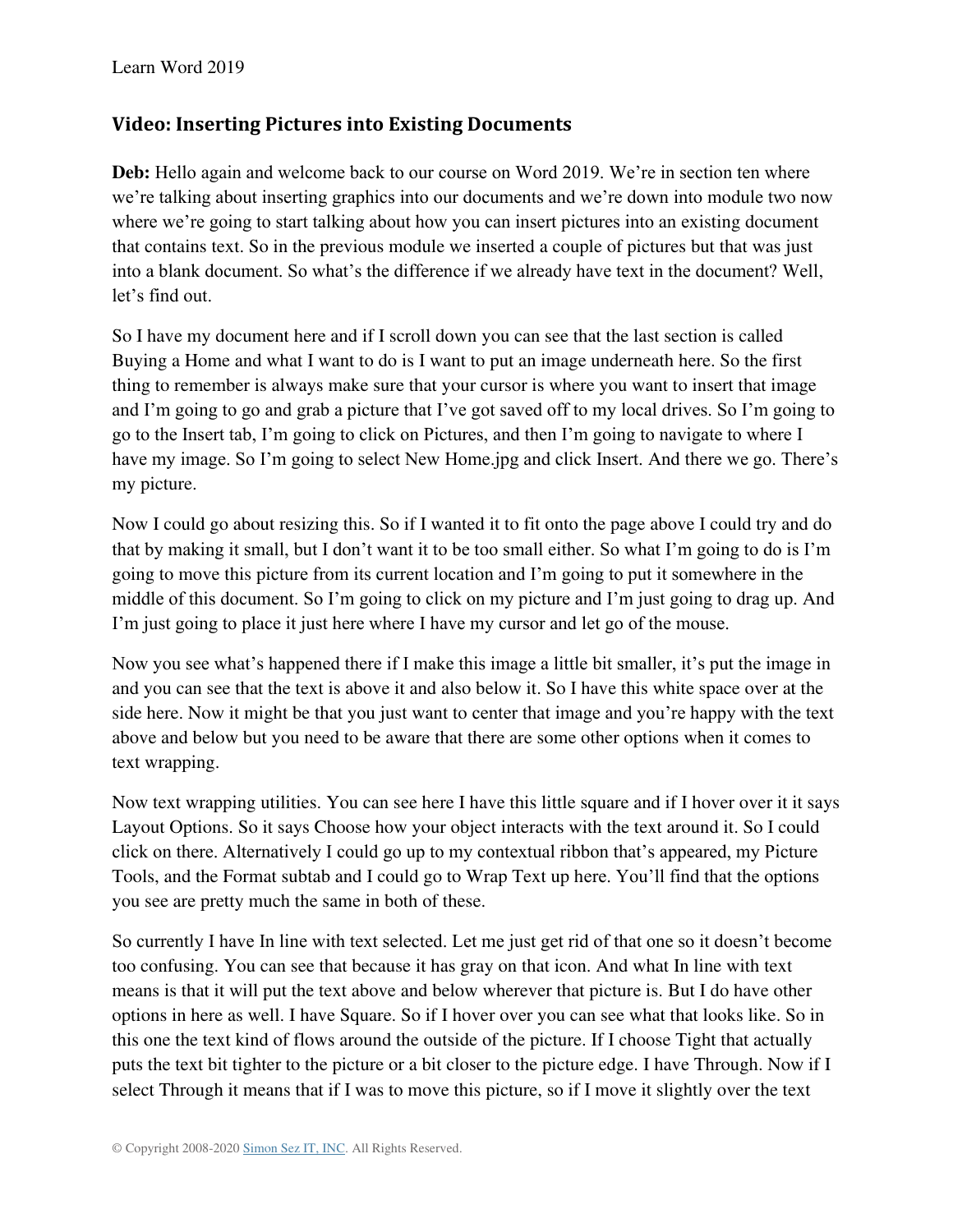kind of rungs through the picture and I always think that makes it quite hard to read, but there might be some instances where you might want to utilize the Through text wrapping. We also have Top and Bottom, which again places our text at the top or at the bottom of the picture. We have Behind Text. So again if I was to put that one then the picture is going to appear behind the text, or I can have it in front of text. Now with this one it kind of hides whatever is behind it. So again you really need to make sure that you choose the correct one depending on your document.

So for this one I think I'm going to have Square and again you might want to do some minor adjustments when you get this because I don't particularly like this line just here being sort of on its own. It looks a bit detached. So I could fix that by, I could make the picture bigger or I could make the picture a bit smaller and try and get that all onto one line. So it really is up to you how you want to deal with that. So I might want to make it like that, which makes everything all nice and square and neat looking.

So those are your text wrapping options. It's definitely worth having a play around with those so you can get your text to flow exactly how you like around or through or in front of that picture.

In the next module we're going to explore some other options that you have when it comes to pictures because there are so many of them. So please join me for that.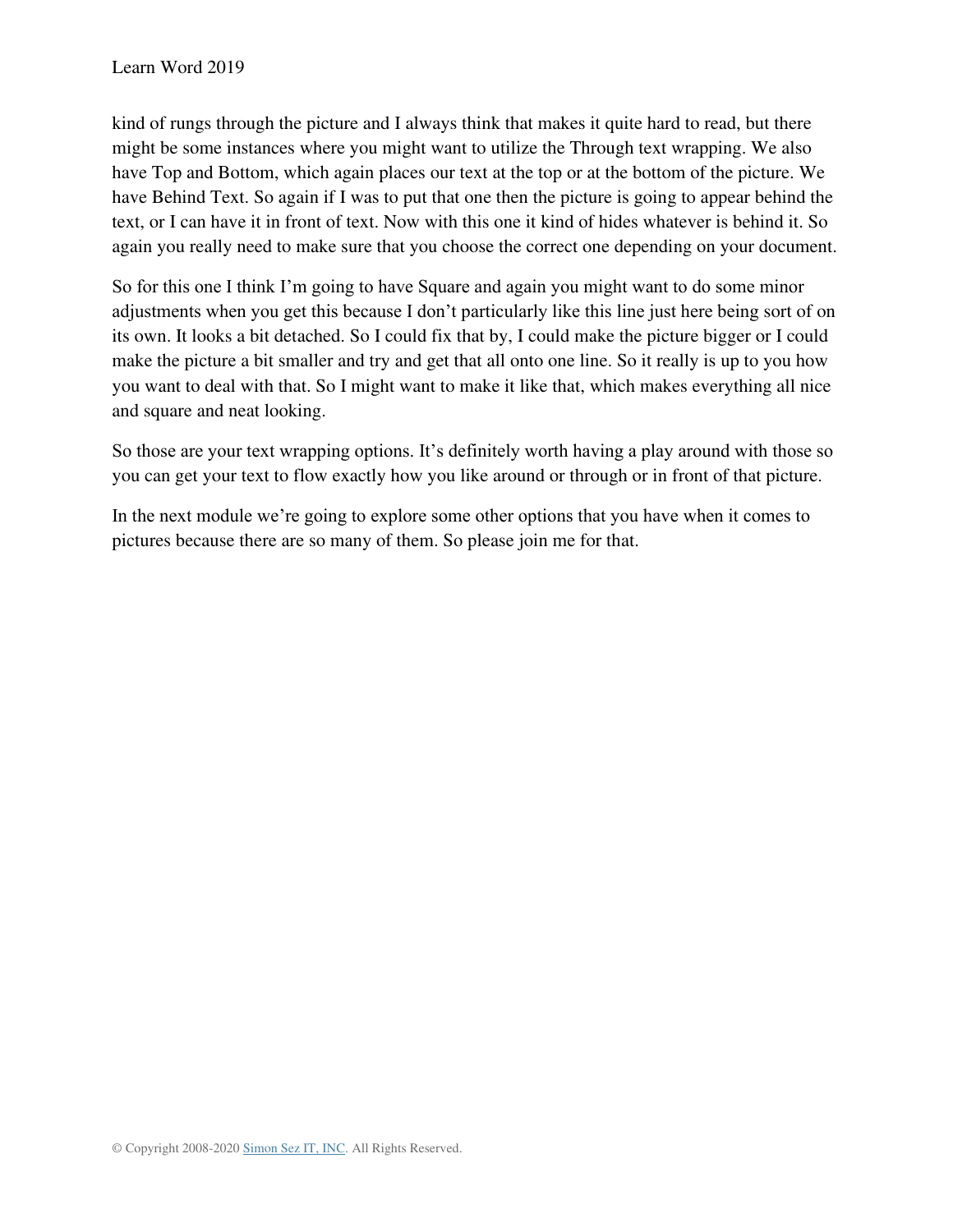## **Video: Picture Options**

**Deb:** Hi guys. This is Deb and welcome back to our course on Word 2019. We are now down in section ten, module three and in the previous sections we've been talking about inserting pictures from files or from the internet and we've also talked about inserting them into existing documents and getting the text to flow nicely around those pictures. Now we're going to talk about the options that we have when working with pictures because there are so many of them on that contextual ribbon.

So the first thing I'm going to do is I'm going to insert a picture into my document, and again this is one that I have saved off to my local drive. So I'm going to go to Insert, I'm going to select Pictures and I'm going to choose this one here, Cabin.jpg. And there we go. So this is quite a nice picture of a cabin in the woods. I'm just going to make it very slightly smaller and I'm also going to center that on my page.

Now when you're working with pictures you'll notice that get this Picture Tools contextual ribbon and we should know what these contextual ribbons are all about now. They only appear when we need them. So when I'm clicked on my picture I get this Picture Tools Ribbon with the Format sub-ribbon. And it's on this sub-ribbon that you'll see all of the options that are needed for editing this picture in your document and we're going to go through some of these options now.

Now I'm going to start with this big group in the middle, the one that says Picture Styles, and if I click this dropdown you'll see that there are numerous different styles that you can apply to change the look and feel of your picture. So if I just hover over some of these so you can sort of get an idea of what they look like, we have some simple frames at the top in white. So they add quite a nice effect. This one I quite like, which is the rounded rectangle and that has a reflection on it as well, which gives it a really nice effect. And we have some soft edges and some shadows and we can even change things like the perspective as well of the shadow. And we can tilt the picture back, we can change the shape, all kinds of things that we can do in here. So just be aware that you have those picture styles which you can play around with.

Next to that we have three options, Picture Border, Picture Effects and Picture Layout. Now this would be if you want just more of a standard, plain border. So sometimes you might just want a black border around the outside of your picture. So I'm going to select Black from the palette and I'm also going to go in and I'm going to change the weight of that border as well so it's a little bit easier for us to see. So I'm going to change that to 3 points and there you can see we just have a really nice, simple black border around the outside.

Picture Effects allows you to add things like a shadow if you wanted one. Some of these are quite subtle and quite hard to see but you should be able to see we now have a little bit of a shadow across the bottom of that picture. We also have some inner shadows and we also have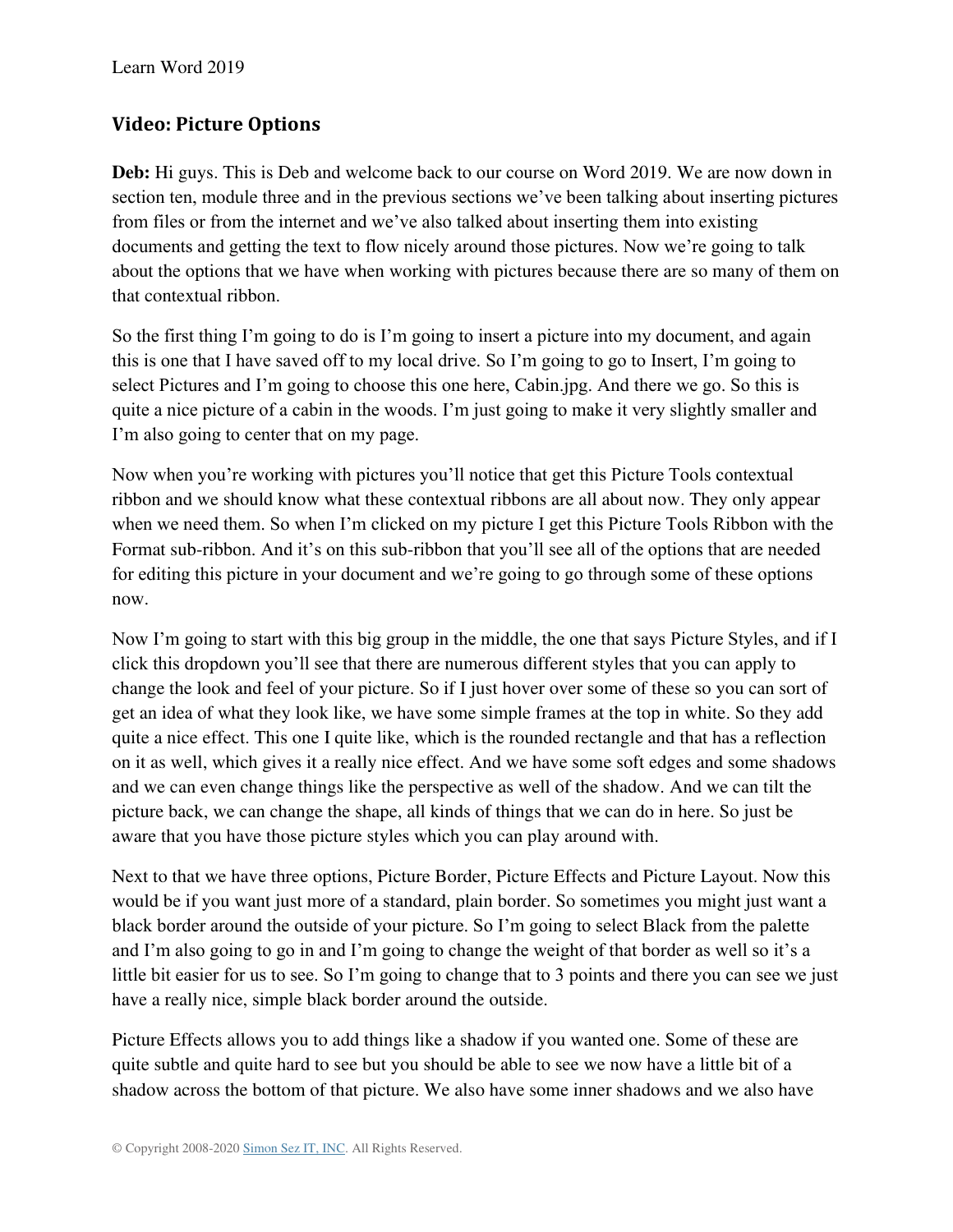some perspective shadows as well. And some of these can be quite dramatic looking, but just be aware that you have shadow options. We have options for reflection. So we saw that in one of the picture styles. These can look really effective actually. So we have quite a few different ways that we can add a reflection. We could add a glow around the outside if we wanted to and you've got more colors for your glow down here as well. We might want to add some soft edges to our picture, and again some of these are more dramatic than others. We could also add a bevel effect to our picture. And finally we have a 3D rotation. So if I wanted to I could rotate this picture in all different kinds of ways. So that can sometimes be quite nice as well. So definitely worth jumping into Picture Effects and having a little play around with those options.

We then have Picture Layout. Now this might be if you want to create something that looks quite nice with some text over the top. And we have different layouts here. So if I hover over them you can see the different ways that you can display a picture with a text. And we're going to be looking at something called SmartArt a little bit later on and you'll see that these are pretty much the same as SmartArt. Now that's quite a nice one if you're doing a document is to have that transparency running across the top of the picture. So again definitely worth having a little play around with all of the options within Picture Layout.

Now a lot of the other options on this toolbar we've already looked at in previous modules. So we have things like we can change the position, we can wrap the text, we can align, which we'll look at a little bit later, and we can also adjust the height and width of our picture manually. So instead of dragging these corners in we could type in a specific height and a specific width to resize this picture.

Let's jump back to this first group here because I do want to show you this Remove Background utility. So if we hover over you can see it says Automatically remove unwanted portions of the picture. Now this would be useful, if for example, I wanted to remove the background from this picture. So maybe I want to get rid of all these trees and grass and I just want a picture of this little tiny cabin. So let's see how it works because this can be a little bit tricky.

So we're going to click on Remove Background and what Word will do is it will do its best to work out what you want to remove, but a lot of the time it can't really ascertain what's background and what you want to keep. So it makes a bit of a guess and in purple are all the things it's currently going to remove. And you can adjust this to either keep certain areas or remove certain areas. So you'll see now we have this Background Removal Toolbar at the top. So I can choose to mark areas to keep or mark areas to remove. Now I need to remove more of these trees so I'm going to say Mark Areas to Remove and you just kind of draw the pencil over the area that you want to remove. And as I said, sometimes it doesn't get it quite right and you have to fiddle around with this quite a bit to get it just perfect. That actually looks pretty good so far. Let's do the same on this side. That's actually not too bad. Now if I was being really detail orientated I could go and say Mark Areas to Keep and just draw a line across the bottom of this cabin because I can see that's in purple and I actually want to keep that bit. There we go. Now I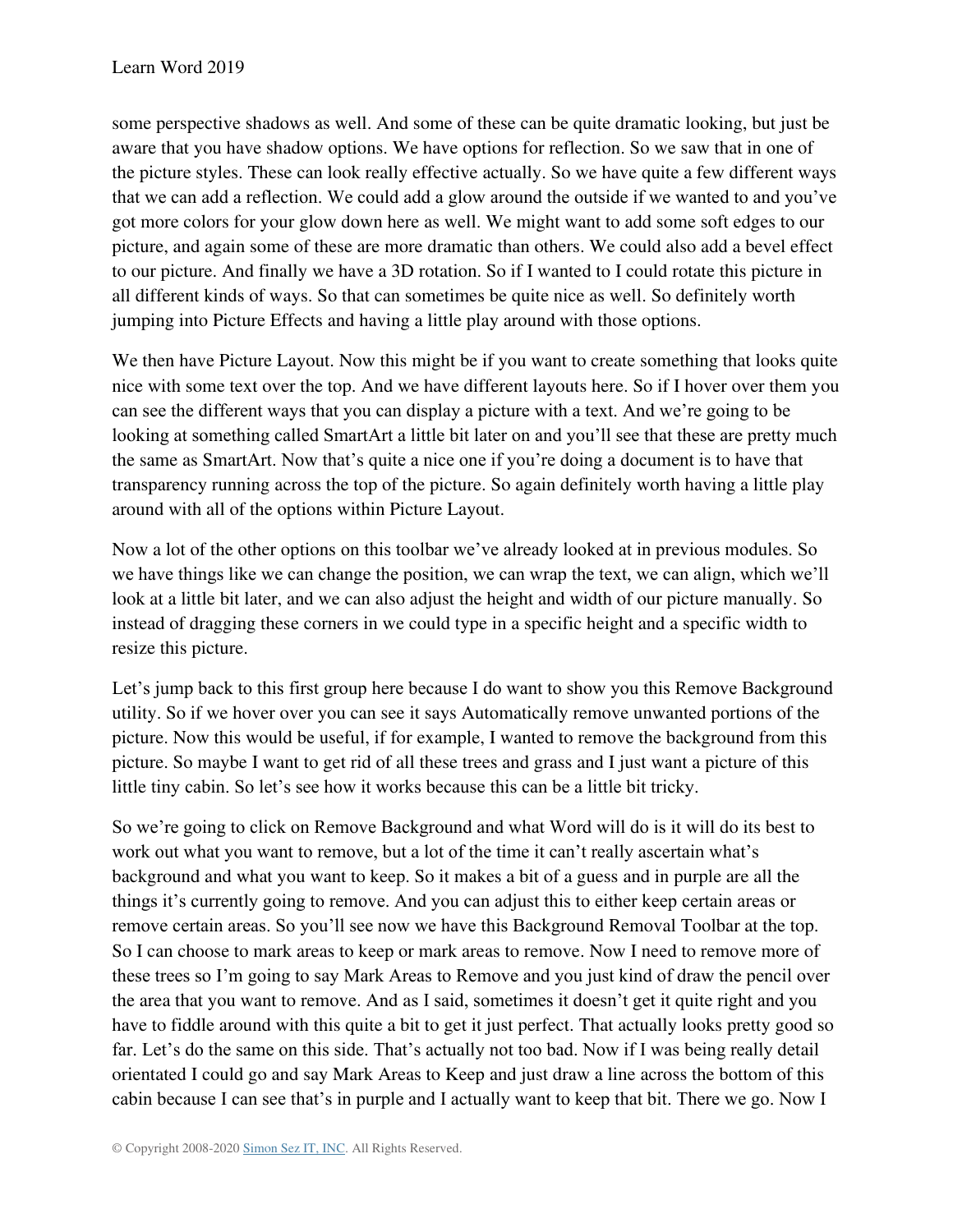could carry on and make this absolutely perfect but for the purposes of demonstration and time I'm just going to keep it as it is.

So once I'm happy with it I'm going to click on the tick to say keep changes and there we go. It's cut out that background. As I said, you could be a little bit neater with this than I've been.

Now my border looks a little bit strange just out there on its own so I'm going to turn that border off by clicking Picture Border and I'm going to say No Outline. And there we go.

Now a couple of other things I want to mention before we move on to the next module, and let's click on the picture again and go back to our Format Ribbon. You do have some correction options as well. And this is a lot of the time related to the color and the contrast and the sharpness of your image. So we have some options to sharpen up our image across the top here and we also have some brightness and contrast images. So again if I hover over you can that that changes the brightness on this picture.

The next one along is Color. So if I want to recolor this picture or change the color of it I can do that just by selecting any of these options. And you do have More Colors or More Variations under this option at the bottom.

And then finally we have Artistic Effects. So I find that I don't use these very often but you might find a situation where you might need to, but this is where you can kind of change your picture to look like a drawing or a mosaic or a painting or some scribbling, something along those lines. So again these are all options that you could have a play around with.

The final three in this group are quite important. So Compress Picture. Now one thing you need to be aware of with pictures in Word is that if you do add quite a few pictures into your document that's going to make your document size increase. Now in order to make sure that your document is small in size as possible so that everything loads really fast and you don't get any lag issues it's always a good idea to compress your pictures in your document. And we have the option for that just here. If I click on Compress Pictures it will ask me Do I want to apply compression only to this picture that I have selected. So if I only have one picture that's fine. If I had a lot of pictures in the document I would untick that because then it will compress everything in the document.

I also have an option here that says Delete cropped areas of a picture. So what that means is we got rid of the background on this picture but we haven't actually got rid of it. I could quite easily just reverse what I did with Remove Background and bring it back. So essentially the background is still in the document even though we can't see it. And what this option will do is it will say it will delete any cropped areas of the picture. So again that will help take that file size down. So just be aware of that Compress Pictures option.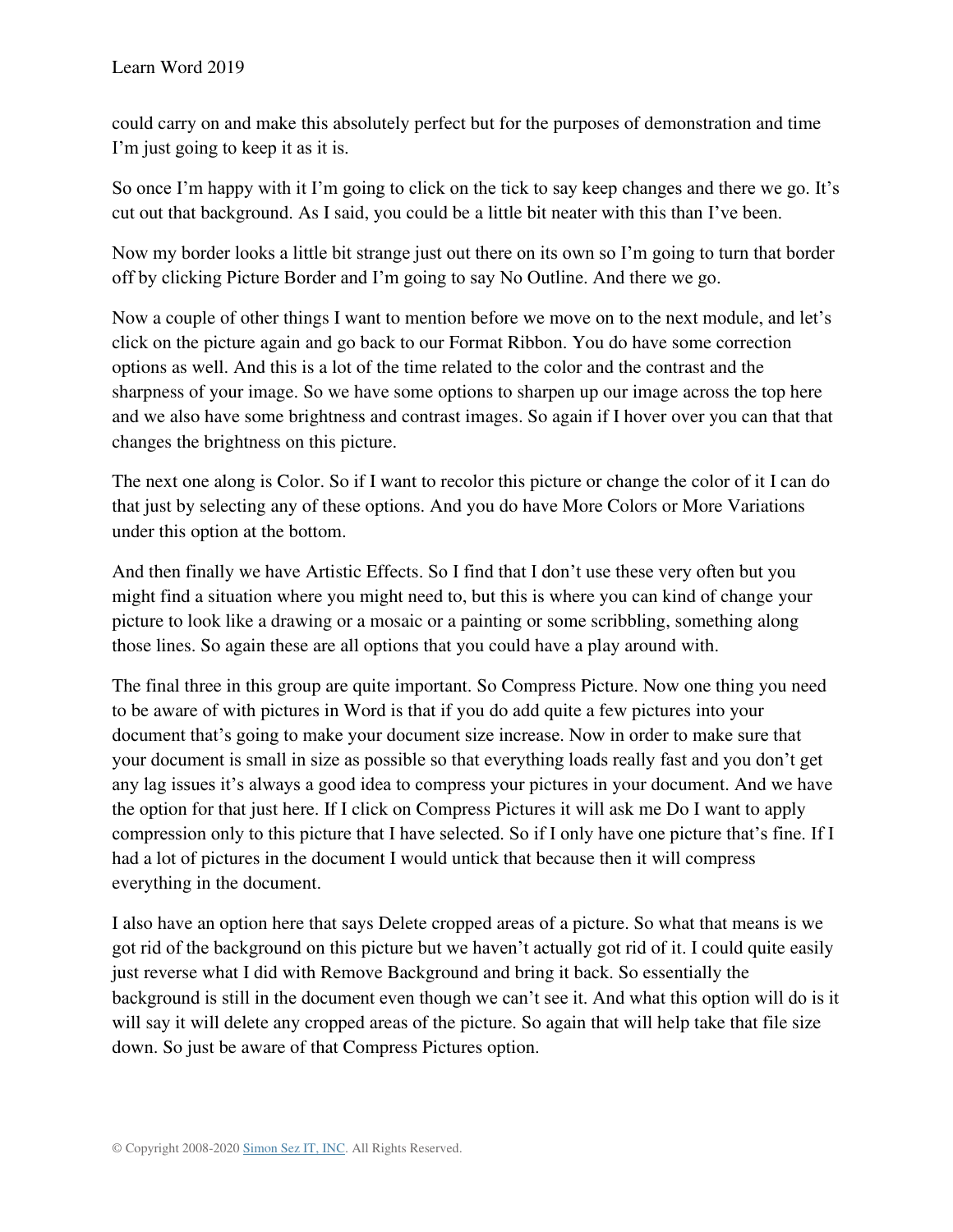We then have an option to change picture. So if I want to replace the picture I currently have with something else either from a file, from an online source, or from an icon then I can do that. And then if I want to just reset my picture, so if I've made a lot of changes to it and I think, "Actually you know what? I don't want any of them" I can reset the picture back to how it was originally.

So a whole host of options in that Picture Tools Ribbon when it comes to modifying and editing any pictures that you have in your document.

So that about wraps it up for pictures. We're going to move on to the next module now where I'm going to show you how to apply some of these same options to shapes. So I'll see you over there.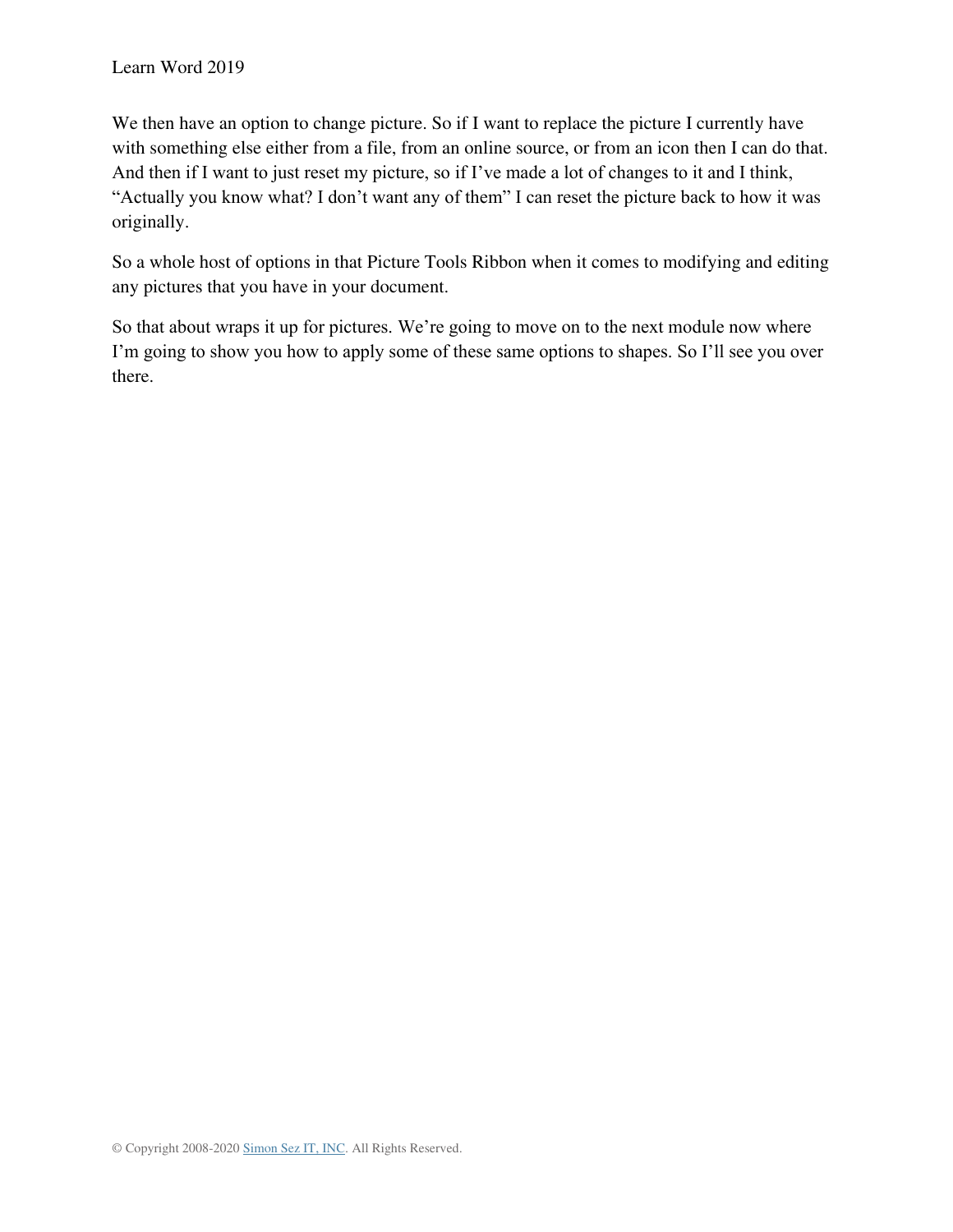## **Video: Working with Shapes**

Deb: Hello everyone and welcome back to our course on Word 2019. We are still in section ten and we've made it all the way down to module four and in this entire section we've been looking at how you can insert graphical elements into your documents. And we're now going to talk about how you can utilize shapes in your document. And shapes will really help you enhance your pictures or maybe they'll help you draw diagrams and just add a little bit of interest into your documents.

Now the first thing I'm going to do is I'm just going to scroll to underneath this picture here and I'm going to put in a page break. And if we remember the quick way of doing that is just to press Control-Enter on your keyboard. So this is going to get me to a blank page. Because before we get into adding some shapes onto our picture I just want to go through some of the options you have when it comes to adding shapes.

So you'll find your shape tools on the Insert Ribbon and in this big Illustrations group you'll see we have a dropdown for Shapes. And the first thing you'll notice is that the shapes are categorized. So you'll find any that you've recently used will be at the top of that list. We then have some options for lines, rectangles, we have some basic shapes in there and that includes a text box, which is the first one, we have some block arrows, equation shapes, some shapes you might use if you were constructing a flow chart, we have stars and banners, and we also have callouts at the bottom. So it's very simple to insert a shape so let's do something very basic first of all.

I'm going to go to the lines category and I'm just going to select this first very basic line. So I'm going to click it and you can see I now have a crosshair cursor. And all I need to do is click and drag and I can drag it up and down. So it depends if I want it to be completely horizontal or slightly diagonal and I'm going to let go just there. Now if you want to change the size of it you do have these control handles either end and you can drag it in or drag it out or as I said you can pull it up and down to make it more diagonal.

Now when you do insert a shape you're going to get a contextual ribbon. So I've drawn a line so now on my Format Ribbon I have all of my options for my line. So I can go in and I can change the style, the thickness, do whatever I like with that particular shape.

Now I'm going to draw another shape in my document so you might think I'll have to go back to the Insert Ribbon to draw that shape, but actually if I'm on this Format tab I have my Insert Shapes over here as well in this first group. So I can click the dropdown and I get exactly the same palette of shapes.

So this time I'm going to take, let's do a rounded rectangle and I'm going to just drag it and I'm going to place it over the top of this line. So you can place shapes on top of other shapes.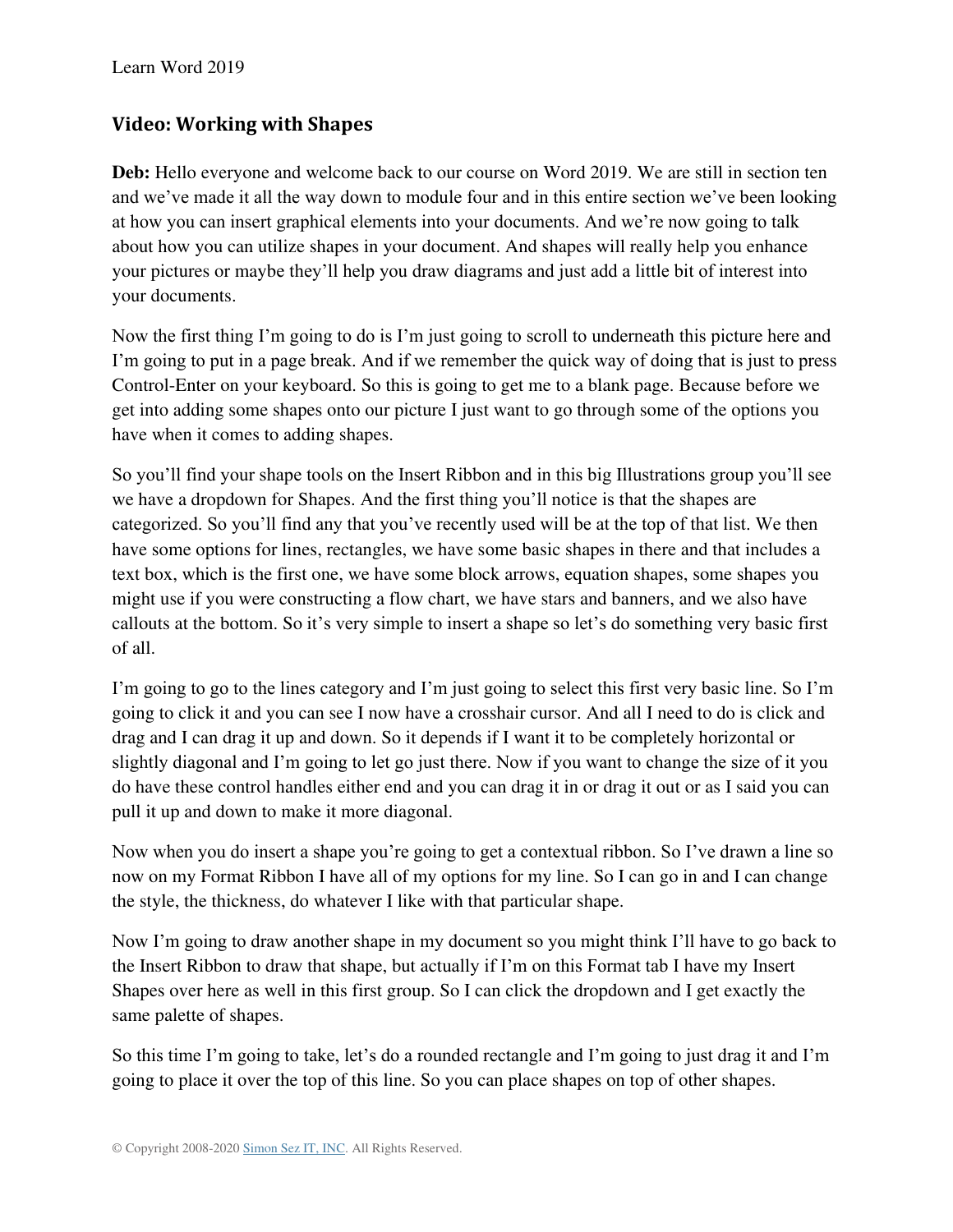Now if I wanted the line in front of that shape I could pull it forward or push it back simply by using some commands on my Format Ribbon again.

In the Arrange group towards the righthand side I have an option to bring forward or send backwards. So if I wanted my blue rounded rectangle to be behind my line all I need to do is make sure I have the rectangle selected and I could say Send to Back and that will pull my line forward essentially. Okay? So just be aware that your shapes are kind of in layers and you can pull them forward or push them back.

If you want to move a shape it's a simple case of just clicking on it and dragging and dropping it to its new location.

Now I'm going to draw another shape, so I'm going to go up to Insert Shapes, I'm going to go to my Basic Shapes category and I'm just going to grab this little smiley face, and I'm going to do a little smiley face like so. Now I don't know if you notice when I drag that shape out or if I continue to drag it in I can make it really flat or really thin. So the aspect ratio isn't locked. If I want to lock the aspect ratio so that it resizes correctly each time, I'm just going to delete that out, when I grab my shape, so let me go back in and pick up that smiley face. If I hold down my Shift key, click and drag it's going to mean that it's a perfect circle all the time. So that's a nice little tip to learn as well.

Now you'll notice with some shapes you'll have a little yellow circle on them, like we have in this one, and again that's just a control handle. And you can see it's over the smile here. So if I grab this control handle I can actually make him frown. So look out for that. You'll see that on some of the shapes that you insert.

And let me show you another example of that. If we go to Insert and go to Shapes and this time I'm going to go down to the stars and banners section and I'm going to select this 16 point star and I'm just going to drag it out like so. And again you'll see we have that little yellow handle. Now if I pull that down it gives me a different type of style, pull it out and I get something completely different. So that's quite nice as well.

Now when it comes to copying shapes you can definitely still utilize your Control-C for copy and Control-V to paste. That's perfectly fine, but a quicker way of doing it is to duplicate the object or the shape. And the shortcut key for duplicate is Control-D. So if I want to duplicate this star a few times if I just press Control-D and carry on pressing it I get lots and lots of stars which I can then move individually or if I wanted to have them all as one object I could group them together.

Now when it comes to the color or the fill of your shape, so if we just select our rounded rectangle again, you'll find those options up on the Format Ribbon and you can see we have some Shape Styles in this dropdown. So I could choose to apply any of these preformatted shape styles. Alternatively I can customize the shape fill and the shape outline on their own. So I can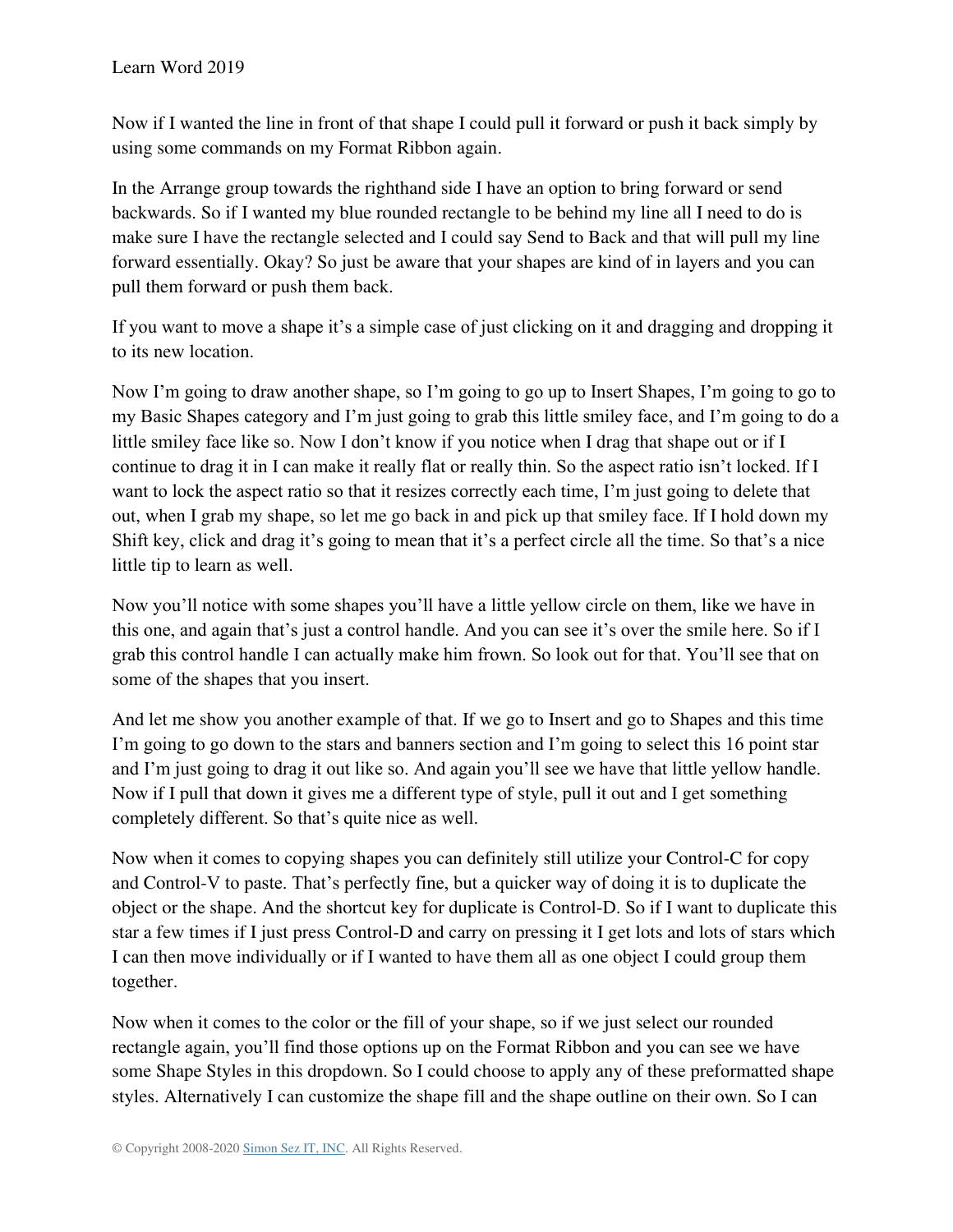go to Shape Fill and I might want to have this as a dark red and I might want to say the outline is black. And remember you can also change the weight of that outline from here as well.

Now one last thing I want to show you on this page before we go back to our picture, which we inserted on the first page, is the textbox. So again let's go to Insert, click on Shapes and you'll find textbox under Basic Shapes. If I hover over you can see it's the first one in the list. I'm going to click it and then I just need to click and that gives me a textbox where I can then type some text like so. And you can see that it's put a border around the outside. Now if I didn't want that, if I just wanted the text to look like it's floating, so again if I go up to my Format Ribbon and I go to my Shape Outline I can say No Outline to get rid of that box and then I have what looks to be floating text. Now you can see that this textbox has a white background. So again if I want to remove that it's just a case of removing the shape fill by clicking No Fill. And then it looks like I have floating text. So I could put that in the middle. And if I wanted to I can make some changes to the font just using my font options on my Home Ribbon. So I might want to make it a bigger and I also might want to change the text to white and I'm going to reposition that in the middle like so.

Okay? So fairly simple to work with shapes. And a lot of the shape options were reflected in the picture options as well.

So how can we use shapes when we already have an existing picture? Well let's go back up to this one here that we put in earlier. It might be that I want to add some information about this cabin. So I'm going to add a textbox, so back to Shapes and Textbox and I'm going to say Amazing Cabin in the Woods. And again I can customize any of these options. So I don't want the outline so I'm going to say No Outline. I'm going to say No Fill and I'm just going to edit this text a little bit. So I'm going to go back to my Font tools, I'm going to make it a bit bigger and I'm going to change the color to a dark red color. And I might want to just place that there. I might then want to use another shape tool. So back to Insert and we're going to go to Shapes and this time I'm going to go to Lines and I'm going to select this line arrow and I'm going to take my line arrow and just draw it to there. And again I could format this as I want. So maybe I want it to match the text color so I'm going to make it that dark red and maybe I also want to make the line a little bit thicker. There we go.

And just so you can see one more I might want to maybe circle the door on this cabin. So again back to Insert, down to Shapes and I'm going to utilize the oval in basic shapes. Now if I want this to be an exact circle remember hold down your Shift key and drag like so. Now I want this to circle the door. Now if I put it over the top because this circle has a fill I can't see the door so I'm going to want to go to Shape Fill and just say No Fill. And again I might want to change the outline color. So let's make the outline color white and let's make it a little bit thicker again, like so. And I might want to drag that in, make it slightly smaller so it looks a little bit better. Okay?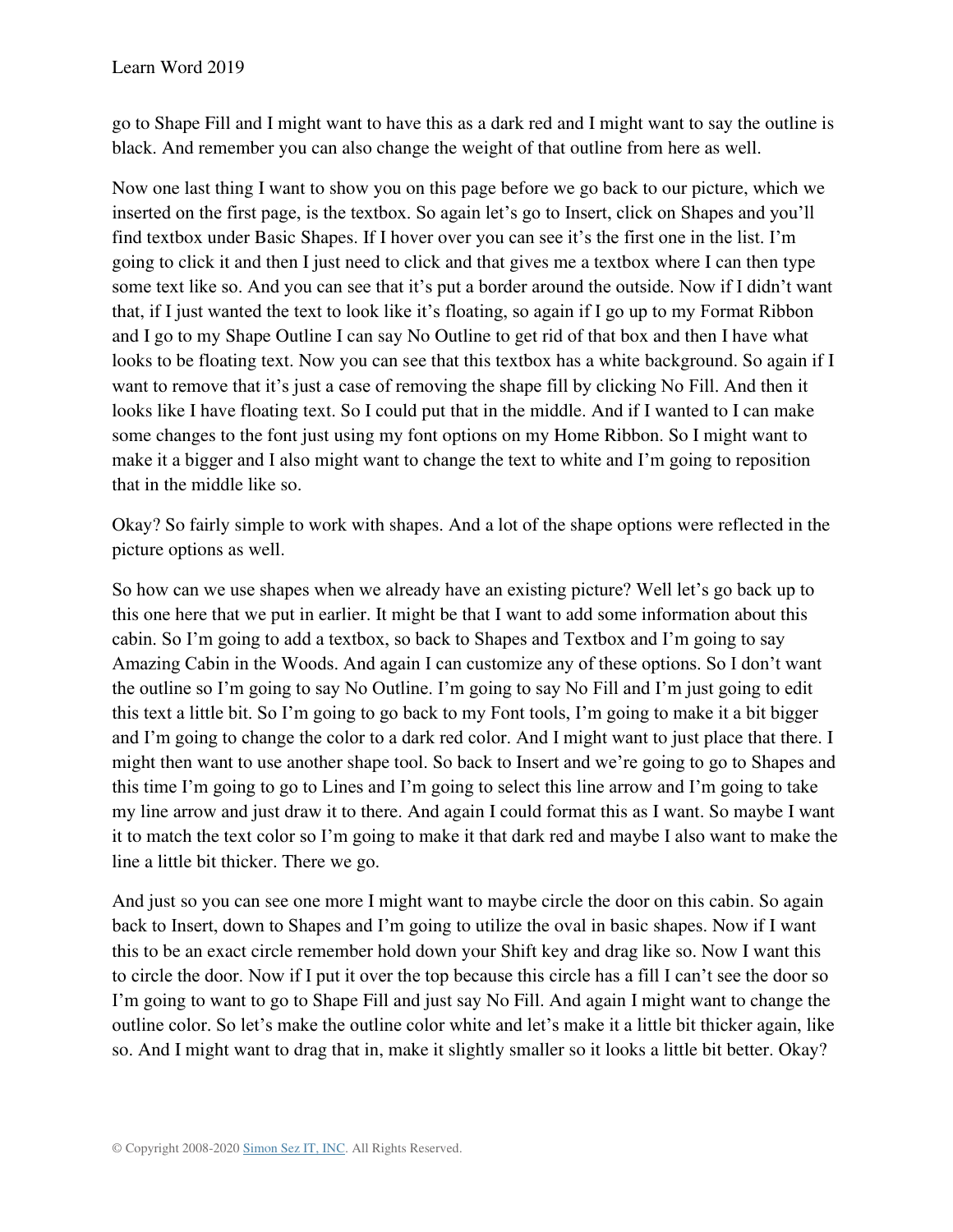So that's a very rough example. I'm sure you can make things look a lot nicer than I have done here but hopefully that gives you an idea of how you can insert shapes into your document and also utilize them with other picture images that you've put in your documents.

That's it for this module. Next we're going to look at how to use icons and 3D shapes and both of those are new for 2019, so I will see you then.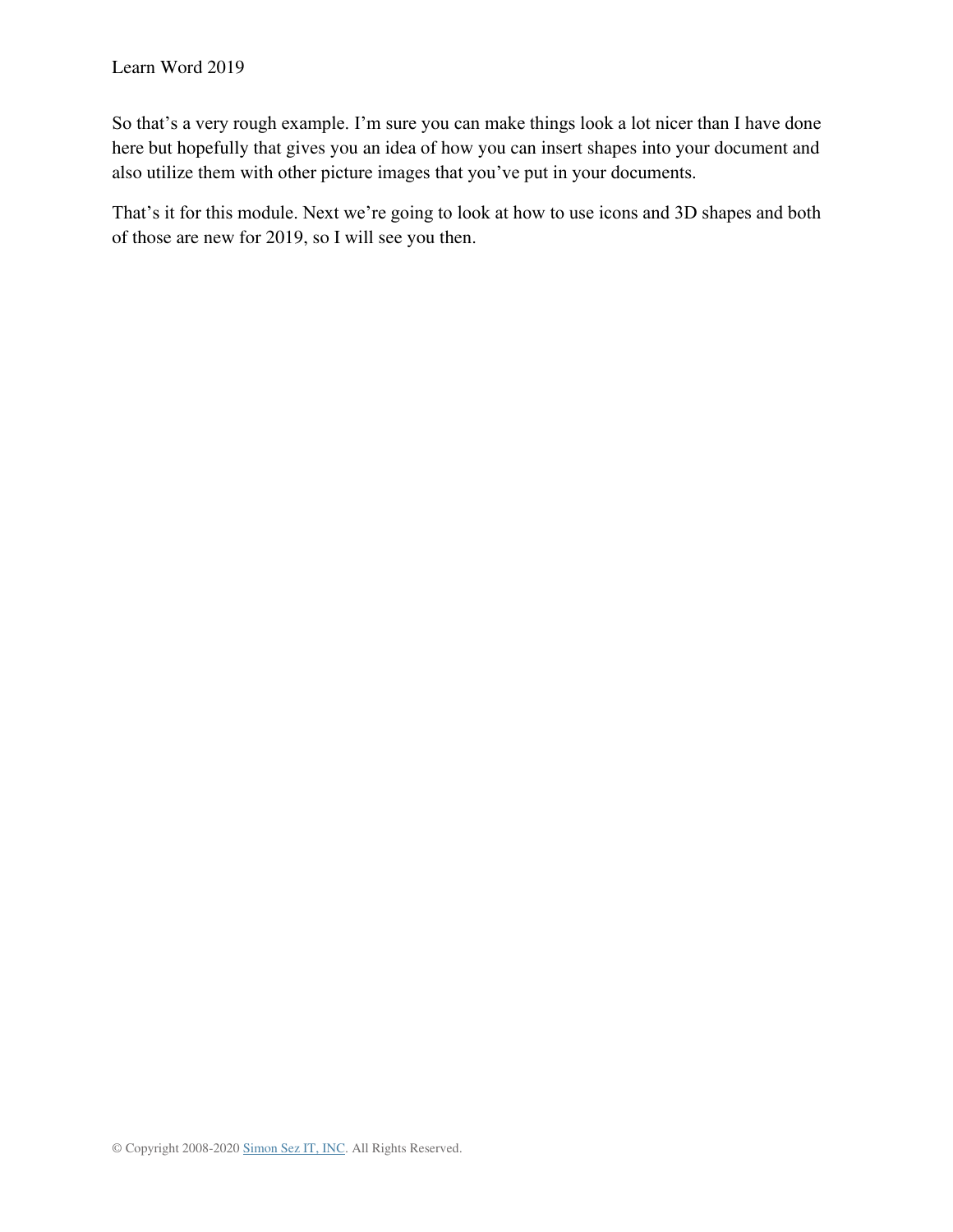## **Video: Icons and 3D Models**

Deb: Hello everyone and welcome back to our course on Word 2019. We're still in section ten and we're down in module five where we're going to talk a little bit about inserting icons and 3D models. Now icons and 3D models are something that are fairly new to Word so you would have seen these in Word 2016 and of course they carry through to Word 2019. And you'll also see them if you're using the Office 365 version of Word.

Now again these are things that have been added just to add some pizazz to your documents and icons happen to be one of my personal favorite things in the Microsoft applications. You'll see both icons and 3D models are available not only in Word but you'll also find them in Excel and PowerPoint as well. And they really can look very nice. So let me show you where they're located.

So we're going to jump up to the Insert Ribbon and we're going to stay in this Illustrations group and we're going to first start by looking at Icons.

So you can see there it says Insert an icon to visually communicate using symbols. And that's exactly what icons are. They're like a better version of symbols if you've ever used those in your document. But the cool thing about icons is that they're completely customizable. So sometimes with symbols or icons that you might download from the web you can't customize them or they're difficult to customize, but with icons in Word you can change the color, you can resize them. So they do look really, really good.

Now why might you want to use icons? Well as I said, they do add a little bit of visual interest into your document. They might be good to use in a header even. And that's what I'm going to use them for in this example.

So the first thing I'm going to do in this document is I'm going to double click to jump into that header area. I'm then going to go to m Insert Ribbon and I'm going to click on Icons. And what you'll see here are all of your icons organized into groups. And these groups are in alphabetical order. So if you kind of have an idea of what you're looking for it's probably best to look through all of these categories and find the icon that you're looking for. Alternatively you can just scroll through and browse through the different categories. Now document's related to housing so I'm going to click on this Buildings category and I might decide that I want to use one of these in my header. So let's use this little icon just here of a house. I'm going to click it and click Insert at the bottom. And there we go. I have my cute little icon. Now it's a little bit large so I'm going to drag that resize handle in just to make it a little bit smaller, like so.

And again what you'll see here I get my Graphics Tools Format Ribbon which gives me all of my options for my icon. So if I want to change the color I can go in and I can change the color of it. I could also change the outline and I also have graphic effects. And we've looked at these in previous modules. So pretty much all the same images.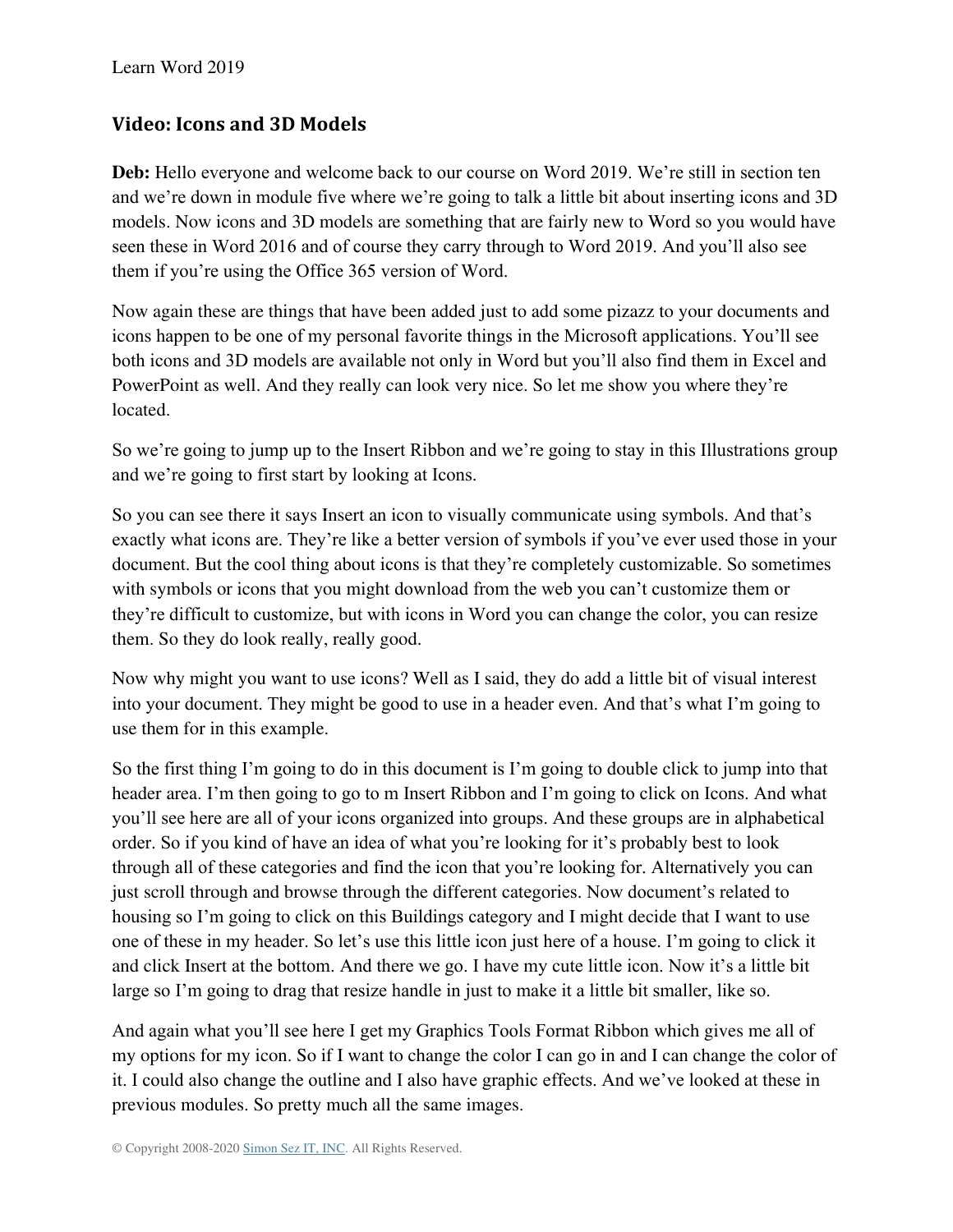I'm just going to close my header and footer so you can see what that looks like. So icons are a really cool way of adding a little bit of visual interest into your document. So definitely have a look at those and a little play around.

The other thing that's new to Word is this 3D Models option and these are really cool, so let's jump into there. Now if you had a 3D model graphic saved off to your PC you could insert that from a file, but I'm going to go to Online Sources. And again this is where you'll find all of your 3D models organized into categories. So you could browse through. Alternatively if you know what you're looking for you could just type your keyword into the field at the top and press Enter to search for it. Now I'm going to be looking for a house so let's just type in House and press Enter and you'll see I get all of these different options. Now this one looks pretty good. I'm going to select that and I'm going to click Insert. And there we have my house. Now currently it's positioned over the top of my text. So remember we have those wrap text options. So I'm going to say Square, like so, and I'm just going to move it down a little bit to there.

Now the cool thing about 3D models is when you click on it you can just drag the middle and rotate that picture around. How cool is that? So it really does add a nice visual element. So I'm going to just rotate it to there and I think that looks really nice.

So icons and 3D models will really help add some pizazz to your document, so it's definitely worth having a play around and an experiment with both of those.

That about wraps it up for this module. In the next module we're going to be taking a look at other things you can do with graphics so I will see you then.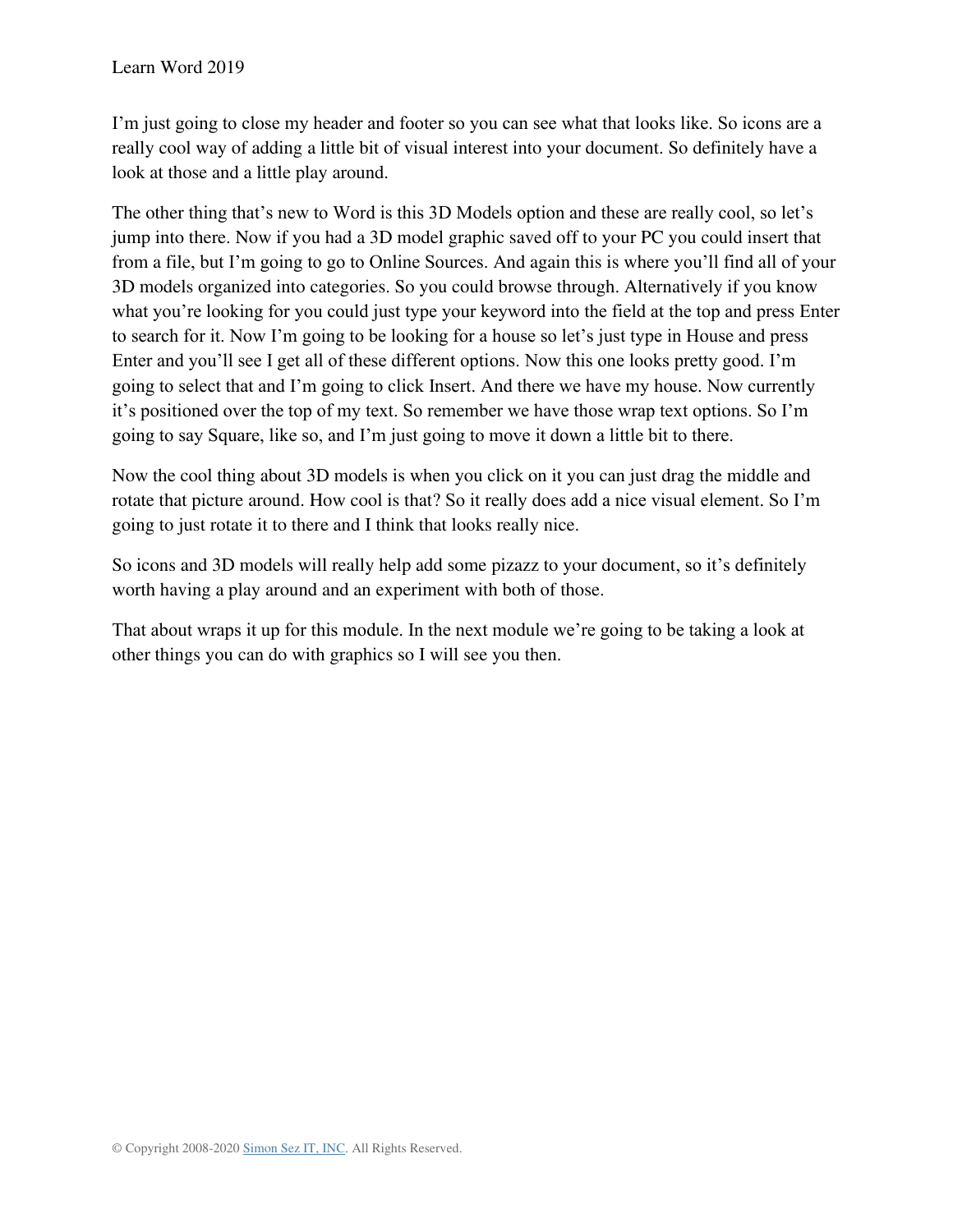### **Video: SmartArt, Charts and Screenshots**

Deb: Hello everyone. This is Deb and welcome back to Word 2019. We've made it all the way down to the end of section ten, to the last module, module six, and in this final module I really want to wrap this whole section up just by running you through very briefly some of the other options we have with regards to graphics.

So I'm going to jump straight across to that Insert Ribbon and we've looked at many of these now. We've looked at pictures, we've seen how we can insert pictures from online, we've added some shapes, some icons, some 3D models, but we have these last three on this ribbon. So SmartArt, Chart and Screenshot. So let's start with SmartArt.

Now you would use SmartArt if you wanted to create some kind of information graphic. So that might be something like an organizational chart to show the hierarchy of staff members, it might be something like a flow chart or a process chart and you'll find all of those in SmartArt.

Now you can see here I have on the left hand side we have some categories. I'm currently displaying all so I could scroll through and take a look at all of the different SmartArt graphics that I have. Or I know sort of kind of what I'm looking for I can select from the list. Now I'm going to do an organizational chart which would come under this section here, hierarchy. And there we go. I get a choice of different hierarchical structures I could select. And this first one looks pretty good to me. I'm going to select it. I get a preview over on the right hand side to make sure that that is the one that I want, which it is, and I'm going to click on OK.

And there we go. It's inserted my SmartArt diagram. Now hopefully you can see how much quicker that is than going in and manually drawing out all of these shapes and adding textboxes in and connecting them with lines. It's a lot quicker just to use a SmartArt object.

Now we're clicked in our SmartArt you can see that we have a SmartArt Tools contextual ribbon which has a Design and a Format sub-ribbon, and these two control every element of your SmartArt object. So we're going to look at some of these things now.

The first thing I want to draw your attention to is this large group of SmartArt styles. So this is fairly similar to picture. We get picture style, shape styles, but if you want to go in and choose one of these then you definitely can and you'll see as I hover over them I get those different affects applied to my document. So it might be that I want a 3D option.

Now in this SmartArt graphic wherever I have the word Text that means that I can type in there and I can change it to what I want it to look like.

So I'm going to add some text very quickly. I'm going to say this is CEO and then underneath the CEO we have the Director, and you can see as I type it will automatically resize the text to fit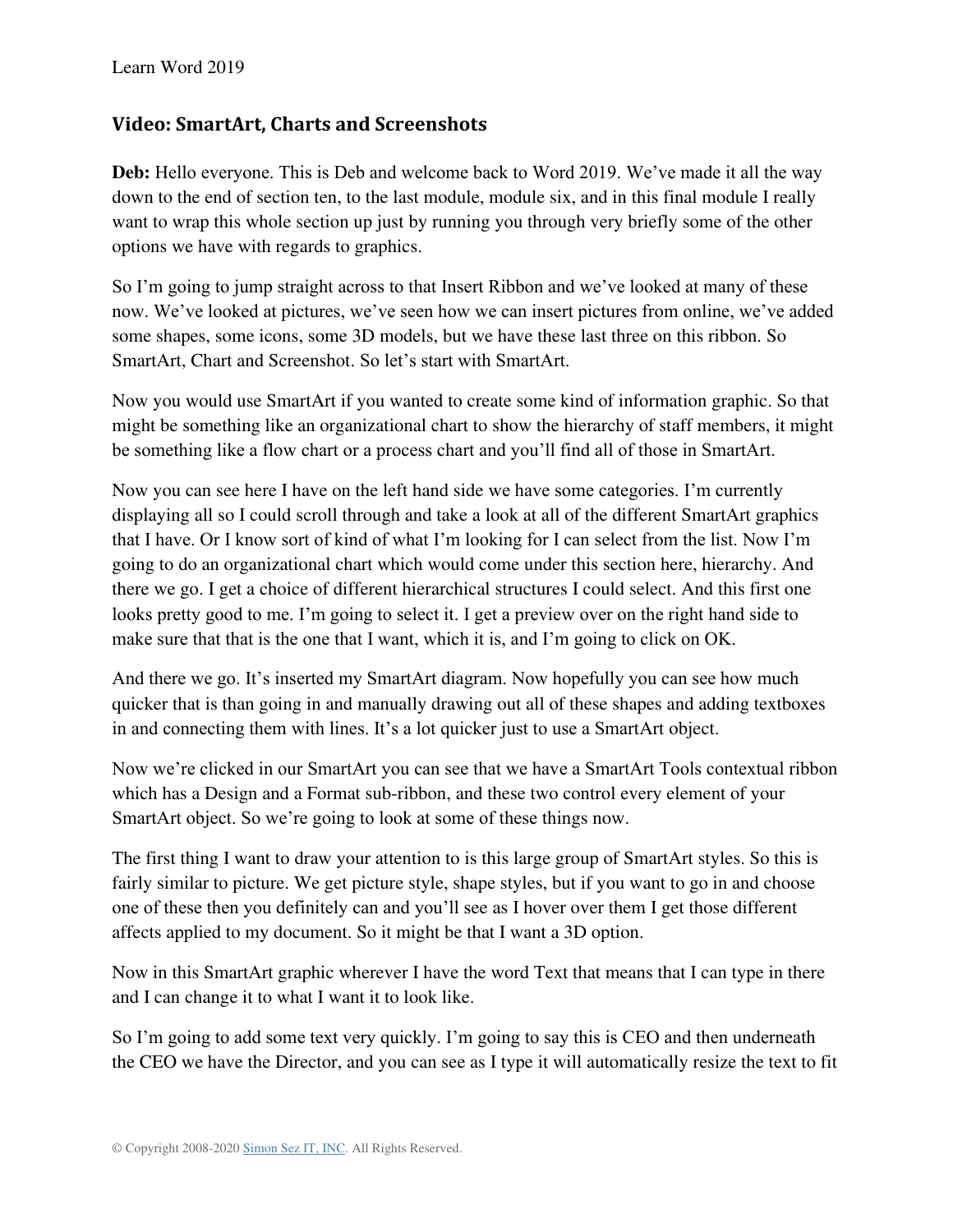into that textbox. We then have the VP of Sales, the VP of Finance, and then finally we have the VP of Operations. So very quick and simple just to edit those.

Now it might be that you don't want this exact structure and of course you can move things around, you can drag them around but you also have this first group here, this Create Graphic group and this is where you go to organize your SmartArt graphic. So for example if I wanted to add another shape, so maybe I want to add onto here the VP of Marketing I just need to make sure that I have VP of Operations or the last one selected and then I can say, click the dropdown and say Add Shape After. And it gives me another box, which I can type in. so I'm going to say VP of Marketing. And of course you saw in there that we have options to Add Shape Before, Add Shape Above, Add Shape Below, so on and so forth. I can also do things like promote and demote a shape. So again I've got my VP of Marketing selected and if I do Promote it's going to move all the way up to there. And if I do Demote it's going to move back down again. I can also move right to left, so it now jumps all the way over to the left hand side, or I can do it back again.

I can change the layout of my diagram. So I could have standard, I can have both, I can have left hanging, right hanging, so it really depends how you want it to look. And I have more options for my layout down here. So if I wanted to select a completely different layout then I could. So if I was to go to something like this one, the circle picture hierarchy, that's quite a nice one because this will allow you to add in the pictures of the people. So you can see there's the little picture icon in the middle. If you click on it it will take to your local drives where you can then add a picture. So that one is quite nice as well. Now I'm going to switch mine back to my original layout, like so.

And of course in the middle here you have options for changing the color of your diagram. So I could change it to any one of these.

Finally right on the end over on the righthand side we have Reset Graphic. So if you've made quite a lot of changes and you want to just take it back to the original SmartArt then you can just click Reset and it will take you back there.

On the Format Ribbon we have all of those options that we're used to seeing. We've looked at these previously when we've dealt with pictures and also shapes. So you can modify things individually as well. So if I wanted to change the color of the background of this one that says CEO I could go to Shape Fill and I could change that to a completely different color if I wanted to. So all of the individual elements are also editable as well.

So that's a very brief overview of SmartArt. Hopefully that's given you enough information for you to start inserting your own SmartArt diagrams and having a little play around with them. I'm going to just click at the bottom here and I'm going to do Control-Enter to move on to the next page and what I want to show you now is how to insert a chart into your document.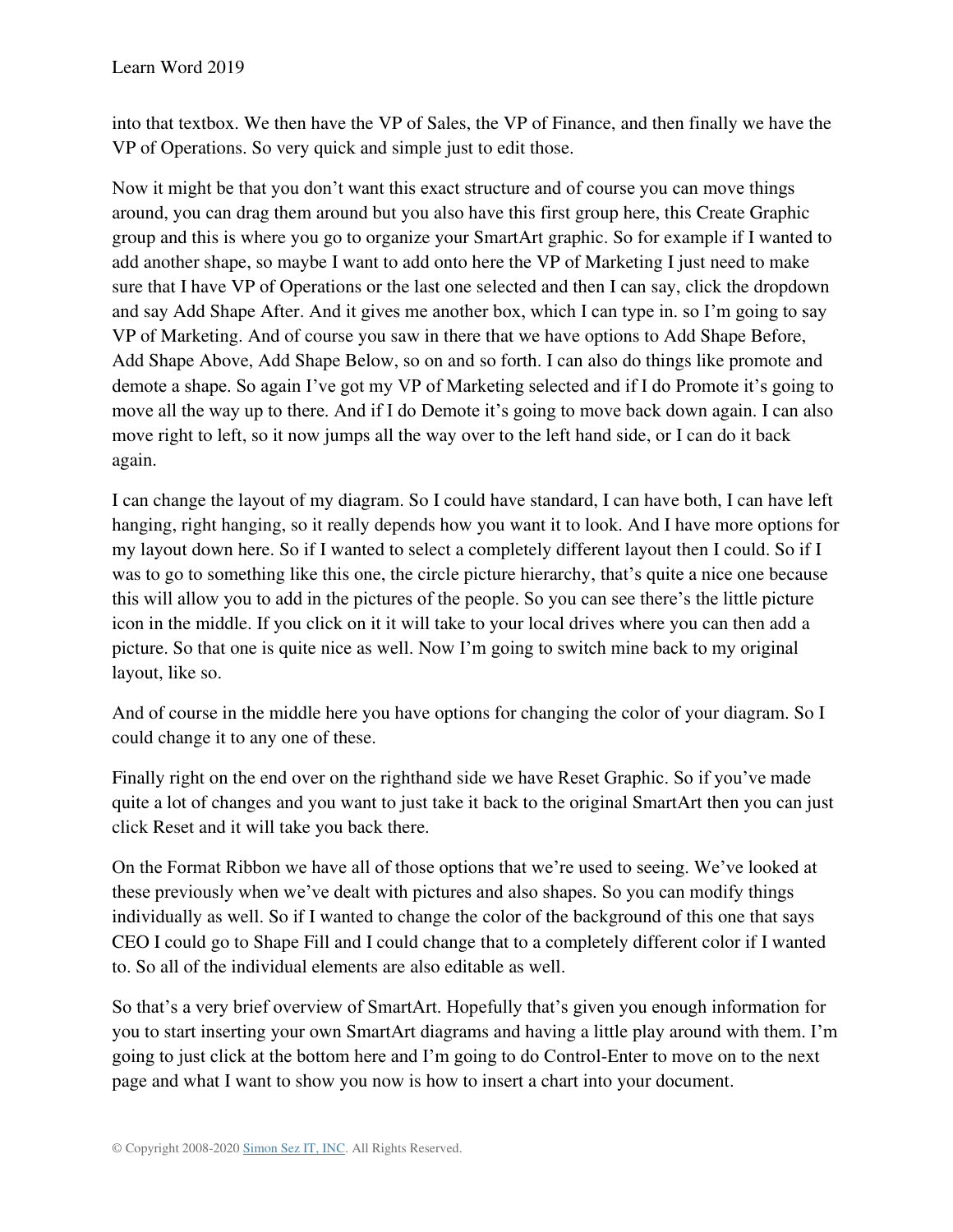So we're going to go back to the Insert Ribbon and we're going to click on Chart. And again we get taken into this Insert Chart dialog box and we have a whole host of categories. There's so many charts that you can insert into Word. And again this is a very similar box that you get if you're working in something like Excel or PowerPoint. So we have things like Column Charts, we have Line Charts, and also at the top here lots of different variations on Line Charts as well. We have Pie Charts, Bar Charts, Area Charts, and so many different ones. Now in Word 2019 we do have some extra charts that haven't been available in previous versions. So that would be things like the Funnel Chart, the Waterfall Chart, the Box and Whisker Chart, Histogram, Sunburst, Tree Map, and Radar. So if you have an earlier version of Word you might not have all of the ones that I can see in here. But if you are using 2016 or 2019 you should have the majority of these.

Now just to keep things simple I'm just going to select a basic clustered column chart and I'm going to click on OK and what basically happens is that you will get a template for a chart. And this little Microsoft Word box opens up. Now this looks very much like an Excel window. In fact it is an Excel window. And we've just got some dummy data in there, which is currently showing in this chart. So the idea is, so the idea here is that you go into this little floating Excel window and you modify this data to reflect your own data. So it might be that I want to change this to the locations of our offices. So we're going to say Boston, New York and Chicago. And maybe this is some kind of sales information so we're going to say for January, February, March, and April. And you can see that as I've typed those in it's updated down at the bottom. So now I have January, February, March, April and my key or my legend is showing Boston, New York, Chicago. And you'll see if I was to type in some numbers in here, so let's just say 4-5-6, 5-6-4, 3-4-5, so on and so forth. So you can see that those will change as we go through. I'll just add some more in here so you could see it reflected accurately like so. Okay. So your chart will then update automatically.

When you're happy with your data you can just close down this little floating Excel window and you can then get to formatting your chart. So you'll see that we have the Chart Tools contextual ribbon and we have a Design and Format sub-ribbon. So the biggest group in here is this Chart Styles area. So you can really start to get quite fancy and as I hover over some of these you'll see the different ways that you can display your chart. So I think that one's quite nice so I'm going to select that. You have a Change Colors option. So if I wanted to I could go through and just modify the color of my chart.

And I also have some quick layouts. So if I wanted change the way that my chart looks I have different layouts that I could utilize. So these will either show or hide certain elements. So you can see as I hover over the different ways that I can display my data in my chart.

And then finally we have this Add Chart Element. So a chart element is anything that you see on the chart. So for example, the chart title is a chart element. The axis titles are a chart element, the legend is a chart element. And you can customize all of these from this dropdown. So for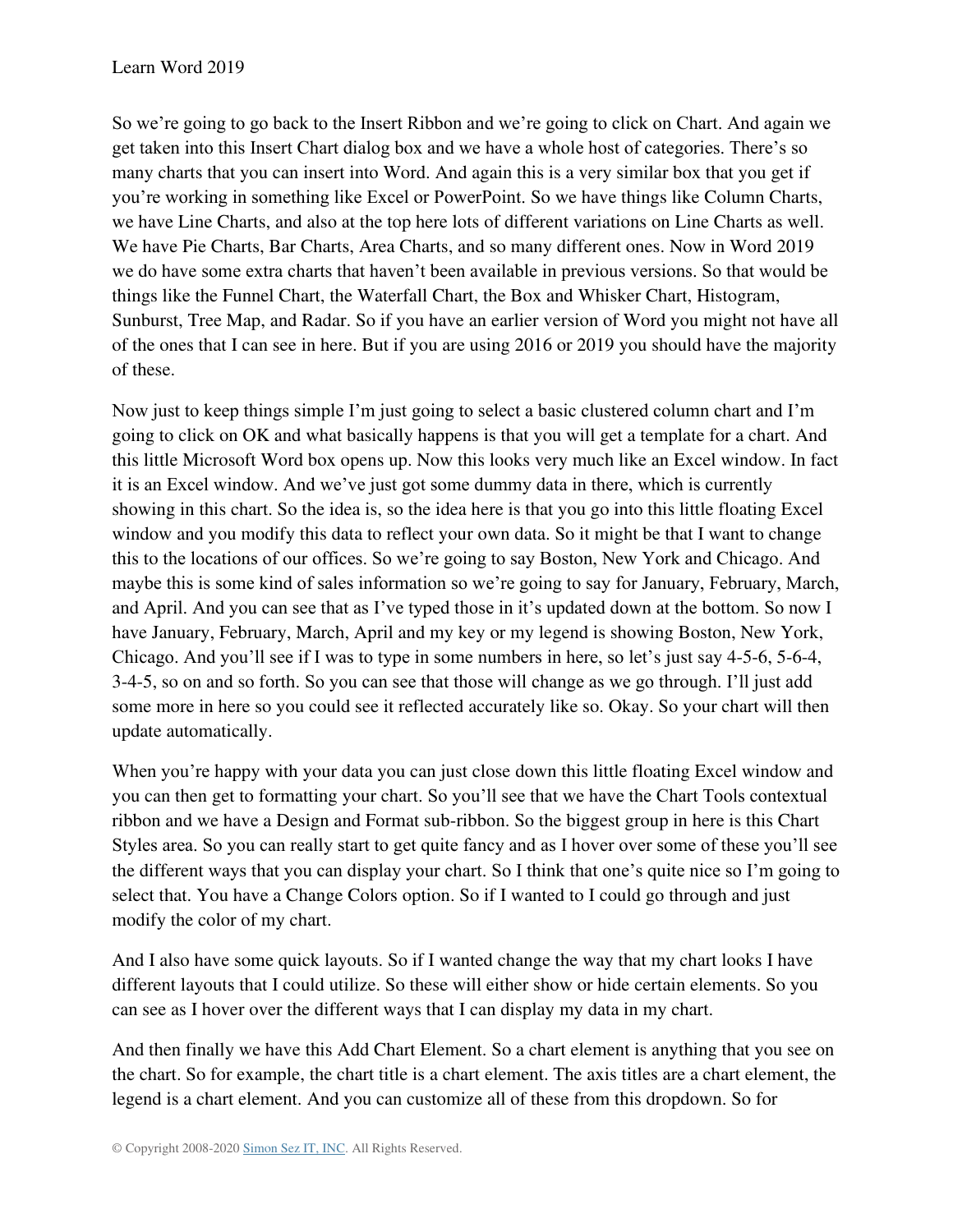example, chart title, if I didn't want one I could turn it off. Alternatively I can just jump into here because it is just a textbox and I can give my chart a title. So I might say Sales Figures for 2018. If I go back to Chart Element and let's go down to something like legend. So currently I have my legend running across the bottom but I could choose to have it on the right if I wanted to. I could also add different things like axis titles. So I could add something else like data label. So I could say put them in the center which will show the actual figures in the center or the inside end, inside base, outside end. I can even show the data table underneath if I wanted to. So lots of different ways that you can customize the different elements of your chart.

And incidentally if you did want to get back that little floating Excel window, so maybe you need to update it or make a change, if you just click on this Edit Data button you'll get your window back again and you can make whatever changes you need.

And of course the Format Ribbon, again fairly similar to what we've seen before. It just allows you to control the individual elements of your chart, such as the shape fill, shape outline, things like that. So again charts is a wonderful thing to have a little play around with and really get comfortable with.

The final thing I want to show you here, if we go back to the Insert Ribbon, is this Screenshot icon. So this will allow you to quickly add a snapshot of any window that you have open on your desktop and it'll put it straight into your document as a picture.

So let me just show you what I mean. If I click the dropdown it's going to show me all of the windows that I currently have open. So you can see I have open another document, I have open three File Explorers. So I could select any of these and it will take a quick screen capture of it and it'll put it directly into my document.

Alternatively if you want to kind of have a bit more control you could utilize this Screen Clipping option at the bottom. So again if I click Screen Clipping it's going to minimize the window that I'm currently in and you can see I've kind of got this ghosting over the top and I have a crosshair. And what that means is I can basically click and drag over whatever is behind and it's going to take that as a screenshot and automatically place it in my document. So you can see there I now have that little screenshot in the document. So that's a really useful little feature.

So that's it. That's an overview of all of the different types of graphical elements that you can add in to your document. So much to play with there. So please do have fun with that.

All that's left to do to finish off this section is a quick practice exercise and then we'll move on to section eleven. So I will see you then.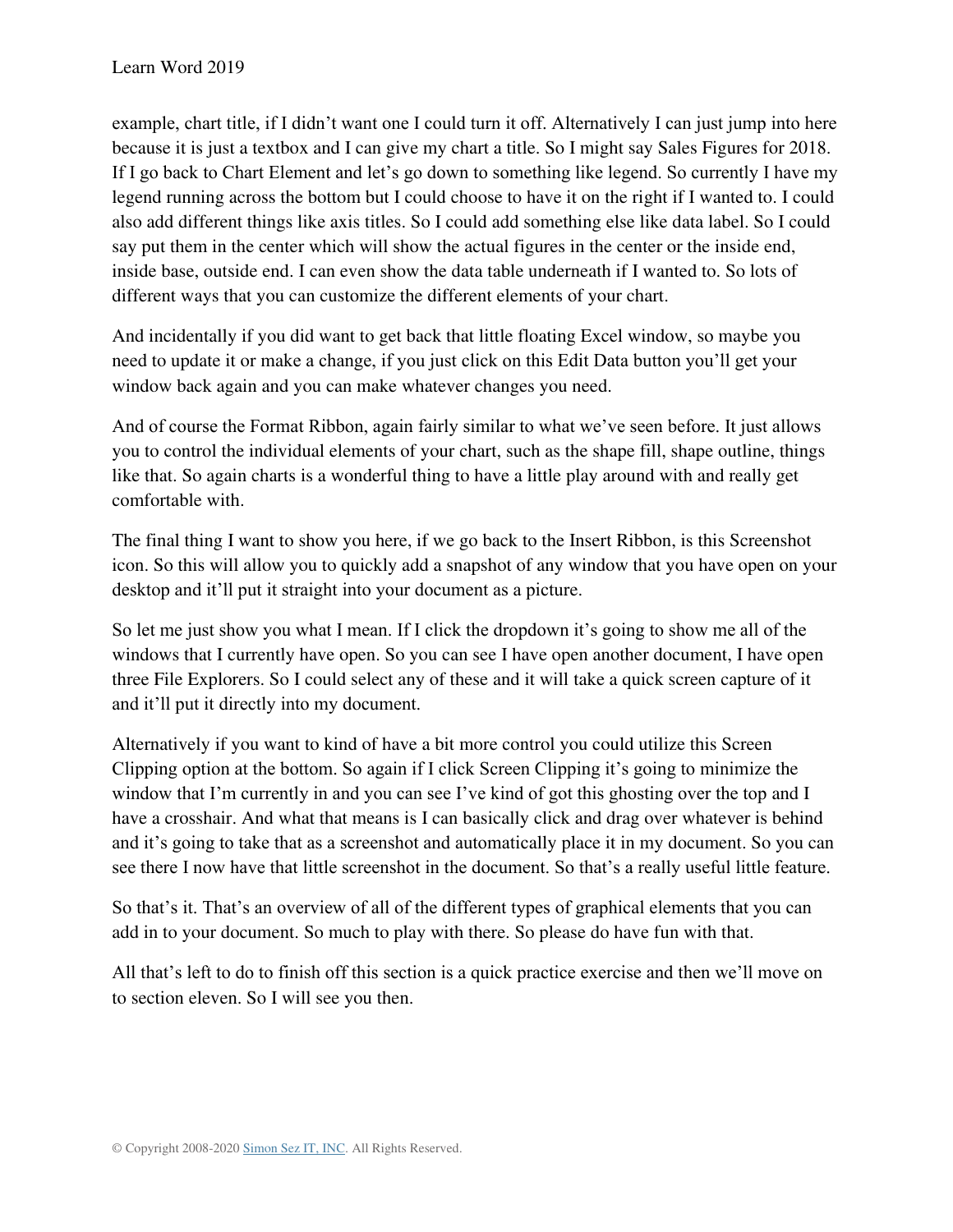### **Video: Section 10 – Practice Exercise**

**Deb:** Hi everyone and welcome back to our course on Word 2019. We're now down to the section ten practice exercise where I'd like you just to practice all of the skills you've learned in relation to graphics in this section.

So I'd like you to start by opening the file called Module 10 Practice. And I'd like you to insert an icon of an office building in front of the first letter in the document. I then want you to use the word wrap option to have the text wrap around the object.

I then want you to insert a picture of a different office building right at the end of the document. And I'd like you to have a go at removing the background from the picture. I'd then like you to save and close the file.

And we're done. Fairly straightforward for this practice exercise. I will see you in the next section.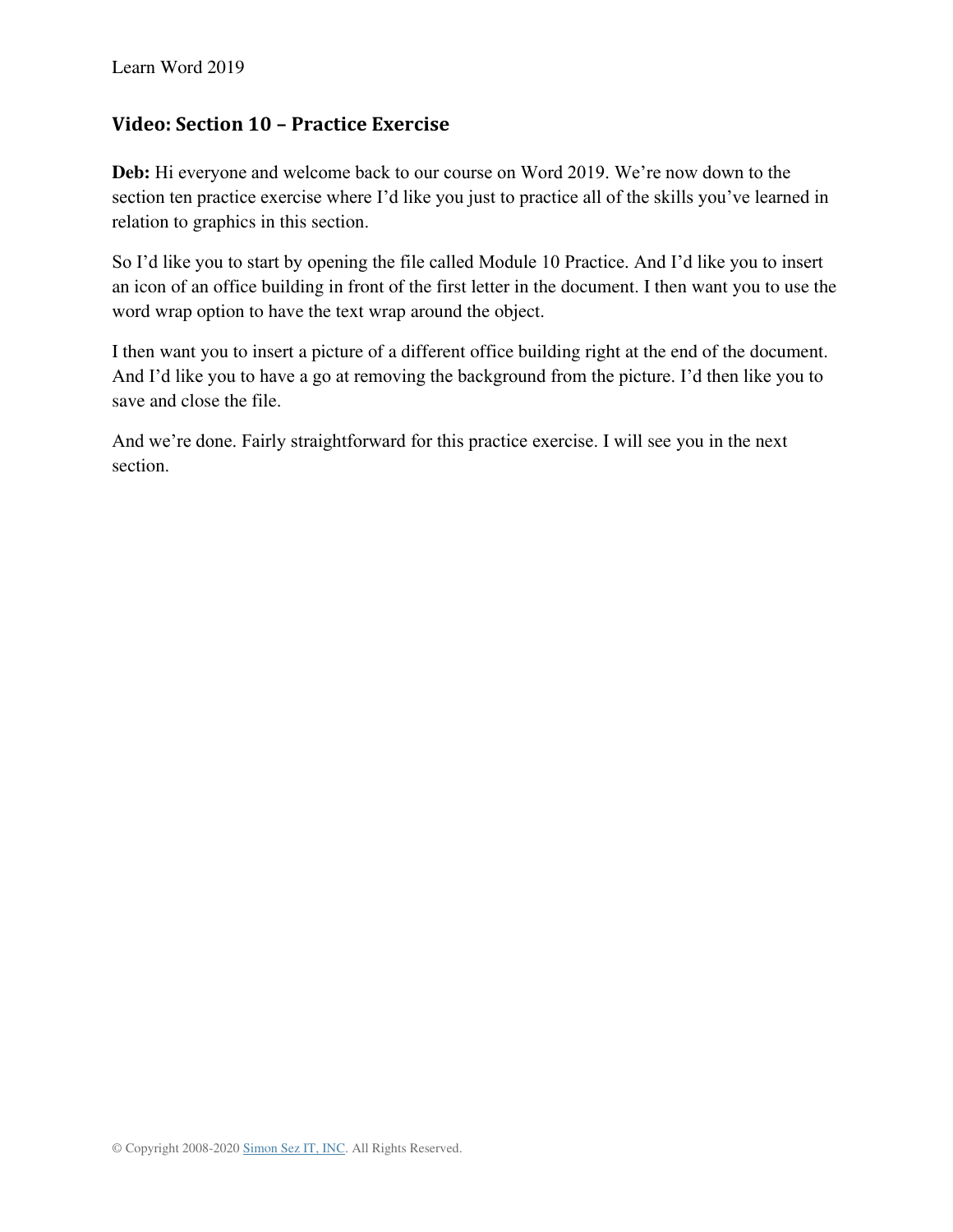# **Section 11 – Envelopes and Labels**

# **Video: Working with Envelopes**

**Deb:** Hello everyone and welcome back to our course on Word 2019. We're down in section eleven now where we're going to be talking a little bit about how you can work with envelopes and labels. And in this first module, module one, I'm going to show you how you can work with envelopes in Word.

Now you can print any size envelope and you'll find all of your options for envelopes are on your Mailings Ribbon. So let's click onto there and in this first group, the Create group we have two options, Envelopes and Labels, and we'll be looking at labels in the next module but for now we're going to start with envelopes.

And this is what we get, so the Envelopes and Labels dialog box. So you'll note that this is the same window that we're going to use for both envelopes and labels and we have the two tabs at the top.

So I'm currently clicked on the Envelopes tab and you'll see the first thing that we need to do is we need to type in a delivery address that's going to go on the front of the envelope. Now you have a little dropdown just here which will allow you to pick something from your Outlook address book but for the time being I'm just going to manually put a delivery address in here that I already have copied to my clipboard.

And then the second large box we have here is a return address. So again it's always good to put this in if you can so if the letter doesn't get delivered for whatever reason that there is a return address on the letter. So let's just type one of those in. So I'm just going to use my name for this and we'll say 300 Elm St. And I apologize to any Americans that we have watching this course if I've got that address format slightly wrong. Hopefully you understand what I mean.

Now we've got our return address in there. We have our delivery address, which is great. And you'll be able to see in the preview window on the righthand side where those two items are going to appear when we print the envelope.

Now you don't have to have a return address if you don't want to. There is an omit checkbox just here. So if you want to remove it you can click that checkbox and again if you just check that preview you can see that it's now disappeared off of the preview.

And we also have a checkbox here to add electronic postage. Now if you were to add that you might get a message popup like this saying you'll need to install electronic postage software before you can use this feature. And you can download it on the Microsoft Office website. Now I'm not going to do that but if I just explain what electronic postage is it will give you the ability to add a barcode to the top of your envelope so that the post office they can scan it and know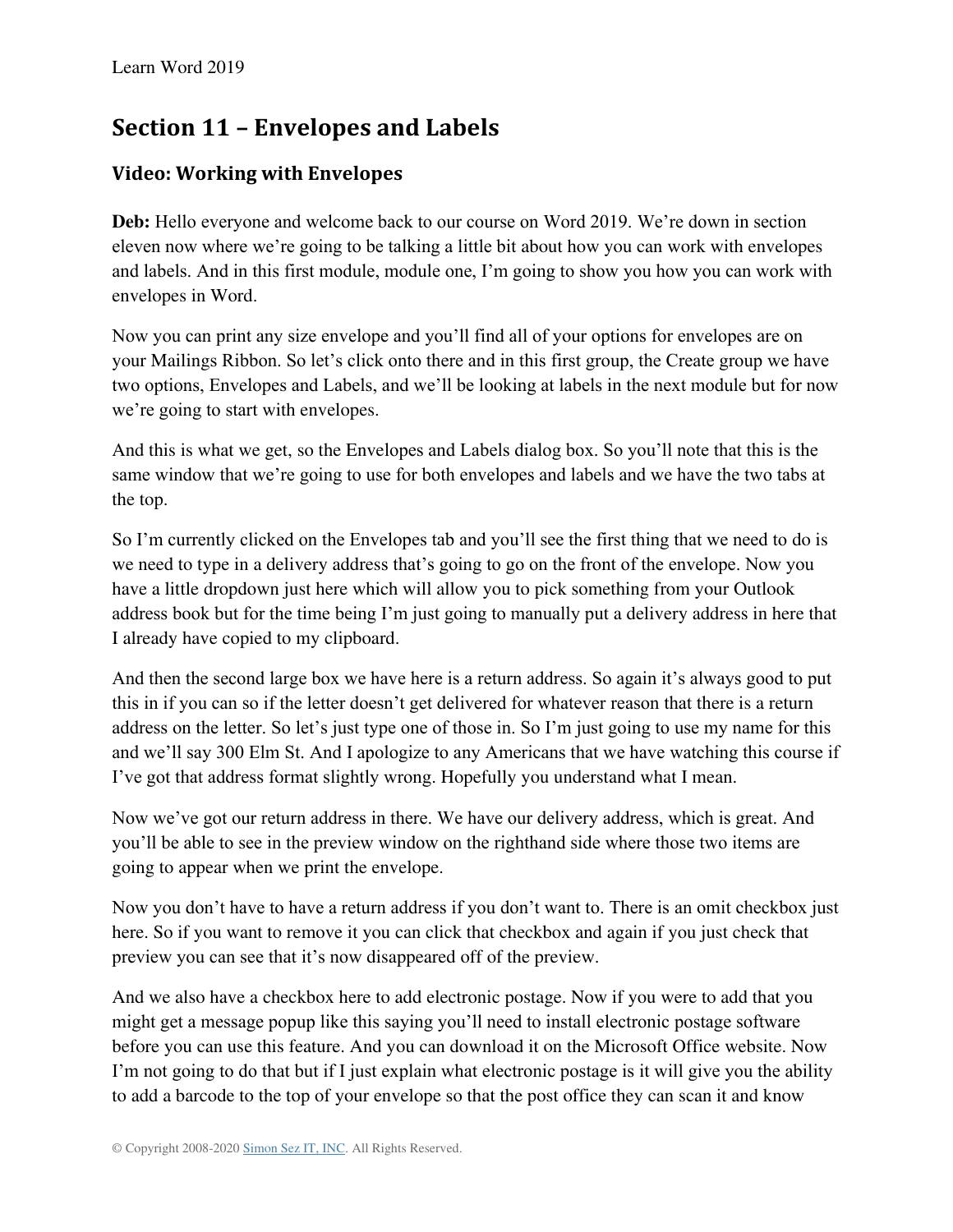essentially how to route your mail. So just be aware that the option is there and if you think that's going to be helpful to you you might want to investigate downloading the little electronic postage add-in for Word.

Now what else do we have in this dialog box? Well next to the preview window to the right we have this little thing that says Feed and that really shows you how to feed your envelope into the printer. So you can see here we kind of feed it in from the bottom with the return address if we have it nearest to us on the left hand side. So that's just a helpful little diagram so that you don't get your envelope the wrong way up.

So let's take a look at some of the other buttons that we have down here. We have an Options button, so let's jump into there. And this is where you can choose your envelope size. And you can see that mine has defaulted to size 10, which is a fairly standard envelope option. But you could if you wanted to measure the size of your envelope and then choose the relevant size from the dropdown list, but I'm happy to leave mine on 10.

You can also change the font for the delivery address and the return address if you want to. And also change the spacing, so how far away from the left and the top that delivery address and return address appears. And of course you'll get a preview so as you start modifying these settings it will reflect down here.

We also have a Printing Options box. And again this is showing you the different feed methods that you can have when putting your envelopes into the printer and you can choose face up, face down, and you can do a clockwise rotation if you want to. So just be aware that you have some additional options you can customize before you actually print your envelope.

And again this e-postage properties you will require an add-in for that. So if you'd added electronic postage this will be active as well. Now I don't have it so I'm just going to click No.

Finally I have these two options. So I can choose to print directly to the printer. So if I've loaded up my envelopes and I just want to print I can do that. Alternatively I could select Add to Document. So let's see what that looks like. Now when I click that it's going to say Do you want to save the new return address as the default return address, so that can sometimes be really useful, particularly if you're printing the same thing over and over. So I'm going to say yes and there we go. There is my envelope. Now I might want to go in and I might want to make some adjustments to that if I wanted to, like moving that address up very slightly so you can do that because it is just a textbox. Remember I did omit the return address so I don't have it on there. But I could if I wanted to go back into Envelopes and I could take that off and I could say Change Document and there we go. It will put that back on there.

And the cool thing about this is that you have your envelope at the top and then you have space at the bottom to type your letter or your document. So essentially you can print the whole lot in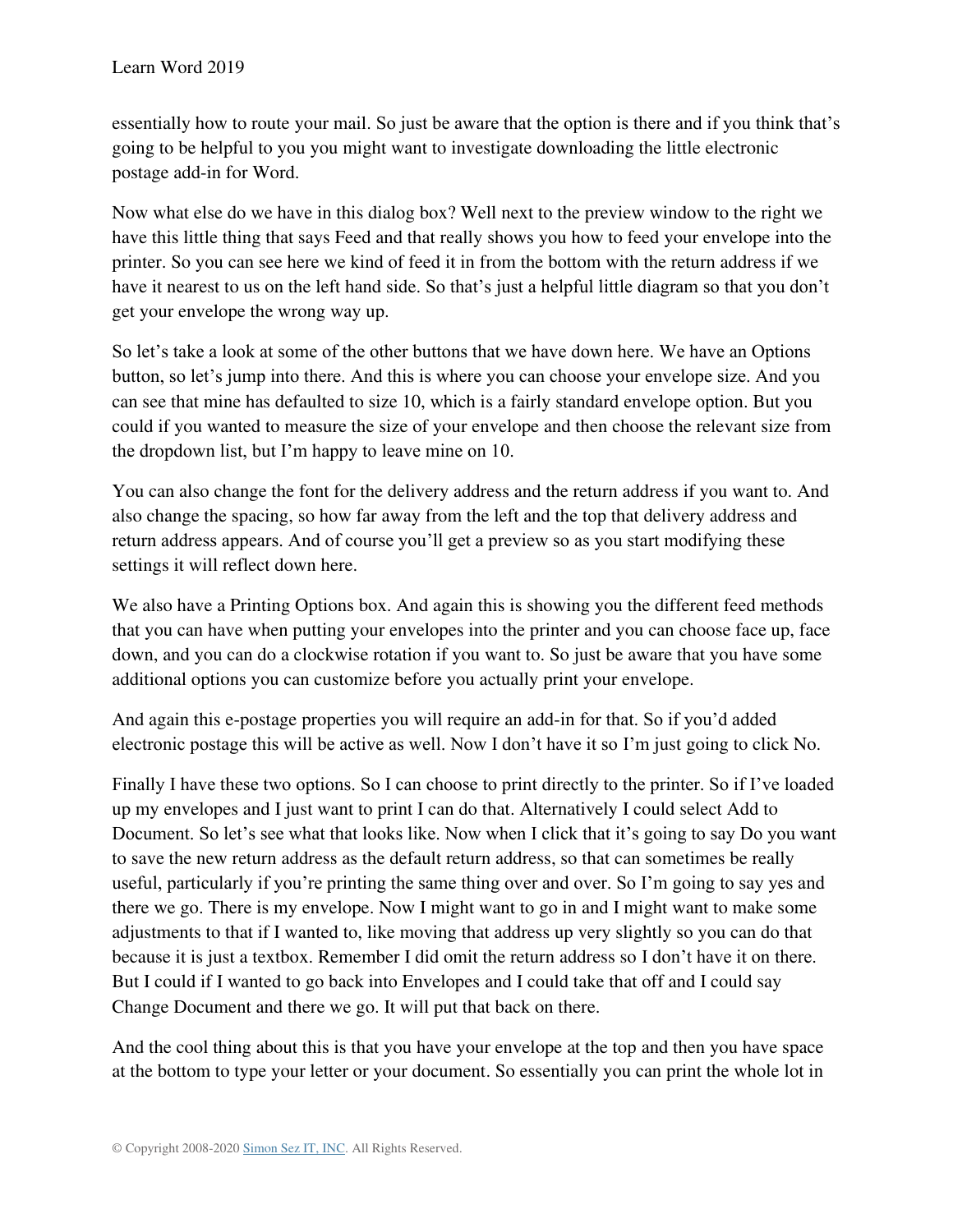one go. You could load up your envelopes into one feeder and then you could have your plain letter paper or A4 paper in another tray and print the document directly after.

So fairly simple to set up envelopes.

In the next module, module two, we're going to look at how you can work with labels, so please join me for that.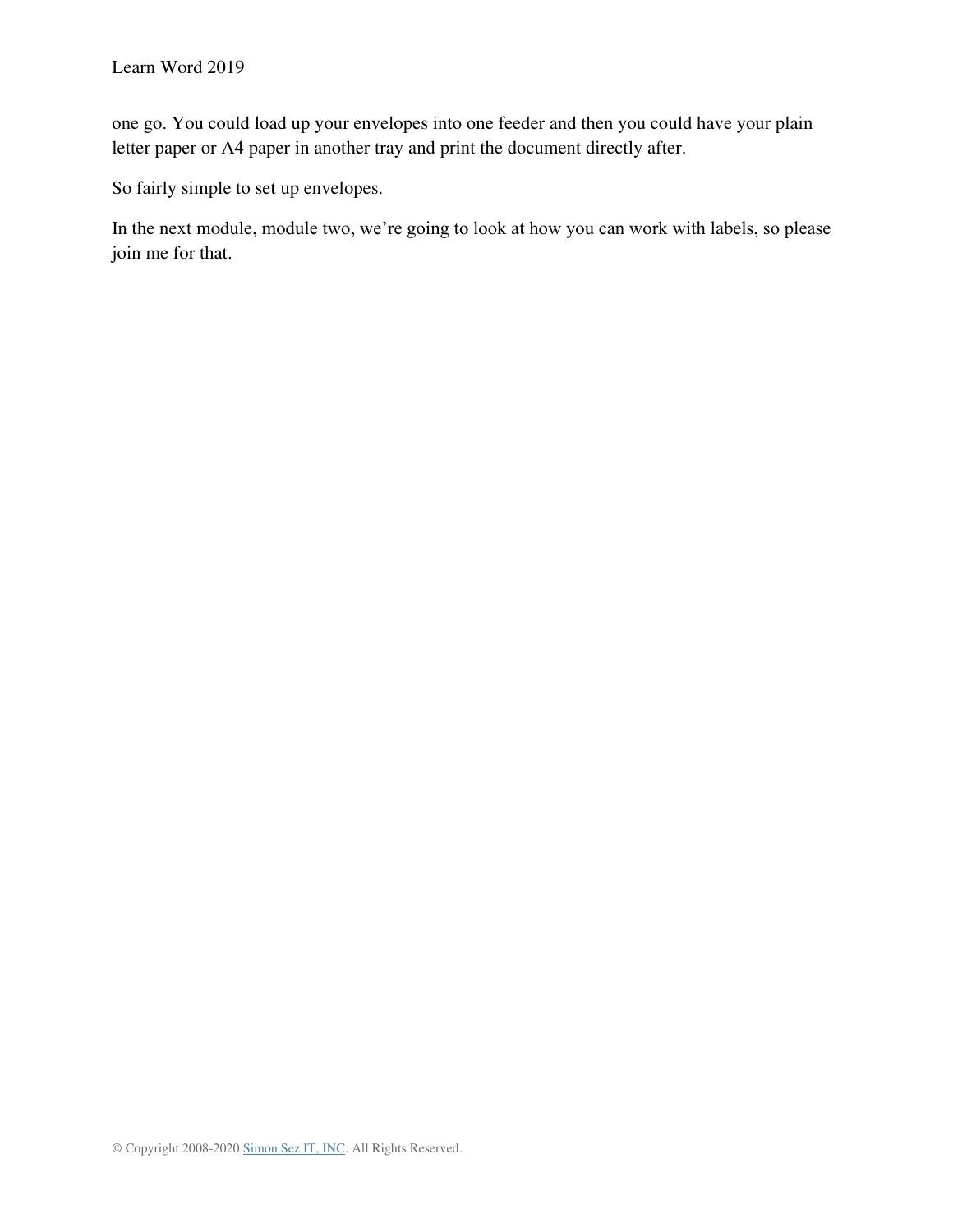## **Video: Working with Labels**

**Deb:** Hello everyone. This is Deb and we're in section eleven, module two, which is Working with Labels.

So in the previous module we discussed how you can print and customize an envelope and now I'm going to show you how you can print labels. And when I say labels I'm talking about those sheets of paper where you can peel off and they're sticky and you can stick them onto parcels or whatever you want to stick them onto. And Word has a really good utility for sorting out your labels and printing labels.

So let's jump straight up to that Mailings Ribbon again and in that first group we have our Labels option, so let's click it.

Now you'll probably notice that this is exactly the same window that we were dealing with in the previous module when we were talking about envelopes. It's just defaulted us to the different tab, the tab named Labels.

So this is where we would come in and type in our address. So once again I'm just going to type in a quick address. So I will say Adam Lacey, P.O. Box 112, Charlotte, North Carolina 70415. And then what you have is an option of what you want to print. So you can either print a full page of the same label, so it'll have this address in every single label, or you can print just a single label. So you might be thinking, "Well why would you want a full page of the same label?" Well if you are printing a full page it might be good if you wanted to have a couple of sheets of preprinted labels with your company address on them. So it's good for things like that.

Now if you select a single label, if you just want to print one you're going to need to tell Word where that label is located on the page. So you need to tell it which row and which column. Now I'm going to say Full Page of the same label and let's just jump in and take a look at our label options.

So the first section at the top is your Print Information. So this is really where you tell Word where your labels are located, which tray they're located in. And then you need to pick your type of labels, and there are so many in this list.

Now a very typical label vendor that people use is this one just here, Avery U.S. Letter. And again there are so many different labels in here. These numbers correspond with the type of label or different brand of label. So you'll see when I click on them you get the label information at the side which will tell you the exact height and width of the label and also the page size, so you can really go through and find the one that you need.

Now a really common one to use is the 8160 series. So I'm just going to scroll down and try and find that. Not as easy as it sounds. So there we go. I'm going to select this one just here and I'm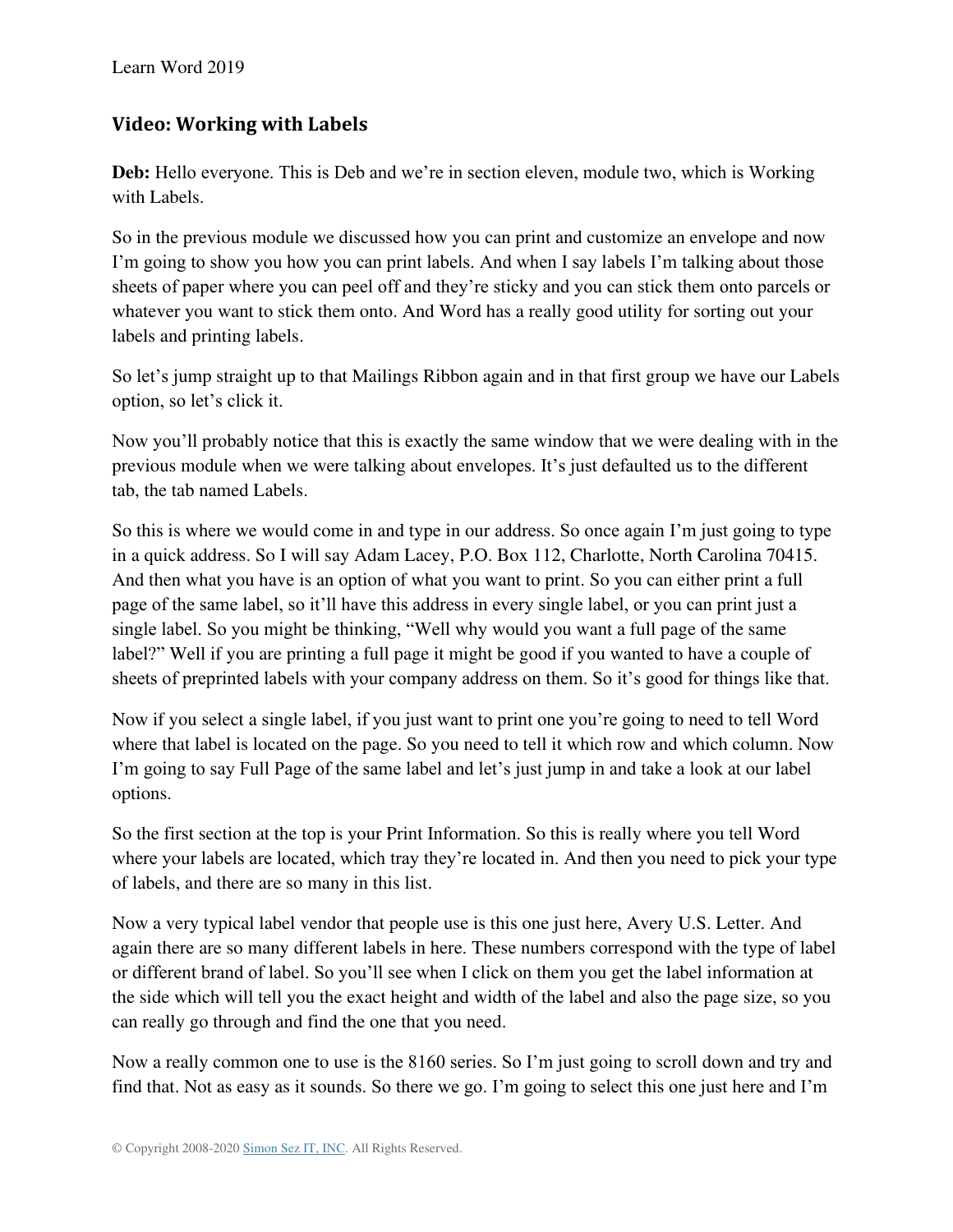going to click on OK and again I could choose to print directly to the printer but I'm going to select New Document and there we go. I have that address on all of my labels. So I can now just load up my labels into the printer and I can just go ahead and I can print these out.

Now that's all well and good but as you can see each label has the same name and the same address because I chose full page. So you might be wondering how do you get different names and addresses onto different labels? And that's where Mail Merge comes in. So let's now move on to section twelve and start working with Mail Merge. So I'll see you over there.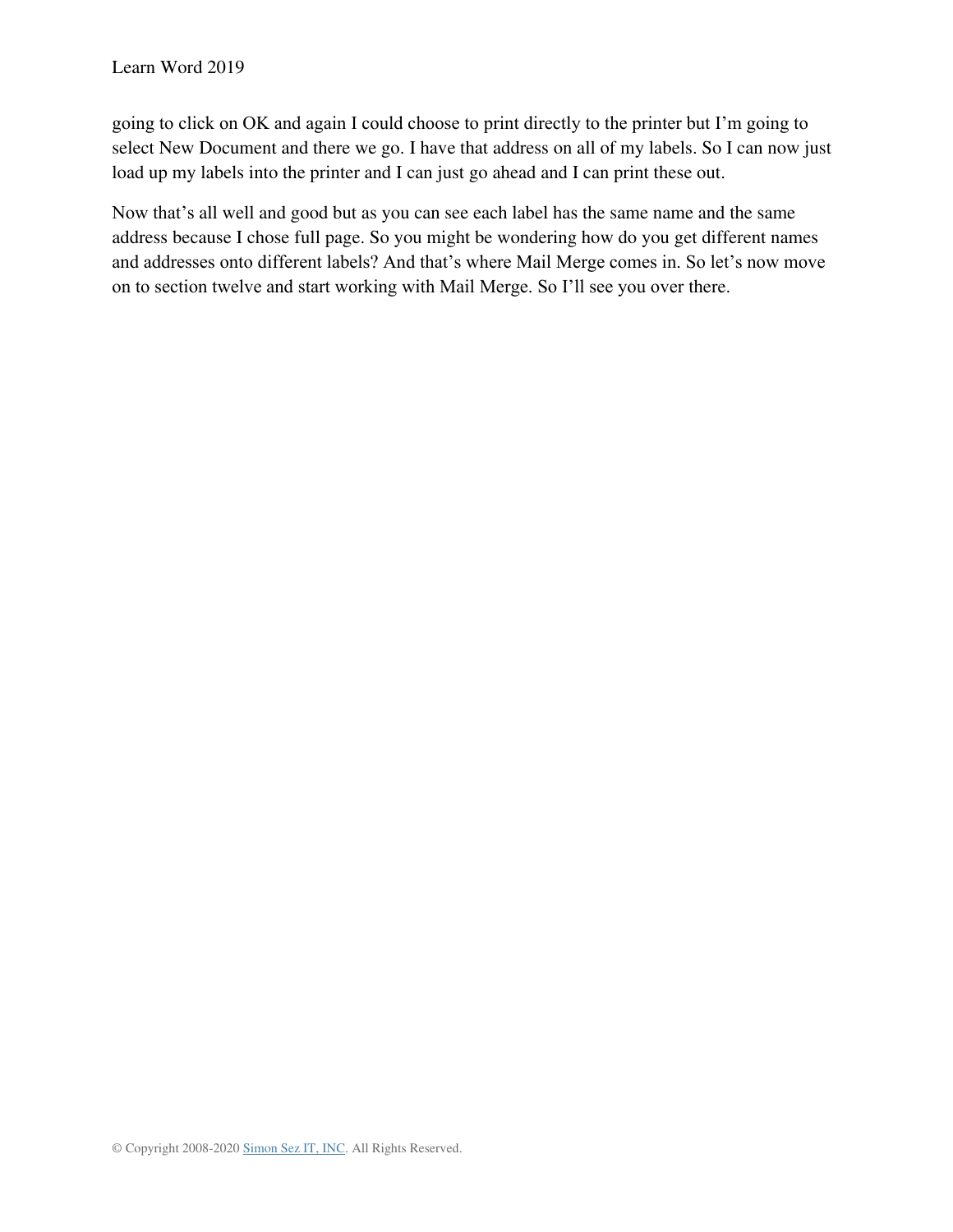# **Section 12 – Mail Merges**

# **Video: What is Mail Merge?**

**Deb:** Hello everyone and welcome back to our course on Word 2019. We're in section twelve and down in module one and I just want to start out by just explaining to you what exactly a mail merge is so that as we go through these modules you're going to really understand what it is that we're trying to accomplish, because if you've never come across it before then it might be something that's a little bit unusual to or you might not be aware of some of the terms that we're going to use.

Now what a mail merge document is, if you can imagine this scenario, maybe you have a letter that you send out every single Friday to a specific group of people. Maybe it's some kind of collections letter. And essentially the letter is going to be the same but there's going to be some things that are different. So for example, the customer that you're sending it to is going to be different each time. And you want to make sure that the letter that you send out is personalized, so it's not just a standard letter they're going to get. So maybe at the top of the letter you want it to say Dear Claire and then in the next letter you want it to say Dear Tom, and then maybe you want it to say something a little bit more personal at the bottom. Maybe you want to have different addresses on each letter. So what I'm trying to say is that the core letter itself is the same every time but there are different things on it to personalize that letter for each customer. That is where you would use something like a mail merge.

And it's really important to note that there are three steps to a mail merge and I've just got them listed out on the screen here.

The first step is you need to decide what your main document is going to be. So what do you want to merge the information into? So the example I just gave you was the example of a letter. So we could create a letter in Word and then merge our addressing, customer information into it. And I'm going to assume that if you create a letter you're probably going to want to send that letter out, which is why we then have envelopes. We can perform mail merges on envelopes and also labels. You can perform mail merges in an email. So maybe you have an Outlook email and you want to send out the same email to 2,000 customers but again you just want to personalize it very slightly. So we could merge customer names into emails. And then finally we have something called a Directory and I'm going to show you exactly what I mean by that a bit later on but it's basically a listing of the same information over and over again. So that's the first part. You want to select the main document essentially.

The second part of a mail merge is selecting your data source. So this is the information that you want to merge into your main document. So it might be a list of customer addresses or customer names or invoice numbers or all three. And you might have that data stored off in something like an Excel spreadsheet or another source. You essentially need to bring that data source into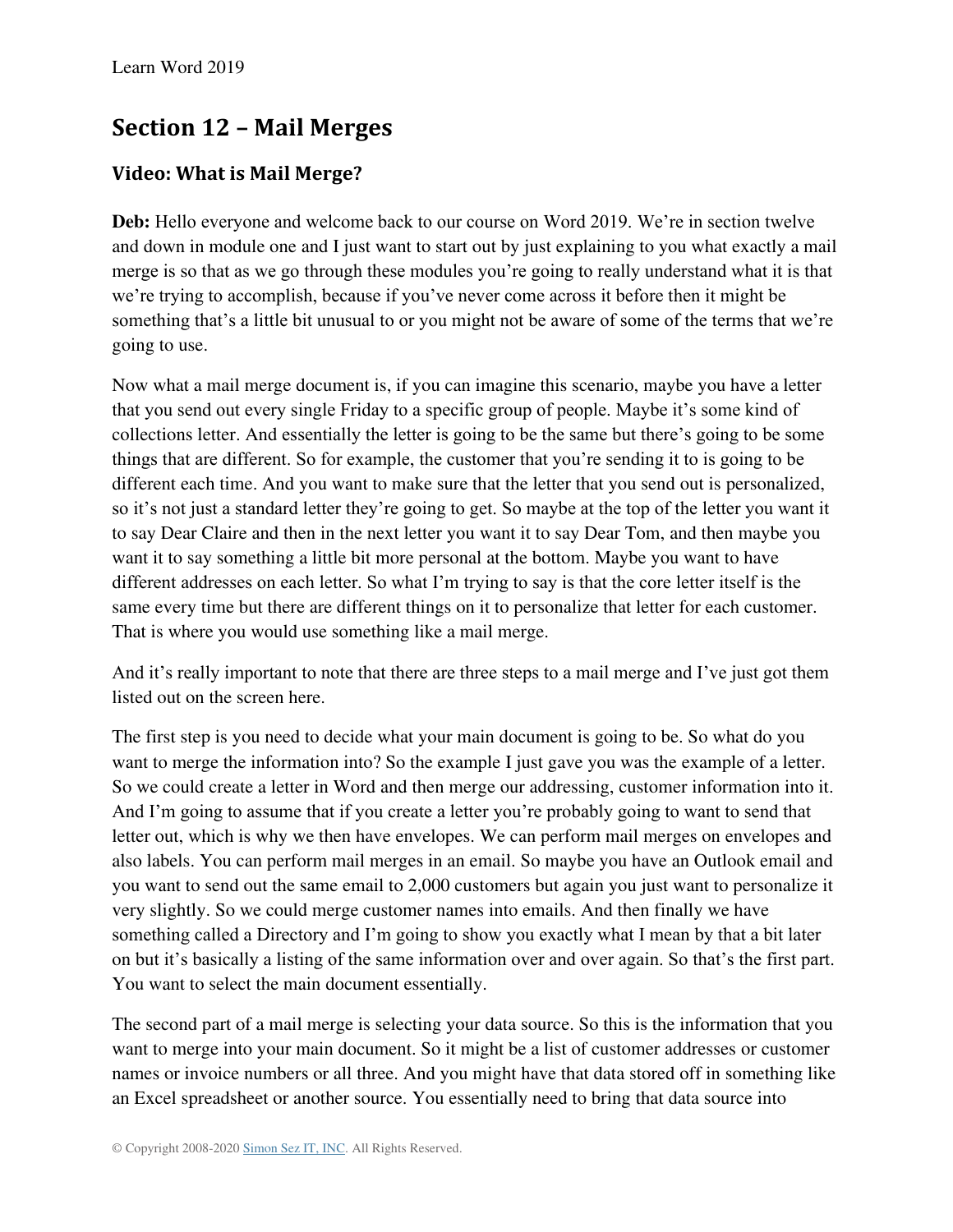whichever document it is that you're creating. So data source is the next one that we need to be mindful of.

And then the final step, the third step, is the merged document. So this is going to be the document that's presented after you've run the mail merge. And what you'll see is that each new record will be on a separate page. So say I'd selected letter and then I'd pulled in a list of my customer names from my data source. Each new page in Word will be a different letter for a different customer. So if I had 200 customer details in my data source I would end up with a merged document that contains 200 pages. Okay?

So those are the three steps that you need to be made aware of. I completely understand that just kind of saying it here it's quite hard to visualize, which is why in the next module I'm going to show you exactly what I mean and we're going to go through and create a mail merge from scratch. So please join me in the next module for that.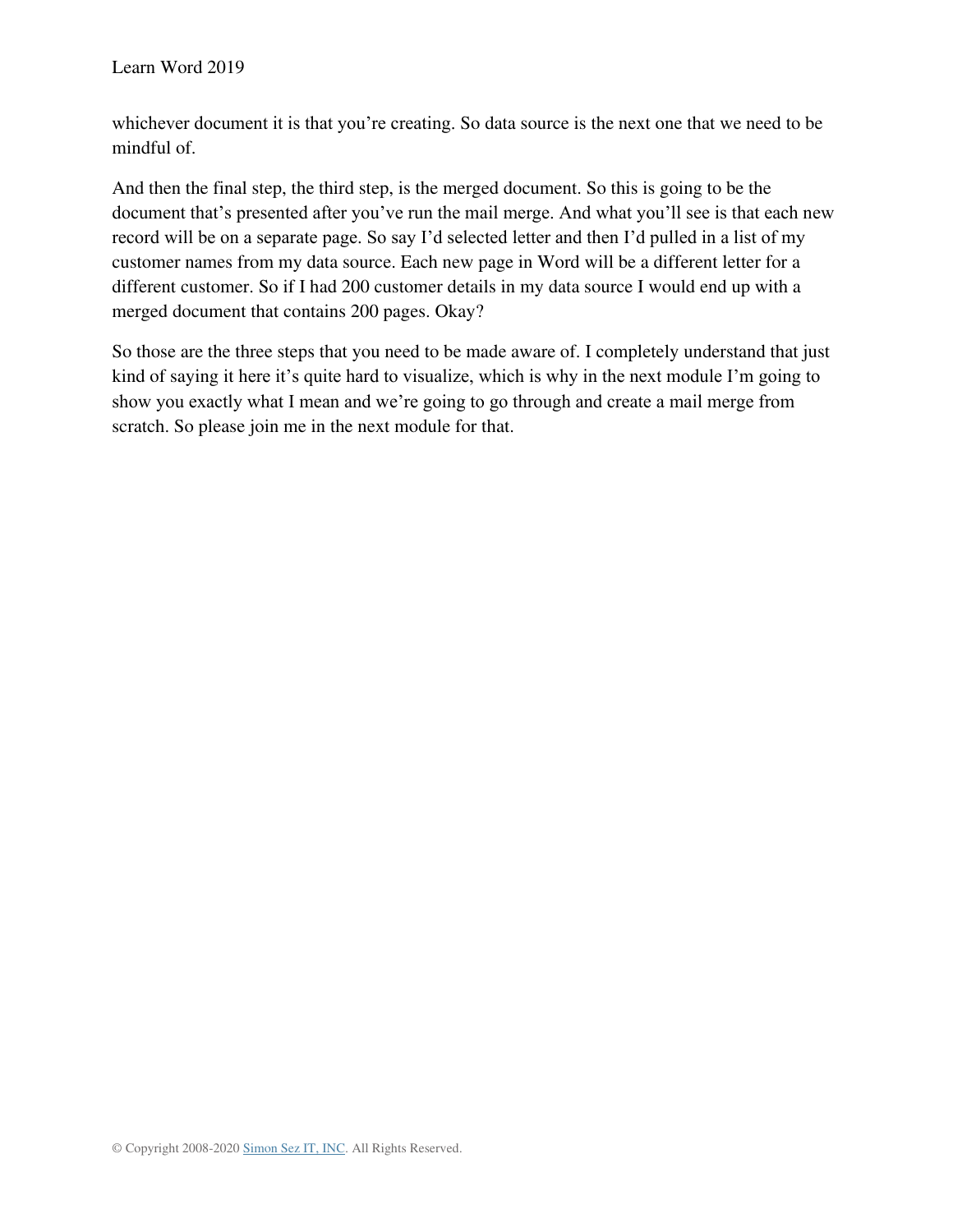### **Video: Creating a Mail Merge Document – Part 1**

**Deb:** Hello again and welcome back to our course on Word 2019. We're in section twelve, module two where we're going to start to put together our mail merge. Now in the previous module I introduced you to the three steps of a mail merge that you can see on the screen now so I just very briefly just want to review those steps so that you understand.

So step one is the main document, so the type of document that we're creating. So it might be a letter or an envelope, a label, an email or a directory. So again let's use the example of we might have a letter that we need to send out every single Friday, maybe some kind of collections letter, and we need to send that out to 200 different people. So what we can do is we can create the letter in Word, we can save it off and we can reuse that letter, but we're going to utilize mail merge so that the letter is personalized and each letter that's produced has different addressing or customer information in it. So it might be that on each letter we want to have a different customer name, a different customer address, maybe their invoice number, information like that. So setting up the main document is the first step.

We then need to pull in all of our information. So again in this example it might be customer information, their addressing details from a data source. Now a data source can be made from numerous different things. So a really common one would be to have your customer information in an Excel spreadsheet. So you can definitely attach your Excel spreadsheet to your Word document for use in your mail merge. Alternatively you can just manually type the data that you want to use in your mail merge and that's what we're going to actually do first.

And then finally you will end up with a merged document. So when you complete all the steps of the merge you'll end up with 200 letters. So one for every customer and each one displaying slightly different information.

So that is kind of what we're aiming for in this module and part two of this module, which we'll do next. So let's get on with creating our mail merge.

Now the first thing I'm going to do is I'm going to start from a blank document.

Now it's worth pointing out that you don't necessarily have to start with a blank document. So if you already have a letter created and saved off you could just open that and then work through the steps. I'm starting from a blank but please feel free to use a letter that you've already created.

So I'm going to jump straight up to my Mailing Ribbon and you'll see we have a Start Mail Merge group and this big button just here. If I click it you'll see there we have the five things that we've been speaking about. So letters, email, envelopes, labels, and directory. So you could choose whatever it is you're creating. So in this case we're doing a letter so I could choose that, but what I like to do, and I would recommend this particularly if you're new to doing mail merges is to utilize the step by step mail merge wizard and that will really walk you through the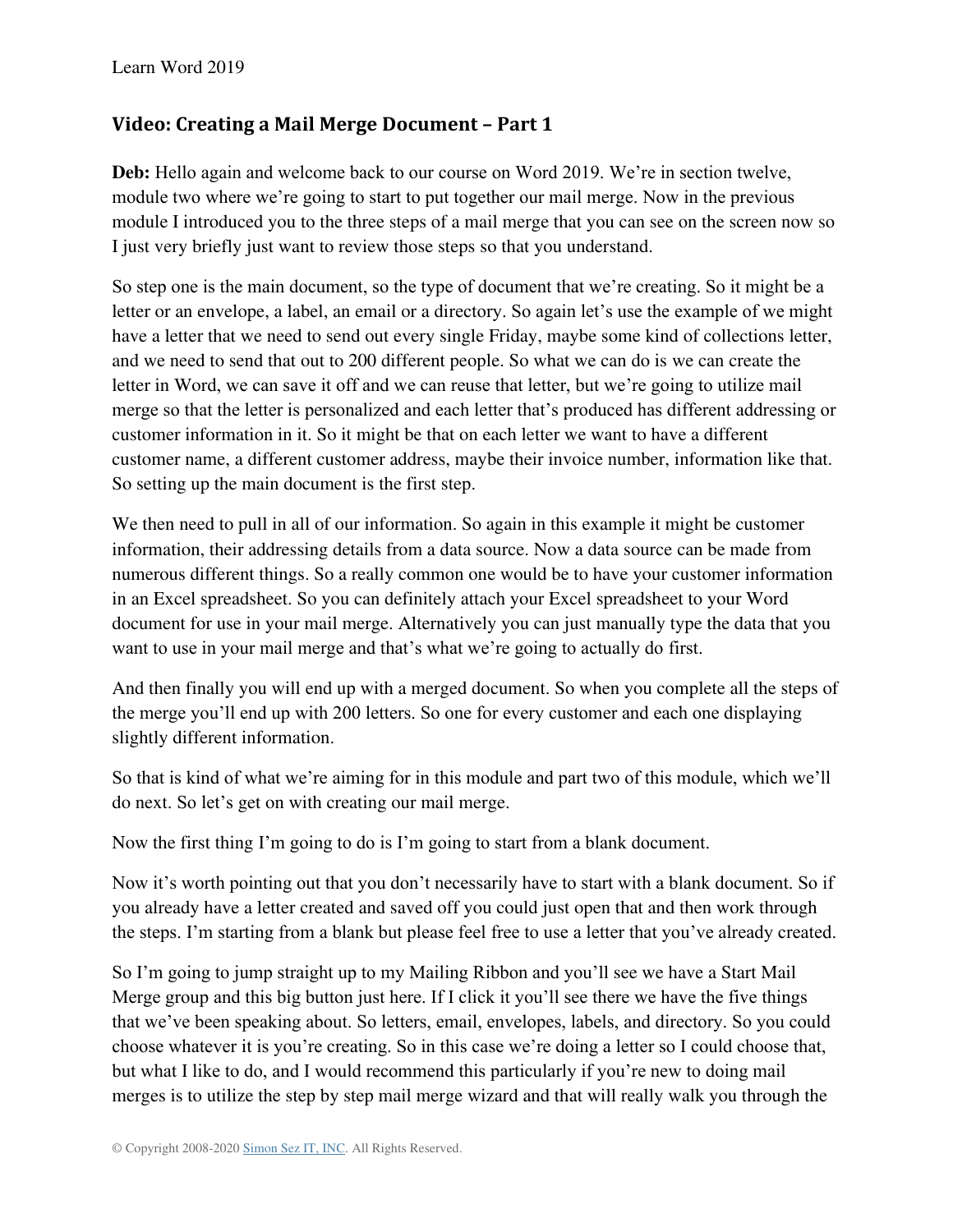entire process. It's a bit of a no brainer when it comes to putting together mail merge documents. So let's use that.

And you'll see you get this little pane open at the side which I'll make slightly bigger just there. Now at the bottom of this pane it says Step 1 of 6. So really all you do is follow the information and walk yourself through to create your mail merge. So it's nice and simple.

So the first thing it's asking me is to select my document type. So what type of document are you working on? And there I have my five options. So as I said, we're doing a letter so I've got Letter selected. And you can see underneath it gives me a little description. So it says Send letters to a group of people. You can personalize the letter that each person receives. Click Next to continue. So let's do that. At the bottom we have Next and it tells us our next step is the starting document.

So it says How do you want to set up your letters? Do you want to use the current document, so the blank one? Do you want to start from a template? So that might be one of your own or one that's in Word. Or do you want to start from the existing document? So if I was to say start from existing document I could then go and browse for a letter that I've got saved off somewhere. Now I'm going to say Use current document and I'm going to click on Next at the bottom to select my recipients.

Now this is where you need to tell Word where your list of recipients is. So that would be you know the customer information, things like that. And again I have a few different options. So I could say use an existing list. Now if I had all of my data that I wanted to use in the mail merge saved off in an Excel spreadsheet this is what I would use. I would say use an existing list and then I would just browse for that particular file and that will essentially kind of attach it to this mail merge. I could choose to select from Outlook contacts. So again if I want addressing information I could use my Outlook contacts list. Or I could choose to type a new list. Now this is actually what we're going to do here. I'm going to show you how to manually type in some names.

So now I've selected that. It says Type the name and addresses of recipients. Now I might use this option if it's only going to maybe four or five people, or maybe if I don't have the names saved off in some kind of spreadsheet it's just as quick for me to type them directly in as it would be to create an Excel spreadsheet with those names in. So I'm going to select Create and this is where I can go in and start manually creating my information.

Now you'll see here we have these column titles. So it says Title, First Name, Last Name, Company, Address, City, State, so on and so forth if I scroll across. There's loads of them in there. Now these are all entirely customizable. So again it really depends what kind of information you want to attach to this mail merge.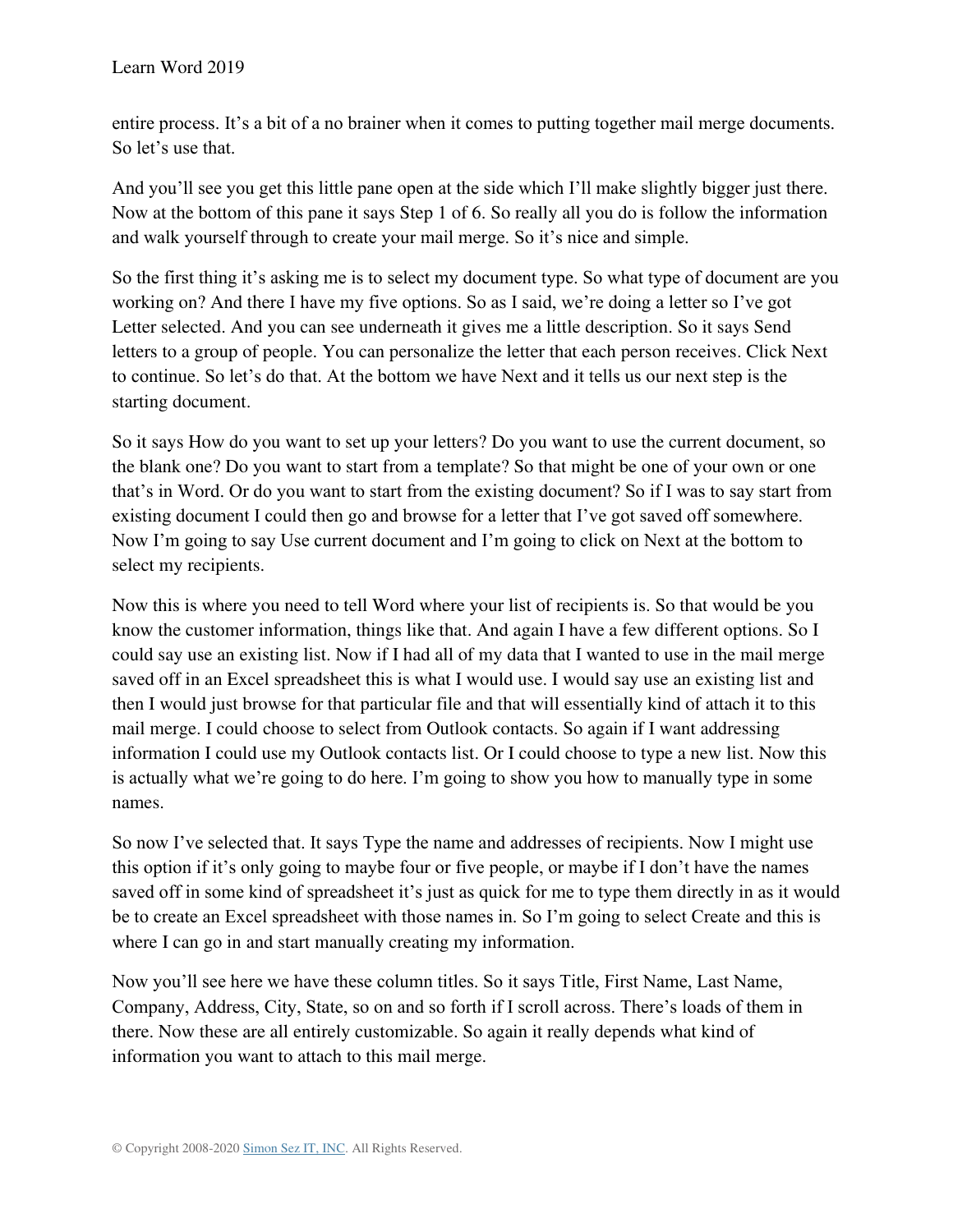Now I'm going to go in. I don't want all of this. I'm going to go in and I'm going to customize these column headings. And you can see we have a Customize Columns button at the bottom.

So this now shows me all of my current columns and I can go in and I can delete whichever ones I like. So I'm going to delete out Address Line 2. And it will always ask you when you delete field address line 2 any information in this field will also be deleted. So it's kind of warning you if you already have a list of names in here that are using address line 2 it's going to delete out that part of the name as well. Now I'm fine with that so I'm going to say Yes and I'm actually going to delete everything from country or region downward. So I'm going to say Country or Region Delete and unfortunately you can only do these individually, like so.

Now I could also rearrange my list, so move up or move down. So for example if I had something like zip code listed after last name that's not really particularly logical as we would type the zip code right at the end. So you might want to move up or move down to rearrange your fields.

I could also add my own fields into here, which I am actually going to do in this case. I'm going to add a field and it's going to be Date Last Called and I'm going to click on OK. And that just adds that on to the bottom. And I'm going to click on OK.

And if we look now I can scroll across and I can see yep those ones that I deleted have now gone and I have my date last called field on the end. So now what I can do is I can start manually adding in the details of my recipients. So I'm going to go up to here and I'm going to say Mister, I'm going to use my Tab key to move across my fields, so Mr. Clive Turnbull. I'm going to leave his company field blank for the time being. He's going to be a P.O. Box, 234. He's going to be in Charlotte, North Carolina, 29589 and the date last called is going to be May 13, 2019. So there's my first recipient. I'm going to add three in. So I want to add a new entry. So I have a button at the bottom that says New Entry and I can go in and I can type my second recipient. So we have Ms. Emma Morris and she works for Morris Associates at 345 Principle Avenue and she is in New York. Now I've made an obvious mistake here. I've added New York and then NY into the same field and that's because I want to come back and show you something related to that a bit later. So just bear with me on that one. We're going to have the state, so 78563, date last called is going to be July 2, 2019. I'm going to add one final new entry. I'm going to leave off the title. I'm going to say Ben Waters and he is at Chamberlin & Co. He's located at 123 Vine Street. He is in Boston, MA and the zip code 02101 and he was last called on August 4, 2019. Okay. So I'm just going to add those three names in and I'm going to click on OK.

Now what will pop up is a Save Address List box. And it doesn't matter what you do, you always must save any address list that you create. So this will pop up automatically. Now it's defaulted to a folder called My Data Sources. I'm actually okay with that so I'm just going to call it My Data and I'm going to click Save. And then it pops me up with another box that says Mail Merge Recipients. So I can see all of the people that I've added and this is actually a very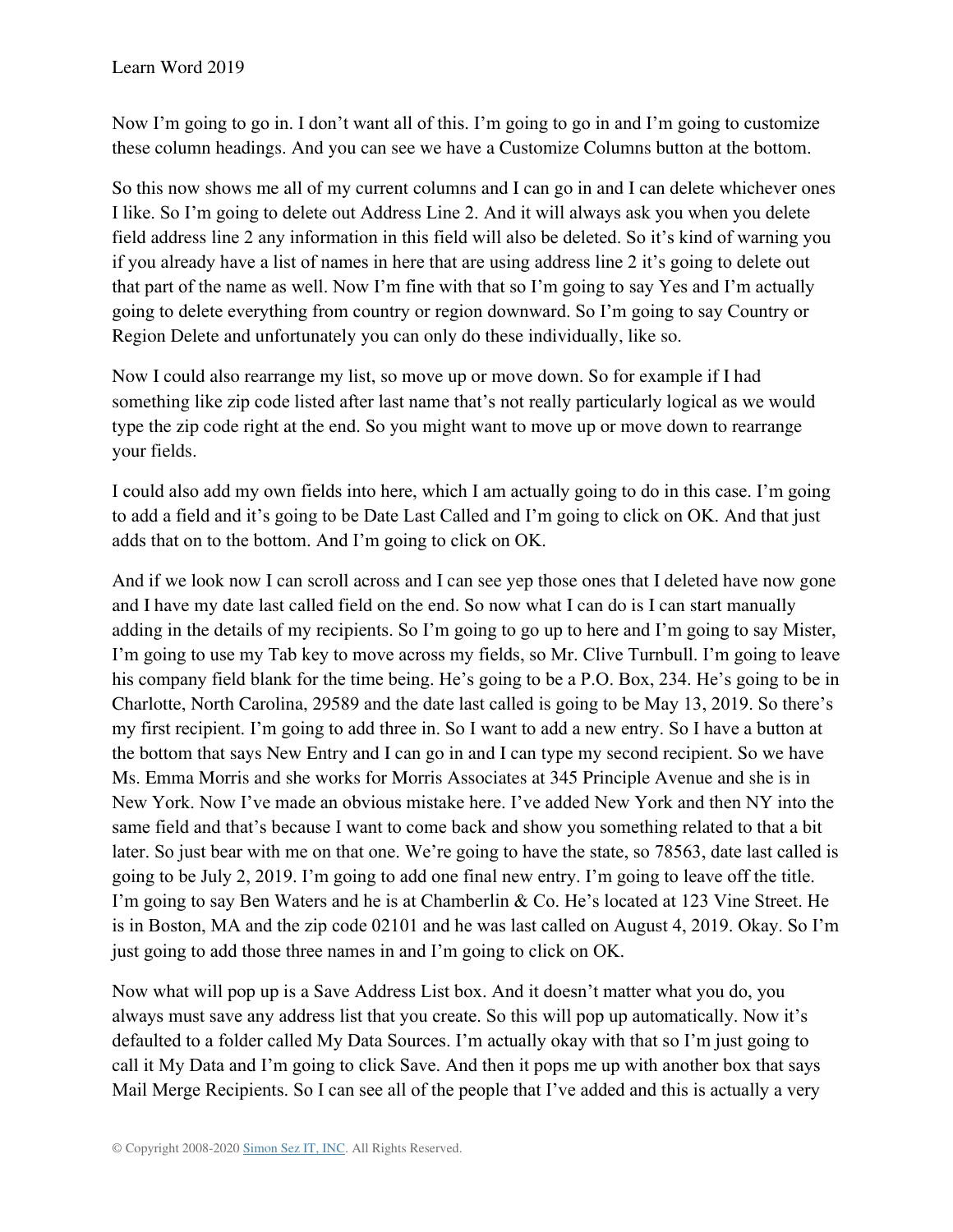useful area because it really allows you to customize what you're including in your mail merge. So if you imagine if I had 200 names in here maybe I don't actually want to send this letter to all 200 people so I could go through and just untick the people who I didn't want to send that letter to. So that's quite useful.

You also have some options down here for refining your recipient list. So you can sort your list, you can run filters, find duplicates and remove them, all kinds of things like that. So these options are really good, particularly if you have your information in an Excel spreadsheet and you've imported it in, you might want to do things like remove any duplicate entries that you have, you might want to find specific recipients, all kinds of options in there that you can use.

Now I've only got three names and I'm fairly happy with this list so I'm going to click OK. And the next step is to write the letter. Now before we get on to this step there are a couple of other things that I need to do with regards to setting up this main document. So I'm going to write the letter in a moment but I need to add a couple of things first. So I'm going to go ahead and go over to part two of this module. So I will see you over there.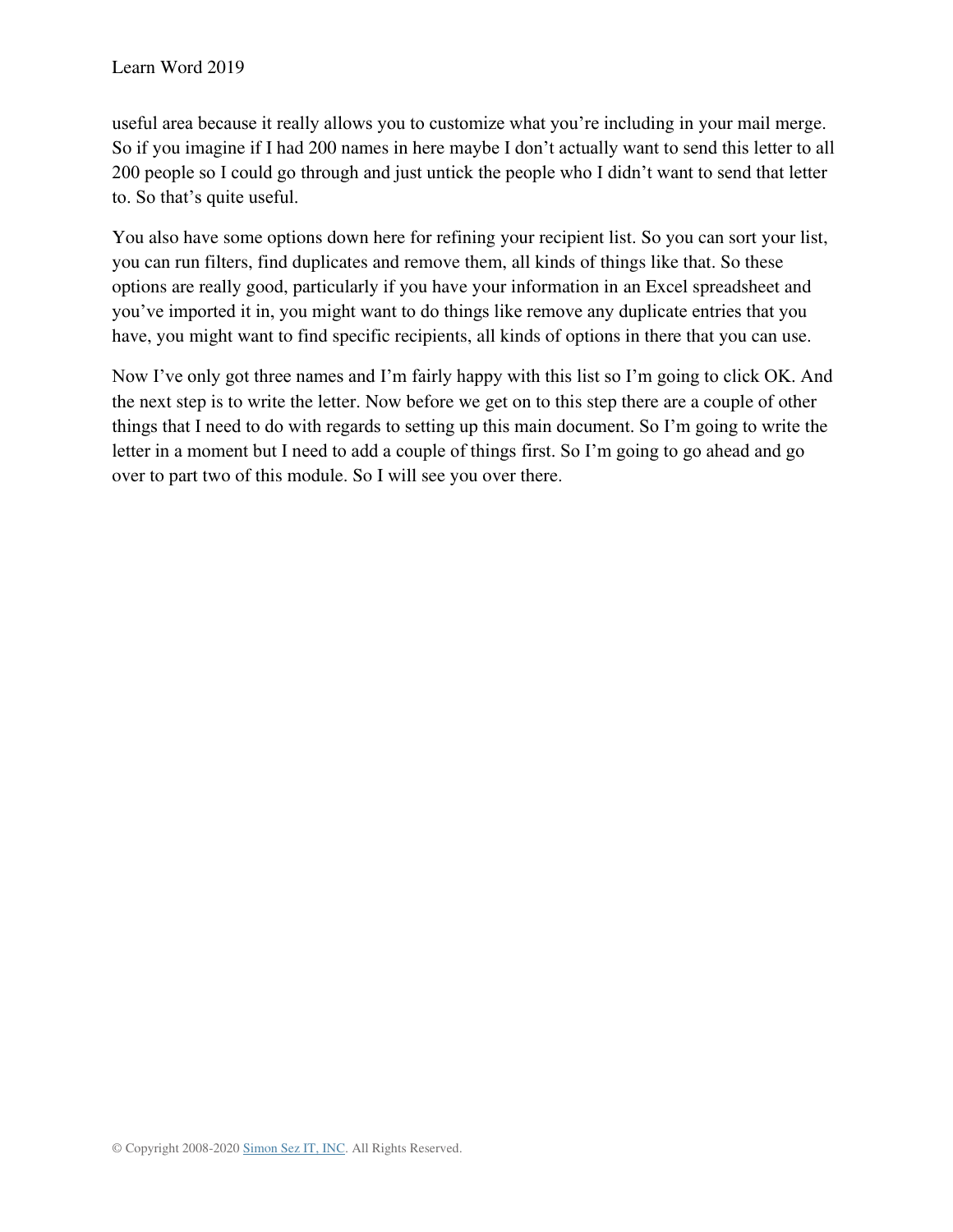### **Video: Creating a Mail Merge Document – Part 2**

**Deb:** Hello again everyone and welcome back to our course on Word 2019. We're still down in section twelve and we've moved on to module three, which is essentially part two of the previous module, which we started when we were creating a mail merge document.

So we're staring off at the place that we left off in the last module. So we have our Mail Merge Wizard running down the righthand side and we're at the point now where we want to write our letter. So we've got our data list sorted out, so our customer names, those three that we typed in, and now we want to actually create the main body of this letter.

So the first thing I'm going to do is in this wizard I'm just going to click at the bottom to go on to the next step of Write your letter.

Now what I want to do with this letter, what I want to have in the top is I just want to have the date. So I'm going to put August 4, 2019 and I'm going to hit Enter. Now underneath the date I want to have the what we call the Address Block. So I want to have the company name and I also want to have the name of the recipient and their address. And there are a couple of different ways that I can do this and one of them is the way that I prefer. Now let me show you my nonpreferred way first of all and that is by using this address block. So again over in the righthand side in our wizard we have an option for Address Block. Now if we just read the text above where it says Write your letter it says If you have not already done so write your letter now. To add recipient information to your letter click a location in the document and then click one of the items below. Now I'm going to click on Address Block just to show you.

So what the Address Block essentially does is it looks at your data that you've provided it and it pulls in the name. So you can see here in the preview currently it's saying Mr. Clive Turnbull and then we have the addressing details. Now for Clive I didn't have a company name set up in that original data list, which is why you can't see a company name. However if I click the arrow to move to the next record I can see that Emma does have a company name and that's also listed in there. And in the left hand side of this panel I can choose how I want those names to display, in which format, and I can also choose to either insert the company name or remove the company name or I can insert the postal address in various different ways. Now if that's all you want in the top of your letter then that's absolutely fine. You can insert the address block, but I prefer to have a little bit more control over how and where these fields are placed so I'm going to Cancel out of there and I'm going to do the same thing but in a slightly different way.

I'm going to go up to the Mailings tab and I'm going to go to this Insert Merge Field dropdown. And you can see there it's pulled through essentially all of my column headings, which we refer to in this context as merged fields. And I can use these throughout my letter to pull in the information in the exact location where I want it.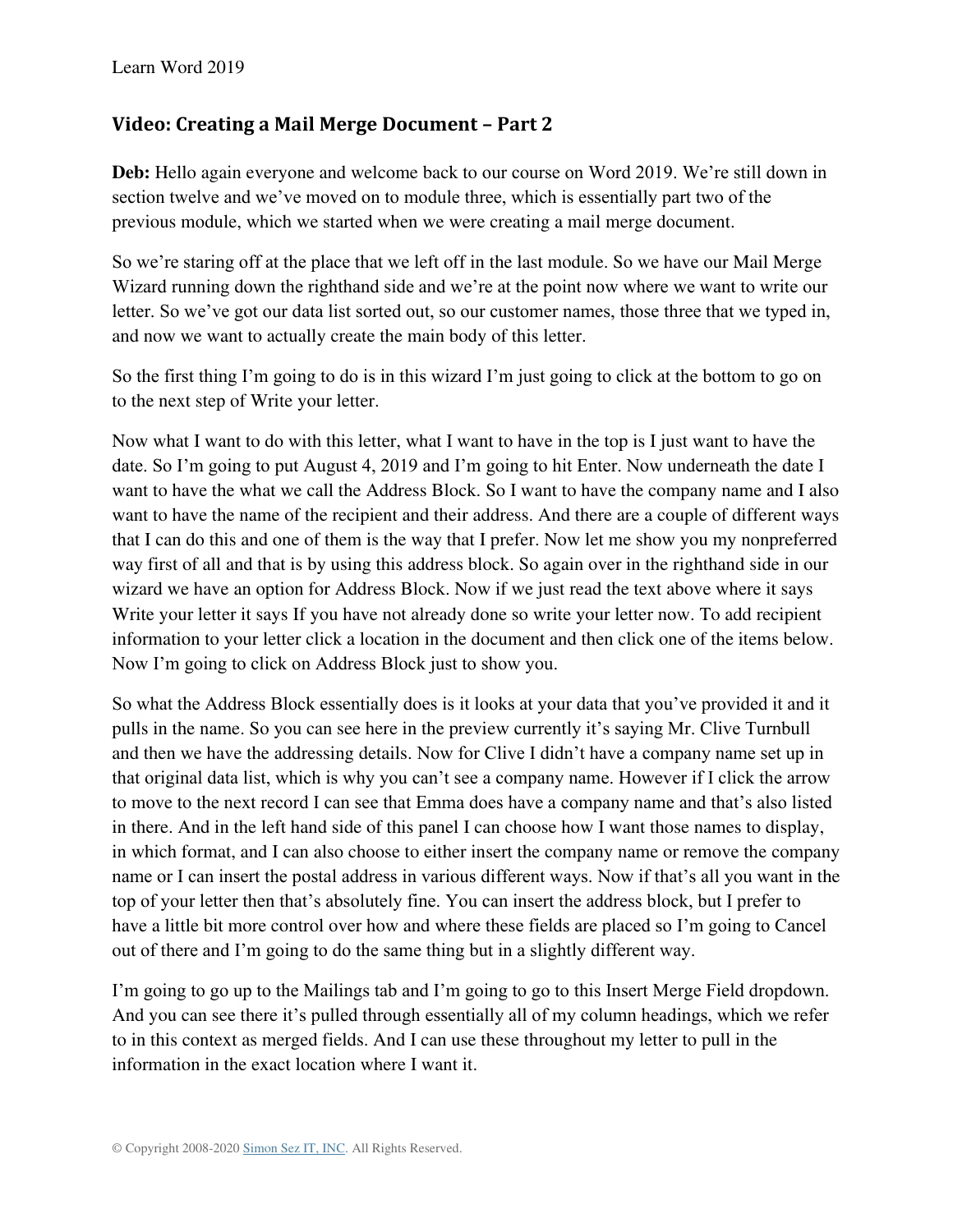So the way I want this letter to be set up is underneath the date I want to have the company name so I'm going to select the company name merge field. I'm going to hit Enter to get on to the next line and I then want it to say the customer's first name followed by their last name. And I want to make sure I put a space in there and then have their last name. I'm going to press Enter. On the next line I want to have their address. I'm going to press Enter. And then I want to have the city. And I'm going to put the city, state and zip code all on one line and I want it separated by commas. So I'm going to have the city name, comma, space, back to my merge fields, I'm going to say state, comma, space, and then I'm going to put in the zip code like so and I'm going to press Enter a couple of times.

So that's exactly how I want it to appear in all of my letters. What I then want is to add in the main body of my letter. So what's my letter actually going to say? So I want to start it off by saying Dear, space, and what I want is to say Dear Mr. So-and-So, Dear Ms. So-and-So, so I'm going to use the title, merge field, space, last name, like so. And if I want a comma I need to put that in as well, hit Enter and then I want to type my letter. Now you could just go in and type out your letter. That's absolutely fine but let me show you another way of doing this.

If you have the text of your letter already saved off in another document you could either go and find that document, open it, and then copy and paste it in or an even quicker way of doing it is to go to the Insert Ribbon, all the way over in this Text group we have an Object button and you can insert text straight from a file. So I'm going to select that. You navigate to where you have your letter saved off. So mine's called the Listings Letter. And I'm going to click Insert. And it's going to insert the text from that file directly to wherever I was clicked in this document. And you might want to adjust that very slightly. So there we go. So much quicker.

Now once I have my text in here I might also want to go through and personalize this even more. So if you remember when we set up our data list we actually added in our own merge field, if I just remind you of that. If we go back to Mailings and Merge Field. This is the one that we created, Date last called. So I now want to use this within the main body of text in my letter. So I want the letter to say, Since we last spoke on, and then I want to put in there my merge field Date last called, and make sure I have a space. I might then want to personalize the letter even further by adding in their first name somewhere within the body of this text. So where it says Our technical folks I might want to click in there and just add in the first name and space. Okay? So fairly easy to utilize these individual fields. You can see how much more powerful it is just using them in that way then adding in your address block so on and so forth.

So now I'm fairly happy with how my letter looks. I'm going to preview my letter. So back to our wizard. At the bottom next step preview your letters. And here we go. I'm now looking at recipient two which is Emma. I can go to recipient three to take a look at that and I can go back through as well to check to make sure everything looks okay.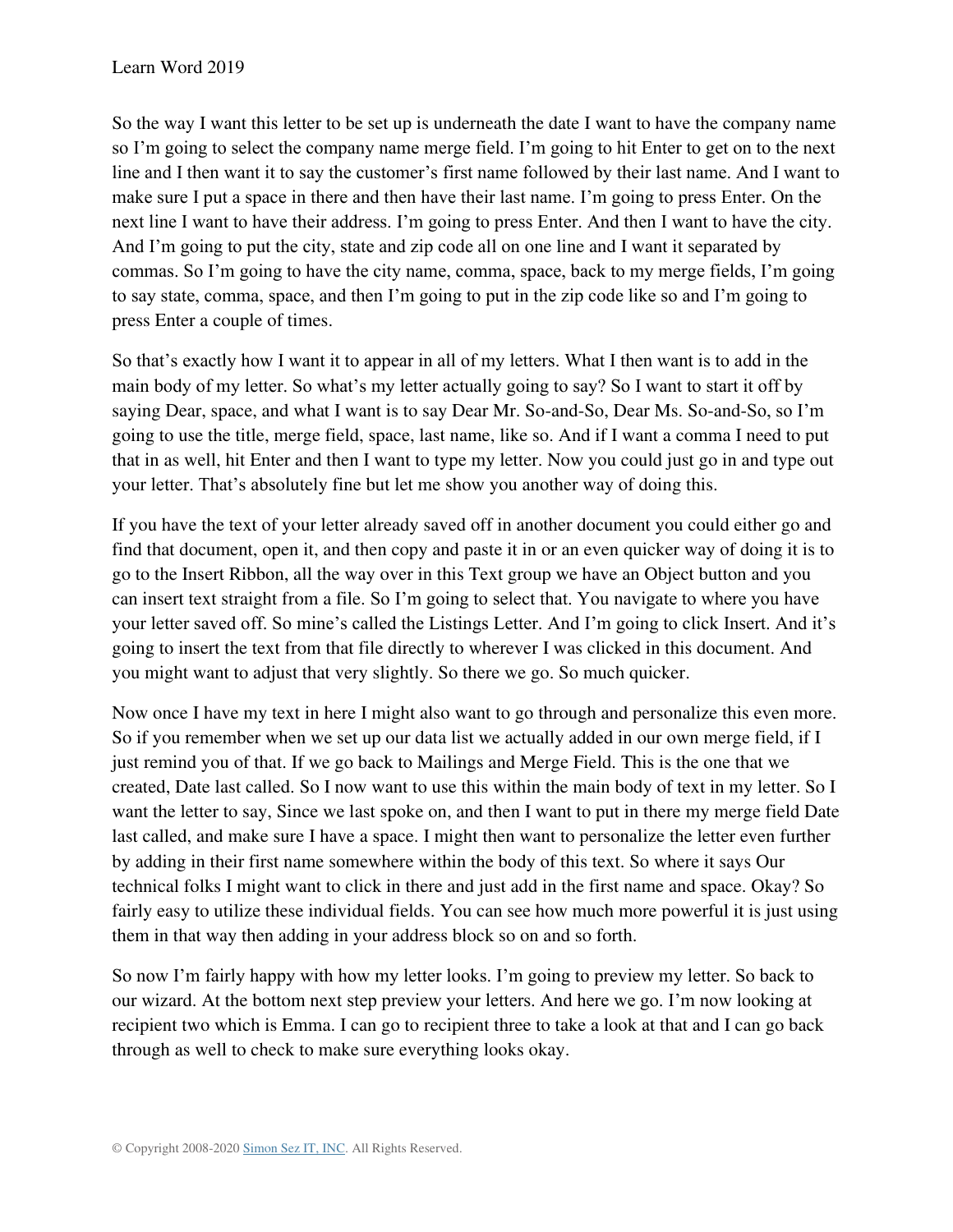Now if you remember with recipient two, Emma, I actually made a mistake when I was typing in her details and I think I pointed that out to you in the previous module. So just here it's got New York, then we have NY listed twice. So what I want to do is I want to go back in and I want to change that.

So it's very simple to do it. All you need to do is go back to Edit Recipient List and you need to go to your data source. So this has been saved as a data source down here so I'm going to click it and save Edit Data Source. And this is where I can then go in and I can make that change. So I'm going to this field and I'm just going to delete out that additional NY. I'm going to click OK and it's going to say, Do you want to save this change to your file? So I'm going to say Yes. And OK again. And you'll see that immediately that's updated in the preview of my letter.

So looking through I'm pretty happy. Actually no I'm not. I've just noticed a little error down here. So I can see here I have a double A. Okay, that looks a lot better.

So now I'm happy with the way my letters look I'm going to go down to the final stage which is complete the merge and I'm going to get two ways that I can complete this merge. If I just want to print these letters straight to the printer I can click Print, however what I prefer to do is I like to go to this Edit Individual Letters option which will open all of the letters in Word so I can have a final quick look through to make sure everything is perfect before I either save them off or choose to print them.

So I'm going to say Edit Individual Letters. I want to merge all of my records, so all three of them. And I'm going to say OK. And now what I have is a brand new document called Letters 2. So if I minimize this down you can see I still have my main document behind. It's actually created a new document for my merged data. And this document has three pages because it contains all three of my recipients. So I have Clive at the top on the first page, I have Emma next and then I have Ben after that. Very quickly I've been able to just create these three letters. So you can see how quick this is, particularly if you have a lot of data that you're using. We've only used three records but if you have 200, 500, 1,000 letters you need to send out this is a much quicker way of doing things because once you've set up those merge fields and attached the data source you're pretty much good to go.

So that's what we're going to focus on in the next module, and that is how you can use an existing data source that you have saved off in something like an Excel spreadsheet in order to create a merged document. So please join me for that.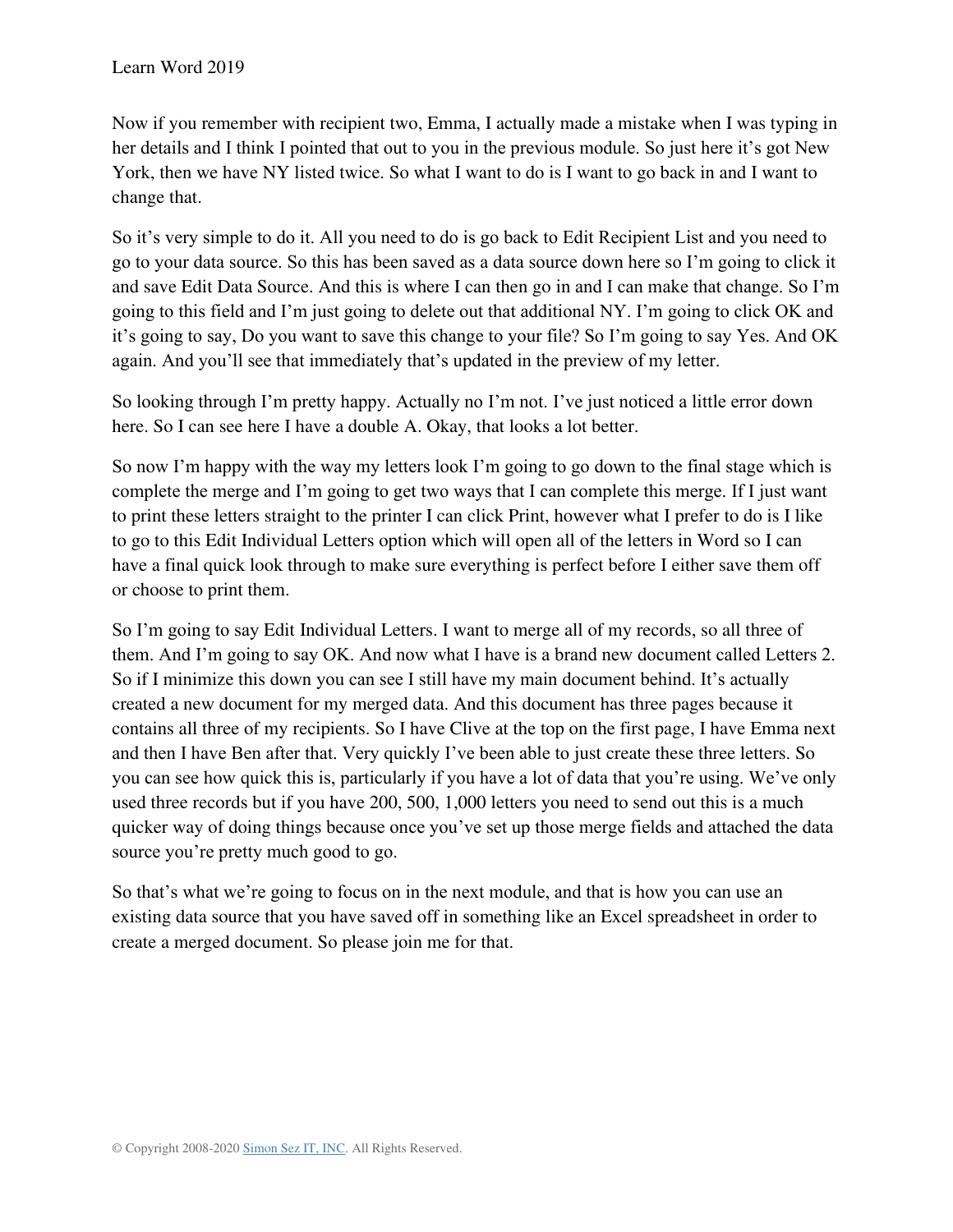#### **Video: Merging a Document with an Existing Data Source**

Deb: Hello again and welcome back to our course on Word 2019. We're still in section twelve where we've been looking at mail merge and we're now down in module four. So in the previous couple of modules we've taken a look at how we can create our first mail merge and how we can use a list that we've manually created on the fly essentially. Now I just want to very briefly show you how you can utilize a list that you have saved off in an Excel spreadsheet to complete your merge document.

So this is really simple. I'm just going to start off again with my basic document and I've removed all of the previous merged fields that we had in there so we just have the date, we have Dear and I need to go in and I need to attach my new data source.

So I'm going to go back in to Start Mail Merge and we're going to use that Mail Merge Wizard once again.

So we're going to go through some similar steps. So what type of document are you working on. Again it's a letter so let's click next. It says How do you want to set up your letter? So I want to use the current document. I'm going to click Next. And now we need to select our recipients and this is where it changes or differs from the previous example that we did.

If you remember before we typed in a new list or created our own list and this time I'm going to use an existing list. And you can see below because I'm doing this one directly after the one that we've done before it's telling me that I still have my old recipients essentially attached to this document. So what I want to say is I want to select a different list. And this is going to take me to my local drives where I can now scroll through and find my Excel spreadsheet. And before I do that I just want to show you what the Excel spreadsheet looks like for reference.

So this is the Excel spreadsheet. Again we have our headings in that first row and we have the similar information. So first name, last name, company, address, city, state, zip, and we have Called last and then we have the date in there. So this is essentially what I want to use in my mail merge and I've got it saved off as a file called New Merge Data.xlsx. And I'm going to go the folder where I have that document saved. Okay and there it is just there and I'm going to say Open.

Now when you're utilizing an Excel spreadsheet it will ask you to specify which sheet your data is on. Now I only have one sheet with data on it in my Excel spreadsheet so that's absolutely fine. I can click on OK. And there we go. Very quickly it's brought in all of those addressing details or customer information from my Excel spreadsheet. And we can do something similar to what we've done before. If we want to customize our columns we can do that. So remember any edits you want to make you need to click on your data source and then click on Edit. And that's when you can go in and you can add new entries or you can make any updates to your entries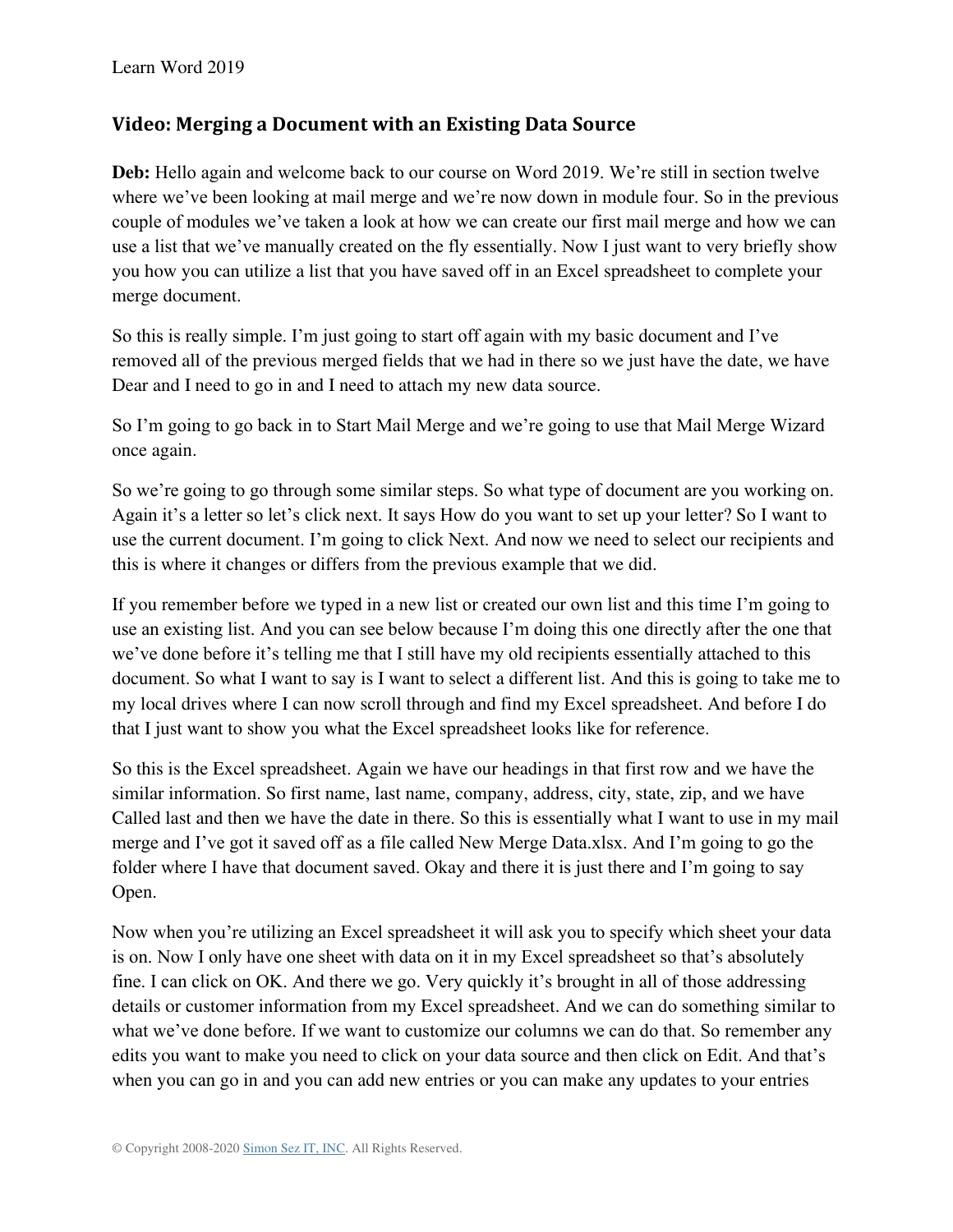here. Note that you cannot customize columns in this because it's pulling directly from your Excel spreadsheet. It's not columns that you've set up yourself.

So I'm happy with how that looks so I'm going to click on OK and I'm going to say Yes and I'm going to click on OK and I'm going to go on to the next step, so Write your letter.

So now this is where we can go in and we can insert our merge fields. So you can see these are slightly different from the last example. We have Called last at the bottom. But essentially I'm going to be doing something that's fairly similar. So let's go in, let's do our company name, press Enter. I'm going to have first name, space, last name. We're then going to have address, and then I'm going to do city, comma, space, state, comma, space, zip, and then I'm just going to put a bit more space in here, just tidy up this formatting a little and it's going to say Dear and then we're going to have the, there's no title in this one. I've just noticed there so we're just going to have their first name, comma, and again we're going to say Since we last spoke on, I'm going to click in here and I'm just going to add that Called last field. So pretty much exactly the same as what we did previously. We've just attached a list from a different source.

I can now go in and preview my letters and I can scroll through my recipients to see what they look like. And if I'm all happy with that I can just complete my merge, I can say Edit individual letters, I want to merge all records, click on OK, and there we go. So now as I scroll through I can see that I've got 28 pages and climbing. So it's still kind of composing all of my letters. So yep we're up to page 31. That looks to be it. So 31 recipients and I have 31 beautiful letters. So that's just another method when you have your data stored in an Excel spreadsheet.

In the next module we're going to take a look at something similar but we're going to have our main document as an envelope or a label and we're going to merge details onto those. So please join me for that. lease join me for that.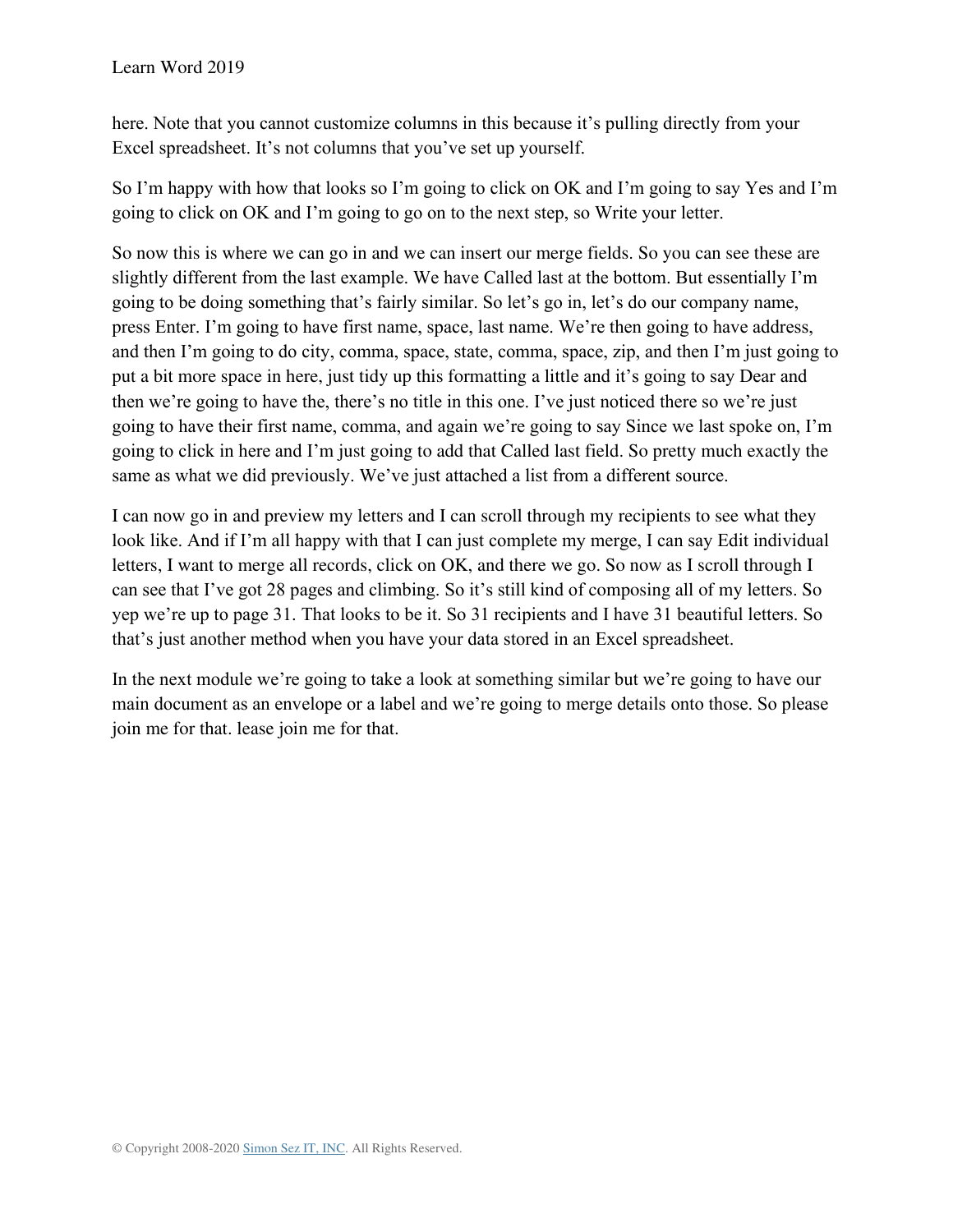### **Video: Merging Envelopes and Labels**

**Deb:** Hello again and welcome back to our course on Word 2019. This is Deb and we are all the way down in section twelve, module five where we're going to talk about how you can merge envelopes and labels.

So over the past few modules we've been mainly looking at how you can merge information into letters, but once you've created those letters you're more than likely going to want to put them into an envelope or create some kind of label. Now I'm going to show you how to create labels in this demonstration but once I've shown you that it's fairly straightforward as to how you can translate that into doing envelopes.

So the first thing I'm going to do is I'm starting with a blank document. I'm going to jump up to the Mailings Ribbon and we're going to select our good old favorite Mail Merge Wizard once again.

So now it's asking me to select my document type. And for this one I'm going to select Labels. And you can see underneath it says Print address labels for a group mailing. Click Next to continue. So let's click Next at the bottom and now I need to select my starting document. So I could choose to start from the existing document if I wanted to. So maybe if I already had some labels set up here I could use that document but I'm actually going to select Change document layout so I can choose the labels that I want. So I'm going to go to Label Options where I can go in and I can choose my label size. So again I'm going to pick from the standard Avery U.S. letter and I'm going to go down to those 8160's again. So these ones here. 8160 Address Labels. And remember when it comes to these labels if you do have a pack of labels it will tell you on the bottom the code and what type of label they are. So you just need to come into here and find those labels in the list. So I'm going to click on OK and it gives me essentially my grid or my layout for my labels. So you can see that I have three across the top and then one, two, three, four, five, six, seven, eight, nine, I think we have about ten running down.

So now I can go to the next step which is to select my recipients. Now I'm going to use the same recipients that I used last time, so the ones that I have saved off in my Excel spreadsheet. So I'm going to make sure I say Use an existing list and I'm going to browse for my list. And I'm going to browse to the folder and there it is there, New merge data and I'm going to click Open. And again it's asking me which sheet is my data collected on and I only one sheet so I can just click on OK and then I get my list of recipients again. So remember I could go in and I could edit these if I wanted to.

One thing that's worth remembering is that you do have things like filter options on here. So for example if I select Filter I could choose to filter on let's say the state field and I want to say equal to and I'm going to say VA. So I only want to see the records where the state is equal to Virginia and click on OK. And it gives me three records just there. So remember that you do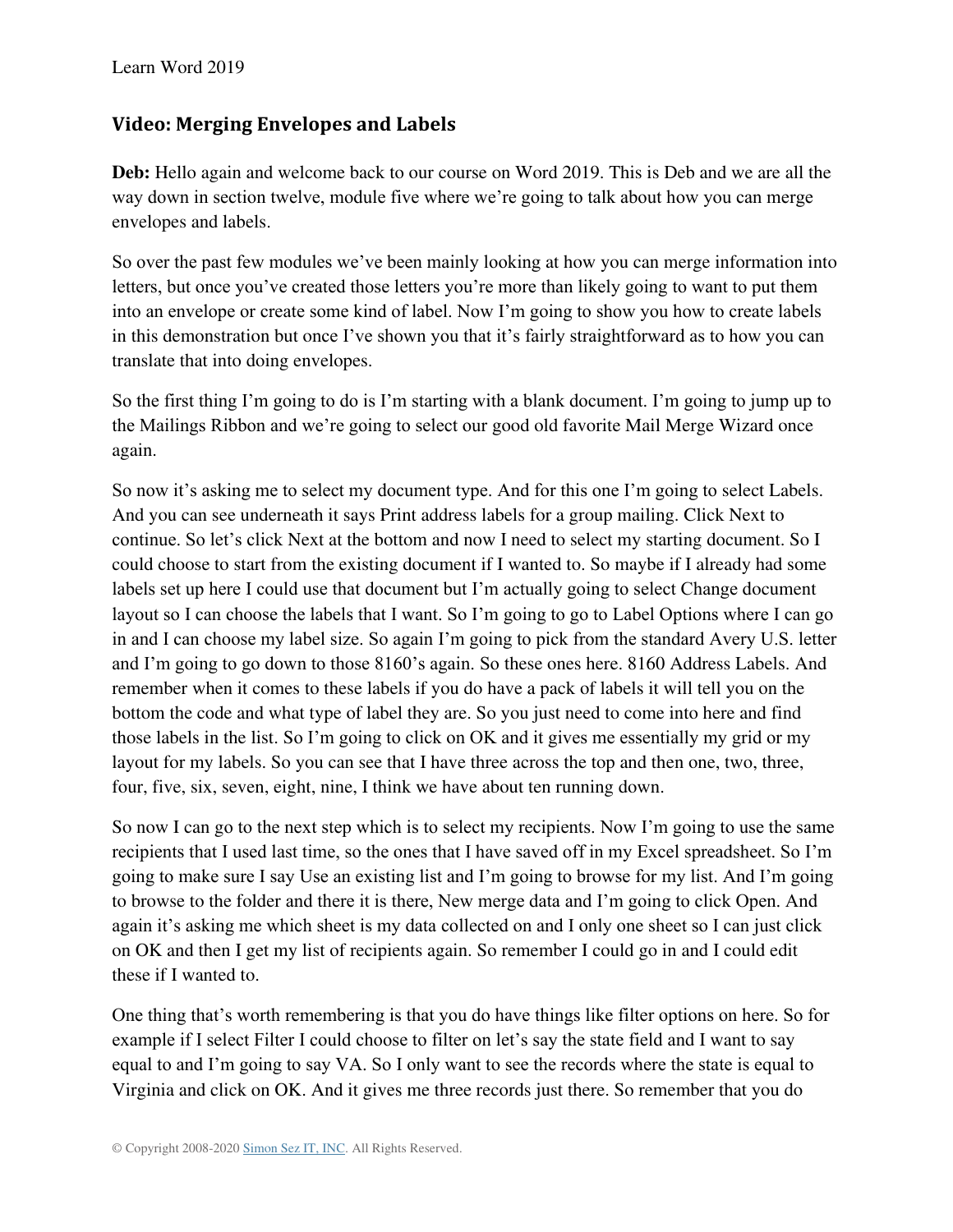have those little filter buttons at the bottom. Now I actually want all my records back so I'm just going to go into State and I'm going to select All to bring those back.

Also remember if you want them in some kind of order you have a little sort function down here as well. So you can choose to sort by first name, last name, company, address, so on and so forth. So again I'm going to sort by state in ascending order and click on OK. And there we go. And I quite like how that looks so I'm going to keep it like that. And I'm going to click on OK.

So now what you'll see is once you've attached your data list you get this little Next Record field in each of those and Word needs that to know when to move on to the next label essentially.

Now the one thing you need to think about with labels is that all of your fields that you're going to add, all of your editing that you do needs to be done in the first label. So let's click on the next step of our wizard which is arrange your labels and again this will allow you to add things like address block, greeting line, so on and so forth. And the reason why I say that you do all of your editing in this first label is because then you have this handy Update all labels button. So whatever you add in that first label, as soon as you click Update all labels it's going to copy those fields across to every single label so you don't have to go through copying and pasting.

So I'm going to enter my merge fields in here. As usual I'm going to do it manually by going up to my Mailings Ribbon and going to Insert Merge Field. Now it might be that I want in here the company name, Enter, then I might want first name, last name, I might want the address, and then finally I might want the city, comma, state, comma, zip. Now you can see there I don't quite have enough room so what I'm going to do is I'm just going to highlight my merged fields and I'm just going to take that font size down a little bit so that they all fit perfectly within that label.

Now once I've done that, as I said, all I then need to do is click on this Update all labels button in my Mail Merge Wizard pane and there you go. You can see it copies across all of that information into my page of labels.

I can then go to the next step which is preview your labels and there we go. Look at that. We have some really, really nice looking labels all done for us. And once I've done that all I need to do is complete my merge at the bottom. I'm going to say Edit individual labels and I'm going to merge all of my records. And there we go. We have our labels all ready to print.

So super simple. It's all based on the same lines of inserting those merged fields and just running through that wizard.

The final thing I want to show you in this section on merging is how to merge a directory. So please hop across to there and join me for that.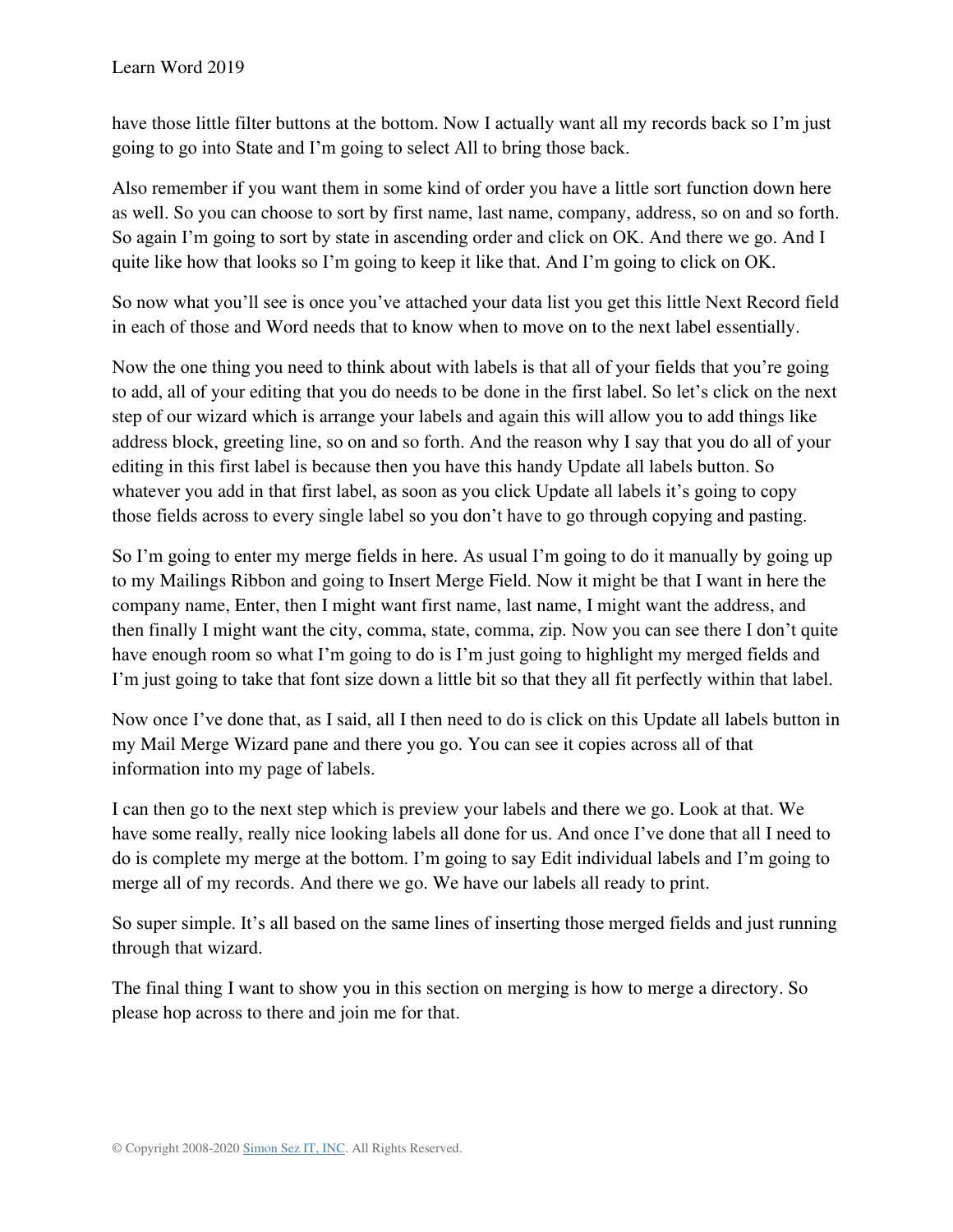### **Video: Merging a Directory**

**Deb:** Hello everyone and welcome back to our course on Word 2019. We've made it down to the final module, module six of section of section twelve and I just want to finish up this section by just talking you through how you can merge a directory.

And all we mean by a directory is basically al list. So it might be I just want a document that has a list of names in it. So I might want that list to have in it the person's first and last name, maybe the company name, and also maybe their address information and I just want that repeated over and over and over again down the page for each of my customers. That's what we would call a directory. It's just a list.

So this is going to be fairly straightforward if you've understood everything we've done up until this point. This is probably one of the simplest out of all of them.

So I'm going to start with a blank document. And as usual we're going to go up to the Mailings Ribbon and we're going to jump into our Mail Merge Wizard.

Now this time when we're selecting the document type we're going to say Directory. I'm going to click Next at the bottom. We're going to select our starting document. So I'm going to use the current document, remember you can use a template or an existing document if you want. I'm going to click Next and I'm going to select my recipients. And to keep things consistent I'm going to use that same Excel spreadsheet. So I'm going to make sure I have Use an existing list selected and then I'm going to browse to my data. And there we go. New merged data and click Open.

Again all of my data is contained on Sheet1 of my Excel spreadsheet so I'm going to say OK and here I have my data back again. Now I'm not interested in making any changes. I'm happy with it so I can just click on OK. And I can now see that my data is attached. Let's click on Next to arrange our directory.

Now again this is where I'm just going to go in and I'm going to put in the fields that I want. So I'm going to go to Insert Merge Field and maybe all I want in this is their first name, space, last name, and hit Enter. Maybe I want underneath their company name, I'm going to hit Enter, and maybe I just want to say Date last called, I'm going to put in a colon and then I'm going to use my merge field Called last. And that's all the information I want.

Now one thing that's really important is I want to press Enter twice because if I don't then all of the lists that it creates are going to be sort of right underneath each other so it's quite hard to differentiate between one record and the next. So put in a couple of spaces. I'm then going to preview my directory and I can see there that's what it's going to look like. I can move on to the second recipient, third, so on and so forth.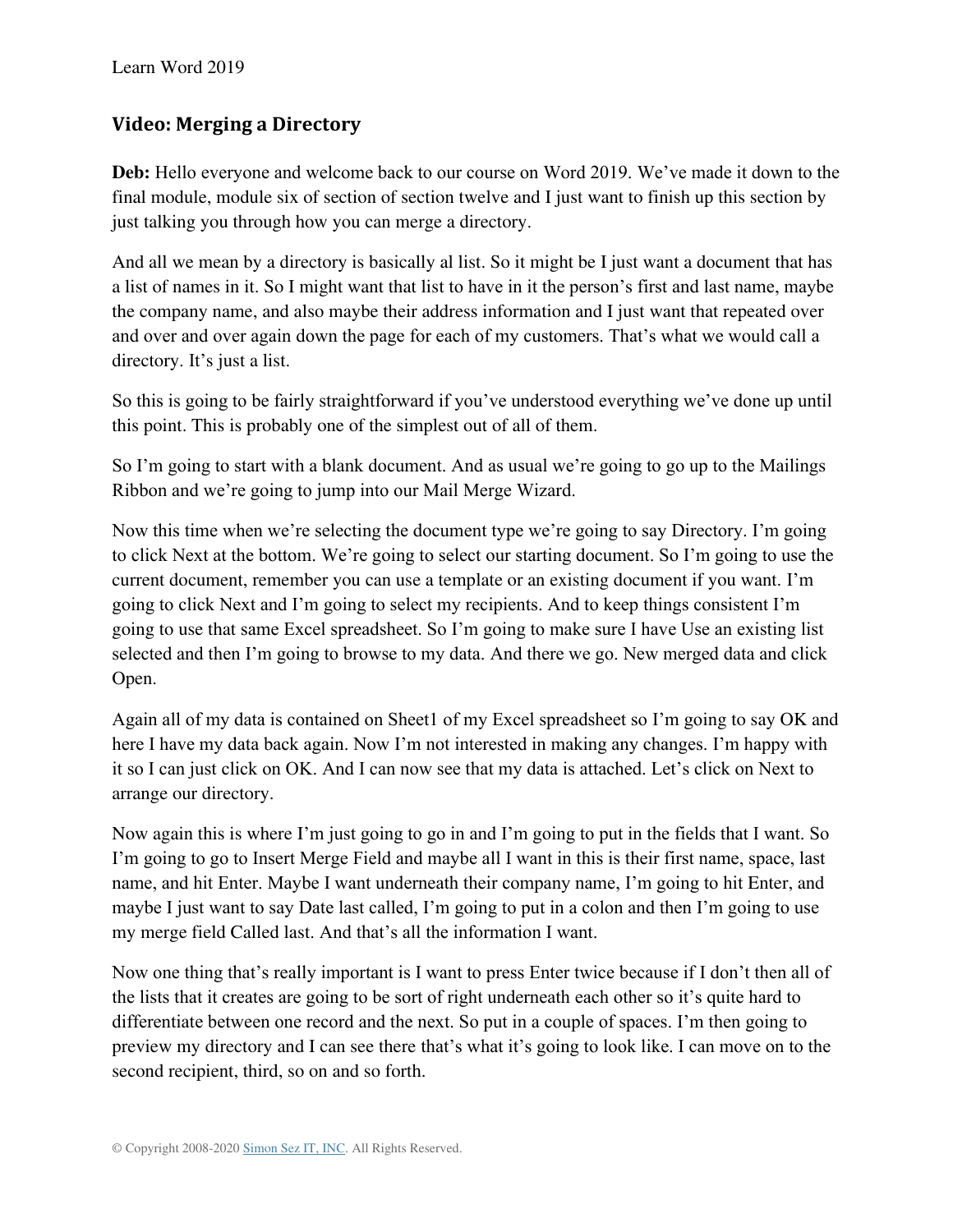Now I'm fairly happy with that so I'm going to complete the merge and I'm going to say Merge to new document. And I want to merge all records. And there we go. We now have what we call a Directory Listing. So just a list of names over and over again with that information that we specified. So super simple.

I hope by now going through all of these different examples that we've gone through in this section you have a really good understanding of how you can do a mail merge, whether it's with letters, whether it's with a list that you create yourself or one that you use an Excel spreadsheet, for example, how you can create a merge on envelopes and letters and also how you can utilize a directory.

All that's left for us to do now is a quick practice exercise before we move on to section thirteen, which is all about page setup options. So please jump over to the practice exercise and join me for that.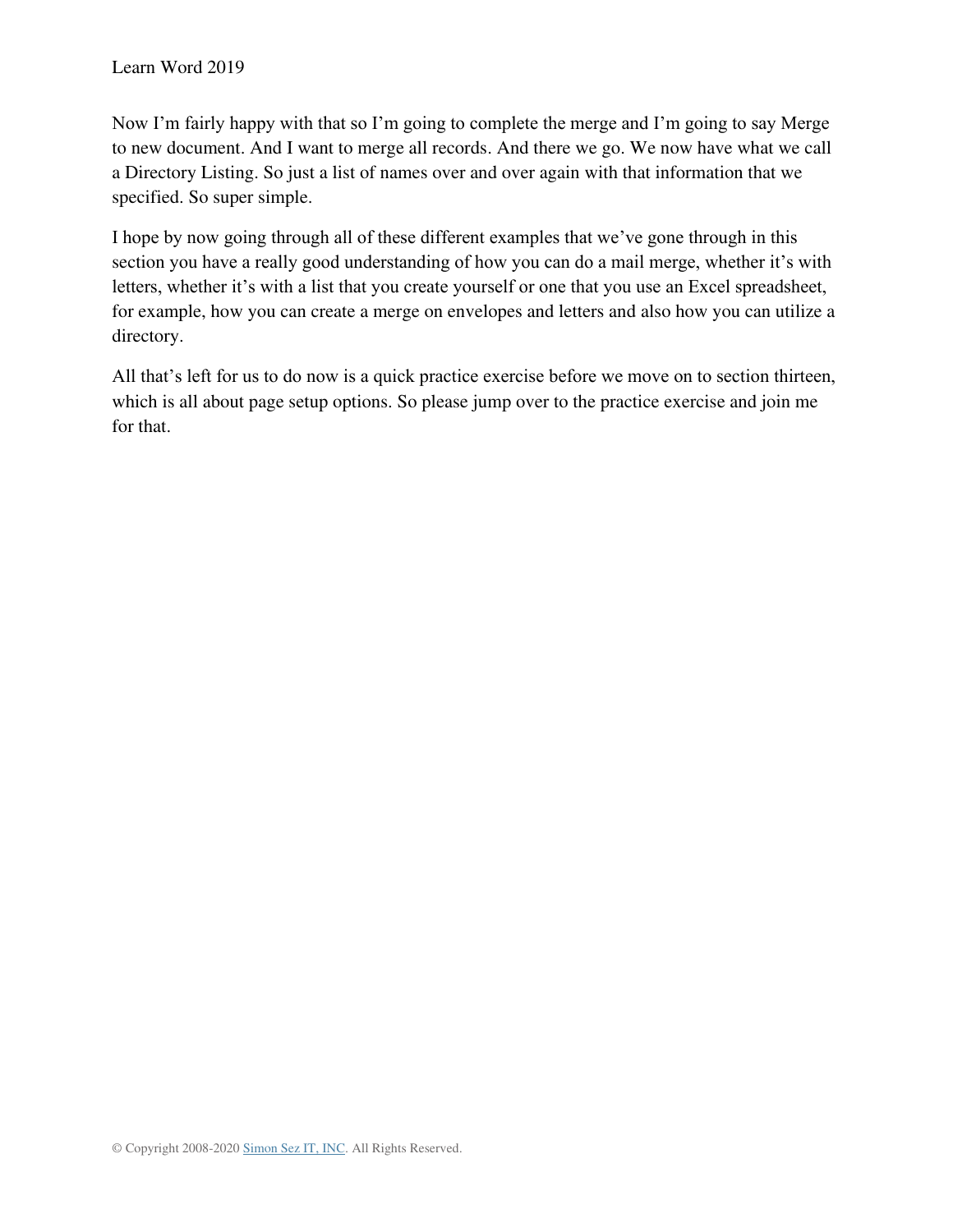### **Video: Section 12 – Practice Exercise**

**Deb:** Hello everyone and welcome back to our course on Word 2019. We're now down into our section twelve practice exercise where I'm going to get you to practice all the skills that you've learnt in relation to mail merge.

So the first thing I'd like you to do is to open the file called Module 12 Practice and you can use this as your example to work from.

I'd then like you to create a new blank document and I want you to utilize the step-by-step Mail Merge Wizard and I want you to create a letter using the current document. When you get to step three I want you to type a new list, and these are the fields that you will need in your merge. First name, last name, address 1, city, state, zip, and called last.

I'd then like you to create three rows of data using the data source fields just created. I want you to save the data source as My Data Source and using Module 12 Practice as your example create the mane document. I want you to insert the merged fields just as you see in the example. And then I'd like you to complete the merge.

I then want you to save the main document as My Main Document, but you don't need to save the merged document.

And there we go. Hopefully by now you are all mail merge wizards. That's section twelve done. I will see you in the next section.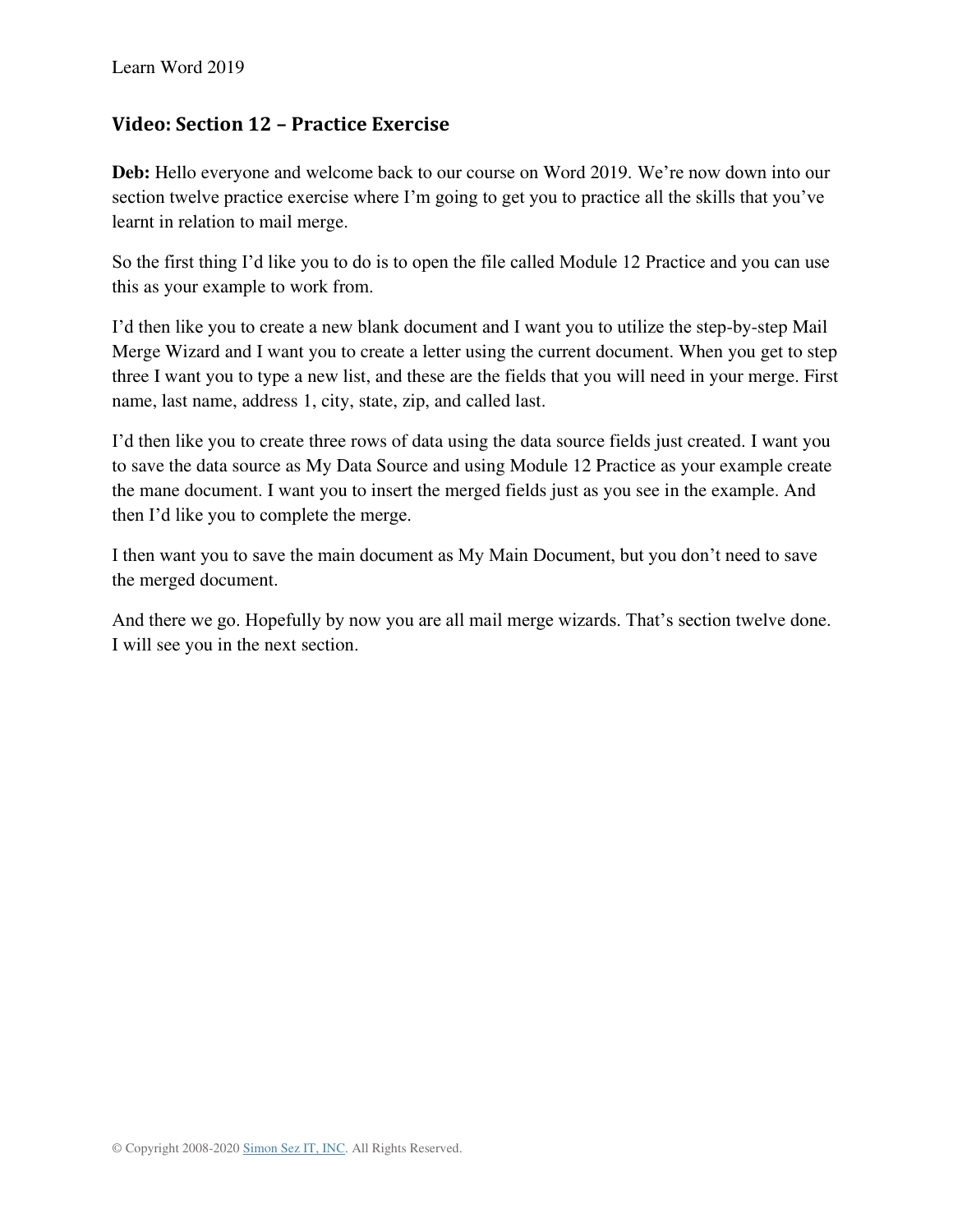# **Section 13 – Page Setup Options**

## **Video: Building Blocks**

**Deb:** Hello everyone and welcome back to our course on Word 2019. We're now down in section thirteen, module one where we're going to start to talk a little bit about building blocks. Now if you've never heard of building blocks before they're a really useful little utility that you'll find across all of the Microsoft applications, which basically allow you to insert different things into your documents. So let's take something as an example so you can see what I mean.

I'm currently clicked on the Insert Ribbon and you'll see in this first group we have a few different options but the top one here is called Cover Page. And if I click it you'll see lots of different cover pages that I could just put onto the front of my document. And you can see as I scroll through there's quite a few different ones in there.

Now these are essentially what we call Quick Parts or Building Blocks. And they're predesigned pieces of content which just make your life a lot easier. So instead of going in and using Shapes and Text to create maybe this banded cover page I can just jump into here, I can select that and it gives me my cover page.

Okay? So a really nice way of adding something very quickly. I'm just going to undo just remove that.

And other examples of building blocks would be something like our headers and footers. So again if I just click the dropdown underneath Header we have lots of different types of header that we can insert. And again these are what we call building blocks, predesigned pieces of content that we can just drop into our document when we need them.

Now of course along with the predesigned ones you can create your own quick parts and you will hear me saying Quick Parts and Building Blocks kind of interchangeably because they are kind of the same kind of thing.

Now if I go up to the Insert Ribbon here all the way across in this Text group you'll see we have a Quick Parts dropdown where we can access all of our quick parts. So if I hover over Auto Text you'll see I don't currently have any text blocks being listed. So what Auto Text essentially is, is I could come into my document and I could maybe highlight this first paragraph, I could save it as Auto Text and it just means that if I want to reuse this paragraph either in this document or in another one instead of typing it all out I can simply go back up to my Quick Parts, go to Auto Text and it will be listed there and I can just click it to insert it into my document. So essentially what you're doing is you're reusing pieces of content. And we are going to look at that more fully in the next module.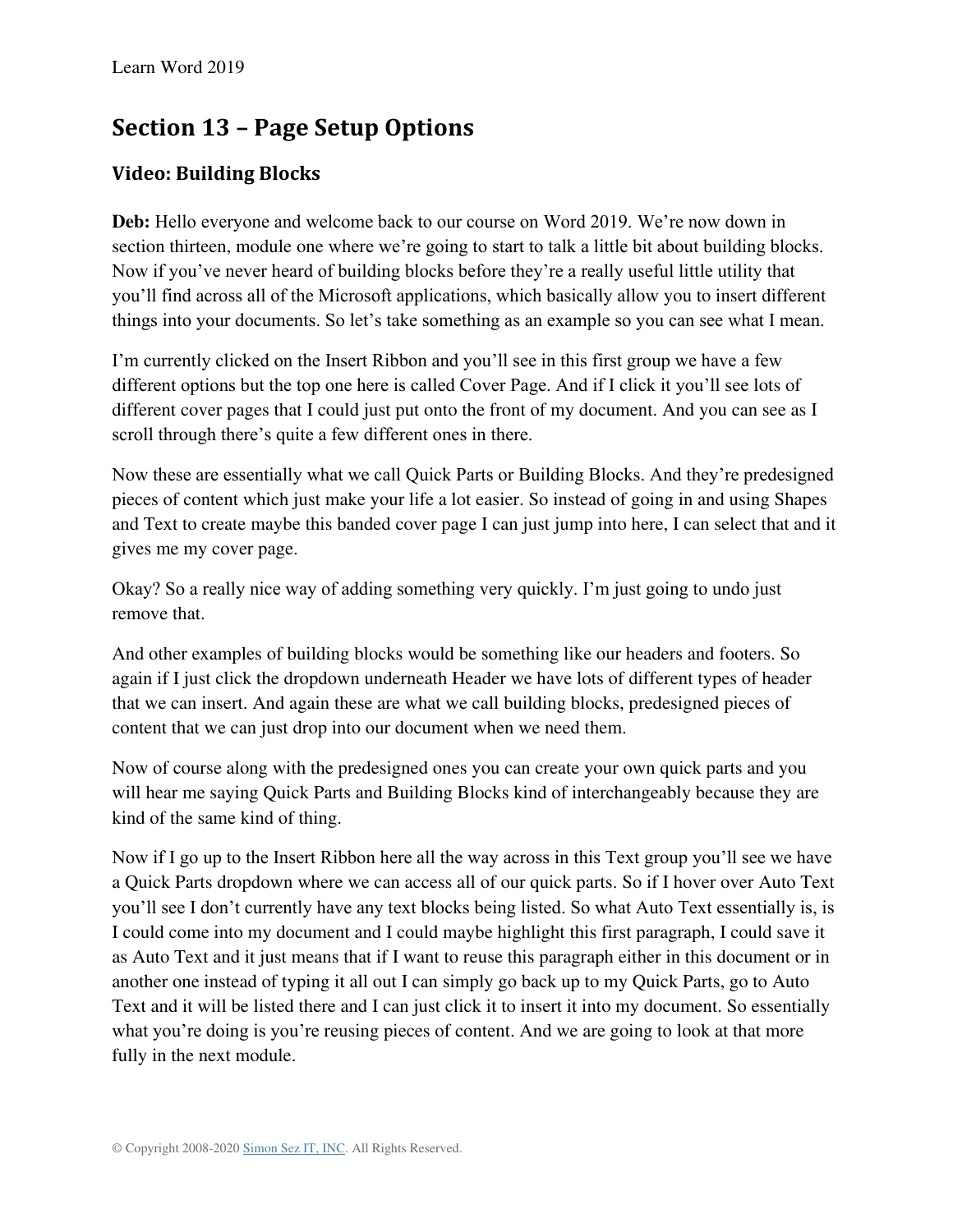I can then do things like insert document properties. So these are also considered to be quick parts. So if I wanted things like who the author of the document was, if there are any comments, I can choose to insert those quick parts into my document as well. I could insert different fields. And if we click that it'll take me into my Fields list and there are so many different things in here, which I'm not going to get into in any great detail right now but you could insert different fields into your document. So a field might be something along the lines of a table of contents if you wanted to put one of those in.

And then finally in this dropdown we have something called the Building Blocks Organizer. Now this is where all of your building blocks or your quick parts are saved. And you can see here there's a few pieces of information we need to provide in order to save a building block. So you can see here we need to select a name for our building block, we need to assign it to a gallery, we need to give it a category, a template if we have one, a behavior and description. And you'll see in here the current quick parts that we have access to. So I could insert a bibliography if I wanted to. And if I scroll down you'll see in the preview window what a lot of these are. So we have things like page numbers in there. All of these are different quick parts. And if you wanted to insert one, for example, you can just select it, so let's just select that one, click on Insert and it will insert it into your document. So it is worth having a little scroll through and seeing what all of those quick parts are all about.

Now obviously this is an organizer so again you can also do things like edit any quick part that you're currently clicked on and you can also delete it from the list. And we're going to come back to this in just a moment. Just going to close out of there.

So essentially a quick part is just reusable content, either one that's already in Word or a piece of content that you've created and saved to your Quick Parts Gallery. So that's what I'm going to do now. I'm going to show you how to save your own piece of content to Quick Parts.

So the first thing I'm going to do is I'm going to take this title where it says Smith Properties and I'm going to apply some formatting to it. So we should be fairly used to doing this by now. I'm going to add a border around the outside. So I'm going to say I want a box border. I'm going to make it a dark blue and I'm going to give it quite a wide border and we're going to do some shading, just a light blue color. Click on OK and maybe I want to make my text a bit bigger as well.

Now what if I want to reuse this heading over and over again in different documents? Instead of having to type it out and then apply all of that formatting individually I could just save this entire title as a quick part. So how do we go about doing that?

Well it's very simple. We just select the heading, we go to Insert, we go to the Quick Parts dropdown, and now we have an option for Save Selection to Quick Part Gallery. And there we go. We now have to give our quick part or building block a name. So I'm going to say this is Smith Title. I choose a gallery to save it to. Now we could save it to any of these galleries. I'm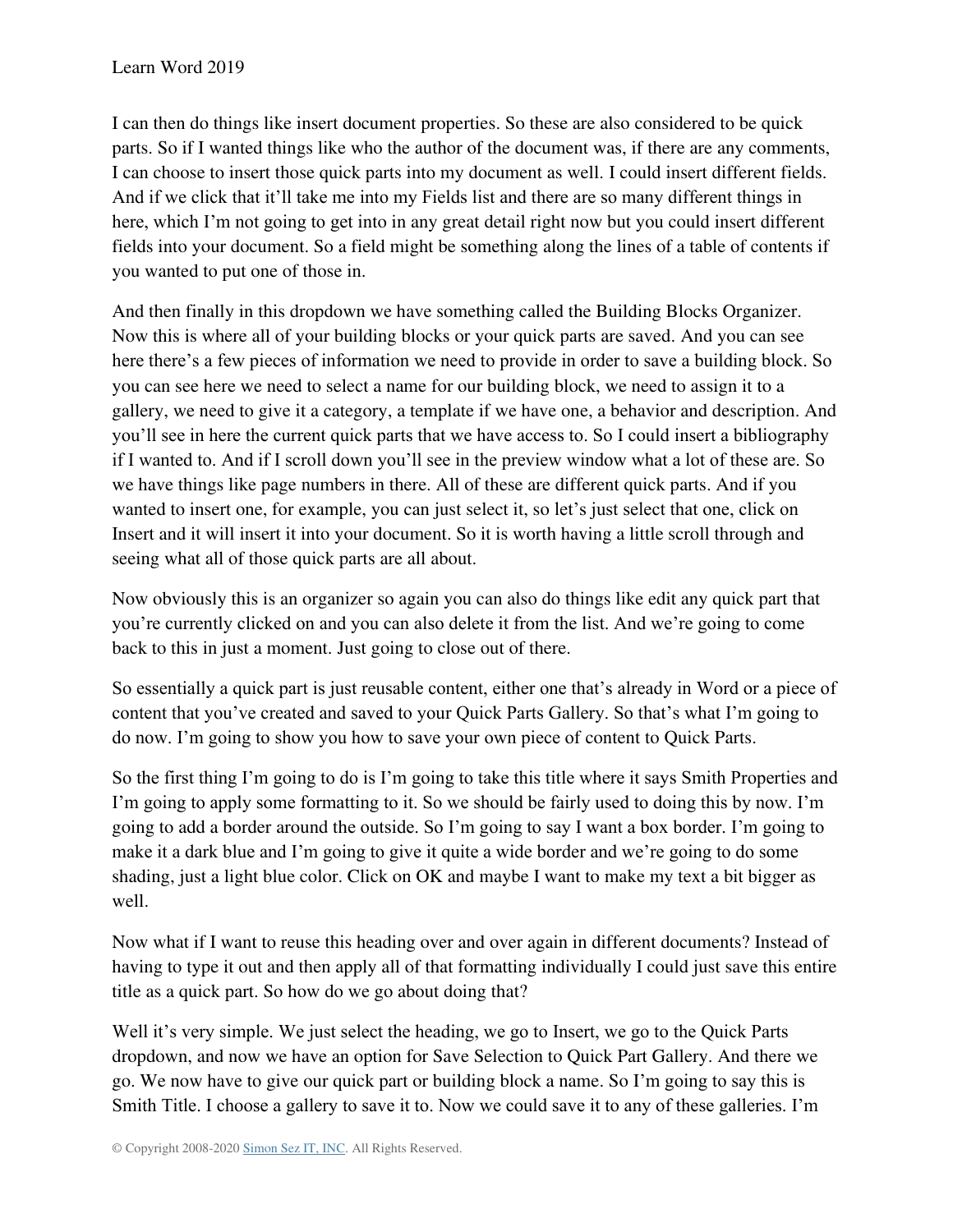just going to keep it on the General Quick Parts Gallery. The category here is General. It's the only one that we have set up. Now if you wanted to create your own categories you could do that. So maybe if you've got lots of quick parts, maybe you want to create a gallery called Logo or Images just to organize them a bit better you could do that, but I'm going to keep mine on General. You could write a description for your quick parts. So I might want this to say something like Smith Properties Formatted Title, something along those lines. I'm going to save in the Building Blocks Template, which is fine. You don't need to change that. And my option here is I could choose to Insert content only, Insert content in its own paragraph, or Insert content in its own page. Now I want to insert the content only. So essentially wherever I'm clicked it's going to insert my quick part. And I'm going to click OK.

All right. Let's test that out. I'm going to delete out this heading. I'm going to give myself a spare line at the top. I'm going to go back up to my Quick Parts dropdown and now would you look at that, in the General group we have my logo. So I can select it like so. And I could reuse that across different documents.

So hopefully you can see some of the advantages you have there if you do have pieces of content that you use over and over again. As I said, it might be something like logos or headings or maybe paragraphs of text. Just highlight, save them to your Quick Parts Gallery and then they're there for you to reuse over and over again.

So that's it on how building blocks and quick parts work. In the next module I want to show you how Auto Text works, so please join me for that.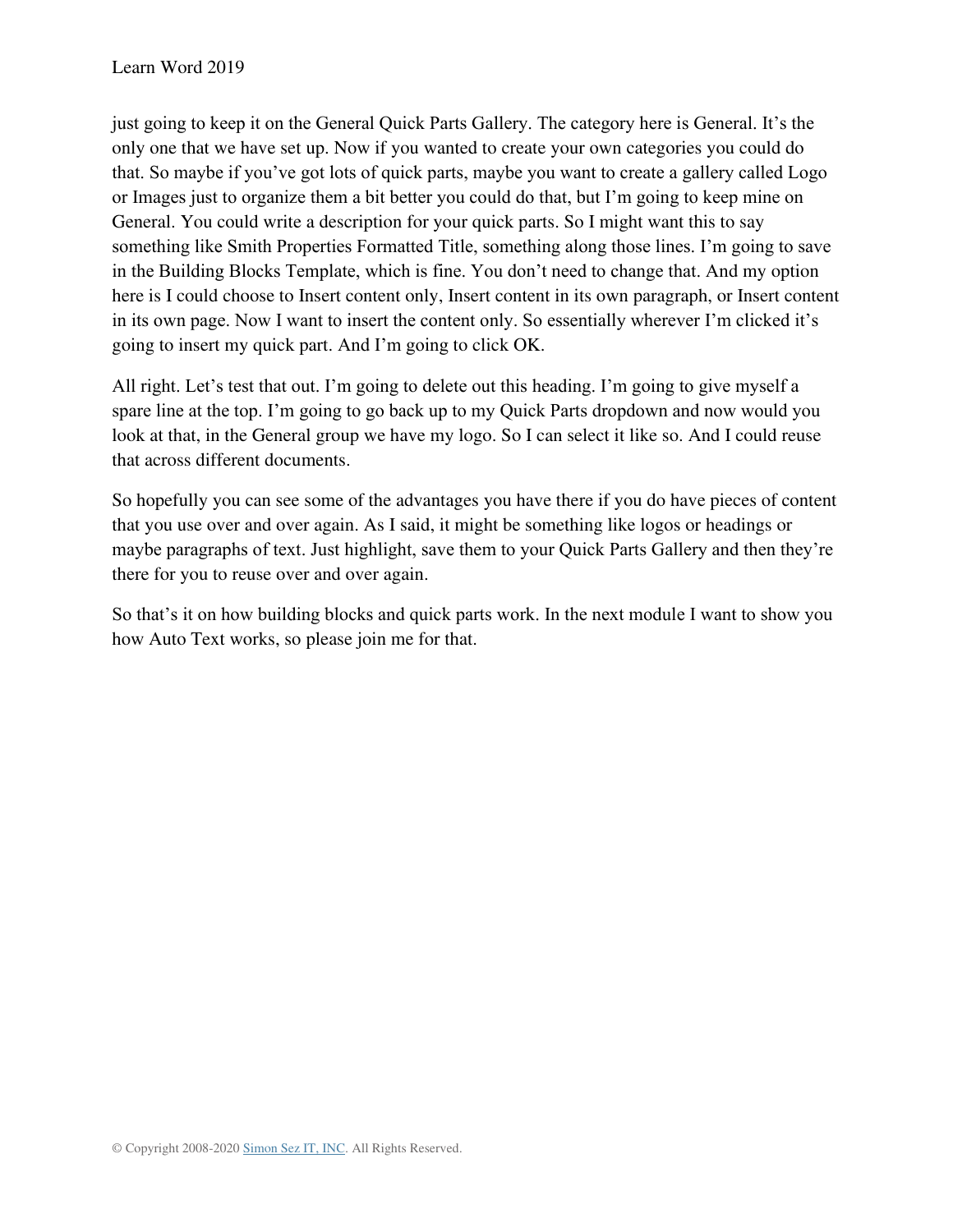### **Video: Auto Text**

Deb: Hello everyone and welcome back to our course on Word 2019. In this section we've been exploring quick parts and building blocks. And now in module three I want to talk to you a little bit about Auto Text. And if you remember we had a brief look at Auto Text in the previous module, but I want to show you how this works. And I also want to show you a cool little efficiency tip which I think you're really going to like.

Now Auto Text again is a Quick Part and it works fairly similarly to what we've already done, except it applies to text. So for example, I have this first paragraph here, the About Us paragraph. Now maybe this is a paragraph of text that you have in your document that you want to reuse over and over again. If that's the case instead of retyping it each time you want to reuse it you can save it as a piece of Auto Text. So how do we do that? Well, we start out by selecting the text we want to use and staying on this Insert Ribbon we're going to go back across to Quick Parts. We're going to go to Auto Text and the option that I have is Save Selection to Auto Text Gallery. So this is the same little window that popped up when we were saving our title. I need to give my building a block a name. So I'm just going to keep it on About Us. I'm going to save it to the gallery AutoText and I'm going to keep it in the General category. And as always you could type a description if you wanted to. I'm happy to save it into the normal .dotm, which means it's going to be available across my documents as I create them. But in this Options dropdown previously we inserted the content only but this time because it is a paragraph of text I want to say Insert content in its own paragraph. And I'm going to click on OK.

So now let's make sure that that worked. So I'm going to press the Delete key on my keyboard, I'm going to go up to my Quick Parts dropdown, I'm going to go to Auto Text, and what do you know, there is our piece of Auto Text that we just created. And all I need to do is click it and it puts that paragraph in, in its own paragraph.

Now something else that's really cool. I'm just going to delete this out one more time.

What you can also do is if I start to type in the first line, so it says About, can you see that? After I've typed in the first four characters Word has recognized that I might possibly want to use my quick part. And just above it's got a little bit of text which identifies that piece of Auto Text to me. If I want to insert it all I need to do is press the Enter key and there we go. So an even quicker way of doing it. I feel that's a really, really cool little tip. So just type in the first four characters and it will recognize any Auto Text you have set up.

So that's how building blocks, quick parts and Auto Text work. The only thing left for us to do here is a quick practice exercise before we move on to section fourteen where we're going to start to talk about indexing and tables of content, so please join me for that.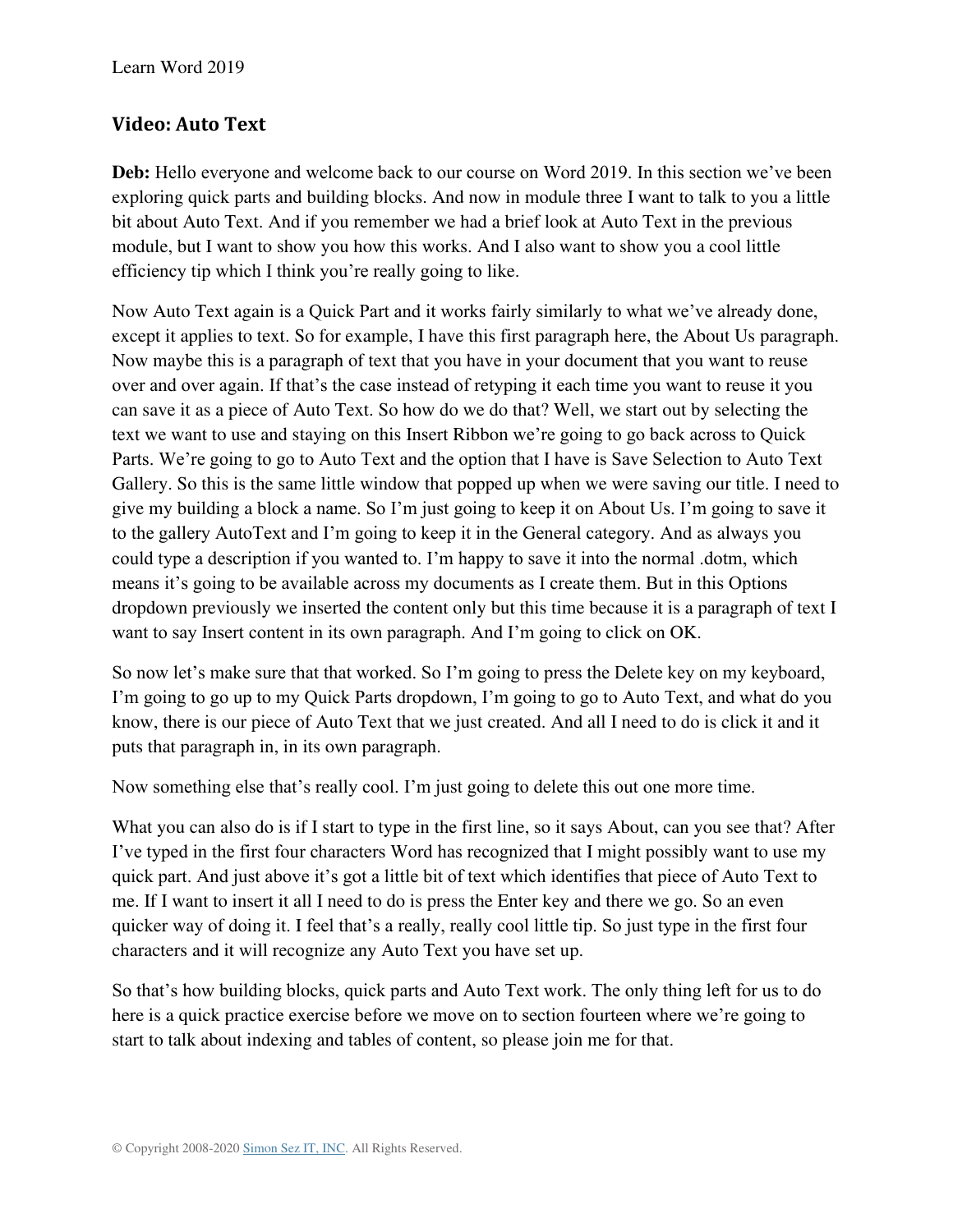### **Video: Section 13 – Practice Exercise**

**Deb:** Hello everyone and welcome back to our course on Word 2019. We're now down into the section thirteen practice exercise where I want you to practice all the skills we learnt in this section in relation to our page setup options.

So the first thing I'd like you to do for me is to open the file called Module 13 Practice and I want you to insert a cover page at the beginning of the document.

I want you to select the heading What is Books and Beyond and the following paragraph. And I want you to save this selection to the Quick Parts Gallery as an Auto Text entry.

Then in the Building Blocks Organizer I want you to just delete the cover page called Motion.

Once again in the Building Blocks Organizer I'd like you to edit the properties of the cover page called Austin to the name Austin 2. And then I want you to save and close the file.

Wonderful job everyone. We are ready to move on to the next section, so I will see you over there.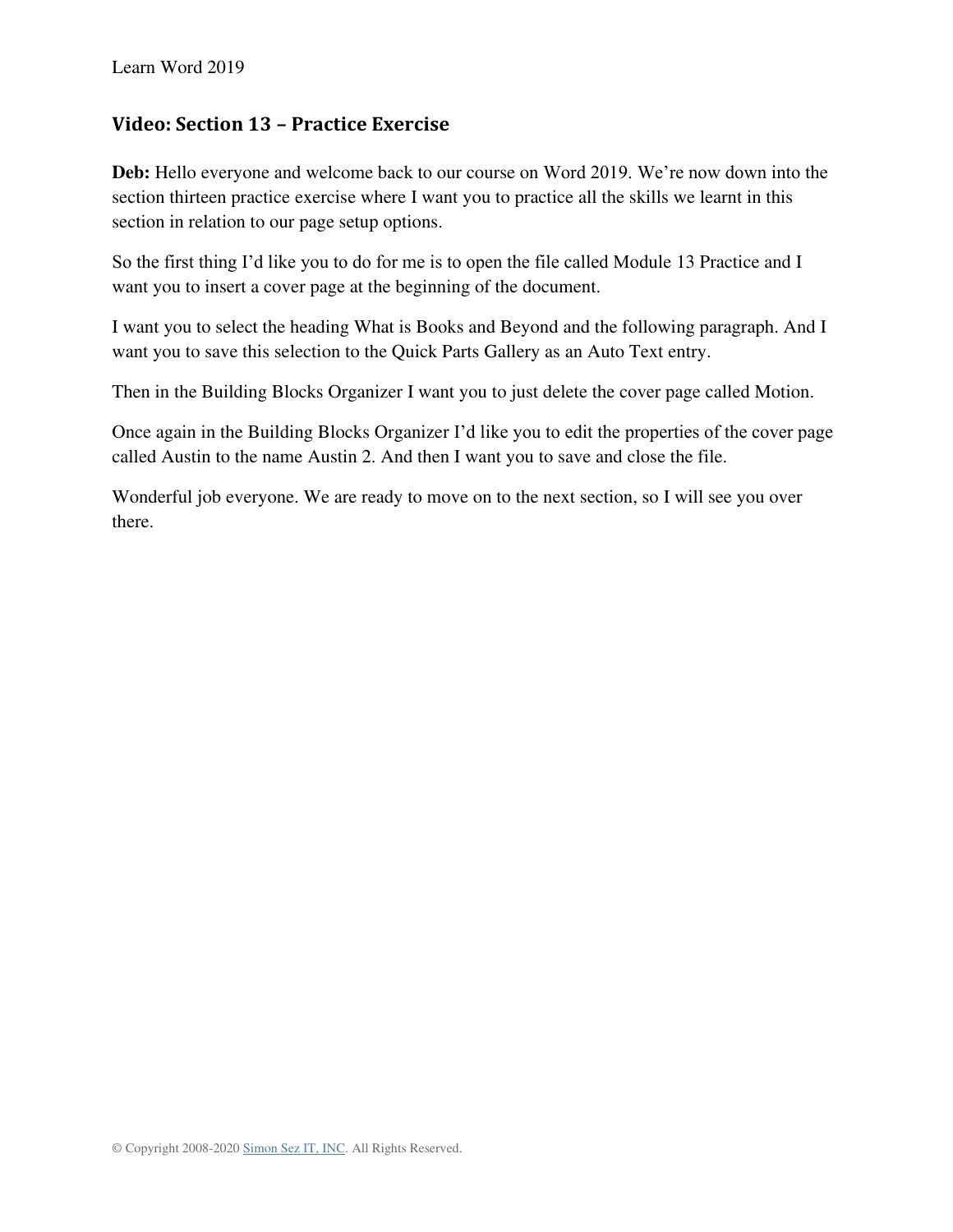# **Section 14 – Indexing and Table of Contents**

## **Video: Creating an Index**

**Deb:** Hello everyone and welcome back to our course on Word 2019. We're down in section fourteen and in module one and in this section we're going to be talking about creating indexes and tables of contents. So in this first module we're going to concentrate on how you can create an index.

Now if you're not entirely sure what an index is well you've probably already seen them before in the back of a book. so essentially an index will reference which page certain words appear. So that is what we're going to do here. We're going to go through, we're going to mark some items and then we're going to create an index.

Now all of these utilities we're going to be using are up on the References Ribbon. And you'll see here we have an Index group. So what we're going to do is we're going to go through this document and any time we want a Word to appear in the index we're going to mark the word or the group of words. Once we've marked all of the words that we want to appear in the index we can then go and create the index.

So the first thing I'm going to mark to appear in the index is the title here. So where it says Driving Directions to Smith. So I'm going to highlight it, I'm going to go up to my Index group and I'm going to select Mark Entry. So it's picked up my main entry. It's on the current page. And I could choose to make this bold or italic if I want. Now because this is the title I might choose to make it bold. And I'm going to say Mark. Now let me just close this little pane and what you'll see when you do mark an entry is that Word will automatically turn on the nonprinting characters. So you can kind of see the field that's sitting behind this text that I've marked.

Now something else that I also want to mark is every occurrence of the word Smith. So I can see Smith down here but the word Smith occurs quite a few times throughout this document and I want to mark them all. So how I can do that? Well if I go back to the Home tab and go to the our Find option which we've used in the past. And it's got Smith. It's automatically picked it up because I already had the word highlighted and it's telling me there are seven occurrences of the word Smith and it's highlighted them all for me in the document. So now every occurrence is highlighted what I can do is go back to my References tab and I can say Mark Entries. And I don't want these in bold or italic this time so I'm just going to say Mark All and Close. So very quickly I've been able to just mark multiple occurrences of the same word.

Now what else do I want to mark in here? Well I think I'm going to mark Coming from the North and just click Mark and I'm going to move this over there and close. I'm going to do Coming from the South, Mark Entry, Mark. Coming from the East, Mark Entry, Mark. And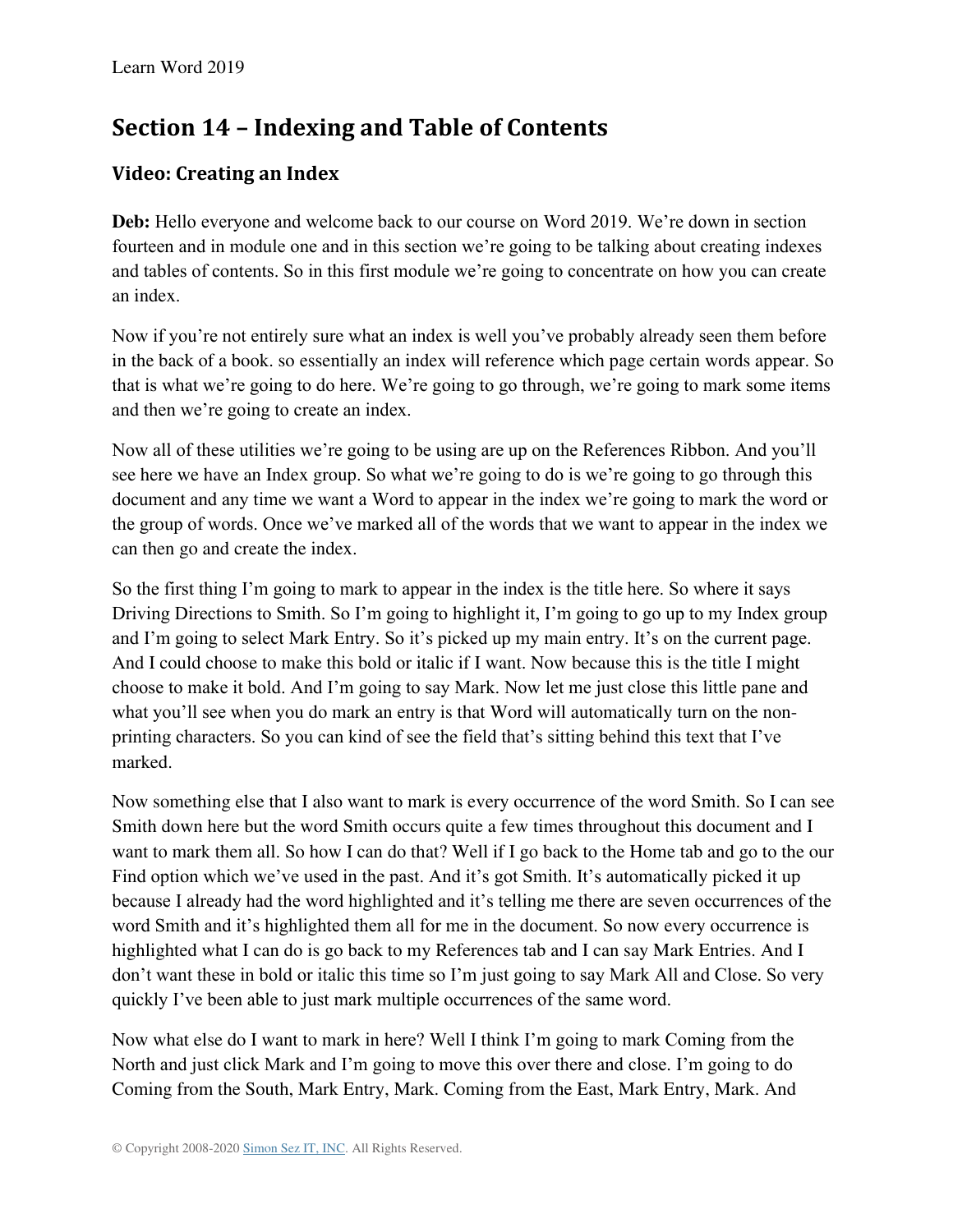Coming from the West, Mark Entry, Mark. And Close. So I have numerous things now marked in my document that I want to appear in my index. And of course in a real word scenario if you have a very long document you might have a lot more things marked and this can sometimes take a little bit of time but it does make inserting and updating your indexes a lot easier.

So once you're done marking what we then want to do is actually go to the end of the document and insert the index. So if I scroll down to the final page just here I actually like to have my indexes on an entirely blank page. So I'm going to put a page break in here and if you remember from before the shortcut key for a page break is Control-Enter or Control-Return, whichever you prefer. And what I can now do is I can go back up to my References Ribbon, I can go into the Index group and I can select Insert Index. Now this gives me various options related to my index. Now what I'm going to do is I'm going to say right align page numbers because that will make everything look a little bit neater. And you can select a tab leader. Remember we looked at these in previous modules. Most of the time you'll see the dotted tab leader so I'm going to stick with that. I'm going to keep my formats from the template. Now by default you'll have two columns for your index. I actually just want one column so I'm going to take that down and then I'm going to click on OK. And there we go. Now let me just turn off those non-printing characters. There you can see we have our index.

And if you remember the driving directions to Smith we selected bold so that page number is now in bold.

You could then of course go in, you could add a title that says Index if you wanted to. And it's worth noting that if you ever want to update this index all you would need to do is go back into your document, you'd mark anything additional that you wanted to add to your index, and then you would come down here and you would update. So let me actually just show you that because I think it's quite an important point.

So I'm going to go down to this last page and I'm just going to mark this title here. So let's go back to References, Mark Entry, because this is a title I might want to make it bold, and I'm going to say Mark. So now I have something additional marked that I want to include in my index. So all I need to do is click on the index and I have two options here. I could right click my mouse and choose Update Field or alternatively if you look up on the References Ribbon you also have an Update Index button. So I'm just going to do Update Field and there we go. It's added it into the index. So very, very simple to just add additional things in and then update your index.

So that is how an index works. And you'll see when we do the table of contents in the next module it's along similar lines. So let's wrap up this module now and move on to creating a table of contents. I will see you over there.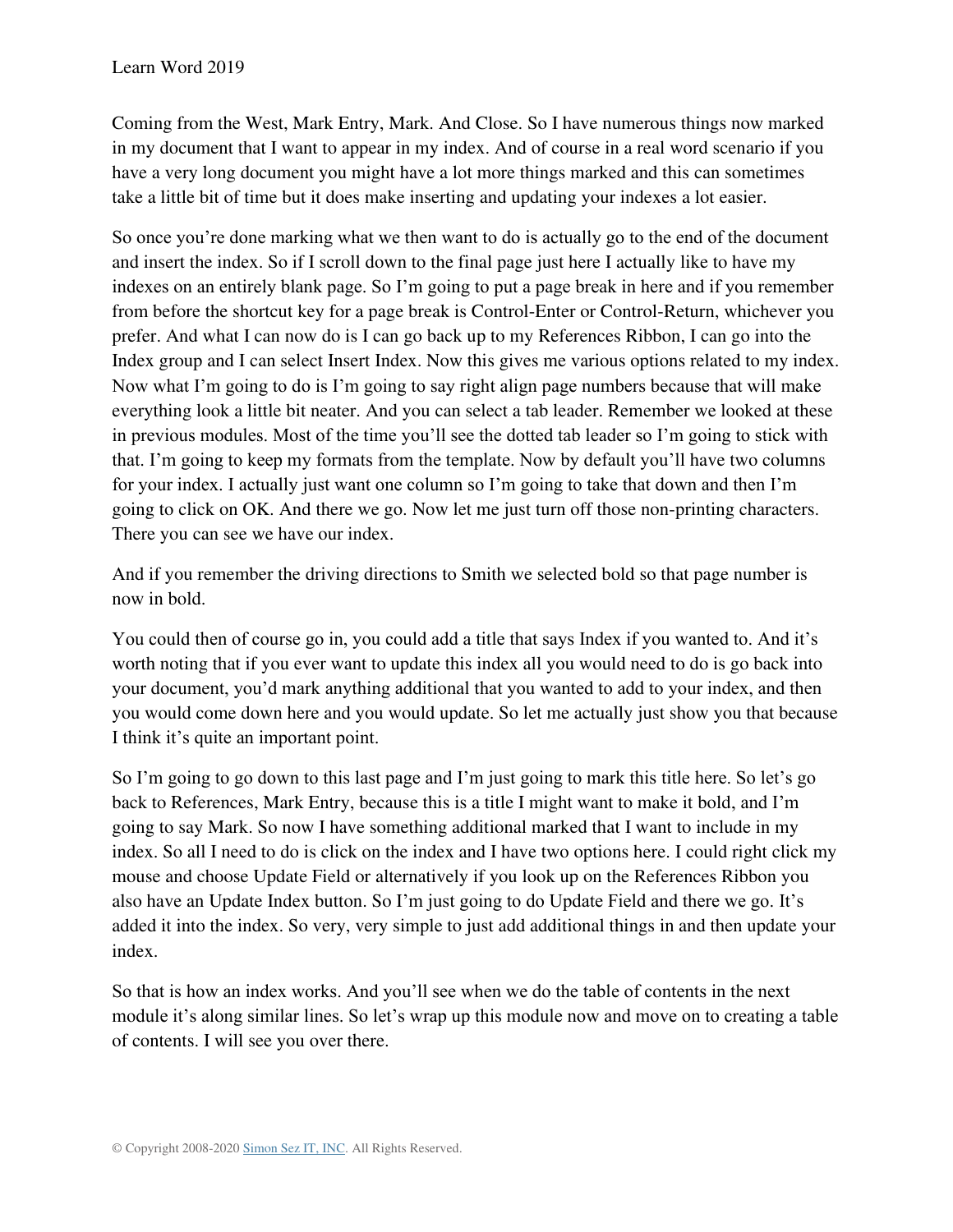### **Video: Creating a Table of Contents**

**Deb:** Hello everyone and welcome back to our course on Word 2019. We're down in section fourteen where we've been taking a look at how to create indexes and now in this second module we're going to talk about creating a table of contents in a document. Now I'm pretty sure we're fairly familiar with what a table of contents is so it's just that thing that you find at the start of books or manuals or documents that tell you which page certain sections are located on. And we can create one very simply in Word and really it's not that dissimilar to the index that we were creating before. It's probably even slightly simpler I would say.

Now this document that we have on the screen currently nothing stands out too much. It's quite hard for me to decipher what's a heading and what isn't.

Now something that's really important before you create your table of contents is that you have your document set up correctly. And that means making sure that you have styles and headings in your document because the way that table of contents works is that it looks through the document for headings, so maybe Heading 1, 2, 3, whichever you specify, and pulls those headings to construct its own table of contents automatically. But before it can do that you need to make sure that you do have headings in your document.

So what I'm going to do is I'm going to go through and I'm going to use my Styles up here to add a bit of structure to this document.

So this first line here is the main title so I'm going to give that a Heading 1. And then I'm going to have each of these where it says Coming from the North, Coming from the South, Coming from the East as Heading 2's. now I'm going to select them all in one go by holding my Control key and just clicking and I'm going to apply Heading 2 to all of those. So immediately you can see my document is now taking on a little bit more structure.

And finally down at the bottom here I have this rogue paragraph on a different page. I'm going to click that and I'm going to give that a Heading 1 as well.

All right so now I have some basic structure to my document. Now you could go through, you might have a much longer document. You might have Heading 1, 2, 3, 4, all different levels of headings in your document and that's perfectly fine because you can adjust your table of contents and tell it how many levels of heading you want to pull through. It might be that when you do construct your table of contents you only want anything that's marked with a Heading 1 or it might be that you want to pull through items that are marked as a Heading 1 and a Heading 2. And you can really sort of customize that and tell Word what it is that you want to pull through.

Now before we add in our table of contents I just want to make this document look a little bit nicer. So what I'm going to do is I'm going to go to the Insert Ribbon and I'm going to add a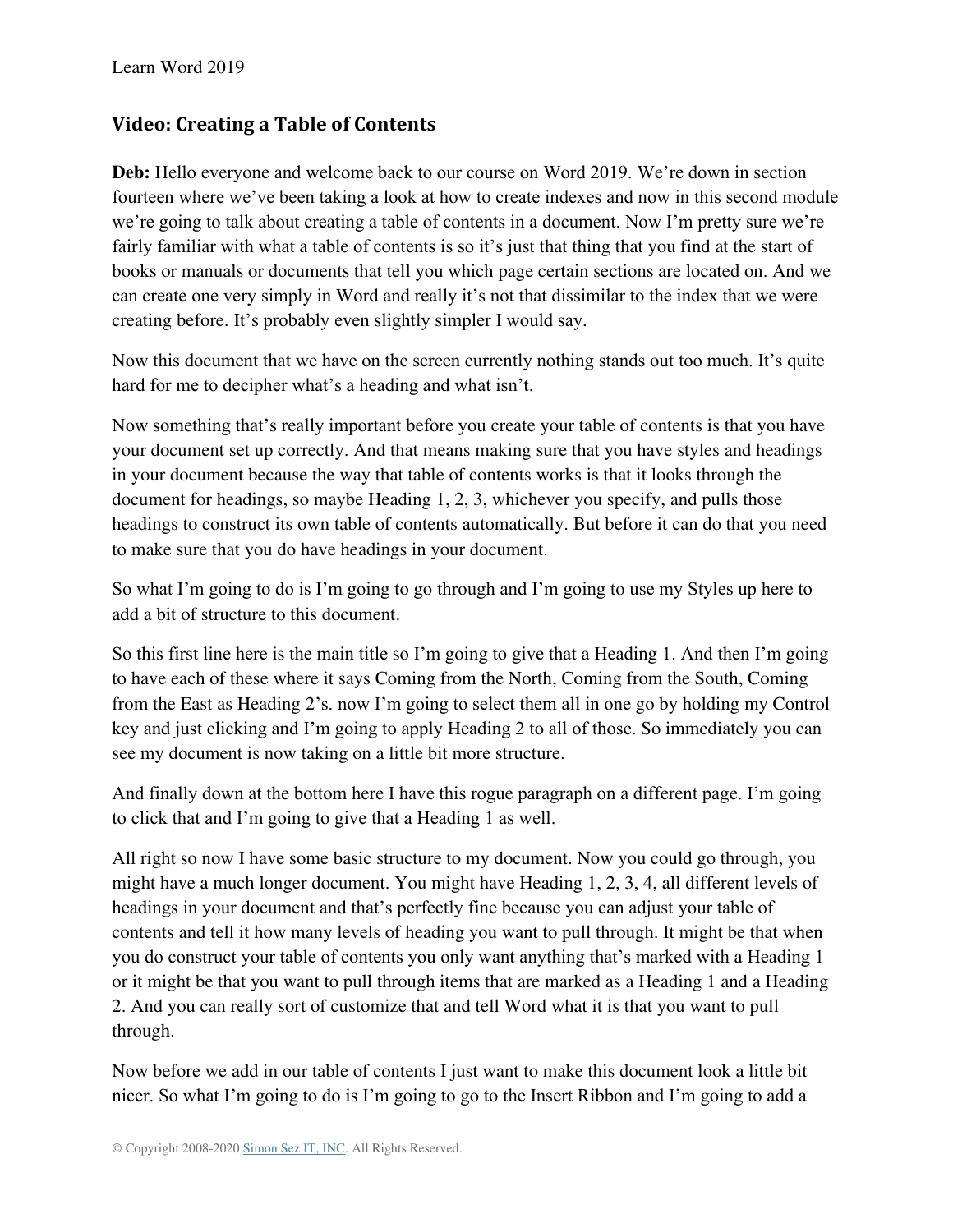cover page. So I'm just going to add this one just here. So there we go. So now I have a nice cover page. And what I want is I want to have my cover page, then I want to have my table of contents and then I want to have my document. So I need to make some room for that table of contents. So what I'm going to do is I'm going to click my mouse in front of where it says Driving Directions to Smith and I'm going to insert a page break. So up on the Insert Ribbon we have a page break option. I'm going to click it and there we go. It's dropped it down to page three and I now have this blank page in the middle.

It's worth noting if you want to get a better overall view of what your document is looking like, if you go to the View Ribbon and go to Multiple Pages you can see them side by side. So this blank page in the middle is where I'm going to place my table of contents. Now I'm going to say 100% just to put that back.

So what you might want to do on this page is you might want to put in Table of Contents and I'm just going to format that heading very slightly. So I'm going to make it Calibri. Let's make it a bit bigger and I'm going to make it bold and I'm going to put it in the center, like so. Now let's press Enter and I'm just going to left align. And this is where I'm going to insert my table of contents based on those heading styles that I've applied.

Let's go up to the References Ribbon and this first group here is our Table of Contents group. So let's click our Table of Contents button and there are lots of different pre-formatted styles that you can use. Now I'm fairly happy with this first one. I'm going to say Automatic Table 1 and there we go. Now you can see here it's put in Contents. Now I actually want my heading in there so I'm just going to delete out where it says Contents and there we have our lovely table of contents. And you can see here mine's set to pick up anything I've marked as a Heading 1 and a Heading 2.

If you want to take a look at those settings, if you click in your Table of Contents and right click your mouse and go to Edit Field what you can do in this list is you can scroll down and you can find the Table of Contents field and you can go in and you can start to modify those different options. So you can see here mine's set to show three levels. So I don't have any Heading 3's in my document which is why you can only see Headings 1 and 2 in my table of contents. So I could take that down to just say Show two levels. You could modify this if you had maybe sort of up to five headings. You could put that up to five to show all five. So it's entirely up to you how you structure that. And I'm going to click on OK.

Now any time you do make any kind of change it's going to say Replace this Table of Contents so I'll just say Yes and there's not going to be too much change there.

What you'll also notice is that you have an Update Table button. So if you make any changes, so if you add in more headings or maybe if things move around and your page numbers change you can just click Update Table and it will update the table of contents. Let me show you what I mean by that.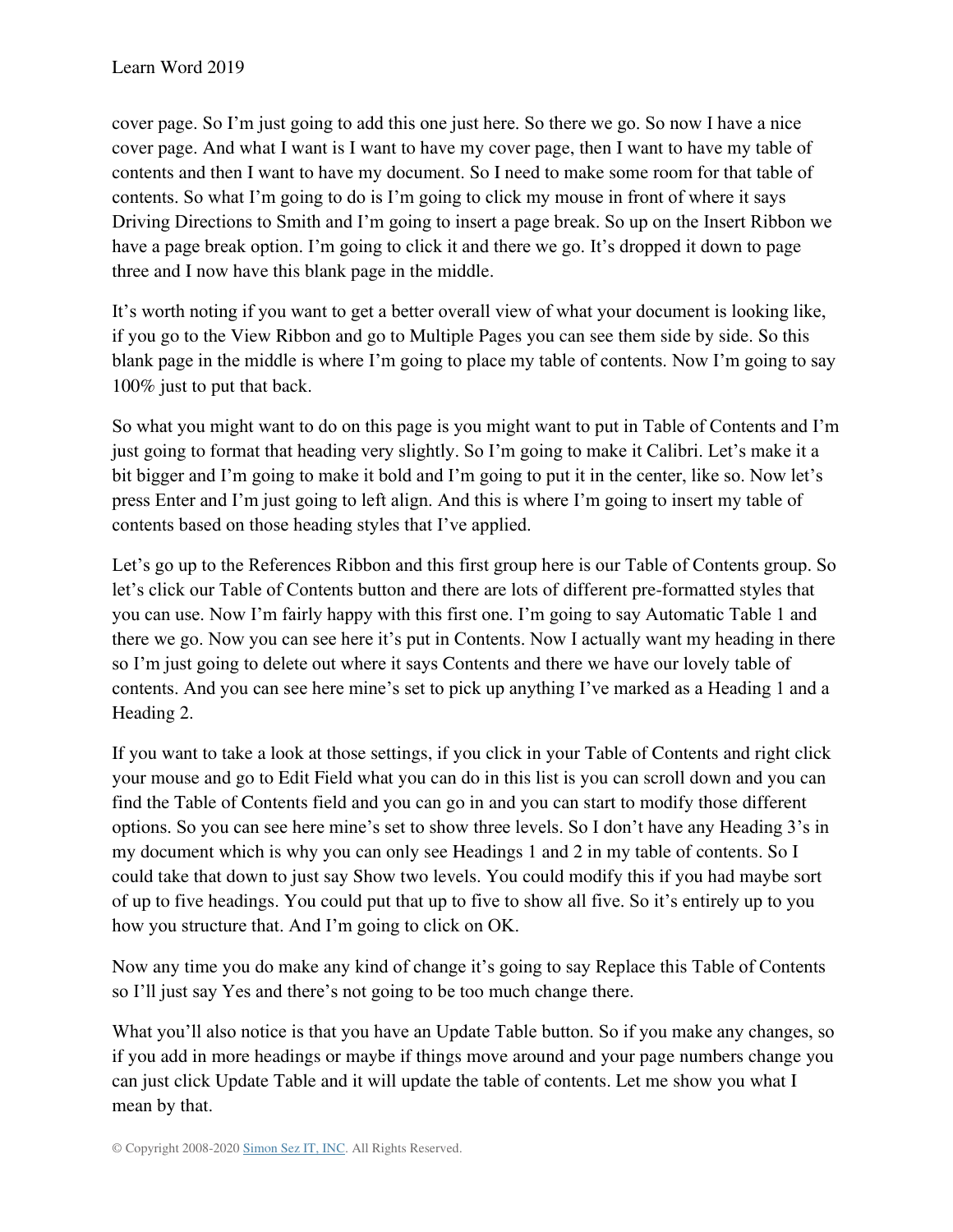What I'm going to do is I'm going to take this last heading, so this one that's located on page three, so let's scroll down, and I'm going to move that on to page four by just inserting a quick page break. So I'm going to press Control-Enter which will push that paragraph down onto page four. Let's go back up to our table of contents and you can see currently it's still telling me that that last section is still on page three. And that's because I need to say Update Table.

Now it's going to ask me do I want to update my page numbers only or do I want to update the entire table? Now if you know that you've just moved a piece of text from one page to another you could say update the page numbers only, but sometimes it's worth just doing update entire table just to make sure that it catches everything. And there we go. You can see that it's now updated to page four. So pretty simple to add in a table of contents into your document and to update it.

So now we're coming to the end of this section. All that's left to do is a quick practice exercise where I want you to enter your own indexes and own tables of contents into a document. Once you've done that we'll move on to section fifteen where we'll be talking about reviewing and printing a document. So I will see you there.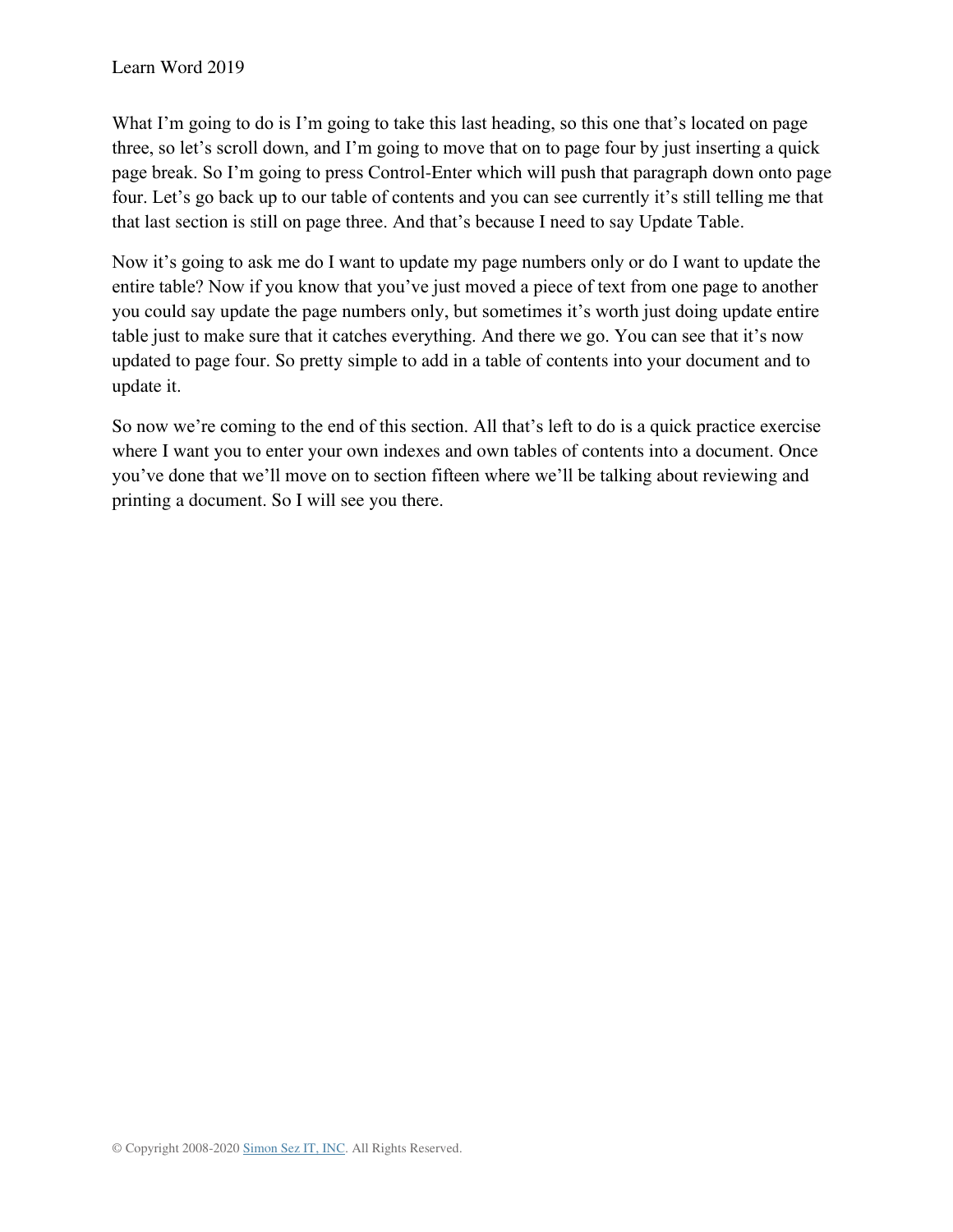### **Video: Section 14 – Practice Exercise**

**Deb:** Hello everyone and welcome back to our course on Word 2019. We're now down into our section fourteen practice exercise where we're going to practice all the skills we've learnt in this section in relation to indexing and tables of contents.

So I'd like you to start by opening the file called Module 14 Practice. I'd like you to insert a cover page at the beginning of the document and use the title Books and Beyond.

Now using Styles I'd like you to make the title Heading 1 and all of the subheadings in the document Heading 2.

I'd also like you to add page numbers to the bottom of each page. I want you to use the center option but I don't want you to show the number on page one.

What I would then like you to do is to create a table of contents on page two. And use the Table of Contents options to right align the numbers. You must make sure that that table of contents is on a page all by itself with no additional text.

I then want you to go through and mark all the instances of the words Books and Beyond. I'd also like you to mark all the instances of the words CDs and Tapes. I'd then like you to create an index at the end of the document, making sure to right align the page numbers and use one columns.

Once you've done all of that you can save and close the file.

Phew. That was quite a hefty one. I hope you managed to survive that one okay. We're going to move on to the next section now so I will see you over there.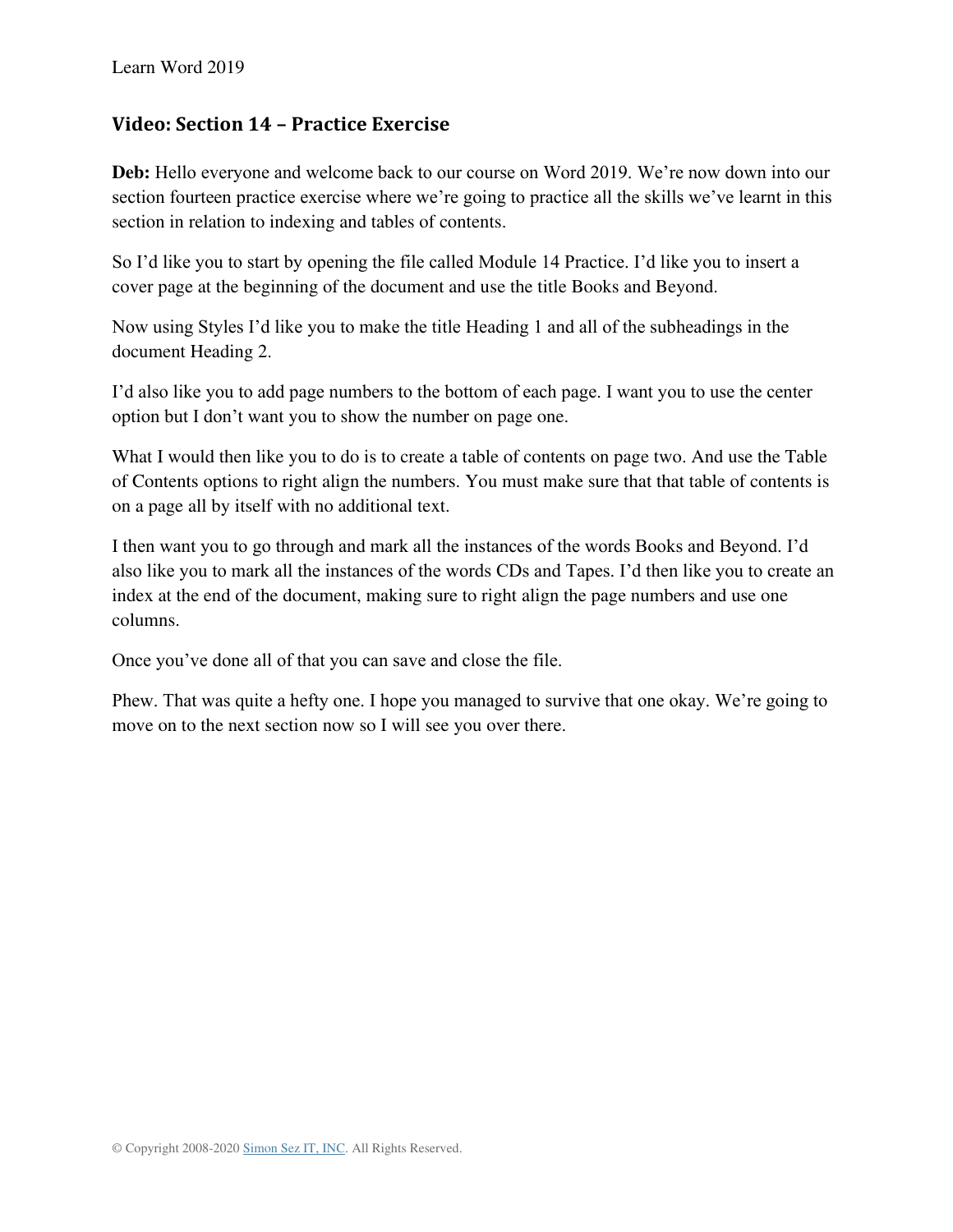# **Section 15 – Review and Printing**

## **Video: Using the Thesaurus and Spell Check**

**Deb:** Hello everyone and welcome back to our course on Word 2019. We're down into section fifteen where we're going to be taking a look at reviewing and printing options. And in this first module, module one, we're going to be taking a look at using the thesaurus.

Now if you've never used a thesaurus in Word before what it basically does is it will look up synonyms for any word that you've selected. So what I mean by that is if we select this word here, Customize, and we'll just highlight it and I'm going to right click and you can see we have an option in the right click menu for Synonyms. And it's really just an alternative word that means the same thing. So you can see here for the word Customize we have Modify, Tailored, Adapted, Made to order, Personalized and we could select any one of these from the list or we could jump down to the bottom which says Thesaurus which is you going to open up the side pane. And this gives us a little bit more detail on each of those options. And we can select any of these from the list to replace our word Customized.

So if I take a look at this one here, maybe Tailored, and click that dropdown I have a choice of inserting it or copying it. So I could say Insert and that word will be replaced by the new word. I'm actually just going to undo that because I want to put Customize back and I'm going to close down my thesaurus.

That's pretty much all there is to the thesaurus. So what I also want to discuss in this module is spelling and grammar.

So I've just another version of the same document and you can see that some of the things in this document are underlined with a red squiggly line. So that is how we know that we have some spelling errors or what Word thinks are spelling errors in this document.

Now we've seen in previous modules how you can right click on any of these words and it'll provide you with any alternatives. Now this one is a name and names are a bit hard for Word to deal with because it's not really sure what that name should be. But if you take a word like Customize here, which is spelt slightly incorrectly I can right click and it will give me the correct version. So again I could just select from the right click menu just to change that word.

However, if I had completed my entire document and I wanted to do just a spellcheck on the entire document I can go up to the Review tab and I have a Spelling and Grammar button just here. And again it's going to pop this pane at the side and it's going to run through the document.

So I can see here the first one it's found, it's found a misspelling of the word The, which is correct so I could select it from the dropdown list of options but I can also see that I've got the word twice there which it hasn't picked up. So I might have to go in there and just delete that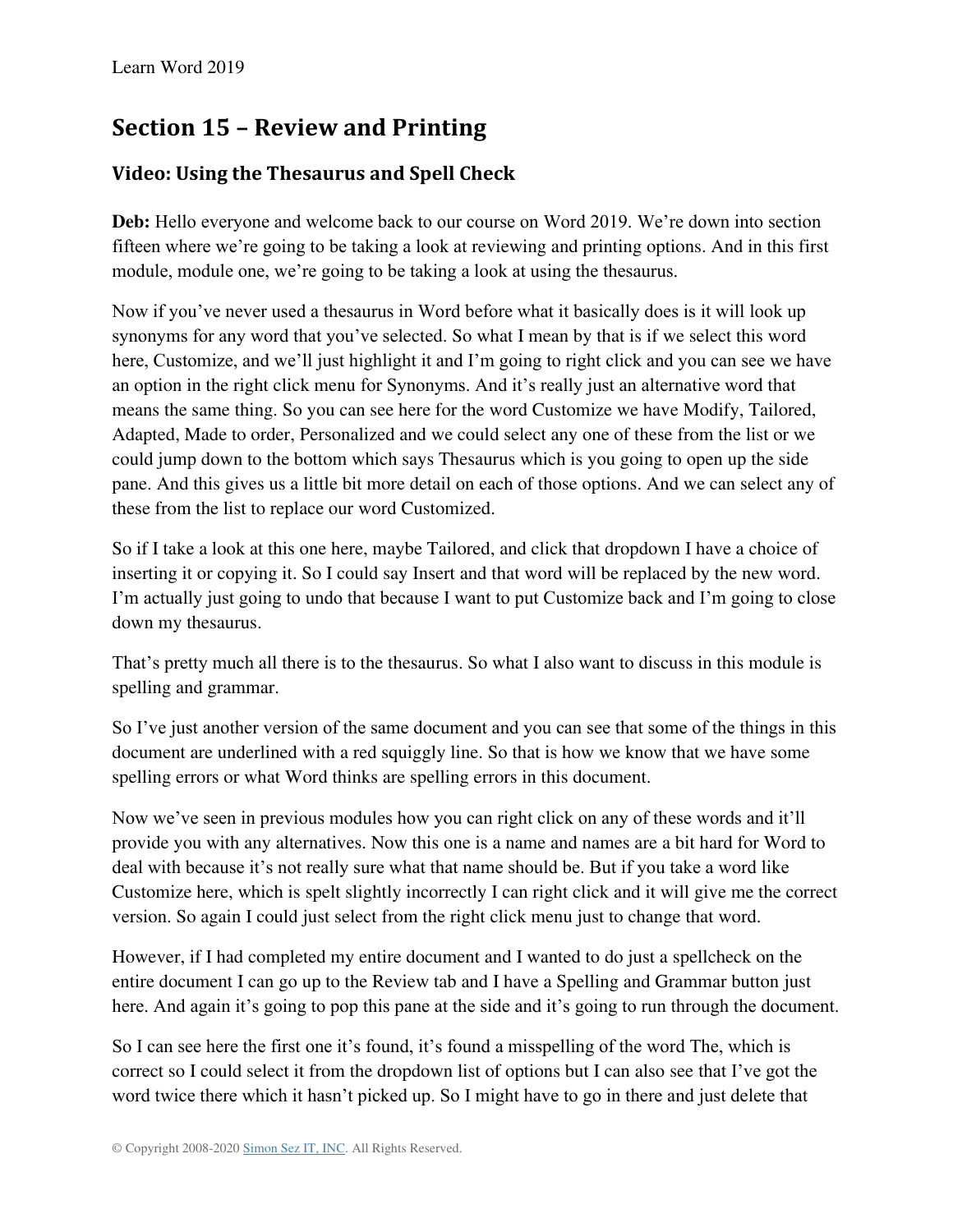double word. I can then click Resume and it will find the next one. So you can see that I've spelt the word Strive wrong. Again I can click it. So I'm going to click Strive just to replace that word.

Now it's jumped down to a surname. Now with a surname again I've got some more suggestions in here and certainly if one of those is correct you can use it. However, what I might do here is if this surname is actually correct, it's just that Word doesn't recognize it I could choose to ignore the surname, so Ignore Once.

Another thing that I quite like to do, particularly with surnames, is I could right click and say Add to Dictionary. So it's going to add that word into the dictionary so that it doesn't prompt as a spelling error next time because Word doesn't recognize it. So a lot of the time I'll do this with people's names, I might do this with company names or even place names that Word doesn't recognize so it doesn't register as a spelling error next time.

Now I've still got a couple more in here so let me do Resume. And you can see in this paragraph here it's picked up that these words should be hyphenated so I'm going to say okay that's good. And now it's jumped back up to a name and this name occurs twice on this page. So instead of just ignoring once I could say Ignore All and there we go, Spelling and Grammar check is complete.

So that is how you utilize the thesaurus and also how you can do a spelling and grammar check on your document once you've completed it.

That's about it for this module. We're going to move on to talking about comments, so I'll see you over there.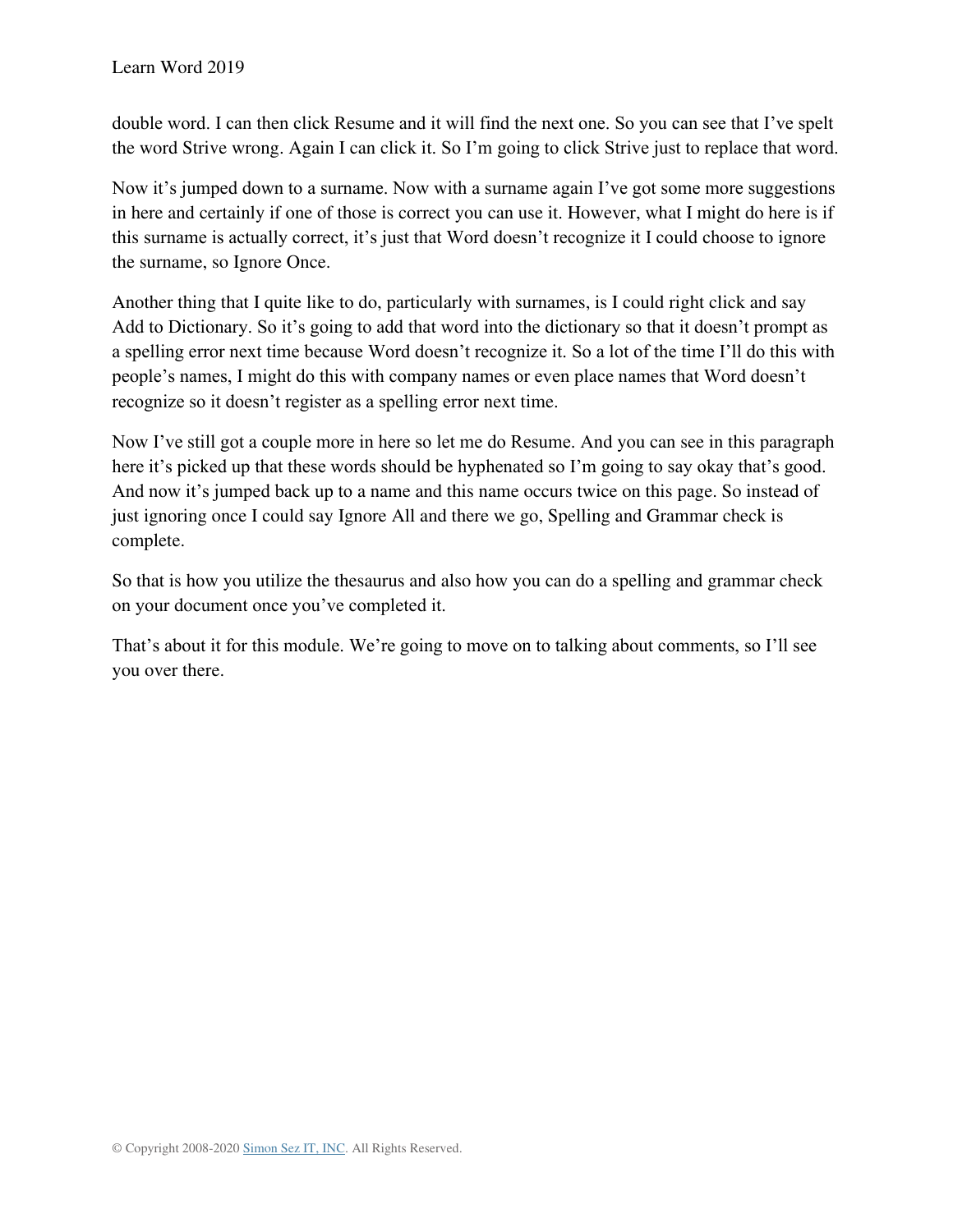### **Video: Comments**

**Deb:** Hello again and welcome back to our course on Word 2019. We're down in section fifteen and we're about to begin module two where we're going to talk all about comments.

Now you can add all kinds of comments to a document and the main reason you might want to use comments would be for collaboration purposes. So if you decide to share your document with maybe another colleague or maybe a team or another office of people you might want to make some notes your document that everyone can see, and also that they can reply to so you can really work together on a particular document. And comments are a super simple thing to add. So let me just show you how they work.

Now I'm in my document here and it might be that I want to add some kind of comment related to this paragraph here, the description of our firm. So the first thing you need to do is really just highlight the piece of text that you want to add the comment to. Now I've chosen just to do the title but you could select the entire paragraph if you wanted to. And I'm going to go up to the Insert Ribbon and you'll see there is a Comments group. So I'm just going to click this big Comment button and what you'll see is that it'll pop out to the righthand side a little comment window and your cursor will be flashing there just under your name. So that name is essentially the author name of the document, which in this case is essentially me.

It will also time stamp it. So it currently it says a few seconds ago. And I can just type my comment. So I might want to say something like, "This paragraph needs more detail. Please review." Something along those lines. So now anybody that I share this document with is going to be able to see that comment and if they want to they can also click the Reply button underneath and if they've fixed it or they've got some more comments to add they can add those into there. So it's a really good way of just being able to have a little conversation about a document and get issues resolved.

Now once an issue is resolved and you want to remove the comment you can click on this Resolve button which we will do in a moment. I just want to show you a couple of things related to comments.

When it comes to things like editing your comment or deleting it you can find another comment section on the Review Ribbon up here and you can see you have a big pane that says Comments. So we can also add another new comment from here. That's the same as what we did from the Insert Ribbon. I have my Delete button and from here I can choose to delete just the specific comment that I'm clicked on or I can delete all comments in the document. I can jump to the previous comment or the next one and I can choose to either show or hide comments. So if I click this button here it's going to hide that comment. Now you can still see there's a comment in this document because I've got this little comment box in the margin. And when I hover over it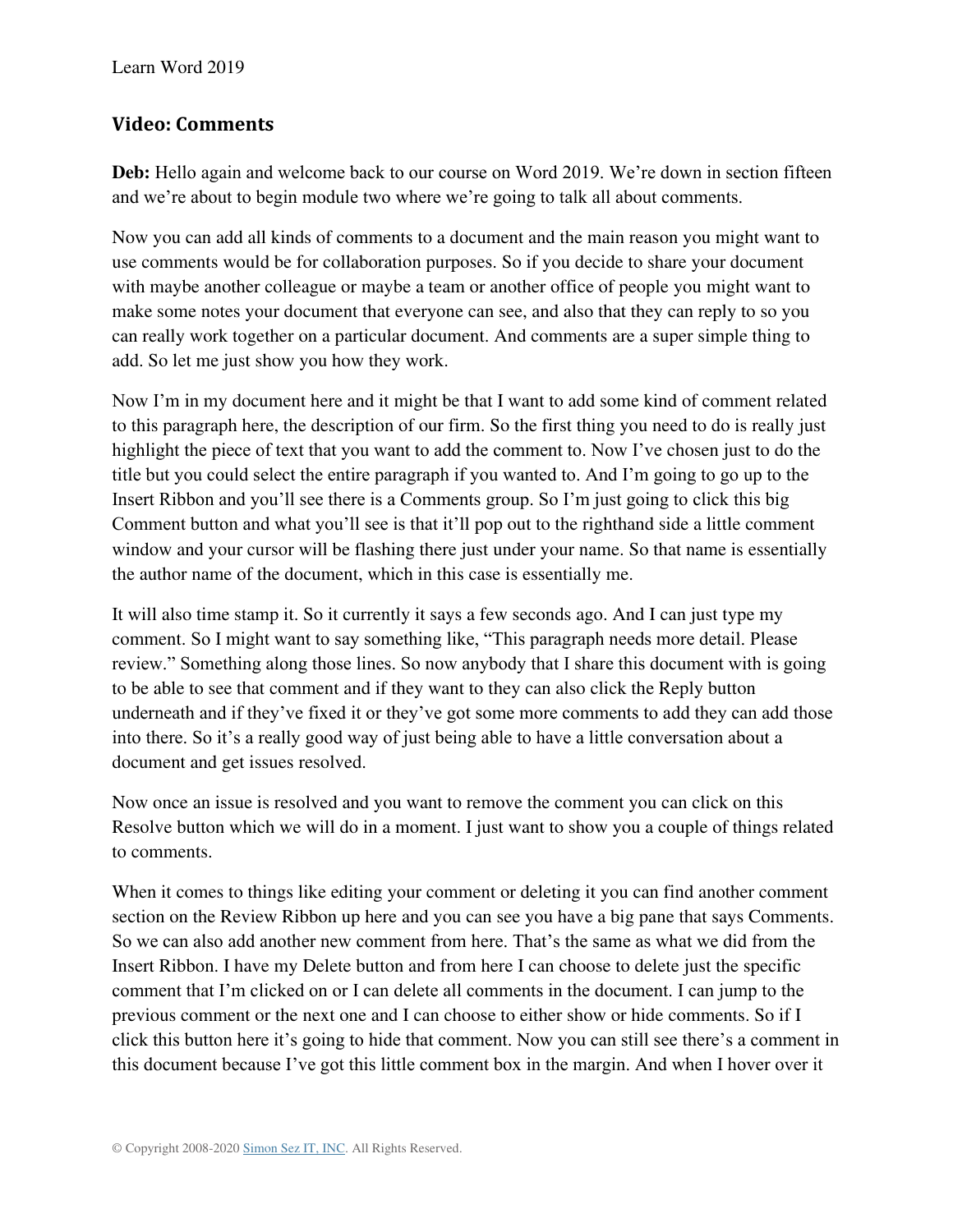you can see it also highlights that title. And I can just click to see that comment in a little pop out window. So that's another way that you can quickly view your comments.

And if I want to show all the comments down the side of the document again I just need to click Show Comments and they'll come back like so.

So a really easy way to add comments to your document.

Let me just briefly show you this Resolve button now that we've finished. So maybe a few people have replied to this comment and we've got the issue resolved so I can now click on Resolve and that comment is now kind of grayed out. So you can see that it's no longer really an active comment. So you can now see that that comment is essentially resolved. It's still there at the side so you can see what the previous comment was but it's not actually an active comment that needs action.

That's pretty much all there is to comments. It's really, really simple.

In the next module we're going to start exploring some of the options you have with regards to page setup so please join me for that.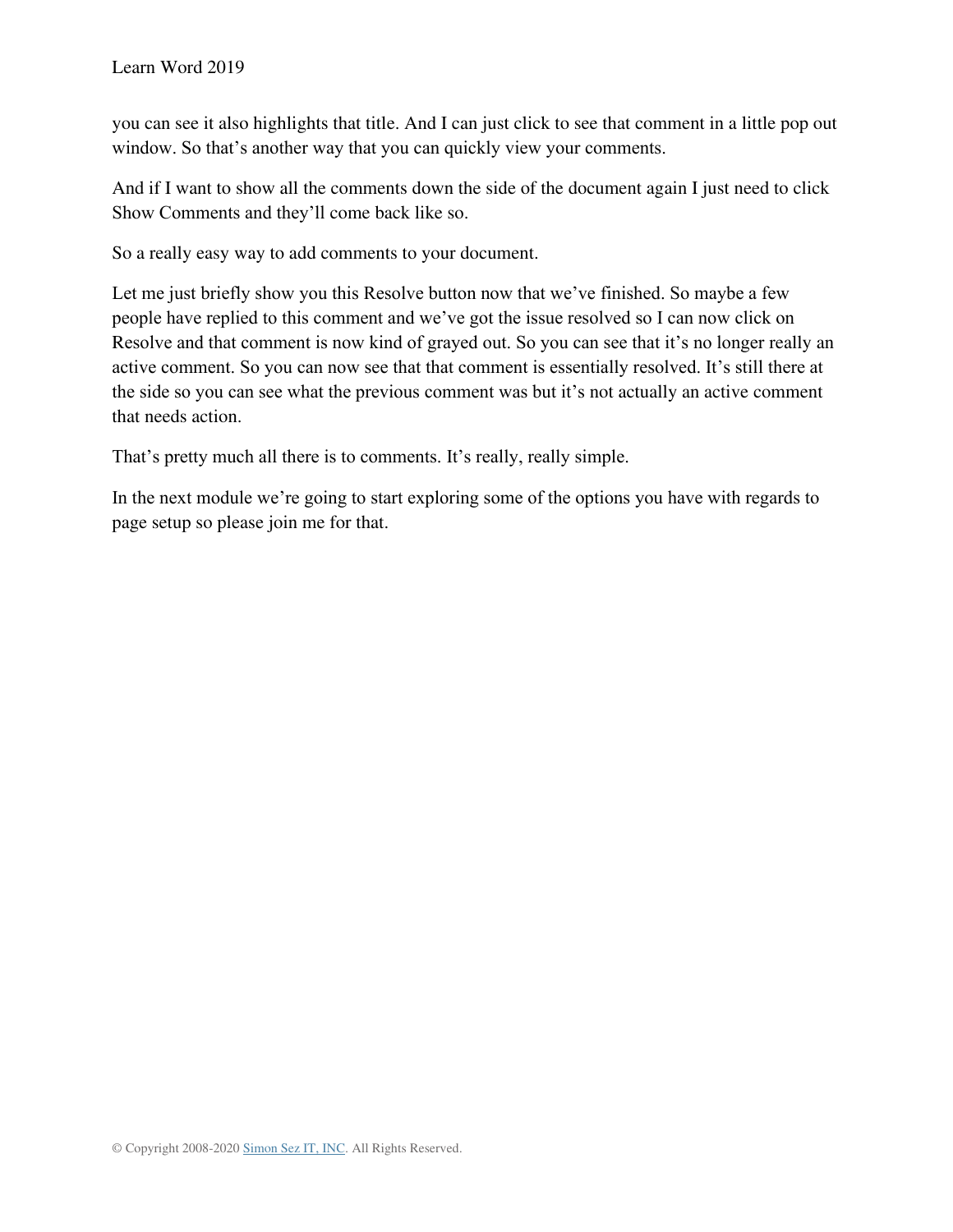### **Video: Page Setup Options**

**Deb:** Hello again everyone and welcome back to our course on Word 2019. We're down in section fifteen and we're into module three where we're going to be talking about all of our page setup options.

Now some of these we have briefly looked at in previous modules but I just want to go through them all just to make sure you can you're completely comfortable when it comes to your page setup.

Now you'll find your Page Setup options underneath that Layout Ribbon at the top. And it's this first group here where you can see it says Page Setup at the bottom and then we have all of these different options.

Now the first option we have here is Margins and this is actually one that we have looked at previously. If you remember margins are the amount of space that we have down either side of our page and also at the top and at the bottom as well. And there are actually six margins in every single document. So top and bottom, left and right, and also header and footer.

Now before we get into all of the options that we have for margins I just want to show you a really quick way of just being able to adjust your margin size.

If you look over on the left hand side at your ruler you'll see that it's kind of split into two parts and you have a little gray area at the top followed by a white area, which takes up most of the ruler. Now this little dividing line between where it goes from gray to white, if you hover your mouse over it you'll see you get a double headed arrow. And it says Top Margin. So what I can do if I want to adjust that top margin is I can just click and I can either drag up or I can drag down just to move that margin around. So that's a really, really nice quick way of being able to do that.

You can do the same thing with these side margins by utilizing the ruler again. So I'm just hovering over my right margin until I get that double headed arrow and I can drag in and I can drag out.

So that's really nice and easy but it's not particularly very precise when it comes to setting your margins. You might want to make sure that you have exactly the same amount of space down either side. And that is where you would utilize your Margins dropdown in the Page Setup group.

So you can see here we have a few preset margin sizes. So I could select Normal, I could go for Narrow which is going to make it really narrow, I could go for Moderate, I have a Wide option, and you'll see each of those makes quite a dramatic change. I'm just going to set mine back to Normal.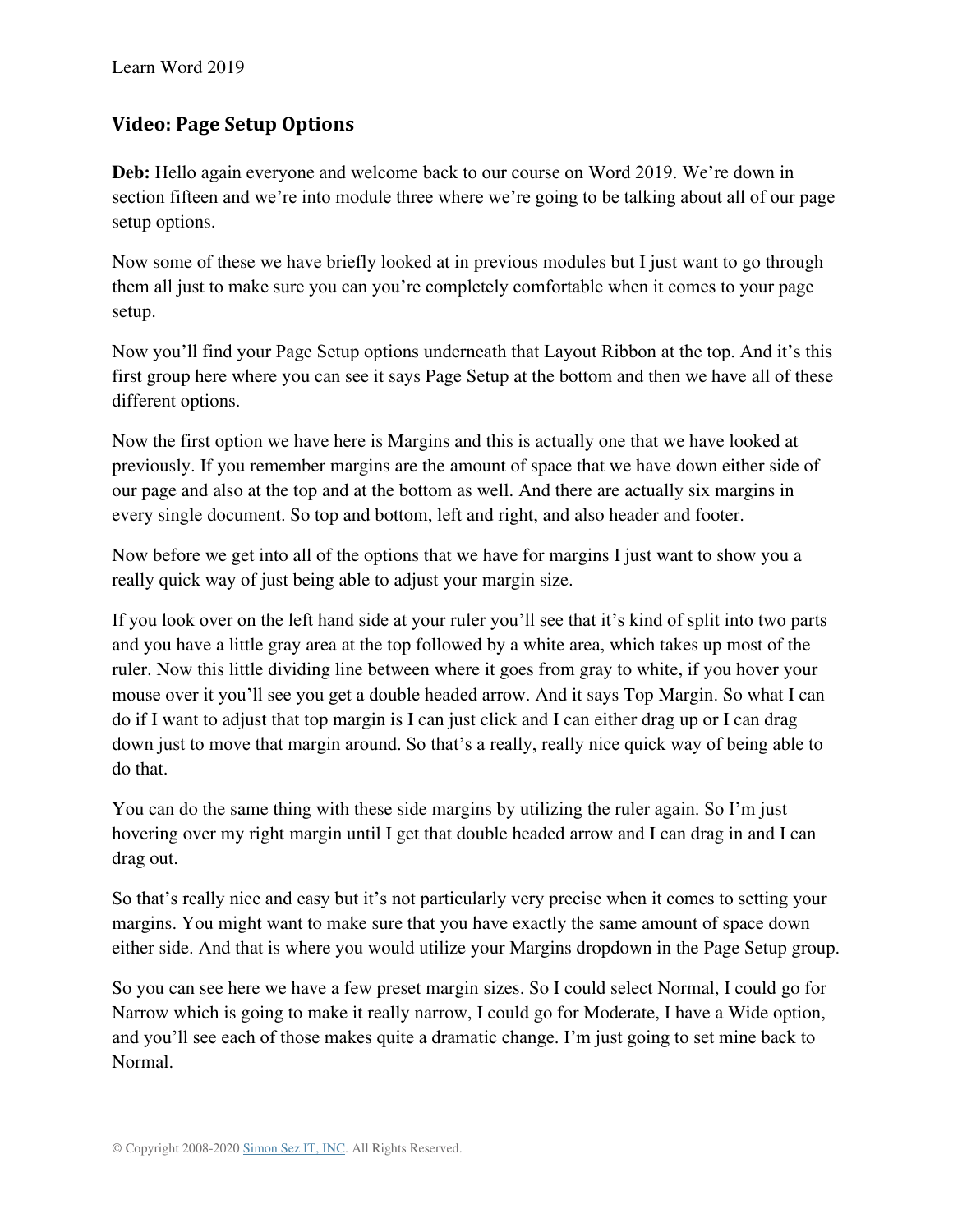And I want to bring your attention to this Custom Margins option that we have at the bottom. Now this screen should look reasonably familiar. We have been in here before. This is where you can get really granular with the size of your margins. So if none of those presets suit you, you can come in here and you can manually change or manually set the width of all of your margins yourself just by entering in the numbers or using the little scroll wheels to move through. And you'll see as I change those the preview at the bottom shows you what those margins are going to look like.

Now underneath that we have an Orientation option. And you can see my page is currently in portrait but I could switch it to landscape view if I wanted to.

I then have a Pages option. So if I click that dropdown I have some different options in here. So if I select something like Mirror Margins what that will do is it will say if the left side has two inches on the left and one inch on the right the other side will basically have the exact opposite. So there's a few different options that you have in there, depending on what it is that you're doing. I'm just going to set mine back to portrait. And you can also choose how you want to apply these margins. Whether it's to the whole document or from this point forward. Now if you select from this point forward that's really going to depend on where you're clicked in your document. And those changes will take affect from that point onwards.

So let's just click on OK. So that's your Margins option. Orientation we've already looked at but again from this dropdown you still have those same two options, portrait or landscape. You have a paper size option. Now if you're in the U.S. this top one here is probably going to be your default, where it says Letter. So that's 8.5 inches by 11. If you're in the UK our default paper size generally tends to be A4. So you might want to set it to that and that will provide you with the correct margins for the paper that you use. If you can't see the paper that you use in there you do have an option for More Paper Sizes at the bottom and you can go in and you can select your paper size from here and also select the paper source, so which tray this particular paper is loaded into. So really these page setup options are all with the view to printing your document. And that's what this is here. It's asking for the paper source, where is that paper located?

Now you might be wondering why we have to specify a paper source. Well it might be that you have two different sizes of paper in two different trays in your printer. It might be that the first page of your document needs to print on one specific size and the rest of your document on a completely different paper size. And you see this quite a lot in the legal industry. They'll have a piece of glossy paper printing out first and then they'll have what they call continuous paper, which might just be like regular A4 or letter paper. So that's where you can go in and select your paper source.

We then have our Columns option. We've looked at this before, if you want to divide your page into different columns. Breaks. We've also seen this before, if we need to insert some page breaks we can do that from there.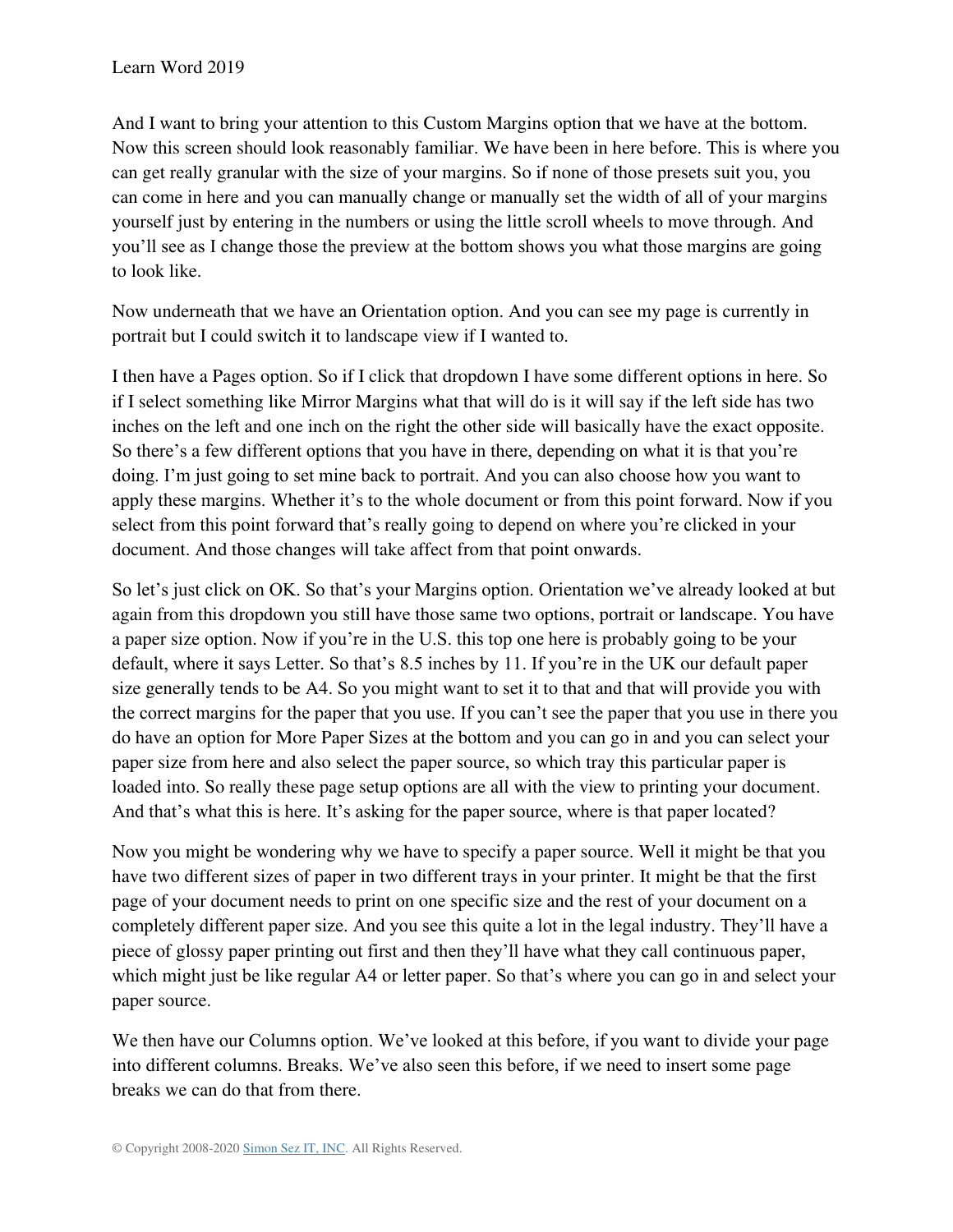We haven't looked at this option before. This is Line Numbers. Now I've got it set None but what I could do is select Continuous and it's going to give me numbers next to each of my lines. So that might be useful in some of the documents that you have. If you need to refer to a specific line you might say, "Okay. Look at the text on line 20" and that's very easily identified by whoever is looking at this document. I'm going to switch it back to None.

And then again we have this Hyphenation, which I briefly mentioned right at the beginning of this course. And this is related to how words wrap when they hit the side of the margin. So I don't have any hyphenation turned on. So that means that if we are in the middle of a word when the line wraps on to the next line it's not going to hyphenate that word, and that's in general how I like to have that set.

So those are all the options that you have in the Page Setup group on the Layout Ribbon. Remember you can click that little arrow in the corner which will take you back into that box. And a lot of the options in here are pretty much the same. You do have a few more advanced options or additional options in here, which are definitely worth checking out prior to printing your document.

And speaking of printing that's what we're going to move on to next, so please join me in the next module for that.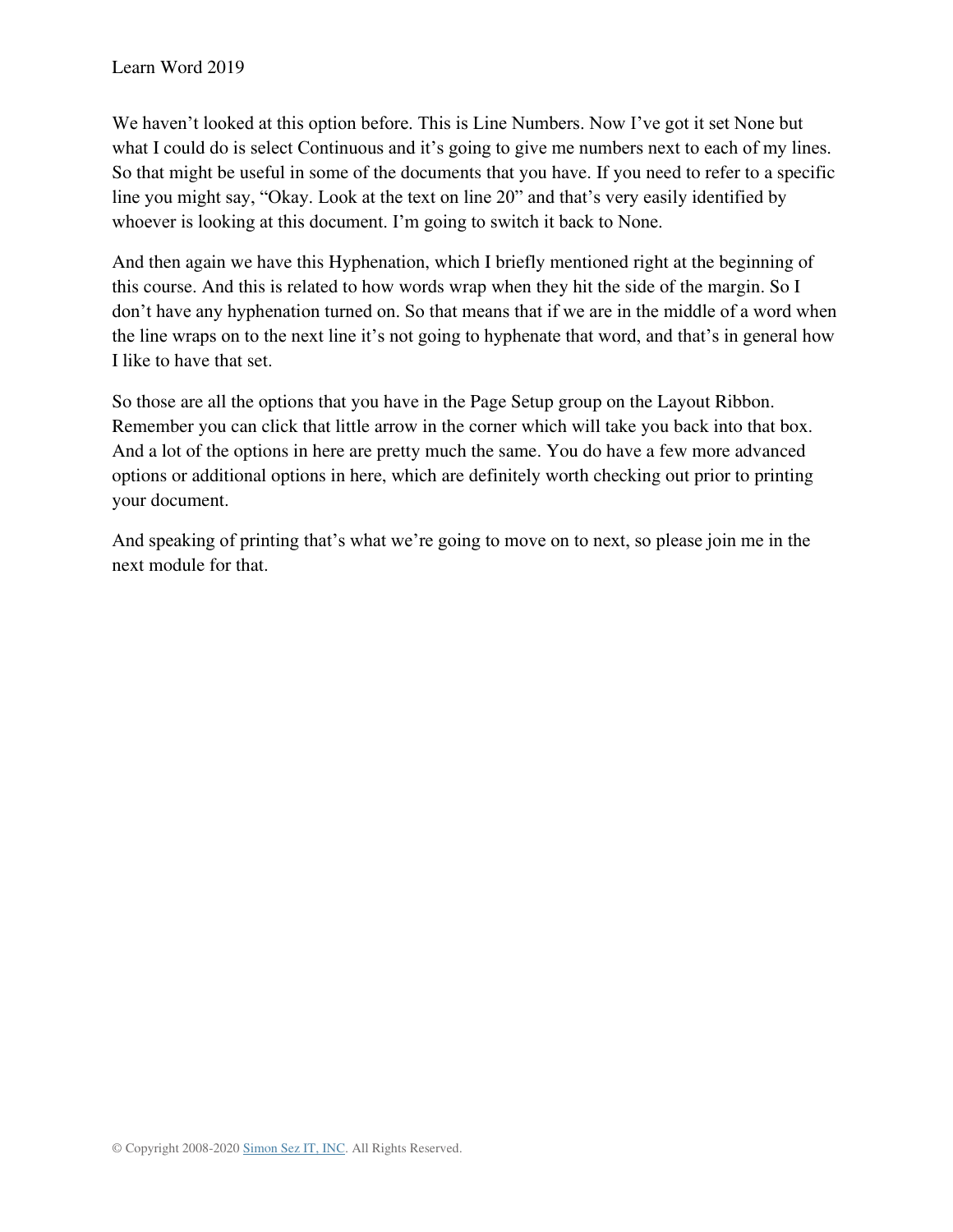### **Video: Printing**

**Deb:** Hi everyone. This is Deb and welcome back to our course on Word 2019. We're down to module four in section fifteen. We've so far prepared our document and now we are ready to print it.

Now when it comes to printing your document you'll probably notice that there isn't any kind of Print button in your ribbons and that's because Print is actually hidden in that backstage area, which we can access by clicking on the File tab. And in our menu on the left hand side you can see here we have an option for Print. And this is where we would go to set our printer and we can also adjust some of our printing settings from here as well. So let's jump down and take a look at this Settings group first of all.

This first one here is where we tell Word exactly what we want to print. So by default that will always be set to print all of the pages. So I have a five page document here, so currently if I was to print this it's going to print out all five pages.

Now the next option down is Print Selection. So it says just what you selected. Now currently this option for me is grayed out and that is because when I came into print I haven't got anything selected in my document. If I have got the first two paragraphs selected or highlighted when I came into here I would be able to print just the paragraphs that I've selected essentially.

I could then to choose print just this current page. So sometimes that's a bit useful. If you print out quite a long document and then you find that there's a mistake on maybe one or two of the pages you can just come back in and you can just print the current page that you're clicked on as opposed to reprinting the entire document. So that's really good in terms of paper wastage.

And then we also have this Custom Print option here. And if I select that you'll see I get a little blank box underneath where I can physically type in the pages that I want to print. And there is kind of a specific format when it comes to that and you can see as I hover over it says Type page numbers and/or page ranges separated by commas counting from the start of the document or the section. So for example, if I decided that I wanted to print pages one and three I could say one, comma, three. That would only print page one and page three. If I wanted to print one, two and three I could do a range. So I could say, one, two, three like that. Okay? So that is how you can get very specific about what pages you are printing.

I can then choose how many sides I want to print on. So again I currently have print on one side of the paper selected but I could choose to print on both sides. And you can see a little image there as to how that's going to print. So you can see it says Flip pages on the long edge. So if you could imagine that you're reading a document and you're turning those pages that's how it's going to print.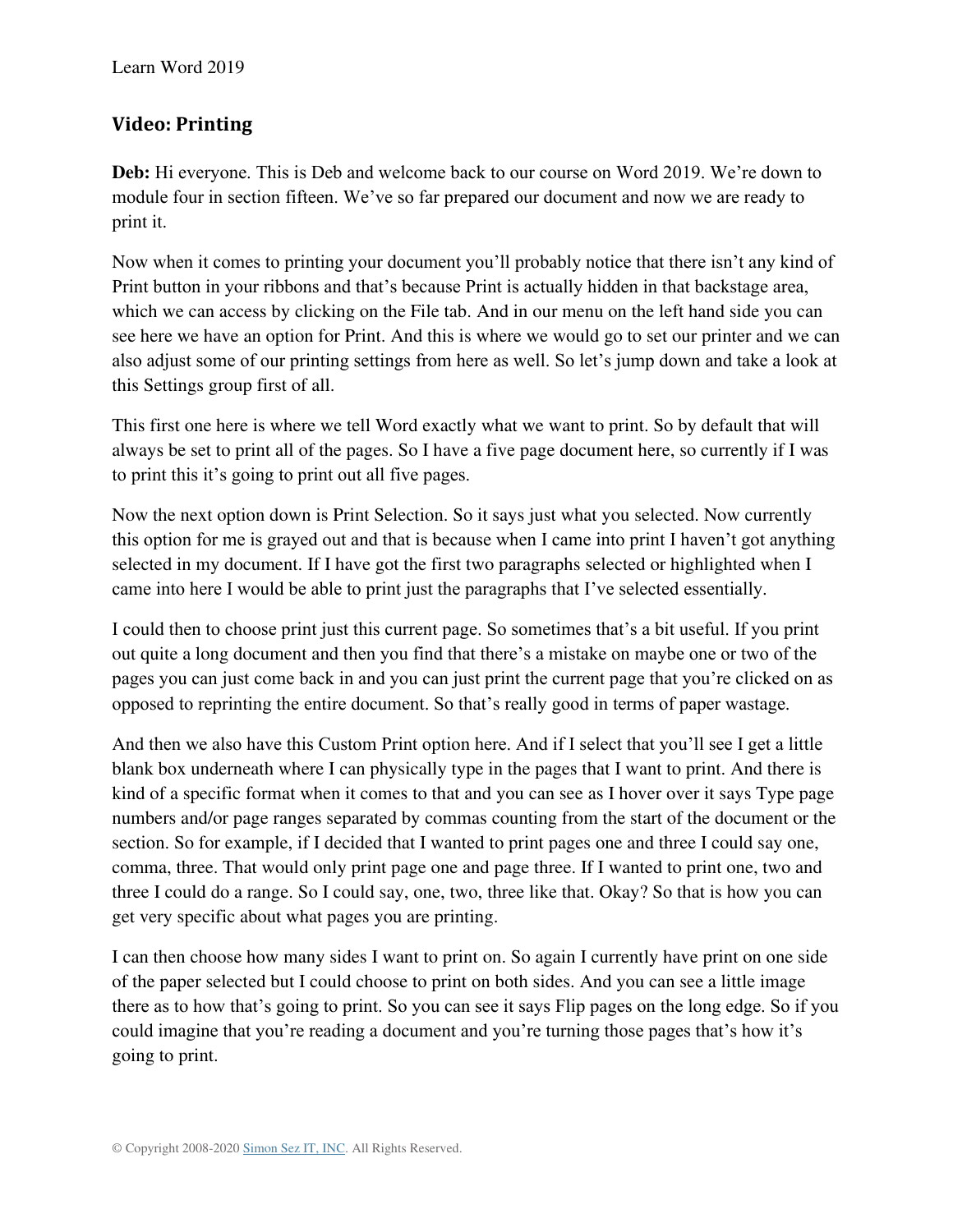I could also choose to print on both sides, but as if we were flipping the pages on the short edge. So that would be more if I was flipping the pages up. You want all of the text to appear printed correctly so that you can read, you would select that option. And I also have an option to manually print on both sides. So this will allow me to reload the paper when prompted to print the second side. So that might be something which you may use on occasion.

I then have a collation option down here which is going to tell me how these pages are going to come out of the printer, either collated or uncollated. So if I select to print ten copies of this document do I want it to print one to ten first of all, as in collated, or do I want it to print ten page ones first, then ten page twos, so on and so forth. Again in general I tend to go with collated but that's entirely up to you.

I then have another area where I can come to to change the orientation of my page. So I could go for landscape if I wanted to. I can select my paper size. So a lot of these are some of the options that we saw in that Page Setup group in the previous module.

I can once again choose to set my margins from here. And I could also say how many pages I want per sheet. So again currently I have one page per sheet printing, so pretty much as you see in the preview, but I could say two pages per sheet or maybe even four pages per sheet. It really depends how you want your printout to look.

And then finally if I want to get into some more advanced settings I can click on that Page Setup button at the bottom and that would jump me back in to that dialog box that we've been looking at previously, which has a few additional page setup options.

So those are the settings that you have. Let's move to the top of this screen now. We have a Printer area. And this is pretty much what it says on the tin. It will allow you to select whichever printer you want to print to. Now remember obviously you need to make sure that you are connected to your local printer before it will appear in this list.

Right at the bottom of this preview window, underneath the preview, you can see we can scroll through our pages. So I've got page three there, four, five, and I can scroll back through. And I also have on the righthand side a zoom slide bar. So I can zoom in and I can zoom out to get a better look at that document.

Now once I'm happy with all of those options the final step here is to send this off to the printer. And that is this big button right at the top, the one that says Print, and we can just simply select how many copies we would like to print.

So those are your printer options.

That is the end of this section. All that's left for us to do is a quick practice exercise before we move on to section sixteen where we're going to talk about some other features that you'll find in Word. So please join me for that.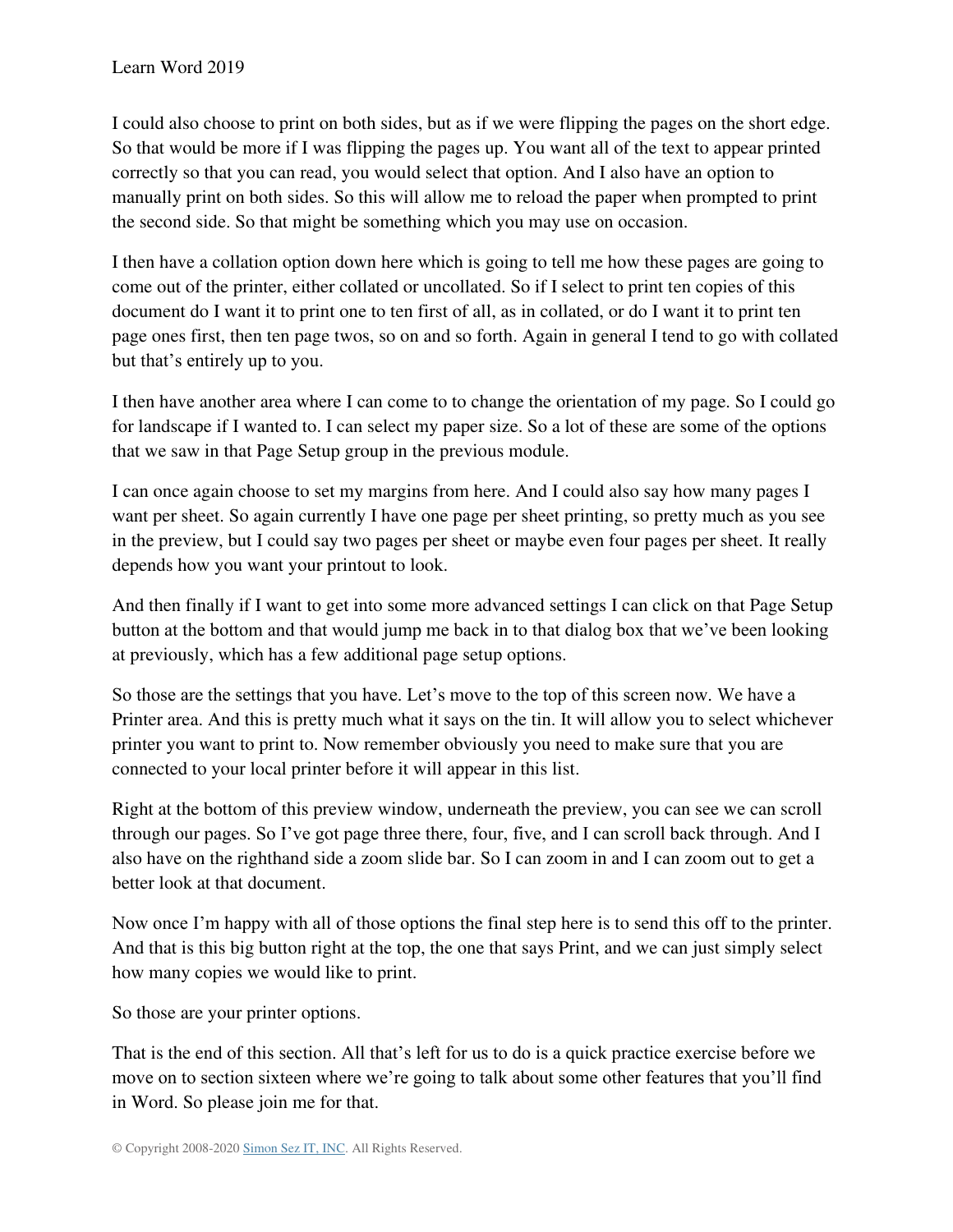### **Video: Section 15 – Practice Exercise**

**Deb:** Hello everyone and welcome back to our course on Word 2019. We're now down into our section fifteen practice exercise where I would like you to practice all of the skills you've learnt in this section in relation to reviewing and printing your documents.

So the first thing I'd like you to do for me is to open the file called Module 15 Practice and I'd like you to run the spellcheck to make sure that you've changed all spelling and grammatical errors. I'd like you to change the margins on the left and right to 0.25 inches. And in the Page Setup options change the bottom margin to 0.5 inches. I then want you to preview the document just to make sure that everything looks correct.

I then want you to check to make sure that all of the options in the Print window are set correctly. And I'd like you to print the document, provided you have a printer attached. I then want you to save and close the file.

Well that's it. Congratulations. You're all done with the practice exercises. We're going to move on now to our last section in the course so please join me for that.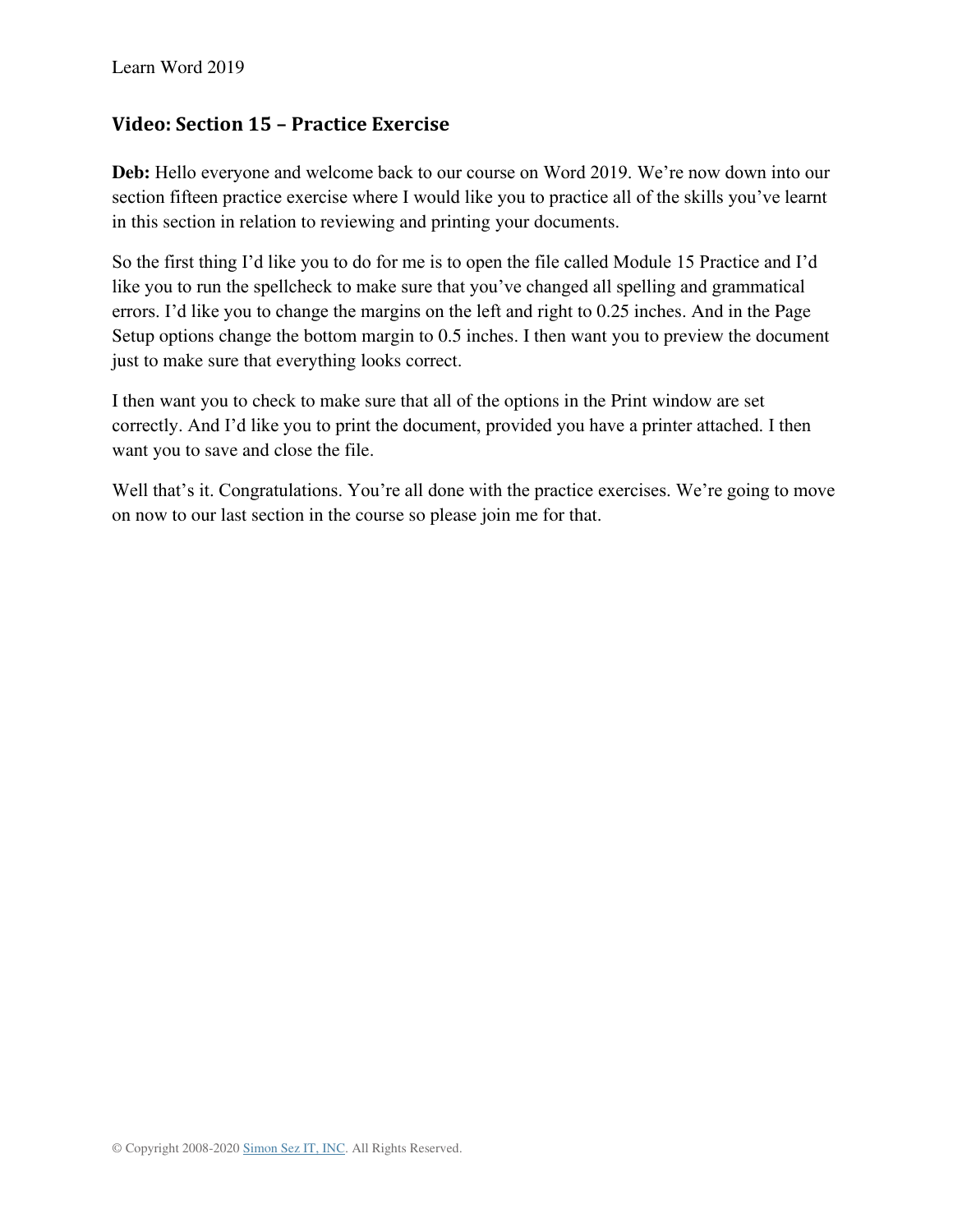# **Section 16 – Other Word Options**

### **Video: Word Options**

**Deb:** Hello again and welcome back to our course on Word 2019. We're really getting through our course now. We are down to section sixteen where we're going to talk about some other features that you have in Word. And in this first module I really want to talk to you just a little bit about some of the options that you have in Word.

Now you'll find your Word Options underneath the File tab. So again we're jumping into that backstage area. And right at the bottom you will see we have Options.

Now what this little area is are these are generally all of the options which kind of control how your version of Word works. And obviously this is going to be different for everyone, depending on which options you have turned on or off in this little section. Now I'm not going to go through absolutely everything that we have in here but I will point out a few things that I think are quite important.

So, currently we're on this General section which you can see highlighted in gray. And there are a couple of things in this first group up here that I want to show you.

The first one here is Show Mini Toolbar on Selection. If you remember when we were working in a Word document if we highlight any text we get that little mini toolbar up here with some formatting options on it. And I did say in an earlier module that you can turn that off if you don't like it. And this is exactly where you would do that. So if you want to get rid of it just untick that checkbox and the next time you highlight you won't get that little mini toolbar.

You can also turn off the Live Preview. Now we've seen this live preview in action numerous times. So one time I can remember would be when we were trying to change the font. If you hover your mouse over the different fonts in the font list you can actually see a live preview in the document of what that font is going to look like. The same when we hovered over the styles, it would show you what a Heading 1, Heading 2, Heading 3 looks like without you actually clicking on it. That is what we call a Live Preview and if you don't like that you can also turn that off from here.

Underneath this personalize your copy of Microsoft Office this is where you have your username. And this is quite interesting because when we were doing comments, if you remember when we added a comment it came up with my name. And the comments take your name from this area in your options. So whatever name is listed in here is what's going to show up in things like comments. So just be aware of that.

Let's jump across to the Display tab. Now throughout this course we've been turning off and on our non-printing characters. And this section just here where it says Always show these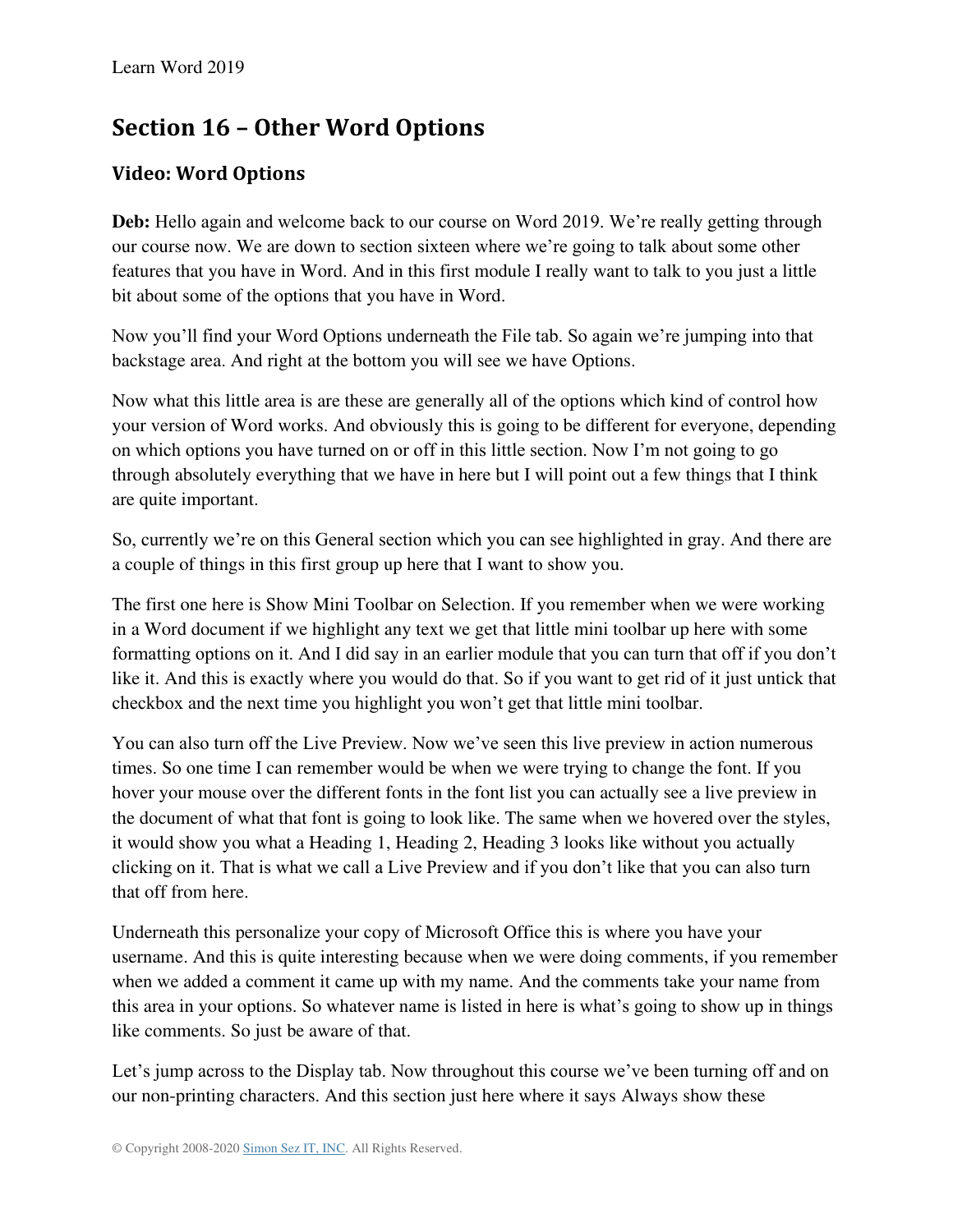formatting marks on the screen. If you, for example, always want it to show paragraph marks then you could select this option just here and that means regardless of whether you have nonprinting characters turned off or on on the ribbon you'll always be able to see those paragraph marks in your document. So again a few options for you to choose from in there.

Let's jump into proofing. I just want to highlight to you that this is where we have our AutoCorrect options. Again we've been into here in a previous module. And you also have some options in here related to spelling. So things like Ignore words in uppercase, Ignore words that contain numbers, flag repeated words. So you can go through here and turn these off and on as applicable to you.

Also at the bottom here if you don't like Word to check your spelling as you type, so when I start typing if I spell a word wrong Word immediately flags that to me because it's checking my spelling as I type. Now if you're someone who doesn't particularly like that, maybe you find it distracting or you just like to check your document all in one go at the end then you can turn off that check spelling as you type option as well.

Let's jump into Save. Now a couple of things in here. It says Save files in this format. So by default all of my files are going to be saved in the .docx format, but you could change that to something else if you wanted to.

And you can see that I also have Word set to auto recover my information every ten minutes. Now if you want to make that less you can or you can make it a longer time period. Entirely up to you.

I'm going to jump straight down into the Advanced tab now. Now there are so many different options in here and I would suggest you go through each of these and just turn off and on as necessary to really personalize your copy of Word.

One thing I will highlight in here is right down at the bottom we have this Display group and this is where I can specify how many recent documents I show. So when I go into my File option it's going to give me a list of all the documents I've recently opened and mine's currently set to show the last 50. So this is where you can go in to modify things like that. You can also do things like turn off and on your vertical or horizontal scrollbars, your rulers, all kinds of stuff in here which I would advise you to take a good look at.

Customize Ribbon, this is where you can go if you want to add a particular command to one of the ribbons that you have in your copy of Word. Now currently I have Popular Commands selected so of the most popular commands are listed in alphabetical order in the list below. If I wanted to see all of the commands that are available in Word I could change this to All Commands and we get the whole catalog and I could go through and if I wanted to let's just say Align Top, if I wanted to make the Align Top command available on a particular ribbon I can just go here and I can select the ribbon. So it might be the Insert Ribbon in the Tables group and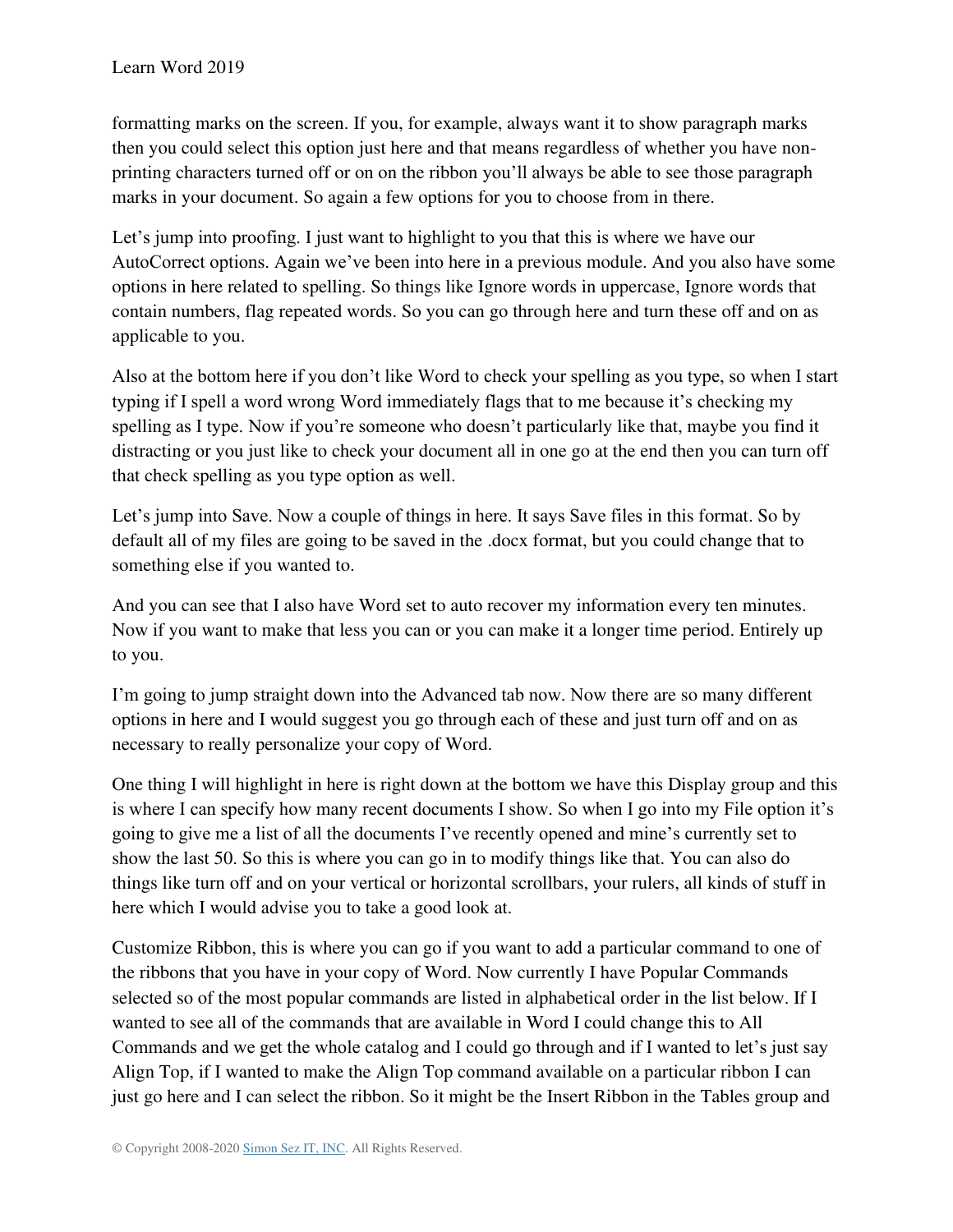I can say Add and it will put that command into the Tables group on the Insert Ribbon. So that's a nice area you can go to to really set up your ribbons how you want them to be.

And then we have the Quick Access Toolbar where you can again customize which commands will appear on your Quick Access Toolbar.

So that's a very brief look. I've just gone over some of the key points. It would take a very, very long time to go through absolutely everything in this section but I do advise that you do have a good look through some of these options really to set up your copy of Word so that it works in the most efficient way for you.

So that's it on your Word options. We're going to move on to module two now where we're going to talk about protecting a document, so I will see you then.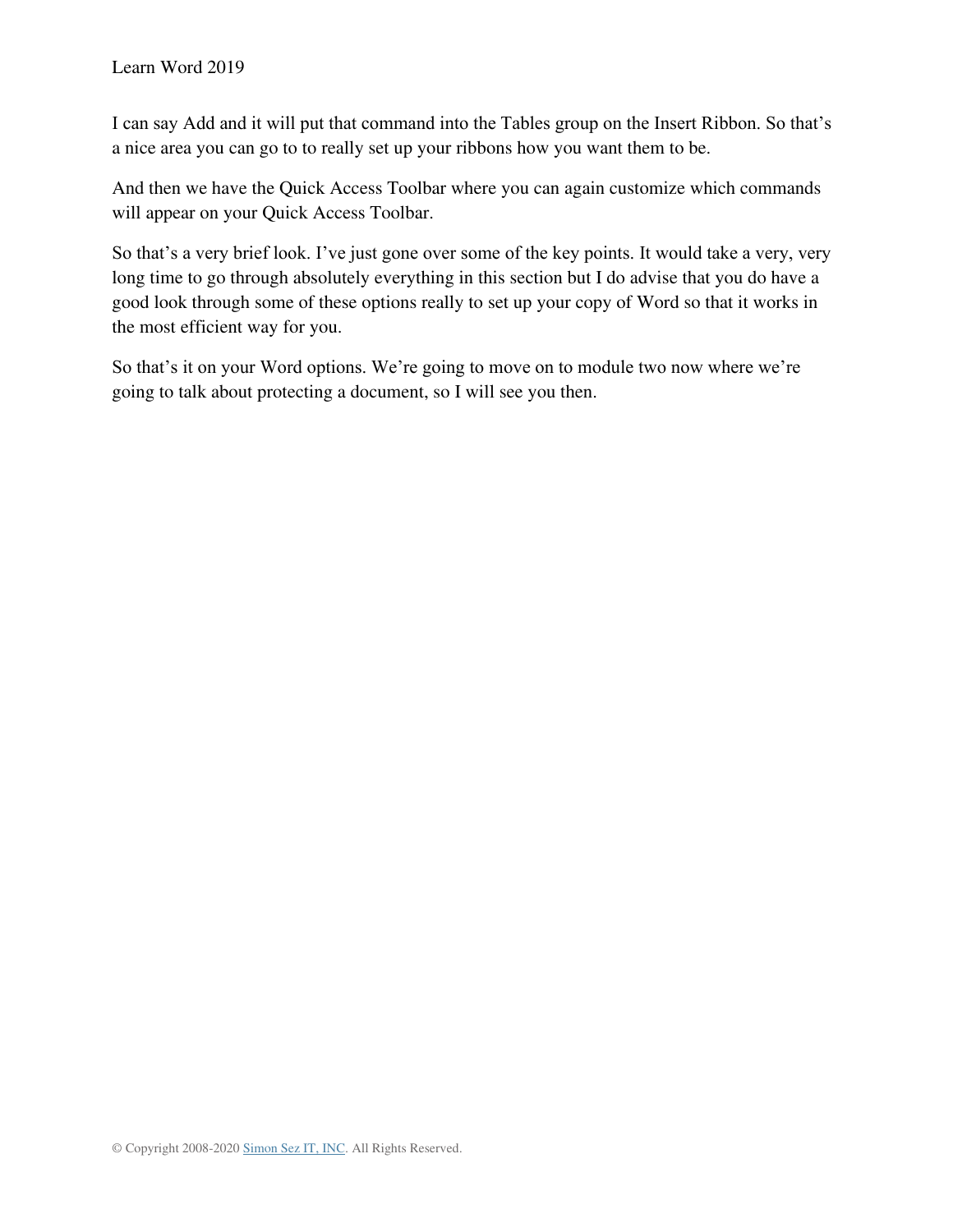#### **Video: Protecting a Document**

**Deb:** Hi again everyone and welcome back to our course on Word 2019. We're down in section sixteen in module two where I want to speak to you briefly about how to protect a document. So when we're talking about protecting documents what we mean is if we're going to share this with someone or send the document to someone we want to be able to set a password so that they need to know the password before they can open it and modify it. So let me just quickly show you how you can do that.

So I've got a document open here and this is the document that I want to protect. So I'm going to jump into the File area and I'm going to go to Save As and I'm actually going to Browse to a location to save this and I'm just very briefly going to change the name to Protecting Documents 2. And what I can do from here, so when I'm in the process of saving my document this is when I can set the protection on that document.

So instead of just clicking Save I'm going to click this little dropdown next to Tools and I'm going to go to General Options. And you'll see in here in the first thing that comes up is to set a password to open. So there are two passwords I can set here. I can set one to open and I can set one to modify. So if the password is required to open the document it means as soon as somebody tries to double click on that document to open it they're going to be prompted for a password. With the second option here if I've shared this document with someone it means they're going to need a password in order to make any modifications to that document. And you can set one or you can set both. Again it's entirely it's up to you.

So very quickly I'm just going to set a quick password, I'm going to click on OK and it's going to ask you to reenter your password. And there we go. So now I can just click on Save and I'm going to very quickly close this document down and we're going to reopen it so you can see that password protection in action. So let's go to Open and it's there at the top of my Recent Documents list so I'm going to click on it and you can see it's asked me for my password. And there we go. My document is open. It is as simple as that.

So that's it. Protecting a document is very, very straightforward.

In the final module in this section we're going to talk a little bit about macros, so I will see you then.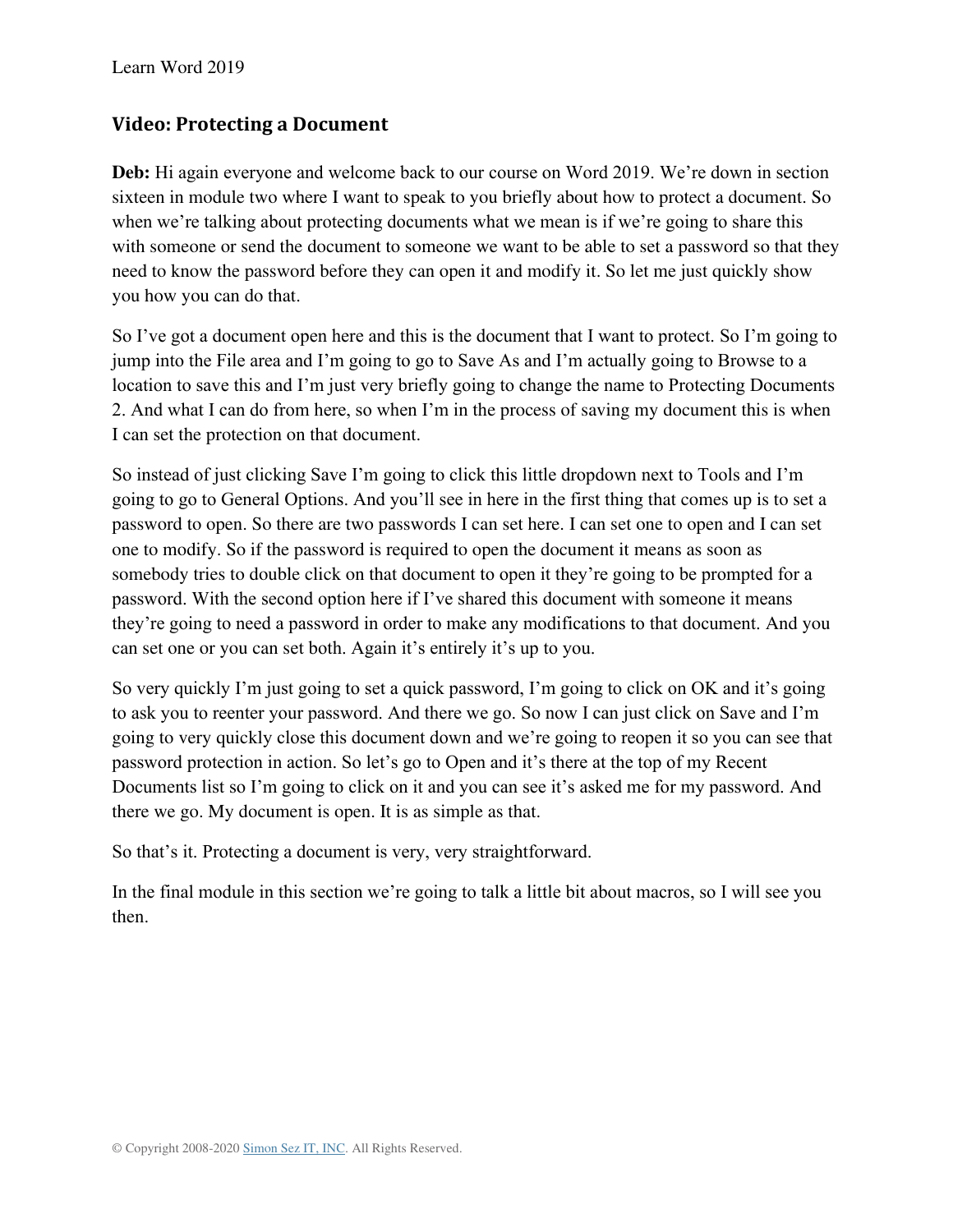#### **Video: Macros**

**Deb:** Hello everyone and welcome back to our course on Word 2019. We've made it all the way down to our last instructional video. We are in module three of section sixteen and we're going to finish this off with macros.

Now you'll probably hear people talk about macros a lot and they are a wonderful utility for really improving your efficiency when it comes to carrying out tasks. But what I find is people talk about macros a lot but they don't really understand what a macro is exactly.

Now a macro is great if you have a repetitive task that you have to do on a regular basis because what you can do is you can essentially run through that regular task in Word and record it and save it as a macro. And then you can rerun that macro every single time you need it and it will rerun all of those steps that you took. So essentially records your keystrokes, saves them into a little file called a Macro, and makes it available for you to use in any of your documents. So let's demonstrate creating a macro so you can see exactly how that works.

So I've got a basic document on the screen here and I want to add a header and a footer to this document. And I'm going to record it as a macro so that I can rerun it in a different document to add to the same header and footer. Now one thing to remember is that you do need to run through the process yourself once in order to record it.

Now macros are kept on the View Ribbon and you'll see you have a little Macros dropdown here. Now I just want to draw your attention to this first of all where it says View Macros. Now currently this is empty. We haven't recorded anything so there's nothing in here. But you'll see in a minute when we record our macro and we give it a name and we save it this is where you would come if you wanted to rerun your macro in a different document. So you would select it from the list and click on Run. So just bear that in mind because we are going to come back to here once we've recorded our macro.

Now what I'm going to do is I'm going to start the macro off recording. So we can see here we've got an option for Record Macro and I need to give my macro a name. So I'm going to call this my initials and we're going to call it Header and Footer. And it's really important to note that you can't have any spaces in your macro name. Mow if you wanted to you could choose to make this even more efficient by assigning your macro to a button on your ribbon or to a keyboard shortcut. Now I'm not going to do that at the moment but just be aware that you do have those options.

I need to choose where I want to store my macro. So I want this macro to be available to all of my documents and sometimes it's quite good to write a description of your macro. You imagine if you've got quite a few macros and sometimes if you're sharing macros with other people you might want to put a little description there as to what the macro does. So I'm going to say Inserts a header and footer. And I'm going to click on OK. Now as soon as you click on OK your macro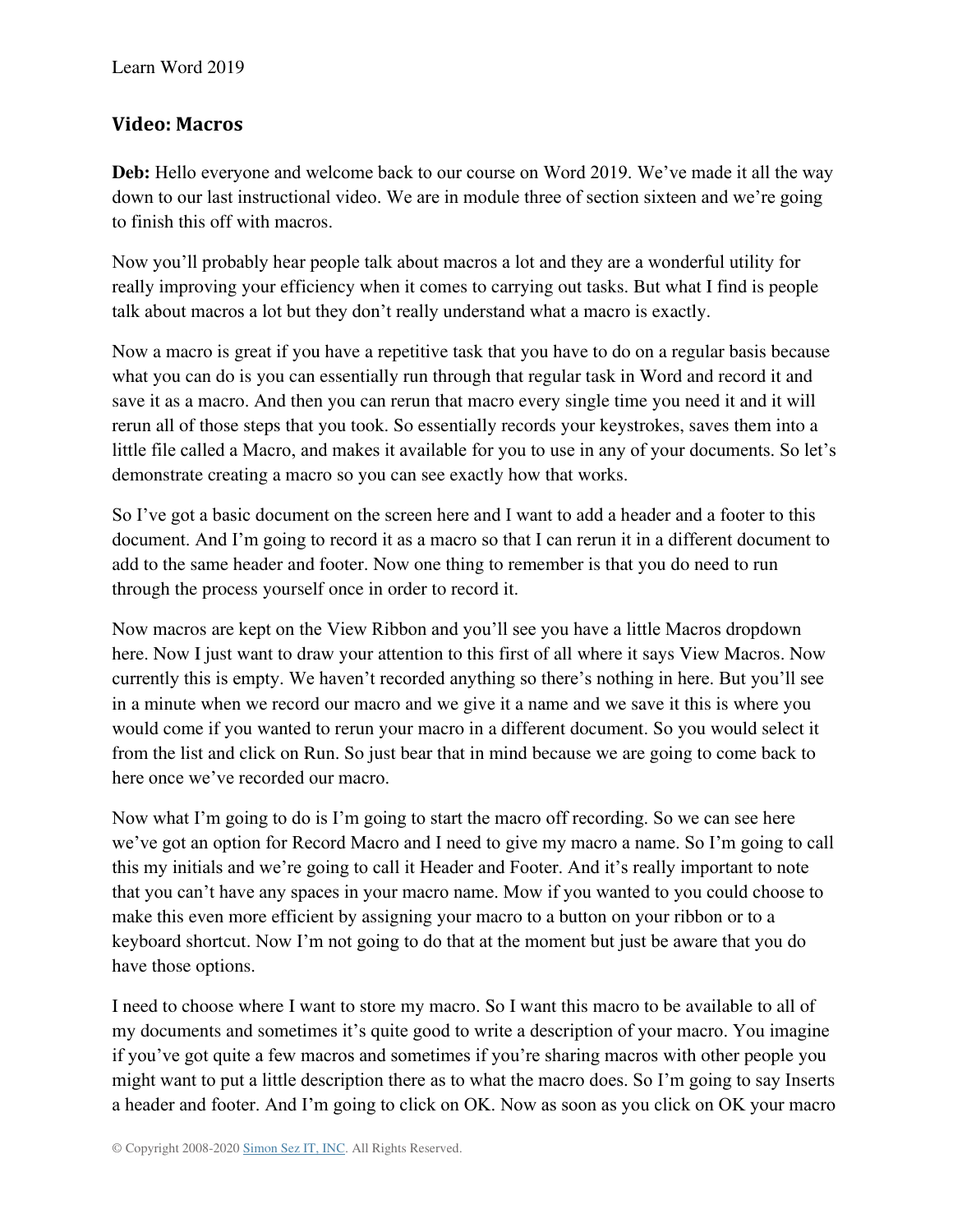is recording. And you can see my cursor has changed to a little cassette tape. And you can also see this little square down in my Status bar. When I hover over it it says A macro is currently recording. Now you might be thinking to yourself, "Well hadn't you better hurry up inserting your header and footer?" The macro doesn't actually record the length of time it takes you to do a task. It purely records your keystrokes. So essentially it's not really recording anything whilst I'm doing nothing.

So let's start off this process. I'm going to insert a header and a footer. So I'm going to go to Insert, I'm going to go to Header and I'm going to say I want this one just here. And I'm going to type in the company name, so Smith Properties. I'm going to tab over to the end and I'm going to insert the date and time and I'm just going to do it in that format. And then I'm going to jump down to my footer and I'm going to put in a blank footer. And down here I'm going to put in just the page number at the bottom of the page. So let's just say that one there. And that's all.

Now one important thing to remember here if you're recording a header and footer macro is to close that header and footer. I can't tell you how many times that I've forgotten to do that so when I actually do run my macro it kind of stays stuck in that header and footer area.

So that is basically all I want my macro to do, just insert that header and footer.

So now I need to stop my macro from recording. Now the quickest way to do that is to go back down to the Status bar where we have that black square and I can just click and that will stop my macro from recording.

So now let's jump up to that View Ribbon and go back into our Macros area and View Macros. And now we can see our macro just there.

Now I'm going to run this so you can see what it looks like but first of all I just need to delete this. So the quickest way is just to delete the information out that we already have in there and I'm going to run my macro. And you're going to see it's going to add that header and footer. So let's go to View, let's go to Macros, View Macros, I'm going to select it, and say Run. And would you look at that, there we go. There is our page.

So really simple and really efficient and I'm sure you can probably see there how that can really kind of speed up how you're doing things when you're working in your Word documents. You can have as many macros set up as you like and you can run them whenever necessary.

Some additional reading that you might want to do because it's not within the scope of this course, but some of the more advanced macro options will actually allow you to assign macros to buttons and you can place them on the toolbar. You can even place them on the Quick Access Toolbar, which makes it even quicker for you to just click on that macro and run it. It's a really great efficiency tip. So a little bit of further reading for you to learn how to do that.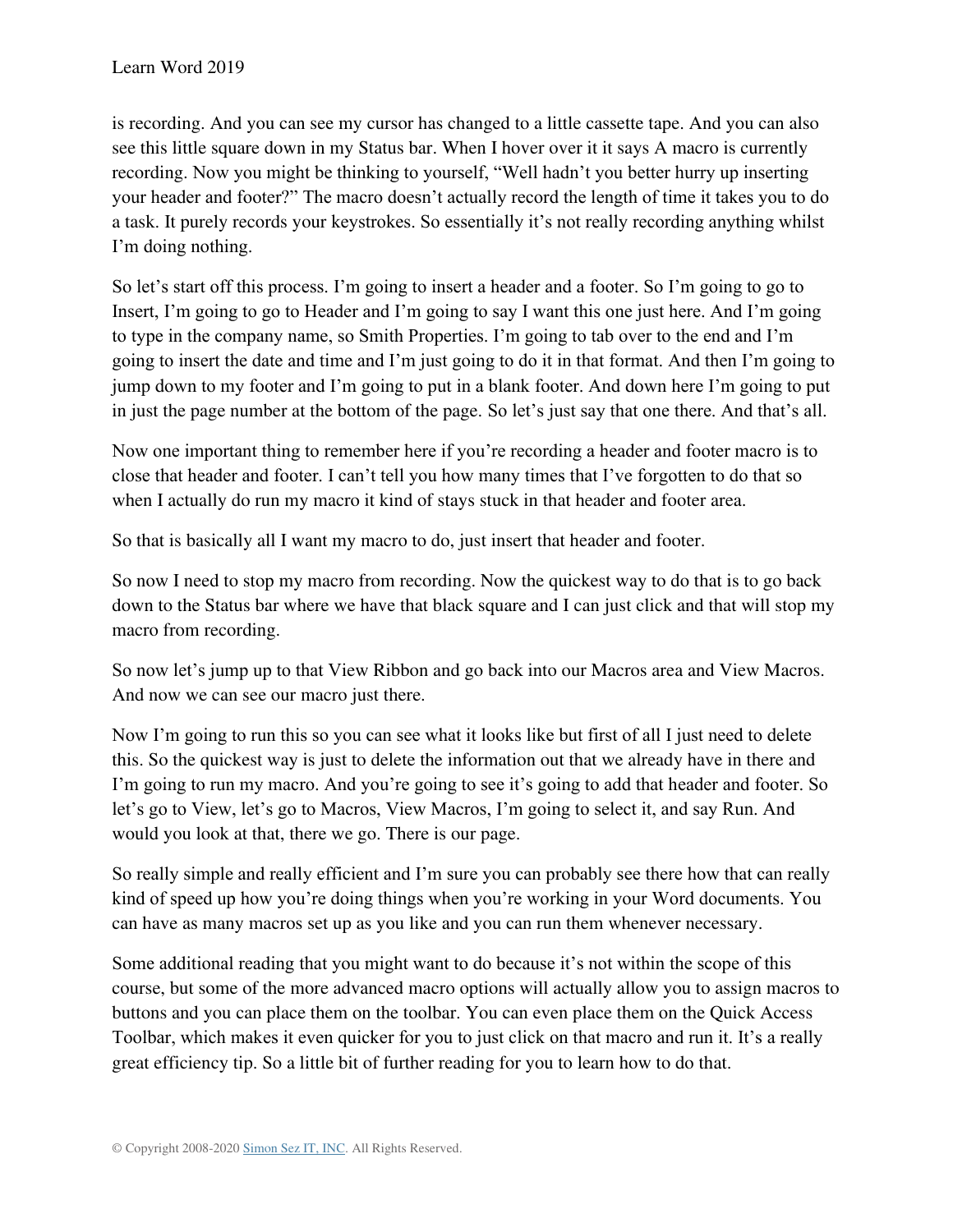Well that about wraps up all of the tutorial videos. All that's left now is for us to jump across to section seventeen where we're going to do a quick wrap up of the course so I will see you over there.